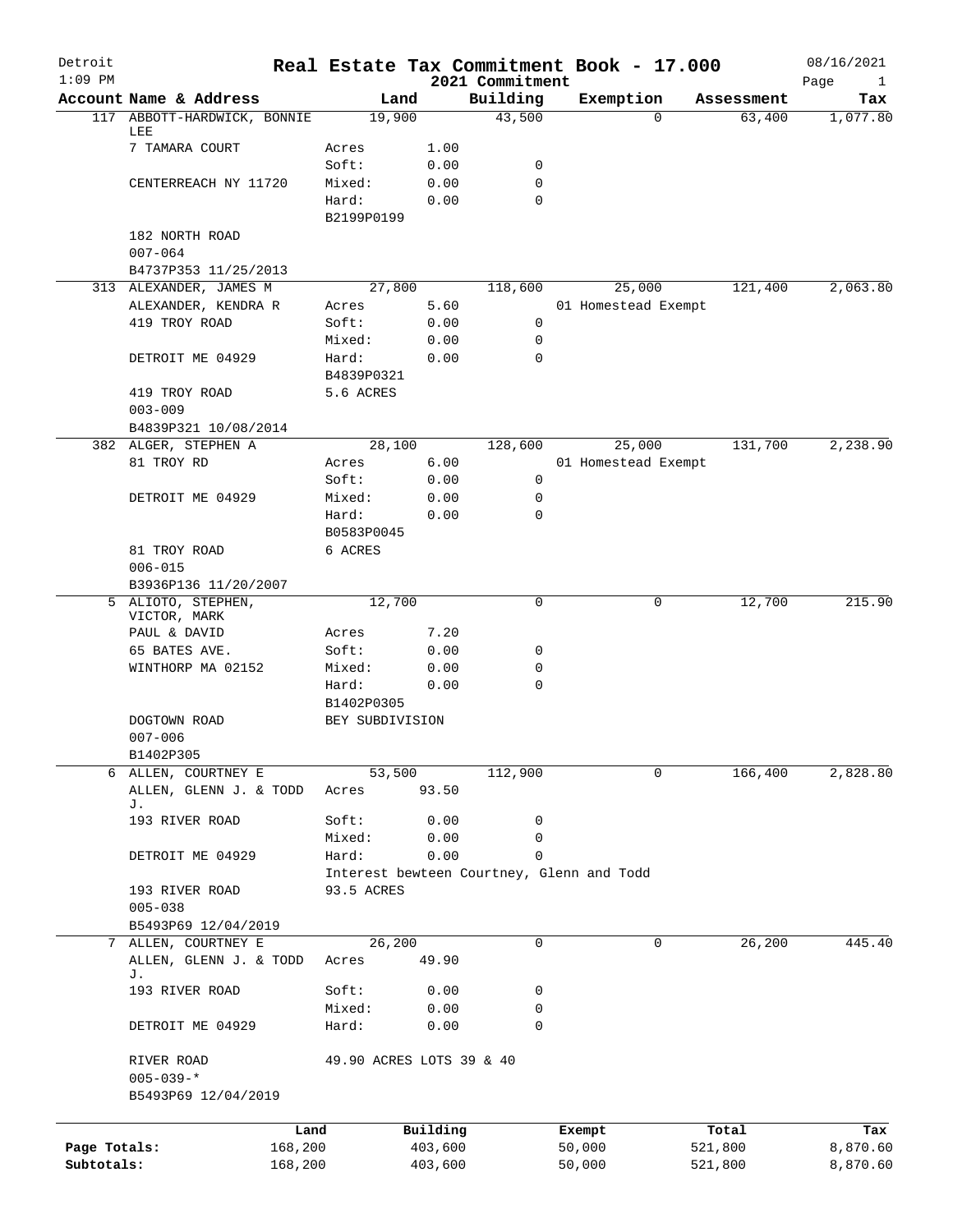| Page<br>2           |
|---------------------|
| Assessment<br>Tax   |
| 34,700<br>589.90    |
|                     |
|                     |
|                     |
|                     |
|                     |
|                     |
|                     |
|                     |
| 40,300<br>685.10    |
|                     |
|                     |
|                     |
|                     |
|                     |
|                     |
|                     |
|                     |
| 41,100              |
| 698.70              |
|                     |
|                     |
|                     |
|                     |
|                     |
|                     |
|                     |
|                     |
| 4,127.60<br>242,800 |
|                     |
|                     |
|                     |
|                     |
|                     |
|                     |
|                     |
| 29,400<br>499.80    |
|                     |
|                     |
|                     |
|                     |
|                     |
|                     |
|                     |
| 5,500<br>93.50      |
|                     |
|                     |
|                     |
|                     |
|                     |
|                     |
|                     |
|                     |
|                     |

|              | Land    | Building | Exempt  | Total   | Tax       |
|--------------|---------|----------|---------|---------|-----------|
| Page Totals: | 155,200 | 313,600  | 75,000  | 393,800 | 6,694.60  |
| Subtotals:   | 323,400 | 717,200  | 125,000 | 915,600 | 15,565.20 |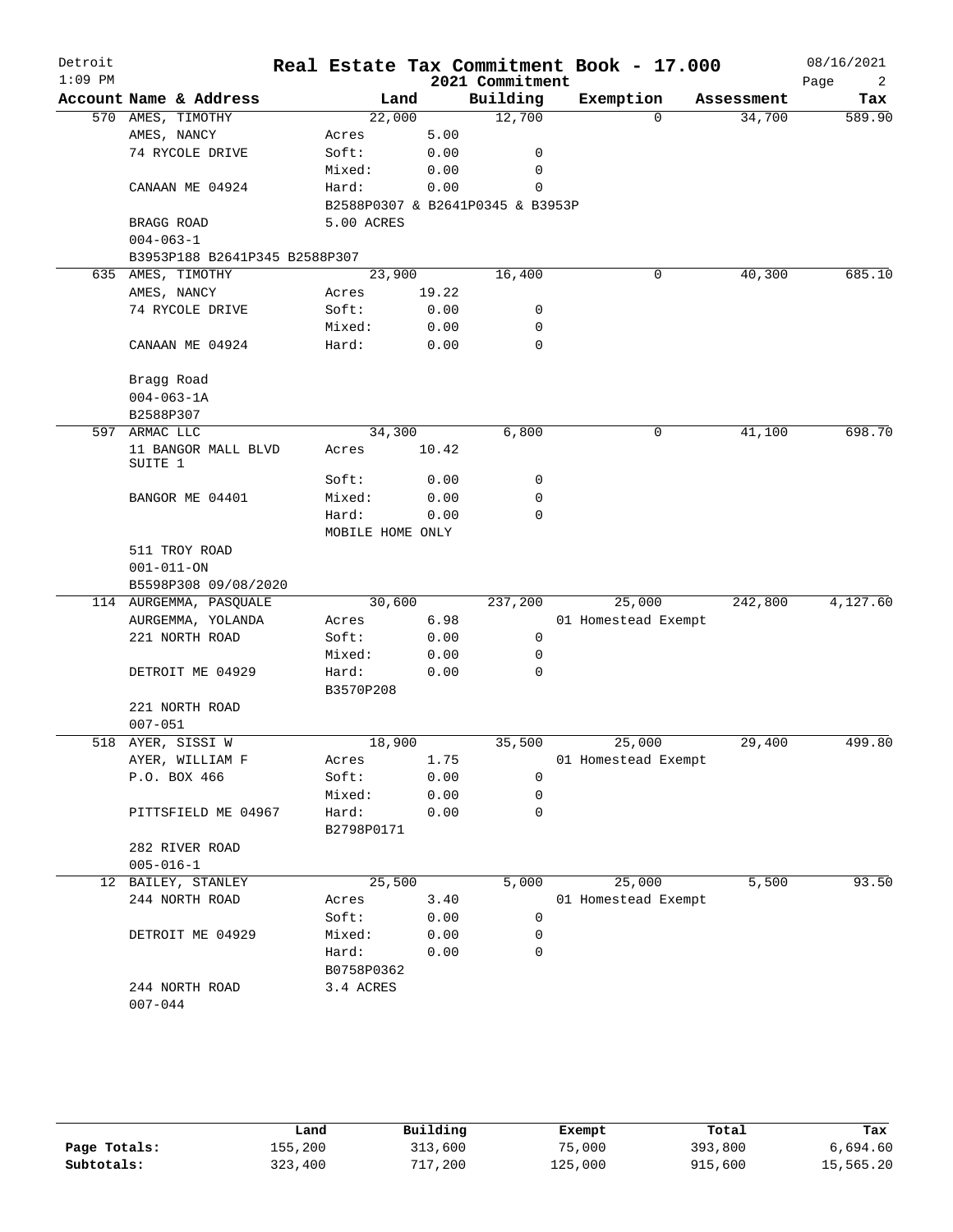| Detroit<br>$1:09$ PM |                                                       |                       |       | 2021 Commitment | Real Estate Tax Commitment Book - 17.000 |            | 08/16/2021<br>Page<br>$\overline{\mathbf{3}}$ |
|----------------------|-------------------------------------------------------|-----------------------|-------|-----------------|------------------------------------------|------------|-----------------------------------------------|
|                      | Account Name & Address                                | Land                  |       | Building        | Exemption                                | Assessment | Tax                                           |
|                      | 340 BAKER, THOMAS & MARILYN<br>& DENISE               | 17,500                |       | 111,900         | 25,000                                   | 104,400    | 1,774.80                                      |
|                      | 94 MAIN STREET                                        | Acres                 | 0.38  |                 | 01 Homestead Exempt                      |            |                                               |
|                      |                                                       | Soft:                 | 0.00  | 0               |                                          |            |                                               |
|                      | DETROIT ME 04929                                      | Mixed:                | 0.00  | 0               |                                          |            |                                               |
|                      |                                                       | Hard:                 | 0.00  | 0               |                                          |            |                                               |
|                      |                                                       | B3436P209 B3766P25    |       |                 |                                          |            |                                               |
|                      | 94 MAIN STREET                                        | .38 ACRES             |       |                 |                                          |            |                                               |
|                      | $008 - 041$                                           |                       |       |                 |                                          |            |                                               |
|                      | B3838P181 04/18/2007                                  |                       |       |                 |                                          |            |                                               |
|                      | 416 BALLARD CHRISTOPHER                               | 26,100                |       | 27,600          | 0                                        | 53,700     | 912.90                                        |
|                      | 441 LIBBY HILL RD                                     | Acres                 | 2.84  |                 |                                          |            |                                               |
|                      |                                                       | Soft:                 | 0.00  | 0               |                                          |            |                                               |
|                      | PALMYRA ME 04965                                      | Mixed:                | 0.00  | 0               |                                          |            |                                               |
|                      |                                                       | Hard:                 | 0.00  | $\mathbf 0$     |                                          |            |                                               |
|                      |                                                       | B3595P97 11/11/05     |       |                 |                                          |            |                                               |
|                      | 259 NORTH ROAD                                        |                       |       |                 |                                          |            |                                               |
|                      | $007 - 037$                                           |                       |       |                 |                                          |            |                                               |
|                      | B3924P331 09/17/2007                                  |                       |       |                 |                                          |            |                                               |
|                      | 624 BALLARD, SCOTT J                                  | 21,300                |       | 31,800          | 25,000                                   | 28,100     | 477.70                                        |
|                      | BALLARD, COLLEEN J                                    | Acres                 | 1.20  |                 | 01 Homestead Exempt                      |            |                                               |
|                      | 14 JOSHUA DRIVE                                       | Soft:                 | 0.00  | 0               |                                          |            |                                               |
|                      |                                                       |                       |       | 0               |                                          |            |                                               |
|                      |                                                       | Mixed:                | 0.00  | 0               |                                          |            |                                               |
|                      | DETROIT ME 04929                                      | Hard:                 | 0.00  |                 |                                          |            |                                               |
|                      | 15 JOSHUA DRIVE                                       | B2823P0197            |       |                 |                                          |            |                                               |
|                      |                                                       |                       |       |                 |                                          |            |                                               |
|                      | $007 - 033 - 5$                                       |                       |       |                 |                                          |            |                                               |
|                      | B4869P55 01/16/2015 B2823P197<br>507 BALLARD, TRACY L | 32,500                |       | 49,600          | 25,000                                   | 57,100     | 970.70                                        |
|                      | 149 TROY RD                                           |                       | 12.20 |                 | 01 Homestead Exempt                      |            |                                               |
|                      |                                                       | Acres<br>Soft:        | 0.00  | 0               |                                          |            |                                               |
|                      | DETROIT ME 04929                                      | Mixed:                | 0.00  | 0               |                                          |            |                                               |
|                      |                                                       | Hard:                 | 0.00  | 0               |                                          |            |                                               |
|                      |                                                       | B2595P067             |       |                 |                                          |            |                                               |
|                      | 149 TROY ROAD                                         | 12.2 ACRES            |       |                 |                                          |            |                                               |
|                      | $006 - 050$                                           |                       |       |                 |                                          |            |                                               |
|                      | 333 BARNES, TERRY                                     | 21,600                |       | 9,300           | 25,000                                   | 5,900      | 100.30                                        |
|                      |                                                       |                       | 1.00  |                 |                                          |            |                                               |
|                      | 557 TROY ROAD                                         | Acres<br>Soft:        | 0.00  | $\mathbf 0$     | 01 Homestead Exempt                      |            |                                               |
|                      | DETROIT ME 04929                                      | Mixed:                |       | 0               |                                          |            |                                               |
|                      |                                                       |                       | 0.00  | $\mathbf 0$     |                                          |            |                                               |
|                      |                                                       | Hard:                 | 0.00  |                 |                                          |            |                                               |
|                      |                                                       | B2550P0020            |       |                 |                                          |            |                                               |
|                      | 557 TROY ROAD                                         |                       |       |                 |                                          |            |                                               |
|                      | $001 - 004$                                           |                       |       |                 |                                          |            |                                               |
|                      | 523 BASFORD, JENNIFER JEAN                            | 17,900                |       | 37,800          | 0                                        | 55,700     | 946.90                                        |
|                      | 443 TROY RD                                           | Acres                 | 0.70  |                 |                                          |            |                                               |
|                      |                                                       | Soft:                 | 0.00  | 0               |                                          |            |                                               |
|                      | DETROIT ME 04929                                      | Mixed:                | 0.00  | 0               |                                          |            |                                               |
|                      |                                                       | Hard:                 | 0.00  | 0               |                                          |            |                                               |
|                      |                                                       | B0699P0104 B2415P0326 |       |                 |                                          |            |                                               |
|                      | 93 TROY ROAD                                          |                       |       |                 |                                          |            |                                               |
|                      | $006 - 014$                                           |                       |       |                 |                                          |            |                                               |
|                      | B5504P35 01/03/2020                                   |                       |       |                 |                                          |            |                                               |
|                      |                                                       |                       |       |                 |                                          |            |                                               |
|                      |                                                       |                       |       |                 |                                          |            |                                               |
|                      |                                                       |                       |       |                 |                                          |            |                                               |

|              | Land    | Building | Exempt  | Total     | Tax       |
|--------------|---------|----------|---------|-----------|-----------|
| Page Totals: | 136,900 | 268,000  | 100,000 | 304,900   | 5,183.30  |
| Subtotals:   | 460,300 | 985,200  | 225,000 | 1,220,500 | 20,748.50 |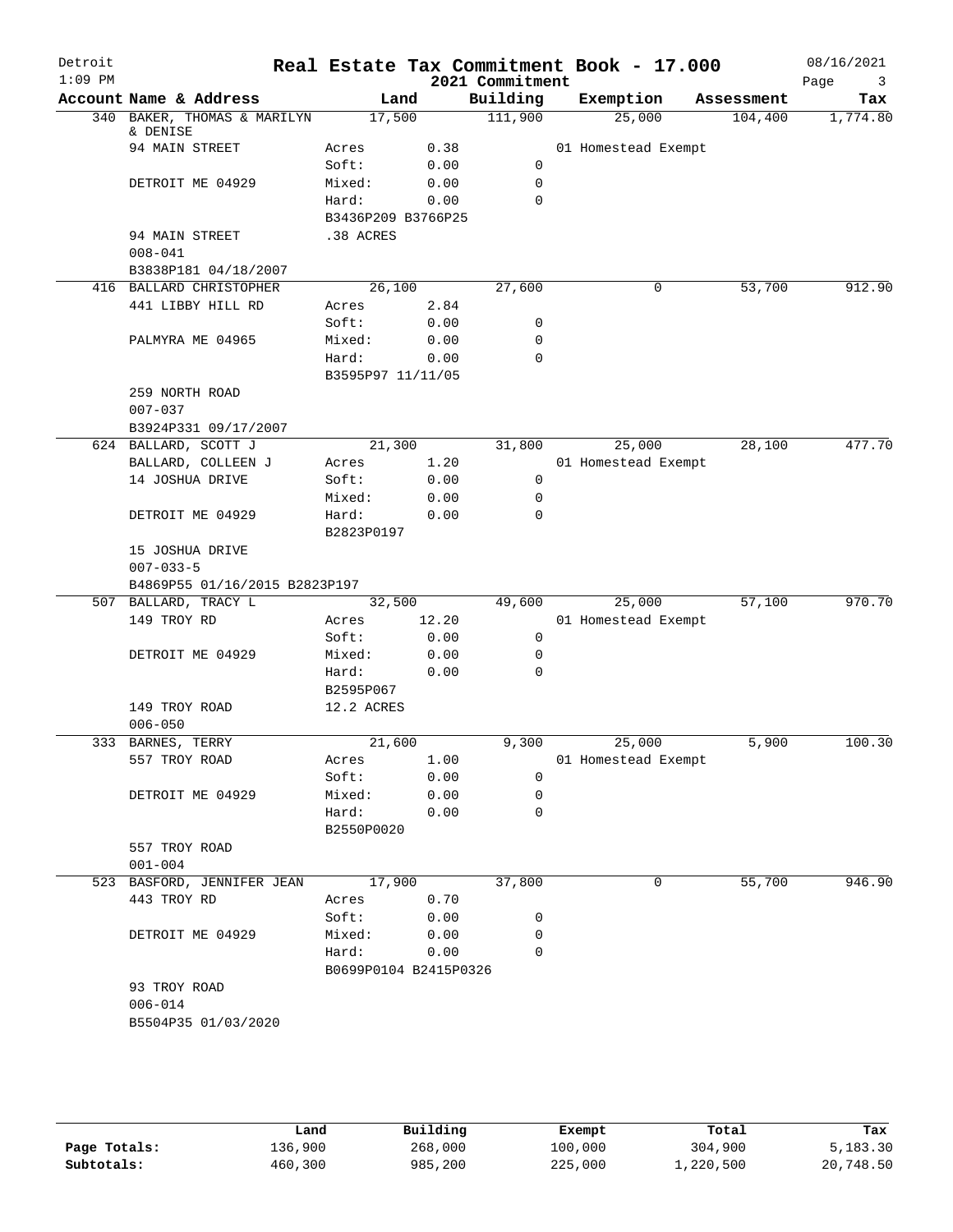| Detroit<br>$1:09$ PM |                                          | Real Estate Tax Commitment Book - 17.000 |           |                             |                     |          |            | 08/16/2021       |
|----------------------|------------------------------------------|------------------------------------------|-----------|-----------------------------|---------------------|----------|------------|------------------|
|                      | Account Name & Address                   | Land                                     |           | 2021 Commitment<br>Building | Exemption           |          | Assessment | Page<br>4<br>Tax |
|                      | 711 BASFORD, JEREMY W                    | 13,100                                   |           | 0                           |                     | $\Omega$ | 13,100     | 222.70           |
|                      | BASFORD, JENNIFER JEAN                   | Acres                                    | 2.60      |                             |                     |          |            |                  |
|                      | 443 TROY RD                              | Soft:                                    | 0.00      | 0                           |                     |          |            |                  |
|                      |                                          | Mixed:                                   | 0.00      | $\mathbf 0$                 |                     |          |            |                  |
|                      | DETROIT ME 04929                         | Hard:                                    | 0.00      | $\mathbf 0$                 |                     |          |            |                  |
|                      | BASFORD RD                               |                                          |           |                             |                     |          |            |                  |
|                      | $001 - 026 - 1$                          |                                          |           |                             |                     |          |            |                  |
|                      | B5343P90 10/25/2018                      |                                          |           |                             |                     |          |            |                  |
|                      | 18 BASFORD, JEREMY W                     | 24,800                                   |           | 56,700                      |                     | 25,000   | 56,500     | 960.50           |
|                      | BASFORD, JENNIFER JEAN                   | Acres                                    | 3.20      |                             | 01 Homestead Exempt |          |            |                  |
|                      | 443 TORY ROAD                            | Soft:                                    | 0.00      | 0                           |                     |          |            |                  |
|                      |                                          | Mixed:                                   | 0.00      | 0                           |                     |          |            |                  |
|                      | DETROIT ME 04929                         | Hard:                                    | 0.00      | $\Omega$                    |                     |          |            |                  |
|                      |                                          | B2041P0124                               |           |                             |                     |          |            |                  |
|                      | 443 TROY ROAD                            | 3.2 ACRES                                |           |                             |                     |          |            |                  |
|                      | $001 - 018$                              |                                          |           |                             |                     |          |            |                  |
|                      | B5211P71 10/04/2017                      |                                          |           |                             |                     |          |            |                  |
|                      | 19 BASFORD, STANLEY J. JR.               | 12,500                                   |           | 0                           |                     | 0        | 12,500     | 212.50           |
|                      | (HEIRS OF)                               |                                          |           |                             |                     |          |            |                  |
|                      | C/O JOAN BRADLEY<br>25 BASFORD ROAD      | Acres                                    | 2.20      |                             |                     |          |            |                  |
|                      |                                          | Soft:                                    | 0.00      | 0                           |                     |          |            |                  |
|                      |                                          | Mixed:                                   | 0.00      | 0<br>0                      |                     |          |            |                  |
|                      | DETROIT ME 04929                         | Hard:                                    | 0.00      |                             |                     |          |            |                  |
|                      | TROY ROAD                                | B1789P0254                               |           |                             |                     |          |            |                  |
|                      | $001 - 017$                              |                                          |           |                             |                     |          |            |                  |
|                      | B4706P255 08/23/2013                     |                                          |           |                             |                     |          |            |                  |
|                      | 20 BASFORD, STANLEY J. JR.               | 76,100                                   |           | 0                           |                     | 0        | 76,100     | 1,293.70         |
|                      | (HEIRS OF)                               |                                          |           |                             |                     |          |            |                  |
|                      | C/O JOAN BRADLEY                         | Acres                                    | 134.00    |                             |                     |          |            |                  |
|                      | 25 BASFORD ROAD                          | Soft:                                    | 0.00      | 0                           |                     |          |            |                  |
|                      |                                          | Mixed:                                   | 0.00      | 0                           |                     |          |            |                  |
|                      | DETROIT ME 04929                         | Hard:                                    | 0.00      | 0                           |                     |          |            |                  |
|                      |                                          | B1410P0084                               |           |                             |                     |          |            |                  |
|                      | BASFORD ROAD                             |                                          |           |                             |                     |          |            |                  |
|                      | $001 - 027$                              |                                          |           |                             |                     |          |            |                  |
|                      | B4706P255 08/24/2014                     |                                          |           |                             |                     |          |            |                  |
| 21                   | BASFORD, STANLEY J. JR.                  | 15,100                                   |           | 0                           |                     | 0        | 15,100     | 256.70           |
|                      | (HEIRS OF)                               |                                          |           |                             |                     |          |            |                  |
|                      | C/O JOAN BRADLEY                         | Acres                                    | 51.00     |                             |                     |          |            |                  |
|                      | 25 BASFORD ROAD                          | Soft:                                    | 0.00      | 0                           |                     |          |            |                  |
|                      |                                          | Mixed:                                   | 0.00      | 0                           |                     |          |            |                  |
|                      | DETROIT ME 04929                         | Hard:                                    | 0.00      | 0                           |                     |          |            |                  |
|                      |                                          | B1408P0290                               |           |                             |                     |          |            |                  |
|                      | REAR LAND-TROY ROAD                      |                                          |           |                             |                     |          |            |                  |
|                      | $001 - 048$                              |                                          |           |                             |                     |          |            |                  |
|                      | B4706P255 08/23/2014                     |                                          |           |                             |                     |          |            |                  |
|                      | 16 BASFORD, STANLEY J. JR.<br>(HEIRS OF) | 108,900                                  |           | 167,000                     |                     | 0        | 275,900    | 4,690.30         |
|                      | C/O JOAN BRADLEY                         | Acres                                    | 215.50    |                             |                     |          |            |                  |
|                      | 25 BASFORD ROAD                          | Soft:                                    | 0.00      | 0                           |                     |          |            |                  |
|                      |                                          | Mixed:                                   | 0.00      | 0                           |                     |          |            |                  |
|                      | DETROIT ME 04929                         | Hard:                                    | 0.00      | $\Omega$                    |                     |          |            |                  |
|                      |                                          | B1410P0084                               |           |                             |                     |          |            |                  |
|                      | 15 BASFORD ROAD                          |                                          |           |                             |                     |          |            |                  |
|                      | $001 - 022$                              |                                          |           |                             |                     |          |            |                  |
|                      | B4706P255 08/24/2014                     |                                          |           |                             |                     |          |            |                  |
|                      |                                          |                                          |           |                             |                     |          |            |                  |
|                      |                                          | Land                                     | Building  |                             | Exempt              |          | Total      | Tax              |
| Page Totals:         | 250,500                                  |                                          | 223,700   |                             | 25,000              |          | 449,200    | 7,636.40         |
| Subtotals:           | 710,800                                  |                                          | 1,208,900 |                             | 250,000             |          | 1,669,700  | 28,384.90        |
|                      |                                          |                                          |           |                             |                     |          |            |                  |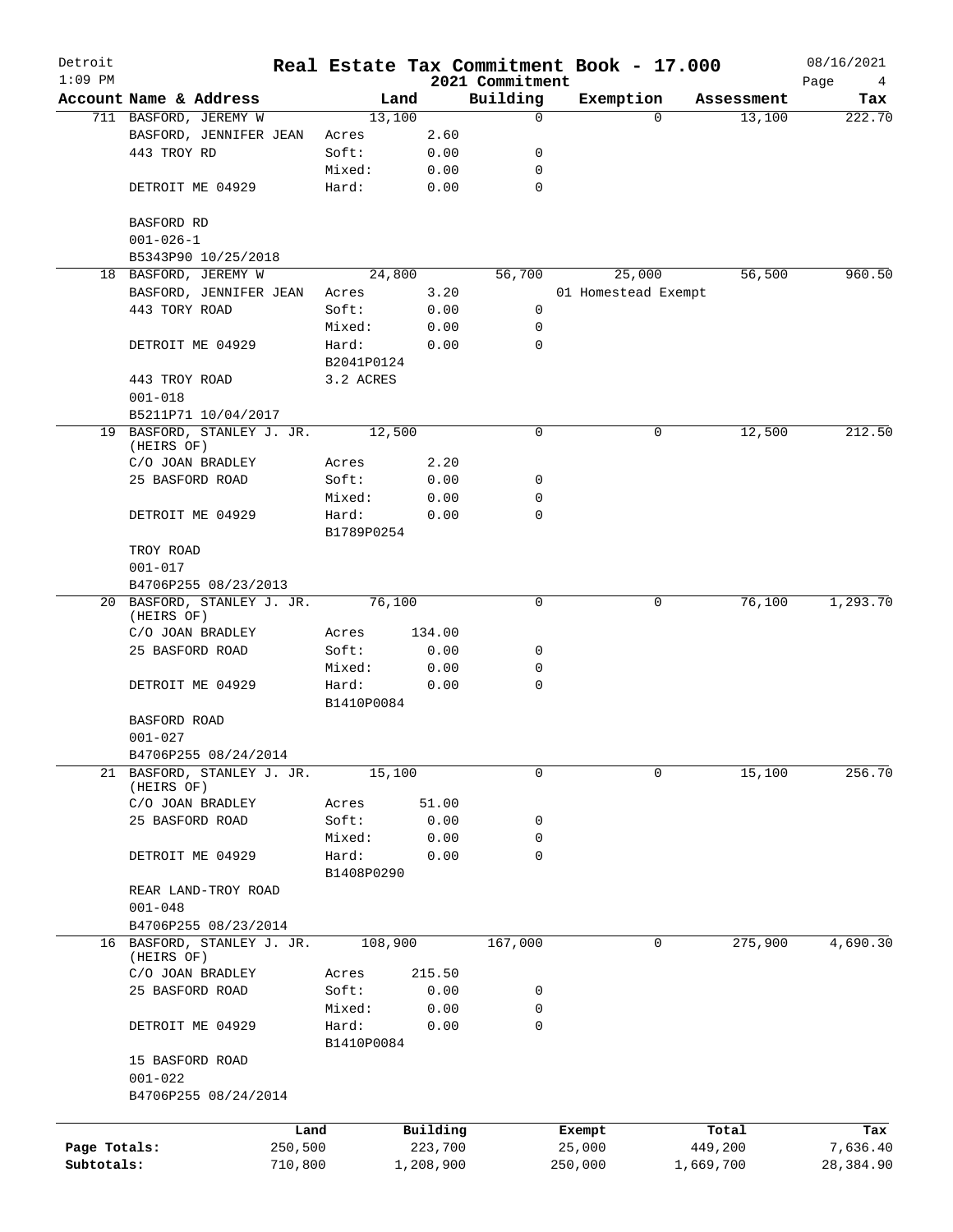| Detroit<br>$1:09$ PM |                                                             |                     |            | 2021 Commitment               | Real Estate Tax Commitment Book - 17.000 |            | 08/16/2021<br>Page<br>5 |
|----------------------|-------------------------------------------------------------|---------------------|------------|-------------------------------|------------------------------------------|------------|-------------------------|
|                      | Account Name & Address                                      | Land                |            | Building                      | Exemption                                | Assessment | Tax                     |
|                      | 22 BASFORD, WAYNE H                                         | 23,300              |            | 136,400                       | 25,000                                   | 134,700    | 2,289.90                |
|                      | BASFORD, VIRGINIA A                                         | Acres               | 2.20       |                               | 01 Homestead Exempt                      |            |                         |
|                      | 22 BASFORD ROAD                                             | Soft:               | 0.00       | 0                             |                                          |            |                         |
|                      |                                                             | Mixed:              | 0.00       | 0                             |                                          |            |                         |
|                      | DETROIT ME 04929                                            | Hard:               | 0.00       | $\mathbf 0$                   |                                          |            |                         |
|                      | 22 BASFORD ROAD                                             |                     |            |                               |                                          |            |                         |
|                      | $001 - 026$                                                 |                     |            |                               |                                          |            |                         |
|                      | B1408P290 02/16/1988                                        |                     |            |                               |                                          |            |                         |
|                      | 567 BATES, IVAN H                                           | 6,300               |            | 0                             | 0                                        | 6,300      | 107.10                  |
|                      | 22 MILLER CORNER ROAD                                       | Acres               | 25.00      |                               |                                          |            |                         |
|                      |                                                             | Soft:               | 0.00       | 0                             |                                          |            |                         |
|                      | PALMYRA ME 04965                                            | Mixed:              | 0.00       | 0                             |                                          |            |                         |
|                      |                                                             | Hard:               | 0.00       | $\mathbf 0$                   |                                          |            |                         |
|                      |                                                             | B1982P0117          |            |                               |                                          |            |                         |
|                      | OFF RIVER RD & NORTH RD 25 ACRES -REAR LAND, NO ROAD ACCESS |                     |            |                               |                                          |            |                         |
|                      | $008 - 065$                                                 |                     |            |                               |                                          |            |                         |
|                      | B4495P35 02/17/2012                                         |                     |            |                               |                                          |            |                         |
|                      | 204 BAYNHAM, WAYNE B                                        | 12,900              |            | 0                             | 0                                        | 12,900     | 219.30                  |
|                      | P.O. BOX 202                                                | Acres               | 7.45       |                               |                                          |            |                         |
|                      |                                                             | Soft:               | 0.00       | 0                             |                                          |            |                         |
|                      | LAYTONVILLE CA 95454                                        | Mixed:              | 0.00       | 0                             |                                          |            |                         |
|                      |                                                             | Hard:               | 0.00       | 0                             |                                          |            |                         |
|                      |                                                             | B2414P0022          |            |                               |                                          |            |                         |
|                      | BRAGG ROAD                                                  |                     |            | 7.45 ACRES - HUFF SUBDIVISION |                                          |            |                         |
|                      | $004 - 056$                                                 |                     |            |                               |                                          |            |                         |
|                      | 646 BEEM, GARY L                                            | 78,500              |            | 0                             | 0                                        | 78,500     | 1,334.50                |
|                      | 151 OXBOW ROAD                                              | Acres               | 146.65     |                               |                                          |            |                         |
|                      |                                                             | Soft:               | 0.00       | 0                             |                                          |            |                         |
|                      | PALMYRA ME 04965                                            | Mixed:              | 0.00       | 0                             |                                          |            |                         |
|                      |                                                             | Hard:<br>B2413P0211 | 0.00       | $\Omega$                      |                                          |            |                         |
|                      | FIELD RD                                                    |                     |            |                               |                                          |            |                         |
|                      | $008 - 035 - A$                                             |                     |            |                               |                                          |            |                         |
|                      | 742 BELAND, JAMES                                           | 21,600              |            | 11,500                        | 25,000                                   | 8,100      | 137.70                  |
|                      | 462 TROY ROAD                                               | Acres               | 1.00       |                               | 01 Homestead Exempt                      |            |                         |
|                      |                                                             | Soft:               | 0.00       | 0                             |                                          |            |                         |
|                      | DETROIT ME 04929                                            | Mixed:              | 0.00       | 0                             |                                          |            |                         |
|                      |                                                             | Hard:               | 0.00       | 0                             |                                          |            |                         |
|                      |                                                             | B3547P127           | 08/26/2005 |                               |                                          |            |                         |
|                      | 462 Troy Road                                               |                     |            |                               |                                          |            |                         |
|                      | $002 - 001 - A$                                             |                     |            |                               |                                          |            |                         |
|                      | B5217P66 10/19/2017                                         |                     |            |                               |                                          |            |                         |
|                      | 407 BELAND, SHERRY                                          | 23,000              |            | 117,800                       | 25,000                                   | 115,800    | 1,968.60                |
|                      | BELAND, HAROLD                                              | Acres               | 2.00       |                               | 01 Homestead Exempt                      |            |                         |
|                      | 4 FIELD ROAD                                                | Soft:               | 0.00       | 0                             |                                          |            |                         |
|                      |                                                             | Mixed:              | 0.00       | 0                             |                                          |            |                         |
|                      | DETROIT ME 04929                                            | Hard:               | 0.00       | $\mathbf 0$                   |                                          |            |                         |
|                      | 4 FIELD ROAD                                                |                     |            |                               |                                          |            |                         |
|                      | $008 - 035$                                                 |                     |            |                               |                                          |            |                         |
|                      | B5248P73 01/26/2018                                         |                     |            |                               |                                          |            |                         |
|                      |                                                             |                     |            |                               |                                          |            |                         |
|                      |                                                             |                     |            |                               |                                          |            |                         |
|                      |                                                             |                     |            |                               |                                          |            |                         |

|              | Land    | Building  | Exempt  | Total     | Tax       |
|--------------|---------|-----------|---------|-----------|-----------|
| Page Totals: | 165,600 | 265,700   | 75,000  | 356,300   | 6,057.10  |
| Subtotals:   | 876,400 | 1,474,600 | 325,000 | 2,026,000 | 34,442.00 |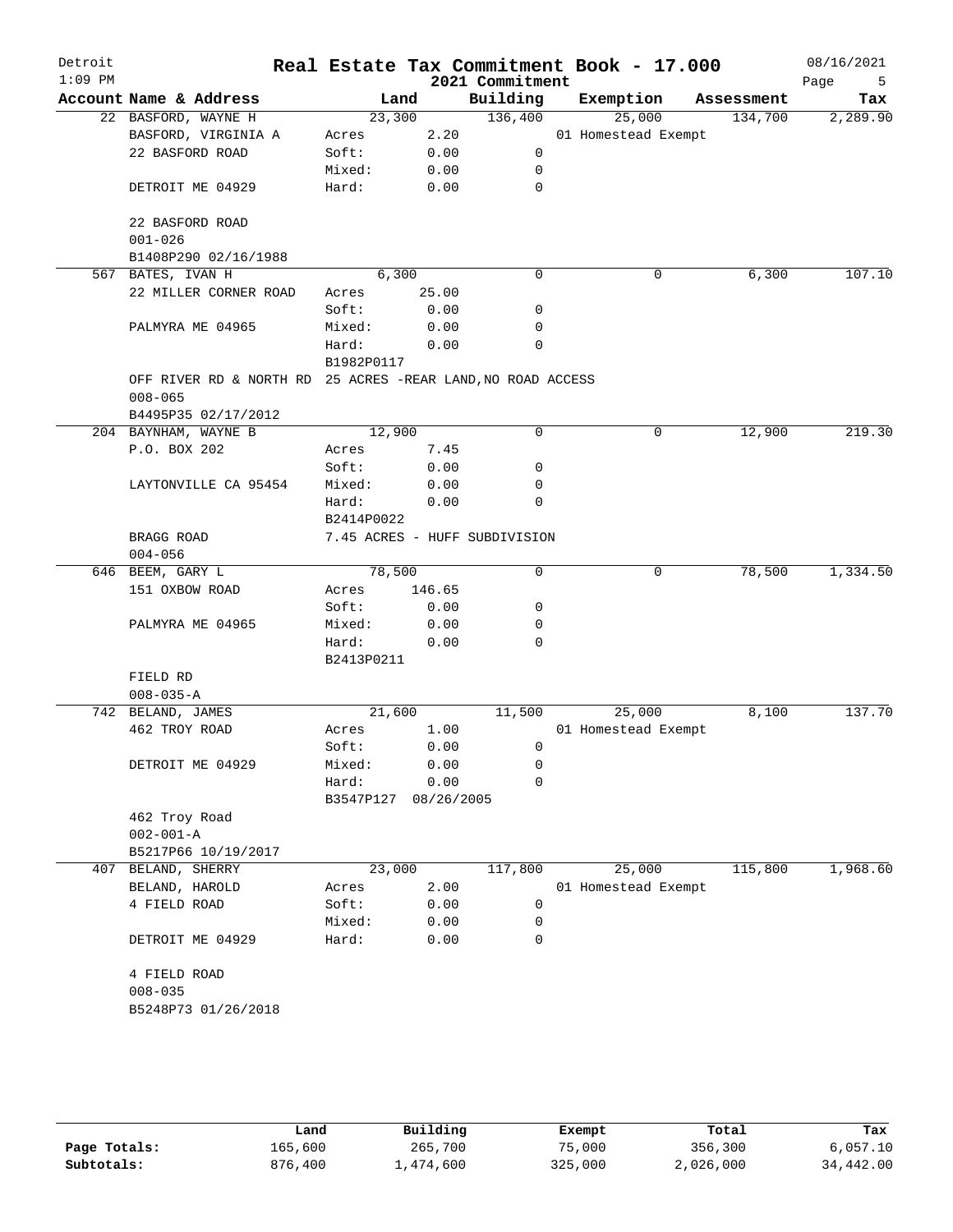| Detroit<br>$1:09$ PM |                               |                       |                         |       | 2021 Commitment | Real Estate Tax Commitment Book - 17.000 |            | 08/16/2021<br>Page<br>6 |
|----------------------|-------------------------------|-----------------------|-------------------------|-------|-----------------|------------------------------------------|------------|-------------------------|
|                      | Account Name & Address        |                       |                         | Land  | Building        | Exemption                                | Assessment | Tax                     |
|                      | 273 BENOIT, REBECCA A         |                       | 22,300                  |       | 13,900          | $\Omega$                                 | 36,200     | 615.40                  |
|                      | VIEIRA, HELDER F              |                       | Acres                   | 5.45  |                 |                                          |            |                         |
|                      | 103 CHESNUT ST                |                       | Soft:                   | 0.00  | 0               |                                          |            |                         |
|                      |                               |                       | Mixed:                  | 0.00  | 0               |                                          |            |                         |
|                      | BRISTOL RI 02809              |                       | Hard:                   | 0.00  | $\mathbf 0$     |                                          |            |                         |
|                      | 63 BRAGG ROAD<br>$004 - 065$  |                       | 5.45 ACRES              |       |                 |                                          |            |                         |
|                      |                               | B5563P133 06/26/2020  |                         |       |                 |                                          |            |                         |
|                      | COMPANY                       | 26 BESSEY DEVELOPMENT |                         | 400   | $\mathbf 0$     | 0                                        | 400        | 6.80                    |
|                      |                               | C/O E D BESSEY & SONS | Acres                   | 3.00  |                 |                                          |            |                         |
|                      | PO BOX 96                     |                       | Soft:                   | 0.00  | 0               |                                          |            |                         |
|                      | HINKLEY ME 04944              |                       | Mixed:                  | 3.00  | 423             |                                          |            |                         |
|                      |                               |                       | Hard:                   | 0.00  | 0               |                                          |            |                         |
|                      |                               |                       | B0817P0392              |       |                 |                                          |            |                         |
|                      | OFF CLARK ROAD                |                       | TREE GROWTH - 3.0 ACRES |       |                 |                                          |            |                         |
|                      | $006 - 032$                   |                       |                         |       |                 |                                          |            |                         |
|                      | 345 BEWLAY, TRACEY R          |                       | 36,000                  |       | 118,000         | 25,000                                   | 129,000    | 2,193.00                |
|                      | HOBIN, EDWARD G               |                       | Acres                   | 17.00 |                 | 01 Homestead Exempt                      |            |                         |
|                      |                               | 198 WARD HILL ROAD    | Soft:                   | 0.00  | 0               |                                          |            |                         |
|                      |                               |                       | Mixed:                  | 0.00  | 0               |                                          |            |                         |
|                      | TROY ME 04987                 |                       | Hard:                   | 0.00  | 0               |                                          |            |                         |
|                      | 130 TROY ROAD                 |                       | 17 ACRES                |       |                 |                                          |            |                         |
|                      | $006 - 047$                   |                       |                         |       |                 |                                          |            |                         |
|                      |                               | B4898P141 04/27/2015  |                         |       |                 |                                          |            |                         |
|                      | 28 BLAKE, TERRI               |                       | 17,400                  |       | 104,400         | 25,000                                   | 96,800     | 1,645.60                |
|                      | 8 MAIN ST                     |                       | Acres                   | 0.58  |                 | 01 Homestead Exempt                      |            |                         |
|                      |                               |                       | Soft:                   | 0.00  | $\mathsf{O}$    |                                          |            |                         |
|                      | DETROIT ME 04929              |                       | Mixed:                  | 0.00  | 0               |                                          |            |                         |
|                      |                               |                       | Hard:                   | 0.00  | 0               |                                          |            |                         |
|                      | 8 MAIN STREET<br>$009 - 009$  |                       | .58 ACRE                |       |                 |                                          |            |                         |
|                      |                               | B5075P117 09/12/2016  |                         |       |                 |                                          |            |                         |
|                      | 47 BOLDUC, LORIE A            |                       | 21,400                  |       | 14,300          | 0                                        | 35,700     | 606.90                  |
|                      | 121 HORSEBACK RD              |                       | Acres                   | 0.98  |                 |                                          |            |                         |
|                      |                               |                       | Soft:                   | 0.00  | 0               |                                          |            |                         |
|                      | CLINTON ME 04927              |                       | Mixed:                  | 0.00  | 0               |                                          |            |                         |
|                      |                               |                       | Hard:<br>B1517P0861     | 0.00  | $\mathbf 0$     |                                          |            |                         |
|                      | 343 TROY ROAD                 |                       |                         |       |                 |                                          |            |                         |
|                      | $004 - 017$                   |                       |                         |       |                 |                                          |            |                         |
| 107                  | BOOTH, BENITA                 |                       | 24,500                  |       | 75,000          | 25,000                                   | 74,500     | 1,266.50                |
|                      | 65 MAIN ST                    |                       | Acres                   | 2.98  |                 | 01 Homestead Exempt                      |            |                         |
|                      |                               |                       | Soft:                   | 0.00  | 0               |                                          |            |                         |
|                      | DETROIT ME 04929              |                       | Mixed:                  | 0.00  | 0               |                                          |            |                         |
|                      |                               |                       | Hard:                   | 0.00  | 0               |                                          |            |                         |
| B5087P324 10/14/2016 | 65 MAIN STREET<br>$008 - 037$ |                       |                         |       |                 |                                          |            |                         |

|              | Land    | Building  | Exempt  | Total     | Tax       |
|--------------|---------|-----------|---------|-----------|-----------|
| Page Totals: | 122,000 | 325,600   | 75,000  | 372,600   | 6.334.20  |
| Subtotals:   | 998,400 | 1,800,200 | 400,000 | 2,398,600 | 40,776.20 |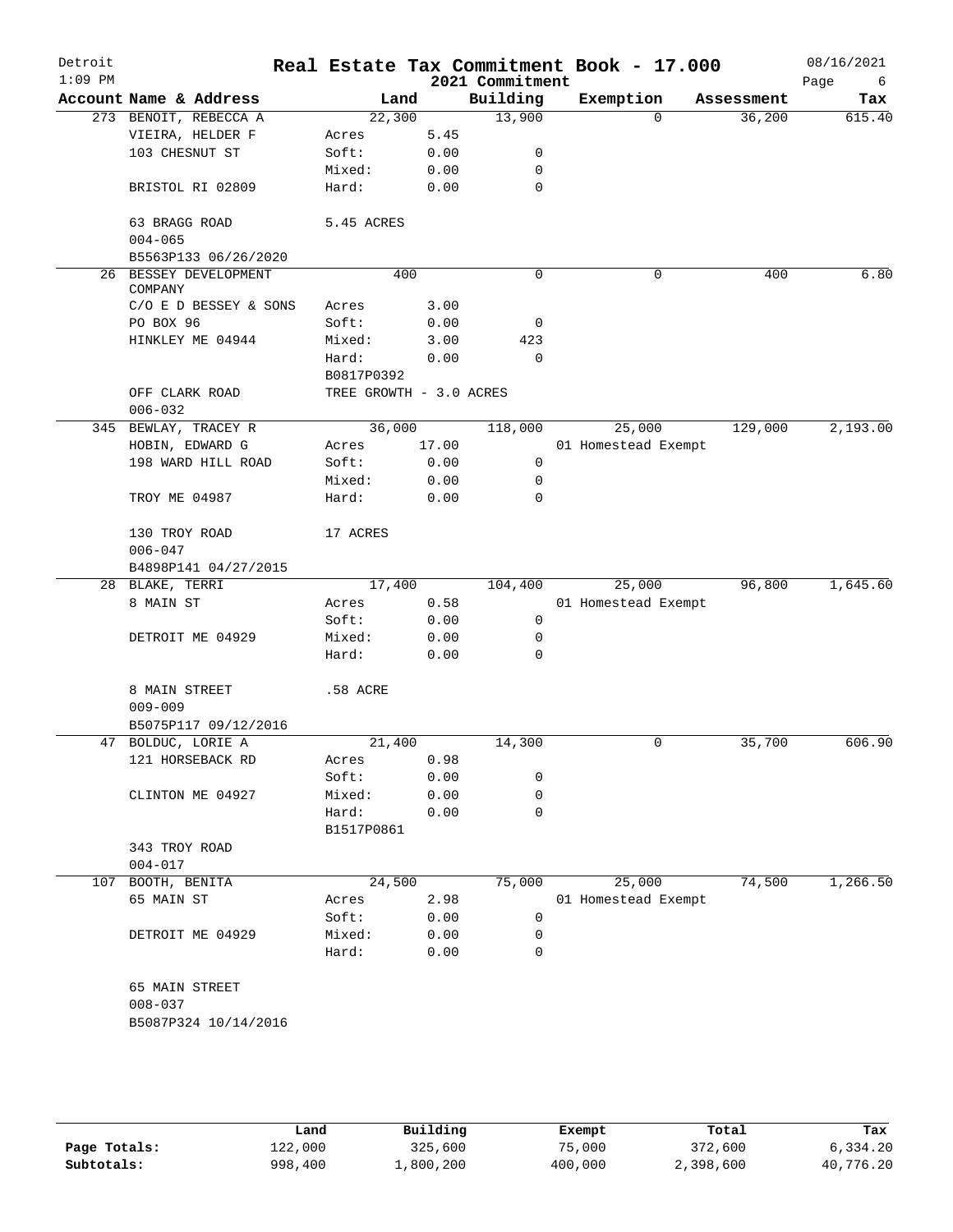| Detroit<br>$1:09$ PM |                                                                               |                 |        |              | 2021 Commitment               | Real Estate Tax Commitment Book - 17.000 |            | 08/16/2021<br>Page<br>$\overline{7}$ |
|----------------------|-------------------------------------------------------------------------------|-----------------|--------|--------------|-------------------------------|------------------------------------------|------------|--------------------------------------|
|                      | Account Name & Address                                                        |                 | Land   |              | Building                      | Exemption                                | Assessment | Tax                                  |
|                      | 562 BORAN, NAOMI A                                                            |                 | 2,300  |              | $\mathbf 0$                   | $\Omega$                                 | 2,300      | 39.10                                |
|                      | 16 PINE STREET                                                                | Acres           |        | 5.90         |                               |                                          |            |                                      |
|                      |                                                                               | Soft:           |        | 0.00         | 0                             |                                          |            |                                      |
|                      | NORWOOD MA 02062                                                              | Mixed:          |        | 0.00         | 0                             |                                          |            |                                      |
|                      |                                                                               | Hard:           |        | 0.00         | 0                             |                                          |            |                                      |
|                      |                                                                               | B2523P0060      |        |              |                               |                                          |            |                                      |
|                      | OFF PELTOMA AVENUE                                                            |                 |        |              |                               |                                          |            |                                      |
|                      | $003 - 006$                                                                   |                 |        |              |                               |                                          |            |                                      |
|                      | B4281P272 06/14/2010 B4281P270 06/14/2010 B2523P60<br>257 BOUCHER, GREGORY JR |                 | 23,200 |              | 110,900                       | 0                                        | 134,100    | 2,279.70                             |
|                      | BOUCHER, ARIELLE A                                                            | Acres           |        | 1.80         |                               |                                          |            |                                      |
|                      | 45 BUTTONS RD                                                                 | Soft:           |        | 0.00         | 0                             |                                          |            |                                      |
|                      |                                                                               | Mixed:          |        | 0.00         | 0                             |                                          |            |                                      |
|                      | DETROIT ME 04929                                                              | Hard:           |        | 0.00         | $\mathbf 0$                   |                                          |            |                                      |
|                      |                                                                               |                 |        |              |                               |                                          |            |                                      |
|                      | 45 BUTTONS ROAD                                                               | 1.8 ACRES       |        |              |                               |                                          |            |                                      |
|                      | $007 - 085$                                                                   |                 |        |              |                               |                                          |            |                                      |
|                      | B5587P13 08/11/2020                                                           |                 |        |              |                               |                                          |            |                                      |
|                      | 653 BOURDEAU, DEREK J                                                         |                 | 39,000 |              | 98,800                        | 25,000                                   | 112,800    | 1,917.60                             |
|                      | PO BOX 193                                                                    | Acres           |        | 5.73         |                               | 01 Homestead Exempt                      |            |                                      |
|                      |                                                                               | Soft:           |        | 0.00         | 0                             |                                          |            |                                      |
|                      | DETROIT ME 04929                                                              | Mixed:          |        | 0.00         | 0                             |                                          |            |                                      |
|                      |                                                                               | Hard:           |        | 0.00         | $\mathbf 0$                   |                                          |            |                                      |
|                      |                                                                               |                 |        |              |                               |                                          |            |                                      |
|                      | SEBASTICOOK STREET                                                            |                 |        |              |                               |                                          |            |                                      |
|                      | $009 - 036A$                                                                  |                 |        |              |                               |                                          |            |                                      |
|                      | B5068P140 08/25/2016<br>131 BOWERS, LEE V                                     |                 | 22,500 |              | 49,300                        | 25,000                                   | 46,800     | 795.60                               |
|                      | 41 BRAGG ROAD                                                                 | Acres           |        | 5.69         |                               | 01 Homestead Exempt                      |            |                                      |
|                      |                                                                               | Soft:           |        | 0.00         | 0                             |                                          |            |                                      |
|                      | DETROIT ME 04929                                                              | Mixed:          |        | 0.00         | 0                             |                                          |            |                                      |
|                      |                                                                               | Hard:           |        | 0.00         | $\Omega$                      |                                          |            |                                      |
|                      |                                                                               | B2010P0211      |        |              |                               |                                          |            |                                      |
|                      | 41 BRAGG ROAD                                                                 |                 |        |              | 5.69 ACRES - HUFF SUBDIVISION |                                          |            |                                      |
|                      | $004 - 066$                                                                   |                 |        |              |                               |                                          |            |                                      |
|                      | B4401P162 05/03/2011 B4391P137 05/04/2011                                     |                 |        |              |                               |                                          |            |                                      |
|                      | 33 BRADLEY, JOAN R                                                            |                 | 22,000 |              | 117,300                       | 31,000                                   | 108,300    | 1,841.10                             |
|                      | 25 BASFORD ROAD                                                               | Acres           |        | 1.27         |                               | 22 WW2 Widow Res                         |            |                                      |
|                      |                                                                               | Soft:           |        | 0.00         | 0                             | 01 Homestead Exempt                      |            |                                      |
|                      | DETROIT ME 04929                                                              | Mixed:          |        | 0.00         | 0                             |                                          |            |                                      |
|                      |                                                                               | Hard:           |        | 0.00         | 0                             |                                          |            |                                      |
|                      |                                                                               | B1386P0017      |        |              |                               |                                          |            |                                      |
|                      | 25 BASFORD ROAD                                                               |                 |        |              |                               |                                          |            |                                      |
|                      | $001 - 025$                                                                   |                 |        |              |                               |                                          |            |                                      |
|                      | 31 BRALEY, SHELLEY L                                                          |                 | 21,200 |              | 105,600                       | 25,000                                   | 101,800    | 1,730.60                             |
|                      | 40 MAIN ST                                                                    | Acres           |        | 0.92         |                               | 01 Homestead Exempt                      |            |                                      |
|                      |                                                                               | Soft:           |        | 0.00         | 0<br>0                        |                                          |            |                                      |
|                      | DETROIT ME 04929                                                              | Mixed:<br>Hard: |        | 0.00<br>0.00 | 0                             |                                          |            |                                      |
|                      |                                                                               | B3246P219       |        |              |                               |                                          |            |                                      |
|                      | 40 MAIN STREET                                                                |                 |        |              |                               |                                          |            |                                      |
|                      | $009 - 018$                                                                   |                 |        |              |                               |                                          |            |                                      |
|                      | B5242P41 01/03/2018                                                           |                 |        |              |                               |                                          |            |                                      |
|                      |                                                                               |                 |        |              |                               |                                          |            |                                      |
|                      |                                                                               |                 |        |              |                               |                                          |            |                                      |
|                      |                                                                               |                 |        |              |                               |                                          |            |                                      |
|                      |                                                                               |                 |        |              |                               |                                          |            |                                      |

|              | Land      | Building  | Exempt  | Total     | Tax       |
|--------------|-----------|-----------|---------|-----------|-----------|
| Page Totals: | 130,200   | 481,900   | 106,000 | 506,100   | 8,603.70  |
| Subtotals:   | 1,128,600 | 2,282,100 | 506,000 | 2,904,700 | 49,379.90 |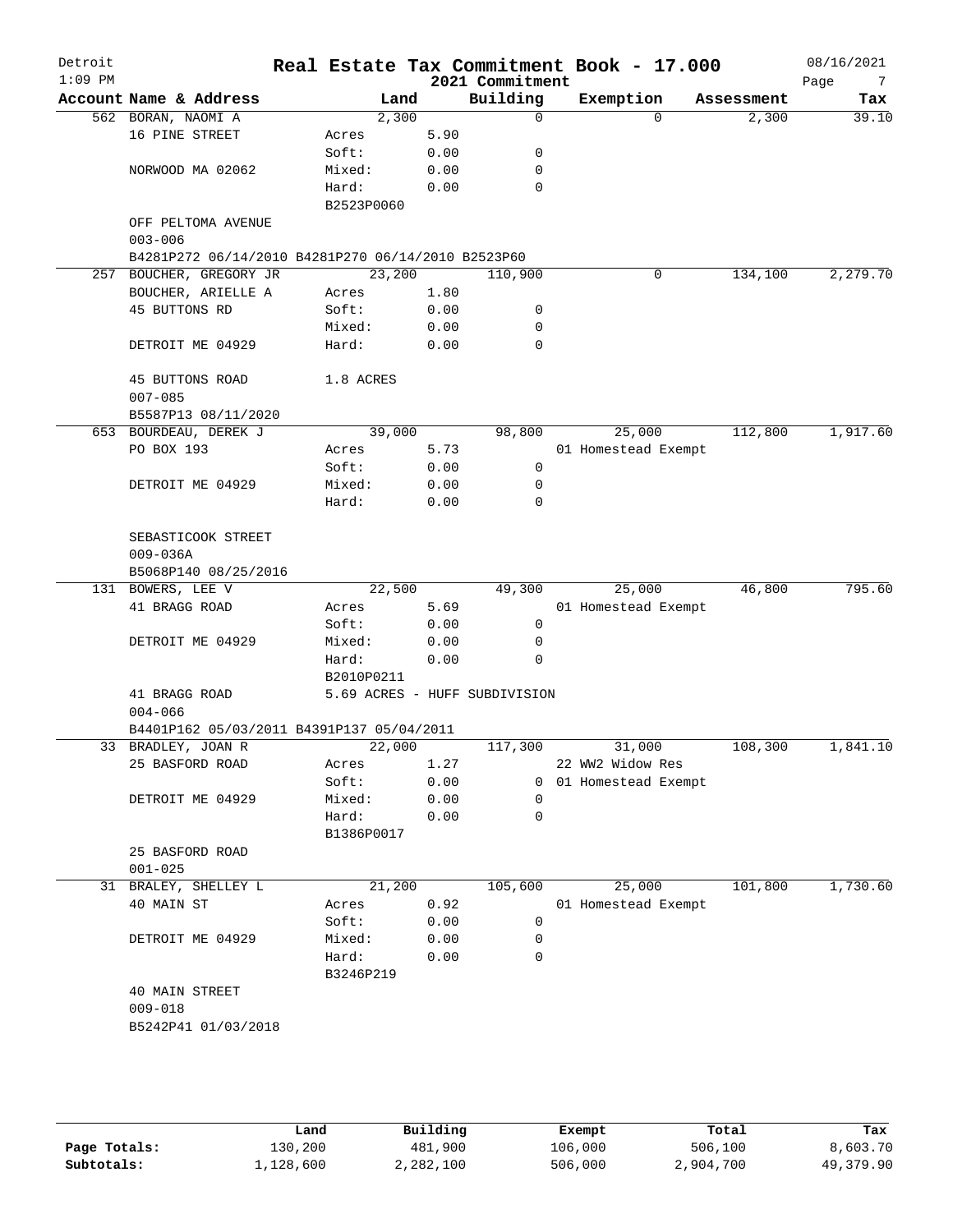| Detroit<br>$1:09$ PM |                         |                    |       | 2021 Commitment | Real Estate Tax Commitment Book - 17.000 |            | 08/16/2021<br>Page<br>8 |
|----------------------|-------------------------|--------------------|-------|-----------------|------------------------------------------|------------|-------------------------|
|                      | Account Name & Address  |                    | Land  | Building        | Exemption                                | Assessment | Tax                     |
|                      | 324 BRALEY, TROY A      | 1,800              |       | 7,600           | 0                                        | 9,400      | 159.80                  |
|                      | BRALEY, CLIFFORD A JR   | Acres              | 1.00  |                 |                                          |            |                         |
|                      | 266 BLUEBERRY ROAD      | Soft:              | 0.00  | 0               |                                          |            |                         |
|                      |                         | Mixed:             | 0.00  | 0               |                                          |            |                         |
|                      | WATERBORO ME 04087      | Hard:              | 0.00  | 0               |                                          |            |                         |
|                      |                         | B3089P164 12/12/02 |       |                 |                                          |            |                         |
|                      | HIGHLAND AVENUE         | 1 ACRES            |       |                 |                                          |            |                         |
|                      | $007 - 027$             |                    |       |                 |                                          |            |                         |
| 35                   | BRANN, DAVID A          | 30,600             |       | 38,300          | 0                                        | 68,900     | 1,171.30                |
|                      | BRANN,                  | Acres              | 9.50  |                 |                                          |            |                         |
|                      | BRANN, LUCILLE E.       | Soft:              | 0.00  | 0               |                                          |            |                         |
|                      | 508 TROY ROAD           | Mixed:             | 0.00  | 0               |                                          |            |                         |
|                      | DETROIT ME 04929        | Hard:              | 0.00  | 0               |                                          |            |                         |
|                      |                         | B1523P0227         |       |                 |                                          |            |                         |
|                      | 5 BASFORD ROAD          | 9.5 ACRES          |       |                 |                                          |            |                         |
|                      | $001 - 021$             |                    |       |                 |                                          |            |                         |
| 225                  | BRANN, LUCILLE E        | 29,200             |       | 115,900         | 31,000                                   | 114,100    | 1,939.70                |
|                      | BRANN, DAVID A SR       | Acres              | 7.50  |                 | 01 Homestead Exempt                      |            |                         |
|                      | 508 TROY ROAD           | Soft:              | 0.00  |                 | 0 14 WW2 Vet NonRes                      |            |                         |
|                      |                         | Mixed:             | 0.00  | 0               |                                          |            |                         |
|                      | DETROIT ME 04929        | Hard:              | 0.00  | $\mathbf 0$     |                                          |            |                         |
|                      |                         | B1504P0035         |       |                 |                                          |            |                         |
|                      | 508 TROY ROAD           | 7.5 ACRES          |       |                 |                                          |            |                         |
|                      | $002 - 014$             |                    |       |                 |                                          |            |                         |
|                      | B5098P28 11/15/2016     |                    |       |                 |                                          |            |                         |
|                      | 36 BRANN, MICHAEL W     |                    | 0     | 5,700           | 5,700                                    | 0          | 0.00                    |
|                      | 4 BRANN PLACE           |                    |       |                 | 01 Homestead Exempt                      |            |                         |
|                      |                         |                    |       |                 |                                          |            |                         |
|                      | DETROIT ME 04929        |                    |       |                 |                                          |            |                         |
|                      |                         |                    |       |                 |                                          |            |                         |
|                      | 4 BRANN PLACE           | M/H                |       |                 |                                          |            |                         |
|                      | $006 - 049 - ON$        |                    |       |                 |                                          |            |                         |
| 37                   | BRANN, ROSALIE (HEIRS   | 51,000             |       | 77,500          | 0                                        | 128,500    | 2,184.50                |
|                      | OF)                     |                    |       |                 |                                          |            |                         |
|                      | C/O DEBRA M. IRISH      | Acres              | 14.00 |                 |                                          |            |                         |
|                      | PO BOX 388              | Soft:              | 0.00  | 0               |                                          |            |                         |
|                      | CLINTON ME 04927        | Mixed:             | 0.00  | 0               |                                          |            |                         |
|                      |                         | Hard:              | 0.00  | $\Omega$        |                                          |            |                         |
|                      |                         | B0663P0174         |       |                 |                                          |            |                         |
|                      | 2 BRANN PLACE           | 14 ACRES           |       |                 |                                          |            |                         |
|                      | $006 - 049$             |                    |       |                 |                                          |            |                         |
|                      | B663P174                |                    |       |                 |                                          |            |                         |
|                      | 543 BRICKETT, CARLTON R | 5,800              |       | 0               | 0                                        | 5,800      | 98.60                   |
|                      | 18 TRUE ROAD            | Acres              | 24.00 |                 |                                          |            |                         |
|                      |                         | Soft:              | 0.00  | 0               |                                          |            |                         |
|                      | CLINTON ME 04927        | Mixed:             | 0.00  | 0               |                                          |            |                         |
|                      |                         | Hard:              | 0.00  | $\Omega$        |                                          |            |                         |
|                      |                         | B2828P308          |       |                 |                                          |            |                         |
|                      | TUTTLE ROAD             |                    |       |                 |                                          |            |                         |
|                      | $002 - 039$             |                    |       |                 |                                          |            |                         |

|              | Land      | Building  | Exempt  | Total     | Tax       |
|--------------|-----------|-----------|---------|-----------|-----------|
| Page Totals: | 118,400   | 245,000   | 36,700  | 326,700   | 5,553.90  |
| Subtotals:   | 1,247,000 | 2,527,100 | 542,700 | 3,231,400 | 54,933.80 |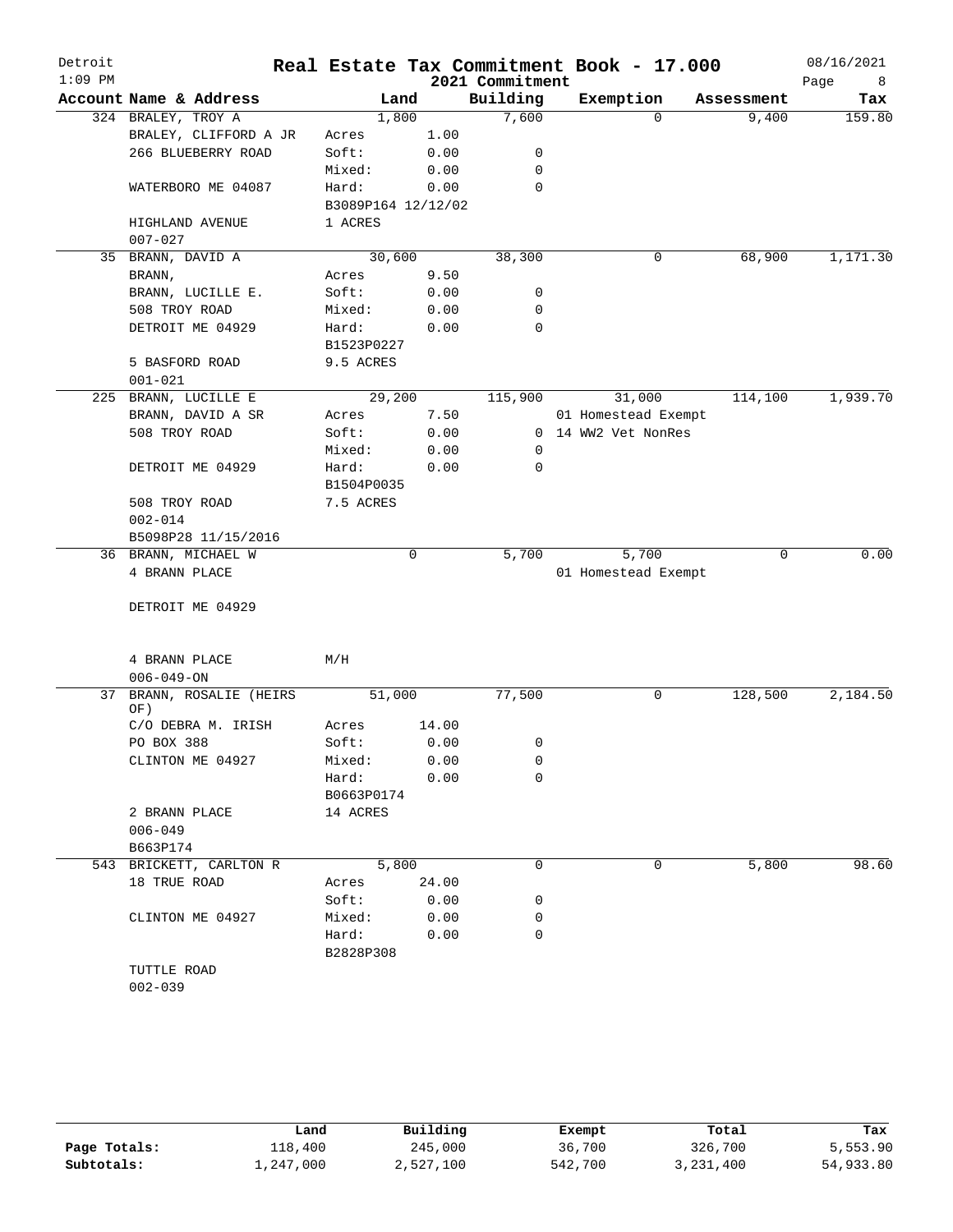|                        |                                                                                                                                                                                                                                                                                                                                                                                                                                                                   |                                                                                                                                                                                                                                             |                                                                                                                                                                                   |                                                                                                            |                                          | 08/16/2021<br>Page<br>9                                                                                                           |
|------------------------|-------------------------------------------------------------------------------------------------------------------------------------------------------------------------------------------------------------------------------------------------------------------------------------------------------------------------------------------------------------------------------------------------------------------------------------------------------------------|---------------------------------------------------------------------------------------------------------------------------------------------------------------------------------------------------------------------------------------------|-----------------------------------------------------------------------------------------------------------------------------------------------------------------------------------|------------------------------------------------------------------------------------------------------------|------------------------------------------|-----------------------------------------------------------------------------------------------------------------------------------|
| Account Name & Address |                                                                                                                                                                                                                                                                                                                                                                                                                                                                   |                                                                                                                                                                                                                                             |                                                                                                                                                                                   | Exemption                                                                                                  | Assessment                               | Tax                                                                                                                               |
| 42 BROWER, PETER M     |                                                                                                                                                                                                                                                                                                                                                                                                                                                                   |                                                                                                                                                                                                                                             | $\mathbf 0$                                                                                                                                                                       | 0                                                                                                          | 19,400                                   | 329.80                                                                                                                            |
| PO BOX 880293          | Acres                                                                                                                                                                                                                                                                                                                                                                                                                                                             | 7.51                                                                                                                                                                                                                                        |                                                                                                                                                                                   |                                                                                                            |                                          |                                                                                                                                   |
|                        | Soft:                                                                                                                                                                                                                                                                                                                                                                                                                                                             | 0.00                                                                                                                                                                                                                                        | 0                                                                                                                                                                                 |                                                                                                            |                                          |                                                                                                                                   |
| BOCA RATON FL 33488    | Mixed:                                                                                                                                                                                                                                                                                                                                                                                                                                                            | 0.00                                                                                                                                                                                                                                        | 0                                                                                                                                                                                 |                                                                                                            |                                          |                                                                                                                                   |
|                        |                                                                                                                                                                                                                                                                                                                                                                                                                                                                   |                                                                                                                                                                                                                                             | 0                                                                                                                                                                                 |                                                                                                            |                                          |                                                                                                                                   |
|                        |                                                                                                                                                                                                                                                                                                                                                                                                                                                                   |                                                                                                                                                                                                                                             |                                                                                                                                                                                   |                                                                                                            |                                          |                                                                                                                                   |
|                        |                                                                                                                                                                                                                                                                                                                                                                                                                                                                   |                                                                                                                                                                                                                                             |                                                                                                                                                                                   |                                                                                                            |                                          |                                                                                                                                   |
|                        |                                                                                                                                                                                                                                                                                                                                                                                                                                                                   |                                                                                                                                                                                                                                             |                                                                                                                                                                                   |                                                                                                            |                                          |                                                                                                                                   |
|                        |                                                                                                                                                                                                                                                                                                                                                                                                                                                                   |                                                                                                                                                                                                                                             |                                                                                                                                                                                   |                                                                                                            |                                          | 523.60                                                                                                                            |
|                        |                                                                                                                                                                                                                                                                                                                                                                                                                                                                   |                                                                                                                                                                                                                                             |                                                                                                                                                                                   |                                                                                                            |                                          |                                                                                                                                   |
|                        |                                                                                                                                                                                                                                                                                                                                                                                                                                                                   |                                                                                                                                                                                                                                             |                                                                                                                                                                                   |                                                                                                            |                                          |                                                                                                                                   |
|                        |                                                                                                                                                                                                                                                                                                                                                                                                                                                                   |                                                                                                                                                                                                                                             |                                                                                                                                                                                   |                                                                                                            |                                          |                                                                                                                                   |
|                        |                                                                                                                                                                                                                                                                                                                                                                                                                                                                   |                                                                                                                                                                                                                                             |                                                                                                                                                                                   |                                                                                                            |                                          |                                                                                                                                   |
|                        |                                                                                                                                                                                                                                                                                                                                                                                                                                                                   |                                                                                                                                                                                                                                             |                                                                                                                                                                                   |                                                                                                            |                                          |                                                                                                                                   |
|                        |                                                                                                                                                                                                                                                                                                                                                                                                                                                                   |                                                                                                                                                                                                                                             |                                                                                                                                                                                   |                                                                                                            |                                          |                                                                                                                                   |
|                        |                                                                                                                                                                                                                                                                                                                                                                                                                                                                   |                                                                                                                                                                                                                                             |                                                                                                                                                                                   |                                                                                                            |                                          |                                                                                                                                   |
|                        |                                                                                                                                                                                                                                                                                                                                                                                                                                                                   |                                                                                                                                                                                                                                             |                                                                                                                                                                                   |                                                                                                            |                                          |                                                                                                                                   |
|                        |                                                                                                                                                                                                                                                                                                                                                                                                                                                                   |                                                                                                                                                                                                                                             |                                                                                                                                                                                   |                                                                                                            |                                          | 1,844.50                                                                                                                          |
|                        |                                                                                                                                                                                                                                                                                                                                                                                                                                                                   |                                                                                                                                                                                                                                             |                                                                                                                                                                                   |                                                                                                            |                                          |                                                                                                                                   |
|                        |                                                                                                                                                                                                                                                                                                                                                                                                                                                                   |                                                                                                                                                                                                                                             |                                                                                                                                                                                   |                                                                                                            |                                          |                                                                                                                                   |
|                        | Mixed:                                                                                                                                                                                                                                                                                                                                                                                                                                                            |                                                                                                                                                                                                                                             | 0                                                                                                                                                                                 |                                                                                                            |                                          |                                                                                                                                   |
| DETROIT ME 04929       | Hard:                                                                                                                                                                                                                                                                                                                                                                                                                                                             | 0.00                                                                                                                                                                                                                                        | 0                                                                                                                                                                                 |                                                                                                            |                                          |                                                                                                                                   |
|                        | B3542P159                                                                                                                                                                                                                                                                                                                                                                                                                                                         |                                                                                                                                                                                                                                             |                                                                                                                                                                                   |                                                                                                            |                                          |                                                                                                                                   |
| 5 NORTH ROAD           | .93 ACRES                                                                                                                                                                                                                                                                                                                                                                                                                                                         |                                                                                                                                                                                                                                             |                                                                                                                                                                                   |                                                                                                            |                                          |                                                                                                                                   |
| $008 - 048$            |                                                                                                                                                                                                                                                                                                                                                                                                                                                                   |                                                                                                                                                                                                                                             |                                                                                                                                                                                   |                                                                                                            |                                          |                                                                                                                                   |
| B4478P93 12/23/2011    |                                                                                                                                                                                                                                                                                                                                                                                                                                                                   |                                                                                                                                                                                                                                             |                                                                                                                                                                                   |                                                                                                            |                                          |                                                                                                                                   |
| 46 BUCKLAND, GREGG     |                                                                                                                                                                                                                                                                                                                                                                                                                                                                   |                                                                                                                                                                                                                                             | 37,600                                                                                                                                                                            | 31,000                                                                                                     | 28,300                                   | 481.10                                                                                                                            |
| BUCKLAND, PAMELA J     | Acres                                                                                                                                                                                                                                                                                                                                                                                                                                                             | 1.10                                                                                                                                                                                                                                        |                                                                                                                                                                                   | 12 WW2 Vet Res.                                                                                            |                                          |                                                                                                                                   |
| 40 BUTTONS ROAD        | Soft:                                                                                                                                                                                                                                                                                                                                                                                                                                                             | 0.00                                                                                                                                                                                                                                        |                                                                                                                                                                                   |                                                                                                            |                                          |                                                                                                                                   |
|                        | Mixed:                                                                                                                                                                                                                                                                                                                                                                                                                                                            | 0.00                                                                                                                                                                                                                                        | 0                                                                                                                                                                                 |                                                                                                            |                                          |                                                                                                                                   |
|                        |                                                                                                                                                                                                                                                                                                                                                                                                                                                                   |                                                                                                                                                                                                                                             | 0                                                                                                                                                                                 |                                                                                                            |                                          |                                                                                                                                   |
|                        |                                                                                                                                                                                                                                                                                                                                                                                                                                                                   |                                                                                                                                                                                                                                             |                                                                                                                                                                                   |                                                                                                            |                                          |                                                                                                                                   |
|                        |                                                                                                                                                                                                                                                                                                                                                                                                                                                                   |                                                                                                                                                                                                                                             |                                                                                                                                                                                   |                                                                                                            |                                          |                                                                                                                                   |
|                        |                                                                                                                                                                                                                                                                                                                                                                                                                                                                   |                                                                                                                                                                                                                                             |                                                                                                                                                                                   |                                                                                                            |                                          |                                                                                                                                   |
|                        |                                                                                                                                                                                                                                                                                                                                                                                                                                                                   |                                                                                                                                                                                                                                             |                                                                                                                                                                                   |                                                                                                            |                                          |                                                                                                                                   |
|                        |                                                                                                                                                                                                                                                                                                                                                                                                                                                                   |                                                                                                                                                                                                                                             |                                                                                                                                                                                   |                                                                                                            |                                          | 520.20                                                                                                                            |
|                        |                                                                                                                                                                                                                                                                                                                                                                                                                                                                   |                                                                                                                                                                                                                                             |                                                                                                                                                                                   |                                                                                                            |                                          |                                                                                                                                   |
|                        |                                                                                                                                                                                                                                                                                                                                                                                                                                                                   |                                                                                                                                                                                                                                             |                                                                                                                                                                                   |                                                                                                            |                                          |                                                                                                                                   |
|                        |                                                                                                                                                                                                                                                                                                                                                                                                                                                                   |                                                                                                                                                                                                                                             |                                                                                                                                                                                   |                                                                                                            |                                          |                                                                                                                                   |
|                        |                                                                                                                                                                                                                                                                                                                                                                                                                                                                   |                                                                                                                                                                                                                                             |                                                                                                                                                                                   |                                                                                                            |                                          |                                                                                                                                   |
|                        |                                                                                                                                                                                                                                                                                                                                                                                                                                                                   |                                                                                                                                                                                                                                             |                                                                                                                                                                                   |                                                                                                            |                                          |                                                                                                                                   |
|                        |                                                                                                                                                                                                                                                                                                                                                                                                                                                                   |                                                                                                                                                                                                                                             |                                                                                                                                                                                   |                                                                                                            |                                          |                                                                                                                                   |
|                        |                                                                                                                                                                                                                                                                                                                                                                                                                                                                   |                                                                                                                                                                                                                                             |                                                                                                                                                                                   |                                                                                                            |                                          |                                                                                                                                   |
|                        |                                                                                                                                                                                                                                                                                                                                                                                                                                                                   |                                                                                                                                                                                                                                             |                                                                                                                                                                                   |                                                                                                            |                                          |                                                                                                                                   |
|                        |                                                                                                                                                                                                                                                                                                                                                                                                                                                                   |                                                                                                                                                                                                                                             |                                                                                                                                                                                   |                                                                                                            |                                          |                                                                                                                                   |
|                        |                                                                                                                                                                                                                                                                                                                                                                                                                                                                   |                                                                                                                                                                                                                                             |                                                                                                                                                                                   |                                                                                                            |                                          | 683.40                                                                                                                            |
|                        |                                                                                                                                                                                                                                                                                                                                                                                                                                                                   |                                                                                                                                                                                                                                             |                                                                                                                                                                                   |                                                                                                            |                                          |                                                                                                                                   |
|                        |                                                                                                                                                                                                                                                                                                                                                                                                                                                                   | 0.00                                                                                                                                                                                                                                        |                                                                                                                                                                                   |                                                                                                            |                                          |                                                                                                                                   |
| WHITMAN MA 02382       | Mixed:                                                                                                                                                                                                                                                                                                                                                                                                                                                            | 0.00                                                                                                                                                                                                                                        |                                                                                                                                                                                   |                                                                                                            |                                          |                                                                                                                                   |
|                        | Hard:                                                                                                                                                                                                                                                                                                                                                                                                                                                             | 0.00                                                                                                                                                                                                                                        | 0                                                                                                                                                                                 |                                                                                                            |                                          |                                                                                                                                   |
|                        | B0809P1148                                                                                                                                                                                                                                                                                                                                                                                                                                                        |                                                                                                                                                                                                                                             |                                                                                                                                                                                   |                                                                                                            |                                          |                                                                                                                                   |
| BASFORD ROAD           | ACRES                                                                                                                                                                                                                                                                                                                                                                                                                                                             |                                                                                                                                                                                                                                             |                                                                                                                                                                                   |                                                                                                            |                                          |                                                                                                                                   |
|                        |                                                                                                                                                                                                                                                                                                                                                                                                                                                                   |                                                                                                                                                                                                                                             |                                                                                                                                                                                   |                                                                                                            |                                          |                                                                                                                                   |
| $001 - 028$            |                                                                                                                                                                                                                                                                                                                                                                                                                                                                   |                                                                                                                                                                                                                                             |                                                                                                                                                                                   |                                                                                                            |                                          |                                                                                                                                   |
|                        | EAST BRANCH LANE<br>$009 - 049$<br>44 BROWER, PETER M<br>PO BOX 880293<br>BOCA RATON FL 33488<br>9 EAST BRANCH LANE<br>$009 - 051$<br>301 BROWN, WILLIAM M<br>BROWN, SARAH H<br>5 NORTH ROAD<br>DETROIT ME 04929<br>40 BUTTONS ROAD<br>$007 - 083$<br>B4960P118 10/01/2015<br>590 BURGHARDT, INGER<br>BURGHARDT, JES<br>NYHABSVEJ 4, HORDUM<br>SNEDSTED 7752<br>141 RIVER ROAD<br>$007 - 106 - 1$<br>B4218P192 11/29/2009<br>54 BURRELL, TODD J<br>4 FOX HILL RUN | Hard:<br>B1410P0330<br>7.51 ACRES<br>Acres<br>Soft:<br>Mixed:<br>Hard:<br>B1410P0330<br>8.41 ACRES<br>Acres<br>Soft:<br>Hard:<br>B1267P0115<br>1.1 ACRES<br>Acres<br>Soft:<br>Mixed:<br>Hard:<br>B2141P0003<br>1.06 ACRES<br>Acres<br>Soft: | Land<br>19,400<br>0.00<br>29,800<br>8.41<br>0.00<br>0.00<br>0.00<br>23,000<br>0.93<br>0.00<br>0.00<br>21,700<br>0.00<br>21,700<br>1.06<br>0.00<br>0.00<br>0.00<br>40,200<br>50.40 | Building<br>1,000<br>0<br>0<br>$\Omega$<br>CONTRACT<br>110,500<br>0<br>8,900<br>0<br>0<br>0<br>0<br>0<br>0 | 2021 Commitment<br>0<br>25,000<br>0<br>0 | Real Estate Tax Commitment Book - 17.000<br>30,800<br>108,500<br>01 Homestead Exempt<br>0 01 Homestead Exempt<br>30,600<br>40,200 |

|              | Land      | Building  | Exempt  | Total     | Tax       |
|--------------|-----------|-----------|---------|-----------|-----------|
| Page Totals: | 155,800   | 158,000   | 56,000  | 257,800   | 4,382.60  |
| Subtotals:   | ⊥,402,800 | 2,685,100 | 598,700 | 3,489,200 | 59,316.40 |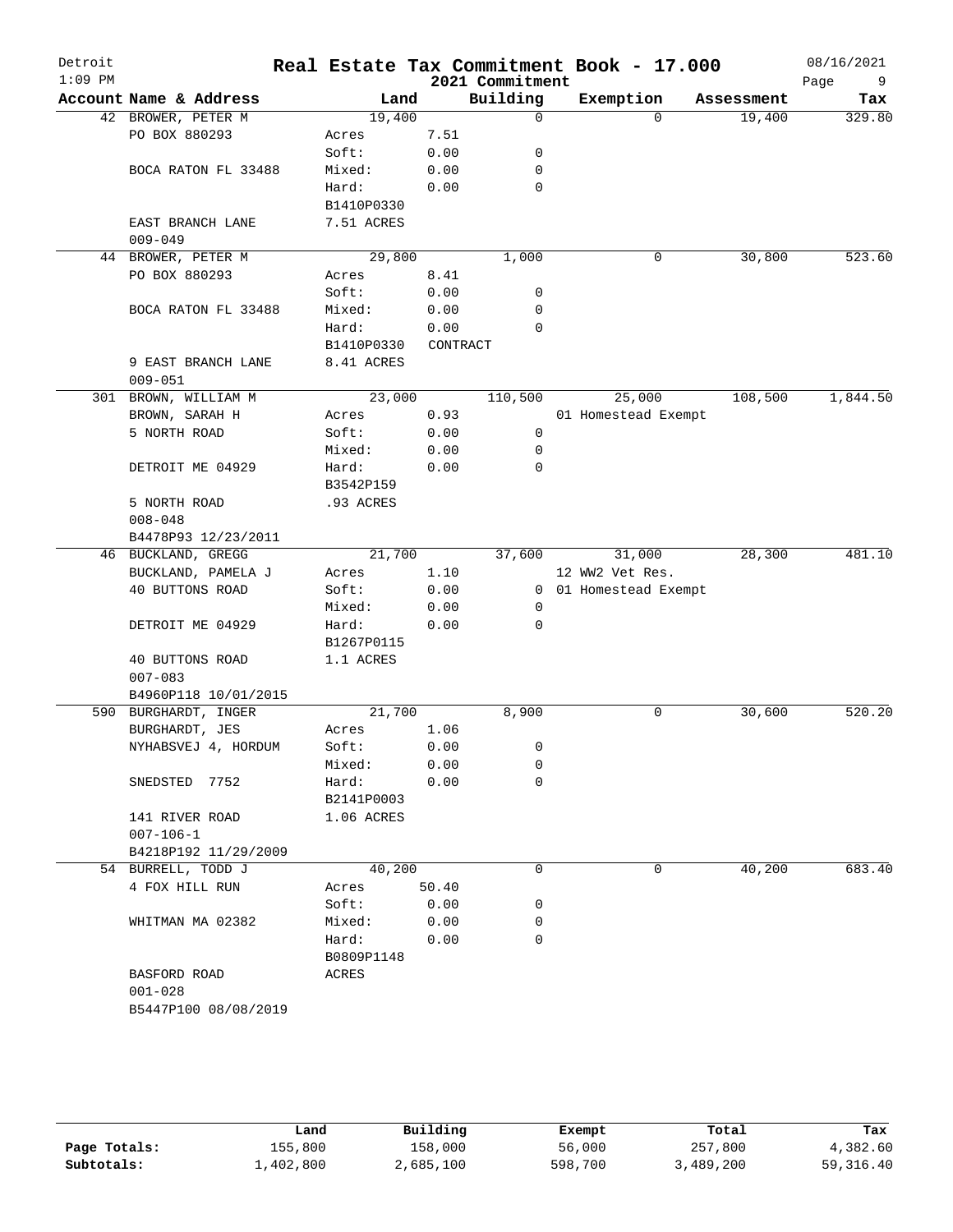| Detroit<br>$1:09$ PM |                                |                                       |       |      | Real Estate Tax Commitment Book - 17.000<br>2021 Commitment |                     |              |            | 08/16/2021<br>10<br>Page |
|----------------------|--------------------------------|---------------------------------------|-------|------|-------------------------------------------------------------|---------------------|--------------|------------|--------------------------|
|                      | Account Name & Address         |                                       | Land  |      | Building                                                    | Exemption           |              | Assessment | Tax                      |
|                      | 48 BURRILL, JOHN               |                                       | 800   |      | $\Omega$                                                    |                     | $\Omega$     | 800        | 13.60                    |
|                      | BURRILL, JEAN                  | Acres                                 |       | 9.00 |                                                             |                     |              |            |                          |
|                      | PO BOX 36                      | Soft:                                 |       | 0.00 | 0                                                           |                     |              |            |                          |
|                      |                                | Mixed:                                |       | 0.00 | 0                                                           |                     |              |            |                          |
|                      | TOPSFIELD ME 04490             | Hard:                                 |       | 0.00 | $\mathbf 0$                                                 |                     |              |            |                          |
|                      |                                | B1872P0232                            |       |      |                                                             |                     |              |            |                          |
|                      | OFF TROY ROAD                  | 9 ACRES                               |       |      |                                                             |                     |              |            |                          |
|                      | $006 - 011$                    |                                       |       |      |                                                             |                     |              |            |                          |
|                      | B1872P232                      |                                       |       |      |                                                             |                     |              |            |                          |
|                      | 553 BUTLER, ANGELA M           |                                       | 7,700 |      | $\mathbf 0$                                                 |                     | 0            | 7,700      | 130.90                   |
|                      | 1032 NORWAY ROAD               | Acres                                 |       | 5.20 |                                                             |                     |              |            |                          |
|                      |                                | Soft:                                 |       | 0.00 | 0                                                           |                     |              |            |                          |
|                      | GLENBURN ME 04401              | Mixed:                                |       | 0.00 | 0                                                           |                     |              |            |                          |
|                      |                                | Hard:                                 |       | 0.00 | 0                                                           |                     |              |            |                          |
|                      |                                | B2044P0223                            |       |      |                                                             |                     |              |            |                          |
|                      | HIGHLAND AVENUE                |                                       |       |      |                                                             |                     |              |            |                          |
|                      | $007 - 028$                    |                                       |       |      |                                                             |                     |              |            |                          |
|                      | 51 BUTTS, HAROLD T JR          |                                       | 8,700 |      | $\mathbf 0$                                                 |                     | $\mathsf{O}$ | 8,700      | 147.90                   |
|                      | 84 HASTINGS STREET             | Acres                                 |       | 0.65 |                                                             |                     |              |            |                          |
|                      |                                | Soft:                                 |       | 0.00 | 0                                                           |                     |              |            |                          |
|                      | PORTLAND ME 04102              | Mixed:                                |       | 0.00 | 0                                                           |                     |              |            |                          |
|                      |                                | Hard:                                 |       | 0.00 | 0                                                           |                     |              |            |                          |
|                      |                                | B2840P0111                            |       |      |                                                             |                     |              |            |                          |
|                      | 635 PELTOMA AVENUE             |                                       |       |      |                                                             |                     |              |            |                          |
|                      | $003 - 001$                    |                                       |       |      |                                                             |                     |              |            |                          |
|                      | 358 BUZZELL, MELISSA L         | 24,100                                |       |      | 51,200                                                      |                     | 0            | 75,300     | 1,280.10                 |
|                      | 61 RIVER ROAD                  | Acres                                 |       | 2.75 |                                                             |                     |              |            |                          |
|                      |                                | Soft:                                 |       | 0.00 | 0                                                           |                     |              |            |                          |
|                      | DETROIT ME 04929               | Mixed:                                |       | 0.00 | 0<br>$\Omega$                                               |                     |              |            |                          |
|                      |                                | Hard:                                 |       | 0.00 |                                                             |                     |              |            |                          |
|                      | 61 RIVER ROAD                  | B2153P0323B3781P211*212<br>2.75 ACRES |       |      |                                                             |                     |              |            |                          |
|                      | $008 - 022$                    |                                       |       |      |                                                             |                     |              |            |                          |
|                      | B5368P146 01/04/2019 B3781P211 |                                       |       |      |                                                             |                     |              |            |                          |
|                      | 445 CANDIDO, ANGELOA M         | 23,300                                |       |      | 72,300                                                      |                     | 0            | 95,600     | 1,625.20                 |
|                      | CANDIDO, PAULA                 | Acres                                 |       | 2.17 |                                                             |                     |              |            |                          |
|                      | 491 TROY ROAD                  | Soft:                                 |       | 0.00 | 0                                                           |                     |              |            |                          |
|                      |                                | Mixed:                                |       | 0.00 | 0                                                           |                     |              |            |                          |
|                      | DETROIT ME 04929               | Hard:                                 |       | 0.00 | 0                                                           |                     |              |            |                          |
|                      |                                | B1784P0327                            |       |      |                                                             |                     |              |            |                          |
|                      | 491 TROY ROAD                  | 2.17 ACRES                            |       |      |                                                             |                     |              |            |                          |
|                      | $001 - 014$                    |                                       |       |      |                                                             |                     |              |            |                          |
|                      | B5631P148 11/10/2020           |                                       |       |      |                                                             |                     |              |            |                          |
|                      | 53 CARDONA, JANE A             | 22,500                                |       |      | 94,300                                                      |                     | 25,000       | 91,800     | 1,560.60                 |
|                      | 45 NORTH ROAD                  | Acres                                 |       | 1.10 |                                                             | 01 Homestead Exempt |              |            |                          |
|                      |                                | Soft:                                 |       | 0.00 | 0                                                           |                     |              |            |                          |
|                      | DETROIT ME 04929               | Mixed:                                |       | 0.00 | 0                                                           |                     |              |            |                          |
|                      |                                | Hard:                                 |       | 0.00 | $\mathbf 0$                                                 |                     |              |            |                          |
|                      |                                | B0981P0343                            |       |      |                                                             |                     |              |            |                          |
|                      | 45 NORTH ROAD                  | 1.1 ACRES                             |       |      |                                                             |                     |              |            |                          |
|                      | $008 - 058$                    |                                       |       |      |                                                             |                     |              |            |                          |
|                      | B981P343                       |                                       |       |      |                                                             |                     |              |            |                          |
|                      |                                |                                       |       |      |                                                             |                     |              |            |                          |
|                      |                                |                                       |       |      |                                                             |                     |              |            |                          |

|              | Land      | Building  | Exempt  | Total     | Tax       |
|--------------|-----------|-----------|---------|-----------|-----------|
| Page Totals: | 87,100    | 217,800   | 25,000  | 279,900   | 4,758.30  |
| Subtotals:   | ⊥,489,900 | 2,902,900 | 623,700 | 3,769,100 | 64,074.70 |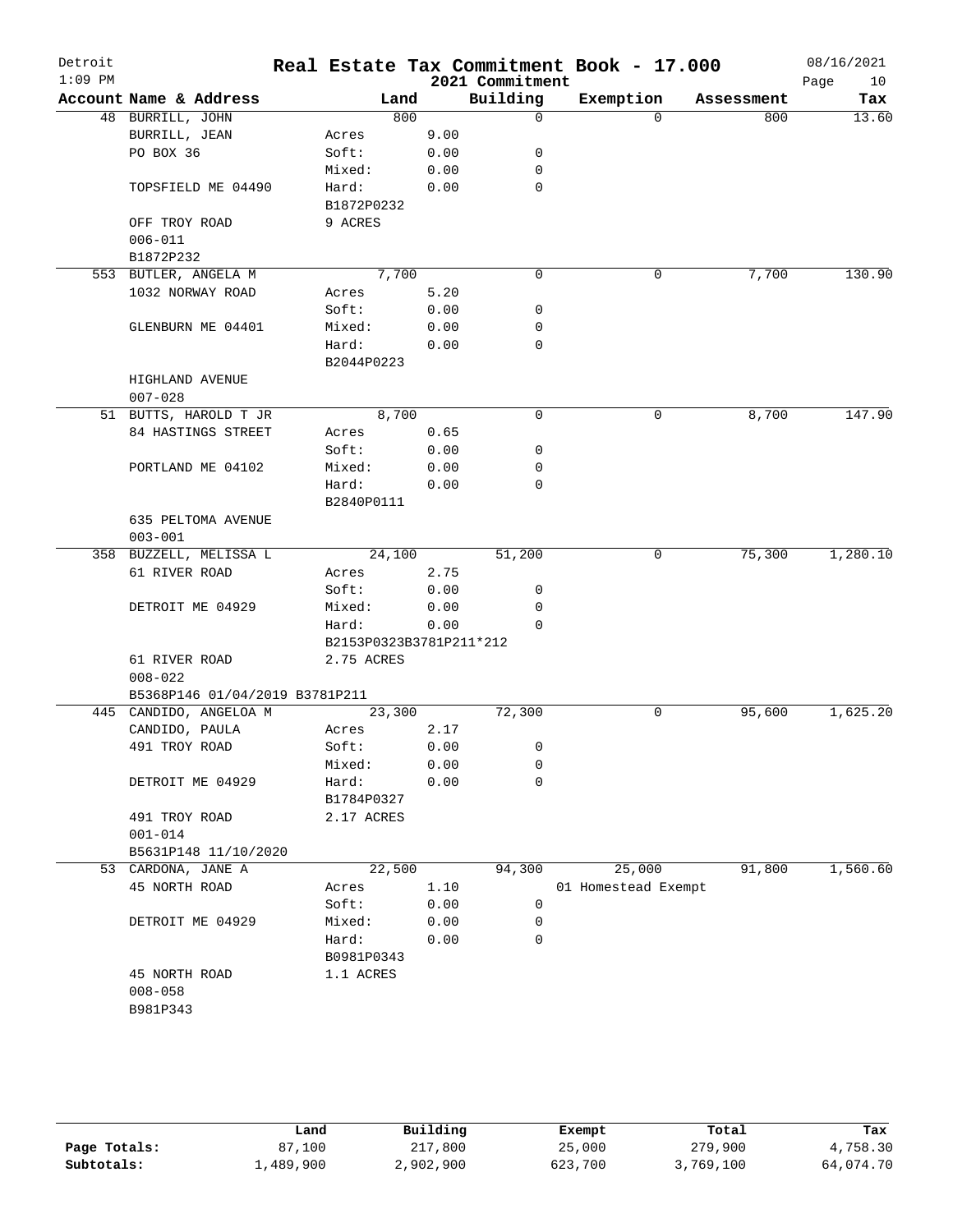| Detroit<br>$1:09$ PM |                                                |                            |       | Real Estate Tax Commitment Book - 17.000<br>2021 Commitment |           |                     |            | 08/16/2021<br>Page<br>11 |
|----------------------|------------------------------------------------|----------------------------|-------|-------------------------------------------------------------|-----------|---------------------|------------|--------------------------|
|                      | Account Name & Address                         | Land                       |       | Building                                                    | Exemption |                     | Assessment | Tax                      |
|                      | 414 CARRON, CYNTHIA A                          | 10,400                     |       | $\mathbf 0$                                                 |           | $\Omega$            | 10,400     | 176.80                   |
|                      | CARRON, ERIC H                                 | Acres                      | 0.92  |                                                             |           |                     |            |                          |
|                      | 103 RIVER ROAD                                 | Soft:                      | 0.00  | 0                                                           |           |                     |            |                          |
|                      |                                                | Mixed:                     | 0.00  | 0                                                           |           |                     |            |                          |
|                      | DETROIT ME 04929                               | Hard:                      | 0.00  | 0                                                           |           |                     |            |                          |
|                      |                                                | B1338P0053                 |       |                                                             |           |                     |            |                          |
|                      | 97 RIVER ROAD                                  | .92 ACRE                   |       |                                                             |           |                     |            |                          |
|                      | $008 - 010$                                    |                            |       |                                                             |           |                     |            |                          |
|                      | B5613P298 10/02/2020                           |                            |       |                                                             |           |                     |            |                          |
|                      | 190 CARRON, ERIC H                             | 48,100                     |       | 104,600                                                     | 25,000    |                     | 127,700    | 2,170.90                 |
|                      | CARRON, CYNTHIA A                              | Acres                      | 60.00 |                                                             |           | 01 Homestead Exempt |            |                          |
|                      | 103 RIVER ROAD                                 | Soft:                      | 0.00  | 0                                                           |           |                     |            |                          |
|                      |                                                | Mixed:                     | 0.00  | 0                                                           |           |                     |            |                          |
|                      | DETROIT ME 04929                               | Hard:<br>B3268P0252        | 0.00  | 0                                                           |           |                     |            |                          |
|                      | 103 RIVER ROAD                                 |                            |       |                                                             |           |                     |            |                          |
|                      | $008 - 009$                                    |                            |       |                                                             |           |                     |            |                          |
|                      | 55 CARUSO, ANTHONY P                           | 23,200                     |       | 138,400                                                     | 25,000    |                     | 136,600    | 2,322.20                 |
|                      | CARUSO, SHERRE L                               | Acres                      | 2.70  |                                                             |           | 01 Homestead Exempt |            |                          |
|                      | 108 MAIN ST                                    | Soft:                      | 0.00  | $\mathbf 0$                                                 |           |                     |            |                          |
|                      |                                                | Mixed:                     | 0.00  | 0                                                           |           |                     |            |                          |
|                      | DETROIT ME 04929                               | Hard:                      | 0.00  | $\mathbf 0$                                                 |           |                     |            |                          |
|                      |                                                | B1319P0301                 |       |                                                             |           |                     |            |                          |
|                      | 108 MAIN STREET                                |                            |       |                                                             |           |                     |            |                          |
|                      | $008 - 044$                                    |                            |       |                                                             |           |                     |            |                          |
| 9                    | CENTRAL MAINE POWER                            | 40,000                     |       | $\mathbf 0$                                                 |           | 0                   | 40,000     | 680.00                   |
|                      | 83 EDISON DRIVE                                | Acres                      | 20.00 |                                                             |           |                     |            |                          |
|                      |                                                | Soft:                      | 0.00  | 0                                                           |           |                     |            |                          |
|                      | AUGUSTA ME 04336                               | Mixed:                     | 0.00  | 0                                                           |           |                     |            |                          |
|                      |                                                | Hard:                      | 0.00  | 0                                                           |           |                     |            |                          |
|                      |                                                | B4869P0060                 |       |                                                             |           |                     |            |                          |
|                      | 30 DOGTOWN ROAD<br>$007 - 014$                 | 20 ACRES                   |       |                                                             |           |                     |            |                          |
|                      | B5309P60 07/26/2018                            |                            |       |                                                             |           |                     |            |                          |
| 10                   | CENTRAL MAINE POWER                            | 23,600                     |       | 0                                                           |           | 0                   | 23,600     | 401.20                   |
|                      | C/O AVANGRID MANAGEMENT Acres<br>$CO - TAX$    |                            | 12.33 |                                                             |           |                     |            |                          |
|                      | ONE CITY CENTER, 5TH<br>FLOOR                  | Soft:                      | 0.00  | 0                                                           |           |                     |            |                          |
|                      | PORTLAND ME 04101                              | Mixed:                     | 0.00  | 0                                                           |           |                     |            |                          |
|                      |                                                | Hard:<br>B1315P0055        | 0.00  | $\Omega$                                                    |           |                     |            |                          |
|                      | DOGTOWN ROAD                                   | 24.19 ACRES LOTS 15 & 16   |       |                                                             |           |                     |            |                          |
|                      | $007 - 016$                                    |                            |       |                                                             |           |                     |            |                          |
|                      | B5309P60 07/26/2018                            |                            |       |                                                             |           |                     |            |                          |
|                      | 56 CENTRAL MAINE POWER<br>COMPANY              | 105,100                    |       | 0                                                           |           | 0                   | 105,100    | 1,786.70                 |
|                      | C/O AVANGRID MANAGEMENT Acres<br>CO.-LOCAL TAX |                            | 16.00 |                                                             |           |                     |            |                          |
|                      | ONE CITY CENTER                                | Soft:                      | 0.00  | 0                                                           |           |                     |            |                          |
|                      | 5TH FLOOR                                      | Mixed:                     | 0.00  | 0                                                           |           |                     |            |                          |
|                      | PORTLAND ME 04101                              | Hard:                      | 0.00  | $\Omega$                                                    |           |                     |            |                          |
|                      | NORTH ROAD<br>$007 - 032$                      | SUBSTATION SITE & 16 ACRES |       |                                                             |           |                     |            |                          |
|                      |                                                |                            |       |                                                             |           |                     |            |                          |

|              | Land      | Building  | Exempt  | Total     | Tax       |
|--------------|-----------|-----------|---------|-----------|-----------|
| Page Totals: | 250,400   | 243,000   | 50,000  | 443,400   | 7,537.80  |
| Subtotals:   | 1,740,300 | 3,145,900 | 673,700 | 4,212,500 | 71,612.50 |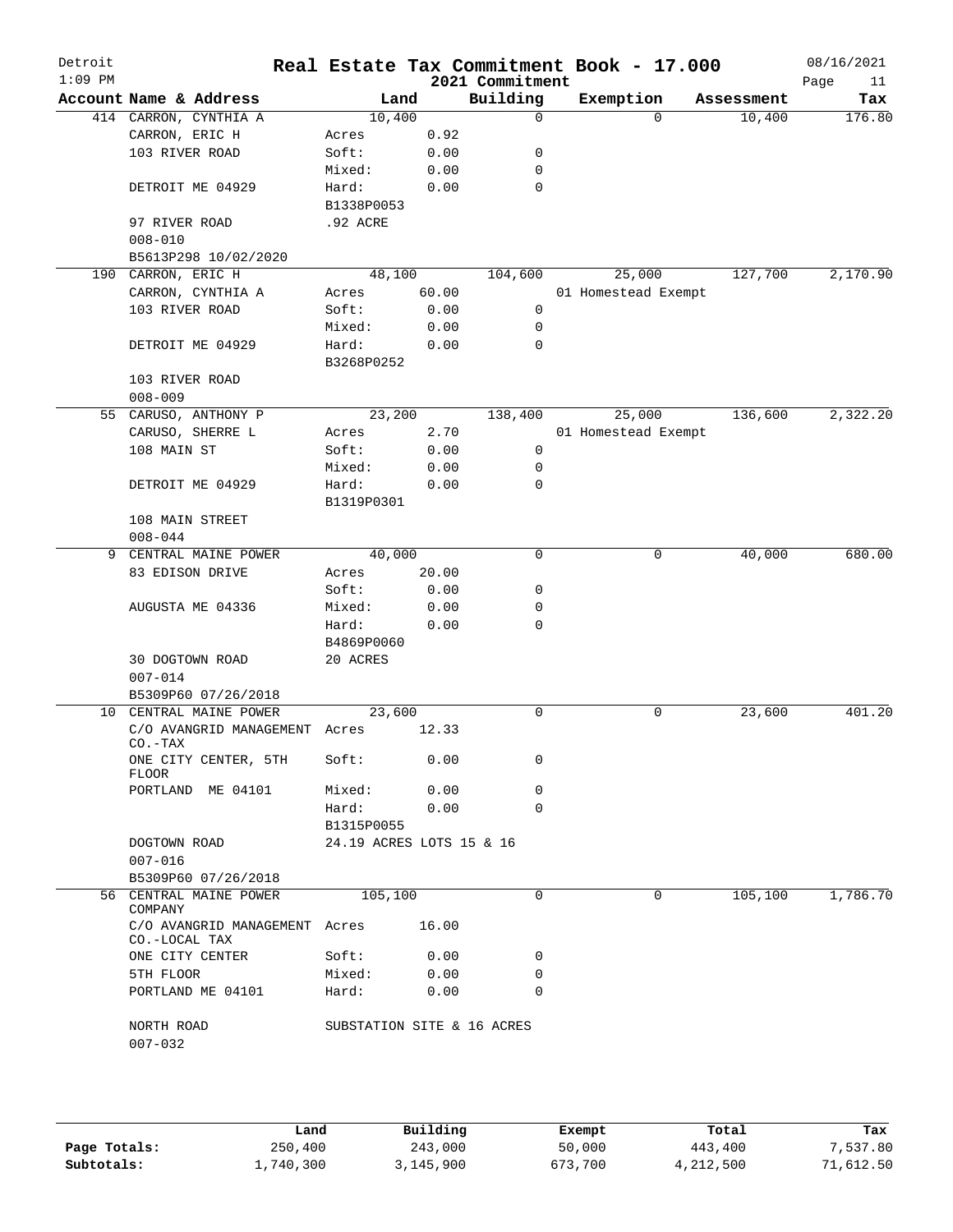| Detroit      |                                                                |                  |              |                             | Real Estate Tax Commitment Book - 17.000 |            | 08/16/2021        |
|--------------|----------------------------------------------------------------|------------------|--------------|-----------------------------|------------------------------------------|------------|-------------------|
| $1:09$ PM    | Account Name & Address                                         |                  | Land         | 2021 Commitment<br>Building | Exemption                                | Assessment | Page<br>12<br>Tax |
|              | 57 CENTRAL MAINE POWER                                         |                  | 600          | $\mathbf 0$                 | $\Omega$                                 | 600        | 10.20             |
|              | COMPANY<br>C/O AVANGRID MANAGEMENT Acres<br>COPMPANY-LOCAL TAX |                  | 1.60         |                             |                                          |            |                   |
|              | ONE CITY CENTER                                                | Soft:            | 0.00         | 0                           |                                          |            |                   |
|              | 5TH FLOOR                                                      | Mixed:           | 0.00         | 0                           |                                          |            |                   |
|              | PORTLAND ME 04101                                              | Hard:            | 0.00         | $\mathbf 0$                 |                                          |            |                   |
|              | NORTH ROAD<br>$007 - 035$                                      | 1.6 ACRES        |              |                             |                                          |            |                   |
| 58           | CENTRAL MAINE POWER<br>COMPANY                                 |                  | 182,300      | 0                           | 0                                        | 182,300    | 3,099.10          |
|              | C/O AVANGRID MANAGEMENT Acres<br>CO.-LOCAL TAX                 |                  | 27.00        |                             |                                          |            |                   |
|              | ONE CITY CENTER                                                | Soft:            | 0.00         | 0                           |                                          |            |                   |
|              | 5TH FLOOR                                                      | Mixed:           | 0.00         | 0                           |                                          |            |                   |
|              | PORTLAND ME 04101                                              | Hard:            | 0.00         | $\Omega$                    |                                          |            |                   |
|              | NORTH ROAD<br>$007 - 034$                                      | $R/W - 27$ ACRES |              |                             |                                          |            |                   |
|              | 59 CENTRAL MAINE POWER                                         |                  | 128,300      | 0                           | 0                                        | 128,300    | 2,181.10          |
|              | COMPANY<br>C/O AVANGRID MANAGEMENT Acres<br>CO.-LOCAL TAX      |                  | 19.00        |                             |                                          |            |                   |
|              | ONE CITY CENTER                                                | Soft:            | 0.00         | 0                           |                                          |            |                   |
|              | 5TH FLOOR                                                      | Mixed:           | 0.00         | 0                           |                                          |            |                   |
|              | PORTLAND ME 04101                                              | Hard:            | 0.00         | 0                           |                                          |            |                   |
|              | TROY ROAD<br>$004 - 029$                                       | R/W 19 ACRES     |              |                             |                                          |            |                   |
| 60           | CENTRAL MAINE POWER                                            | 121,500          |              | 0                           | 0                                        | 121,500    | 2,065.50          |
|              | COMPANY<br>C/O AVANGRID MANAGEMENT Acres                       |                  | 18.00        |                             |                                          |            |                   |
|              | CO.-LOCAL TAX                                                  |                  |              |                             |                                          |            |                   |
|              | ONE CITY CENTER                                                | Soft:            | 0.00         | 0                           |                                          |            |                   |
|              | 5TH FLOOR                                                      | Mixed:           | 0.00         | 0                           |                                          |            |                   |
|              | PORTLAND ME 04101                                              | Hard:            | 0.00         | 0                           |                                          |            |                   |
|              | 200 RIVER ROAD<br>$005 - 031$                                  | R/W 18 ACRES     |              |                             |                                          |            |                   |
| 61           | CENTRAL MAINE POWER                                            |                  | 87,800       | 0                           | 0                                        | 87,800     | 1,492.60          |
|              | COMPANY<br>C/O AVANGRID MANAGEMENT                             | Acres            | 13.00        |                             |                                          |            |                   |
|              | CO.-LOCAL TAX<br>ONE CITY CENTER                               | Soft:            | 0.00         | 0                           |                                          |            |                   |
|              | 5TH FLOOR                                                      | Mixed:           | 0.00         | 0                           |                                          |            |                   |
|              | PORTLAND ME 04101                                              | Hard:            | 0.00         | 0                           |                                          |            |                   |
|              | RIVER ROAD<br>$005 - 036$                                      | R/W 13 ACRES     |              |                             |                                          |            |                   |
| 62           | CENTRAL MAINE POWER                                            |                  | 310,500      | $\mathbf 0$                 | 0                                        | 310,500    | 5,278.50          |
|              | COMPANY<br>C/O AVANGRID MANAGEMENT                             | Acres            | 46.00        |                             |                                          |            |                   |
|              | CO.-LOCAL TAX                                                  | Soft:            |              | 0                           |                                          |            |                   |
|              | ONE CITY CENTER<br>5TH FLOOR                                   | Mixed:           | 0.00<br>0.00 | 0                           |                                          |            |                   |
|              | PORTLAND ME 04101                                              | Hard:            | 0.00         | $\mathbf 0$                 |                                          |            |                   |
|              | TUTTLE ROAD<br>$004 - 073$                                     | R/W 46 ACRES     |              |                             |                                          |            |                   |
|              | Land                                                           |                  | Building     |                             | Exempt                                   | Total      | Tax               |
| Page Totals: | 831,000                                                        |                  | 0            |                             | 0                                        | 831,000    | 14,127.00         |
| Subtotals:   | 2,571,300                                                      |                  | 3,145,900    |                             | 673,700                                  | 5,043,500  | 85,739.50         |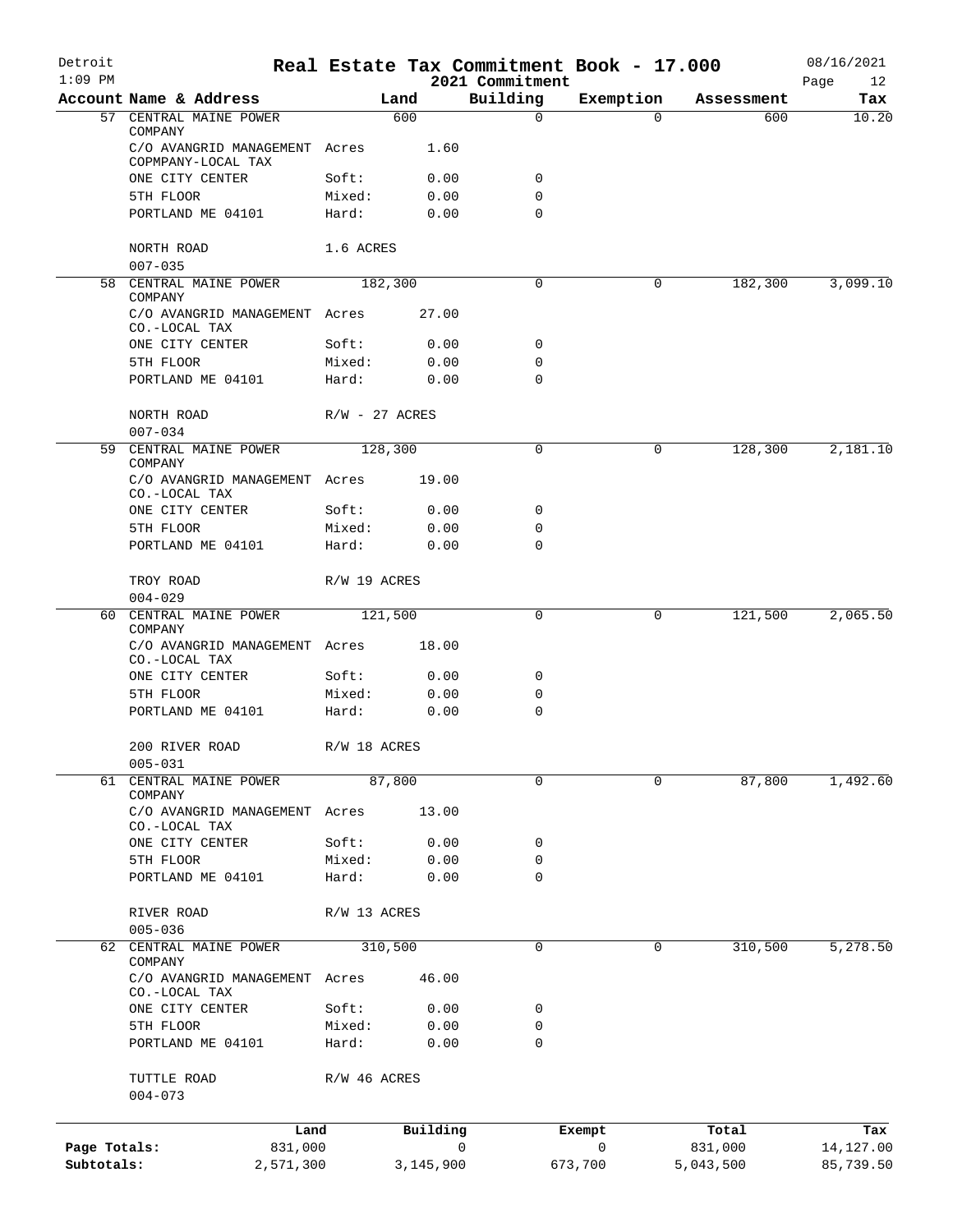| Detroit<br>$1:09$ PM |                                                                                                  |                     |       |                             | Real Estate Tax Commitment Book - 17.000 |            | 08/16/2021        |
|----------------------|--------------------------------------------------------------------------------------------------|---------------------|-------|-----------------------------|------------------------------------------|------------|-------------------|
|                      | Account Name & Address                                                                           | Land                |       | 2021 Commitment<br>Building | Exemption                                | Assessment | Page<br>13<br>Tax |
|                      | 63 CENTRAL MAINE POWER                                                                           | 148,500             |       | $\mathbf 0$                 | $\Omega$                                 | 148,500    | 2,524.50          |
|                      | COMPANY                                                                                          |                     |       |                             |                                          |            |                   |
|                      | C/O AVANGRID MANAGEMENT Acres<br>CO.-LOCAL TAX                                                   |                     | 22.00 |                             |                                          |            |                   |
|                      | ONE CITY CENTER                                                                                  | Soft:               | 0.00  | 0                           |                                          |            |                   |
|                      | 5TH FLOOR                                                                                        | Mixed:              | 0.00  | 0                           |                                          |            |                   |
|                      | PORTLAND ME 04101                                                                                | Hard:               | 0.00  | 0                           |                                          |            |                   |
|                      | TROY ROAD                                                                                        | R/W 22 ACRES        |       |                             |                                          |            |                   |
|                      | $004 - 030$                                                                                      |                     |       | 0                           |                                          |            |                   |
|                      | 64 CENTRAL MAINE POWER<br>COMPANY<br>C/O AVANGRID MANAGEMENT<br>CO.-LOCAL TAX<br>ONE CITY CENTER | 14,000,000          |       |                             | 0                                        | 14,000,000 | 238,000.00        |
|                      | 5TH FLOOR                                                                                        |                     |       |                             |                                          |            |                   |
|                      | PORTLAND ME 04101                                                                                |                     |       |                             |                                          |            |                   |
|                      | NORTH ROAD                                                                                       | TRANSMISSION SYSTEM |       |                             |                                          |            |                   |
|                      | $000 - 001$                                                                                      |                     |       |                             |                                          |            |                   |
|                      | 65 CENTRAL MAINE POWER<br>COMPANY                                                                | 850,000             |       | 0                           | $\mathbf 0$                              | 850,000    | 14,450.00         |
|                      | C/O AVANGRID MANAGEMENT<br>CO.-LOCAL TAX<br>ONE CITY CENTER                                      |                     |       |                             |                                          |            |                   |
|                      | 5TH FLOOR                                                                                        |                     |       |                             |                                          |            |                   |
|                      | PORTLAND ME 04101                                                                                |                     |       |                             |                                          |            |                   |
|                      | NORTH ROAD                                                                                       | DISTRIBUTION SYSTEM |       |                             |                                          |            |                   |
|                      | $000 - 002$                                                                                      |                     |       |                             |                                          |            |                   |
|                      | 66 CENTRAL MAINE POWER<br>COMPANY                                                                | 14,200,000          |       | 0                           | 0                                        | 14,200,000 | 241,400.00        |
|                      | C/O AVANGRID MANAGEMENT<br>CO.-LOCAL TAX                                                         |                     |       |                             |                                          |            |                   |
|                      | ONE CITY CENTER                                                                                  |                     |       |                             |                                          |            |                   |
|                      | 5TH FLOOR                                                                                        |                     |       |                             |                                          |            |                   |
|                      | PORTLAND ME 04101                                                                                |                     |       |                             |                                          |            |                   |
|                      | NORTH ROAD                                                                                       | SUBSTATIONS         |       |                             |                                          |            |                   |
|                      | $007 - 032$                                                                                      |                     |       |                             |                                          |            |                   |
| 25                   | CENTRAL MAINE POWER<br>COMPANY                                                                   | 15,500              |       | $\Omega$                    | $\Omega$                                 | 15,500     | 263.50            |
|                      | C/O AVANGRID MANAGEMENT Acres<br>CO.-LOCAL TAX                                                   |                     | 3.00  |                             |                                          |            |                   |
|                      | ONE CITY CENTER                                                                                  | Soft:               | 0.00  | 0                           |                                          |            |                   |
|                      | 5TH FLOOR                                                                                        | Mixed:              | 0.00  | 0                           |                                          |            |                   |
|                      | PORTLAND ME 04101                                                                                | Hard:<br>B3433P266  | 0.00  | $\Omega$                    |                                          |            |                   |
|                      | 287 NORTH ROAD                                                                                   | 3.0 ACRES           |       |                             |                                          |            |                   |
|                      | $007 - 017$<br>B4114P170 03/27/2008                                                              |                     |       |                             |                                          |            |                   |

|              | Land         | Building  | Exempt  | Total        | Tax        |
|--------------|--------------|-----------|---------|--------------|------------|
| Page Totals: | 29, 214, 000 |           |         | 29,214,000   | 496,638.00 |
| Subtotals:   | 31,785,300   | 3,145,900 | 673,700 | 34, 257, 500 | 582,377.50 |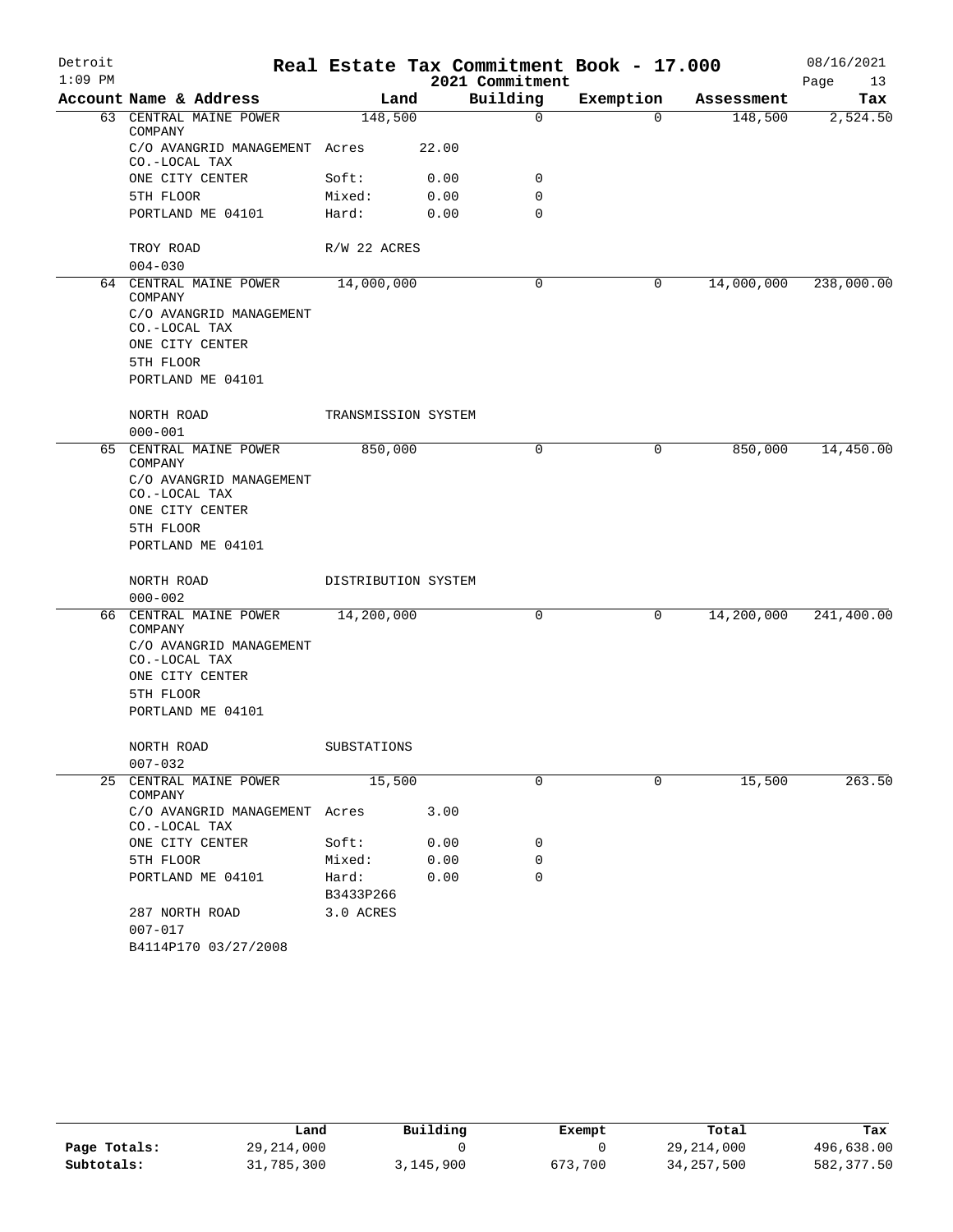| Detroit<br>$1:09$ PM            |                                                           | Real Estate Tax Commitment Book - 17.000 |              |                             |                               |            |            | 08/16/2021        |
|---------------------------------|-----------------------------------------------------------|------------------------------------------|--------------|-----------------------------|-------------------------------|------------|------------|-------------------|
|                                 | Account Name & Address                                    | Land                                     |              | 2021 Commitment<br>Building | Exemption                     |            | Assessment | Page<br>14<br>Tax |
| $199$ <sup><math>-</math></sup> | CENTRAL MAINE POWER                                       | 20,700                                   |              | $\mathbf 0$                 |                               | $\Omega$   | 20,700     | 351.90            |
|                                 | COMPANY<br>C/O AVANGRID MANAGEMENT Acres<br>CO.-LOCAL TAX |                                          | 1.09         |                             |                               |            |            |                   |
|                                 | ONE CITY CENTER                                           | Soft:                                    | 0.00         | 0                           |                               |            |            |                   |
|                                 | 5TH FLOOR                                                 | Mixed:                                   | 0.00         | 0                           |                               |            |            |                   |
|                                 | PORTLAND ME 04101                                         | Hard:                                    | 0.00         | $\mathbf 0$                 |                               |            |            |                   |
|                                 | 2 JOSHUA DRIVE                                            | B2860P0247<br>GROVE HILL SUBDIVISION     |              |                             |                               |            |            |                   |
|                                 | $007 - 033 - 1$<br>B4697P193 08/02/2013                   |                                          |              |                             |                               |            |            |                   |
|                                 | 612 CENTRAL MAINE POWER                                   | 20,700                                   |              | 0                           |                               | 0          | 20,700     | 351.90            |
|                                 | COMPANY                                                   |                                          |              |                             |                               |            |            |                   |
|                                 | C/O AVANGRID MANAGEMENT Acres<br>CO.-LOCAL TAX            |                                          | 1.09         |                             |                               |            |            |                   |
|                                 | ONE CITY CENTER                                           | Soft:                                    | 0.00         | $\mathbf 0$                 |                               |            |            |                   |
|                                 | 5TH FLOOR                                                 | Mixed:                                   | 0.00         | 0                           |                               |            |            |                   |
|                                 | PORTLAND ME 04101                                         | Hard:<br>BK2332PG336                     | 0.00         | 0                           |                               |            |            |                   |
|                                 | 10 JOSHUA DRIVE<br>$007 - 033 - 2$                        |                                          |              |                             |                               |            |            |                   |
|                                 | B4668P55 05/31/2013 B2332P336                             |                                          |              |                             |                               |            |            |                   |
| 770                             | CENTRAL MAINE POWER<br>COMPANY                            | 93,200                                   |              | 163,600                     |                               | 0          | 256,800    | 4,365.60          |
|                                 | C/O AVANGRID MANAGEMENT Acres<br>CI.-LOCAL TAX            |                                          | 11.86        |                             |                               |            |            |                   |
|                                 | ONE CITY CENTER                                           | Soft:                                    | 0.00         | 0                           |                               |            |            |                   |
|                                 | 5TH FLOOR                                                 | Mixed:                                   | 0.00         | 0                           |                               |            |            |                   |
|                                 | PORTLAND ME 04101                                         | Hard:                                    | 0.00         | $\mathbf 0$                 |                               |            |            |                   |
|                                 | DOGTOWN ROAD                                              |                                          |              |                             |                               |            |            |                   |
|                                 | $007 - 015$                                               |                                          |              |                             |                               |            |            |                   |
|                                 | B4917P256 06/17/2015                                      |                                          |              |                             |                               |            |            |                   |
| 244                             | CENTRAL MAINE RAILROAD<br>1700 IRON HORSE PARK            | 8,100<br>Acres                           | 1.25         | 0                           |                               | 0          | 8,100      | 137.70            |
|                                 |                                                           | Soft:                                    | 0.00         | 0                           |                               |            |            |                   |
|                                 | NO. BILLERICA MA 01862                                    | Mixed:                                   | 0.00         | 0                           |                               |            |            |                   |
|                                 |                                                           | Hard:                                    | 0.00         | 0                           |                               |            |            |                   |
|                                 |                                                           | B0233P0217                               |              |                             |                               |            |            |                   |
|                                 | MAIN STREET                                               | 1.25 ACRES                               |              |                             |                               |            |            |                   |
|                                 | $008 - 042$                                               |                                          |              |                             |                               |            |            |                   |
| 327                             | CHAMBERLAIN, DANIEL L<br>14 RIVER ROAD                    | 27,400                                   |              | 92,700                      | 25,000<br>01 Homestead Exempt |            | 95,100     | 1,616.70          |
|                                 |                                                           | Acres<br>Soft:                           | 5.10<br>0.00 | 0                           |                               |            |            |                   |
|                                 | DETROIT ME 04929                                          | Mixed:                                   | 0.00         | 0                           |                               |            |            |                   |
|                                 |                                                           | Hard:                                    | 0.00         | 0                           |                               |            |            |                   |
|                                 |                                                           | B3138P0200                               |              |                             |                               |            |            |                   |
|                                 | 14 RIVER ROAD                                             | 5.1 ACRES                                |              |                             |                               |            |            |                   |
|                                 | $009 - 073$                                               |                                          |              |                             |                               |            |            |                   |
|                                 | B5318P74 08/15/2018                                       |                                          |              |                             |                               |            |            |                   |
|                                 | 762 CHAMBERS, JOSEPH                                      | 22,800                                   |              | 0                           |                               | 0          | 22,800     | 387.60            |
|                                 | 69 DOGTOWN ROAD                                           | Acres                                    | 1.85         |                             |                               |            |            |                   |
|                                 | DETROIT ME 04929                                          | Soft:<br>Mixed:                          | 0.00<br>0.00 | 0<br>0                      |                               |            |            |                   |
|                                 |                                                           | Hard:                                    | 0.00         | 0                           |                               |            |            |                   |
|                                 | 11 BASFORD ROAD                                           |                                          |              |                             |                               |            |            |                   |
|                                 | $001 - 022B$<br>B5259P35 03/12/2018                       |                                          |              |                             |                               |            |            |                   |
|                                 | Land                                                      |                                          | Building     |                             | Exempt                        |            | Total      | Tax               |
| Page Totals:                    | 192,900                                                   |                                          | 256,300      |                             | 25,000                        |            | 424,200    | 7,211.40          |
| Subtotals:                      | 31,978,200                                                |                                          | 3,402,200    |                             | 698,700                       | 34,681,700 |            | 589,588.90        |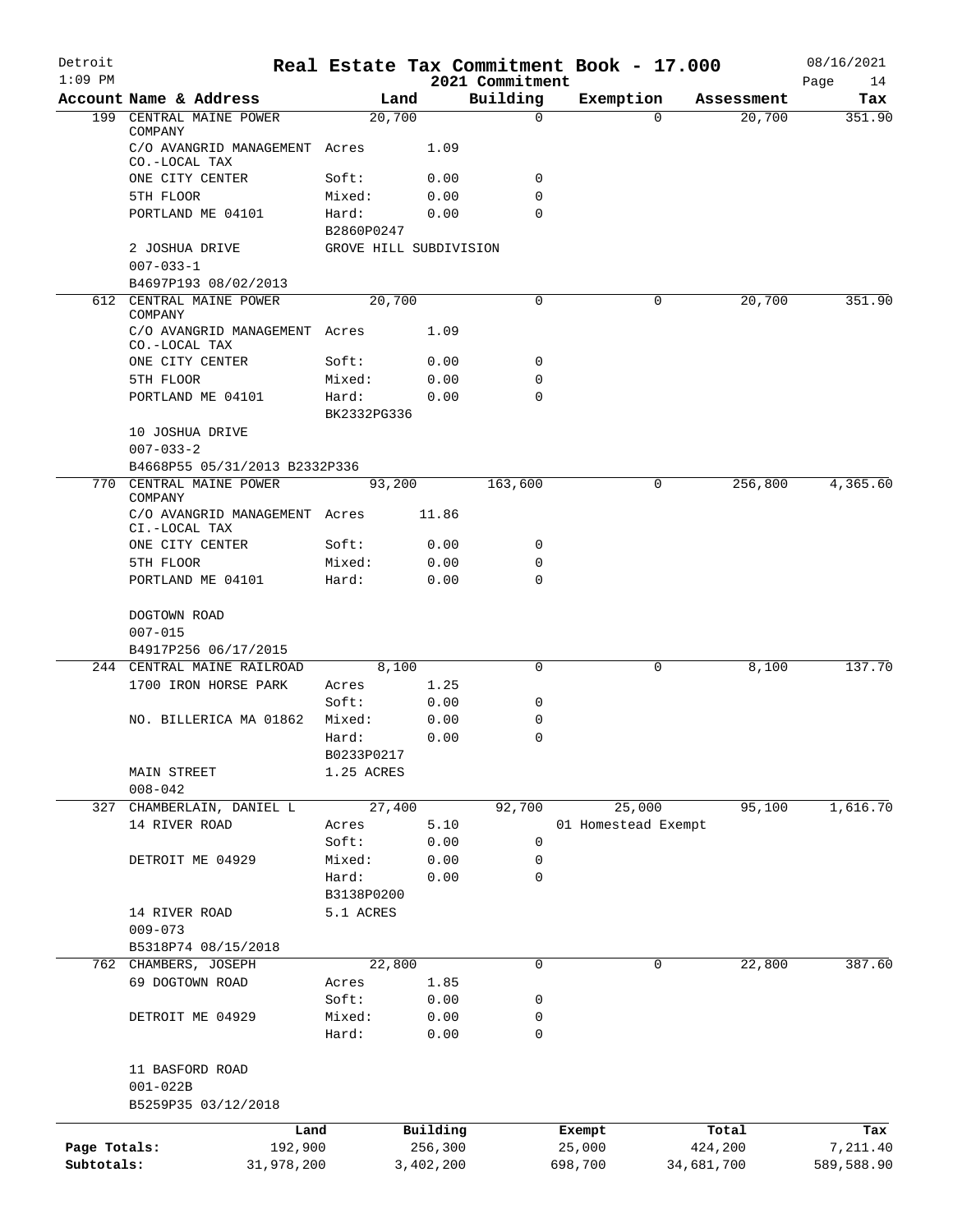| Detroit<br>$1:09$ PM |                                                         |                       |       | 2021 Commitment | Real Estate Tax Commitment Book - 17.000 |            | 08/16/2021<br>Page<br>15 |
|----------------------|---------------------------------------------------------|-----------------------|-------|-----------------|------------------------------------------|------------|--------------------------|
|                      | Account Name & Address                                  | Land                  |       | Building        | Exemption                                | Assessment | Tax                      |
|                      | 626 CHAMBERS, THOMAS                                    | 20,900                |       | 18,400          | 25,000                                   | 14,300     | 243.10                   |
|                      | 17 BASFORD ROAD                                         | Acres                 | 1.61  |                 | 01 Homestead Exempt                      |            |                          |
|                      |                                                         | Soft:                 | 0.00  | 0               |                                          |            |                          |
|                      | DETROIT ME 04929                                        | Mixed:                | 0.00  | 0               |                                          |            |                          |
|                      |                                                         | Hard:                 | 0.00  | 0               |                                          |            |                          |
|                      | 17 BASFORD ROAD<br>$001 - 022A$<br>B4701P133 08/21/2013 |                       |       |                 |                                          |            |                          |
| 69                   | CHASE, JILL E                                           | 22,700                |       | 30,800          | 25,000                                   | 28,500     | 484.50                   |
|                      | 420 TROY ROAD                                           | Acres                 | 1.74  |                 | 01 Homestead Exempt                      |            |                          |
|                      |                                                         | Soft:                 | 0.00  | 0               |                                          |            |                          |
|                      | DETROIT ME 04929                                        | Mixed:                | 0.00  | 0               |                                          |            |                          |
|                      |                                                         | Hard:                 | 0.00  | 0               |                                          |            |                          |
|                      |                                                         | MOBILE HOME ONLY-92+- |       |                 |                                          |            |                          |
|                      | 420 TROY ROAD                                           |                       |       |                 |                                          |            |                          |
|                      | $004 - 078$                                             |                       |       |                 |                                          |            |                          |
|                      | B2744P64                                                |                       |       |                 |                                          |            |                          |
|                      | 688 CHASE, JOSEPH E                                     | 1,300                 |       | 8,400           | 0                                        | 9,700      | 164.90                   |
|                      | CHASE, NICOLE E                                         | Acres                 | 0.50  |                 |                                          |            |                          |
|                      | 11 ADLER DRIVE                                          | Soft:                 | 0.00  | 0               |                                          |            |                          |
|                      |                                                         | Mixed:                | 0.00  | 0               |                                          |            |                          |
|                      | GRAY ME 04039                                           | Hard:                 | 0.00  | 0               |                                          |            |                          |
|                      | HIGHLAND AVE                                            |                       |       |                 |                                          |            |                          |
|                      | $007 - 027 - A$                                         |                       |       |                 |                                          |            |                          |
|                      | B5636P157 11/24/2020                                    |                       |       |                 |                                          |            |                          |
|                      | 224 CHUTE, DONALD                                       | 29,000                |       | 66,900          | 25,000                                   | 70,900     | 1,205.30                 |
|                      | $\texttt{CHUTE}$ , $\texttt{DEBORAH}$                   | Acres                 | 9.30  |                 | 01 Homestead Exempt                      |            |                          |
|                      | 312 RIVER ROAD                                          | Soft:                 | 0.00  | $\mathsf{O}$    |                                          |            |                          |
|                      |                                                         | Mixed:                | 0.00  | 0               |                                          |            |                          |
|                      | DETROIT ME 04929                                        | Hard:                 | 0.00  | 0               |                                          |            |                          |
|                      |                                                         | B2726P007             |       |                 |                                          |            |                          |
|                      | 312 RIVER ROAD                                          | 9.3 ACRES             |       |                 |                                          |            |                          |
|                      | $005 - 008$                                             |                       |       |                 |                                          |            |                          |
| 196                  | CHUTE, DONALD C                                         | 20,900                |       | 7,200           | 0                                        | 28,100     | 477.70                   |
|                      | CHUTE, CRYSTAL                                          | Acres                 | 43.00 |                 |                                          |            |                          |
|                      | 278 NORTH MAIN ST                                       | Soft:                 | 0.00  | 0               |                                          |            |                          |
|                      |                                                         | Mixed:                | 0.00  | 0               |                                          |            |                          |
|                      | PITTSFIELD ME 04967                                     | Hard:                 | 0.00  | 0               |                                          |            |                          |
|                      |                                                         | B4059P321             |       |                 |                                          |            |                          |
|                      | 217 TROY ROAD                                           | 43 ACRES              |       |                 |                                          |            |                          |
|                      | $006 - 057$                                             |                       |       |                 |                                          |            |                          |
|                      | B4312P94 08/30/2010 B4059P321 09/26/2008                |                       |       |                 |                                          |            |                          |
|                      | 103 CIANBRO CORPORATION                                 | 17,600                |       | 0               | 0                                        | 17,600     | 299.20                   |
|                      | PO BOX 1000                                             | Acres                 | 6.40  |                 |                                          |            |                          |
|                      |                                                         | Soft:                 | 0.00  | 0               |                                          |            |                          |
|                      | PITTSFIELD ME 04967                                     | Mixed:                | 0.00  | 0               |                                          |            |                          |
|                      |                                                         | Hard:                 | 0.00  | $\Omega$        |                                          |            |                          |
|                      |                                                         | B2429P353             |       |                 |                                          |            |                          |
|                      | PELTOMA AVENUE                                          | 6.4 ACRES             |       |                 |                                          |            |                          |
|                      |                                                         |                       |       |                 |                                          |            |                          |

|              | Land       | Building  | Exempt  | Total      | Tax        |
|--------------|------------|-----------|---------|------------|------------|
| Page Totals: | 112,400    | 131,700   | 75,000  | 169,100    | 2,874.70   |
| Subtotals:   | 32,090,600 | 3,533,900 | 773,700 | 34,850,800 | 592,463.60 |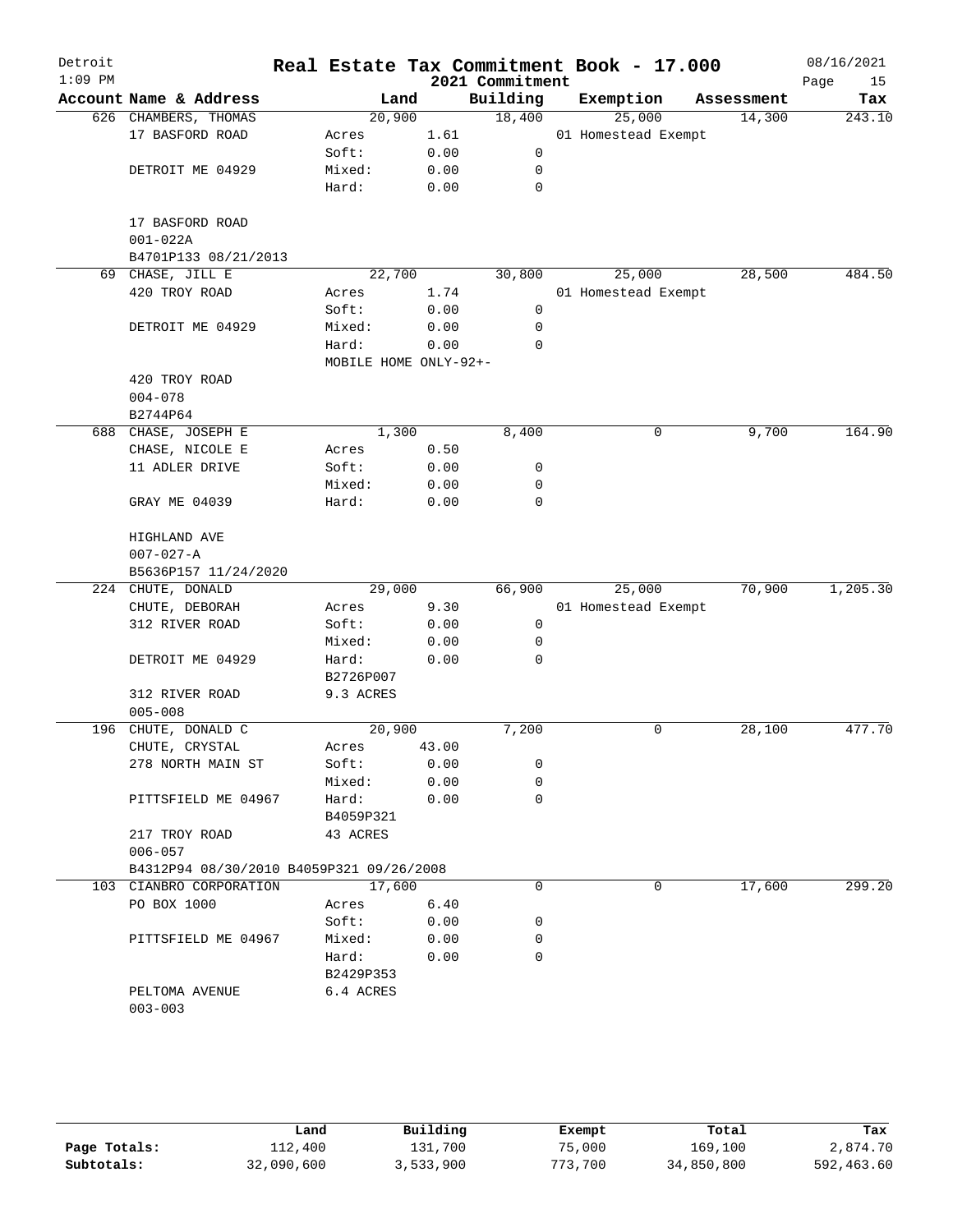| Detroit<br>$1:09$ PM |                                                     |                       |               | 2021 Commitment | Real Estate Tax Commitment Book - 17.000 |            | 08/16/2021<br>Page<br>16 |
|----------------------|-----------------------------------------------------|-----------------------|---------------|-----------------|------------------------------------------|------------|--------------------------|
|                      | Account Name & Address                              |                       | Land          | Building        | Exemption                                | Assessment | Tax                      |
|                      | 73 CIANCHETTE, JAMES A                              | 17,400                |               | 0               | $\Omega$                                 | 17,400     | 295.80                   |
|                      | 175 FRANKLIN STREET                                 | Acres                 | 7.83          |                 |                                          |            |                          |
|                      |                                                     | Soft:                 | 0.00          | 0               |                                          |            |                          |
|                      | PITTSFIELD ME 04967                                 | Mixed:                | 0.00          | 0               |                                          |            |                          |
|                      |                                                     | Hard:                 | 0.00          | $\mathbf 0$     |                                          |            |                          |
|                      |                                                     | B4869P0340            |               |                 |                                          |            |                          |
|                      | 314 RIVER ROAD                                      | 7.83 ACRES            |               |                 |                                          |            |                          |
|                      | $005 - 007$                                         |                       |               |                 |                                          |            |                          |
|                      | B4869P340 01/21/2015                                |                       |               |                 |                                          |            |                          |
|                      | 538 CLARK, ALECXANDER T                             | 15,500                |               | 0               | 0                                        | 15,500     | 263.50                   |
|                      | PO BOX 553                                          | Acres                 | 20.00         |                 |                                          |            |                          |
|                      |                                                     | Soft:                 | 0.00          | 0               |                                          |            |                          |
|                      | NORRIDGEWOCK ME 04957                               | Mixed:                | 0.00          | 0               |                                          |            |                          |
|                      |                                                     | Hard:                 | 0.00          | $\Omega$        |                                          |            |                          |
|                      | OFF TROY ROAD                                       |                       |               |                 |                                          |            |                          |
|                      | $006 - 012$                                         |                       |               |                 |                                          |            |                          |
|                      | B5370P301 01/11/2019                                |                       |               |                 |                                          |            |                          |
|                      | 74 CLARK, ALECXANDER                                | 27,400                |               | 31,100          | 0                                        | 58,500     | 994.50                   |
|                      | TIMOTHY                                             |                       |               |                 |                                          |            |                          |
|                      | PO BOX 553                                          | Acres                 | 38.00         |                 |                                          |            |                          |
|                      |                                                     | Soft:                 | 0.00          | 0               |                                          |            |                          |
|                      | NORRIDGEWOCK ME 04957                               | Mixed:                | 0.00          | 0               |                                          |            |                          |
|                      |                                                     | Hard:                 | 0.00          | 0               |                                          |            |                          |
|                      | 79 CLARK ROAD                                       | 38 ACRES              |               |                 |                                          |            |                          |
|                      | $006 - 043$                                         |                       |               |                 |                                          |            |                          |
|                      | B5637P231 11/25/2020 B5637P229 11/25/2020 B5637P227 |                       |               |                 |                                          |            |                          |
|                      | 11/25/2020 B5637P225 11/25/2020                     |                       |               |                 |                                          |            |                          |
|                      | 76 CLARKE, SHARON A                                 | 23,200                |               | $\mathbf 0$     | 0                                        | 23, 200    | 394.40                   |
|                      | 442 LOWER DETROIT RD                                | Acres                 | 1.50          |                 |                                          |            |                          |
|                      |                                                     | Soft:                 | 0.00          | 0               |                                          |            |                          |
|                      | PLYMOUTH ME 04969                                   | Mixed:                | 0.00          | 0               |                                          |            |                          |
|                      |                                                     | Hard:                 | 0.00          | $\Omega$        |                                          |            |                          |
|                      |                                                     | B0881P0606            |               |                 |                                          |            |                          |
|                      | 280 NORTH ROAD                                      | 1.5 ACRES             |               |                 |                                          |            |                          |
|                      | $007 - 031$<br>77 CLARKE, SHARON A                  | 22,700                |               | 0               | 0                                        | 22,700     | 385.90                   |
|                      | 442 LOWER DETROIT RD                                |                       |               |                 |                                          |            |                          |
|                      |                                                     | Acres<br>Soft:        | 31.50<br>0.00 | 0               |                                          |            |                          |
|                      |                                                     | Mixed:                | 0.00          | 0               |                                          |            |                          |
|                      | PLYMOUTH ME 04969                                   | Hard:                 | 0.00          | 0               |                                          |            |                          |
|                      |                                                     |                       |               |                 |                                          |            |                          |
|                      |                                                     | B0881P0606            |               |                 |                                          |            |                          |
|                      | 280 NORTH ROAD<br>$007 - 030$                       | 31.50 ACRES           |               |                 |                                          |            |                          |
|                      | 715 CLEMONS, ROBERT                                 |                       | 0             | 9,000           | 0                                        | 9,000      | 153.00                   |
|                      | P.O. BOX 521                                        |                       |               |                 |                                          |            |                          |
|                      |                                                     |                       |               |                 |                                          |            |                          |
|                      | PITTSFIELD ME 04967                                 |                       |               |                 |                                          |            |                          |
|                      |                                                     | ON LAND OF TOM YEAGER |               |                 |                                          |            |                          |
|                      | 123 NORTH ROAD                                      |                       |               |                 |                                          |            |                          |
|                      | $007 - 101 - 1 - ON$                                |                       |               |                 |                                          |            |                          |
|                      |                                                     |                       |               |                 |                                          |            |                          |
|                      |                                                     |                       |               |                 |                                          |            |                          |
|                      |                                                     |                       |               |                 |                                          |            |                          |
|                      |                                                     |                       |               |                 |                                          |            |                          |

|              | Land       | Building  | Exempt  | Total      | Tax        |
|--------------|------------|-----------|---------|------------|------------|
| Page Totals: | 106,200    | 40,100    |         | 146,300    | 2,487.10   |
| Subtotals:   | 32,196,800 | 3,574,000 | 773,700 | 34,997,100 | 594,950.70 |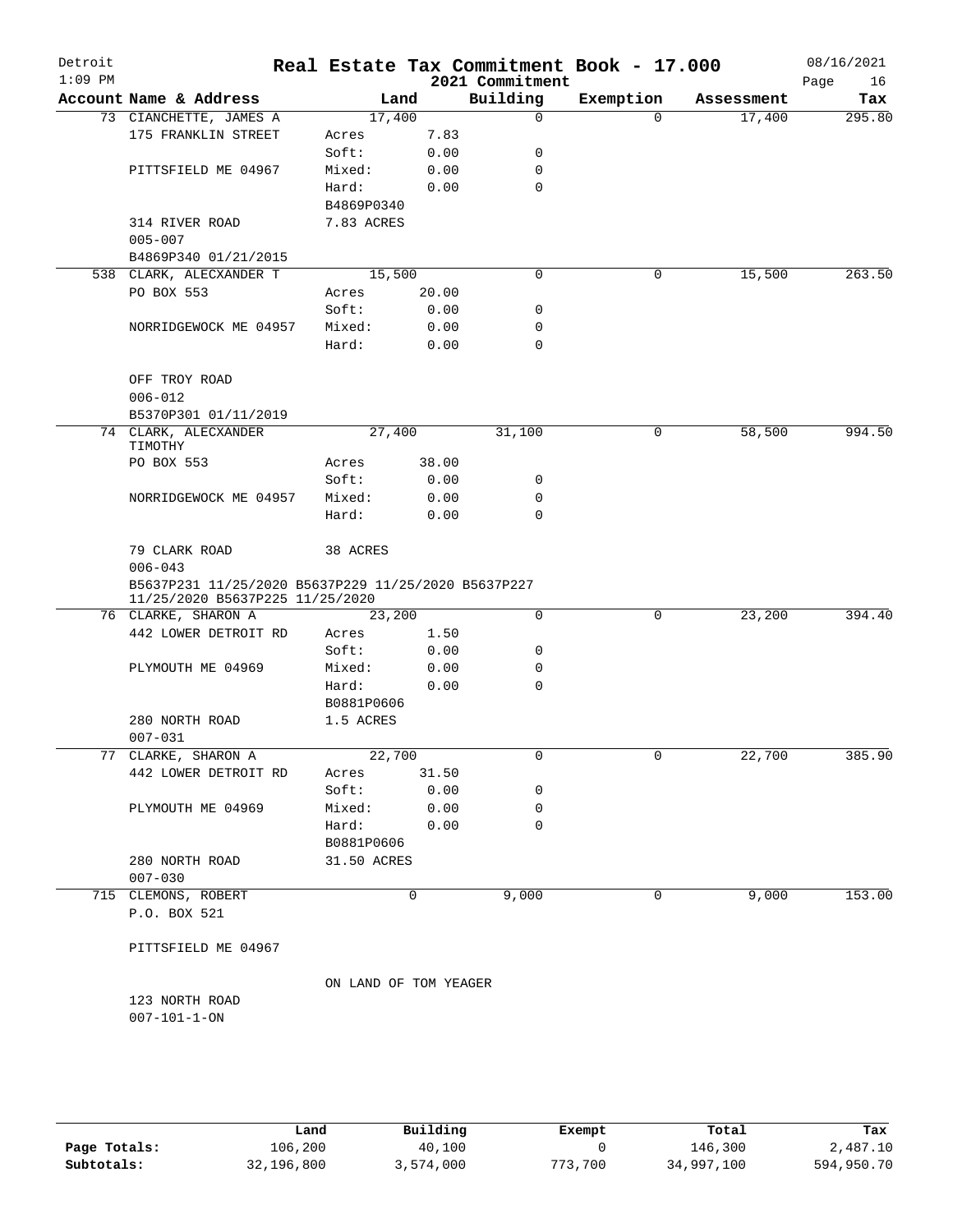| Detroit   |                             |            |        |                                | Real Estate Tax Commitment Book - 17.000 |            | 08/16/2021 |
|-----------|-----------------------------|------------|--------|--------------------------------|------------------------------------------|------------|------------|
| $1:09$ PM |                             |            |        | 2021 Commitment                |                                          |            | Page<br>17 |
|           | Account Name & Address      |            | Land   | Building                       | Exemption                                | Assessment | Tax        |
|           | 609 CLINE, BRADLEY          |            | 75,400 | 38,100                         | 25,000                                   | 88,500     | 1,504.50   |
|           | CLINE, CYNTHIA              | Acres      | 71.00  |                                | 01 Homestead Exempt                      |            |            |
|           | 110 BASFORD ROAD            | Soft:      | 0.00   | 0                              |                                          |            |            |
|           |                             | Mixed:     | 0.00   | 0                              |                                          |            |            |
|           | DETROIT ME 04929            | Hard:      | 0.00   | 0                              |                                          |            |            |
|           |                             | B2211P0015 |        |                                |                                          |            |            |
|           | 110 BASFORD ROAD            | B2889P0323 |        |                                |                                          |            |            |
|           | $001 - 029 - 1$             |            |        |                                |                                          |            |            |
|           | 693 CLINE, DANIEL           |            | 0      | 11,200                         | 0                                        | 11,200     | 190.40     |
|           | 108 BASFORD RD              |            |        |                                |                                          |            |            |
|           |                             |            |        |                                |                                          |            |            |
|           | DETROIT ME 04929            |            |        |                                |                                          |            |            |
|           |                             |            |        |                                |                                          |            |            |
|           |                             |            |        |                                |                                          |            |            |
|           | 108 Basford Road            |            |        |                                |                                          |            |            |
|           | $001 - 029 - 1$ ON          |            |        |                                |                                          |            |            |
|           | 500 CLUFF, NICOLE M         |            | 18,000 | 14,400                         | 0                                        | 32,400     | 550.80     |
|           | CLUFF, KEITH W              | Acres      | 0.44   |                                |                                          |            |            |
|           | <b>40 ARCADIAN LANE</b>     | Soft:      | 0.00   | 0                              |                                          |            |            |
|           |                             | Mixed:     | 0.00   | 0                              |                                          |            |            |
|           | BUXTON ME 04093             | Hard:      | 0.00   | 0                              |                                          |            |            |
|           |                             | B4776P340  |        |                                |                                          |            |            |
|           | 231 TROY ROAD               |            |        |                                |                                          |            |            |
|           | $004 - 043$                 |            |        |                                |                                          |            |            |
|           | B4776P340 04/28/2014        |            |        |                                |                                          |            |            |
|           | 79 COBB, FRANCIS            |            | 13,000 | $\mathbf 0$                    | 0                                        | 13,000     | 221.00     |
|           | COBB, SYLVIA                | Acres      | 1.00   |                                |                                          |            |            |
|           | 8 K ST                      | Soft:      | 0.00   | 0                              |                                          |            |            |
|           |                             | Mixed:     | 0.00   | 0                              |                                          |            |            |
|           | HAMPTON NH 03842            | Hard:      | 0.00   | $\mathbf 0$                    |                                          |            |            |
|           |                             | B1088P0253 |        |                                |                                          |            |            |
|           |                             |            |        |                                |                                          |            |            |
|           | CLARK ROAD                  | 1 ACRE     |        |                                |                                          |            |            |
|           | $006 - 033$                 |            |        |                                |                                          |            |            |
|           | B1088P253                   |            |        |                                |                                          |            |            |
|           | 315 COHEN, DAVID W          |            | 37,500 | 28,400                         | 0                                        | 65,900     | 1,120.30   |
|           | COHEN, CLAIRINA M.          | Acres      | 2.07   |                                |                                          |            |            |
|           | P.O. BOX 166                | Soft:      | 0.00   | 0                              |                                          |            |            |
|           |                             | Mixed:     | 0.00   | 0                              |                                          |            |            |
|           | ST. ALBANS ME 04971         | Hard:      | 0.00   | 0                              |                                          |            |            |
|           |                             | B2117P0205 |        |                                |                                          |            |            |
|           | 35 NORTH ROAD               | 2.14 ACRES |        |                                |                                          |            |            |
|           | $008 - 052$                 |            |        |                                |                                          |            |            |
|           | B5515P53 02/10/2020         |            |        |                                |                                          |            |            |
|           | 670 COLE, RICKY B(HEIRS OF) |            | 23,500 | 0                              | 0                                        | 23,500     | 399.50     |
|           | C/O BRENDA BROWN            | Acres      | 2.30   |                                |                                          |            |            |
|           | 38 GREENBUSH RD             | Soft:      | 0.00   | 0                              |                                          |            |            |
|           |                             | Mixed:     | 0.00   | 0                              |                                          |            |            |
|           | CORINNA ME 04928            | Hard:      | 0.00   | 0                              |                                          |            |            |
|           |                             |            |        | B3478P330 B3744 324 /B4610P308 |                                          |            |            |
|           | 11 BIRCHWOOD STREET         | 2.30 ACRES |        |                                |                                          |            |            |
|           | $004 - 009 - A$             |            |        |                                |                                          |            |            |
|           | B3997P162 05/15/2008        |            |        |                                |                                          |            |            |
|           |                             |            |        |                                |                                          |            |            |

|              | Land         | Building  | Exempt  | Total        | Tax        |
|--------------|--------------|-----------|---------|--------------|------------|
| Page Totals: | 167,400      | 92,100    | 25,000  | 234,500      | 3,986.50   |
| Subtotals:   | 32, 364, 200 | 3,666,100 | 798,700 | 35, 231, 600 | 598,937.20 |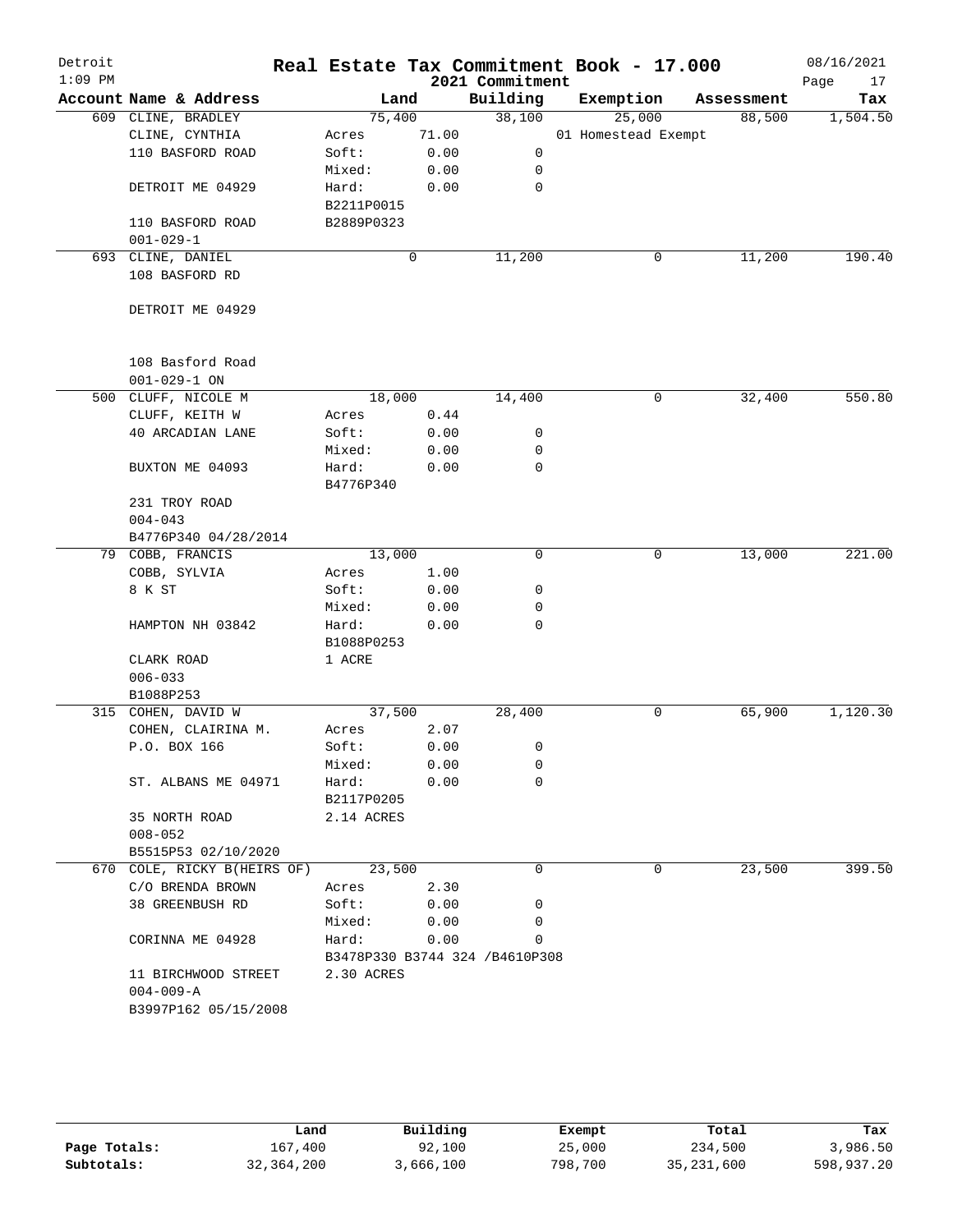| Detroit<br>$1:09$ PM |                                                                                                                       |                        |        | 2021 Commitment | Real Estate Tax Commitment Book - 17.000 |            | 08/16/2021<br>Page<br>18 |
|----------------------|-----------------------------------------------------------------------------------------------------------------------|------------------------|--------|-----------------|------------------------------------------|------------|--------------------------|
|                      | Account Name & Address                                                                                                |                        | Land   | Building        | Exemption                                | Assessment | Tax                      |
| 276                  | COMMUNITY INVESTMENT<br>CORP.                                                                                         | 36,600                 |        | 102,500         | $\mathbf 0$                              | 139,100    | 2,364.70                 |
|                      | P.O. BOX 427                                                                                                          | Acres                  | 1.40   |                 |                                          |            |                          |
|                      |                                                                                                                       | Soft:                  | 0.00   | 0               |                                          |            |                          |
|                      | PITTSFIELD ME 04929                                                                                                   | Mixed:                 | 0.00   | 0               |                                          |            |                          |
|                      |                                                                                                                       | Hard:                  | 0.00   | $\Omega$        |                                          |            |                          |
|                      | 145 NORTH ROAD<br>$007 - 095$                                                                                         | 1.4 ACRES              |        |                 |                                          |            |                          |
|                      | B5557P107 06/16/2020                                                                                                  |                        |        |                 |                                          |            |                          |
|                      | 415 CONNOR, SEAN                                                                                                      | 22,800                 |        | 0               | 0                                        | 22,800     | 387.60                   |
|                      | CONNOR, JACQUELNE                                                                                                     | Acres                  | 18.00  |                 |                                          |            |                          |
|                      | PO BOX 337                                                                                                            | Soft:                  | 0.00   | 0               |                                          |            |                          |
|                      |                                                                                                                       | Mixed:                 | 0.00   | 0               |                                          |            |                          |
|                      | ST ALBANS ME 04971                                                                                                    | Hard:                  | 0.00   | 0               |                                          |            |                          |
|                      |                                                                                                                       | B3194P0276             |        |                 |                                          |            |                          |
|                      | SOUTH MAIN STREET                                                                                                     | 18 ACRES               |        |                 |                                          |            |                          |
|                      | $008 - 030$                                                                                                           |                        |        |                 |                                          |            |                          |
|                      | 672 COOK AND HUFF<br>DEVELOPMENT, INC                                                                                 | 6,900                  |        | 0               | 0                                        | 6,900      | 117.30                   |
|                      | 110 MOUNT ROAD                                                                                                        | Acres                  | 5.90   |                 |                                          |            |                          |
|                      |                                                                                                                       | Soft:                  | 0.00   | 0               |                                          |            |                          |
|                      | BURNHAM ME 04922                                                                                                      | Mixed:                 | 0.00   | 0               |                                          |            |                          |
|                      |                                                                                                                       | Hard:                  | 0.00   | $\Omega$        |                                          |            |                          |
|                      | 33 G H LORD ROAD<br>$006 - 046 - S - 4$<br>B4896P347 04/22/2015 B4309P156 08/20/2010 B4202P74<br>08/25/2009 B2941P271 |                        |        |                 |                                          |            |                          |
|                      | 215 CORSON, DENNIS C                                                                                                  | 22,600                 |        | 103,600         | 25,000                                   | 101,200    | 1,720.40                 |
|                      | 10 SOUTH MAIN STREET                                                                                                  | Acres                  | 1.66   |                 | 01 Homestead Exempt                      |            |                          |
|                      |                                                                                                                       | Soft:                  | 0.00   | 0               |                                          |            |                          |
|                      | DETROIT ME 04929                                                                                                      | Mixed:                 | 0.00   | 0               |                                          |            |                          |
|                      |                                                                                                                       | Hard:                  | 0.00   | 0               |                                          |            |                          |
|                      |                                                                                                                       | B2042P0101             |        |                 |                                          |            |                          |
|                      | 10 SOUTH MAIN STREET                                                                                                  | 1.66 ACRES             |        |                 |                                          |            |                          |
|                      | $009 - 045$                                                                                                           |                        |        |                 |                                          |            |                          |
| 85                   | CREIGHTON, JOSEPH R                                                                                                   | 52,400                 |        | 21,900          | 0                                        | 74,300     | 1,263.10                 |
|                      | CREIGHTON, JONATHAN<br>RIGGS                                                                                          | Acres                  | 103.00 |                 |                                          |            |                          |
|                      | 23 CHUSHING RD                                                                                                        | Soft:                  | 0.00   | 0               |                                          |            |                          |
|                      |                                                                                                                       | Mixed: 0.00            |        | 0               |                                          |            |                          |
|                      | COHASSET MA 02025                                                                                                     | Hard:                  | 0.00   | 0               |                                          |            |                          |
|                      |                                                                                                                       | B1778P0058 B3945P24    |        |                 |                                          |            |                          |
|                      | TUTTLE RD                                                                                                             | 103 ACRES LOTS 44 & 45 |        |                 |                                          |            |                          |
|                      | $002 - 044 -$ *                                                                                                       |                        |        |                 |                                          |            |                          |
|                      | B3945P24 12/06/2007                                                                                                   |                        |        |                 |                                          |            |                          |
|                      | 751 CROWFORD, JEFFERY H                                                                                               |                        | 400    | $\Omega$        | 0                                        | 400        | 6.80                     |
|                      | CROWFORD, COLLEEN N                                                                                                   | Acres                  | 0.30   |                 |                                          |            |                          |
|                      | 18 BUTTONS ROAD                                                                                                       | Soft:                  | 0.00   | 0               |                                          |            |                          |
|                      |                                                                                                                       | Mixed:                 | 0.00   | 0               |                                          |            |                          |
|                      | DETROIT ME 04929                                                                                                      | Hard:                  | 0.00   | $\Omega$        |                                          |            |                          |
|                      |                                                                                                                       |                        |        |                 |                                          |            |                          |
|                      | $007 - 76A$                                                                                                           |                        |        |                 |                                          |            |                          |
|                      | B4522P296 04/30/2012                                                                                                  |                        |        |                 |                                          |            |                          |

|              | Land       | Building  | Exempt  | Total      | Tax        |
|--------------|------------|-----------|---------|------------|------------|
| Page Totals: | 141,700    | 228,000   | 25,000  | 344,700    | 5,859.90   |
| Subtotals:   | 32,505,900 | 3,894,100 | 823,700 | 35,576,300 | 604,797.10 |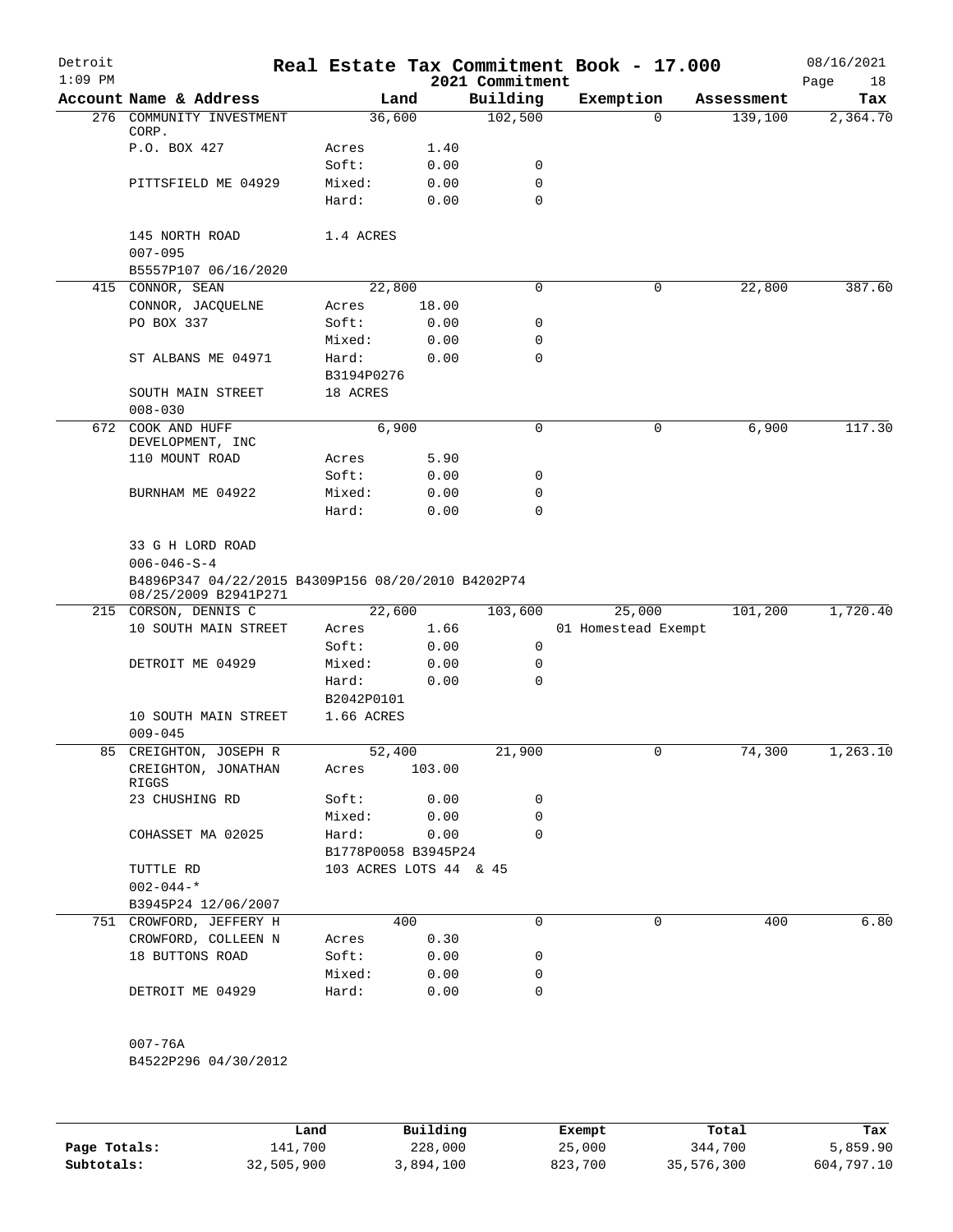| Detroit   |                                           |                         |       |                 | Real Estate Tax Commitment Book - 17.000 |            | 08/16/2021 |
|-----------|-------------------------------------------|-------------------------|-------|-----------------|------------------------------------------|------------|------------|
| $1:09$ PM |                                           |                         |       | 2021 Commitment |                                          |            | Page<br>19 |
|           | Account Name & Address                    | Land                    |       | Building        | Exemption                                | Assessment | Tax        |
|           | 488 CURTIS, JASON J                       | 22,200                  | 2.00  | 4,900           | $\Omega$                                 | 27,100     | 460.70     |
|           | 23 GORDON LANE                            | Acres<br>Soft:          | 0.00  | 0               |                                          |            |            |
|           | LITCHFIELD ME 04350                       | Mixed:                  | 0.00  | 0               |                                          |            |            |
|           |                                           | Hard:                   | 0.00  | 0               |                                          |            |            |
|           |                                           | B0947P0133              |       |                 |                                          |            |            |
|           | 44 MAIN STREET                            | 2 ACRES                 |       |                 |                                          |            |            |
|           | $009 - 019$                               |                         |       |                 |                                          |            |            |
|           | B4320P31 09/24/2010 B947P133              |                         |       |                 |                                          |            |            |
|           | 338 CYR, SUZANNE M                        | 46,400                  |       | 66,000          | 0                                        | 112,400    | 1,910.80   |
|           | P.O. BOX 368                              | Acres                   | 31.40 |                 |                                          |            |            |
|           |                                           | Soft:                   | 0.00  | 0               |                                          |            |            |
|           | OLD TOWN ME 04468                         | Mixed:                  | 0.00  | 0               |                                          |            |            |
|           |                                           | Hard:                   | 0.00  | 0               |                                          |            |            |
|           |                                           | B2399P0149              |       |                 |                                          |            |            |
|           | 75 RIVER ROAD                             | 31.4 ACRES - BUS GARAGE |       |                 |                                          |            |            |
|           | $008 - 016$                               |                         |       |                 |                                          |            |            |
|           | 89 DAHLGREN, KIRK A                       | 26,300                  |       | 116,600         | 25,000                                   | 117,900    | 2,004.30   |
|           | DAHLGREN, GLORIA C                        | Acres                   | 3.00  |                 | 01 Homestead Exempt                      |            |            |
|           | 176 NORTH ROAD                            | Soft:                   | 0.00  | 0               |                                          |            |            |
|           |                                           | Mixed:                  | 0.00  | 0               |                                          |            |            |
|           | DETROIT ME 04929                          | Hard:                   | 0.00  | 0               |                                          |            |            |
|           |                                           | B1889P0234              |       |                 |                                          |            |            |
|           | 176 NORTH ROAD                            | 3 ACRES                 |       |                 |                                          |            |            |
|           | $007 - 066$                               |                         |       |                 |                                          |            |            |
|           | 335 DALL, JOHN W                          | 42,700                  |       | 85,700          | 0                                        | 128,400    | 2,182.80   |
|           | DALL, TARA B                              | Acres                   | 26.00 |                 |                                          |            |            |
|           | 135 NORTH ROAD                            | Soft:                   | 0.00  | 0               |                                          |            |            |
|           |                                           | Mixed:                  | 0.00  | 0               |                                          |            |            |
|           | DETROIT ME 04929                          | Hard:                   | 0.00  | 0               |                                          |            |            |
|           |                                           | B0544P0162              |       |                 |                                          |            |            |
|           | 135 NORTH ROAD                            | 26 ACRES                |       |                 |                                          |            |            |
|           | $007 - 097$                               |                         |       |                 |                                          |            |            |
|           | B4723P104 10/18/2013 B4295P143 07/06/2010 |                         |       |                 |                                          |            |            |
|           | 92 DAVIS, BRETT J                         | 22,700                  |       | 0               | 0                                        | 22,700     | 385.90     |
|           | 73 LEDGE HILL RD                          | Acres                   | 19.00 |                 |                                          |            |            |
|           |                                           | Soft:                   | 0.00  | 0               |                                          |            |            |
|           | BOWDOIN ME 04287                          | Mixed:                  | 0.00  | 0               |                                          |            |            |
|           |                                           | Hard:                   | 0.00  | 0               |                                          |            |            |
|           |                                           | B1695P0217              |       |                 |                                          |            |            |
|           | TROY ROAD                                 |                         |       |                 |                                          |            |            |
|           | $006 - 018$                               |                         |       |                 |                                          |            |            |
|           | B5446P343 08/07/2019 B5446P341 08/07/2019 |                         |       |                 |                                          |            |            |
|           | 343 DAVIS, NATHAN O                       | 24,000                  |       | 31,000          | 0                                        | 55,000     | 935.00     |
|           | ESTES, BOBBI JO                           | Acres                   | 2.70  |                 |                                          |            |            |
|           | 82 NORTH ROAD                             | Soft:                   | 0.00  | 0               |                                          |            |            |
|           |                                           | Mixed:                  | 0.00  | 0               |                                          |            |            |
|           | DETROIT ME 04929                          | Hard:                   | 0.00  | 0               |                                          |            |            |
|           |                                           | B2567P165               |       |                 |                                          |            |            |
|           | 15 BIRCHWOOD STREET                       | 2.70 ACRES              |       |                 |                                          |            |            |
|           | $004 - 009$                               |                         |       |                 |                                          |            |            |
|           | B5598P310 09/01/2020                      |                         |       |                 |                                          |            |            |
|           |                                           |                         |       |                 |                                          |            |            |

|              | Land       | Building  | Exempt  | Total      | Tax        |
|--------------|------------|-----------|---------|------------|------------|
| Page Totals: | 184,300    | 304,200   | 25,000  | 463,500    | 7,879.50   |
| Subtotals:   | 32,690,200 | 4,198,300 | 848,700 | 36,039,800 | 612,676.60 |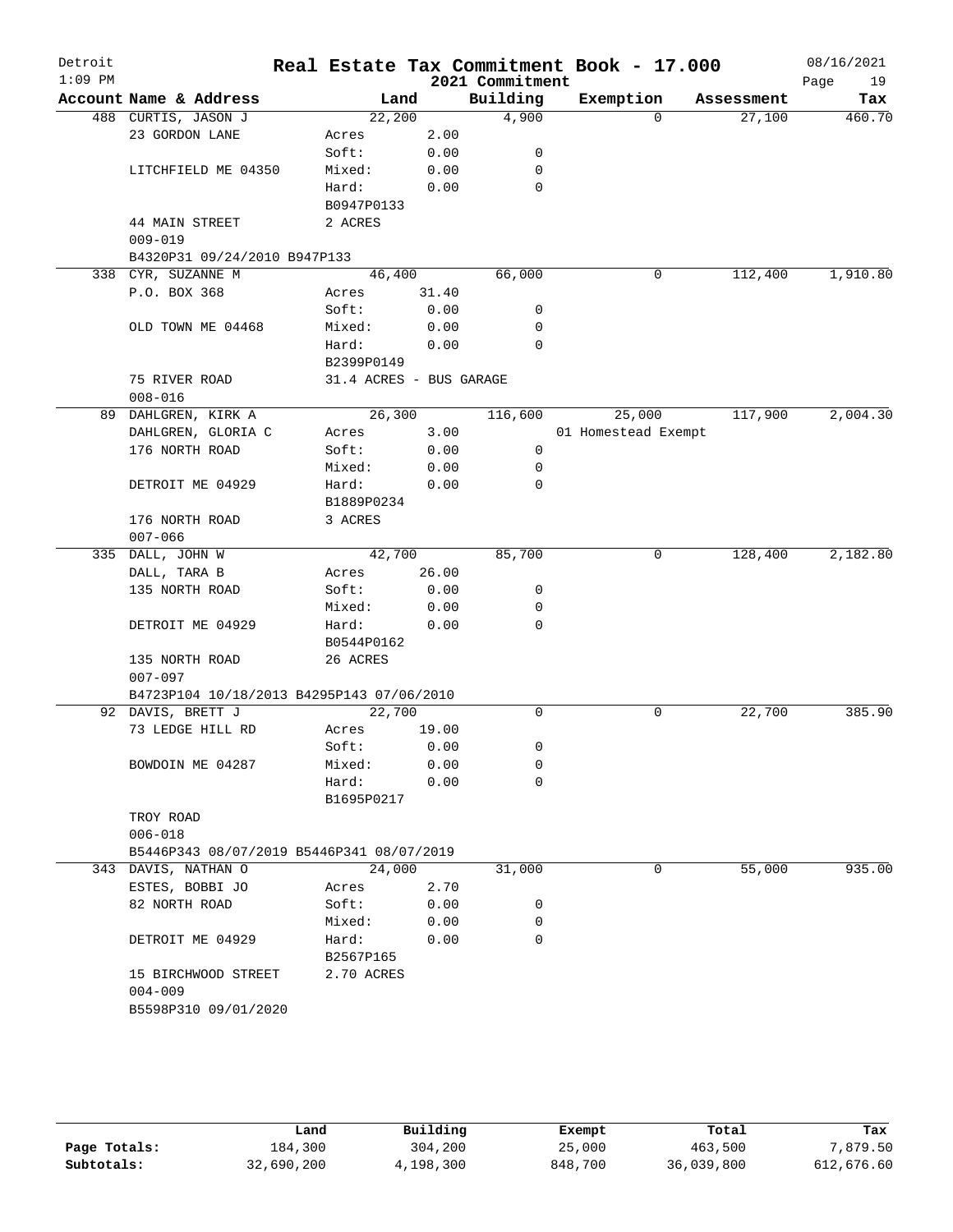| Detroit<br>$1:09$ PM |                            |            |       | 2021 Commitment | Real Estate Tax Commitment Book - 17.000 |            | 08/16/2021<br>20<br>Page |
|----------------------|----------------------------|------------|-------|-----------------|------------------------------------------|------------|--------------------------|
|                      | Account Name & Address     | Land       |       | Building        | Exemption                                | Assessment | Tax                      |
|                      | 461 DAVIS, NATHAN O        | 27,700     |       | 102,600         | $\Omega$                                 | 130,300    | 2,215.10                 |
|                      | ESTES, BOBBI JO            | Acres      | 4.00  |                 |                                          |            |                          |
|                      | 82 NORTH ROAD              | Soft:      | 0.00  | 0               |                                          |            |                          |
|                      |                            | Mixed:     | 0.00  | 0               |                                          |            |                          |
|                      |                            |            |       | 0               |                                          |            |                          |
|                      | DETROIT ME 04929           | Hard:      | 0.00  |                 |                                          |            |                          |
|                      |                            | B1603P0085 |       |                 |                                          |            |                          |
|                      | 82 NORTH ROAD              | 4 ACRES    |       |                 |                                          |            |                          |
|                      | $008 - 068$                |            |       |                 |                                          |            |                          |
|                      | B5511P220 01/27/2020       |            |       |                 |                                          |            |                          |
|                      | 349 DEBORAH, STEWART L     | 21,600     |       | 82,600          | 0                                        | 104,200    | 1,771.40                 |
|                      | STEWART, DALE C            | Acres      | 1.00  |                 |                                          |            |                          |
|                      | 159 SNOW ROAD              | Soft:      | 0.00  | 0               |                                          |            |                          |
|                      |                            | Mixed:     | 0.00  | 0               |                                          |            |                          |
|                      | SAINT ALBANS ME 04971      | Hard:      | 0.00  | $\mathbf 0$     |                                          |            |                          |
|                      | 235 TROY ROAD              |            |       |                 |                                          |            |                          |
|                      | $004 - 042$                |            |       |                 |                                          |            |                          |
|                      | B5639P331 12/03/2020       |            |       |                 |                                          |            |                          |
|                      | 95 DESJARDINS, ROBERT R JR | 41,500     |       | 117,400         | 0                                        | 158,900    | 2,701.30                 |
|                      | 90 NORTH MAIN              | Acres      | 24.60 |                 |                                          |            |                          |
|                      |                            | Soft:      | 0.00  | 0               |                                          |            |                          |
|                      | UXBRIDGE MA 01569          | Mixed:     | 0.00  | 0               |                                          |            |                          |
|                      |                            | Hard:      | 0.00  | $\Omega$        |                                          |            |                          |
|                      |                            | B1561P0102 |       |                 |                                          |            |                          |
|                      | 53 CLARK ROAD              | 24.6 ACRES |       |                 |                                          |            |                          |
|                      | $006 - 038$                |            |       |                 |                                          |            |                          |
|                      | B4647P316 03/26/2013       |            |       |                 |                                          |            |                          |
|                      | 96 DICKINSON, JAMES R      | 26,700     |       | 97,100          | 25,000                                   | 98,800     | 1,679.60                 |
|                      | 82 RIVER ROAD              | Acres      | 6.40  |                 | 01 Homestead Exempt                      |            |                          |
|                      |                            | Soft:      | 0.00  | 0               |                                          |            |                          |
|                      | DETROIT ME 04929           | Mixed:     | 0.00  | $\mathbf 0$     |                                          |            |                          |
|                      |                            | Hard:      | 0.00  | $\Omega$        |                                          |            |                          |
|                      |                            | B1360P0052 |       |                 |                                          |            |                          |
|                      | 82 RIVER ROAD              | 6.4 ACRES  |       |                 |                                          |            |                          |
|                      | $008 - 013$                |            |       |                 |                                          |            |                          |
| 339                  | DICKINSON, PHYLLIS A       | 16,000     |       | 19,200          | 0                                        | 35,200     | 598.40                   |
|                      | DICKINSON, JAMES R         | Acres      | 0.23  |                 |                                          |            |                          |
|                      | 82 RIVER ROAD              | Soft:      | 0.00  | 0               |                                          |            |                          |
|                      |                            | Mixed:     | 0.00  | 0               |                                          |            |                          |
|                      | DETROIT ME 04929           | Hard:      | 0.00  | 0               |                                          |            |                          |
|                      |                            | B3122P0277 |       |                 |                                          |            |                          |
|                      | 7 RIVER ROAD               | .23 ACRE   |       |                 |                                          |            |                          |
|                      | $009 - 005$                |            |       |                 |                                          |            |                          |
|                      | 755 DIONNE, COREY M        | 21,800     |       | 77,200          | 25,000                                   | 74,000     | 1,258.00                 |
|                      | 37 BRAGG ROAD              |            |       |                 |                                          |            |                          |
|                      |                            | Acres      | 12.24 |                 | 01 Homestead Exempt                      |            |                          |
|                      |                            | Soft:      | 0.00  | 0               |                                          |            |                          |
|                      | DETROIT ME 04929           | Mixed:     | 0.00  | 0               |                                          |            |                          |
|                      |                            | Hard:      | 0.00  | 0               |                                          |            |                          |
|                      |                            | B3806P245  |       |                 |                                          |            |                          |
|                      | 37 BRAGG ROAD              |            |       |                 |                                          |            |                          |
|                      | $004 - 067A$               |            |       |                 |                                          |            |                          |
|                      |                            |            |       |                 |                                          |            |                          |

|              | Land       | Building  | Exempt  | Total      | Tax        |
|--------------|------------|-----------|---------|------------|------------|
| Page Totals: | 155,300    | 496,100   | 50,000  | 601,400    | 10,223.80  |
| Subtotals:   | 32,845,500 | 4,694,400 | 898,700 | 36,641,200 | 622,900.40 |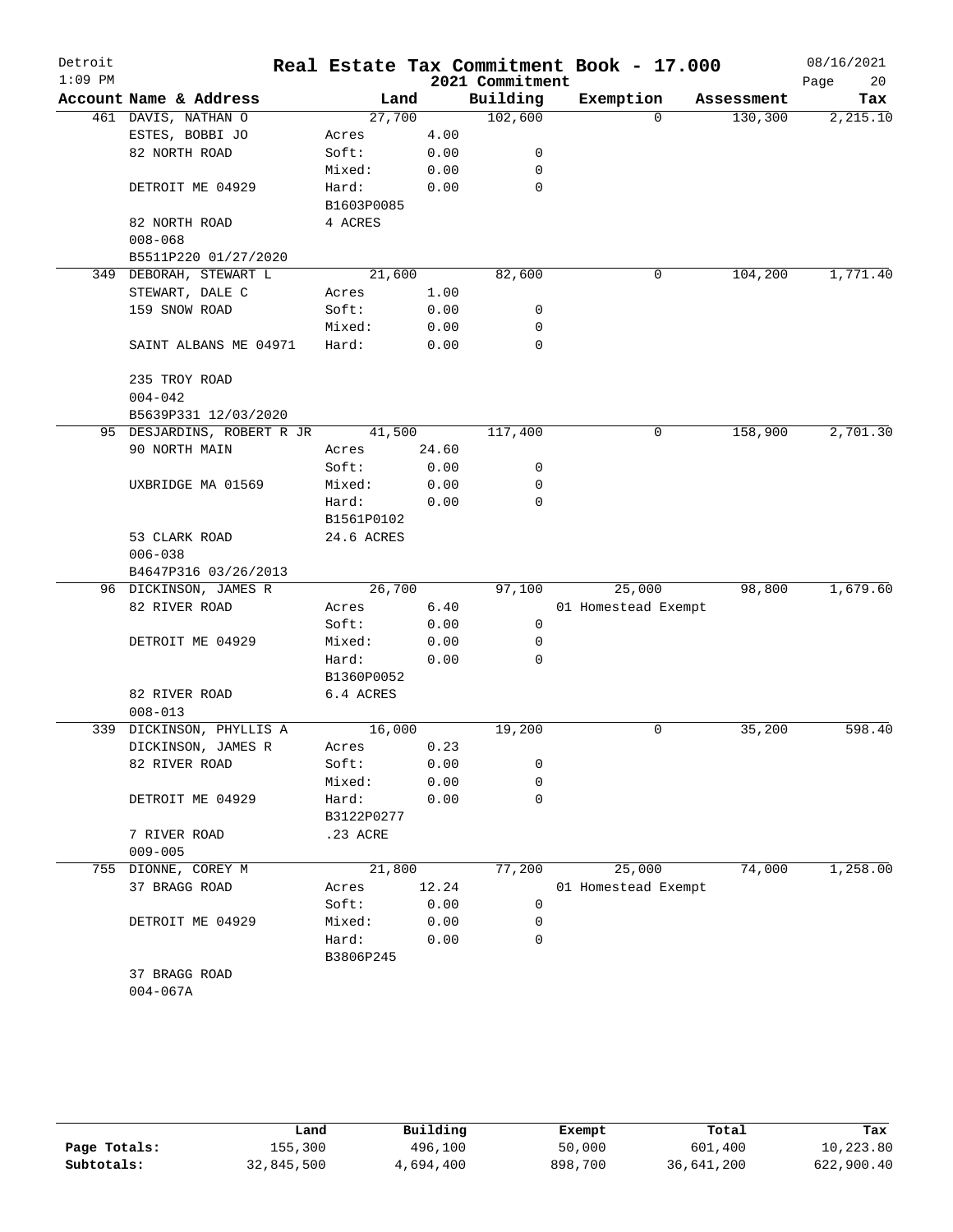| Detroit<br>$1:09$ PM |                                                     |             |                       | 2021 Commitment | Real Estate Tax Commitment Book - 17.000 |            | 08/16/2021<br>21<br>Page |
|----------------------|-----------------------------------------------------|-------------|-----------------------|-----------------|------------------------------------------|------------|--------------------------|
|                      | Account Name & Address                              |             | Land                  | Building        | Exemption                                | Assessment | Tax                      |
|                      | 99 DODGE, HAROLD J                                  |             | 16,500                | 34,400          | 25,000                                   | 25,900     | 440.30                   |
|                      | DODGE, FLORENCE H                                   | Acres       | 0.46                  |                 | 01 Homestead Exempt                      |            |                          |
|                      | 277 TROY ROAD                                       | Soft:       | 0.00                  | $\mathbf 0$     |                                          |            |                          |
|                      |                                                     | Mixed:      | 0.00                  | 0               |                                          |            |                          |
|                      | DETROIT ME 04929                                    | Hard:       | 0.00                  | 0               |                                          |            |                          |
|                      |                                                     | B3008P0066  |                       |                 |                                          |            |                          |
|                      | 277 TROY ROAD                                       |             |                       |                 |                                          |            |                          |
|                      | $004 - 027$                                         |             |                       |                 |                                          |            |                          |
|                      | B4749P252 01/07/2014 B3008P66                       |             |                       |                 |                                          |            |                          |
|                      | 526 DOIRON, RALPH                                   |             | 32,800                | 127,300         | 31,000                                   | 129,100    | 2,194.70                 |
|                      | DOIRON, CYNTHIA C                                   | Acres       | 10.00                 |                 | 01 Homestead Exempt                      |            |                          |
|                      | PO BOX 171                                          | Soft:       | 0.00                  |                 | 0 14 WW2 Vet NonRes                      |            |                          |
|                      |                                                     | Mixed:      | 0.00                  | 0               |                                          |            |                          |
|                      | PITTSFIELD ME 04967                                 | Hard:       | 0.00                  | 0               |                                          |            |                          |
|                      |                                                     |             | B2626P0200 B3382P0122 |                 |                                          |            |                          |
|                      | 119 NORTH ROAD                                      | 10 ACRES    |                       |                 |                                          |            |                          |
|                      | $007 - 101$                                         |             |                       |                 |                                          |            |                          |
|                      | B5119P248 01/13/2017                                |             |                       |                 |                                          |            |                          |
|                      | 240 DONEHOO, ROBERT J                               |             | 38,000                | 78,400          | 25,000                                   | 91,400     | 1,553.80                 |
|                      | 29 BUTTONS ROAD                                     | Acres       |                       |                 |                                          |            |                          |
|                      |                                                     |             | 17.23                 |                 | 01 Homestead Exempt                      |            |                          |
|                      |                                                     | Soft:       | 0.00                  | 0               |                                          |            |                          |
|                      | DETROIT ME 04929                                    | Mixed:      | 0.00                  | 0               |                                          |            |                          |
|                      |                                                     | Hard:       | 0.00                  | $\mathbf 0$     |                                          |            |                          |
|                      |                                                     |             | B3370P347 B3829P345   |                 |                                          |            |                          |
|                      | 29 BUTTONS ROAD                                     | 17.23 ACRES |                       |                 |                                          |            |                          |
|                      | $007 - 086$                                         |             |                       |                 |                                          |            |                          |
|                      | 284 DOW, JEFFREY D                                  |             | 24,800                | 151,400         | 0                                        | 176,200    | 2,995.40                 |
|                      | DOW, NITTAYA P                                      | Acres       | 2.00                  |                 |                                          |            |                          |
|                      | 71 ELM STREET                                       | Soft:       | 0.00                  | 0               |                                          |            |                          |
|                      |                                                     | Mixed:      | 0.00                  | 0               |                                          |            |                          |
|                      | NEWPORT ME 04953                                    | Hard:       | 0.00                  | $\mathbf 0$     |                                          |            |                          |
|                      |                                                     | B3445P089   |                       |                 |                                          |            |                          |
|                      | 206 NORTH ROAD                                      |             |                       |                 |                                          |            |                          |
|                      | $007 - 054$                                         |             |                       |                 |                                          |            |                          |
|                      | B5488P358 11/19/2019                                |             |                       |                 |                                          |            |                          |
|                      | 230 DUBAY, RAWNDA                                   |             | 22,800                | 81,600          | 0                                        | 104,400    | 1,774.80                 |
|                      | 18 SOUTH MAIN ST                                    | Acres       | 1.86                  |                 |                                          |            |                          |
|                      |                                                     | Soft:       | 0.00                  | 0               |                                          |            |                          |
|                      | DETROIT ME 04929                                    | Mixed:      | 0.00                  | 0               |                                          |            |                          |
|                      |                                                     | Hard:       | 0.00                  | $\Omega$        |                                          |            |                          |
|                      |                                                     | B3317P186   |                       |                 |                                          |            |                          |
|                      | 18 SOUTH MAIN STREET                                |             |                       |                 |                                          |            |                          |
|                      | $009 - 052$                                         |             |                       |                 |                                          |            |                          |
|                      | B4532P216 05/25/2012 B4243P340 02/25/2010 B4231P263 |             |                       |                 |                                          |            |                          |
|                      | 01/05/2010 B4077P276 11/05/2008                     |             |                       |                 |                                          |            |                          |
|                      | 209 DUCHARME, JOSEPH C                              |             | 19,300                | 86,400          | 0                                        | 105,700    | 1,796.90                 |
|                      | 13 BEAN ST                                          | Acres       | 0.62                  |                 |                                          |            |                          |
|                      |                                                     | Soft:       | 0.00                  | 0               |                                          |            |                          |
|                      | MADSION ME 04950                                    | Mixed:      | 0.00                  | 0               |                                          |            |                          |
|                      |                                                     | Hard:       | 0.00                  | 0               |                                          |            |                          |
|                      |                                                     | B0494P0570  |                       |                 |                                          |            |                          |
|                      | 9 RIVER ROAD                                        |             |                       |                 |                                          |            |                          |
|                      | $009 - 004$                                         |             |                       |                 |                                          |            |                          |
|                      | B5244P141 01/12/2018                                |             |                       |                 |                                          |            |                          |
|                      |                                                     |             |                       |                 |                                          |            |                          |
|                      |                                                     |             |                       |                 |                                          |            |                          |
|                      |                                                     |             |                       |                 |                                          |            |                          |
|                      |                                                     |             |                       |                 |                                          |            |                          |

|              | Land       | Building  | Exempt  | Total        | Tax        |
|--------------|------------|-----------|---------|--------------|------------|
| Page Totals: | 154,200    | 559,500   | 81,000  | 632,700      | 10,755.90  |
| Subtotals:   | 32,999,700 | 5,253,900 | 979,700 | 37, 273, 900 | 633,656.30 |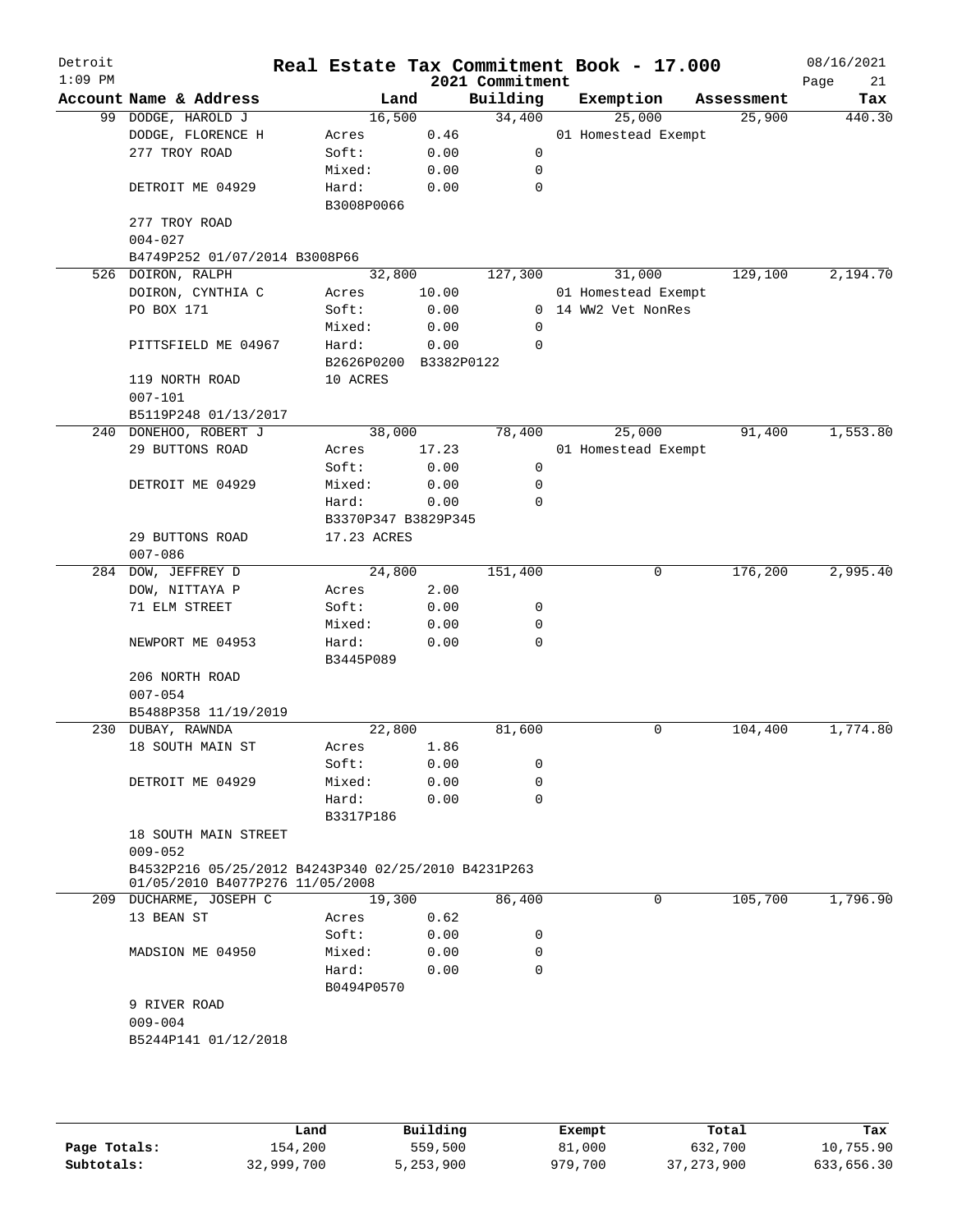| Detroit<br>$1:09$ PM |                                    |                               |             | 2021 Commitment                 | Real Estate Tax Commitment Book - 17.000 |            | 08/16/2021<br>22<br>Page |
|----------------------|------------------------------------|-------------------------------|-------------|---------------------------------|------------------------------------------|------------|--------------------------|
|                      | Account Name & Address             | Land                          |             | Building                        | Exemption                                | Assessment | Tax                      |
|                      | 183 DUGAS, DAWN K<br>PO BOX 53     |                               | $\mathbf 0$ | 13,300                          | 0                                        | 13,300     | 226.10                   |
|                      | DETROIT ME 04929-0053              |                               |             |                                 |                                          |            |                          |
|                      | 8 KITCHIN LANE<br>$007 - 074 - ON$ |                               |             | MOBILE HOME ONLY - # 08-L-16173 |                                          |            |                          |
|                      | 571 DUKE, STEVEN L II              | 18,600                        |             | 9,500                           | 25,000                                   | 3,100      | 52.70                    |
|                      | PO BOX 6023                        | Acres                         | 2.70        |                                 | 01 Homestead Exempt                      |            |                          |
|                      |                                    | Soft:                         | 0.00        | 0                               |                                          |            |                          |
|                      | BANGOR ME 04402                    | Mixed:                        | 0.00        | 0                               |                                          |            |                          |
|                      |                                    | Hard:<br>B4838P0289           | 0.00        | $\mathbf 0$                     |                                          |            |                          |
|                      | 72 BRAGG ROAD                      | 2.7 ACRES                     |             |                                 |                                          |            |                          |
|                      | $004 - 057 - 1$                    |                               |             |                                 |                                          |            |                          |
|                      | B4838P289 10/06/2014               |                               |             |                                 |                                          |            |                          |
|                      | 184 DUPREY, REGINALD II            | 25,300                        |             | 68,800                          | 0                                        | 94,100     | 1,599.70                 |
|                      | DUPREY, COREY L II                 | Acres                         | 3.60        |                                 |                                          |            |                          |
|                      | 535 TROY ROAD                      | Soft:                         | 0.00        | 0                               |                                          |            |                          |
|                      |                                    | Mixed:                        | 0.00        | 0                               |                                          |            |                          |
|                      | DETROIT ME 04929                   | Hard:                         | 0.00        | $\mathbf 0$                     |                                          |            |                          |
|                      |                                    | B3607P15                      |             |                                 |                                          |            |                          |
|                      | 535 TROY ROAD                      | 3.60ACRES                     |             |                                 |                                          |            |                          |
|                      | $001 - 008$                        |                               |             |                                 |                                          |            |                          |
|                      | 237 DYAR, TRAVIS D                 | 26,900                        |             | 38,300                          | 31,000                                   | 34,200     | 581.40                   |
|                      | DYAR, JULIA E                      | Acres                         | 7.31        |                                 | 01 Homestead Exempt                      |            |                          |
|                      | 29 FIELDS ROAD                     | Soft:                         | 0.00        |                                 | 0 14 WW2 Vet NonRes                      |            |                          |
|                      |                                    | Mixed:                        | 0.00        | 0                               |                                          |            |                          |
|                      | DETROIT ME 04929                   | Hard:                         | 0.00        | $\Omega$                        |                                          |            |                          |
|                      |                                    | B2650P209<br>B3741 P194 09/06 |             |                                 |                                          |            |                          |
|                      | 29 FIELD ROAD<br>$009 - 025$       |                               |             |                                 |                                          |            |                          |
|                      | 323 DYER, LAUREL N                 | 22,300                        |             | 8,300                           | 25,000                                   | 5,600      | 95.20                    |
|                      | C/O DARRIN DYER                    | Acres                         | 1.50        |                                 | 01 Homestead Exempt                      |            |                          |
|                      | 54 ELLA GERALD RD                  | Soft:                         | 0.00        | 0                               |                                          |            |                          |
|                      |                                    | Mixed:                        | 0.00        | 0                               |                                          |            |                          |
|                      | CANAAN ME 04924                    | Hard:                         | 0.00        | 0                               |                                          |            |                          |
|                      |                                    | B2057P0177                    |             |                                 |                                          |            |                          |
|                      | 205 TROY ROAD                      |                               |             |                                 |                                          |            |                          |
|                      | $006 - 055$                        |                               |             |                                 |                                          |            |                          |
|                      | B2057P177                          |                               |             |                                 |                                          |            |                          |
|                      | 724 EDWARDS, LINDA E               | 12,100                        |             | 0                               | 0                                        | 12,100     | 205.70                   |
|                      | STETSON, DAVID G                   | Acres                         | 1.91        |                                 |                                          |            |                          |
|                      | 39 SHADY KNOLL LANE                | Soft:                         | 0.00        | 0                               |                                          |            |                          |
|                      |                                    | Mixed:                        | 0.00        | 0                               |                                          |            |                          |
|                      | CLINTON ME 04927                   | Hard:                         | 0.00        | 0                               |                                          |            |                          |
|                      | 2 East Branch Lane                 |                               |             |                                 |                                          |            |                          |
|                      | $009 - 047A$                       |                               |             |                                 |                                          |            |                          |
|                      | B5017P181 04/14/2016               |                               |             |                                 |                                          |            |                          |
|                      |                                    |                               |             |                                 |                                          |            |                          |
|                      |                                    |                               |             |                                 |                                          |            |                          |
|                      |                                    |                               |             |                                 |                                          |            |                          |

|              | Land       | Building  | Exempt    | Total      | Tax         |
|--------------|------------|-----------|-----------|------------|-------------|
| Page Totals: | 105,200    | 138,200   | 81,000    | 162,400    | 2,760.80    |
| Subtotals:   | 33,104,900 | 5,392,100 | 1,060,700 | 37,436,300 | 636, 417.10 |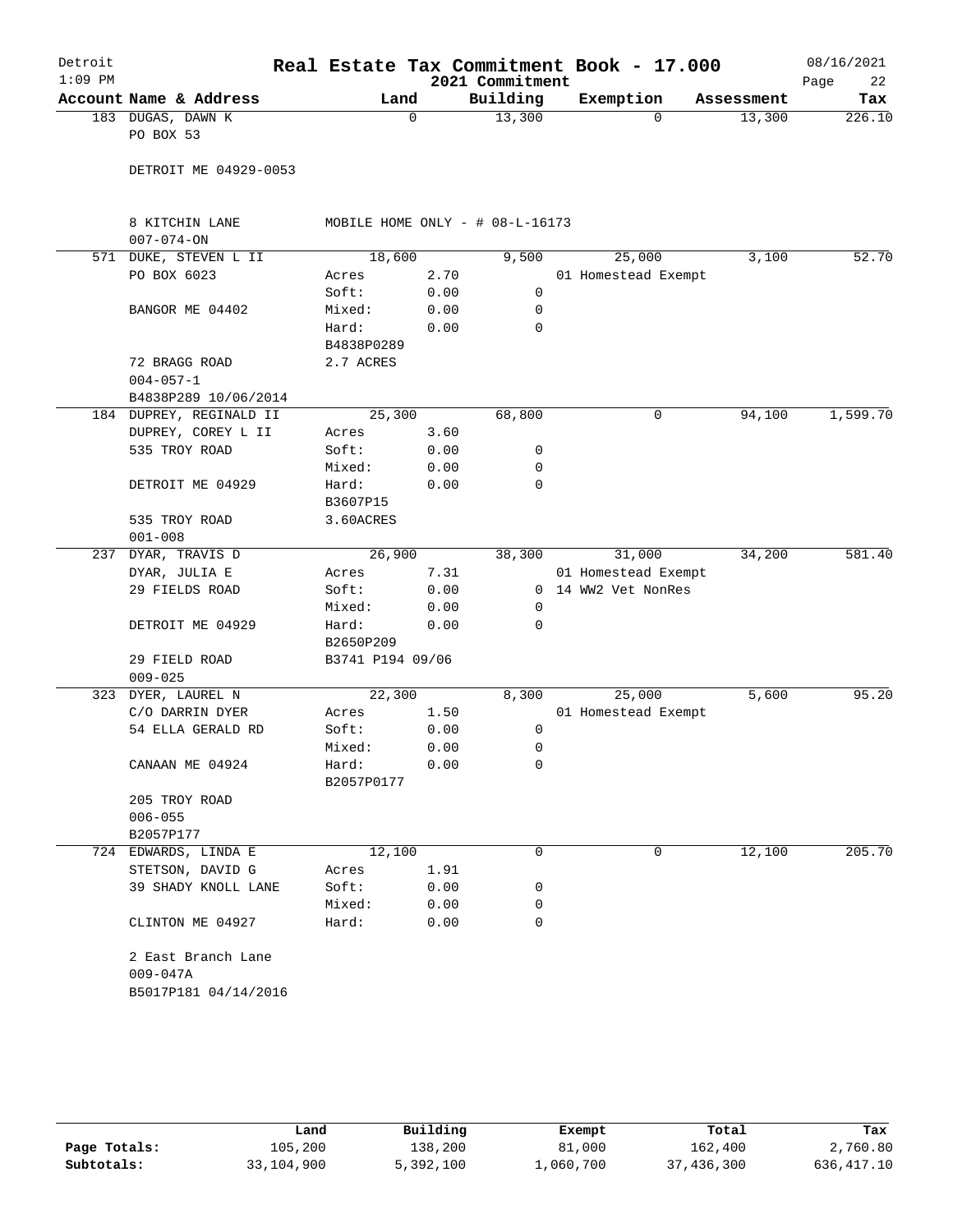| Detroit<br>$1:09$ PM |                         |            |       | 2021 Commitment | Real Estate Tax Commitment Book - 17.000 |          |            | 08/16/2021<br>23<br>Page |
|----------------------|-------------------------|------------|-------|-----------------|------------------------------------------|----------|------------|--------------------------|
|                      | Account Name & Address  |            | Land  | Building        | Exemption                                |          | Assessment | Tax                      |
|                      | 441 EGAN, DAVID J       | 27,400     |       | 38,600          |                                          | $\Omega$ | 66,000     | 1,122.00                 |
|                      | KUESPERT, MIRANDA E     | Acres      | 5.10  |                 |                                          |          |            |                          |
|                      | 349 TROY ROAD           | Soft:      | 0.00  | 0               |                                          |          |            |                          |
|                      |                         | Mixed:     | 0.00  | 0               |                                          |          |            |                          |
|                      | DETROIT ME 04929        | Hard:      | 0.00  | 0               |                                          |          |            |                          |
|                      |                         | B2824P0139 |       |                 |                                          |          |            |                          |
|                      | 349 TROY ROAD           |            |       |                 |                                          |          |            |                          |
|                      | $004 - 016$             |            |       |                 |                                          |          |            |                          |
|                      | B5554P92 06/08/2020     |            |       |                 |                                          |          |            |                          |
|                      | 371 ELKINS, BETTY D     | 39,800     |       | 9,400           | 25,000                                   |          | 24,200     | 411.40                   |
|                      | P.O. BOX 243            | Acres      | 26.00 |                 | 01 Homestead Exempt                      |          |            |                          |
|                      |                         | Soft:      | 0.00  | 0               |                                          |          |            |                          |
|                      | PITTSFIELD ME 04967     | Mixed:     | 0.00  | 0               |                                          |          |            |                          |
|                      |                         | Hard:      | 0.00  | 0               |                                          |          |            |                          |
|                      |                         | B2203P0311 |       |                 |                                          |          |            |                          |
|                      | 148 RIVER ROAD          | 26 ACRES   |       |                 |                                          |          |            |                          |
|                      | $008 - 001$             |            |       |                 |                                          |          |            |                          |
|                      | B2203P311               |            |       |                 |                                          |          |            |                          |
| 110                  | ELKINS, NITA Y(HEIRS    | 20,600     |       | 11,900          |                                          | 0        | 32,500     | 552.50                   |
|                      | OF)<br>C/O CAROL RHODUS | Acres      | 1.40  |                 |                                          |          |            |                          |
|                      | 5308 SCOREBOARD ST      | Soft:      | 0.00  | 0               |                                          |          |            |                          |
|                      |                         | Mixed:     | 0.00  | 0               |                                          |          |            |                          |
|                      | LAS VEGAS NV 89130      | Hard:      | 0.00  | 0               |                                          |          |            |                          |
|                      |                         | B0811P1146 |       |                 |                                          |          |            |                          |
|                      | 47 CLARK ROAD           | 1.4 ACRES  |       |                 |                                          |          |            |                          |
|                      | $006 - 035$             |            |       |                 |                                          |          |            |                          |
|                      | B811P1146               |            |       |                 |                                          |          |            |                          |
|                      | 752 ELLIS, FREDERICK    | 14,000     |       | 0               |                                          | 0        | 14,000     | 238.00                   |
|                      | ELLIS, TARA             | Acres      | 5.50  |                 |                                          |          |            |                          |
|                      | 17 HIDDEN DR            | Soft:      | 0.00  | 0               |                                          |          |            |                          |
|                      |                         | Mixed:     | 0.00  | 0               |                                          |          |            |                          |
|                      | NEWPORT ME 04953        | Hard:      | 0.00  | 0               |                                          |          |            |                          |
|                      |                         | B3746P114  |       |                 |                                          |          |            |                          |
|                      | 112 RIVER ROAD          |            |       |                 |                                          |          |            |                          |
|                      | $008 - 007A$            |            |       |                 |                                          |          |            |                          |
|                      | B5663P291 02/04/2021    |            |       |                 |                                          |          |            |                          |
|                      | 111 EMERY, BRYAN K      | 31,200     |       | 192,100         | 25,000                                   |          | 198,300    | 3,371.10                 |
|                      | 43 MAIN STREET          | Acres      | 10.40 |                 | 01 Homestead Exempt                      |          |            |                          |
|                      |                         | Soft:      | 0.00  | 0               |                                          |          |            |                          |
|                      | DETROIT ME 04929        | Mixed:     | 0.00  | 0               |                                          |          |            |                          |
|                      |                         | Hard:      | 0.00  | $\mathbf 0$     |                                          |          |            |                          |
|                      |                         | B1729P0327 |       |                 |                                          |          |            |                          |
|                      | 43 MAIN STREET          |            |       |                 |                                          |          |            |                          |
|                      | $009 - 023$             |            |       |                 |                                          |          |            |                          |
|                      | 191 EMERY, BRYAN K      | 17,700     |       | 0               |                                          | 0        | 17,700     | 300.90                   |
|                      | EMERY, KRISTI G         | Acres      | 11.00 |                 |                                          |          |            |                          |
|                      | 43 MAIN STREET          | Soft:      | 0.00  | 0               |                                          |          |            |                          |
|                      |                         | Mixed:     | 0.00  | 0               |                                          |          |            |                          |
|                      | DETROIT ME 04929        | Hard:      | 0.00  | 0               |                                          |          |            |                          |
|                      |                         | B3443P184  |       |                 |                                          |          |            |                          |
|                      | 102 RIVER ROAD          | 11 ACRES   |       |                 |                                          |          |            |                          |
|                      | $008 - 008$             |            |       |                 |                                          |          |            |                          |
|                      |                         |            |       |                 |                                          |          |            |                          |

|              | Land       | Building  | Exempt    | Total      | Tax          |
|--------------|------------|-----------|-----------|------------|--------------|
| Page Totals: | 150,700    | 252,000   | 50,000    | 352,700    | 5,995.90     |
| Subtotals:   | 33,255,600 | 5,644,100 | 1,110,700 | 37,789,000 | 642, 413, 00 |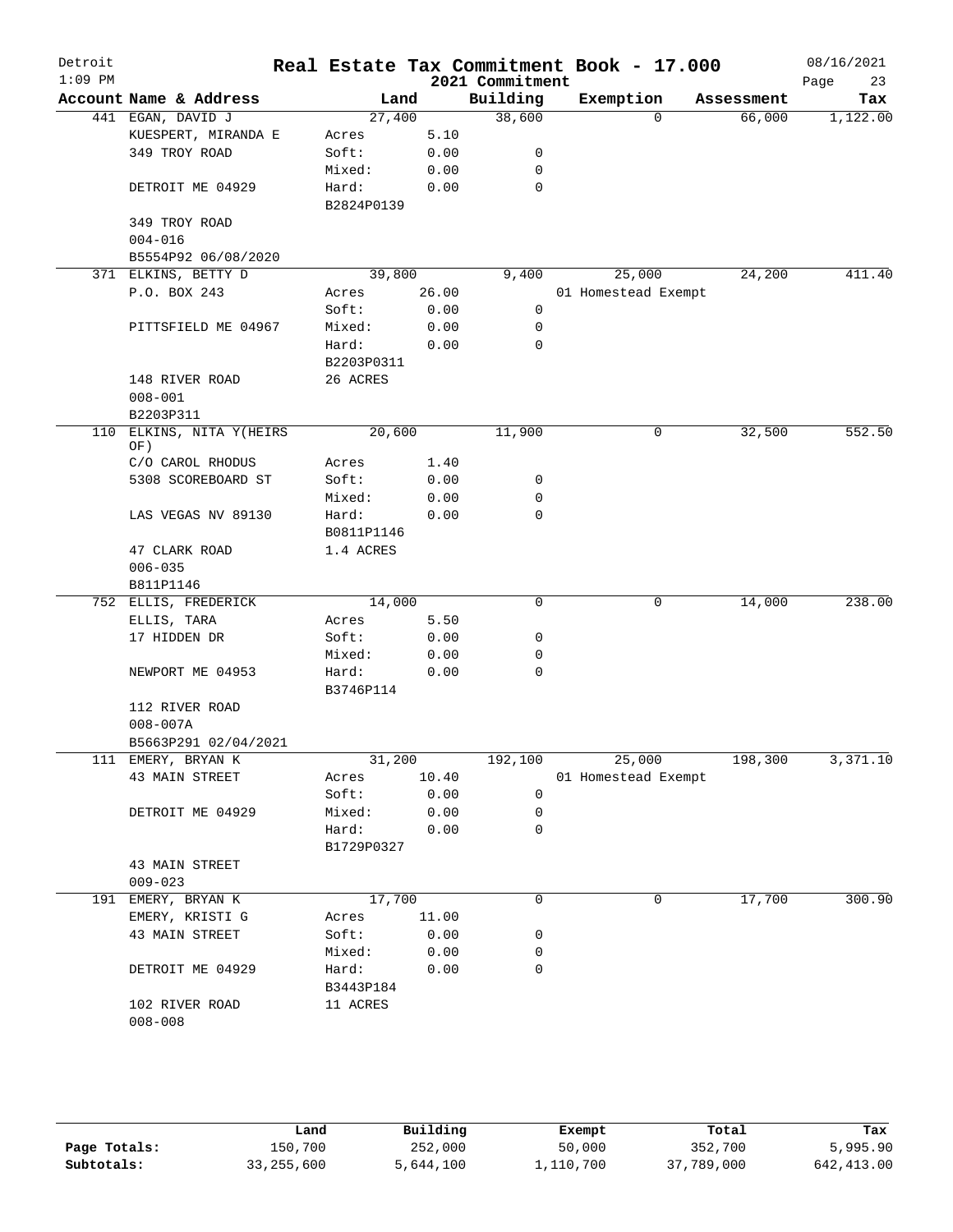| Detroit<br>$1:09$ PM   |        |            |                    | 2021 Commitment            | Real Estate Tax Commitment Book - 17.000 |          |            | 08/16/2021<br>24<br>Page |
|------------------------|--------|------------|--------------------|----------------------------|------------------------------------------|----------|------------|--------------------------|
| Account Name & Address |        | Land       |                    | Building                   | Exemption                                |          | Assessment | Tax                      |
| 766 EMERY, BRYAN K     |        | 4,000      |                    | 0                          |                                          | $\Omega$ | 4,000      | 68.00                    |
| 43 MAIN STREET         | Acres  |            | 2.75               |                            |                                          |          |            |                          |
|                        | Soft:  |            | 0.00               | 0                          |                                          |          |            |                          |
| DETROIT ME 04929       | Mixed: |            | 0.00               | 0                          |                                          |          |            |                          |
|                        | Hard:  |            | 0.00               | 0                          |                                          |          |            |                          |
| FIELD ROAD             |        |            |                    |                            |                                          |          |            |                          |
| $008 - 035 - 001$      |        |            |                    |                            |                                          |          |            |                          |
| B4773P204 04/15/2015   |        |            |                    |                            |                                          |          |            |                          |
| 113 EMERY, DIRK C      |        | 23,400     |                    | 49,900                     | 25,000                                   |          | 48,300     | 821.10                   |
| 225 NORTH ROAD         | Acres  |            | 1.00               |                            | 01 Homestead Exempt                      |          |            |                          |
|                        | Soft:  |            | 0.00               | 0                          |                                          |          |            |                          |
| DETROIT ME 04929       | Mixed: |            | 0.00               | $\mathbf 0$                |                                          |          |            |                          |
|                        | Hard:  |            | 0.00               | 0                          |                                          |          |            |                          |
|                        |        | B2796P0114 |                    |                            |                                          |          |            |                          |
| 225 NORTH ROAD         |        |            |                    |                            |                                          |          |            |                          |
| $007 - 051 - 2$        |        |            |                    |                            |                                          |          |            |                          |
| 774 EMERY, SLADE K     |        | 40,700     |                    | 73,900                     |                                          | 0        | 114,600    | 1,948.20                 |
| ALTON, ASHLEY E        | Acres  |            | 50.01              |                            |                                          |          |            |                          |
| 43 MAIN STREET         | Soft:  |            | 0.00               | 0                          |                                          |          |            |                          |
|                        |        |            | 0.00               | 0                          |                                          |          |            |                          |
|                        | Mixed: |            |                    | $\mathbf 0$                |                                          |          |            |                          |
| DETROIT ME 04929       | Hard:  |            | 0.00               |                            |                                          |          |            |                          |
| FIELD ROAD             |        |            |                    |                            |                                          |          |            |                          |
| $008 - 032$            |        |            |                    |                            |                                          |          |            |                          |
| B5362P236 12/17/2018   |        |            |                    |                            |                                          |          |            |                          |
| 453 FALOON, JOEY G     |        | 24,600     |                    | 33,400                     | 25,000                                   |          | 33,000     | 561.00                   |
| 19 BUTTONS RD          | Acres  |            | 1.80               |                            | 01 Homestead Exempt                      |          |            |                          |
|                        | Soft:  |            | 0.00               | 0                          |                                          |          |            |                          |
| DETROIT ME 04929       | Mixed: |            | 0.00               | 0                          |                                          |          |            |                          |
|                        | Hard:  |            | 0.00               | $\Omega$                   |                                          |          |            |                          |
|                        |        | B1966P0060 |                    |                            |                                          |          |            |                          |
| 19 BUTTONS ROAD        |        |            | 1.8 ACRESB3799P198 |                            |                                          |          |            |                          |
| $007 - 088$            |        |            |                    |                            |                                          |          |            |                          |
| B5457P83 09/03/2019    |        |            |                    |                            |                                          |          |            |                          |
| 136 FARMER, MICHAEL    |        | 25,900     |                    | 65,300                     | 25,000                                   |          | 66,200     | 1,125.40                 |
| FARMER, MARIA          | Acres  |            | 4.00               |                            | 01 Homestead Exempt                      |          |            |                          |
| 404 TROY ROAD          | Soft:  |            | 0.00               | 0                          |                                          |          |            |                          |
|                        | Mixed: |            | 0.00               | 0                          |                                          |          |            |                          |
| DETROIT ME 04929       | Hard:  |            | 0.00               | 0                          |                                          |          |            |                          |
|                        |        | B2690P003  |                    |                            |                                          |          |            |                          |
| 404 TROY ROAD          |        | 4 ACRES    |                    |                            |                                          |          |            |                          |
| $004 - 002$            |        |            |                    |                            |                                          |          |            |                          |
| B2690P3                |        |            |                    |                            |                                          |          |            |                          |
| 606 FARREN, TERRY H    |        | 13,000     |                    | 0                          |                                          | 0        | 13,000     | 221.00                   |
| 10 WHITCOMB RD         | Acres  |            | 18.00              |                            |                                          |          |            |                          |
|                        | Soft:  |            | 0.00               | 0                          |                                          |          |            |                          |
| HOLDEN ME 04429        |        |            |                    |                            |                                          |          |            |                          |
|                        |        |            |                    | 0                          |                                          |          |            |                          |
|                        |        |            |                    |                            |                                          |          |            |                          |
| 91 MAIN STREET         |        |            |                    |                            |                                          |          |            |                          |
|                        |        |            |                    |                            |                                          |          |            |                          |
| B5578P273 07/27/2020   |        |            |                    |                            |                                          |          |            |                          |
|                        |        |            |                    |                            |                                          |          |            |                          |
| $008 - 040 - 5$        |        |            | Mixed:<br>Hard:    | 0.00<br>0.00<br>B3136P0239 | 0<br>18 ACRES-REAR LAND                  |          |            |                          |

|              | Land         | Building  | Exempt    | Total      | Tax        |
|--------------|--------------|-----------|-----------|------------|------------|
| Page Totals: | 131,600      | 222,500   | 75,000    | 279,100    | 4,744.70   |
| Subtotals:   | 33, 387, 200 | 5,866,600 | 1,185,700 | 38,068,100 | 647,157.70 |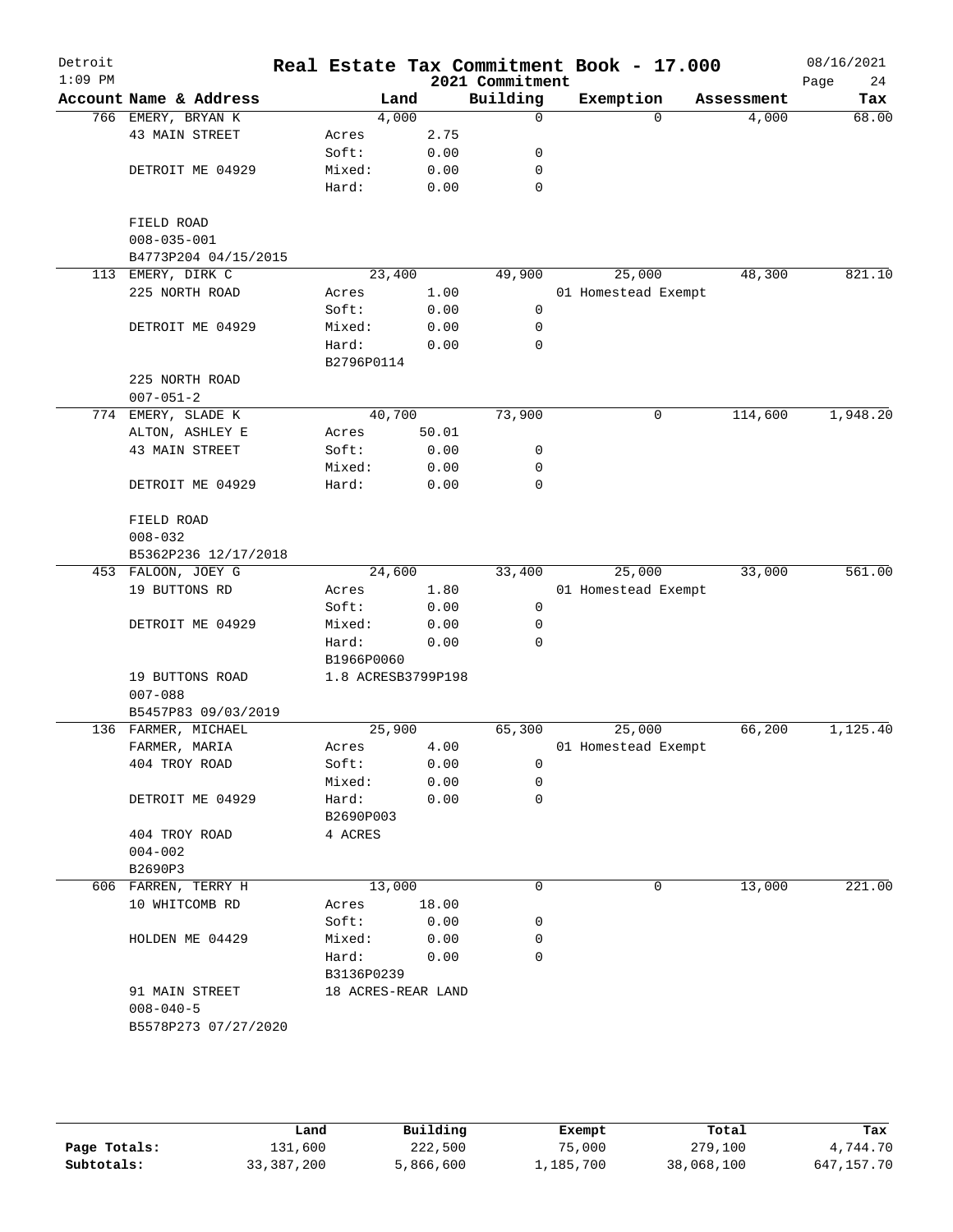| Detroit<br>$1:09$ PM |                               |                 |                                   | 2021 Commitment | Real Estate Tax Commitment Book - 17.000 |            |            | 08/16/2021<br>Page<br>25 |
|----------------------|-------------------------------|-----------------|-----------------------------------|-----------------|------------------------------------------|------------|------------|--------------------------|
|                      | Account Name & Address        |                 | Land                              | Building        | Exemption                                |            | Assessment | Tax                      |
|                      | 3 FEED COMMODITIES INC        | 33,400          |                                   | 232,700         |                                          | $\Omega$   | 266,100    | 4,523.70                 |
|                      | ATTN: ACCOUNTS PAYABLE Acres  |                 | 10.92                             |                 |                                          |            |            |                          |
|                      | 47 FEED MILL LANE             | Soft:           | 0.00                              | 0               |                                          |            |            |                          |
|                      | MIDDLEBURY VT 05753           | Mixed:          | 0.00                              | 0               |                                          |            |            |                          |
|                      |                               | Hard:           | 0.00                              | 0               |                                          |            |            |                          |
|                      | 54 NORTH ROAD                 |                 | STORE AND 23.07 AC W/LOTS 53 & 56 |                 |                                          |            |            |                          |
|                      | $008 - 053 -$ *               |                 |                                   |                 |                                          |            |            |                          |
|                      | 2 FEED COMMODITIES INC.       | 69,100          |                                   | 329,500         |                                          | 0          | 398,600    | 6,776.20                 |
|                      | ATTN: ACCOUNTS PAYABLE Acres  |                 | 45.00                             |                 |                                          |            |            |                          |
|                      | 47 FEED MILL LANE             | Soft:           | 0.00                              | 0               |                                          |            |            |                          |
|                      | MIDDLEBURY VT 05753           | Mixed:<br>Hard: | 0.00<br>0.00                      | 0<br>0          |                                          |            |            |                          |
|                      |                               |                 |                                   |                 |                                          |            |            |                          |
|                      | 50 NORTH ROAD<br>$08 - 053$   |                 | GRAIN MILL AND 45 ACRES           |                 |                                          |            |            |                          |
|                      | 645 FERLAND, BRIAN R          |                 | 7,700                             | 0               |                                          | 0          | 7,700      | 130.90                   |
|                      | FERLAND, LAURIE A             | Acres           | 2.00                              |                 |                                          |            |            |                          |
|                      | PO BOX 487                    | Soft:           | 0.00                              | 0               |                                          |            |            |                          |
|                      |                               | Mixed:          | 0.00                              | 0               |                                          |            |            |                          |
|                      | PITTSFIELD ME 04967           | Hard:           | 0.00                              | 0               |                                          |            |            |                          |
|                      | OFF NORTH ROAD                | B2510P0244      |                                   |                 |                                          |            |            |                          |
|                      | $008 - 064 - A$               |                 |                                   |                 |                                          |            |            |                          |
|                      | 118 FERNALD, DOUGLAS I        | 22,800          |                                   | 106,400         | 25,000                                   |            | 104,200    | 1,771.40                 |
|                      | P.O. BOX 66                   | Acres           | 1.83                              |                 | 01 Homestead Exempt                      |            |            |                          |
|                      |                               | Soft:           | 0.00                              | 0               |                                          |            |            |                          |
|                      | DETROIT ME 04929              | Mixed:          | 0.00                              | 0               |                                          |            |            |                          |
|                      |                               | Hard:           | 0.00                              | 0               |                                          |            |            |                          |
|                      |                               | B1877P0038      |                                   |                 |                                          |            |            |                          |
|                      | 33 MAIN STREET<br>$009 - 029$ | 1.83 ACRES      |                                   |                 |                                          |            |            |                          |
|                      | 119 FERNALD, DOUGLAS I        |                 | 3,000                             | 0               |                                          | 0          | 3,000      | 51.00                    |
|                      | P.O. BOX 66                   | Acres           | 0.30                              |                 |                                          |            |            |                          |
|                      |                               | Soft:           | 0.00                              | 0               |                                          |            |            |                          |
|                      | DETROIT ME 04929              | Mixed:          | 0.00                              | 0               |                                          |            |            |                          |
|                      |                               | Hard:           | 0.00                              | 0               |                                          |            |            |                          |
|                      |                               | B1877P0036      |                                   |                 |                                          |            |            |                          |
|                      | MAIN STREET                   | .3 ACRE         |                                   |                 |                                          |            |            |                          |
|                      | $009 - 016$                   |                 |                                   |                 |                                          |            |            |                          |
| 120                  | FERNALD, PAUL D               | 28,800          |                                   | 134,200         | 25,000                                   |            | 138,000    | 2,346.00                 |
|                      | FERNALD, JONI L               | Acres           | 7.04                              |                 | 01 Homestead Exempt                      |            |            |                          |
|                      | 30 HURDS CORNER               | Soft:           | 0.00                              | 0               |                                          |            |            |                          |
|                      |                               | Mixed:          | 0.00                              | 0               |                                          |            |            |                          |
|                      | DETROIT ME 04929              | Hard:           | 0.00                              | 0               |                                          |            |            |                          |
|                      |                               | B0861P1080      |                                   |                 |                                          |            |            |                          |
|                      | 30 HURDS CORNER               |                 |                                   |                 |                                          |            |            |                          |
|                      | $008 - 047$                   |                 |                                   |                 |                                          |            |            |                          |
|                      | 124 FERRIS, RAYMOND K JR      | 19,400          |                                   | 63,200          |                                          | 0          | 82,600     | 1,404.20                 |
|                      | 128 HAMILTON TERRANCE         | Acres           | 0.63                              |                 |                                          |            |            |                          |
|                      |                               | Soft:           | 0.00                              | 0               |                                          |            |            |                          |
|                      | PITTSFIELD ME 04967           | Mixed:          | 0.00                              | 0               |                                          |            |            |                          |
|                      |                               | Hard:           | 0.00                              | 0               |                                          |            |            |                          |
|                      | 497 TROY ROAD                 |                 |                                   |                 |                                          |            |            |                          |
|                      | $001 - 012$                   |                 |                                   |                 |                                          |            |            |                          |
|                      | B5504P173 01/06/2020          |                 |                                   |                 |                                          |            |            |                          |
|                      | Land                          |                 | Building                          |                 | Exempt                                   |            | Total      | Tax                      |
| Page Totals:         | 184,200                       |                 | 866,000                           |                 | 50,000                                   | 1,000,200  |            | 17,003.40                |
| Subtotals:           | 33,571,400                    |                 | 6,732,600                         |                 | 1,235,700                                | 39,068,300 |            | 664, 161. 10             |
|                      |                               |                 |                                   |                 |                                          |            |            |                          |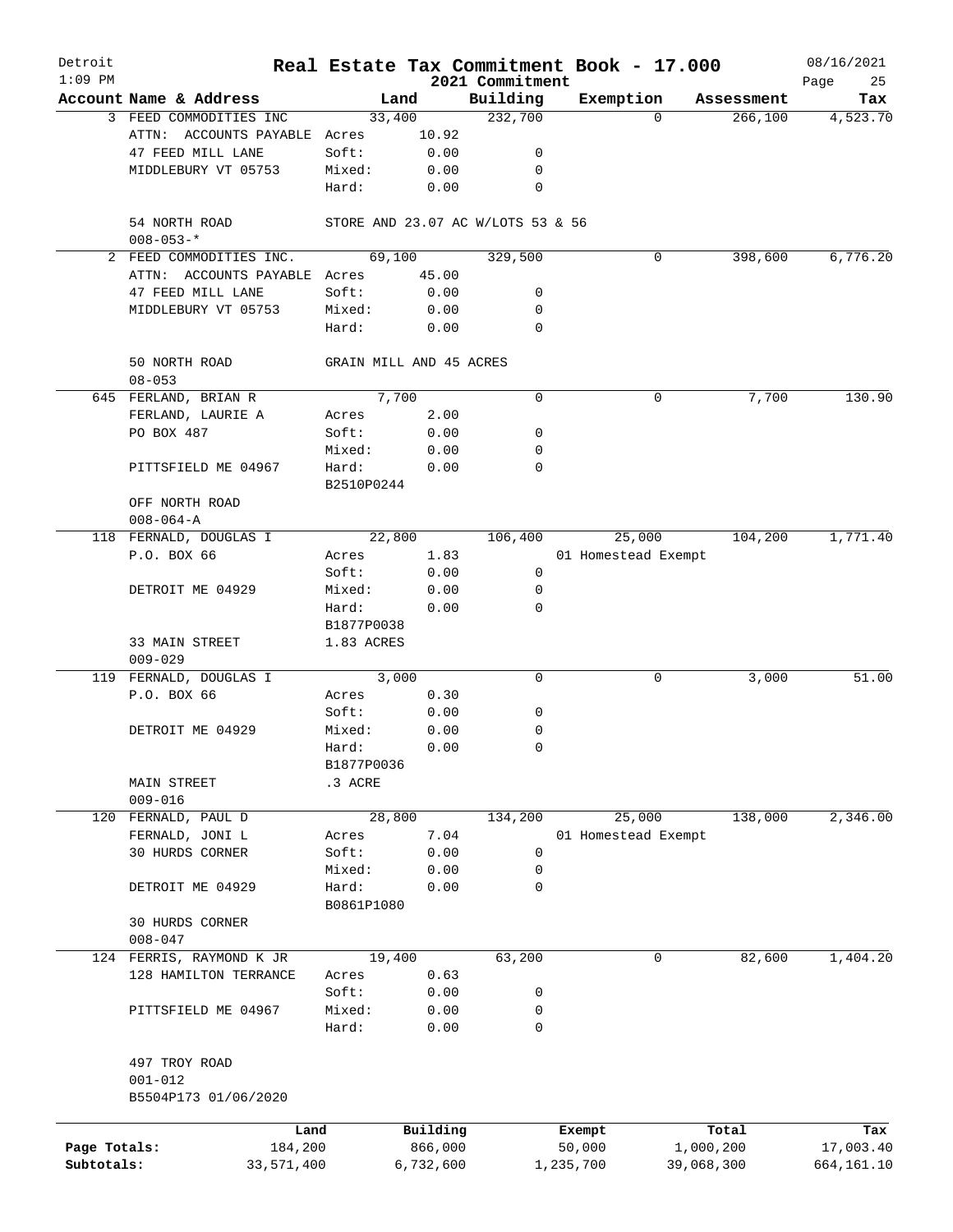| Detroit<br>$1:09$ PM |                                                         |                   |        | 2021 Commitment | Real Estate Tax Commitment Book - 17.000 |            | 08/16/2021<br>26<br>Page |
|----------------------|---------------------------------------------------------|-------------------|--------|-----------------|------------------------------------------|------------|--------------------------|
|                      | Account Name & Address                                  |                   | Land   | Building        | Exemption                                | Assessment | Tax                      |
|                      | 787 FERRIS, RAYMOND K JR                                |                   | 1,400  | 0               | $\Omega$                                 | 1,400      | 23.80                    |
|                      | 128 HAMILTON TERRANCE                                   | Acres             | 0.95   |                 |                                          |            |                          |
|                      |                                                         | Soft:             | 0.00   | 0               |                                          |            |                          |
|                      | PITTSFIELD ME 04967                                     | Mixed:            | 0.00   | 0               |                                          |            |                          |
|                      |                                                         | Hard:             | 0.00   | 0               |                                          |            |                          |
|                      | OFF TROY ROAD<br>$001 - 012 - 1$<br>B5617P90 10/09/2020 |                   |        |                 |                                          |            |                          |
|                      | 127 FIELD, DREW H                                       |                   | 22,000 | 96,300          | 0                                        | 118,300    | 2,011.10                 |
|                      | 4033 GILBERT ST. #109                                   | Acres             | 1.27   |                 |                                          |            |                          |
|                      |                                                         | Soft:             | 0.00   | 0               |                                          |            |                          |
|                      | DALLAS TX 75219                                         | Mixed:            | 0.00   | 0               |                                          |            |                          |
|                      |                                                         | Hard:             | 0.00   | 0               |                                          |            |                          |
|                      |                                                         | B3001P0099        |        |                 |                                          |            |                          |
|                      | 11 RIVER ROAD                                           |                   |        |                 |                                          |            |                          |
|                      | $009 - 003$                                             |                   |        |                 |                                          |            |                          |
|                      | 410 FIELD, TIFFANY M                                    |                   | 23,400 | 84,000          | 25,000                                   | 82,400     | 1,400.80                 |
|                      | FIELD, RUPERT B III                                     | Acres             | 1.03   |                 | 01 Homestead Exempt                      |            |                          |
|                      | 148 NORTH ROAD                                          | Soft:             | 0.00   | 0               |                                          |            |                          |
|                      |                                                         | Mixed:            | 0.00   | 0               |                                          |            |                          |
|                      | DETROIT ME 04929                                        | Hard:             | 0.00   | 0               |                                          |            |                          |
|                      |                                                         | B0854P0257        |        |                 |                                          |            |                          |
|                      | 148 NORTH ROAD<br>$007 - 093$                           | 1.03 ACRES        |        |                 |                                          |            |                          |
|                      | 368 FINSON, WADE A.                                     |                   | 22,800 | 94,600          | 0                                        | 117,400    | 1,995.80                 |
|                      | VISH, MICHAELA M.                                       | Acres             | 1.86   |                 |                                          |            |                          |
|                      | 66 NORTH SEARSPORT ROAD                                 | Soft:             | 0.00   | 0               |                                          |            |                          |
|                      |                                                         | Mixed:            | 0.00   | 0               |                                          |            |                          |
|                      | FRANKFORT ME 04438                                      | Hard:             | 0.00   | 0               |                                          |            |                          |
|                      |                                                         | B2111P0261B3758P9 |        |                 |                                          |            |                          |
|                      | 15 SOUTH MAIN STREET<br>$009 - 068$                     | 1.86 ACRES        |        |                 |                                          |            |                          |
|                      | B5520P60 02/28/2020                                     |                   |        |                 |                                          |            |                          |
|                      | 674 FITCH, WAYNE                                        |                   | 18,900 | 0               | 0                                        | 18,900     | 321.30                   |
|                      | 68 castle isle rd                                       | Acres             | 40.30  |                 |                                          |            |                          |
|                      |                                                         | Soft:             | 0.00   | 0               |                                          |            |                          |
|                      | BELGRADE ME 04917                                       | Mixed:            | 0.00   | 0               |                                          |            |                          |
|                      |                                                         | Hard:             | 0.00   | 0               |                                          |            |                          |
|                      | 40 G H LORD ROAD                                        |                   |        |                 |                                          |            |                          |
|                      | $006 - 046 - S - 5$                                     |                   |        |                 |                                          |            |                          |
|                      | B5379P15 02/07/2019                                     |                   |        |                 |                                          |            |                          |
|                      | 367 FITTS, STACEY A                                     |                   | 26,300 | 0               | 0                                        | 26,300     | 447.10                   |
|                      | 108 SIBLEY POND ROAD                                    | Acres             | 188.00 |                 |                                          |            |                          |
|                      |                                                         | Soft:             | 40.00  | 4,160           |                                          |            |                          |
|                      | PITTSFIELD ME 04967                                     | Mixed:            | 137.00 | 19,317          |                                          |            |                          |
|                      |                                                         | Hard:             | 0.00   | 0               |                                          |            |                          |
|                      | TROY ROAD                                               | 188 ACRES         |        |                 |                                          |            |                          |
|                      | $003 - 013$                                             |                   |        |                 |                                          |            |                          |
|                      | B5673P193 02/18/2021                                    |                   |        |                 |                                          |            |                          |
|                      |                                                         |                   |        |                 |                                          |            |                          |

|              | Land       | Building | Exempt    | Total      | Tax        |
|--------------|------------|----------|-----------|------------|------------|
| Page Totals: | 114,800    | 274,900  | 25,000    | 364,700    | 6,199.90   |
| Subtotals:   | 33,686,200 | ,007,500 | 1,260,700 | 39,433,000 | 670,361.00 |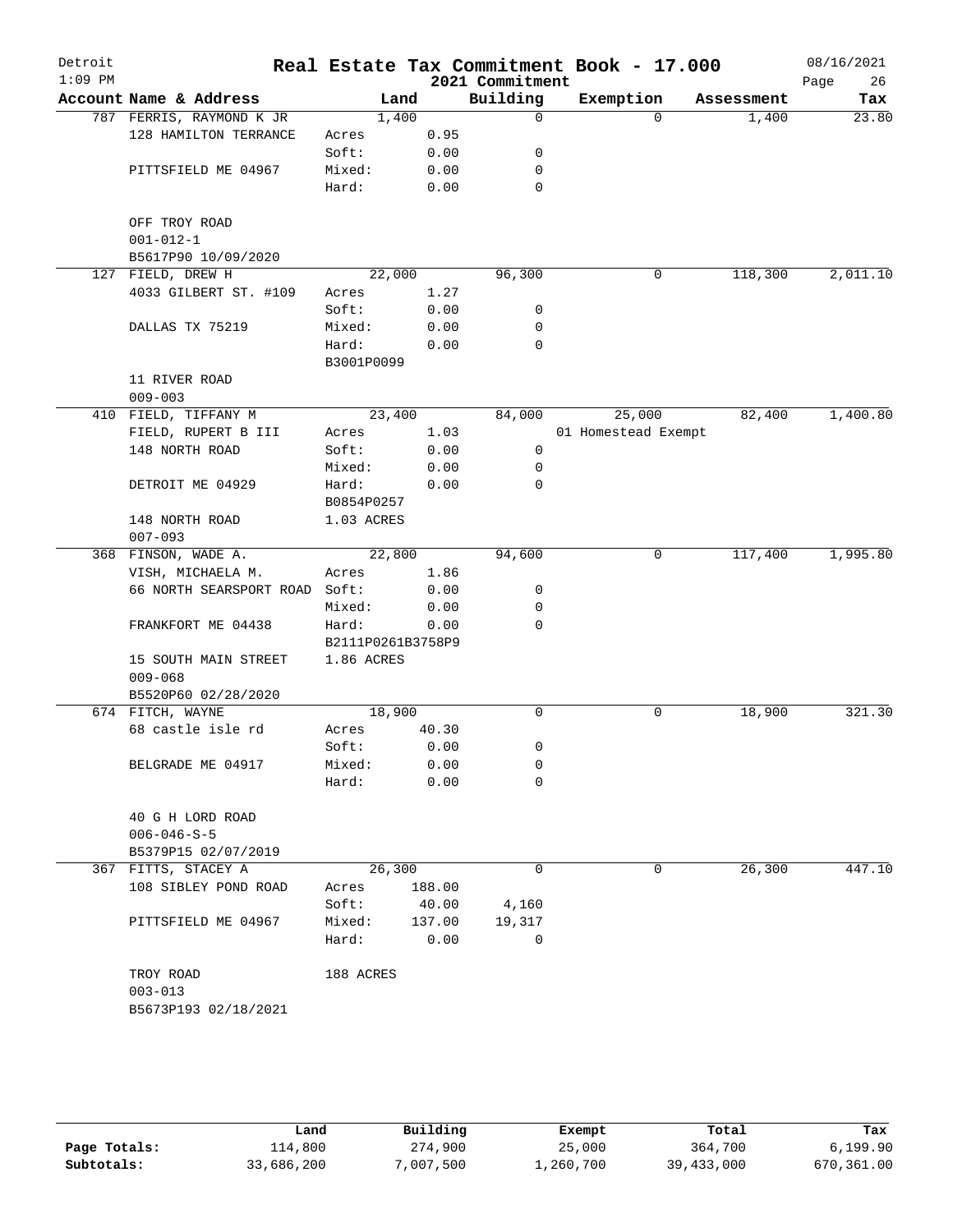| Detroit<br>$1:09$ PM |                                               |                                         |        | 2021 Commitment | Real Estate Tax Commitment Book - 17.000 |            | 08/16/2021<br>27<br>Page |
|----------------------|-----------------------------------------------|-----------------------------------------|--------|-----------------|------------------------------------------|------------|--------------------------|
|                      | Account Name & Address                        | Land                                    |        | Building        | Exemption                                | Assessment | Tax                      |
|                      | 428 FITTS, STACEY A                           | 23,600                                  |        | 18,500          | $\Omega$                                 | 42,100     | 715.70                   |
|                      | WRIGHT, WRIGHT, DAVID                         | Acres                                   | 97.00  |                 |                                          |            |                          |
|                      | FITTS, LEWIS R. III &<br>FITTS, KIRK          | Soft:                                   | 0.00   | 0               |                                          |            |                          |
|                      | 108 SIBLEY POND ROAD                          | Mixed:                                  | 0.00   | 0               |                                          |            |                          |
|                      | PITTSFIELD ME 04967                           | Hard:                                   | 0.00   | $\Omega$        |                                          |            |                          |
|                      | OFF TROY ROAD                                 | B2642P0139<br>97 ACRES - NO ROAD ACCESS |        |                 |                                          |            |                          |
|                      | $003 - 014$                                   |                                         |        |                 |                                          |            |                          |
|                      | 312 FLOOD, TIMOTHY                            | 27,600                                  |        | 22,600          | 0                                        | 50,200     | 853.40                   |
|                      | 840 RIVER ROAD                                | Acres                                   | 5.30   |                 |                                          |            |                          |
|                      |                                               | Soft:                                   | 0.00   | 0               |                                          |            |                          |
|                      | CLINTON ME 04927                              | Mixed:                                  | 0.00   | 0               |                                          |            |                          |
|                      |                                               | Hard:                                   | 0.00   | 0               |                                          |            |                          |
|                      |                                               | 92 SKYLINE CLARIDGE MH                  |        |                 |                                          |            |                          |
|                      | 423 TROY ROAD                                 | 5.3 ACRES                               |        |                 |                                          |            |                          |
|                      | $003 - 008$                                   |                                         |        |                 |                                          |            |                          |
|                      | B5081P157 09/28/2016                          |                                         |        |                 |                                          |            |                          |
|                      | 678 FORAND, STEVEN                            | 32,800                                  |        | $\mathbf 0$     | 0                                        | 32,800     | 557.60                   |
|                      | SYLVIA, DAVID                                 | Acres                                   | 61.00  |                 |                                          |            |                          |
|                      | 988 BARNUM STREET                             | Soft:                                   | 0.00   | 0               |                                          |            |                          |
|                      |                                               | Mixed:                                  | 0.00   | 0               |                                          |            |                          |
|                      | NEW BEDFORD MA 02745                          | Hard:<br>B2889P0333                     | 0.00   | $\mathbf 0$     |                                          |            |                          |
|                      | BASFORD ROAD OFF                              |                                         |        |                 |                                          |            |                          |
|                      | $001 - 029 - 4$                               |                                         |        |                 |                                          |            |                          |
|                      | B4750P223 01/14/2013                          |                                         |        |                 |                                          |            |                          |
|                      | 679 FORAND, STEVEN                            | 40,100                                  |        | 0               | 0                                        | 40,100     | 681.70                   |
|                      | SYLVIA, DAVID                                 | Acres                                   | 61.00  |                 |                                          |            |                          |
|                      | 988 BARNUM STREET                             | Soft:                                   | 0.00   | 0               |                                          |            |                          |
|                      |                                               | Mixed:                                  | 0.00   | 0               |                                          |            |                          |
|                      | NEW BEDFORD MA 02745                          | Hard:                                   | 0.00   | 0               |                                          |            |                          |
|                      |                                               | B2889P0336                              |        |                 |                                          |            |                          |
|                      | BASFORD ROAD OFF                              |                                         |        |                 |                                          |            |                          |
|                      | $001 - 029 - 5$                               |                                         |        |                 |                                          |            |                          |
|                      | B5254P32 02/20/2018                           |                                         |        |                 |                                          |            |                          |
|                      | 133 FOSTER, CHARLENE                          | 27,700                                  |        | 105,100         | 25,000                                   | 107,800    | 1,832.60                 |
|                      | 115 MAIN STREET                               | Acres                                   | 5.50   |                 | 01 Homestead Exempt                      |            |                          |
|                      |                                               | Soft:                                   | 0.00   | $\mathbf 0$     |                                          |            |                          |
|                      | DETROIT ME 04929                              | Mixed:                                  | 0.00   | 0               |                                          |            |                          |
|                      |                                               | Hard:                                   | 0.00   | $\mathbf 0$     |                                          |            |                          |
|                      |                                               | B0869P0330                              |        |                 |                                          |            |                          |
|                      | 115 MAIN STREET<br>$008 - 045$                | 5.5 ACRES                               |        |                 |                                          |            |                          |
|                      | 32 FRANCIS, WILLIAM A. &<br>BARBARA (TRSTEES) | 46,400                                  |        | 2,500           | 0                                        | 48,900     | 831.30                   |
|                      | WILLIAM & BARBARA<br>FRANCIS REV RE TRST      | Acres                                   | 153.00 |                 |                                          |            |                          |
|                      | 36 NINTH STREET                               | Soft:                                   | 0.00   | 0               |                                          |            |                          |
|                      |                                               | Mixed:                                  | 0.00   | 0               |                                          |            |                          |
|                      | STOUGHTON MA 02072                            | Hard:                                   | 0.00   | $\Omega$        |                                          |            |                          |
|                      |                                               | B2081P0101                              |        | 153 ACRES       |                                          |            |                          |
|                      | OFF TROY ROAD                                 |                                         |        |                 |                                          |            |                          |
|                      | $006 - 006 -$ *                               |                                         |        |                 |                                          |            |                          |
|                      | B4282P318 06/16/2010                          |                                         |        |                 |                                          |            |                          |
|                      |                                               |                                         |        |                 |                                          |            |                          |
|                      |                                               |                                         |        |                 |                                          |            |                          |

|              | Land       | Building | Exempt    | Total      | Tax        |
|--------------|------------|----------|-----------|------------|------------|
| Page Totals: | 198,200    | 148,700  | 25,000    | 321,900    | 5,472.30   |
| Subtotals:   | 33,884,400 | .156.200 | 1,285,700 | 39,754,900 | 675,833.30 |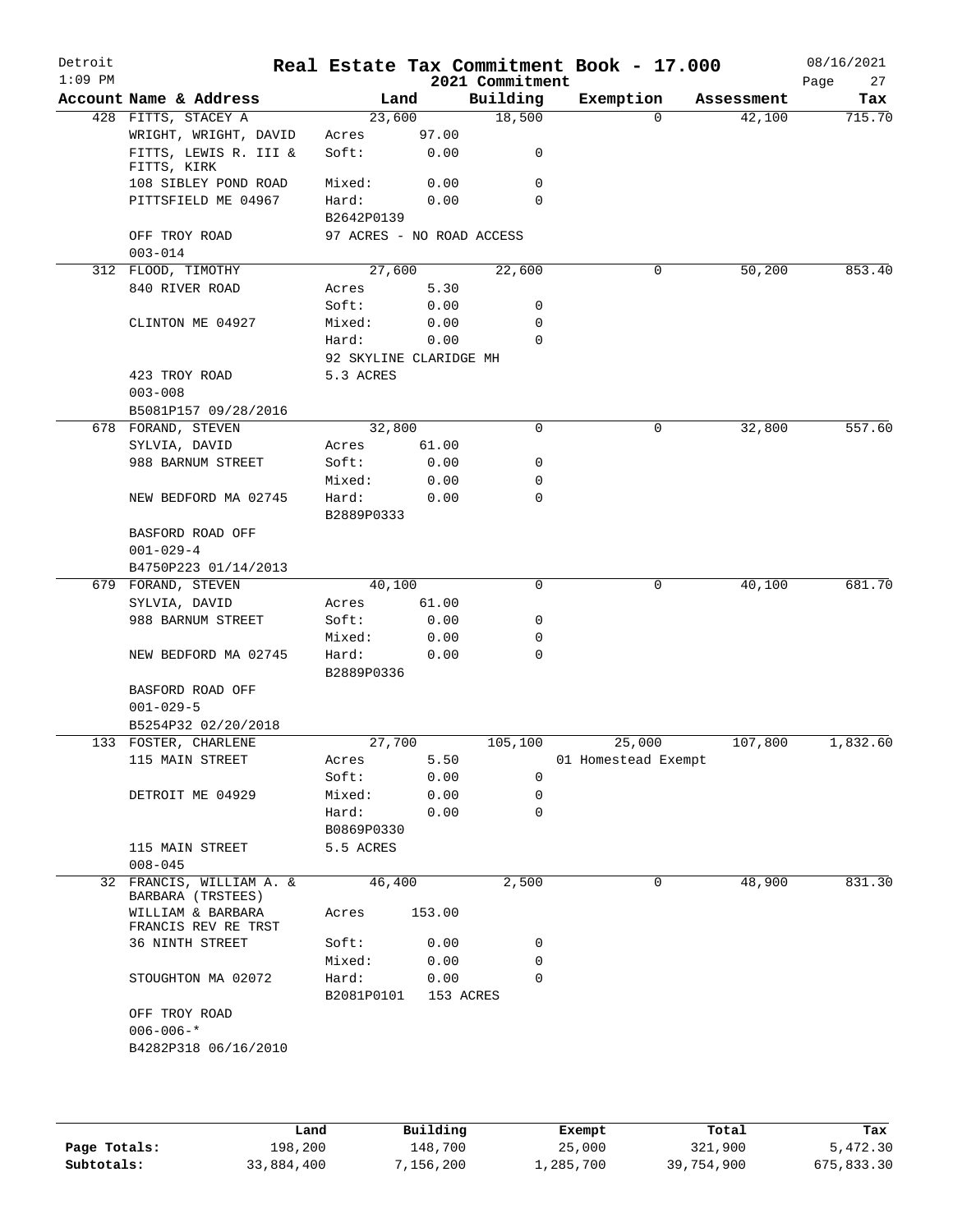| Detroit<br>$1:09$ PM |                                                                        |                    |       | 2021 Commitment               | Real Estate Tax Commitment Book - 17.000 |            | 08/16/2021<br>28<br>Page |
|----------------------|------------------------------------------------------------------------|--------------------|-------|-------------------------------|------------------------------------------|------------|--------------------------|
|                      | Account Name & Address                                                 | Land               |       | Building                      | Exemption                                | Assessment | Tax                      |
|                      | 221 FRAPPIER, BOBETTE                                                  | 11,800             |       | $\mathbf 0$                   | $\Omega$                                 | 11,800     | 200.60                   |
|                      | PO BOX 6023                                                            | Acres              | 5.87  |                               |                                          |            |                          |
|                      |                                                                        | Soft:              | 0.00  | 0                             |                                          |            |                          |
|                      | BANGOR ME 04402                                                        | Mixed:             | 0.00  | 0                             |                                          |            |                          |
|                      |                                                                        |                    |       | 0                             |                                          |            |                          |
|                      |                                                                        | Hard:              | 0.00  |                               |                                          |            |                          |
|                      |                                                                        | B2591P0309         |       |                               |                                          |            |                          |
|                      | BRAGG ROAD                                                             |                    |       | 5.87 ACRES - HUFF SUBDIVISION |                                          |            |                          |
|                      | $004 - 064$                                                            |                    |       |                               |                                          |            |                          |
|                      | B2591P309                                                              |                    |       |                               |                                          |            |                          |
|                      | 748 FRIEND MOTOR SALES                                                 | 14,000             |       | 110,200                       | 0                                        | 124,200    | 2,111.40                 |
|                      | PO BOX 69                                                              | Acres              | 1.99  |                               |                                          |            |                          |
|                      |                                                                        | Soft:              | 0.00  | 0                             |                                          |            |                          |
|                      | PITTSFIELD ME 04967                                                    | Mixed:             | 0.00  | 0                             |                                          |            |                          |
|                      |                                                                        | Hard:              | 0.00  | 0                             |                                          |            |                          |
|                      | 271 NORTH ROAD                                                         |                    |       |                               |                                          |            |                          |
|                      | $007 - 036 - 01$                                                       |                    |       |                               |                                          |            |                          |
|                      | B5299P69 06/29/2018                                                    |                    |       |                               |                                          |            |                          |
|                      | 687 FRIEND, ADAM S                                                     | 27,700             |       | 184,300                       | 25,000                                   | 187,000    | 3,179.00                 |
|                      | FRIEND, KIMBERLY H                                                     | Acres              | 4.00  |                               | 01 Homestead Exempt                      |            |                          |
|                      | P.O. BOX 142                                                           | Soft:              | 0.00  | 0                             |                                          |            |                          |
|                      |                                                                        |                    |       |                               |                                          |            |                          |
|                      |                                                                        | Mixed:             | 0.00  | 0                             |                                          |            |                          |
|                      | PITTSFIELD ME 04967                                                    | Hard:              | 0.00  | 0                             |                                          |            |                          |
|                      |                                                                        | B3020P108 10/15/02 |       |                               |                                          |            |                          |
|                      | 191 NORTH ROAD                                                         |                    |       |                               |                                          |            |                          |
|                      | $007 - 063$                                                            |                    |       |                               |                                          |            |                          |
|                      | 413 FRIEND, RONALD H.                                                  | 45,000             |       | 51,000                        | 0                                        | 96,000     | 1,632.00                 |
|                      | TRUSTEE                                                                |                    |       |                               |                                          |            |                          |
|                      | FRIEND, SUSAN B THUSTEE Acres                                          |                    | 27.00 |                               |                                          |            |                          |
|                      | PO BOX 69                                                              | Soft:              | 0.00  | 0                             |                                          |            |                          |
|                      |                                                                        | Mixed:             | 0.00  | 0                             |                                          |            |                          |
|                      | PITTSFIELD ME 04967                                                    | Hard:              | 0.00  | 0                             |                                          |            |                          |
|                      |                                                                        | B4060P313          |       |                               |                                          |            |                          |
|                      | 114 NORTH ROAD                                                         |                    |       | 27.00ACRES - LOTS 102 & 103   |                                          |            |                          |
|                      | $007 - 102 -$ *<br>B4616P113 01/03/2013 B4616P109 01/03/2013 B4060P313 |                    |       |                               |                                          |            |                          |
|                      | 09/22/2008                                                             |                    |       |                               |                                          |            |                          |
|                      | 140 FRIEND, RONALD H.                                                  | 54,300             |       | 191,100                       | U                                        | 245,400    | 4,171.80                 |
|                      | TRUSTEE                                                                |                    |       |                               |                                          |            |                          |
|                      | FRIEND, SUSAN B THUSTEE Acres                                          |                    | 55.00 |                               |                                          |            |                          |
|                      | PO BOX 69                                                              | Soft:              | 0.00  | $\overline{\phantom{0}}$      |                                          |            |                          |
|                      |                                                                        | Mixed:             | 53.00 | 7,473                         |                                          |            |                          |
|                      | PITTSFIELD ME 04967                                                    | Hard:              | 0.00  | $\mathbf 0$                   |                                          |            |                          |
|                      | 179 NORTH ROAD (TAN                                                    |                    |       |                               |                                          |            |                          |
|                      | $007 - 065$                                                            |                    |       |                               |                                          |            |                          |
| 141                  | FRIEND, RONALD H.                                                      | 28,200             |       | 112,600                       | 0                                        | 140,800    | 2,393.60                 |
|                      | TRUSTEE                                                                |                    |       |                               |                                          |            |                          |
|                      | FRIEND, SUSAN B THUSTEE Acres                                          |                    | 4.31  |                               |                                          |            |                          |
|                      | PO BOX 69                                                              | Soft:              | 0.00  | 0                             |                                          |            |                          |
|                      |                                                                        | Mixed:             | 0.00  | 0                             |                                          |            |                          |
|                      | PITTSFIELD ME 04967                                                    | Hard:              | 0.00  | $\Omega$                      |                                          |            |                          |
|                      |                                                                        | B1506P0266         |       |                               |                                          |            |                          |
|                      | 267 NORTH ROAD (WHITE                                                  | 6.3 ACRES          |       |                               |                                          |            |                          |
|                      | $007 - 036$                                                            |                    |       |                               |                                          |            |                          |
|                      |                                                                        |                    |       |                               |                                          |            |                          |
|                      |                                                                        |                    |       |                               |                                          |            |                          |
|                      |                                                                        |                    |       |                               |                                          |            |                          |
|                      |                                                                        |                    |       |                               |                                          |            |                          |

|              | Land       | Building  | Exempt    | Total      | Tax        |
|--------------|------------|-----------|-----------|------------|------------|
| Page Totals: | 181,000    | 649,200   | 25,000    | 805,200    | 13,688.40  |
| Subtotals:   | 34,065,400 | 7,805,400 | 1,310,700 | 40,560,100 | 689,521.70 |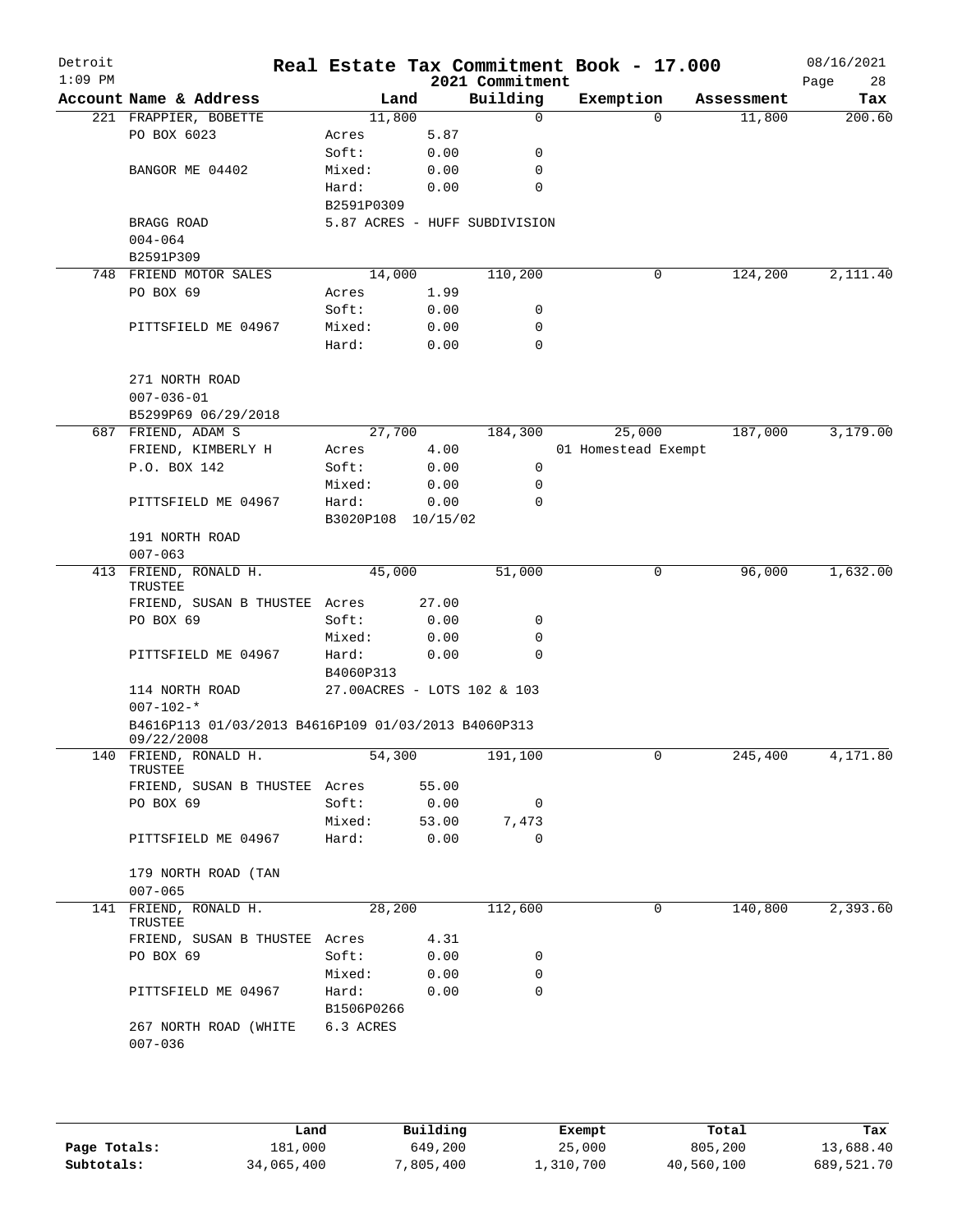| Detroit      |                                                         |                       |              |                     | Real Estate Tax Commitment Book - 17.000 |                       | 08/16/2021      |
|--------------|---------------------------------------------------------|-----------------------|--------------|---------------------|------------------------------------------|-----------------------|-----------------|
| $1:09$ PM    |                                                         |                       |              | 2021 Commitment     |                                          |                       | Page<br>29      |
|              | Account Name & Address<br>142 FRIEND, RONALD H.         | Land<br>23,400        |              | Building<br>222,300 | Exemption<br>31,000                      | Assessment<br>214,700 | Tax<br>3,649.90 |
|              | TRUSTEE<br>FRIEND, SUSAN B THUSTEE Acres                |                       |              |                     |                                          |                       |                 |
|              | PO BOX 69                                               | Soft:                 | 1.10<br>0.00 |                     | 01 Homestead Exempt<br>0 12 WW2 Vet Res. |                       |                 |
|              |                                                         | Mixed:                |              | $\Omega$            |                                          |                       |                 |
|              | PITTSFIELD ME 04967                                     | Hard:                 | 0.00<br>0.00 | $\Omega$            |                                          |                       |                 |
|              |                                                         |                       |              |                     |                                          |                       |                 |
|              | 193 NORTH ROAD<br>$007 - 060$                           | 1.1 ACRES - HOME SITE |              |                     |                                          |                       |                 |
|              | B1227P72 11/13/1985                                     |                       |              |                     |                                          |                       |                 |
|              | 356 FRIEND, SUSAN B. &<br>RONALD H. TRUSTEES OF         | 22,900                |              | 72,600              | 6,000                                    | 89,500                | 1,521.50        |
|              | SUSAN B. & RONALD H.<br>FRIEND TRUST                    | Acres                 | 0.92         |                     | 22 WW2 Widow Res                         |                       |                 |
|              | P.O. BOX 69                                             | Soft:                 | 0.00         | 0                   |                                          |                       |                 |
|              |                                                         | Mixed:                | 0.00         | 0                   |                                          |                       |                 |
|              | PITTSFIELD ME 04967                                     | Hard:                 | 0.00         | $\Omega$            |                                          |                       |                 |
|              | 209 NORTH ROAD<br>$007 - 053$                           | .92 ACRE              |              |                     |                                          |                       |                 |
|              | B5397P18 04/08/2019                                     |                       |              |                     |                                          |                       |                 |
|              | 468 GAMBLIN, LAWRENCE A.                                | 32,500                |              | 97,600              | 25,000                                   | 105,100               | 1,786.70        |
|              |                                                         | Acres                 | 12.20        |                     | 01 Homestead Exempt                      |                       |                 |
|              | GAMBLIN, KAREN A                                        |                       |              |                     |                                          |                       |                 |
|              | 305 RIVER RD                                            | Soft:                 | 0.00         | 0                   |                                          |                       |                 |
|              |                                                         | Mixed:                | 0.00         | 0                   |                                          |                       |                 |
|              | DETROIT ME 04929                                        | Hard:                 | 0.00         | $\mathbf 0$         |                                          |                       |                 |
|              | 305 RIVER ROAD<br>$005 - 011$                           | 12.20ACRES            |              |                     |                                          |                       |                 |
|              | B5386P63 03/04/2019 B2687P271                           |                       |              |                     |                                          |                       |                 |
|              | 134 GAMBLIN, REGGIE A                                   | 21,600                |              | 149,500             | 25,000                                   | 146,100               | 2,483.70        |
|              | BLACKMER, CATHERINE A                                   | Acres                 | 4.77         |                     | 01 Homestead Exempt                      |                       |                 |
|              | P.O. BOX 256                                            | Soft:                 | 0.00         | 0                   |                                          |                       |                 |
|              |                                                         | Mixed:                | 0.00         | 0                   |                                          |                       |                 |
|              | PITTSFIELD ME 04929                                     | Hard:                 | 0.00         | 0                   |                                          |                       |                 |
|              | 64 BRAGG ROAD                                           |                       |              |                     |                                          |                       |                 |
|              | $004 - 057$                                             |                       |              |                     |                                          |                       |                 |
|              | B4972P314 11/06/2015                                    | 11,600                |              | 0                   | 0                                        | 11,600                | 197.20          |
|              | 258 GENOVESE, WILLIAM                                   | Acres                 |              |                     |                                          |                       |                 |
|              | COOKSON, SELENE                                         | Soft:                 | 1.57         |                     |                                          |                       |                 |
|              | 14 BLOSSOM LANE                                         |                       | 0.00         | 0<br>0              |                                          |                       |                 |
|              |                                                         | Mixed:                | 0.00         | $\mathbf 0$         |                                          |                       |                 |
|              | WALLINGFORD CT 06492                                    | Hard:<br>B1135P0086   | 0.00         |                     |                                          |                       |                 |
|              |                                                         |                       |              |                     |                                          |                       |                 |
|              | 26 RIVER ROAD                                           | 1.57 ACRES            |              |                     |                                          |                       |                 |
|              | $009 - 077$                                             |                       |              |                     |                                          |                       |                 |
|              | B4560P236 06/27/2012                                    |                       |              |                     |                                          |                       |                 |
|              | 68 GENOVESE, WILLIAM P                                  | 9,800                 |              | 0                   | 0                                        | 9,800                 | 166.60          |
|              | COOKSON, SELENE R                                       | Acres                 | 0.83         |                     |                                          |                       |                 |
|              | 14 BLOSSOM LANE                                         | Soft:                 | 0.00         | 0                   |                                          |                       |                 |
|              |                                                         | Mixed:                | 0.00         | 0                   |                                          |                       |                 |
|              | WALLINGFORD CT 06492                                    | Hard:                 | 0.00         | 0                   |                                          |                       |                 |
|              |                                                         | B2131P0164            |              |                     |                                          |                       |                 |
|              | 1 BEAN LANE                                             | .83 ACRE              |              |                     |                                          |                       |                 |
|              | $009 - 076$<br>B4498P236 01/25/2011 B4356P62 01/20/2011 |                       |              |                     |                                          |                       |                 |
|              |                                                         |                       |              |                     |                                          |                       |                 |
|              | Land                                                    |                       | Building     |                     | Exempt                                   | Total                 | Tax             |
| Page Totals: | 121,800                                                 |                       | 542,000      |                     | 87,000                                   | 576,800               | 9,805.60        |
| Subtotals:   | 34, 187, 200                                            |                       | 8,347,400    |                     | 1,397,700                                | 41,136,900            | 699, 327.30     |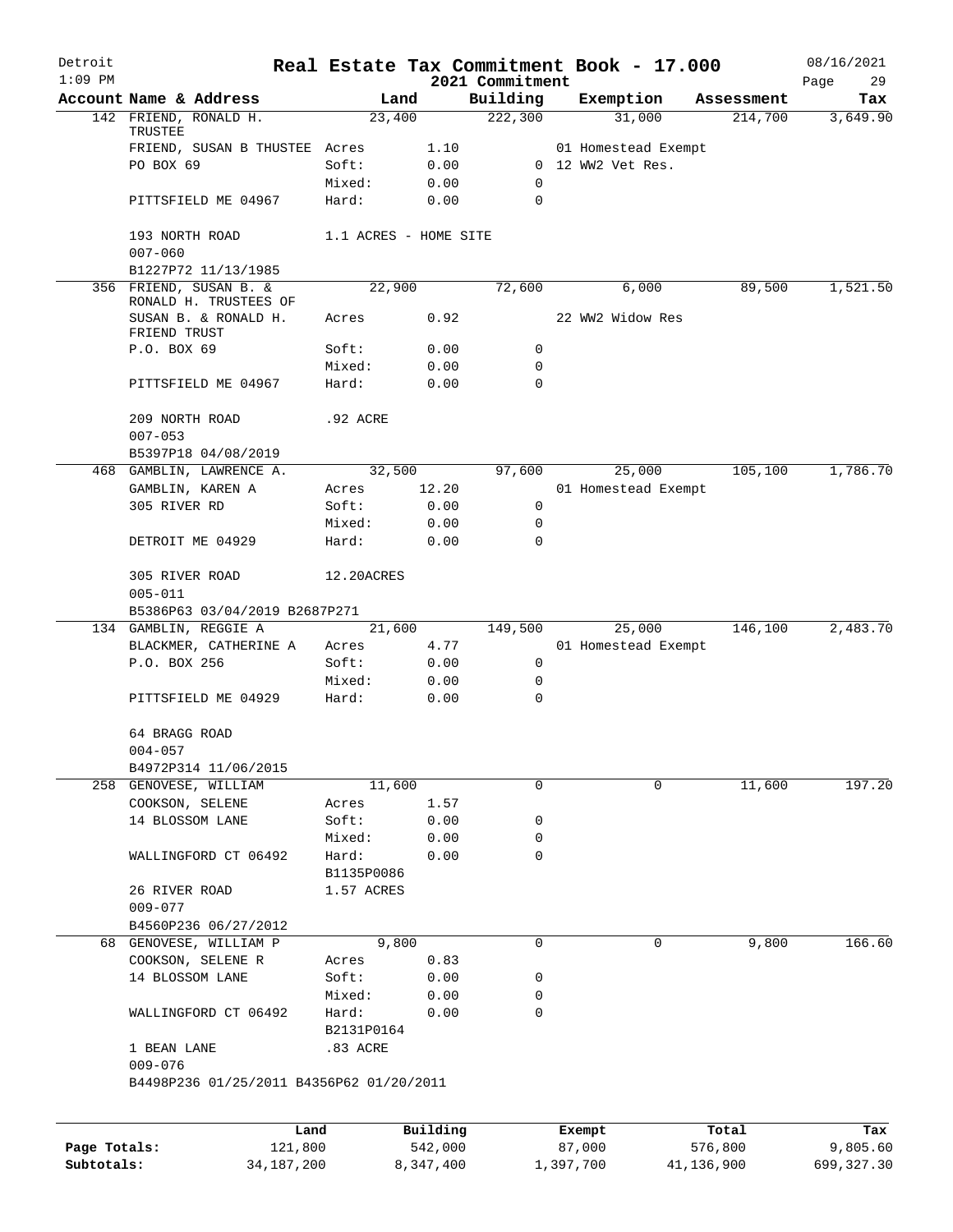| Detroit   |                                          |                          |          |                             | Real Estate Tax Commitment Book - 17.000 |            | 08/16/2021 |
|-----------|------------------------------------------|--------------------------|----------|-----------------------------|------------------------------------------|------------|------------|
| $1:09$ PM |                                          |                          |          | 2021 Commitment             |                                          |            | Page<br>30 |
|           | Account Name & Address                   | Land                     |          | Building                    | Exemption                                | Assessment | Tax        |
|           | 483 GENOVESE, WILLIAM P                  |                          | $\Omega$ | 13,300                      | 0                                        | 13,300     | 226.10     |
|           | COOKSON, SELENE R                        |                          |          |                             |                                          |            |            |
|           | 14 BLOSSOM LANE                          |                          |          |                             |                                          |            |            |
|           | WALLINGFORD CT 06492                     |                          |          |                             |                                          |            |            |
|           |                                          | B1719P0296               |          |                             |                                          |            |            |
|           | 2 BEAN LANE                              | GARAGE ONLY              |          |                             |                                          |            |            |
|           | $009 - 075 - ON$                         |                          |          |                             |                                          |            |            |
|           | B4498P234 01/17/2012 B4356P62 01/20/2011 |                          |          |                             |                                          |            |            |
|           | 486 GENOVESE, WILLIAM P                  | 21,800                   |          | 6,300                       | 0                                        | 28,100     | 477.70     |
|           | COOKSON, SELENE R                        | Acres                    | 1.11     |                             |                                          |            |            |
|           | 14 BLOSSOM LANE                          | Soft:                    | 0.00     | 0                           |                                          |            |            |
|           |                                          | Mixed:                   | 0.00     | 0                           |                                          |            |            |
|           | WALLINGFORD CT 06492                     | Hard:                    | 0.00     | $\Omega$                    |                                          |            |            |
|           |                                          | B0859P0062               |          |                             |                                          |            |            |
|           | 6 BEAN LANE                              |                          |          | 1.11 ACRES CLOSED AUTO BODY |                                          |            |            |
|           | $009 - 075$                              |                          |          |                             |                                          |            |            |
|           | B4498P234 01/17/2012 B4356P62 01/20/2011 |                          |          |                             |                                          |            |            |
|           | 148 GERRY, JOE P                         | 23,900                   |          | 57,200                      | 25,000                                   | 56,100     | 953.70     |
|           | 8 GERRY PLACE                            | Acres                    | 2.60     |                             | 01 Homestead Exempt                      |            |            |
|           |                                          | Soft:                    | 0.00     | 0                           |                                          |            |            |
|           | DETROIT ME 04929                         | Mixed:                   | 0.00     | 0                           |                                          |            |            |
|           |                                          | Hard:                    | 0.00     | 0                           |                                          |            |            |
|           |                                          | B3432P128                |          |                             |                                          |            |            |
|           | 4 GERRY PLACE                            | 2.6 ACRES                |          |                             |                                          |            |            |
|           | $004 - 001$                              |                          |          |                             |                                          |            |            |
|           | B3432P128                                |                          |          |                             |                                          |            |            |
|           | 150 GERRY, SAMUEL                        | 63,700                   |          | 90,900                      | 0                                        | 154,600    | 2,628.20   |
|           | 316 TROY ROAD                            | Acres                    | 61.00    |                             |                                          |            |            |
|           |                                          | Soft:                    | 0.00     | 0                           |                                          |            |            |
|           | DETROIT ME 04929                         | Mixed:                   | 0.00     | 0                           |                                          |            |            |
|           |                                          | Hard:                    | 0.00     | $\Omega$                    |                                          |            |            |
|           |                                          | B0611P0534               |          |                             |                                          |            |            |
|           | 316 TROY ROAD                            | 61 ACRES                 |          |                             |                                          |            |            |
|           | $004 - 020$                              |                          |          |                             |                                          |            |            |
| 151       | GERRY, SAMUEL                            | 29,600                   |          | 43,500                      | 25,000                                   | 48,100     | 817.70     |
|           | 316 TROY ROAD                            | Acres                    | 10.50    |                             | 01 Homestead Exempt                      |            |            |
|           |                                          | Soft:                    | 0.00     | 0                           |                                          |            |            |
|           | DETROIT ME 04929                         | Mixed:                   | 0.00     | 0                           |                                          |            |            |
|           |                                          | Hard:                    | 0.00     | 0                           |                                          |            |            |
|           |                                          | B0981P0030 B3291P85      |          |                             |                                          |            |            |
|           | 317 TROY ROAD                            | 10.5 ACRES               |          |                             |                                          |            |            |
|           | $004 - 022$                              |                          |          |                             |                                          |            |            |
| 489       | GIFFORD, KEVIN C                         | 78,300                   |          | 91,500                      | 25,000                                   | 144,800    | 2,461.60   |
|           | WILDER, TRACY J                          | Acres                    | 135.50   |                             | 01 Homestead Exempt                      |            |            |
|           | 531 WING RD                              | Soft:                    | 0.00     | 0                           |                                          |            |            |
|           |                                          | Mixed:                   | 0.00     | 0                           |                                          |            |            |
|           | HERMON ME 04401                          | Hard:                    | 0.00     | 0                           |                                          |            |            |
|           |                                          | B2252P0242               |          |                             |                                          |            |            |
|           | 232 NORTH ROAD                           | 135 ACRES - LOTS 49 & 50 |          |                             |                                          |            |            |
|           | $007 - 049 -$ *                          |                          |          |                             |                                          |            |            |
|           | B5301P32 07/05/2018 B5301P29 07/05/2018  |                          |          |                             |                                          |            |            |
|           |                                          |                          |          |                             |                                          |            |            |

|              | Land       | Building  | Exempt    | Total      | Tax        |
|--------------|------------|-----------|-----------|------------|------------|
| Page Totals: | 217,300    | 302,700   | 75,000    | 445,000    | 7,565.00   |
| Subtotals:   | 34,404,500 | 8,650,100 | 1,472,700 | 41,581,900 | 706,892.30 |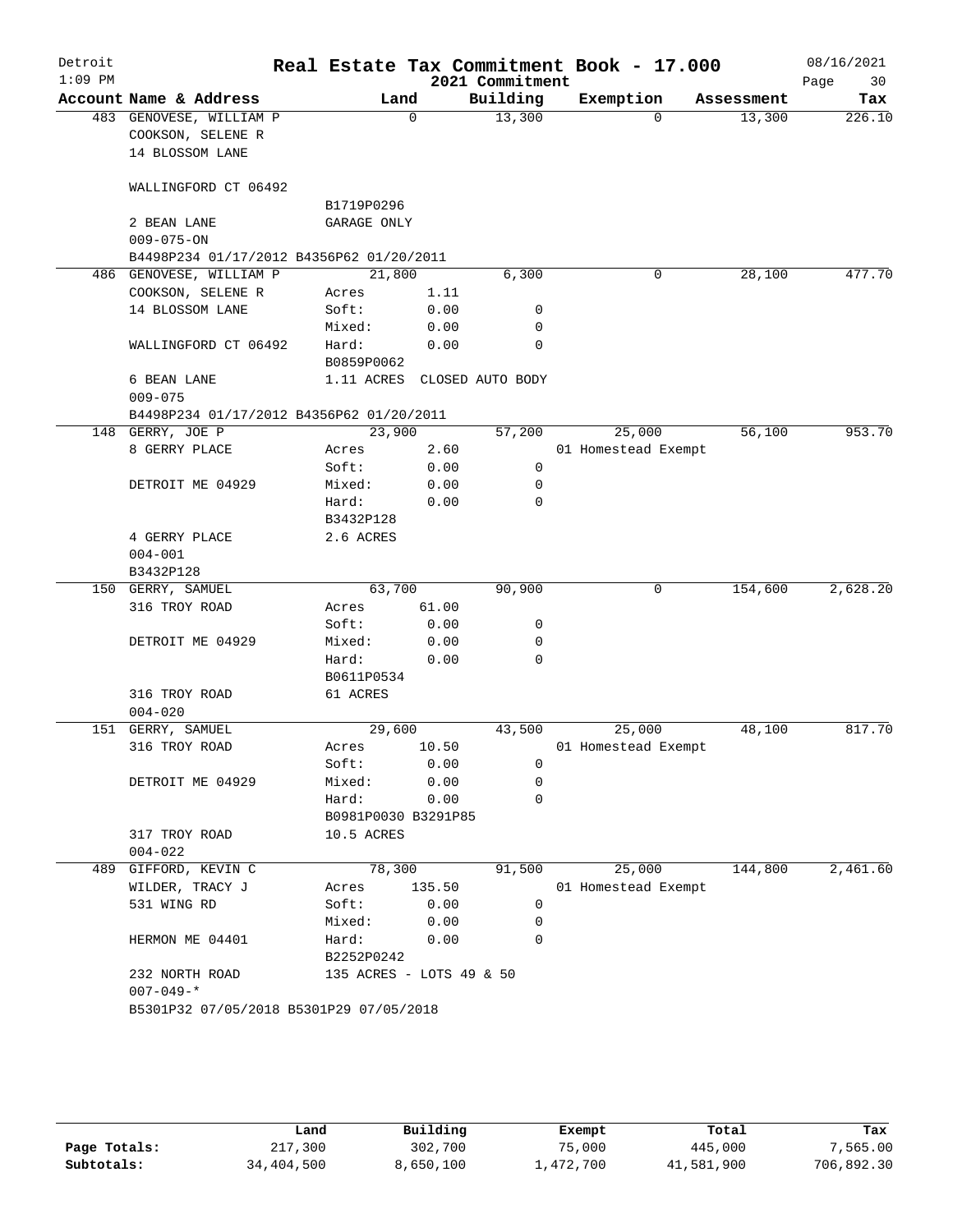| Detroit<br>$1:09$ PM |                                                     |            | Real Estate Tax Commitment Book - 17.000 |           | 2021 Commitment |           |                     |            |            | 08/16/2021<br>Page<br>31 |
|----------------------|-----------------------------------------------------|------------|------------------------------------------|-----------|-----------------|-----------|---------------------|------------|------------|--------------------------|
|                      | Account Name & Address                              |            | Land                                     |           | Building        |           | Exemption           |            | Assessment | Tax                      |
|                      | 469 GILLIS, JASON W. AMANDA                         |            | 29,900                                   |           | 72,700          |           | 25,000              |            | 77,600     | 1,319.20                 |
|                      | L.                                                  |            |                                          |           |                 |           |                     |            |            |                          |
|                      | 300 RIVER ROAD                                      |            | Acres                                    | 10.30     |                 |           | 01 Homestead Exempt |            |            |                          |
|                      |                                                     |            | Soft:                                    | 0.00      | 0               |           |                     |            |            |                          |
|                      | DETROIT ME 04929                                    |            | Mixed:                                   | 0.00      | 0               |           |                     |            |            |                          |
|                      |                                                     |            | Hard:                                    | 0.00      | $\Omega$        |           |                     |            |            |                          |
|                      |                                                     |            | B3001P0040                               |           |                 |           |                     |            |            |                          |
|                      | 300 RIVER ROAD<br>$005 - 010$                       |            | 10.3 ACRES                               |           |                 |           |                     |            |            |                          |
|                      | B4498P126 02/27/2012 B4425P202 09/30/2011 B4162P259 |            |                                          |           |                 |           |                     |            |            |                          |
|                      | 07/03/2009 B4134P6 12/11/2008 B3962P305 02/08/2008  |            |                                          |           |                 |           |                     |            |            |                          |
|                      | 90 GODDARD, SCOTT A                                 |            | 12,400                                   |           | 0               |           | 0                   |            | 12,400     | 210.80                   |
|                      | PO BOX 668                                          |            | Acres                                    | 6.70      |                 |           |                     |            |            |                          |
|                      |                                                     |            | Soft:                                    | 0.00      | 0               |           |                     |            |            |                          |
|                      | CENTER HARBOR NH 03226                              |            | Mixed:                                   | 0.00      | 0               |           |                     |            |            |                          |
|                      |                                                     |            | Hard:                                    | 0.00      | $\Omega$        |           |                     |            |            |                          |
|                      |                                                     |            | B3074P0302                               |           |                 |           |                     |            |            |                          |
|                      | DOGTOWN ROAD                                        |            | 6.7 ACRES                                |           |                 |           |                     |            |            |                          |
|                      | $007 - 008$                                         |            |                                          |           |                 |           |                     |            |            |                          |
|                      | 522 GOEWEY, TRISTAN                                 |            | 38,200                                   |           | 80,300          |           | 25,000              |            | 93,500     | 1,589.50                 |
|                      | GOEWEY, BRITTANY                                    |            | Acres                                    | 5.10      |                 |           | 01 Homestead Exempt |            |            |                          |
|                      | 57 CLARK ROAD                                       |            | Soft:                                    | 0.00      | 0               |           |                     |            |            |                          |
|                      |                                                     |            | Mixed:                                   | 0.00      | 0               |           |                     |            |            |                          |
|                      | DETROIT ME 04929                                    |            | Hard:                                    | 0.00      | $\Omega$        |           |                     |            |            |                          |
|                      |                                                     |            |                                          |           |                 |           |                     |            |            |                          |
|                      | 57 CLARK ROAD                                       |            |                                          |           |                 |           |                     |            |            |                          |
|                      | $006 - 039$                                         |            |                                          |           |                 |           |                     |            |            |                          |
|                      | B4915P315 06/15/2015                                |            |                                          |           |                 |           |                     |            |            |                          |
|                      | 753 GOMES, MICHAEL D                                |            |                                          | 26,400    | 136,400         |           | 0                   |            | 162,800    | 2,767.60                 |
|                      | GOMES, JANE M                                       |            | Acres                                    | 5.30      |                 |           |                     |            |            |                          |
|                      | 8 BEAN LANE                                         |            | Soft:                                    | 0.00      | 0               |           |                     |            |            |                          |
|                      |                                                     |            | Mixed:                                   | 0.00      | 0               |           |                     |            |            |                          |
|                      | DETROIT ME 04929                                    |            | Hard:                                    | 0.00      | 0               |           |                     |            |            |                          |
|                      |                                                     |            | B3747P178                                |           |                 |           |                     |            |            |                          |
|                      | 8 BEAN ROAD                                         |            |                                          |           |                 |           |                     |            |            |                          |
|                      | $008 - 028A$                                        |            |                                          |           |                 |           |                     |            |            |                          |
|                      | B4458P295 10/31/2011 B3940P143 12/05/2007           |            |                                          |           |                 |           |                     |            |            |                          |
|                      | 268 GOULD, HAROLD J                                 |            | 7,900                                    |           |                 |           |                     |            | 7,900      | 134.30                   |
|                      | GOULD, CHRISTOPHER T. & Acres                       |            |                                          | 22.00     |                 |           |                     |            |            |                          |
|                      | KYLE G.                                             |            |                                          |           |                 |           |                     |            |            |                          |
|                      | P.O. BOX 347                                        |            | Soft:                                    | 0.00      | 0               |           |                     |            |            |                          |
|                      |                                                     |            | Mixed:                                   | 0.00      | 0               |           |                     |            |            |                          |
|                      | WEST CHATHAM MA 02669                               |            | Hard:                                    | 0.00      | 0               |           |                     |            |            |                          |
|                      |                                                     |            | B2529P0064                               |           |                 |           |                     |            |            |                          |
|                      | OFF BASFORD ROAD                                    |            | 22 ACRES - NO ROAD ACCESS                |           |                 |           |                     |            |            |                          |
|                      | $003 - 007$                                         |            |                                          |           |                 |           |                     |            |            |                          |
| 269                  | GOULD, HAROLD J                                     |            | 70,100                                   |           | 79,600          |           | 0                   |            | 149,700    | 2,544.90                 |
|                      | GOULD, CHIRSTOPHER T. & Acres<br>KYLE G.            |            |                                          | 96.00     |                 |           |                     |            |            |                          |
|                      | P.O. BOX 347                                        |            | Soft:                                    | 0.00      | 0               |           |                     |            |            |                          |
|                      |                                                     |            | Mixed:                                   | 0.00      | 0               |           |                     |            |            |                          |
|                      | WEST CHATHAM MA 02669                               |            | Hard:                                    | 0.00      | 0               |           |                     |            |            |                          |
|                      |                                                     |            | B2529P0064                               |           |                 |           |                     |            |            |                          |
|                      | 403 TROY ROAD                                       |            | 96 ACRES                                 |           |                 |           |                     |            |            |                          |
|                      | $003 - 010$                                         |            |                                          |           |                 |           |                     |            |            |                          |
|                      | B4707P109 08/16/2014                                |            |                                          |           |                 |           |                     |            |            |                          |
|                      |                                                     |            |                                          |           |                 |           |                     |            |            |                          |
|                      |                                                     |            |                                          |           |                 |           |                     |            |            |                          |
|                      |                                                     | Land       |                                          | Building  |                 | Exempt    |                     |            | Total      | Tax                      |
| Page Totals:         |                                                     | 184,900    |                                          | 369,000   |                 | 50,000    |                     |            | 503,900    | 8,566.30                 |
| Subtotals:           |                                                     | 34,589,400 |                                          | 9,019,100 |                 | 1,522,700 |                     | 42,085,800 |            | 715,458.60               |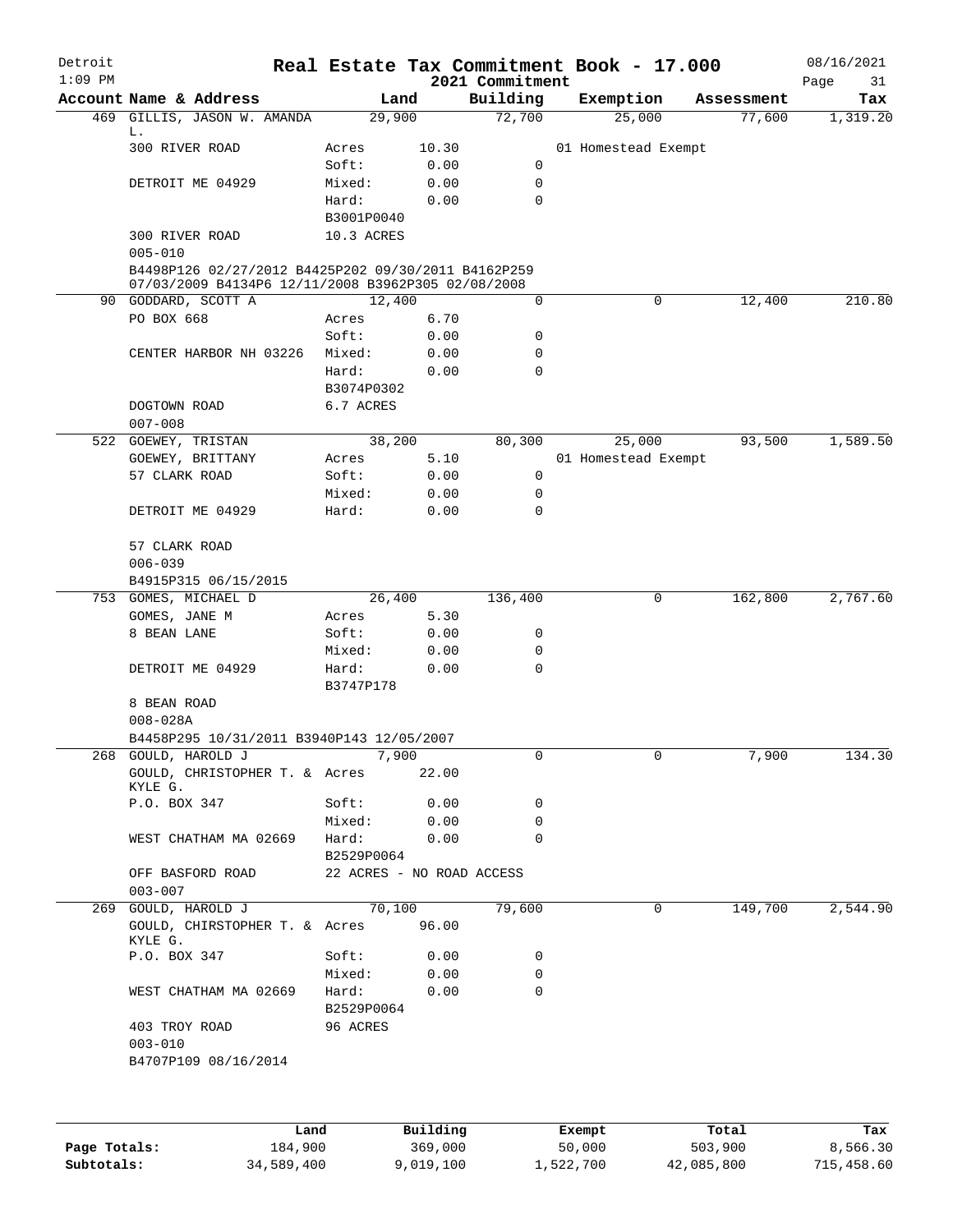| Detroit   |                                   |                        |              |                                 | Real Estate Tax Commitment Book - 17.000 |            | 08/16/2021 |
|-----------|-----------------------------------|------------------------|--------------|---------------------------------|------------------------------------------|------------|------------|
| $1:09$ PM |                                   |                        |              | 2021 Commitment                 |                                          |            | Page<br>32 |
|           | Account Name & Address            |                        | Land         | Building                        | Exemption                                | Assessment | Tax        |
|           | 152 GOULETTE, MICHAEL             | 62,500                 |              | 35,300                          | 31,000                                   | 66,800     | 1,135.60   |
|           | P.O. BOX 28                       | Acres                  | 57.50        |                                 | 01 Homestead Exempt                      |            |            |
|           |                                   | Soft:                  | 0.00         |                                 | 0 12 WW2 Vet Res.                        |            |            |
|           | DETROIT<br>ME 04929               | Mixed:                 | 0.00         | $\Omega$                        |                                          |            |            |
|           |                                   | Hard:                  | 0.00         | 0                               |                                          |            |            |
|           |                                   |                        |              | B1333P0152 & B3018P213 10/03/02 |                                          |            |            |
|           | 24 MAIN STREET<br>$009 - 014$     | 57.5 ACRES             |              |                                 |                                          |            |            |
|           | 282 GOULETTE, MICHAEL D           | 22,300                 |              | 12,500                          | 0                                        | 34,800     | 591.60     |
|           | PO BOX 28                         | Acres                  | 1.48         |                                 |                                          |            |            |
|           |                                   | Soft:                  | 0.00         | 0                               |                                          |            |            |
|           | DETROIT ME 04929                  | Mixed:                 | 0.00         | $\mathbf 0$                     |                                          |            |            |
|           |                                   | Hard:                  | 0.00         | $\Omega$                        |                                          |            |            |
|           |                                   | B2478P0128             |              |                                 |                                          |            |            |
|           | 25 MAIN STREET                    | 1.48 ACRES             |              |                                 |                                          |            |            |
|           | $009 - 030$                       |                        |              |                                 |                                          |            |            |
|           | 743 GRAHN, ROBERT                 | 19,000                 |              | 0                               | 0                                        | 19,000     | 323.00     |
|           | GRAHN, MICHELLE                   | Acres                  | 25.00        |                                 |                                          |            |            |
|           | 12 HAWTHORNE STREET               | Soft:                  | 0.00         | 0                               |                                          |            |            |
|           |                                   | Mixed:                 | 0.00         | 0                               |                                          |            |            |
|           | MILBURY MA 01527                  | Hard:                  | 0.00         | 0                               |                                          |            |            |
|           |                                   | B3564P193 09/01/2005   |              |                                 |                                          |            |            |
|           | Troy Road                         |                        |              |                                 |                                          |            |            |
|           | $001 - 008B$                      |                        |              |                                 |                                          |            |            |
|           | 153 GRANT, DEAN                   | 25,400                 |              | 72,900                          | 25,000                                   | 73,300     | 1,246.10   |
|           | 248 NORTH ROAD                    | Acres                  | 3.30         |                                 | 01 Homestead Exempt                      |            |            |
|           |                                   | Soft:                  | 0.00         | 0                               |                                          |            |            |
|           | DETROIT ME 04929                  | Mixed:                 | 0.00         | $\mathbf 0$                     |                                          |            |            |
|           |                                   | Hard:                  | 0.00         | $\Omega$                        |                                          |            |            |
|           |                                   | B3515P23 (LIFE ESTATE) |              |                                 |                                          |            |            |
|           | 248 NORTH ROAD                    | 3.3 ACRES              |              |                                 |                                          |            |            |
|           | $007 - 043$                       |                        |              |                                 |                                          |            |            |
|           | 154 GRANT-LISTER, RONDA J         | 25,000                 |              | 99,400                          | 0                                        | 124,400    | 2,114.80   |
|           | c/o GRANT, DENZIL                 | Acres                  | 2.11         |                                 |                                          |            |            |
|           | 260 NORTH ROAD                    | Soft:                  | 0.00         | 0                               |                                          |            |            |
|           |                                   | Mixed:                 | 0.00         | $\mathbf 0$                     |                                          |            |            |
|           | DETROIT ME 04929                  | Hard:                  | 0.00         | 0                               |                                          |            |            |
|           |                                   | B0779P0088             |              |                                 |                                          |            |            |
|           | 260 NORTH ROAD                    | 2.11 ACRES             |              |                                 |                                          |            |            |
|           | $007 - 041$                       |                        |              |                                 |                                          |            |            |
|           | B5065P114 08/17/2016              |                        |              |                                 |                                          |            |            |
|           | 155 GRAVES, RONALD A SR           | 23,700                 |              | 87,900                          | 25,000                                   | 86,600     | 1,472.20   |
|           | PO BOX 92                         | Acres                  | 3.23         |                                 | 01 Homestead Exempt                      |            |            |
|           |                                   |                        |              | 0                               |                                          |            |            |
|           | 15 FIELD ROAD<br>DETROIT ME 04929 | Soft:<br>Mixed:        | 0.00<br>0.00 | 0                               |                                          |            |            |
|           |                                   |                        |              |                                 |                                          |            |            |
|           |                                   | Hard:                  | 0.00         | 0                               |                                          |            |            |
|           |                                   | B1597P0324             |              |                                 |                                          |            |            |
|           | 15 FIELD ROAD                     | 3.23 ACRES             |              |                                 |                                          |            |            |
|           | $009 - 027$                       |                        |              |                                 |                                          |            |            |
|           | B4673P118 03/07/2013              |                        |              |                                 |                                          |            |            |
|           |                                   |                        |              |                                 |                                          |            |            |

|              | Land       | Building  | Exempt    | Total      | Tax        |
|--------------|------------|-----------|-----------|------------|------------|
| Page Totals: | 177.900    | 308,000   | 81,000    | 404,900    | 6,883.30   |
| Subtotals:   | 34,767,300 | 9,327,100 | 1,603,700 | 42,490,700 | 722,341.90 |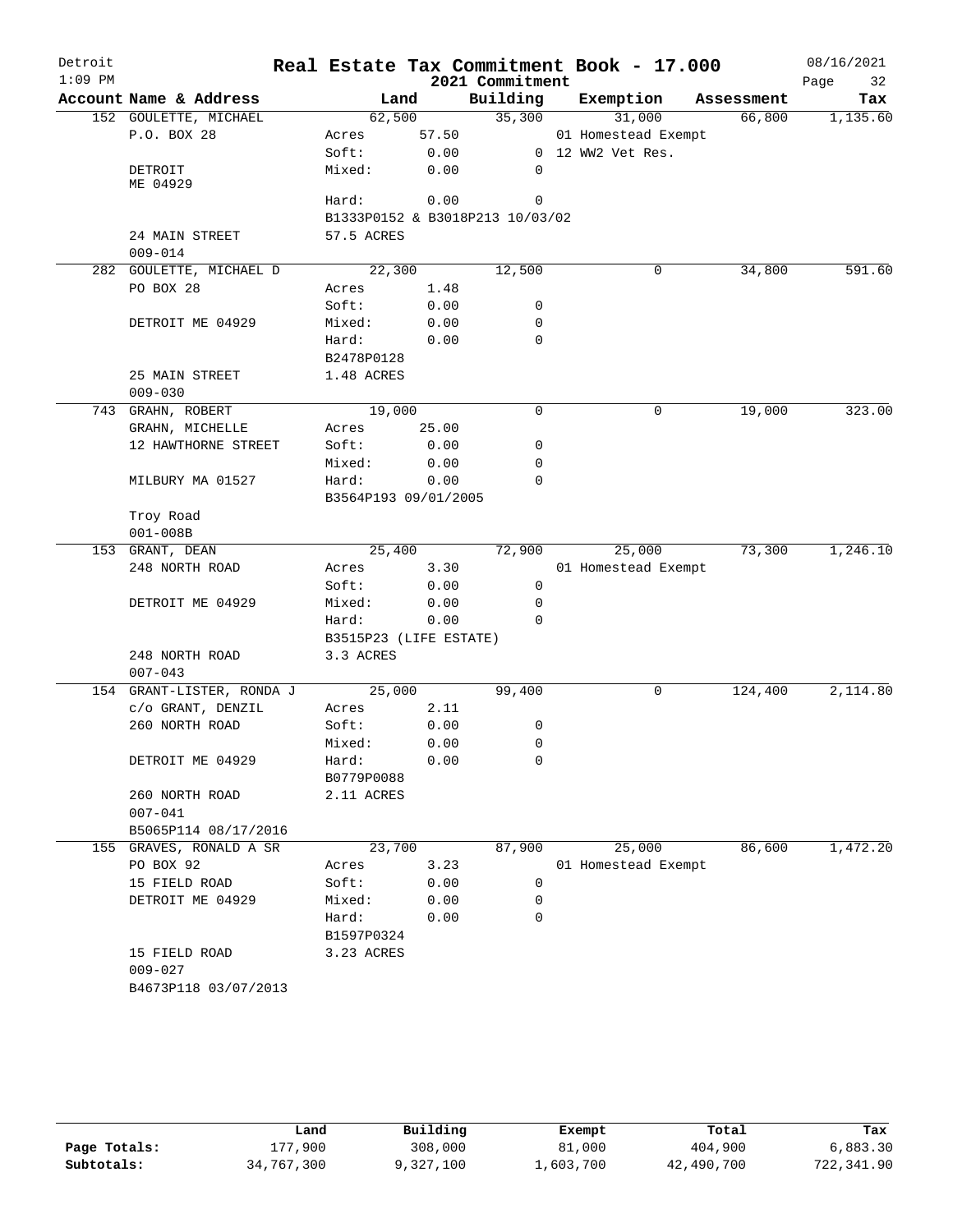| Detroit<br>$1:09$ PM |                                                                   |                        |       | 2021 Commitment | Real Estate Tax Commitment Book - 17.000 |            | 08/16/2021<br>Page<br>33 |
|----------------------|-------------------------------------------------------------------|------------------------|-------|-----------------|------------------------------------------|------------|--------------------------|
|                      | Account Name & Address                                            |                        | Land  | Building        | Exemption                                | Assessment | Tax                      |
|                      | 164 GRAY, ANDREW L                                                | 23,600                 |       | 68,900          | 25,000                                   | 67,500     | 1,147.50                 |
|                      | GRAY, NAOMI L                                                     | Acres                  | 2.40  |                 | 01 Homestead Exempt                      |            |                          |
|                      | 360 TROY RD                                                       | Soft:                  | 0.00  | 0               |                                          |            |                          |
|                      |                                                                   | Mixed:                 | 0.00  | $\mathbf 0$     |                                          |            |                          |
|                      | DETROIT ME 04929                                                  | Hard:                  | 0.00  | $\Omega$        |                                          |            |                          |
|                      |                                                                   | B2289P0035 B3452P341   |       |                 |                                          |            |                          |
|                      | 360 TROY ROAD<br>$004 - 006$                                      | 2.4 ACRES              |       |                 |                                          |            |                          |
|                      | B4235P272 10/09/2008 B4229P284 12/23/2009 B4147P151<br>04/21/2009 |                        |       |                 |                                          |            |                          |
|                      | 256 GREENLEAF, JOEL C                                             | 27,300                 |       | 86,400          | 25,000                                   | 88,700     | 1,507.90                 |
|                      | 78 NORTH ROAD                                                     | Acres                  | 5.00  |                 | 01 Homestead Exempt                      |            |                          |
|                      |                                                                   | Soft:                  | 0.00  | $\mathbf 0$     |                                          |            |                          |
|                      | DETROIT ME 04929                                                  | Mixed:                 | 0.00  | 0               |                                          |            |                          |
|                      |                                                                   | Hard:                  | 0.00  | $\Omega$        |                                          |            |                          |
|                      |                                                                   | B3094P0334             |       |                 |                                          |            |                          |
|                      | 78 NORTH ROAD                                                     | 5 ACRES                |       |                 |                                          |            |                          |
|                      | $008 - 067$                                                       |                        |       |                 |                                          |            |                          |
|                      | 603 HANSEN, CHRIS                                                 | 23,500                 |       | 23,100          | 25,000                                   | 21,600     | 367.20                   |
|                      | 91 MAIN STREET                                                    | Acres                  | 2.32  |                 | 01 Homestead Exempt                      |            |                          |
|                      |                                                                   | Soft:                  | 0.00  | $\mathbf 0$     |                                          |            |                          |
|                      | DETROIT ME 04929                                                  | Mixed:                 | 0.00  | 0               |                                          |            |                          |
|                      |                                                                   | Hard:                  | 0.00  | $\Omega$        |                                          |            |                          |
|                      |                                                                   | B3136P0239             |       |                 |                                          |            |                          |
|                      | 91 MAIN STREET                                                    | 2.32 ACRES             |       |                 |                                          |            |                          |
|                      | $008 - 040 - 2$                                                   |                        |       |                 |                                          |            |                          |
|                      | 161 HANSON, KENNETH                                               | 30,800                 |       | $\Omega$        | 0                                        | 30,800     | 523.60                   |
|                      | CHARITY, JENNIFER A                                               | Acres                  | 64.00 |                 |                                          |            |                          |
|                      | 191 CLARK ROAD                                                    | Soft:                  | 0.00  | 0               |                                          |            |                          |
|                      |                                                                   | Mixed:                 | 0.00  | 0               |                                          |            |                          |
|                      | PLYMOUTH ME 04969                                                 | Hard:                  | 0.00  | $\Omega$        |                                          |            |                          |
|                      |                                                                   | B9284P019              |       |                 |                                          |            |                          |
|                      | OFF CLARK ROAD                                                    |                        |       |                 |                                          |            |                          |
|                      | $004 - 052$                                                       |                        |       |                 |                                          |            |                          |
|                      | B4130P211 04/15/2009                                              |                        |       |                 |                                          |            |                          |
|                      | 163 HART, MABLE (HEIRS OF)                                        | 30,800                 |       | 15,400          | 0                                        | 46,200     | 785.40                   |
|                      | C/O ROYCE HART SR.                                                | Acres                  | 9.80  |                 |                                          |            |                          |
|                      | 396 TROY RD                                                       | Soft:                  | 0.00  | 0               |                                          |            |                          |
|                      |                                                                   | Mixed:                 | 0.00  | 0               |                                          |            |                          |
|                      | DETROIT ME 04929                                                  | Hard:                  | 0.00  | $\Omega$        |                                          |            |                          |
|                      |                                                                   | B2469P0218 LIFE ESTATE |       |                 |                                          |            |                          |
|                      | 450 TROY ROAD                                                     |                        |       |                 |                                          |            |                          |
|                      | $002 - 008$                                                       |                        |       |                 |                                          |            |                          |
|                      | 451 HART, RALPH                                                   | 33,600                 |       | 16,900          | 0                                        | 50,500     | 858.50                   |
|                      | HART, MEREDITH                                                    | Acres                  | 33.00 |                 |                                          |            |                          |
|                      | 381 TROY ROAD                                                     | Soft:                  | 0.00  | 0               |                                          |            |                          |
|                      |                                                                   | Mixed:                 | 0.00  | 0               |                                          |            |                          |
|                      | DETROIT ME 04929                                                  | Hard:                  | 0.00  | $\Omega$        |                                          |            |                          |
|                      |                                                                   | B2043P0253             |       |                 |                                          |            |                          |
|                      | 380 TROY ROAD                                                     | 33 ACRES               |       |                 |                                          |            |                          |
|                      | $004 - 004$                                                       |                        |       |                 |                                          |            |                          |

|              | Land       | Building  | Exempt    | Total      | Tax        |
|--------------|------------|-----------|-----------|------------|------------|
| Page Totals: | 169,600    | 210,700   | 75,000    | 305,300    | 5.190.10   |
| Subtotals:   | 34,936,900 | 9,537,800 | 1,678,700 | 42,796,000 | 727,532.00 |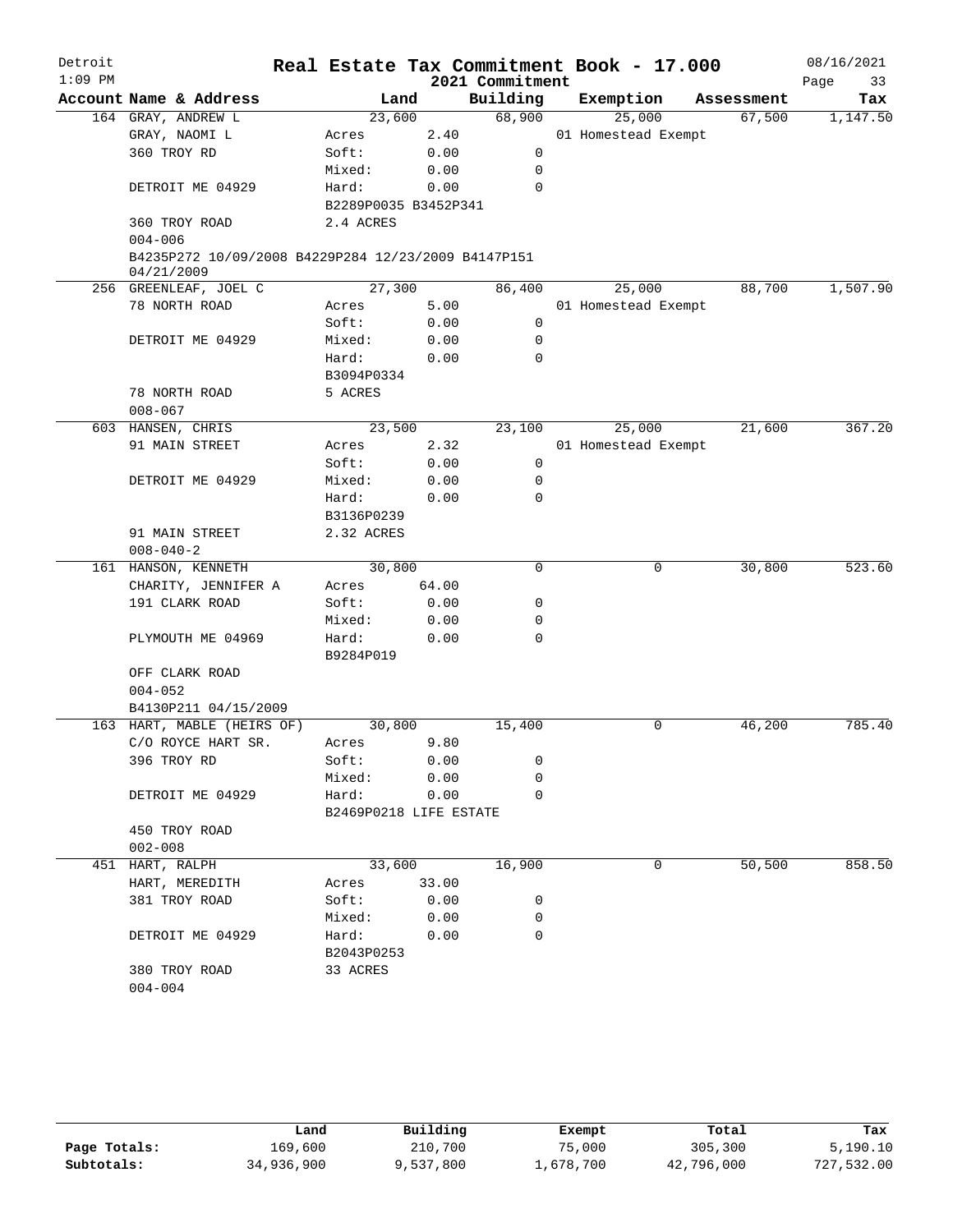| Detroit   |                         |                     |        |                             | Real Estate Tax Commitment Book - 17.000 |            | 08/16/2021 |
|-----------|-------------------------|---------------------|--------|-----------------------------|------------------------------------------|------------|------------|
| $1:09$ PM |                         |                     |        | 2021 Commitment             |                                          |            | Page<br>34 |
|           | Account Name & Address  | Land                |        | Building                    | Exemption                                | Assessment | Tax        |
|           | 450 HART, RALPH E       | 74,200              |        | 65,100                      | 31,000                                   | 108,300    | 1,841.10   |
|           | HART, MEREDITH E        | Acres               | 108.00 |                             | 01 Homestead Exempt                      |            |            |
|           | 381 TROY ROAD           | Soft:               | 0.00   |                             | 0 12 WW2 Vet Res.                        |            |            |
|           |                         | Mixed:              | 0.00   | $\mathbf 0$                 |                                          |            |            |
|           | DETROIT ME 04929        | Hard:               | 0.00   | $\mathbf 0$                 |                                          |            |            |
|           |                         | B2043P0253          |        |                             |                                          |            |            |
|           | 381 TROY ROAD           | 108 ACRES RESIDENCE |        |                             |                                          |            |            |
|           | $003 - 012$             |                     |        |                             |                                          |            |            |
|           | 165 HART, ROYCE A SR    | 21,600              |        | 87,700                      | 31,000                                   | 78,300     | 1,331.10   |
|           | 396 TROY ROAD           | Acres               | 1.00   |                             | 01 Homestead Exempt                      |            |            |
|           |                         | Soft:               | 0.00   |                             | 0 12 WW2 Vet Res.                        |            |            |
|           | DETROIT ME 04929        | Mixed:              | 0.00   | $\mathbf 0$                 |                                          |            |            |
|           |                         | Hard:               | 0.00   | 0                           |                                          |            |            |
|           |                         | B2763P186           |        |                             |                                          |            |            |
|           | 396 TROY ROAD           | 1 ACRE              |        |                             |                                          |            |            |
|           | $004 - 003$             |                     |        |                             |                                          |            |            |
|           | 166 HASKELL, JOHN R     | 23,500              |        | 86,000                      | 25,000                                   | 84,500     | 1,436.50   |
|           | BERTOCCHI, KAREN A      | Acres               | 7.20   |                             | 01 Homestead Exempt                      |            |            |
|           | 99 DOGTOWN ROAD         | Soft:               | 0.00   | $\mathbf 0$                 |                                          |            |            |
|           |                         | Mixed:              | 0.00   | $\mathbf 0$                 |                                          |            |            |
|           | DETROIT ME 04929        | Hard:               | 0.00   | 0                           |                                          |            |            |
|           | 99 DOGTOWN ROAD         |                     |        | 7.2 ACRES - BEY SUBDIVISION |                                          |            |            |
|           | $007 - 007$             |                     |        |                             |                                          |            |            |
|           | B5348P180 11/05/2018    |                     |        |                             |                                          |            |            |
|           | 169 HASTEY, ALLAN R     | 21,000              |        | 71,200                      | 25,000                                   | 67,200     | 1,142.40   |
|           | 6 TROY ROAD             | Acres               | 0.90   |                             | 01 Homestead Exempt                      |            |            |
|           |                         | Soft:               | 0.00   | 0                           |                                          |            |            |
|           | DETROIT ME 04929        | Mixed:              | 0.00   | 0                           |                                          |            |            |
|           |                         | Hard:               | 0.00   | $\mathbf 0$                 |                                          |            |            |
|           |                         | B1587P0254          |        |                             |                                          |            |            |
|           | 6 TROY ROAD             | .9 ACRES            |        |                             |                                          |            |            |
|           | $009 - 060$             |                     |        |                             |                                          |            |            |
|           | 589 HENNIGAN, WILLIAM L | 6,100               |        | $\mathbf 0$                 | 0                                        | 6,100      | 103.70     |
|           | 55021 ALCO RD           | Acres               | 7.00   |                             |                                          |            |            |
|           |                         | Soft:               | 0.00   | 0                           |                                          |            |            |
|           | ASTOR FL 32102          | Mixed:              | 0.00   | $\mathbf 0$                 |                                          |            |            |
|           |                         | Hard:               | 0.00   | 0                           |                                          |            |            |
|           |                         | B2978P207           |        |                             |                                          |            |            |
|           | TUTTLE ROAD             | 7 ACRES             |        |                             |                                          |            |            |
|           | $002 - 044 - 1$         |                     |        |                             |                                          |            |            |
|           | 106 HENRY, JOHN J       | 24,800              |        | 47,400                      | 0                                        | 72,200     | 1,227.40   |
|           | PO BOX 132              | Acres               | 3.20   |                             |                                          |            |            |
|           |                         | Soft:               | 0.00   | 0                           |                                          |            |            |
|           | DETROIT ME 04929        | Mixed:              | 0.00   | 0                           |                                          |            |            |
|           |                         | Hard:               | 0.00   | 0                           |                                          |            |            |
|           |                         | B2309P0297          |        |                             |                                          |            |            |
|           | 48 CLARK ROAD           | 3.2 ACRES           |        |                             |                                          |            |            |
|           | $006 - 036$             |                     |        |                             |                                          |            |            |
|           | B2309P297               |                     |        |                             |                                          |            |            |

|              | Land       | Building  | Exempt    | Total      | Tax        |
|--------------|------------|-----------|-----------|------------|------------|
| Page Totals: | 171,200    | 357,400   | 112,000   | 416,600    | 7,082.20   |
| Subtotals:   | 35,108,100 | 9,895,200 | 1,790,700 | 43,212,600 | 734,614.20 |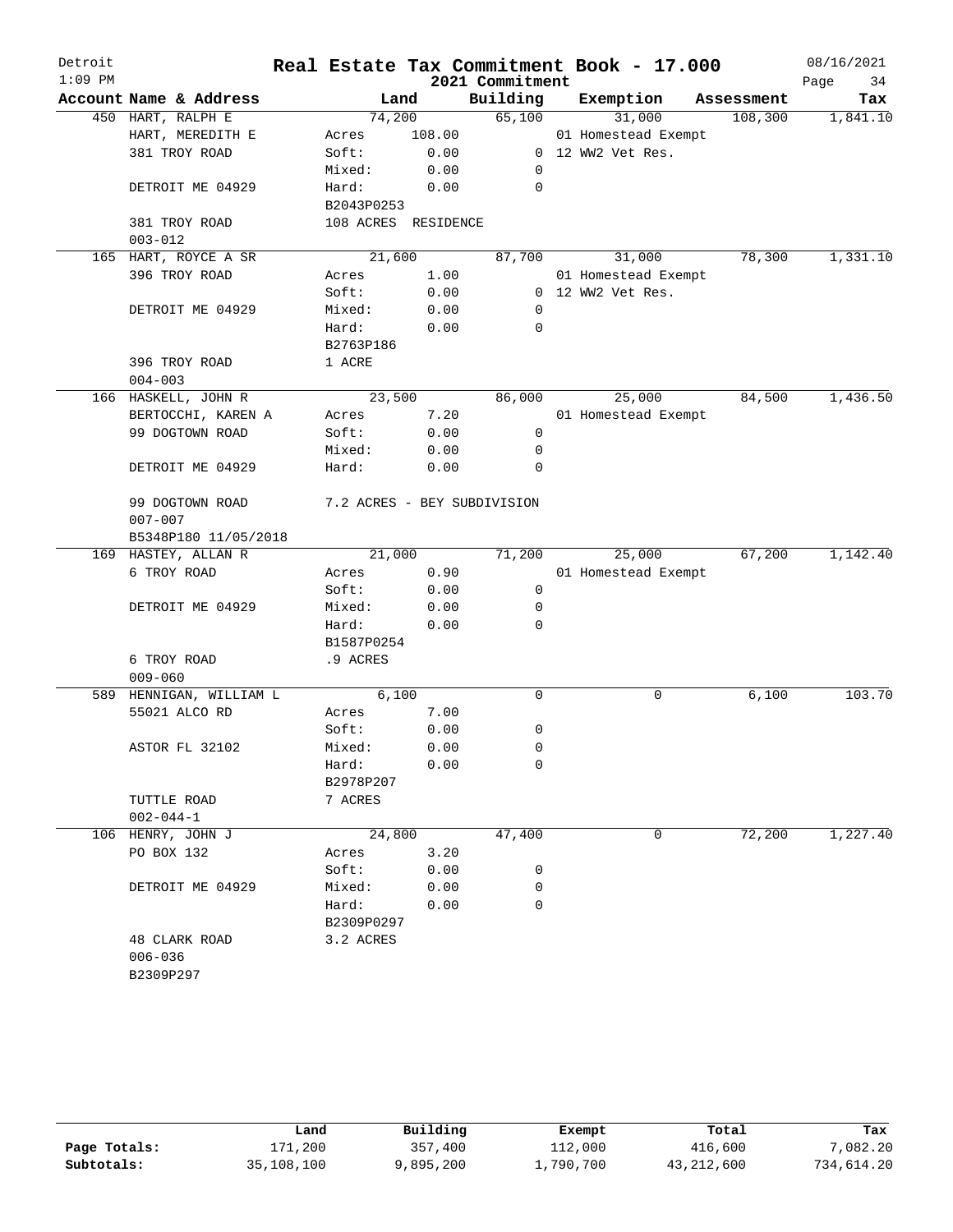| Detroit   |                                     |                        |      |                 | Real Estate Tax Commitment Book - 17.000 |            | 08/16/2021 |
|-----------|-------------------------------------|------------------------|------|-----------------|------------------------------------------|------------|------------|
| $1:09$ PM |                                     |                        |      | 2021 Commitment |                                          |            | Page<br>35 |
|           | Account Name & Address              |                        | Land | Building        | Exemption                                | Assessment | Tax        |
|           | 91 HENRY, LAURA                     | 24,900                 |      | 109,800         | 25,000                                   | 109,700    | 1,864.90   |
|           | 58 TROY ROAD                        | Acres                  | 3.30 |                 | 01 Homestead Exempt                      |            |            |
|           |                                     | Soft:                  | 0.00 | 0               |                                          |            |            |
|           | DETROIT ME 04929                    | Mixed:                 | 0.00 | 0               |                                          |            |            |
|           |                                     | Hard:                  | 0.00 | $\mathbf 0$     |                                          |            |            |
|           | 58 TROY ROAD                        | B2602P278<br>3.3 ACRES |      |                 |                                          |            |            |
|           | $006 - 020$                         |                        |      |                 |                                          |            |            |
|           | 172 HICKS, MERIDETH                 | 34,400                 |      | 34,700          | 0                                        | 69,100     | 1,174.70   |
|           | C/0 SUE HICKS                       | Acres                  | 5.74 |                 |                                          |            |            |
|           | 1123 WARD HILL RD                   | Soft:                  | 0.00 | 0               |                                          |            |            |
|           | PLYMOUTH ME 04969                   | Mixed:                 | 0.00 | 0               |                                          |            |            |
|           |                                     | Hard:                  | 0.00 | $\mathbf 0$     |                                          |            |            |
|           |                                     | B0619P0113             |      |                 |                                          |            |            |
|           | <b>46 SOUTH MAIN STREET</b>         | 5.74 ACRESB3760P182    |      |                 |                                          |            |            |
|           | $009 - 057$                         |                        |      |                 |                                          |            |            |
| 476       | HICKS, ROSCOE A. SR.                |                        | 0    | 5,800           | 0                                        | 5,800      | 98.60      |
|           | (HEIRS OF)                          |                        |      |                 |                                          |            |            |
|           | C/O HICKS, ROSCOE JR.               |                        |      |                 |                                          |            |            |
|           | 104 MAIN STREET                     |                        |      |                 |                                          |            |            |
|           | DETROIT ME 04929                    |                        |      |                 |                                          |            |            |
|           |                                     |                        |      |                 |                                          |            |            |
|           |                                     |                        |      |                 |                                          |            |            |
|           | 100 MAIN STREET<br>$008 - 043 - ON$ | MOBILE HOME ONLY       |      |                 |                                          |            |            |
|           | 173 HICKS, ROSCOE JR                |                        | 0    | 4,400           | 0                                        | 4,400      | 74.80      |
|           | 104 MAIN STREET                     |                        |      |                 |                                          |            |            |
|           |                                     |                        |      |                 |                                          |            |            |
|           | DETROIT ME 04929                    |                        |      |                 |                                          |            |            |
|           |                                     |                        |      |                 |                                          |            |            |
|           |                                     | B3472P112              |      |                 |                                          |            |            |
|           | 106 MAIN STREET                     | (CEDAR SHED)           |      |                 |                                          |            |            |
|           | $008 - 043 - ON$                    |                        |      |                 |                                          |            |            |
|           | 174 HICKS, ROSCOE SR.               | 30,500                 |      | 31,800          | 0                                        | 62,300     | 1,059.10   |
|           | (HEIRS OF)                          |                        |      |                 |                                          |            |            |
|           | C/O HICKS, ROSCOE JR.               | Acres                  | 6.20 |                 |                                          |            |            |
|           | 104 MAIN STREET                     | Soft:                  | 0.00 | 0               |                                          |            |            |
|           | DETROIT ME 04929                    | Mixed:                 | 0.00 | 0               |                                          |            |            |
|           |                                     | Hard:                  | 0.00 | 0               |                                          |            |            |
|           |                                     | B3472P112              |      |                 |                                          |            |            |
|           | 104 MAIN STREET                     |                        |      |                 |                                          |            |            |
|           | $008 - 043$                         |                        |      |                 |                                          |            |            |
|           | 314 HILL, MARK ALLEN                | 18,400                 |      | 0               | 0                                        | 18,400     | 312.80     |
|           | 151 BERKSHIRE ROAD                  | Acres                  | 5.00 |                 |                                          |            |            |
|           |                                     | Soft:                  | 0.00 | 0               |                                          |            |            |
|           | SANDY HOOK CT 06482                 | Mixed:                 | 0.00 | 0               |                                          |            |            |
|           |                                     | Hard:                  | 0.00 | $\mathbf 0$     |                                          |            |            |
|           |                                     | B1618P0200             |      |                 |                                          |            |            |
|           | NORTH ROAD<br>$008 - 060$           | 5 ACRES                |      |                 |                                          |            |            |
|           | B5635P59 11/23/2020                 |                        |      |                 |                                          |            |            |
|           |                                     |                        |      |                 |                                          |            |            |

|              | Land         | Building   | Exempt    | Total      | Tax        |
|--------------|--------------|------------|-----------|------------|------------|
| Page Totals: | 108,200      | 186,500    | 25,000    | 269,700    | 4,584.90   |
| Subtotals:   | 35, 216, 300 | 10,081,700 | 1,815,700 | 43,482,300 | 739,199.10 |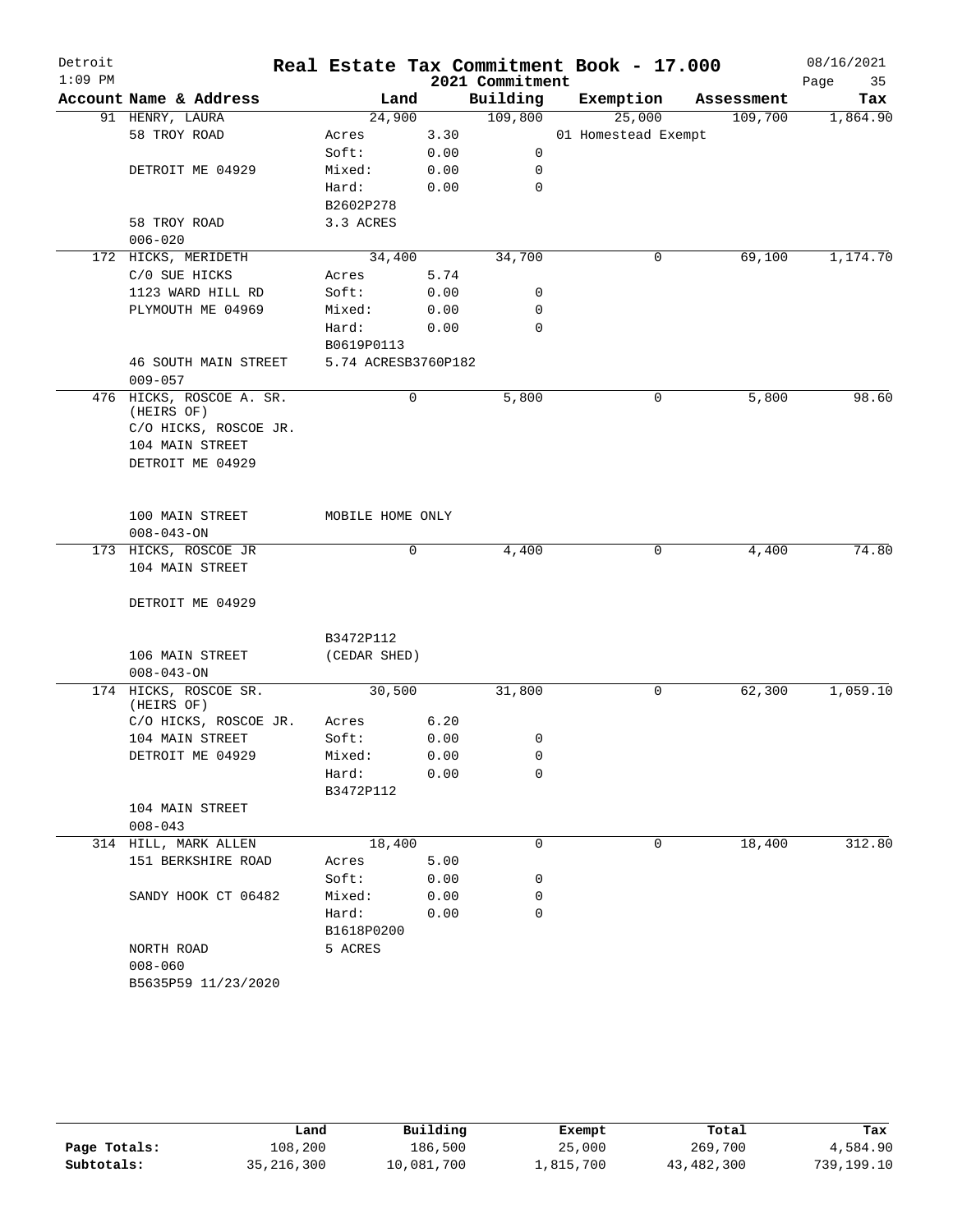| Detroit<br>$1:09$ PM |                                           |            |        | 2021 Commitment               | Real Estate Tax Commitment Book - 17.000 |            | 08/16/2021<br>36<br>Page |
|----------------------|-------------------------------------------|------------|--------|-------------------------------|------------------------------------------|------------|--------------------------|
|                      | Account Name & Address                    |            | Land   | Building                      | Exemption                                | Assessment | Tax                      |
|                      | 630 HIRST, KATHERINE                      | 28,100     |        | 45,200                        | $\Omega$                                 | 73,300     | 1,246.10                 |
|                      | HIRST, JOHN                               | Acres      | 17.60  |                               |                                          |            |                          |
|                      | 355 GOOSE ROCKS ROAD                      | Soft:      | 0.00   | 0                             |                                          |            |                          |
|                      |                                           | Mixed:     | 0.00   | 0                             |                                          |            |                          |
|                      | KENNEBUNKPORT ME 04046                    | Hard:      | 0.00   | 0                             |                                          |            |                          |
|                      | 113 DOGTOWN ROAD                          |            |        |                               |                                          |            |                          |
|                      | $007 - 005 - A$                           |            |        |                               |                                          |            |                          |
|                      | B3835P271 04/10/2007                      |            |        |                               |                                          |            |                          |
|                      | 321 HODGINS, ROYDEN D                     | 52,700     |        | 9,400                         | 0                                        | 62,100     | 1,055.70                 |
|                      | HODGINS, RENA T                           | Acres      | 63.50  |                               |                                          |            |                          |
|                      | 192 NORTH ROAD                            | Soft:      | 0.00   | 0                             |                                          |            |                          |
|                      |                                           | Mixed:     | 0.00   | 0                             |                                          |            |                          |
|                      | DETROIT ME 04929                          | Hard:      | 0.00   | $\mathbf 0$                   |                                          |            |                          |
|                      | 262 NORTH ROAD                            |            |        | 63.5 ACRES - LOTS 38, 39 & 40 |                                          |            |                          |
|                      | $007 - 038 -$ *<br>B4780P118 05/07/2014   |            |        |                               |                                          |            |                          |
|                      | 177 HODGINS, ROYDEN D                     | 89,600     |        | 169,000                       | 25,000                                   | 233,600    | 3,971.20                 |
|                      | 192 NORTH ROAD                            | Acres      | 143.25 |                               | 01 Homestead Exempt                      |            |                          |
|                      |                                           | Soft:      | 0.00   | 0                             |                                          |            |                          |
|                      | DETROIT ME 04929                          | Mixed:     | 0.00   | 0                             |                                          |            |                          |
|                      |                                           | Hard:      | 0.00   | 0                             |                                          |            |                          |
|                      |                                           | B1165P0063 |        |                               |                                          |            |                          |
|                      | 192 NORTH ROAD<br>$007 - 058 -$ *         |            |        | 143.25 ACRES - LOTS 58 & 59   |                                          |            |                          |
|                      | 178 HODGKINS, VERNON E                    | 22,000     |        | 33,900                        | 25,000                                   | 30,900     | 525.30                   |
|                      | 9 FIELD ROAD                              | Acres      | 1.30   |                               | 01 Homestead Exempt                      |            |                          |
|                      |                                           | Soft:      | 0.00   | 0                             |                                          |            |                          |
|                      | DETROIT ME 04929                          | Mixed:     | 0.00   | 0                             |                                          |            |                          |
|                      |                                           | Hard:      | 0.00   | $\Omega$                      |                                          |            |                          |
|                      |                                           | B1605P0120 |        |                               |                                          |            |                          |
|                      | 9 FIELD ROAD                              | 1.3 ACRES  |        |                               |                                          |            |                          |
|                      | $009 - 028$                               |            |        |                               |                                          |            |                          |
|                      | B1605P120                                 |            |        |                               |                                          |            |                          |
|                      | 176 HOLLAND, JAY SR                       | 20,300     |        | 65,200                        | 0                                        | 85,500     | 1,453.50                 |
|                      | HOLLAND, PEGEEN                           | Acres      | 0.57   |                               |                                          |            |                          |
|                      | 5 BUTTONS ROAD                            | Soft:      | 0.00   | 0                             |                                          |            |                          |
|                      |                                           | Mixed:     | 0.00   | 0                             |                                          |            |                          |
|                      | DETROIT ME 04929                          | Hard:      | 0.00   | $\mathbf 0$                   |                                          |            |                          |
|                      | 5 BUTTONS ROAD                            |            |        |                               |                                          |            |                          |
|                      | $007 - 091$                               |            |        |                               |                                          |            |                          |
|                      | B5145P287 04/07/2017                      |            |        |                               |                                          |            |                          |
|                      | 187 HOWE, GEORGE M                        | 34,300     |        | 0                             | 0                                        | 34,300     | 583.10                   |
|                      | 1486 RIVER ROAD                           | Acres      | 19.00  |                               |                                          |            |                          |
|                      |                                           | Soft:      | 0.00   | 0                             |                                          |            |                          |
|                      | BUCKSPORT ME 04416                        | Mixed:     | 0.00   | 0                             |                                          |            |                          |
|                      |                                           | Hard:      | 0.00   | 0                             |                                          |            |                          |
|                      |                                           | B4848P0219 |        |                               |                                          |            |                          |
|                      | 537 TROY ROAD                             | 19ACRE     |        |                               |                                          |            |                          |
|                      | $001 - 007$                               |            |        |                               |                                          |            |                          |
|                      | B4848P221 11/06/2014 B4848P219 11/06/2014 |            |        |                               |                                          |            |                          |
|                      |                                           |            |        |                               |                                          |            |                          |
|                      |                                           |            |        |                               |                                          |            |                          |

|              | Land       | Building   | Exempt    | Total      | Tax        |
|--------------|------------|------------|-----------|------------|------------|
| Page Totals: | 247,000    | 322,700    | 50,000    | 519,700    | 8,834.90   |
| Subtotals:   | 35,463,300 | 10,404,400 | 1,865,700 | 44,002,000 | 748,034.00 |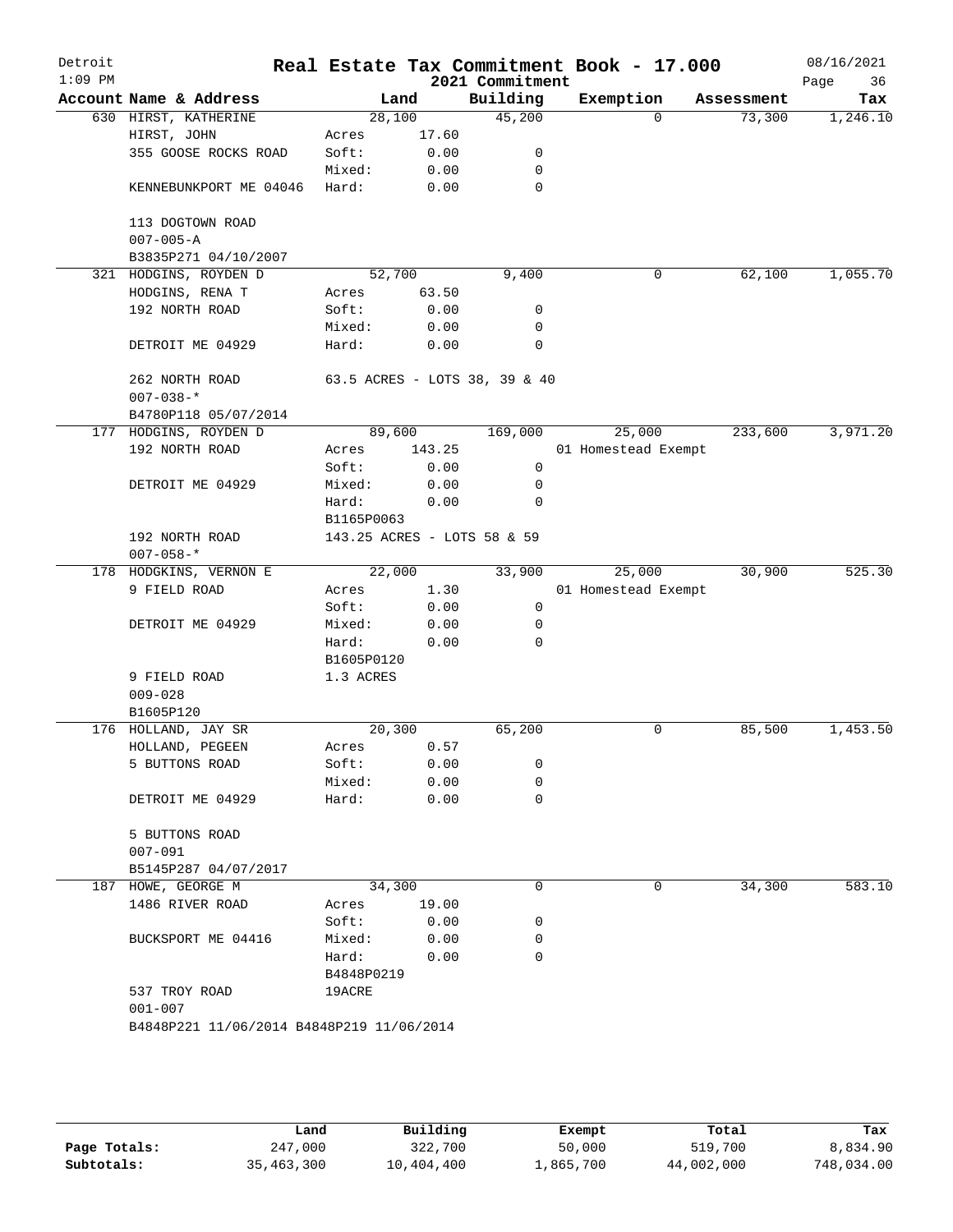|                    |                                                                           |                                                                                                                                                                                                                                                                                                                                                                                                                                                                                                                            |                                                                                                                                                                                   |                                                                |                                                                                                                                                                                                                                                                                                                                                  |                 |        |                                                         | 08/16/2021<br>Page<br>37                                                           |
|--------------------|---------------------------------------------------------------------------|----------------------------------------------------------------------------------------------------------------------------------------------------------------------------------------------------------------------------------------------------------------------------------------------------------------------------------------------------------------------------------------------------------------------------------------------------------------------------------------------------------------------------|-----------------------------------------------------------------------------------------------------------------------------------------------------------------------------------|----------------------------------------------------------------|--------------------------------------------------------------------------------------------------------------------------------------------------------------------------------------------------------------------------------------------------------------------------------------------------------------------------------------------------|-----------------|--------|---------------------------------------------------------|------------------------------------------------------------------------------------|
|                    |                                                                           |                                                                                                                                                                                                                                                                                                                                                                                                                                                                                                                            |                                                                                                                                                                                   | Building                                                       |                                                                                                                                                                                                                                                                                                                                                  |                 |        |                                                         | Tax                                                                                |
| 185 HOWE, LINDA    |                                                                           |                                                                                                                                                                                                                                                                                                                                                                                                                                                                                                                            |                                                                                                                                                                                   | 57,900                                                         |                                                                                                                                                                                                                                                                                                                                                  | 25,000          |        | 55,200                                                  | 938.40                                                                             |
|                    |                                                                           | Acres                                                                                                                                                                                                                                                                                                                                                                                                                                                                                                                      |                                                                                                                                                                                   |                                                                |                                                                                                                                                                                                                                                                                                                                                  |                 |        |                                                         |                                                                                    |
|                    |                                                                           | Soft:                                                                                                                                                                                                                                                                                                                                                                                                                                                                                                                      |                                                                                                                                                                                   | 0                                                              |                                                                                                                                                                                                                                                                                                                                                  |                 |        |                                                         |                                                                                    |
|                    |                                                                           | Mixed:                                                                                                                                                                                                                                                                                                                                                                                                                                                                                                                     |                                                                                                                                                                                   | 0                                                              |                                                                                                                                                                                                                                                                                                                                                  |                 |        |                                                         |                                                                                    |
|                    |                                                                           | Hard:                                                                                                                                                                                                                                                                                                                                                                                                                                                                                                                      |                                                                                                                                                                                   | 0                                                              |                                                                                                                                                                                                                                                                                                                                                  |                 |        |                                                         |                                                                                    |
|                    |                                                                           | B2613P043                                                                                                                                                                                                                                                                                                                                                                                                                                                                                                                  |                                                                                                                                                                                   |                                                                |                                                                                                                                                                                                                                                                                                                                                  |                 |        |                                                         |                                                                                    |
|                    |                                                                           | B0862P0822                                                                                                                                                                                                                                                                                                                                                                                                                                                                                                                 |                                                                                                                                                                                   |                                                                |                                                                                                                                                                                                                                                                                                                                                  |                 |        |                                                         |                                                                                    |
| $001 - 009$        |                                                                           |                                                                                                                                                                                                                                                                                                                                                                                                                                                                                                                            |                                                                                                                                                                                   |                                                                |                                                                                                                                                                                                                                                                                                                                                  |                 |        |                                                         |                                                                                    |
| B2613P43           |                                                                           |                                                                                                                                                                                                                                                                                                                                                                                                                                                                                                                            |                                                                                                                                                                                   |                                                                |                                                                                                                                                                                                                                                                                                                                                  |                 |        |                                                         |                                                                                    |
|                    |                                                                           |                                                                                                                                                                                                                                                                                                                                                                                                                                                                                                                            |                                                                                                                                                                                   | 45,700                                                         |                                                                                                                                                                                                                                                                                                                                                  | 25,000          |        | 42,800                                                  | 727.60                                                                             |
| 208 TROY RD        |                                                                           | Acres                                                                                                                                                                                                                                                                                                                                                                                                                                                                                                                      |                                                                                                                                                                                   |                                                                |                                                                                                                                                                                                                                                                                                                                                  |                 |        |                                                         |                                                                                    |
|                    |                                                                           | Soft:                                                                                                                                                                                                                                                                                                                                                                                                                                                                                                                      |                                                                                                                                                                                   | 0                                                              |                                                                                                                                                                                                                                                                                                                                                  |                 |        |                                                         |                                                                                    |
|                    |                                                                           | Mixed:                                                                                                                                                                                                                                                                                                                                                                                                                                                                                                                     |                                                                                                                                                                                   | 0                                                              |                                                                                                                                                                                                                                                                                                                                                  |                 |        |                                                         |                                                                                    |
|                    |                                                                           | Hard:                                                                                                                                                                                                                                                                                                                                                                                                                                                                                                                      |                                                                                                                                                                                   | 0                                                              |                                                                                                                                                                                                                                                                                                                                                  |                 |        |                                                         |                                                                                    |
|                    |                                                                           | B3463P236                                                                                                                                                                                                                                                                                                                                                                                                                                                                                                                  |                                                                                                                                                                                   |                                                                |                                                                                                                                                                                                                                                                                                                                                  |                 |        |                                                         |                                                                                    |
|                    |                                                                           | 1.35ACRES                                                                                                                                                                                                                                                                                                                                                                                                                                                                                                                  |                                                                                                                                                                                   |                                                                |                                                                                                                                                                                                                                                                                                                                                  |                 |        |                                                         |                                                                                    |
| $004 - 049$        |                                                                           |                                                                                                                                                                                                                                                                                                                                                                                                                                                                                                                            |                                                                                                                                                                                   |                                                                |                                                                                                                                                                                                                                                                                                                                                  |                 |        |                                                         |                                                                                    |
|                    |                                                                           |                                                                                                                                                                                                                                                                                                                                                                                                                                                                                                                            |                                                                                                                                                                                   | 410,000                                                        |                                                                                                                                                                                                                                                                                                                                                  | 0               |        | 449,300                                                 | 7,638.10                                                                           |
|                    |                                                                           | Acres                                                                                                                                                                                                                                                                                                                                                                                                                                                                                                                      |                                                                                                                                                                                   |                                                                |                                                                                                                                                                                                                                                                                                                                                  |                 |        |                                                         |                                                                                    |
|                    |                                                                           |                                                                                                                                                                                                                                                                                                                                                                                                                                                                                                                            |                                                                                                                                                                                   | 0                                                              |                                                                                                                                                                                                                                                                                                                                                  |                 |        |                                                         |                                                                                    |
|                    |                                                                           |                                                                                                                                                                                                                                                                                                                                                                                                                                                                                                                            |                                                                                                                                                                                   | 0                                                              |                                                                                                                                                                                                                                                                                                                                                  |                 |        |                                                         |                                                                                    |
|                    |                                                                           |                                                                                                                                                                                                                                                                                                                                                                                                                                                                                                                            |                                                                                                                                                                                   |                                                                |                                                                                                                                                                                                                                                                                                                                                  |                 |        |                                                         |                                                                                    |
|                    |                                                                           |                                                                                                                                                                                                                                                                                                                                                                                                                                                                                                                            |                                                                                                                                                                                   |                                                                |                                                                                                                                                                                                                                                                                                                                                  |                 |        |                                                         |                                                                                    |
|                    |                                                                           |                                                                                                                                                                                                                                                                                                                                                                                                                                                                                                                            |                                                                                                                                                                                   |                                                                |                                                                                                                                                                                                                                                                                                                                                  |                 |        |                                                         |                                                                                    |
|                    |                                                                           |                                                                                                                                                                                                                                                                                                                                                                                                                                                                                                                            |                                                                                                                                                                                   |                                                                |                                                                                                                                                                                                                                                                                                                                                  |                 |        |                                                         |                                                                                    |
|                    |                                                                           |                                                                                                                                                                                                                                                                                                                                                                                                                                                                                                                            |                                                                                                                                                                                   |                                                                |                                                                                                                                                                                                                                                                                                                                                  |                 |        |                                                         |                                                                                    |
|                    |                                                                           |                                                                                                                                                                                                                                                                                                                                                                                                                                                                                                                            |                                                                                                                                                                                   | $\Omega$                                                       |                                                                                                                                                                                                                                                                                                                                                  | 0               |        |                                                         | 23.80                                                                              |
|                    |                                                                           |                                                                                                                                                                                                                                                                                                                                                                                                                                                                                                                            |                                                                                                                                                                                   |                                                                |                                                                                                                                                                                                                                                                                                                                                  |                 |        |                                                         |                                                                                    |
|                    |                                                                           |                                                                                                                                                                                                                                                                                                                                                                                                                                                                                                                            |                                                                                                                                                                                   |                                                                |                                                                                                                                                                                                                                                                                                                                                  |                 |        |                                                         |                                                                                    |
|                    |                                                                           |                                                                                                                                                                                                                                                                                                                                                                                                                                                                                                                            |                                                                                                                                                                                   |                                                                |                                                                                                                                                                                                                                                                                                                                                  |                 |        |                                                         |                                                                                    |
|                    |                                                                           |                                                                                                                                                                                                                                                                                                                                                                                                                                                                                                                            |                                                                                                                                                                                   |                                                                |                                                                                                                                                                                                                                                                                                                                                  |                 |        |                                                         |                                                                                    |
|                    |                                                                           |                                                                                                                                                                                                                                                                                                                                                                                                                                                                                                                            |                                                                                                                                                                                   |                                                                |                                                                                                                                                                                                                                                                                                                                                  |                 |        |                                                         |                                                                                    |
|                    |                                                                           |                                                                                                                                                                                                                                                                                                                                                                                                                                                                                                                            |                                                                                                                                                                                   |                                                                |                                                                                                                                                                                                                                                                                                                                                  |                 |        |                                                         |                                                                                    |
|                    |                                                                           |                                                                                                                                                                                                                                                                                                                                                                                                                                                                                                                            |                                                                                                                                                                                   |                                                                |                                                                                                                                                                                                                                                                                                                                                  |                 |        |                                                         |                                                                                    |
|                    |                                                                           |                                                                                                                                                                                                                                                                                                                                                                                                                                                                                                                            |                                                                                                                                                                                   |                                                                |                                                                                                                                                                                                                                                                                                                                                  |                 |        |                                                         | 362.10                                                                             |
|                    |                                                                           |                                                                                                                                                                                                                                                                                                                                                                                                                                                                                                                            |                                                                                                                                                                                   |                                                                |                                                                                                                                                                                                                                                                                                                                                  |                 |        |                                                         |                                                                                    |
|                    |                                                                           |                                                                                                                                                                                                                                                                                                                                                                                                                                                                                                                            |                                                                                                                                                                                   |                                                                |                                                                                                                                                                                                                                                                                                                                                  |                 |        |                                                         |                                                                                    |
|                    |                                                                           |                                                                                                                                                                                                                                                                                                                                                                                                                                                                                                                            |                                                                                                                                                                                   |                                                                |                                                                                                                                                                                                                                                                                                                                                  |                 |        |                                                         |                                                                                    |
|                    |                                                                           |                                                                                                                                                                                                                                                                                                                                                                                                                                                                                                                            |                                                                                                                                                                                   |                                                                |                                                                                                                                                                                                                                                                                                                                                  |                 |        |                                                         |                                                                                    |
|                    |                                                                           |                                                                                                                                                                                                                                                                                                                                                                                                                                                                                                                            |                                                                                                                                                                                   |                                                                |                                                                                                                                                                                                                                                                                                                                                  |                 |        |                                                         |                                                                                    |
|                    |                                                                           |                                                                                                                                                                                                                                                                                                                                                                                                                                                                                                                            |                                                                                                                                                                                   |                                                                |                                                                                                                                                                                                                                                                                                                                                  |                 |        |                                                         |                                                                                    |
|                    |                                                                           |                                                                                                                                                                                                                                                                                                                                                                                                                                                                                                                            |                                                                                                                                                                                   |                                                                |                                                                                                                                                                                                                                                                                                                                                  |                 |        |                                                         |                                                                                    |
|                    |                                                                           |                                                                                                                                                                                                                                                                                                                                                                                                                                                                                                                            |                                                                                                                                                                                   |                                                                |                                                                                                                                                                                                                                                                                                                                                  |                 |        |                                                         |                                                                                    |
|                    |                                                                           |                                                                                                                                                                                                                                                                                                                                                                                                                                                                                                                            |                                                                                                                                                                                   |                                                                |                                                                                                                                                                                                                                                                                                                                                  |                 |        |                                                         | 66.30                                                                              |
|                    |                                                                           |                                                                                                                                                                                                                                                                                                                                                                                                                                                                                                                            |                                                                                                                                                                                   |                                                                |                                                                                                                                                                                                                                                                                                                                                  |                 |        |                                                         |                                                                                    |
|                    |                                                                           |                                                                                                                                                                                                                                                                                                                                                                                                                                                                                                                            |                                                                                                                                                                                   |                                                                |                                                                                                                                                                                                                                                                                                                                                  |                 |        |                                                         |                                                                                    |
|                    |                                                                           |                                                                                                                                                                                                                                                                                                                                                                                                                                                                                                                            |                                                                                                                                                                                   |                                                                |                                                                                                                                                                                                                                                                                                                                                  |                 |        |                                                         |                                                                                    |
|                    |                                                                           |                                                                                                                                                                                                                                                                                                                                                                                                                                                                                                                            |                                                                                                                                                                                   |                                                                |                                                                                                                                                                                                                                                                                                                                                  |                 |        |                                                         |                                                                                    |
|                    |                                                                           |                                                                                                                                                                                                                                                                                                                                                                                                                                                                                                                            |                                                                                                                                                                                   |                                                                |                                                                                                                                                                                                                                                                                                                                                  |                 |        |                                                         |                                                                                    |
| 637 PELTOMA AVENUE |                                                                           | .23 ACRE                                                                                                                                                                                                                                                                                                                                                                                                                                                                                                                   |                                                                                                                                                                                   |                                                                |                                                                                                                                                                                                                                                                                                                                                  |                 |        |                                                         |                                                                                    |
|                    |                                                                           |                                                                                                                                                                                                                                                                                                                                                                                                                                                                                                                            |                                                                                                                                                                                   |                                                                |                                                                                                                                                                                                                                                                                                                                                  |                 |        |                                                         |                                                                                    |
| $003 - 002$        |                                                                           |                                                                                                                                                                                                                                                                                                                                                                                                                                                                                                                            |                                                                                                                                                                                   |                                                                |                                                                                                                                                                                                                                                                                                                                                  |                 |        |                                                         |                                                                                    |
|                    | PO BOX 550<br>$007 - 021$<br>PO BOX 550<br>$007 - 022$<br>$007 - 020 -$ * | Account Name & Address<br>529 TROY ROAD<br>DETROIT ME 04929<br>529 TROY ROAD<br>202 HOWLAND, TAMMIE<br>DETROIT ME 04929<br>208 TROY ROAD<br>189 HUFF, GLORIA A<br>HUFF FOREST PRODUCTS<br>PITTSFIELD ME 04967<br>284 NORTH ROAD<br>B3862P78 05/31/2007<br>548 HUFF, GLORIA A<br>PITTSFIELD ME 04967<br>HIGHLAND AVENUE<br>391 HUFF, RALPH A JR<br>HUFF, BLAINE S<br>221 MOUNT RD<br>BURNHAM ME 04922<br>286 NORTH ROAD<br>B4332P272 10/08/2010<br>455 HUFF, ROGER W<br>HUFF, SUSAN C<br>131 MOUNT ROAD<br>BURNHAM ME 04922 | Soft:<br>Mixed:<br>Hard:<br>B2335P0029<br>Acres<br>Soft:<br>Mixed:<br>Hard:<br>B2335P0031<br>Acres<br>Soft:<br>Mixed:<br>Hard:<br>B2248P0089<br>Acres<br>Soft:<br>Mixed:<br>Hard: | Land<br>22,300<br>22,100<br>39,300<br>1,400<br>19,300<br>3,900 | 2.00<br>0.00<br>0.00<br>0.00<br>1.35<br>0.00<br>0.00<br>0.00<br>4.30<br>0.00<br>0.00<br>0.00<br>0<br>(HUFF FOREST PRODUCTS)<br>1.00<br>0.00<br>0<br>0.00<br>0<br>0.00<br>$\Omega$<br>1 ACRE - HIGHLAND AVENUE<br>2,000<br>0.65<br>0.00<br>0<br>0.00<br>0<br>0.00<br>0<br>DISTRIBUTION SYSTEM<br>0<br>0.23<br>0<br>0.00<br>0.00<br>0<br>0<br>0.00 | 2021 Commitment | 0<br>0 | Exemption<br>01 Homestead Exempt<br>01 Homestead Exempt | Real Estate Tax Commitment Book - 17.000<br>Assessment<br>1,400<br>21,300<br>3,900 |

|              | Land       | Building   | Exempt    | Total      | Tax        |
|--------------|------------|------------|-----------|------------|------------|
| Page Totals: | 108,300    | 515,600    | 50,000    | 573,900    | 9,756.30   |
| Subtotals:   | 35,571,600 | 10,920,000 | 1,915,700 | 44,575,900 | 757,790.30 |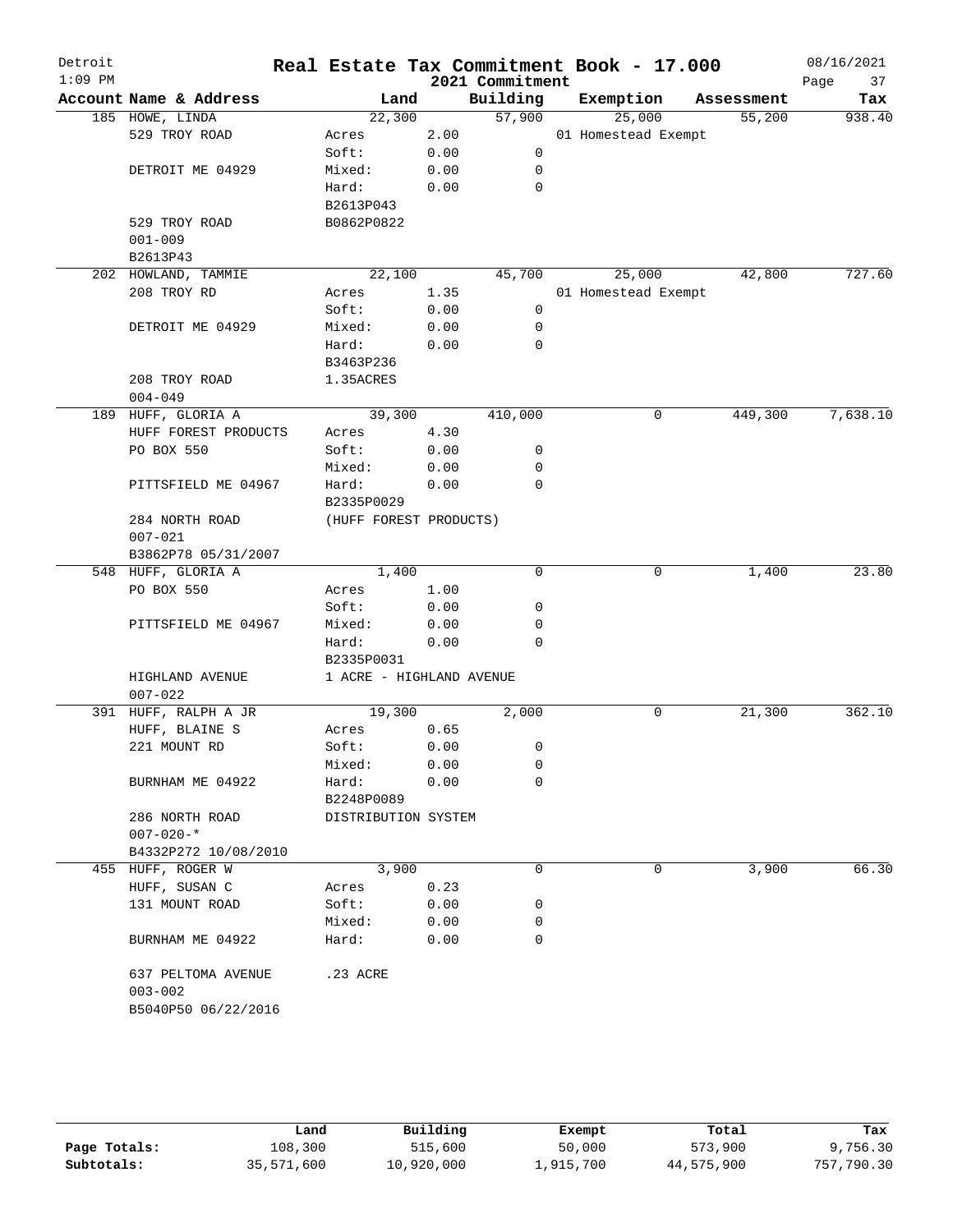| Detroit<br>$1:09$ PM |                           |                         |       | 2021 Commitment | Real Estate Tax Commitment Book - 17.000 |            | 08/16/2021<br>Page<br>38 |
|----------------------|---------------------------|-------------------------|-------|-----------------|------------------------------------------|------------|--------------------------|
|                      | Account Name & Address    | Land                    |       | Building        | Exemption                                | Assessment | Tax                      |
|                      | 115 HUFFER, ALAN J        | 19,900                  |       | 77,100          | 25,000                                   | 72,000     | 1,224.00                 |
|                      | HUFFER, SUSAN J           | Acres                   | 0.52  |                 | 01 Homestead Exempt                      |            |                          |
|                      | 165 NORTH ROAD            | Soft:                   | 0.00  | 0               |                                          |            |                          |
|                      |                           | Mixed:                  | 0.00  | 0               |                                          |            |                          |
|                      | DETROIT ME 04929          | Hard:                   | 0.00  | 0               |                                          |            |                          |
|                      |                           | B1912P0125              |       |                 |                                          |            |                          |
|                      | 165 NORTH ROAD            | .52 ACRE                |       |                 |                                          |            |                          |
|                      | $007 - 068$               |                         |       |                 |                                          |            |                          |
|                      | B5689P272 03/29/2021      |                         |       |                 |                                          |            |                          |
|                      | 406 HUGHES, GREGORY       | 23,800                  |       | 0               | 0                                        | 23,800     | 404.60                   |
|                      | HUGHES, NANCY             | Acres                   | 33.00 |                 |                                          |            |                          |
|                      | 85 S MAIN STREET          | Soft:                   | 0.00  | 0               |                                          |            |                          |
|                      |                           | Mixed:                  | 0.00  | 0               |                                          |            |                          |
|                      | BURNHAM ME 04922          | Hard:                   | 0.00  | 0               |                                          |            |                          |
|                      |                           | B2641P0193              |       |                 |                                          |            |                          |
|                      | OFF HIGHLAND AVENUE       | 33 ACRES                |       |                 |                                          |            |                          |
|                      | $007 - 029$               |                         |       |                 |                                          |            |                          |
|                      | 192 HUMPHREY, RICHARD C   | 21,600                  |       | 63,500          | 25,000                                   | 60,100     | 1,021.70                 |
|                      | 5 TROY ROAD               | Acres                   | 1.00  |                 | 01 Homestead Exempt                      |            |                          |
|                      |                           | Soft:                   | 0.00  | 0               |                                          |            |                          |
|                      | DETROIT ME 04929          | Mixed:                  | 0.00  | 0               |                                          |            |                          |
|                      |                           | Hard:                   | 0.00  | 0               |                                          |            |                          |
|                      |                           | B1641P0318              |       |                 |                                          |            |                          |
|                      | 5 TROY ROAD               | 1 ACRE                  |       |                 |                                          |            |                          |
|                      | $009 - 064$               |                         |       |                 |                                          |            |                          |
|                      | B5591P290 08/21/2020      |                         |       |                 |                                          |            |                          |
|                      | 181 HUNT DEVELOPMENT, LLC | 15,300                  |       | 43,900          | 0                                        | 59,200     | 1,006.40                 |
|                      | 4 MAIN ST.                | Acres                   | 0.17  |                 |                                          |            |                          |
|                      |                           | Soft:                   | 0.00  | 0               |                                          |            |                          |
|                      | DETROIT ME 04929          | Mixed:                  | 0.00  | 0<br>$\Omega$   |                                          |            |                          |
|                      |                           | Hard:                   | 0.00  |                 |                                          |            |                          |
|                      | 2 MAIN STREET             | B0597P0187              |       |                 |                                          |            |                          |
|                      | $009 - 071$               | $.17$ ACRE              |       |                 |                                          |            |                          |
|                      | B5548P199 05/26/2020      |                         |       |                 |                                          |            |                          |
|                      | 15 HUNT DEVELOPMENT, LLC  | 15,400                  |       | 65,100          | 0                                        | 80,500     | 1,368.50                 |
|                      | 4 MAIN ST.                | Acres                   | 0.43  |                 |                                          |            |                          |
|                      |                           | Soft:                   | 0.00  | 0               |                                          |            |                          |
|                      | DETROIT ME 04929          | Mixed:                  | 0.00  | $\Omega$        |                                          |            |                          |
|                      |                           | Hard:                   | 0.00  | $\Omega$        |                                          |            |                          |
|                      |                           | B2375P0044 & B1399P0034 |       |                 |                                          |            |                          |
|                      | 4 MAIN STREET             |                         |       |                 |                                          |            |                          |
|                      | $009 - 072$               |                         |       |                 |                                          |            |                          |
|                      | B5548P199 05/26/2020      |                         |       |                 |                                          |            |                          |
|                      | 427 HUNT, JACOB F         | 24,500                  |       | 119,600         | 0                                        | 144,100    | 2,449.70                 |
|                      | 72 FIELD ROAD             | Acres                   | 3.01  |                 |                                          |            |                          |
|                      |                           | Soft:                   | 0.00  | 0               |                                          |            |                          |
|                      | DETROIT ME 04929          | Mixed:                  | 0.00  | 0               |                                          |            |                          |
|                      |                           | Hard:                   | 0.00  | $\Omega$        |                                          |            |                          |
|                      |                           | B0798P0476 B3741P232    |       |                 |                                          |            |                          |
|                      | 72 FIELD ROAD             |                         |       |                 |                                          |            |                          |
|                      | $008 - 032 - 1$           |                         |       |                 |                                          |            |                          |
|                      | B5142P146 03/28/2017      |                         |       |                 |                                          |            |                          |
|                      |                           |                         |       |                 |                                          |            |                          |
|                      |                           |                         |       |                 |                                          |            |                          |
|                      |                           |                         |       |                 |                                          |            |                          |
|                      |                           |                         |       |                 |                                          |            |                          |

|              | Land       | Building   | Exempt    | Total      | Tax        |
|--------------|------------|------------|-----------|------------|------------|
| Page Totals: | 120,500    | 369,200    | 50,000    | 439,700    | .474.90    |
| Subtotals:   | 35,692,100 | 11,289,200 | 1,965,700 | 45,015,600 | 765,265.20 |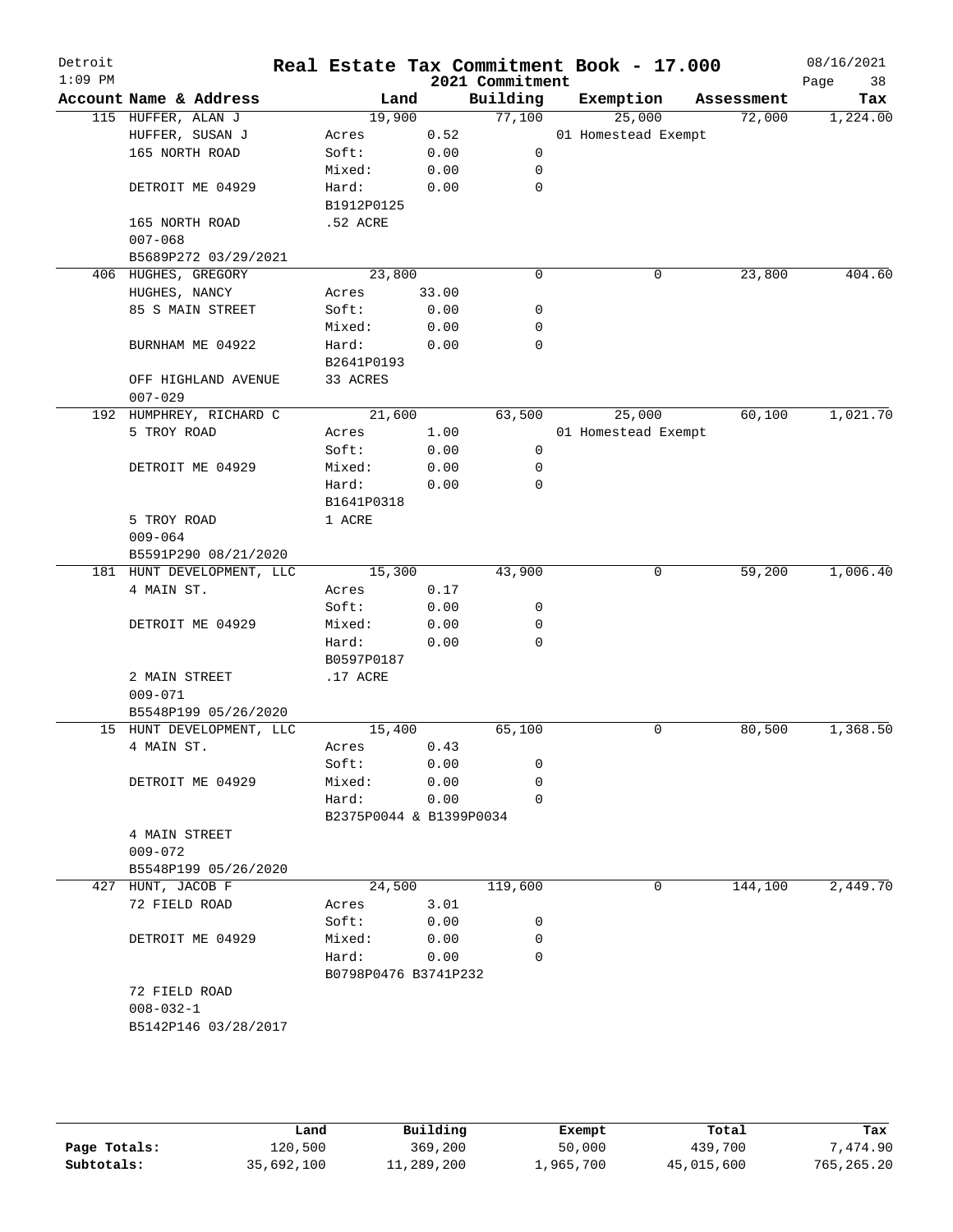| Detroit<br>$1:09$ PM |                           |                     |                       | 2021 Commitment             | Real Estate Tax Commitment Book - 17.000 |            | 08/16/2021<br>Page<br>39 |
|----------------------|---------------------------|---------------------|-----------------------|-----------------------------|------------------------------------------|------------|--------------------------|
|                      | Account Name & Address    |                     | Land                  | Building                    | Exemption                                | Assessment | Tax                      |
|                      | 712 HUNT, JACOB F         |                     | 33,900                | 0                           | $\Omega$                                 | 33,900     | 576.30                   |
|                      | 72 FIELD ROAD             | Acres               | 47.10                 |                             |                                          |            |                          |
|                      |                           | Soft:               | 0.00                  | 0                           |                                          |            |                          |
|                      | DETROIT ME 04929          | Mixed:              | 0.00                  | 0                           |                                          |            |                          |
|                      |                           | Hard:               | 0.00                  | 0                           |                                          |            |                          |
|                      | FIELD RD                  |                     |                       |                             |                                          |            |                          |
|                      | $008 - 032 - 2$           |                     |                       |                             |                                          |            |                          |
|                      | B5362P228 12/17/2018      |                     |                       |                             |                                          |            |                          |
|                      | 620 HUNT, ROBERT J        |                     | 9,900                 | 0                           | 0                                        | 9,900      | 168.30                   |
|                      | HUNT, CATHERINE M         | Acres               | 2.25                  |                             |                                          |            |                          |
|                      | 18 TAYLOR AVE             | Soft:               | 0.00                  | 0                           |                                          |            |                          |
|                      |                           | Mixed:              | 0.00                  | 0                           |                                          |            |                          |
|                      | BETHEL CT 06801           | Hard:               | 0.00                  | 0                           |                                          |            |                          |
|                      |                           | B3096P0030          |                       |                             |                                          |            |                          |
|                      |                           |                     |                       |                             |                                          |            |                          |
|                      | BIRCHWOOD ST              | 2.25 ACRES          |                       |                             |                                          |            |                          |
|                      | $004 - 010 - 1$           |                     |                       |                             |                                          |            |                          |
|                      | B3096P30                  |                     |                       |                             |                                          |            |                          |
|                      | 167 HUNT, ROBERT J        |                     | 18,200                | 0                           | 0                                        | 18,200     | 309.40                   |
|                      | 18 TAYLOR AVE             | Acres               | 11.00                 |                             |                                          |            |                          |
|                      |                           | Soft:               | 0.00                  | 0                           |                                          |            |                          |
|                      | BETHEL CT 06801           | Mixed:              | 0.00                  | 0                           |                                          |            |                          |
|                      |                           | Hard:               | 0.00                  | $\Omega$                    |                                          |            |                          |
|                      |                           | B3243P0304&P302     |                       |                             |                                          |            |                          |
|                      | BIRCHWOOD STREET          |                     | 11.00 ACRES B3838P133 |                             |                                          |            |                          |
|                      | $004 - 010$               |                     |                       |                             |                                          |            |                          |
|                      | B3838P133                 |                     |                       |                             |                                          |            |                          |
|                      | 761 HUTCHINSON, SEAN F    |                     | 16,600                | 0                           | 0                                        | 16,600     | 282.20                   |
|                      | 98 MEADOW ROAD            | Acres               | 5.00                  |                             |                                          |            |                          |
|                      |                           | Soft:               | 0.00                  | 0                           |                                          |            |                          |
|                      | WINTERPORT ME 04496       | Mixed:              | 0.00                  | 0                           |                                          |            |                          |
|                      |                           | Hard:               | 0.00                  | 0                           |                                          |            |                          |
|                      | BASFORD RD                |                     |                       |                             |                                          |            |                          |
|                      | $001 - 029 - 6$           |                     |                       |                             |                                          |            |                          |
|                      | B5327P336 09/10/2018      |                     |                       |                             |                                          |            |                          |
|                      | 303 INMAN, TOBY A         |                     | 24,100                | 92,600                      | 25,000                                   | 91,700     | 1,558.90                 |
|                      | 81 BRAGG ROAD             | Acres               | 22.26                 |                             | 01 Homestead Exempt                      |            |                          |
|                      |                           | Soft:               | 0.00                  | 0                           |                                          |            |                          |
|                      | DETROIT ME 04929          | Mixed:              | 0.00                  | 0                           |                                          |            |                          |
|                      |                           | Hard:               | 0.00                  | 0                           |                                          |            |                          |
|                      |                           | B3050P0094          |                       |                             |                                          |            |                          |
|                      | 81 BRAGG ROAD             | 22.26 ACRES         |                       |                             |                                          |            |                          |
|                      | $004 - 063$               |                     |                       |                             |                                          |            |                          |
|                      |                           |                     |                       |                             |                                          |            |                          |
|                      | B4761P302 01/17/2014      |                     |                       |                             |                                          |            |                          |
|                      | 509 JAG: INVESTMENTS, LLC |                     | 39,900                | 235,400                     | 0                                        | 275,300    | 4,680.10                 |
|                      | C/O James M. Laliberty    | Acres               | 19.90                 |                             |                                          |            |                          |
|                      | One Center Street         | Soft:               | 0.00                  | 0                           |                                          |            |                          |
|                      | Waterville ME 04901       | Mixed:              | 0.00                  | 0                           |                                          |            |                          |
|                      |                           | Hard:<br>B1128P0070 | 0.00                  | 0                           |                                          |            |                          |
|                      | 156 NORTH ROAD            |                     |                       | 19.9 ACRES-CONSTRUCTION CO. |                                          |            |                          |
|                      | $007 - 072$               |                     |                       |                             |                                          |            |                          |
|                      | B5639P251 12/02/2020      |                     |                       |                             |                                          |            |                          |
|                      |                           |                     |                       |                             |                                          |            |                          |

|              | Land       | Building   | Exempt    | Total      | Tax        |
|--------------|------------|------------|-----------|------------|------------|
| Page Totals: | 142,600    | 328,000    | 25,000    | 445,600    | 7,575.20   |
| Subtotals:   | 35,834,700 | 11,617,200 | 1,990,700 | 45,461,200 | 772,840.40 |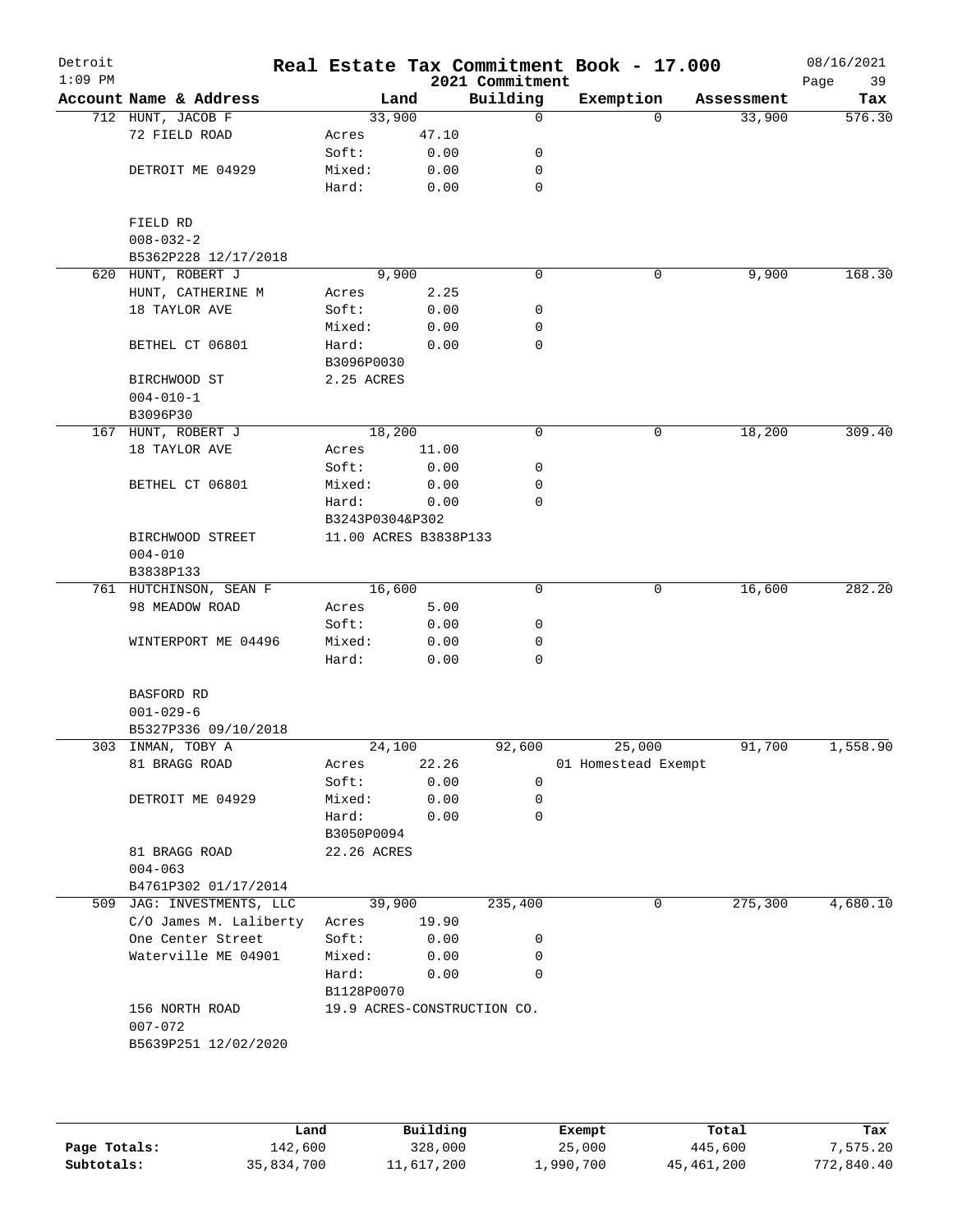| Detroit<br>$1:09$ PM |                                                  |                         |        | Real Estate Tax Commitment Book - 17.000<br>2021 Commitment |                     |   |            | 08/16/2021<br>Page<br>40 |
|----------------------|--------------------------------------------------|-------------------------|--------|-------------------------------------------------------------|---------------------|---|------------|--------------------------|
|                      | Account Name & Address                           |                         | Land   | Building                                                    | Exemption           |   | Assessment | Tax                      |
|                      | 739 JAYNES, CYNTHIA J                            | 34,600                  |        | 276,000                                                     | 75,000              |   | 235,600    | 4,005.20                 |
|                      | 110 NORTH ROAD                                   | Acres                   | 12.49  |                                                             | 01 Homestead Exempt |   |            |                          |
|                      |                                                  | Soft:                   | 0.00   |                                                             | 0 43 Paraplegic Vet |   |            |                          |
|                      | DETROIT ME 04929                                 | Mixed:                  | 0.00   | 0                                                           |                     |   |            |                          |
|                      |                                                  | Hard:                   | 0.00   | 0                                                           |                     |   |            |                          |
|                      |                                                  | B2703P155 08/04/2005    |        |                                                             |                     |   |            |                          |
|                      | 110 North Road                                   | B4074P115               |        |                                                             |                     |   |            |                          |
|                      | $07 - 105 - B$                                   |                         |        |                                                             |                     |   |            |                          |
|                      | B5152P332 05/02/2017                             |                         |        |                                                             |                     |   |            |                          |
|                      | 456 JENKINS, RICHARD                             | 44,800                  |        | 88,400                                                      | 25,000              |   | 108,200    | 1,839.40                 |
|                      | JENKINS, CLAUDIA                                 | Acres                   | 52.90  |                                                             | 01 Homestead Exempt |   |            |                          |
|                      | 2450 MINEOLA DR N.                               | Soft:                   | 0.00   | 0                                                           |                     |   |            |                          |
|                      |                                                  | Mixed:                  | 0.00   | 0                                                           |                     |   |            |                          |
|                      | BELLEAIR BLUFFS FL<br>33770                      | Hard:                   | 0.00   | $\mathbf 0$                                                 |                     |   |            |                          |
|                      |                                                  | B2945P0190              |        |                                                             |                     |   |            |                          |
|                      | 212 RIVER ROAD                                   | LOTS 33 & 37            |        |                                                             |                     |   |            |                          |
|                      | $005 - 033$                                      |                         |        |                                                             |                     |   |            |                          |
|                      | B5288P11 06/04/2018                              |                         |        |                                                             |                     |   |            |                          |
|                      | 233 JENSEN, JAMES A                              | 24,600                  |        | 113,600                                                     |                     | 0 | 138,200    | 2,349.40                 |
|                      | 135 GEORGE STREET                                | Acres                   | 3.30   |                                                             |                     |   |            |                          |
|                      |                                                  | Soft:                   | 0.00   | 0                                                           |                     |   |            |                          |
|                      | PITTSFIELD ME 04967                              | Mixed:                  | 0.00   | 0                                                           |                     |   |            |                          |
|                      |                                                  | Hard:                   | 0.00   | 0                                                           |                     |   |            |                          |
|                      |                                                  | B4772P0312              |        |                                                             |                     |   |            |                          |
|                      | 239 NORTH ROAD                                   | 3.3 ACRES               |        |                                                             |                     |   |            |                          |
|                      | $007 - 046$                                      |                         |        |                                                             |                     |   |            |                          |
|                      | B4772P312 04/14/2014                             |                         |        |                                                             |                     |   |            |                          |
| 188                  | JOHNSON, STANTON P                               | 35,000                  |        | 0                                                           |                     | 0 | 35,000     | 595.00                   |
|                      | P.O. BOX 130                                     | Acres                   | 218.00 |                                                             |                     |   |            |                          |
|                      |                                                  | Soft:                   | 0.00   | 0                                                           |                     |   |            |                          |
|                      | STEVENSON CT 06491 0768                          | Mixed:                  | 0.00   | 0                                                           |                     |   |            |                          |
|                      |                                                  | Hard:                   | 0.00   | 0                                                           |                     |   |            |                          |
|                      |                                                  | B2142P0253              |        |                                                             |                     |   |            |                          |
|                      | OFF PELTOMA AVENUE                               | 218 ACRES               |        |                                                             |                     |   |            |                          |
|                      | $003 - 005$                                      |                         |        |                                                             |                     |   |            |                          |
| 197                  | JONES, LINWOOD C                                 | 23,500                  |        | 63,000                                                      | 31,000              |   | 55,500     | 943.50                   |
|                      | JONES, JOYCE A                                   | Acres                   | 1.10   |                                                             | 01 Homestead Exempt |   |            |                          |
|                      | C/O JONES, REVOCABLE<br>TRUST                    | Soft:                   | 0.00   |                                                             | 0 22 WW2 Widow Res  |   |            |                          |
|                      | 215 NORTH ROAD                                   | Mixed:                  | 0.00   | 0                                                           |                     |   |            |                          |
|                      | DETROIT ME 04929                                 | Hard:                   | 0.00   | $\mathbf 0$                                                 |                     |   |            |                          |
|                      |                                                  | B2432P0121(LIFE ESTATE) |        |                                                             |                     |   |            |                          |
|                      | 215 & 217 NORTH ROAD<br>$007 - 052$              | 1.1 ACRES B3553P24      |        |                                                             |                     |   |            |                          |
|                      | 52 JUDKINS, RICHARD SR                           | 24,600                  |        | 27,800                                                      |                     | 0 | 52,400     | 890.80                   |
|                      | KENITH JUDKINS, TIFFANY Acres<br><b>BOUCHARD</b> |                         | 1.80   |                                                             |                     |   |            |                          |
|                      | 29 NORTH ROAD                                    | Soft:                   | 0.00   | 0                                                           |                     |   |            |                          |
|                      |                                                  | Mixed:                  | 0.00   | 0                                                           |                     |   |            |                          |
|                      | DETROIT ME 04929                                 | Hard:<br>B3935P71       | 0.00   | $\mathbf 0$                                                 |                     |   |            |                          |
|                      | 29 NORTH ROAD                                    | 1.8 ACRES               |        |                                                             |                     |   |            |                          |
|                      | $008 - 051$                                      |                         |        |                                                             |                     |   |            |                          |
|                      | B4370P148 02/23/2011                             |                         |        |                                                             |                     |   |            |                          |
|                      |                                                  |                         |        |                                                             |                     |   |            |                          |
|                      |                                                  |                         |        |                                                             |                     |   |            |                          |

|              | Land       | Building   | Exempt    | Total      | Tax        |
|--------------|------------|------------|-----------|------------|------------|
| Page Totals: | 187,100    | 568,800    | 131,000   | 624,900    | 10,623.30  |
| Subtotals:   | 36,021,800 | 12,186,000 | 2,121,700 | 46,086,100 | 783,463.70 |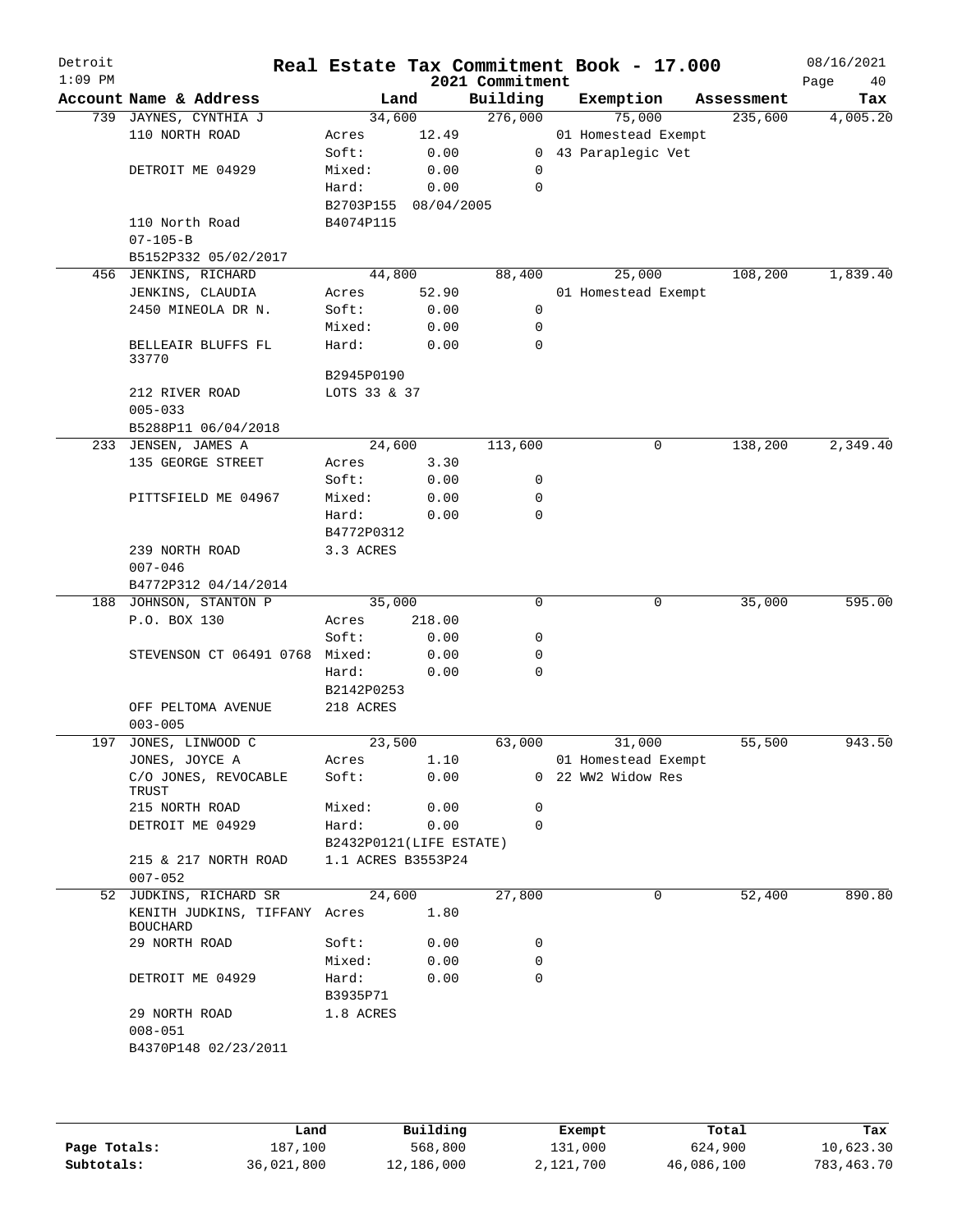| Detroit<br>$1:09$ PM |                        |                      |                           |        | 2021 Commitment          | Real Estate Tax Commitment Book - 17.000 |            | 08/16/2021<br>Page<br>41 |
|----------------------|------------------------|----------------------|---------------------------|--------|--------------------------|------------------------------------------|------------|--------------------------|
|                      | Account Name & Address |                      | Land                      |        | Building                 | Exemption                                | Assessment | Tax                      |
|                      | 128 KALTER, STEVEN     |                      | 29,800                    |        | $\mathbf 0$              | $\Omega$                                 | 29,800     | 506.60                   |
|                      | KALTER, KAREN          |                      | Acres                     | 105.00 |                          |                                          |            |                          |
|                      | 104 SADDLETREE RD.     |                      | Soft:                     | 0.00   | 0                        |                                          |            |                          |
|                      |                        |                      | Mixed:                    | 84.00  | 11,844                   |                                          |            |                          |
|                      | SAN ANTONIO TX 78231   |                      | Hard:                     | 0.00   | 0                        |                                          |            |                          |
|                      |                        |                      | B2757P0270&P0271 01/10/01 |        |                          |                                          |            |                          |
|                      | RIVER ROAD             |                      | 105 ACRES                 |        |                          |                                          |            |                          |
|                      | $005 - 023$            |                      |                           |        |                          |                                          |            |                          |
|                      | 510 KALTER, STEVEN     |                      |                           | 0      | 4,400                    | 0                                        | 4,400      | 74.80                    |
|                      | KALTER, KAREN          |                      |                           |        |                          |                                          |            |                          |
|                      | 104 SADDLETREE RD.     |                      |                           |        |                          |                                          |            |                          |
|                      | SAN ANTONIO TX 78231   |                      |                           |        |                          |                                          |            |                          |
|                      |                        |                      |                           |        |                          |                                          |            |                          |
|                      | 284 RIVER ROAD         |                      | BLDG ONLY                 |        |                          |                                          |            |                          |
|                      | $005 - 016 - ON$       |                      |                           |        |                          |                                          |            |                          |
|                      | B3994P85 05/02/2008    |                      |                           |        |                          |                                          |            |                          |
|                      | 511 KALTER, STEVEN     |                      | 6,200                     |        | 0                        | 0                                        | 6,200      | 105.40                   |
|                      | KALTER, KAREN          |                      | Acres                     | 45.00  |                          |                                          |            |                          |
|                      | 104 SADDLETREE RD.     |                      | Soft:                     | 0.00   | 0                        |                                          |            |                          |
|                      |                        |                      | Mixed:                    | 32.00  | 4,512                    |                                          |            |                          |
|                      | SAN ANTONIO TX 78231   |                      | Hard:                     | 10.00  | 1,450                    |                                          |            |                          |
|                      |                        |                      | B1423P0121                |        |                          |                                          |            |                          |
|                      | RIVER ROAD             |                      | 45 ACRES                  |        |                          |                                          |            |                          |
|                      | $005 - 018$            |                      |                           |        |                          |                                          |            |                          |
|                      | B3994P85 05/07/2008    |                      |                           |        |                          |                                          |            |                          |
|                      | 512 KALTER, STEVEN     |                      | 1,400                     |        | $\Omega$                 | 0                                        | 1,400      | 23.80                    |
|                      | KALTER, KAREN          |                      | Acres                     | 10.00  |                          |                                          |            |                          |
|                      | 104 SADDLETREE RD.     |                      | Soft:                     | 0.00   | 0                        |                                          |            |                          |
|                      |                        |                      | Mixed:                    | 10.00  | 1,410                    |                                          |            |                          |
|                      |                        | SAN ANTONIO TX 78231 | Hard:                     | 0.00   | 0                        |                                          |            |                          |
|                      |                        |                      |                           |        |                          |                                          |            |                          |
|                      | RIVER ROAD             |                      | 10 ACRES                  |        |                          |                                          |            |                          |
|                      | $005 - 012$            |                      |                           |        |                          |                                          |            |                          |
|                      | B3994P85 05/02/2008    |                      |                           |        |                          |                                          |            |                          |
|                      | 513 KALTER, STEVEN     |                      | 36,700                    |        | 109,100                  | 0                                        | 145,800    | 2,478.60                 |
|                      | KALTER, KAREN          |                      | Acres                     | 30.00  |                          |                                          |            |                          |
|                      | 104 SADDLETREE RD.     |                      | Soft:                     | 0.00   | $\overline{0}$           |                                          |            |                          |
|                      |                        |                      | Mixed:                    | 13.00  | 1,833                    |                                          |            |                          |
|                      |                        | SAN ANTONIO TX 78231 | Hard:                     | 2.00   | 290                      |                                          |            |                          |
|                      | RIVER ROAD             |                      | 30.0 ACRES - HOME PLACE   |        |                          |                                          |            |                          |
|                      | $005 - 015$            |                      |                           |        |                          |                                          |            |                          |
|                      | B3994P85 05/07/2008    |                      |                           |        |                          |                                          |            |                          |
|                      | 514 KALTER, STEVEN     |                      | 15,700                    |        | 0                        | 0                                        | 15,700     | 266.90                   |
|                      | KALTER, KAREN          |                      | Acres                     | 122.00 |                          |                                          |            |                          |
|                      | 104 SADDLETREE RD.     |                      | Soft:                     | 0.00   | $\overline{\phantom{0}}$ |                                          |            |                          |
|                      |                        |                      | Mixed:                    | 7.00   | 987                      |                                          |            |                          |
|                      | SAN ANTONIO TX 78231   |                      | Hard:                     | 80.00  | 11,600                   |                                          |            |                          |
|                      |                        |                      |                           |        |                          |                                          |            |                          |
|                      | OFF RIVER ROAD         |                      | 122 ACRES                 |        |                          |                                          |            |                          |
|                      | $005 - 019$            |                      |                           |        |                          |                                          |            |                          |
|                      | B3994P85 05/07/2008    |                      |                           |        |                          |                                          |            |                          |
|                      |                        |                      |                           |        |                          |                                          |            |                          |
|                      |                        |                      |                           |        |                          |                                          |            |                          |

|              | Land         | Building   | Exempt    | Total      | Tax        |
|--------------|--------------|------------|-----------|------------|------------|
| Page Totals: | 89,800       | 113,500    |           | 203,300    | 3,456.10   |
| Subtotals:   | 36, 111, 600 | 12,299,500 | 2,121,700 | 46,289,400 | 786,919.80 |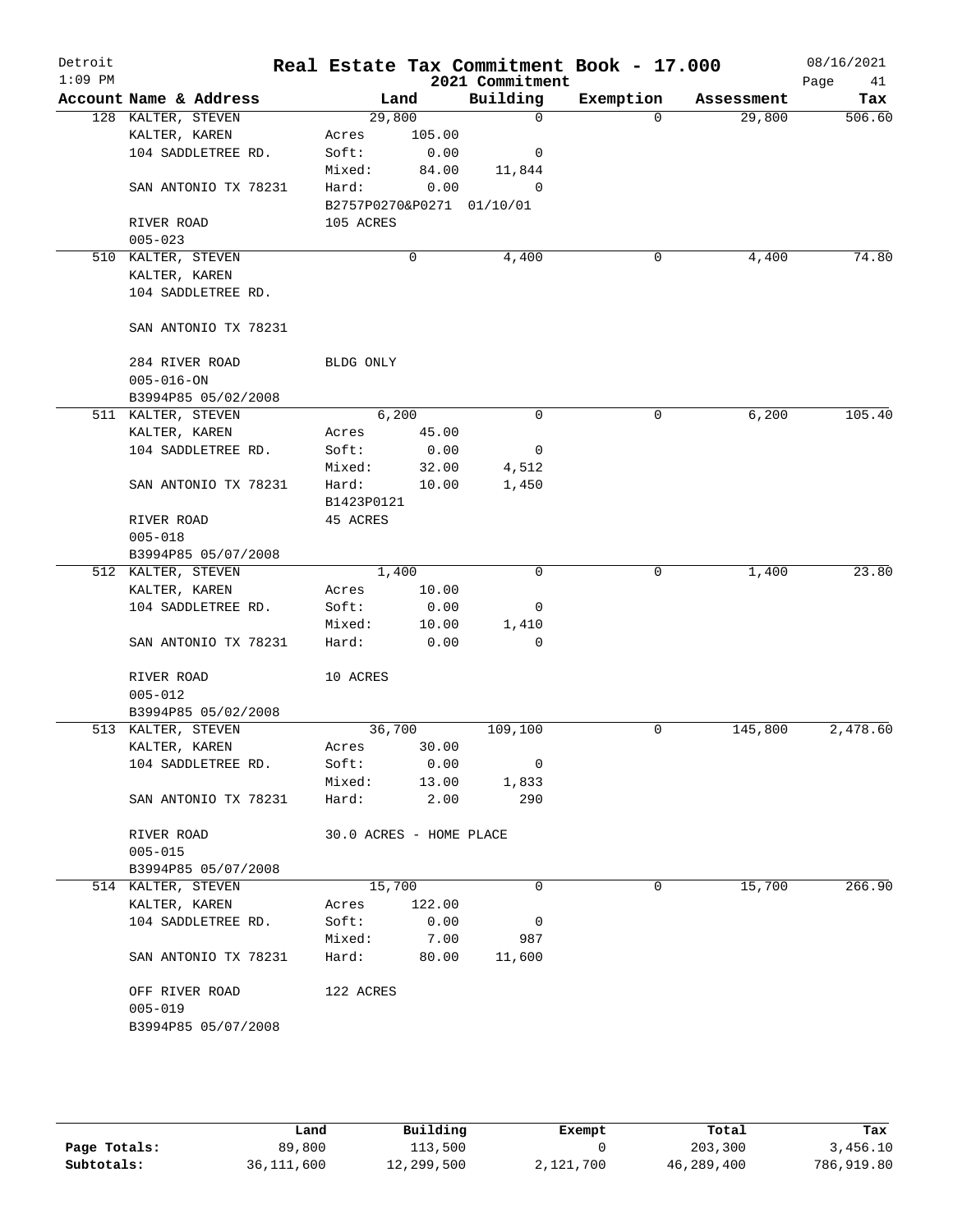| Detroit   |                        |                       |       |                 | Real Estate Tax Commitment Book - 17.000 |            | 08/16/2021 |
|-----------|------------------------|-----------------------|-------|-----------------|------------------------------------------|------------|------------|
| $1:09$ PM |                        |                       |       | 2021 Commitment |                                          |            | Page<br>42 |
|           | Account Name & Address |                       | Land  | Building        | Exemption                                | Assessment | Tax        |
|           | 508 KALTER, STEVEN     | 31,900                |       | 11,400          | $\Omega$                                 | 43,300     | 736.10     |
|           | KALTER, KAREN          | Acres                 | 11.25 |                 |                                          |            |            |
|           | 104 SADDLETREE RD.     | Soft:                 | 0.00  | 0               |                                          |            |            |
|           |                        | Mixed:                | 0.00  | 0<br>0          |                                          |            |            |
|           | SAN ANTONIO TX 78231   | Hard:<br>B2873P049    | 0.00  |                 |                                          |            |            |
|           | 284 RIVER ROAD         |                       |       |                 |                                          |            |            |
|           | $005 - 016$            |                       |       |                 |                                          |            |            |
|           | B3994P85 05/07/2008    |                       |       |                 |                                          |            |            |
|           | 666 KATIR, ANNE        | 21,100                |       | 12,300          | 0                                        | 33,400     | 567.80     |
|           | PO BOX 103             | Acres                 | 0.89  |                 |                                          |            |            |
|           |                        | Soft:                 | 0.00  | 0               |                                          |            |            |
|           | CARMEL ME 04419        | Mixed:                | 0.00  | 0               |                                          |            |            |
|           |                        | Hard:                 | 0.00  | 0               |                                          |            |            |
|           |                        |                       |       |                 |                                          |            |            |
|           | 188 NORTH ROAD         |                       |       |                 |                                          |            |            |
|           | $007 - 062 - A$        |                       |       |                 |                                          |            |            |
|           | B5317P316 08/15/2018   |                       |       |                 |                                          |            |            |
|           | 201 KELLEY, ETHAN      | 22,200                |       | 134,700         | 31,000                                   | 125,900    | 2,140.30   |
|           | KELLEY, ELSIE          | Acres                 | 1.45  |                 | 01 Homestead Exempt                      |            |            |
|           | 112 MAIN STREET        | Soft:                 | 0.00  |                 | 0 22 WW2 Widow Res                       |            |            |
|           |                        | Mixed:                | 0.00  | 0               |                                          |            |            |
|           | DETROIT ME 04929       | Hard:                 | 0.00  | 0               |                                          |            |            |
|           |                        | B1288P0009 B0912P0508 |       |                 |                                          |            |            |
|           | 112 MAIN STREET        | 1.45 ACRES            |       |                 |                                          |            |            |
|           | $008 - 046$            |                       |       |                 |                                          |            |            |
| 219       | KELLEY, STARR L        |                       | 700   | 0               | 0                                        | 700        | 11.90      |
|           | 10 OXBOW ROAD          | Acres                 | 0.05  |                 |                                          |            |            |
|           |                        | Soft:                 | 0.00  | 0               |                                          |            |            |
|           | PALMYRA ME 04965       | Mixed:                | 0.00  | 0               |                                          |            |            |
|           |                        | Hard:                 | 0.00  | 0               |                                          |            |            |
|           |                        | B2495P0115            |       |                 |                                          |            |            |
|           | NORTH ROAD             |                       |       |                 |                                          |            |            |
|           | $008 - 048 - 1$        |                       |       |                 |                                          |            |            |
|           | 93 KELLY, HUGH M       | 43,200                |       | 128,800         | 25,000                                   | 147,000    | 2,499.00   |
|           | KELLY, SHAWNA M        | Acres                 | 27.00 |                 | 01 Homestead Exempt                      |            |            |
|           | PO BOX 35              | Soft:                 | 0.00  | 0               |                                          |            |            |
|           |                        | Mixed:                | 0.00  | 0               |                                          |            |            |
|           | DETROIT ME 04929       | Hard:                 | 0.00  | 0               |                                          |            |            |
|           |                        | B4781P0007            |       |                 |                                          |            |            |
|           | 50 TROY ROAD           | 27 ACRES              |       |                 |                                          |            |            |
|           | $006 - 019$            |                       |       |                 |                                          |            |            |
|           | B4781P7 05/08/2014     |                       |       |                 |                                          |            |            |
|           | 434 KENNEDY, LARRY     | 23,000                |       | 0               | 0                                        | 23,000     | 391.00     |
|           | KENNEDY, PATTY         | Acres                 | 2.00  |                 |                                          |            |            |
|           | 311 TROY ROAD          | Soft:                 | 0.00  | 0               |                                          |            |            |
|           |                        | Mixed:                | 0.00  | 0               |                                          |            |            |
|           | DETROIT ME 04929       | Hard:                 | 0.00  | 0               |                                          |            |            |
|           |                        | B2344P0173&0174       |       |                 |                                          |            |            |
|           | 306 TROY ROAD          | M/H AND 2 ACRES       |       |                 |                                          |            |            |
|           | $004 - 023$            |                       |       |                 |                                          |            |            |
|           | B2344P173              |                       |       |                 |                                          |            |            |

|              | Land         | Building   | Exempt    | Total      | Tax        |
|--------------|--------------|------------|-----------|------------|------------|
| Page Totals: | 142,100      | 287,200    | 56,000    | 373,300    | 6,346.10   |
| Subtotals:   | 36, 253, 700 | 12,586,700 | 2,177,700 | 46,662,700 | 793,265.90 |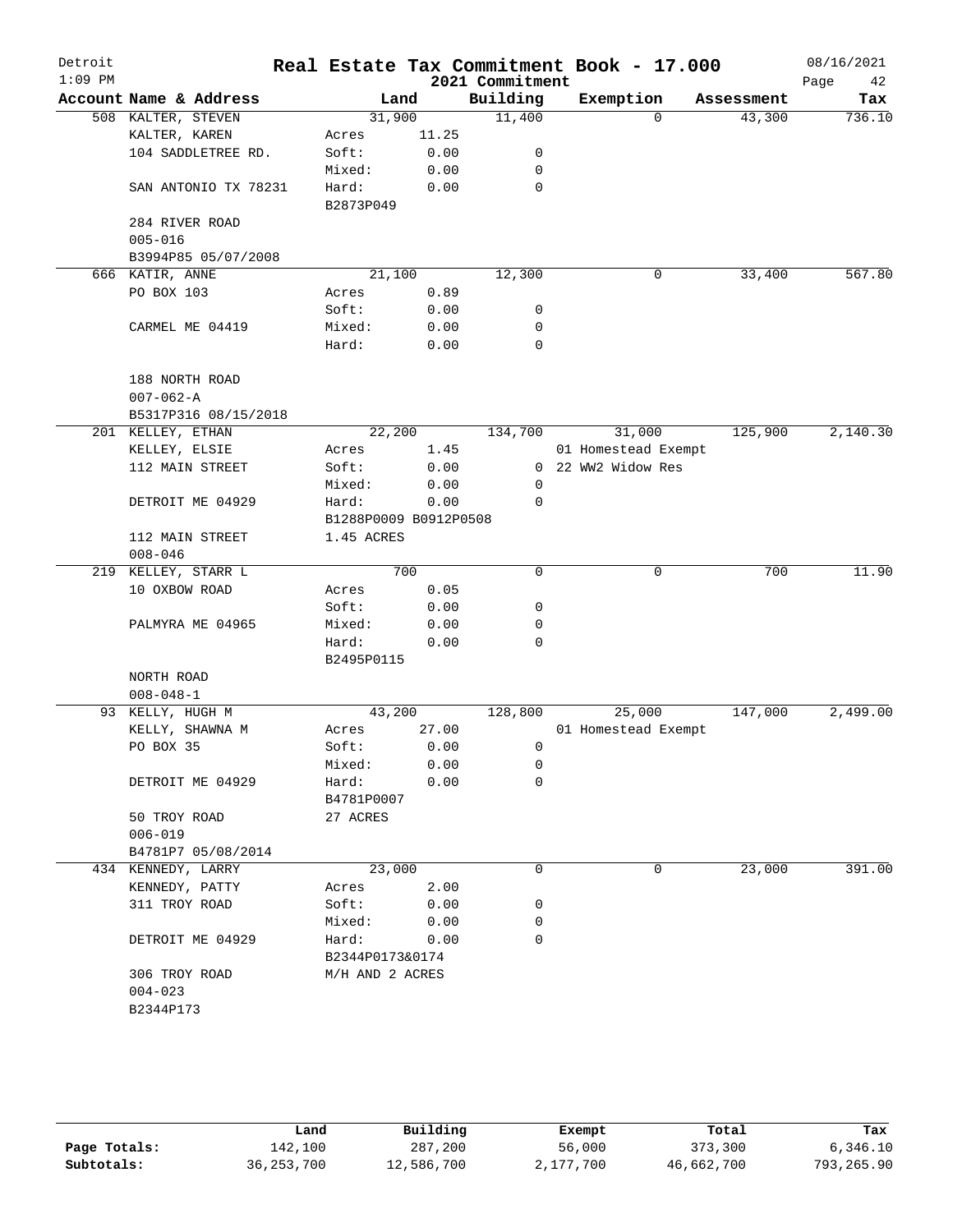|                       | 2021 Commitment | Real Estate Tax Commitment Book - 17.000 |            | 08/16/2021<br>Page<br>43 |
|-----------------------|-----------------|------------------------------------------|------------|--------------------------|
| Land                  | Building        | Exemption                                | Assessment | Tax                      |
| 63,400                | 121,700         | 25,000                                   | 160,100    | 2,721.70                 |
| 60.00                 |                 | 01 Homestead Exempt                      |            |                          |
| 0.00                  | 0               |                                          |            |                          |
| 0.00                  | 0               |                                          |            |                          |
| 0.00                  | 0               |                                          |            |                          |
| B2344P0178 FARM HOUSE |                 |                                          |            |                          |
| 60 ACRES              |                 |                                          |            |                          |
|                       |                 |                                          |            |                          |
|                       |                 |                                          |            |                          |
| 34,600                | 1,000           | 0                                        | 35,600     | 605.20                   |
| 30.00                 |                 |                                          |            |                          |
| 0.00                  | 0               |                                          |            |                          |
| 0.00                  | 0               |                                          |            |                          |
| 0.00                  | 0               |                                          |            |                          |
| B2344P0175            |                 |                                          |            |                          |
|                       |                 |                                          |            |                          |
|                       |                 |                                          |            |                          |
|                       |                 |                                          |            |                          |
| 11,900                | 124,600         | 0                                        | 136,500    | 2,320.50                 |
| 1.75                  |                 |                                          |            |                          |
| 0.00                  | 0               |                                          |            |                          |
| 0.00                  | 0               |                                          |            |                          |
| 0.00                  | $\mathbf 0$     |                                          |            |                          |
| B2403P0220            |                 |                                          |            |                          |
| 1.75ACRES             |                 |                                          |            |                          |
|                       |                 |                                          |            |                          |
|                       |                 |                                          |            |                          |
| 51,400                | 0               | 0                                        | 51,400     | 873.80                   |
| 56.65                 |                 |                                          |            |                          |
| 0.00                  | 0               |                                          |            |                          |
| 0.00                  | 0               |                                          |            |                          |
| 0.00                  | 0               |                                          |            |                          |
| B3463P236             |                 |                                          |            |                          |
|                       |                 |                                          |            |                          |
|                       |                 |                                          |            |                          |
|                       |                 |                                          |            |                          |
| 30,100                | 107,000         | 25,000                                   | 112,100    | 1,905.70                 |
| 14.00                 |                 | 01 Homestead Exempt                      |            |                          |
| 0.00                  | 0               |                                          |            |                          |
| 0.00                  | 0               |                                          |            |                          |
| 0.00                  | $\mathbf 0$     |                                          |            |                          |
| B1459P0062            |                 |                                          |            |                          |
|                       |                 |                                          |            |                          |
|                       |                 |                                          |            |                          |
| 36,700                | 188,400         | 0                                        | 225,100    | 3,826.70                 |
| 4.01                  |                 |                                          |            |                          |
| 0.00                  | 0               |                                          |            |                          |
| 0.00                  | 0               |                                          |            |                          |
| 0.00                  | 0               |                                          |            |                          |
| B4904P0155            |                 |                                          |            |                          |
| LOTS 011 & 012        |                 |                                          |            |                          |
|                       |                 |                                          |            |                          |
|                       |                 |                                          |            |                          |
|                       |                 |                                          |            |                          |

|              | Land       | Building     | Exempt    | Total      | Tax        |
|--------------|------------|--------------|-----------|------------|------------|
| Page Totals: | 228,100    | 542,700      | 50,000    | 720,800    | 12,253.60  |
| Subtotals:   | 36,481,800 | 13, 129, 400 | 2,227,700 | 47,383,500 | 805,519.50 |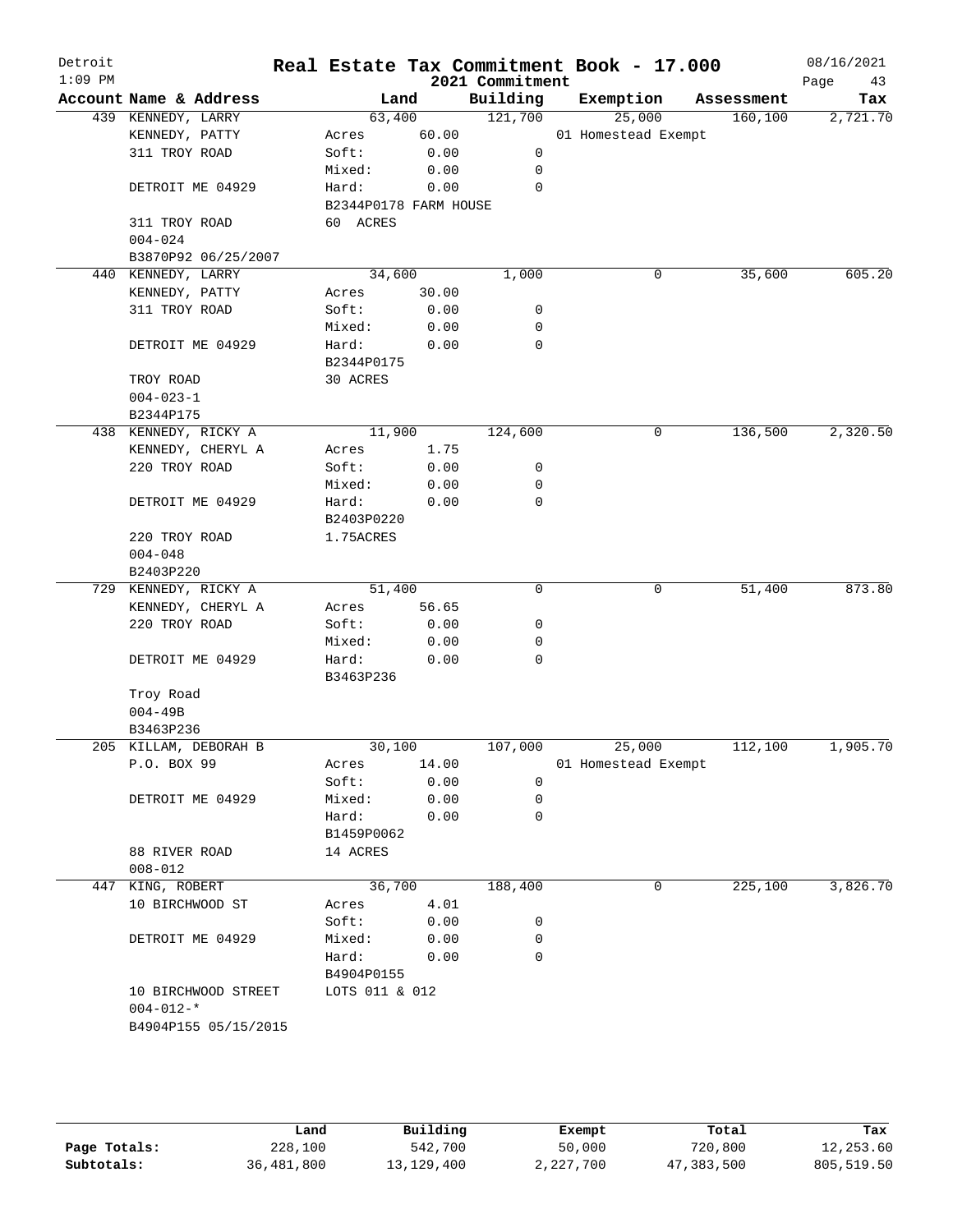| Detroit<br>$1:09$ PM |                                |                     |       | 2021 Commitment | Real Estate Tax Commitment Book - 17.000 |            | 08/16/2021<br>Page<br>44 |
|----------------------|--------------------------------|---------------------|-------|-----------------|------------------------------------------|------------|--------------------------|
|                      | Account Name & Address         | Land                |       | Building        | Exemption                                | Assessment | Tax                      |
|                      | 482 KINNEY, MICHAEL W          | 21,900              |       | 24,200          | 25,000                                   | 21,100     | 358.70                   |
|                      | BOULIER, RHONDA E              | Acres               | 1.21  |                 | 01 Homestead Exempt                      |            |                          |
|                      | 5 BIRCHWOOD STREET             | Soft:               | 0.00  | 0               |                                          |            |                          |
|                      |                                | Mixed:              | 0.00  | 0               |                                          |            |                          |
|                      | DETROIT ME 04929               | Hard:               | 0.00  | 0               |                                          |            |                          |
|                      |                                | B2464P0318          |       |                 |                                          |            |                          |
|                      | 5 BIRCHWOOD STREET             | 1.21 ACRES          |       |                 |                                          |            |                          |
|                      | $004 - 007$                    |                     |       |                 |                                          |            |                          |
|                      | B4634P268 01/04/2013           |                     |       |                 |                                          |            |                          |
|                      | 733 KITCHIN, JUSTIN            | 14,700              |       | $\mathbf 0$     | 0                                        | 14,700     | 249.90                   |
|                      | 300 CORINNA RD                 | Acres               | 5.00  |                 |                                          |            |                          |
|                      |                                | Soft:               | 0.00  | $\mathsf{O}$    |                                          |            |                          |
|                      | ST. ALBANS ME 04971            | Mixed:              | 0.00  | 0               |                                          |            |                          |
|                      |                                | Hard:               | 0.00  | $\mathbf 0$     |                                          |            |                          |
|                      | Main Street                    |                     |       |                 |                                          |            |                          |
|                      | $008 - 037 - 1A$               |                     |       |                 |                                          |            |                          |
|                      | B4275P217 05/21/2010           |                     |       |                 |                                          |            |                          |
|                      | 210 KITCHIN, LOVINA            | 30,600              |       | 119,300         | 25,000                                   | 124,900    | 2,123.30                 |
|                      | 28 BUTTONS ROAD                | Acres               | 7.05  |                 | 01 Homestead Exempt                      |            |                          |
|                      |                                | Soft:               | 0.00  | 0               |                                          |            |                          |
|                      | DETROIT ME 04929               | Mixed:              | 0.00  | 0               |                                          |            |                          |
|                      |                                | Hard:               | 0.00  | $\mathbf 0$     |                                          |            |                          |
|                      |                                |                     |       |                 |                                          |            |                          |
|                      | 28 BUTTONS ROAD<br>$007 - 079$ | 7.05 ACRES          |       |                 |                                          |            |                          |
|                      | 680 KITCHIN, RANDY             | 25,100              |       | 11,900          | 0                                        | 37,000     | 629.00                   |
|                      | 75 MAIN ST                     |                     |       |                 |                                          |            |                          |
|                      |                                | Acres               | 19.00 |                 |                                          |            |                          |
|                      |                                | Soft:               | 0.00  | 0               |                                          |            |                          |
|                      | DETROIT ME 04929               | Mixed:              | 0.00  | 0               |                                          |            |                          |
|                      |                                | Hard:               | 0.00  | $\mathbf 0$     |                                          |            |                          |
|                      |                                | B3243P0151          |       |                 |                                          |            |                          |
|                      | 75 MAIN STREET                 |                     |       |                 |                                          |            |                          |
|                      | $008 - 037 - 1$                |                     |       |                 |                                          |            |                          |
|                      | B5199P235 08/30/2017           |                     |       |                 |                                          |            |                          |
|                      | 631 KITCHIN, STANLEY II        | 22,800              |       | 171,500         | 25,000                                   | 169,300    | 2,878.10                 |
|                      | 6 BUTTONS ROAD                 | Acres               | 0.90  |                 | 01 Homestead Exempt                      |            |                          |
|                      |                                | Soft:               | 0.00  | 0               |                                          |            |                          |
|                      | DETROIT ME 04929               | Mixed:              | 0.00  | 0               |                                          |            |                          |
|                      |                                | Hard:               | 0.00  | $\mathbf 0$     |                                          |            |                          |
|                      |                                | B2329P0264          |       |                 |                                          |            |                          |
|                      | 6 BUTTONS ROAD                 | .90 ACRES AND HOUSE |       |                 |                                          |            |                          |
|                      | $007 - 073$                    |                     |       |                 |                                          |            |                          |
|                      | B2329P264                      |                     |       |                 |                                          |            |                          |
|                      | 208 KITCHIN, STANLEY S         | 27,700              |       | 16,600          | 0                                        | 44,300     | 753.10                   |
|                      | 8 KITCHIN LANE                 | Acres               | 4.00  |                 |                                          |            |                          |
|                      |                                | Soft:               | 0.00  | 0               |                                          |            |                          |
|                      | DETROIT ME 04929               | Mixed:              | 0.00  | 0               |                                          |            |                          |
|                      |                                | Hard:               | 0.00  | $\mathbf 0$     |                                          |            |                          |
|                      |                                | B3326P1979          |       |                 |                                          |            |                          |
|                      | 8 BUTTONS ROAD                 | 4 ACRES             |       |                 |                                          |            |                          |
|                      | $007 - 074$                    |                     |       |                 |                                          |            |                          |
|                      | B3326P1979                     |                     |       |                 |                                          |            |                          |
|                      |                                |                     |       |                 |                                          |            |                          |
|                      |                                |                     |       |                 |                                          |            |                          |
|                      |                                |                     |       |                 |                                          |            |                          |
|                      |                                |                     |       |                 |                                          |            |                          |

|              | Land       | Building   | Exempt    | Total      | Tax        |
|--------------|------------|------------|-----------|------------|------------|
| Page Totals: | 142,800    | 343,500    | 75,000    | 411,300    | 6,992.10   |
| Subtotals:   | 36,624,600 | 13,472,900 | 2,302,700 | 47,794,800 | 812,511.60 |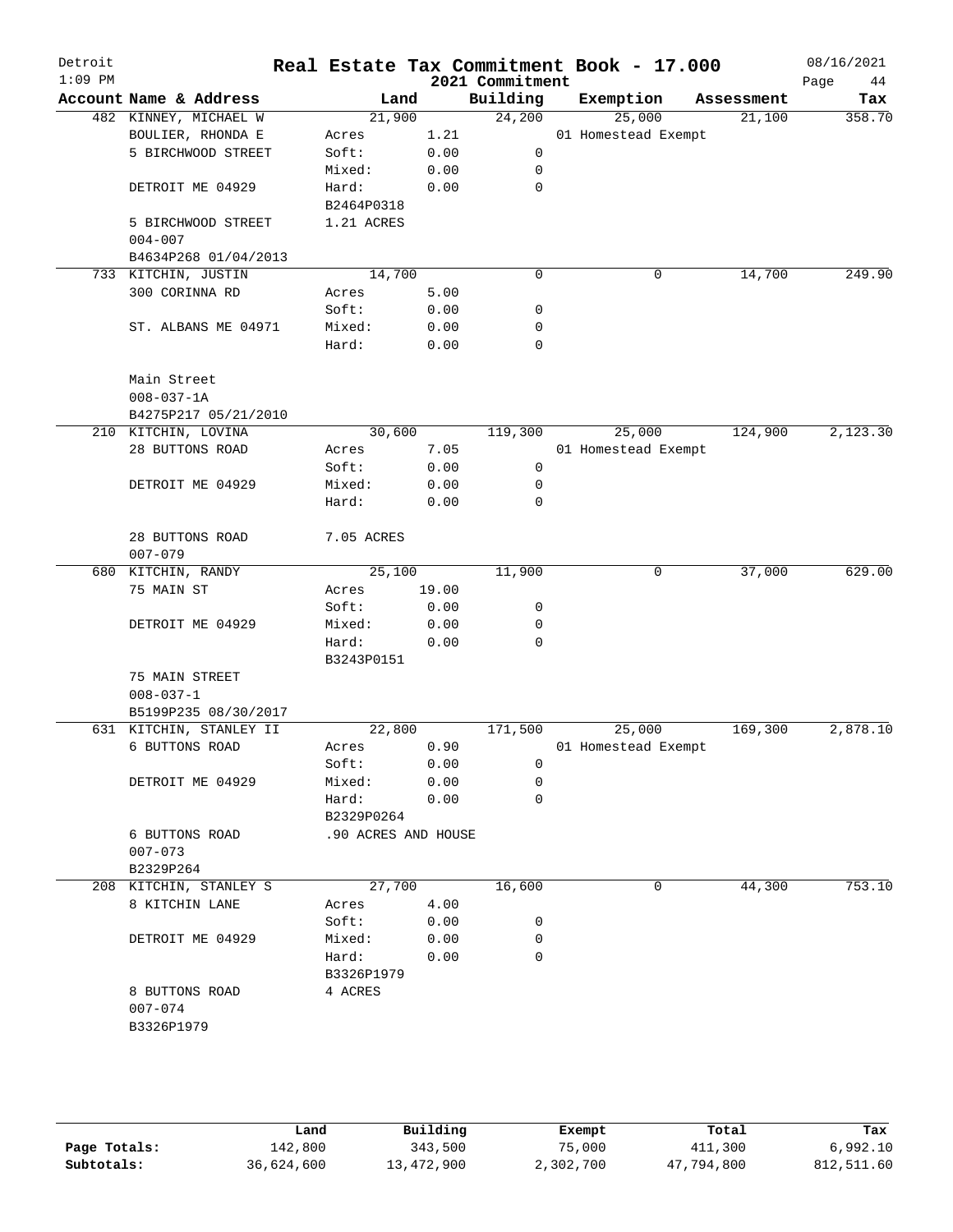| Detroit<br>$1:09$ PM |                         |                      |       | 2021 Commitment | Real Estate Tax Commitment Book - 17.000 |            | 08/16/2021<br>45<br>Page |
|----------------------|-------------------------|----------------------|-------|-----------------|------------------------------------------|------------|--------------------------|
|                      | Account Name & Address  | Land                 |       | Building        | Exemption                                | Assessment | Tax                      |
|                      | 211 KITCHIN, STANLEY SR | 7,300                |       | $\mathbf 0$     | $\Omega$                                 | 7,300      | 124.10                   |
|                      | PO BOX 219              | Acres                | 5.10  |                 |                                          |            |                          |
|                      | 6 KITCHIN LANE          | Soft:                | 0.00  | 0               |                                          |            |                          |
|                      | DETROIT ME 04929        | Mixed:               | 0.00  | 0               |                                          |            |                          |
|                      |                         | Hard:                | 0.00  | $\mathbf 0$     |                                          |            |                          |
|                      |                         | B1694P0025           |       |                 |                                          |            |                          |
|                      | 6 KITCHIN LANE          | 5.1 ACRES            |       |                 |                                          |            |                          |
|                      | $007 - 076$             |                      |       |                 |                                          |            |                          |
|                      | 632 KITCHIN, STANLEY SR | 12,600               |       | 74,100          | 0                                        | 86,700     | 1,473.90                 |
|                      | PO BOX 219              | Acres                | 1.50  |                 |                                          |            |                          |
|                      | 6 KITCHIN LANE          | Soft:                | 0.00  | 0               |                                          |            |                          |
|                      | DETROIT ME 04929        | Mixed:               | 0.00  | 0               |                                          |            |                          |
|                      |                         | Hard:                | 0.00  | 0               |                                          |            |                          |
|                      |                         | B2329P0264           |       |                 |                                          |            |                          |
|                      | 6 BUTTONS ROAD          | 1.5 ACRES AND GARAGE |       |                 |                                          |            |                          |
|                      | $007 - 073 - A$         |                      |       |                 |                                          |            |                          |
| 650                  | KNAPP, MICHAEL          | 52,000               |       | 23,000          | 25,000                                   | 50,000     | 850.00                   |
|                      | KNAPP, BONNIE           | Acres                | 76.00 |                 | 01 Homestead Exempt                      |            |                          |
|                      | 263 RIVER ROAD          | Soft:                | 0.00  | 0               |                                          |            |                          |
|                      |                         | Mixed:               | 0.00  | 0               |                                          |            |                          |
|                      | DETROIT ME 04929        | Hard:                | 0.00  | 0               |                                          |            |                          |
|                      |                         | B1087P0306           |       |                 |                                          |            |                          |
|                      | 263 RIVER RD            |                      |       |                 |                                          |            |                          |
|                      | $005 - 022$             |                      |       |                 |                                          |            |                          |
|                      | B1087P306               |                      |       |                 |                                          |            |                          |
| 213                  | KNIGHT, KARL L          | 29,700               |       | 71,100          | 25,000                                   | 75,800     | 1,288.60                 |
|                      | KNIGHT, LAURIE J        | Acres                | 13.50 |                 | 01 Homestead Exempt                      |            |                          |
|                      | 245 RIVER RD            | Soft:                | 0.00  | 0               |                                          |            |                          |
|                      |                         | Mixed:               | 0.00  | 0               |                                          |            |                          |
|                      | DETROIT ME 04929        | Hard:                | 0.00  | $\mathbf 0$     |                                          |            |                          |
|                      |                         | B3392P306            |       |                 |                                          |            |                          |
|                      | 245 RIVER ROAD          | 13.5 ACRES           |       |                 |                                          |            |                          |
|                      | $005 - 022 - 1$         |                      |       |                 |                                          |            |                          |
| 50                   | KNOWLES, DENNIS &       | 29,500               |       | 136,400         | 25,000                                   | 140,900    | 2,395.30                 |
|                      | CYNDRA                  |                      |       |                 |                                          |            |                          |
|                      | KNOWLES, TIMOTHY        | Acres                | 5.50  |                 | 01 Homestead Exempt                      |            |                          |
|                      | 251 NORTH ROAD          | Soft:                | 0.00  | 0               |                                          |            |                          |
|                      |                         | Mixed:               | 0.00  | 0               |                                          |            |                          |
|                      | DETROIT ME 04929        | Hard:                | 0.00  | 0               |                                          |            |                          |
|                      |                         | B2749P103            |       |                 |                                          |            |                          |
|                      | 251 NORTH ROAD          | 5.5 ACRES            |       |                 |                                          |            |                          |
|                      | $007 - 042$             |                      |       |                 |                                          |            |                          |
|                      | B4155P29 06/23/2009     |                      |       |                 |                                          |            |                          |
|                      | 604 KNOX, HEIDI L       | 22,800               |       | 40,700          | 0                                        | 63,500     | 1,079.50                 |
|                      | 93 MAIN STREET          | Acres                | 1.81  |                 |                                          |            |                          |
|                      |                         | Soft:                | 0.00  | 0               |                                          |            |                          |
|                      | DETROIT ME 04929        | Mixed:               | 0.00  | 0               |                                          |            |                          |
|                      |                         | Hard:                | 0.00  | 0               |                                          |            |                          |
|                      |                         | B2847P152            |       |                 |                                          |            |                          |
|                      | 93 MAIN STREET          |                      |       |                 |                                          |            |                          |
|                      | $008 - 040 - 1$         |                      |       |                 |                                          |            |                          |
|                      | B5306P300 07/23/2018    |                      |       |                 |                                          |            |                          |
|                      |                         |                      |       |                 |                                          |            |                          |
|                      |                         |                      |       |                 |                                          |            |                          |

|              | Land       | Building   | Exempt    | Total      | Tax        |
|--------------|------------|------------|-----------|------------|------------|
| Page Totals: | 153,900    | 345,300    | 75,000    | 424,200    | 7,211.40   |
| Subtotals:   | 36,778,500 | 13,818,200 | 2,377,700 | 48,219,000 | 819,723.00 |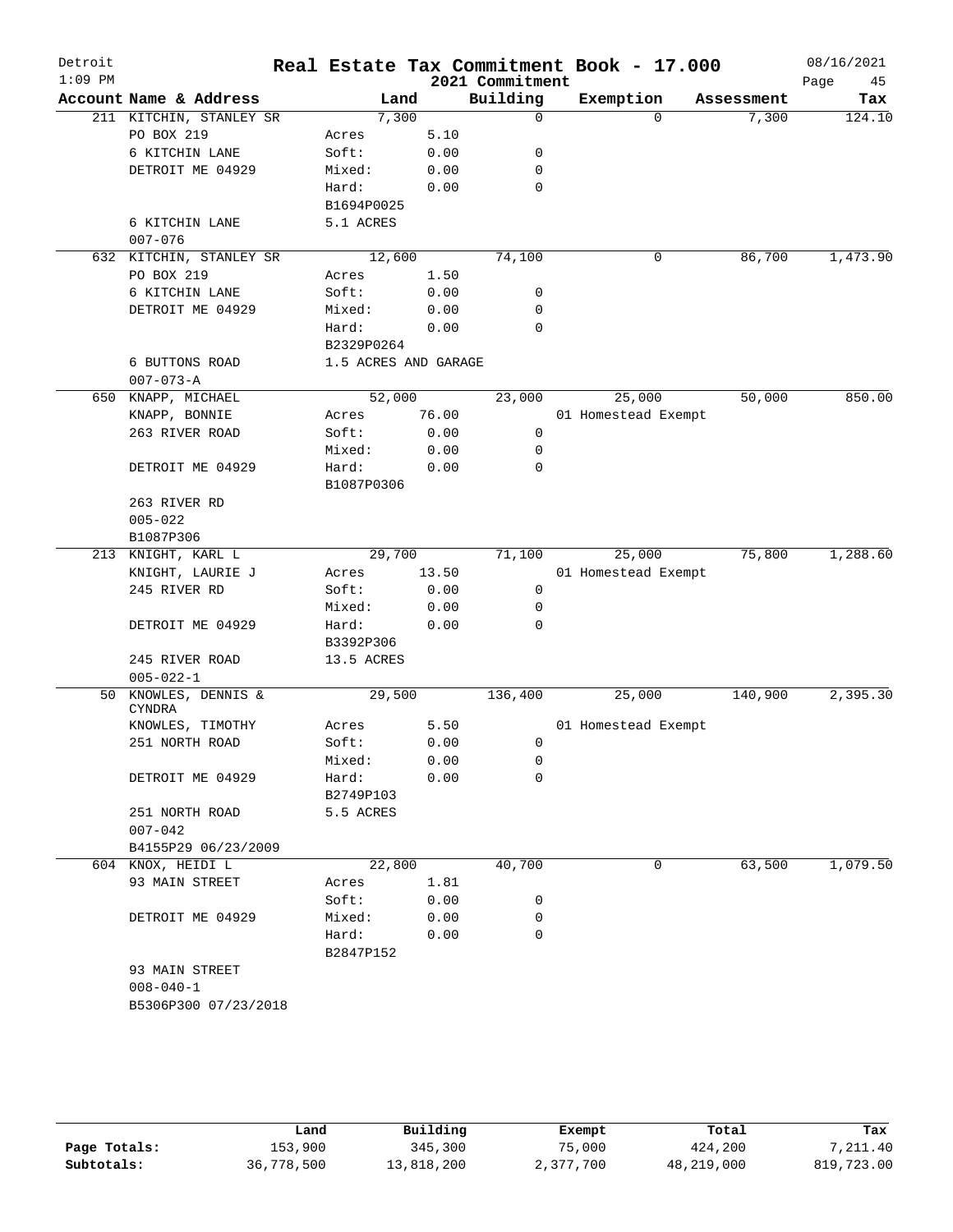| Detroit<br>$1:09$ PM |                                          |                            |       | 2021 Commitment | Real Estate Tax Commitment Book - 17.000 |            | 08/16/2021<br>Page<br>46 |
|----------------------|------------------------------------------|----------------------------|-------|-----------------|------------------------------------------|------------|--------------------------|
|                      | Account Name & Address                   | Land                       |       | Building        | Exemption                                | Assessment | Tax                      |
|                      | 484 LABBE, SCOTT                         | 17,000                     |       | 40,300          | $\Omega$                                 | 57,300     | 974.10                   |
|                      | CROSBY, SHELLY                           | Acres                      | 0.33  |                 |                                          |            |                          |
|                      | 20 RIVER ROAD                            | Soft:                      | 0.00  | 0               |                                          |            |                          |
|                      |                                          | Mixed:                     | 0.00  | 0               |                                          |            |                          |
|                      | DETROIT ME 04929                         | Hard:                      | 0.00  | 0               |                                          |            |                          |
|                      |                                          | B1710P0325                 |       |                 |                                          |            |                          |
|                      | 20 RIVER ROAD                            | .33 ACRE                   |       |                 |                                          |            |                          |
|                      | $009 - 074$                              |                            |       |                 |                                          |            |                          |
|                      | B5180P357 07/18/2017                     |                            |       |                 |                                          |            |                          |
|                      | 72 LACKIE KETCHAM, TIFFANY               | 27,500                     |       | 72,800          | 25,000                                   | 75,300     | 1,280.10                 |
|                      | Е                                        |                            |       |                 |                                          |            |                          |
|                      | EMERY, CINDY B                           | Acres                      | 7.88  |                 | 01 Homestead Exempt                      |            |                          |
|                      | 328 RIVER ROAD                           | Soft:                      | 0.00  | $\mathbf 0$     |                                          |            |                          |
|                      |                                          | Mixed:                     | 0.00  | 0               |                                          |            |                          |
|                      | DETROIT ME 04929                         | Hard:                      | 0.00  | 0               |                                          |            |                          |
|                      |                                          | B2503P0303                 |       |                 |                                          |            |                          |
|                      | 328 RIVER ROAD                           | 7.66 ACRES                 |       |                 |                                          |            |                          |
|                      | $005 - 005$                              |                            |       |                 |                                          |            |                          |
|                      | B5581P96 07/31/2020 B5448P226 08/12/2019 |                            |       |                 |                                          |            |                          |
|                      | 353 LAMBERT, WILLIAM C                   | 22,900                     |       | 69,800          | 31,000                                   | 61,700     | 1,048.90                 |
|                      | 247 RIVER ROAD                           | Acres                      | 1.87  |                 | 01 Homestead Exempt                      |            |                          |
|                      |                                          | Soft:                      | 0.00  |                 | 0 14 WW2 Vet NonRes                      |            |                          |
|                      | DETROIT ME 04929                         | Mixed:                     | 0.00  | 0               |                                          |            |                          |
|                      |                                          | Hard:                      | 0.00  | 0               |                                          |            |                          |
|                      |                                          | B1793P0344                 |       |                 |                                          |            |                          |
|                      | 247 RIVER ROAD                           | 1.87 ACRES                 |       |                 |                                          |            |                          |
|                      | $005 - 021$                              |                            |       |                 |                                          |            |                          |
|                      | B4619P236 01/15/2013                     |                            |       |                 |                                          |            |                          |
|                      | 220 LANE, PHILIP S                       | 48,200                     |       | 110,500         | 25,000                                   | 133,700    | 2,272.90                 |
|                      | LANE, IRENE C                            | Acres                      | 40.00 |                 | 01 Homestead Exempt                      |            |                          |
|                      | 115 RIVER ROAD                           | Soft:                      | 0.00  | 0               |                                          |            |                          |
|                      |                                          | Mixed:                     | 0.00  | 0               |                                          |            |                          |
|                      | DETROIT ME 04929                         | Hard:                      | 0.00  | 0               |                                          |            |                          |
|                      |                                          | B1307P0311                 |       |                 |                                          |            |                          |
|                      | 115 RIVER ROAD                           | 40 ACRES AERIAL 2-8 LOT 18 |       |                 |                                          |            |                          |
|                      | $008 - 006$                              |                            |       |                 |                                          |            |                          |
|                      | 27 LARKIN, JEREMY T                      | 11,200                     |       | 0               | 0                                        | 11,200     | 190.40                   |
|                      | CZLAPINSKI, KARA M.                      | Acres                      | 5.00  |                 |                                          |            |                          |
|                      | 48 RAILROAD AVE                          | Soft:                      | 0.00  | 0               |                                          |            |                          |
|                      | APT 7                                    | Mixed:                     | 0.00  | 0               |                                          |            |                          |
|                      | CHESTER CT 06412                         | Hard:                      | 0.00  | 0               |                                          |            |                          |
|                      |                                          | B2640P035                  |       |                 |                                          |            |                          |
|                      | 87 DOGTOWN ROAD                          | 5 ACRES                    |       |                 |                                          |            |                          |
|                      | $007 - 009$                              |                            |       |                 |                                          |            |                          |
|                      | B5674P241 02/22/2021                     |                            |       |                 |                                          |            |                          |
|                      | 628 LAURENT, BRITTANY M                  | 24,100                     |       | 0               | 0                                        | 24,100     | 409.70                   |
|                      | CONDON, JAKOB L                          | Acres                      | 15.52 |                 |                                          |            |                          |
|                      | 126 MILLSTREAM RD                        | Soft:                      | 0.00  | 0               |                                          |            |                          |
|                      |                                          | Mixed:                     | 0.00  | 0               |                                          |            |                          |
|                      | DIXMONT ME 04932                         | Hard:                      | 0.00  | 0               |                                          |            |                          |
|                      | TROY RD                                  |                            |       |                 |                                          |            |                          |
|                      | $002 - 001 - 2$                          |                            |       |                 |                                          |            |                          |
|                      | B5434P171 07/15/2019                     |                            |       |                 |                                          |            |                          |
|                      |                                          |                            |       |                 |                                          |            |                          |
|                      |                                          |                            |       |                 |                                          |            |                          |

|              | Land       | Building     | Exempt    | Total      | Tax        |
|--------------|------------|--------------|-----------|------------|------------|
| Page Totals: | 150,900    | 293,400      | 81,000    | 363,300    | 6,176.10   |
| Subtotals:   | 36,929,400 | 14, 111, 600 | 2,458,700 | 48,582,300 | 825,899.10 |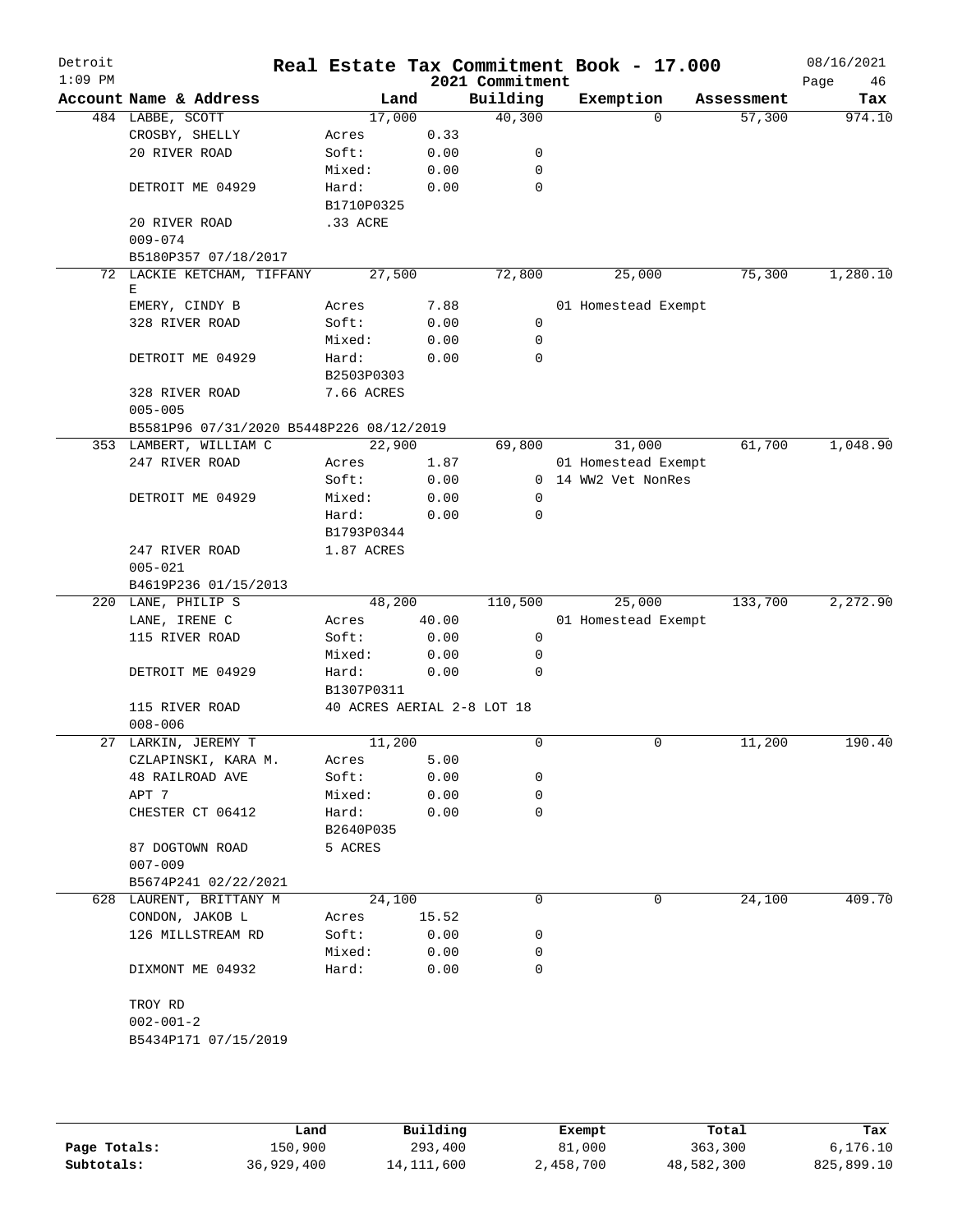| Detroit      |                                                    |            |             |                      |                    |           | Real Estate Tax Commitment Book - 17.000 |                      | 08/16/2021    |
|--------------|----------------------------------------------------|------------|-------------|----------------------|--------------------|-----------|------------------------------------------|----------------------|---------------|
| $1:09$ PM    | Account Name & Address                             |            |             |                      | 2021 Commitment    |           |                                          |                      | Page<br>47    |
|              |                                                    |            |             | Land<br>23,900       | Building<br>35,200 |           | Exemption<br>25,000                      | Assessment<br>34,100 | Tax<br>579.70 |
|              | 105 LAVERTU, CHRISTOPHER<br>107 DOGTOWN RD         |            | Acres       | 17.10                |                    |           | 01 Homestead Exempt                      |                      |               |
|              |                                                    |            | Soft:       | 0.00                 | 0                  |           |                                          |                      |               |
|              | DETROIT ME 04929                                   |            | Mixed:      | 0.00                 | 0                  |           |                                          |                      |               |
|              |                                                    |            | Hard:       | 0.00                 | 0                  |           |                                          |                      |               |
|              |                                                    |            |             | B1319P0219 B3716P171 |                    |           |                                          |                      |               |
|              | 107 DOGTOWN ROAD                                   |            | 17.10 ACRES |                      |                    |           |                                          |                      |               |
|              | $007 - 005$                                        |            |             |                      |                    |           |                                          |                      |               |
|              | B4183P59 08/25/2009 B3849P287 05/16/2007           |            |             |                      |                    |           |                                          |                      |               |
|              | 643 LAWRENCE, AMOS                                 |            |             | 22,000               | 40,200             |           | 0                                        | 62,200               | 1,057.40      |
|              | LAWRENCE, BONNIE LEE                               |            | Acres       | 1.26                 |                    |           |                                          |                      |               |
|              | 160 ROSS HILL RD                                   |            | Soft:       | 0.00                 | 0                  |           |                                          |                      |               |
|              |                                                    |            | Mixed:      | 0.00                 | 0                  |           |                                          |                      |               |
|              | ST. ALBANS ME 04971                                |            | Hard:       | 0.00                 | $\Omega$           |           |                                          |                      |               |
|              | 95 TROY RD                                         |            |             |                      |                    |           |                                          |                      |               |
|              | $006 - 015 - A$                                    |            |             |                      |                    |           |                                          |                      |               |
|              | B5126P254 02/06/2017 B4002P51 03/28/2008 B3966P312 |            |             |                      |                    |           |                                          |                      |               |
|              | 02/11/2008                                         |            |             |                      |                    |           |                                          |                      |               |
|              | 216 LEVESQUE, JOSEPH                               |            |             | 30,000               | 134,500            |           | 25,000                                   | 139,500              | 2,371.50      |
|              | LEVESQUE, AUTUMN                                   |            | Acres       | 6.10                 |                    |           | 01 Homestead Exempt                      |                      |               |
|              | 241 NORTH ROAD                                     |            | Soft:       | 0.00                 | 0                  |           |                                          |                      |               |
|              |                                                    |            | Mixed:      | 0.00                 | 0                  |           |                                          |                      |               |
|              | DETROIT ME 04929                                   |            | Hard:       | 0.00                 | 0                  |           |                                          |                      |               |
|              |                                                    |            | B0778P1156  |                      |                    |           |                                          |                      |               |
|              | 241 NORTH ROAD                                     |            | 6.10ACRE    |                      |                    |           |                                          |                      |               |
|              | $007 - 045$                                        |            |             |                      |                    |           |                                          |                      |               |
|              | B4458P276 10/28/2011                               |            |             |                      |                    |           |                                          |                      |               |
|              | 252 LEVESQUE, JOSEPH                               |            |             | 13,300               | 0                  |           | 0                                        | 13,300               | 226.10        |
|              | LEVESQUE, AUTUMN                                   |            | Acres       | 9.10                 |                    |           |                                          |                      |               |
|              | 241 NORTH ROAD                                     |            | Soft:       | 0.00                 | 0                  |           |                                          |                      |               |
|              |                                                    |            | Mixed:      | 0.00                 | 0                  |           |                                          |                      |               |
|              | DETROIT ME 04929                                   |            | Hard:       | 0.00                 | 0                  |           |                                          |                      |               |
|              |                                                    |            | B1240P0073  |                      |                    |           |                                          |                      |               |
|              | DOGTOWN ROAD                                       |            | 9.1 ACRES   |                      |                    |           |                                          |                      |               |
|              | $007 - 010$                                        |            |             |                      |                    |           |                                          |                      |               |
|              | B5035P269 06/13/2016                               |            |             |                      |                    |           |                                          |                      |               |
|              | 186 LIMITLESS FARM LLC                             |            |             | 36,300               | 40,800             |           | 0                                        | 77,100               | 1,310.70      |
|              | 11 LOON COVE RD.                                   |            | Acres       | 5.24                 |                    |           |                                          |                      |               |
|              |                                                    |            | Soft:       | 0.00                 | 0                  |           |                                          |                      |               |
|              | HARTLAND ME 04943                                  |            | Mixed:      | 0.00                 | 0                  |           |                                          |                      |               |
|              |                                                    |            | Hard:       | 0.00                 | 0                  |           |                                          |                      |               |
|              |                                                    |            | B4840P0144  |                      |                    |           |                                          |                      |               |
|              | 549 TROY ROAD                                      |            |             |                      |                    |           |                                          |                      |               |
|              | $001 - 005$                                        |            |             |                      |                    |           |                                          |                      |               |
|              | B5592P257 07/24/2020                               |            |             |                      |                    |           |                                          |                      |               |
|              | 310 LLC PROPERTIES, C.T.<br>SHAW                   |            |             | 18,100               | 64,800             |           | $\mathbf 0$                              | 82,900               | 1,409.30      |
|              | 7                                                  |            | Acres       | 0.97                 |                    |           |                                          |                      |               |
|              |                                                    |            | Soft:       | 0.00                 | 0                  |           |                                          |                      |               |
|              | MAIN ST                                            |            |             |                      | 0                  |           |                                          |                      |               |
|              | DETROIT ME 04929                                   |            | Mixed:      | 0.00                 | $\mathbf 0$        |           |                                          |                      |               |
|              |                                                    |            | Hard:       | 0.00                 |                    |           |                                          |                      |               |
|              |                                                    |            | B2480P0167  |                      |                    |           |                                          |                      |               |
|              | 3 MAIN STREET                                      |            | .97 ACRES   |                      |                    |           |                                          |                      |               |
|              | $009 - 042$                                        |            |             |                      |                    |           |                                          |                      |               |
|              | B5146P163 04/10/2017                               |            |             |                      |                    |           |                                          |                      |               |
|              |                                                    |            |             |                      |                    |           |                                          |                      |               |
|              |                                                    | Land       |             | Building             |                    | Exempt    |                                          | Total                | Tax           |
| Page Totals: |                                                    | 143,600    |             | 315,500              |                    | 50,000    |                                          | 409,100              | 6,954.70      |
| Subtotals:   |                                                    | 37,073,000 |             | 14,427,100           |                    | 2,508,700 | 48,991,400                               |                      | 832,853.80    |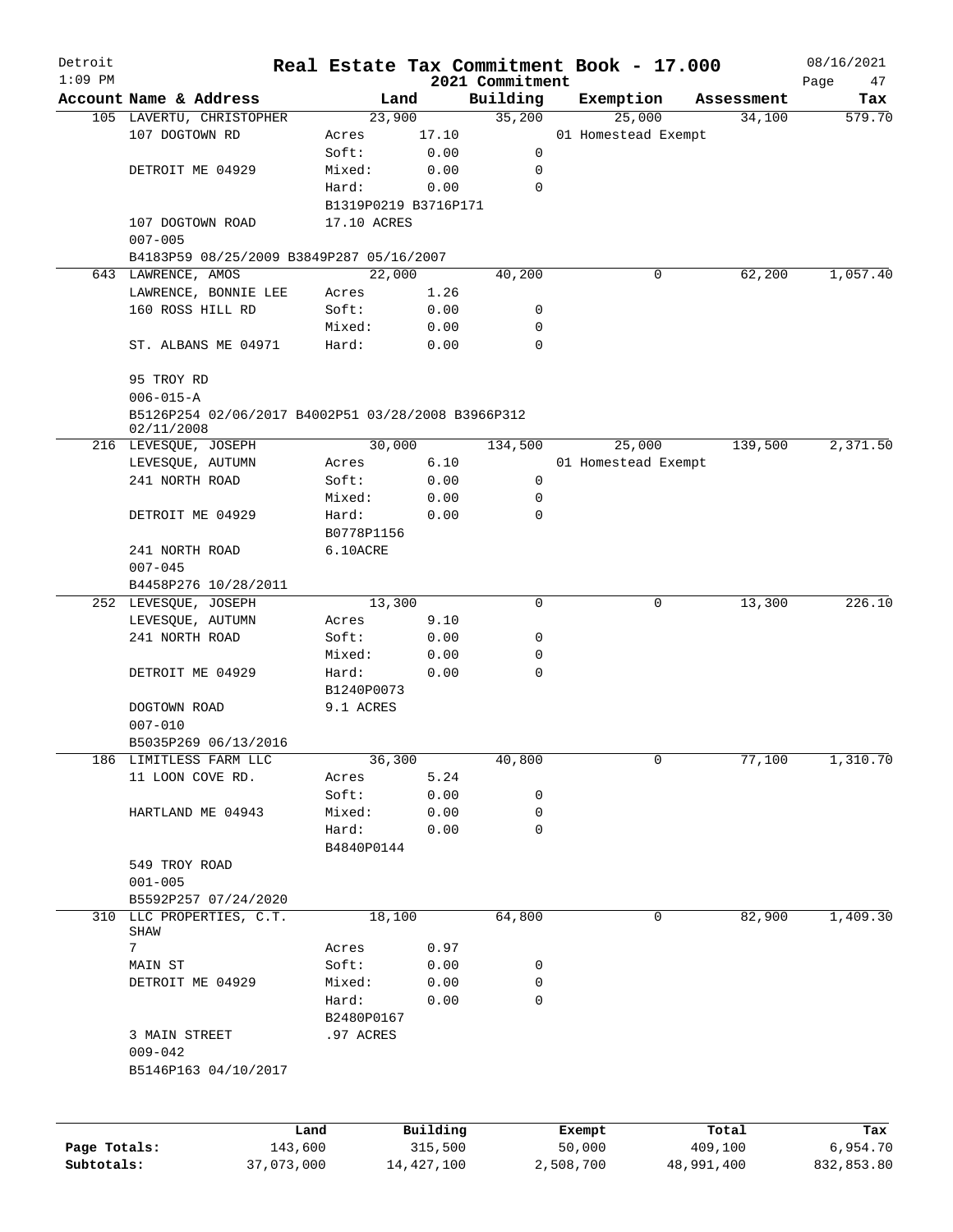| Detroit<br>$1:09$ PM |                        |                              |              | 2021 Commitment | Real Estate Tax Commitment Book - 17.000 |            | 08/16/2021<br>Page<br>48 |
|----------------------|------------------------|------------------------------|--------------|-----------------|------------------------------------------|------------|--------------------------|
|                      | Account Name & Address |                              | Land         | Building        | Exemption                                | Assessment | Tax                      |
|                      | 675 LONGMUIR, WILLIAM  | 21,600                       |              | 51,400          | 0                                        | 73,000     | 1,241.00                 |
|                      | 337 RIVER ROAD         | Acres                        | 1.02         |                 |                                          |            |                          |
|                      |                        | Soft:                        | 0.00         | 0               |                                          |            |                          |
|                      | DETROIT ME 04929       | Mixed:                       | 0.00         | 0               |                                          |            |                          |
|                      |                        | Hard:                        | 0.00         | $\mathbf 0$     |                                          |            |                          |
|                      |                        |                              |              |                 |                                          |            |                          |
|                      | 337 RIVER ROAD         |                              |              |                 |                                          |            |                          |
|                      | $005 - 003 - A$        |                              |              |                 |                                          |            |                          |
|                      | B4648P304 01/17/2013   |                              |              |                 |                                          |            |                          |
|                      | 685 LONK, BRANDON R    | 42,700                       |              | 69,900          | 0                                        | 112,600    | 1,914.20                 |
|                      | BAGLIVI, JOHANNA C     | Acres                        | 119.00       |                 |                                          |            |                          |
|                      | 246 TROY RD            | Soft:                        | 0.00         | 0               |                                          |            |                          |
|                      |                        | Mixed:                       | 0.00         | 0               |                                          |            |                          |
|                      | DETROIT ME 04929       | Hard:                        | 0.00         | 0               |                                          |            |                          |
|                      | 246 TROY ROAD          | 119 ACRES                    |              |                 |                                          |            |                          |
|                      | $004 - 038$            |                              |              |                 |                                          |            |                          |
|                      | B5139P292 03/20/2017   |                              |              |                 |                                          |            |                          |
|                      | 431 LONK, BRANDON R    | 24,500                       |              | 74,500          | 0                                        | 99,000     | 1,683.00                 |
|                      | LONK, JOHANNA C        | Acres                        | 3.00         |                 |                                          |            |                          |
|                      | 246 TROY RD            | Soft:                        | 0.00         | 0               |                                          |            |                          |
|                      |                        | Mixed:                       | 0.00         | 0               |                                          |            |                          |
|                      | DETROIT ME 04929       | Hard:                        | 0.00         | $\mathbf 0$     |                                          |            |                          |
|                      |                        | B3359P035                    |              |                 |                                          |            |                          |
|                      | 244 TROY ROAD          | 3 ACRES                      |              |                 |                                          |            |                          |
|                      | $004 - 036 -$ *        |                              |              |                 |                                          |            |                          |
|                      | B5448P209 08/12/2019   |                              |              |                 |                                          |            |                          |
|                      | 214 LOUREIRO, MARY A   | 21,600                       |              | 12,300          | 25,000                                   | 8,900      | 151.30                   |
|                      | 220 RIVER ROAD         | Acres                        | 1.00         |                 | 01 Homestead Exempt                      |            |                          |
|                      |                        | Soft:                        | 0.00         | 0               |                                          |            |                          |
|                      | DETROIT ME 04929       | Mixed:                       | 0.00         | 0               |                                          |            |                          |
|                      |                        | Hard:                        | 0.00         | $\mathbf 0$     |                                          |            |                          |
|                      |                        | B1965P0170                   |              |                 |                                          |            |                          |
|                      | 220 RIVER ROAD         | 1 ACRE                       |              |                 |                                          |            |                          |
|                      | $005 - 030$            |                              |              |                 |                                          |            |                          |
|                      | B1965P170              |                              |              |                 |                                          |            |                          |
|                      | 667 LOVLEY, GREGORY    | 31,100                       |              | 0               | 0                                        | 31,100     | 528.70                   |
|                      | PO BOX 36              | Acres                        | 26.00        |                 |                                          |            |                          |
|                      |                        | Soft:                        | 0.00         | 0               |                                          |            |                          |
|                      | NEWPORT ME 04953       | Mixed:                       | 0.00         | 0               |                                          |            |                          |
|                      |                        | Hard:                        | 0.00         | 0               |                                          |            |                          |
|                      |                        | B2612P0260                   |              |                 |                                          |            |                          |
|                      | TROY ROAD              | B3732P142                    |              |                 |                                          |            |                          |
|                      | $002 - 012 - A$        |                              |              |                 |                                          |            |                          |
|                      | 145 LUM, BRYAN F       | 22,900                       |              | 60,800          | 0                                        | 83,700     | 1,422.90                 |
|                      | 1120 64TH STREET       | Acres                        | 1.90         |                 |                                          |            |                          |
|                      | BROOKLYN NY 11219      | Soft:<br>Mixed:              | 0.00<br>0.00 | 0<br>0          |                                          |            |                          |
|                      |                        |                              |              | $\Omega$        |                                          |            |                          |
|                      |                        | Hard:<br>B3473P119 1.9 ACRES | 0.00         |                 |                                          |            |                          |
|                      | 266 TROY ROAD          |                              |              |                 |                                          |            |                          |
|                      | $004 - 033$            |                              |              |                 |                                          |            |                          |
|                      | B5456P237              |                              |              |                 |                                          |            |                          |
|                      |                        |                              |              |                 |                                          |            |                          |
|                      |                        |                              |              |                 |                                          |            |                          |
|                      |                        |                              |              |                 |                                          |            |                          |

|              | Land         | Building   | Exempt    | Total      | Tax        |
|--------------|--------------|------------|-----------|------------|------------|
| Page Totals: | 164,400      | 268,900    | 25,000    | 408,300    | 6,941.10   |
| Subtotals:   | 37, 237, 400 | 14,696,000 | 2,533,700 | 49,399,700 | 839,794.90 |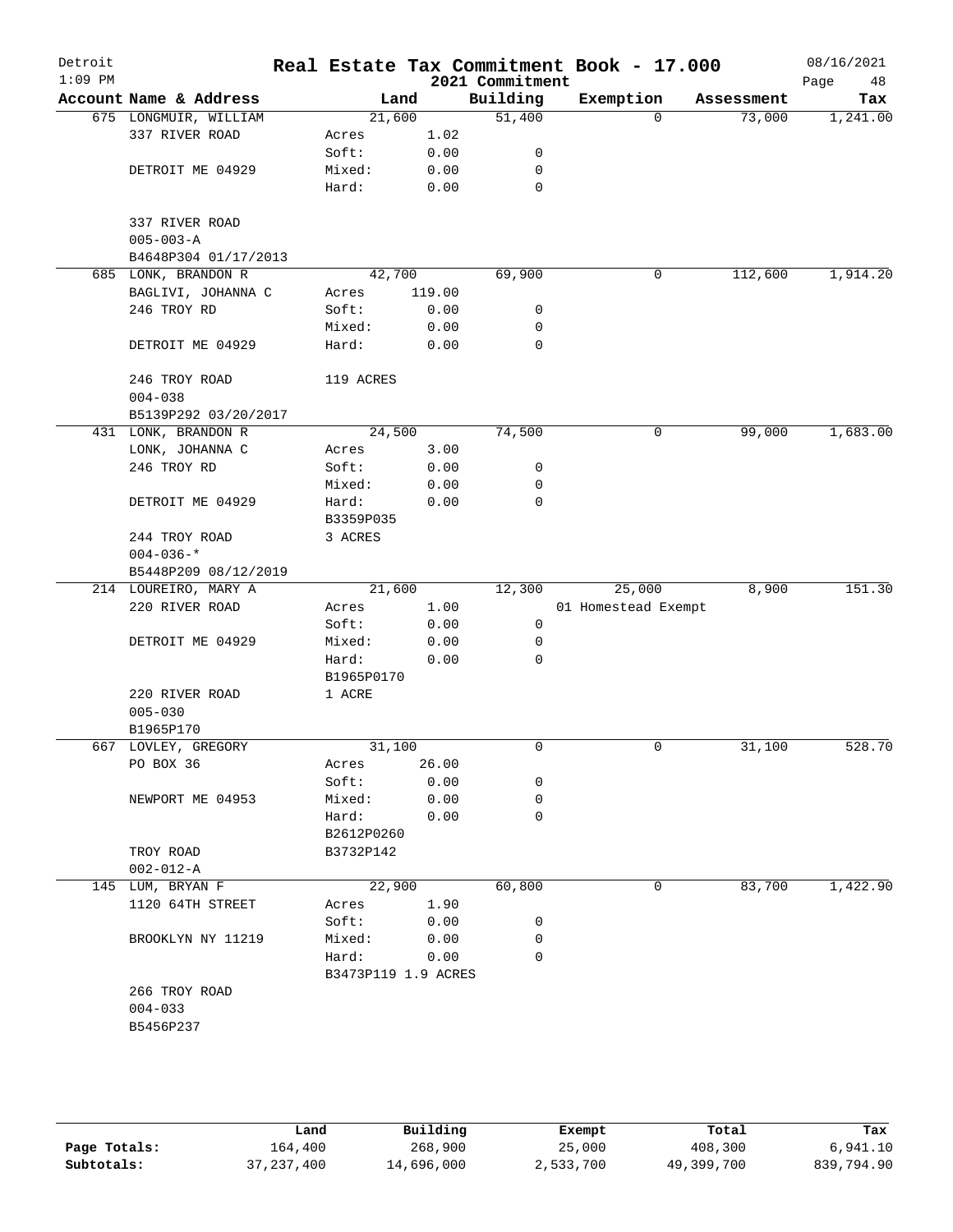| Detroit<br>$1:09$ PM |                              |            |      | 2021 Commitment | Real Estate Tax Commitment Book - 17.000 |            | 08/16/2021<br>Page<br>49 |
|----------------------|------------------------------|------------|------|-----------------|------------------------------------------|------------|--------------------------|
|                      | Account Name & Address       | Land       |      | Building        | Exemption                                | Assessment | Tax                      |
|                      | 491 LYONS, KENNETH           | 22,600     |      | 19,400          | 25,000                                   | 17,000     | 289.00                   |
|                      | LYONS, NANCY                 | Acres      | 2.48 |                 | 01 Homestead Exempt                      |            |                          |
|                      | 438 TROY ROAD                | Soft:      | 0.00 | 0               |                                          |            |                          |
|                      |                              | Mixed:     | 0.00 | 0               |                                          |            |                          |
|                      | DETROIT ME 04929             | Hard:      | 0.00 | 0               |                                          |            |                          |
|                      |                              | B2224P0261 |      |                 |                                          |            |                          |
|                      | 438 TROY ROAD                | 2.48 ACRES |      |                 |                                          |            |                          |
|                      | $002 - 005$                  |            |      |                 |                                          |            |                          |
|                      | B2224P261                    |            |      |                 |                                          |            |                          |
|                      | 239 LYONS, MYRNA(HEIRS OF)   | 18,100     |      | 0               | $\mathbf 0$                              | 18,100     | 307.70                   |
|                      | WEST, JOY                    | Acres      | 0.46 |                 |                                          |            |                          |
|                      | 564 TROY ROAD                | Soft:      | 0.00 | 0               |                                          |            |                          |
|                      | DETROIT ME 04929             | Mixed:     | 0.00 | 0               |                                          |            |                          |
|                      |                              | Hard:      | 0.00 | $\mathbf 0$     |                                          |            |                          |
|                      | 564 TROY ROAD                |            |      |                 |                                          |            |                          |
|                      | $002 - 022$                  |            |      |                 |                                          |            |                          |
|                      | 521 MACE, BETSY E            | 18,400     |      | 48,100          | 25,000                                   | 41,500     | 705.50                   |
|                      | PO BOX 13                    | Acres      | 0.50 |                 | 01 Homestead Exempt                      |            |                          |
|                      |                              | Soft:      | 0.00 | 0               |                                          |            |                          |
|                      | DETROIT ME 04929             | Mixed:     | 0.00 | 0               |                                          |            |                          |
|                      |                              | Hard:      | 0.00 | 0               |                                          |            |                          |
|                      |                              | B3105P0143 |      |                 |                                          |            |                          |
|                      | 101 TROY ROAD                |            |      |                 |                                          |            |                          |
|                      | $006 - 013$                  |            |      |                 |                                          |            |                          |
|                      | 241 MACGREGOR, WILLIAM       | 700        |      | $\mathbf 0$     | $\mathbf 0$                              | 700        | 11.90                    |
|                      | MACGREGOR, HARRIET           | Acres      | 0.46 |                 |                                          |            |                          |
|                      | 1 HUNTINGTON COMMON<br>DRIVE | Soft:      | 0.00 | 0               |                                          |            |                          |
|                      | APT 124                      | Mixed:     | 0.00 | 0               |                                          |            |                          |
|                      | KENNEBUNK ME 04043           | Hard:      | 0.00 | 0               |                                          |            |                          |
|                      |                              | B0936P0101 |      |                 |                                          |            |                          |
|                      | OFF TUTTLE ROAD              | .46 ACRE   |      |                 |                                          |            |                          |
|                      | $002 - 038$                  |            |      |                 |                                          |            |                          |
|                      | 242 MACGREGOR, WILLIAM JR    | 700        |      | 0               | $\mathsf{O}$                             | 700        | 11.90                    |
|                      | MACGREGOR, KAREN             | Acres      | 0.46 |                 |                                          |            |                          |
|                      | 10 PAT DRIVE                 | Soft:      | 0.00 | 0               |                                          |            |                          |
|                      |                              | Mixed:     | 0.00 | 0               |                                          |            |                          |
|                      | DANVERS MA 01925             | Hard:      | 0.00 | 0               |                                          |            |                          |
|                      |                              | B0936P0103 |      |                 |                                          |            |                          |
|                      | OFF TUTTLE ROAD              |            |      |                 |                                          |            |                          |
|                      | $002 - 037$                  |            |      |                 |                                          |            |                          |
|                      | 594 MACINTOSH, DIANE         | 23,000     |      | 10,000          | 0                                        | 33,000     | 561.00                   |
|                      | PO BOX 36                    | Acres      | 6.43 |                 |                                          |            |                          |
|                      |                              | Soft:      | 0.00 | 0               |                                          |            |                          |
|                      | NEWPORT ME 04953             | Mixed:     | 0.00 | 0               |                                          |            |                          |
|                      |                              | Hard:      | 0.00 | $\Omega$        |                                          |            |                          |
|                      | 119 DOGTOWN ROAD             |            |      |                 |                                          |            |                          |
|                      | $007 - 004 - 2$              |            |      |                 |                                          |            |                          |
|                      | B5121P149 01/20/2017         |            |      |                 |                                          |            |                          |
|                      |                              |            |      |                 |                                          |            |                          |

|              | Land       | Building   | Exempt    | Total      | Tax        |
|--------------|------------|------------|-----------|------------|------------|
| Page Totals: | 83,500     | ,500       | 50,000    | 111,000    | 1,887.00   |
| Subtotals:   | 37,320,900 | 14,773,500 | 2,583,700 | 49,510,700 | 841,681.90 |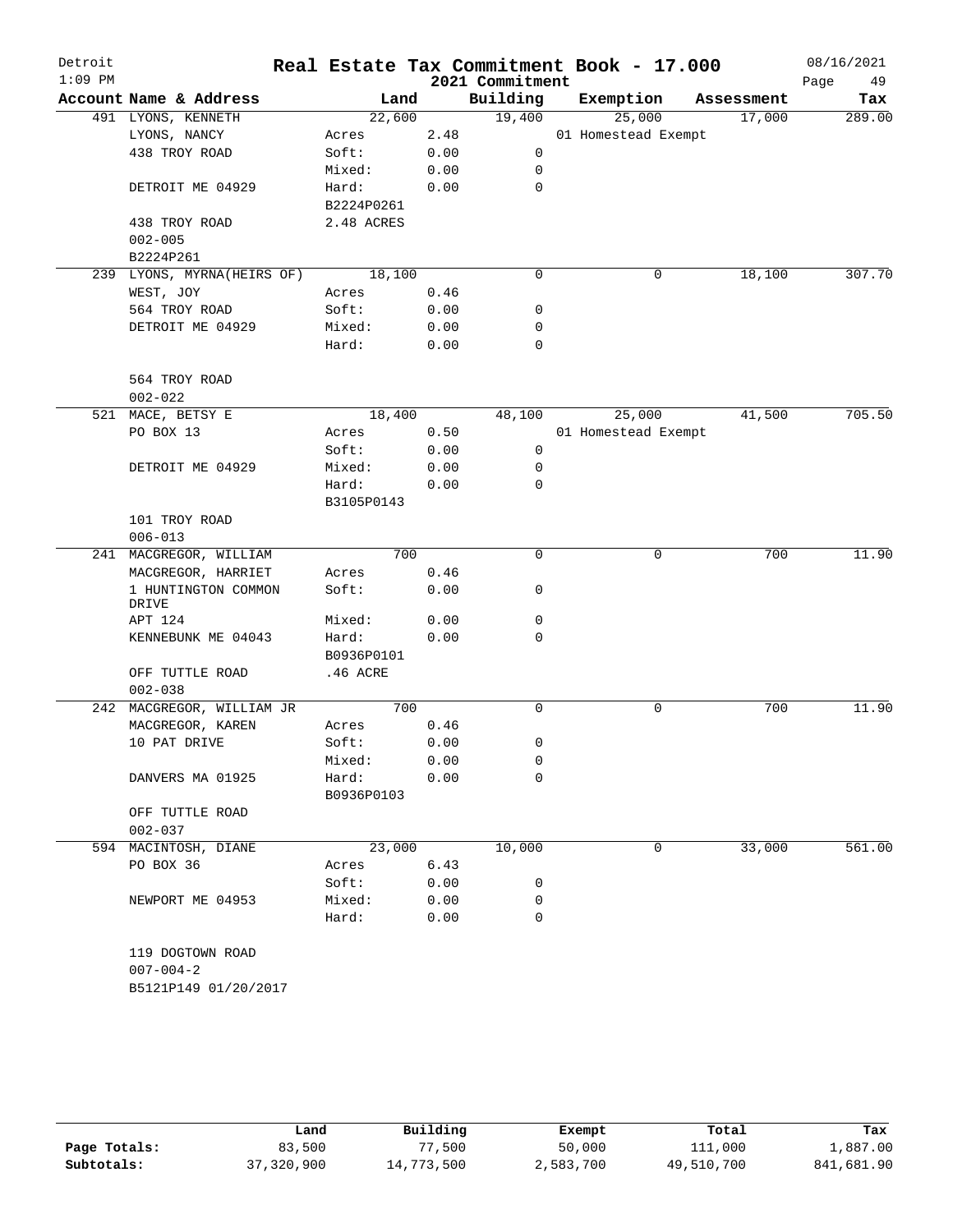| Detroit<br>$1:09$ PM |                                        |      |                    |              | 2021 Commitment | Real Estate Tax Commitment Book - 17.000 |          |            | 08/16/2021<br>Page<br>50 |
|----------------------|----------------------------------------|------|--------------------|--------------|-----------------|------------------------------------------|----------|------------|--------------------------|
|                      | Account Name & Address                 |      |                    | Land         | Building        | Exemption                                |          | Assessment | Tax                      |
|                      | 243 MACK, DANIEL E., LLC<br>(HEIRS OF) |      | 46,900             |              | 28,700          |                                          | $\Omega$ | 75,600     | 1,285.20                 |
|                      | C/O MACK, DANEIL                       |      | Acres              | 83.70        |                 |                                          |          |            |                          |
|                      | 7 BEAN LANE                            |      | Soft:              | 0.00         | 0               |                                          |          |            |                          |
|                      |                                        |      | Mixed:             | 0.00         | 0               |                                          |          |            |                          |
|                      | DETROIT ME 04929                       |      | Hard:              | 0.00         | 0               |                                          |          |            |                          |
|                      |                                        |      | B2768P0233         |              |                 |                                          |          |            |                          |
|                      | 7 BEAN LANE                            |      | 83.70 ACRES        |              |                 |                                          |          |            |                          |
|                      | $008 - 028$                            |      |                    |              |                 |                                          |          |            |                          |
|                      | B2768P233                              |      |                    |              |                 |                                          |          |            |                          |
|                      | 108 MACKENZIE, ISAAC C                 |      | 38,200             |              | 127,600         |                                          | 0        | 165,800    | 2,818.60                 |
|                      | 102 BASFORD RD                         |      | Acres              | 20.00        |                 |                                          |          |            |                          |
|                      |                                        |      | Soft:              | 0.00         | 0               |                                          |          |            |                          |
|                      | DETROIT ME 04929                       |      | Mixed:             | 0.00         | 0               |                                          |          |            |                          |
|                      |                                        |      | Hard:<br>B3410P329 | 0.00         | 0               |                                          |          |            |                          |
|                      | 102 BASFORD ROAD                       |      |                    |              |                 |                                          |          |            |                          |
|                      | $001 - 029$                            |      |                    |              |                 |                                          |          |            |                          |
|                      | B5390P280 03/18/2019 B3845P58          |      |                    |              |                 |                                          |          |            |                          |
|                      | 503 MAGUIRE, JOHN                      |      |                    | 5,800        | $\mathbf 0$     |                                          | 0        | 5,800      | 98.60                    |
|                      | 520 TROY ROAD                          |      | Acres              | 8.00         |                 |                                          |          |            |                          |
|                      |                                        |      | Soft:              | 0.00         | 0               |                                          |          |            |                          |
|                      | DETROIT ME 04929                       |      | Mixed:             | 0.00         | 0               |                                          |          |            |                          |
|                      |                                        |      | Hard:              | 0.00         | 0               |                                          |          |            |                          |
|                      | OFF TROY ROAD                          |      |                    |              |                 |                                          |          |            |                          |
|                      | $002 - 015$                            |      |                    |              |                 |                                          |          |            |                          |
|                      | B5048P149 07/15/2016                   |      |                    |              |                 |                                          |          |            |                          |
|                      | 684 MAGUIRE, JOHN J                    |      | 26,600             |              | 67,200          |                                          | 31,000   | 62,800     | 1,067.60                 |
|                      | 520 TROY ROAD                          |      | Acres              | 4.50         |                 | 14 WW2 Vet NonRes                        |          |            |                          |
|                      |                                        |      | Soft:              | 0.00         |                 | 0 01 Homestead Exempt                    |          |            |                          |
|                      | DETROIT ME 04929                       |      | Mixed:             | 0.00         | 0               |                                          |          |            |                          |
|                      |                                        |      | Hard:              | 0.00         | $\mathbf 0$     |                                          |          |            |                          |
|                      |                                        |      | B3886P95           |              |                 |                                          |          |            |                          |
|                      | 520 TROY ROAD                          |      | 4.5 ACRES          |              |                 |                                          |          |            |                          |
|                      | $002 - 014 - A$                        |      |                    |              |                 |                                          |          |            |                          |
|                      | B4023P302 05/08/2008                   |      |                    |              |                 |                                          |          |            |                          |
|                      | 717 MAGUIRE, JOHN J                    |      | 41,000             |              | 0               |                                          | 0        | 41,000     | 697.00                   |
|                      | 520 TROY ROAD                          |      | Acres              | 39.00        |                 |                                          |          |            |                          |
|                      |                                        |      | Soft:              | 0.00         | 0               |                                          |          |            |                          |
|                      | DETROIT ME 04929                       |      | Mixed:<br>Hard:    | 0.00<br>0.00 | 0<br>0          |                                          |          |            |                          |
|                      |                                        |      |                    |              |                 |                                          |          |            |                          |
|                      | TROY ROAD                              |      |                    |              |                 |                                          |          |            |                          |
|                      | $002 - 014 - B$                        |      |                    |              |                 |                                          |          |            |                          |
|                      | B4991P217 01/08/2016                   |      |                    |              |                 |                                          |          |            |                          |
|                      | 1000 MALOON, DYLAN A                   |      | 14,900             |              | 0               |                                          | 0        | 14,900     | 253.30                   |
|                      | PO BOX 355                             |      | Acres              | 3.88         |                 |                                          |          |            |                          |
|                      |                                        |      | Soft:              | 0.00         | 0               |                                          |          |            |                          |
|                      | PITTSFIELD ME 04967                    |      | Mixed:             | 0.00         | 0               |                                          |          |            |                          |
|                      |                                        |      | Hard:              | 0.00         | $\mathbf 0$     |                                          |          |            |                          |
|                      | BUTTONS RD                             |      |                    |              |                 |                                          |          |            |                          |
|                      | $007 - 081 - 01$                       |      |                    |              |                 |                                          |          |            |                          |
|                      | B5610P252 09/28/2020                   |      |                    |              |                 |                                          |          |            |                          |
|                      |                                        |      |                    |              |                 |                                          |          |            |                          |
|                      |                                        | Land |                    | Building     |                 | Exempt                                   |          | Total      | Tax                      |
|                      |                                        |      |                    |              |                 |                                          |          |            |                          |

**Page Totals:** 173,400 223,500 31,000 365,900 6,220.30 **Subtotals:** 37,494,300 14,997,000 2,614,700 49,876,600 847,902.20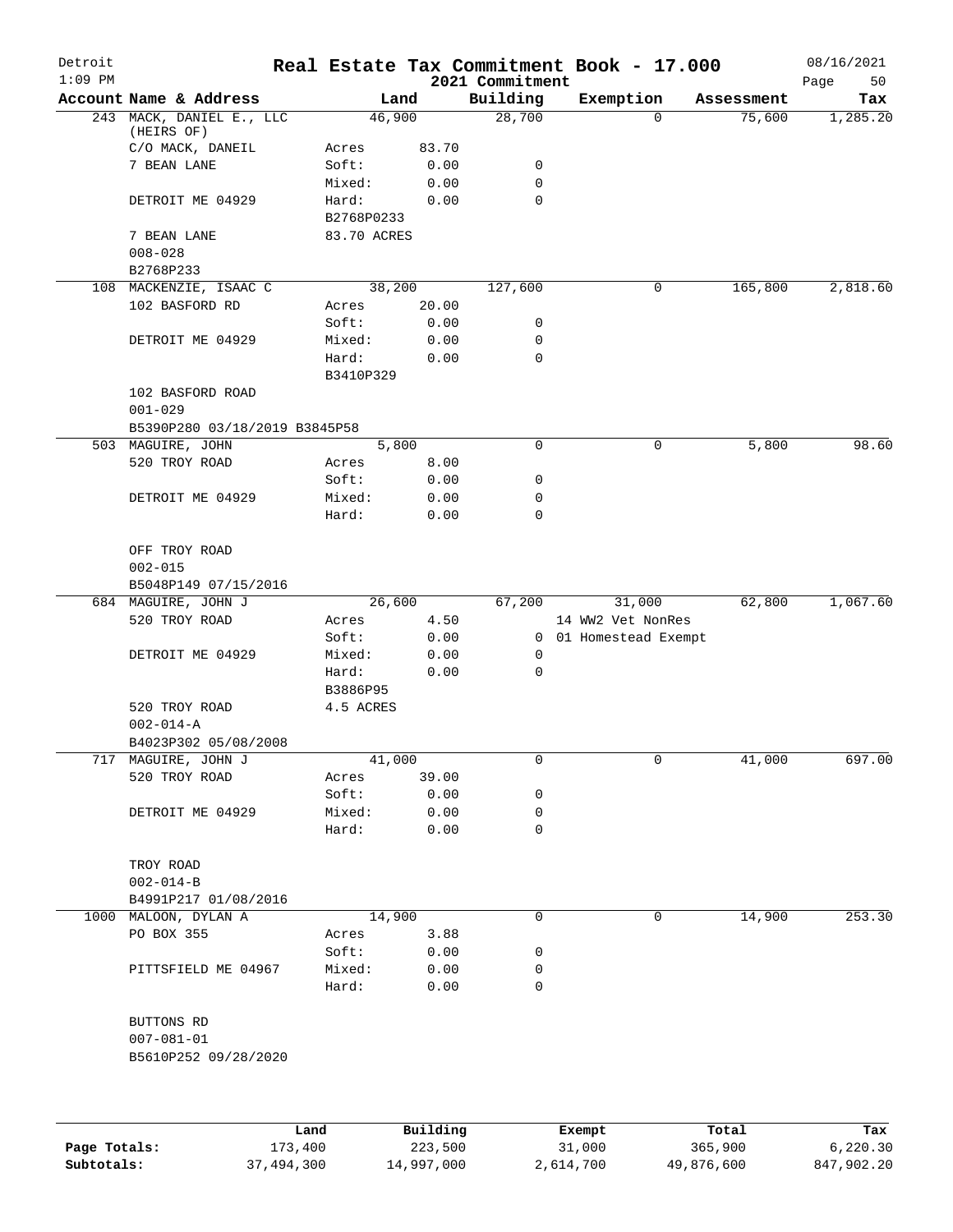| Detroit<br>$1:09$ PM |                         |            |      | 2021 Commitment | Real Estate Tax Commitment Book - 17.000 |            | 08/16/2021<br>Page<br>51 |
|----------------------|-------------------------|------------|------|-----------------|------------------------------------------|------------|--------------------------|
|                      | Account Name & Address  | Land       |      | Building        | Exemption                                | Assessment | Tax                      |
|                      | 247 MALOON, THEODORE JR | 24,700     |      | 81,700          | 25,000                                   | 81,400     | 1,383.80                 |
|                      | MALOON, MARJORIE        | Acres      | 1.90 |                 | 01 Homestead Exempt                      |            |                          |
|                      | P.O. BOX 144            | Soft:      | 0.00 | 0               |                                          |            |                          |
|                      |                         | Mixed:     | 0.00 | 0               |                                          |            |                          |
|                      | PITTSFIELD ME 04967     | Hard:      | 0.00 | $\mathbf 0$     |                                          |            |                          |
|                      |                         | B0868P0154 |      |                 |                                          |            |                          |
|                      | 34 BUTTONS ROAD         | 5.78 ACRES |      |                 |                                          |            |                          |
|                      | $007 - 081$             |            |      |                 |                                          |            |                          |
| 248                  | MALOON, TODD E          | 18,200     |      | 98,800          | 25,000                                   | 92,000     | 1,564.00                 |
|                      | P.O. BOX 355            | Acres      | 2.40 |                 | 01 Homestead Exempt                      |            |                          |
|                      |                         | Soft:      | 0.00 | 0               |                                          |            |                          |
|                      | PITTSFIELD ME 04967     | Mixed:     | 0.00 | 0               |                                          |            |                          |
|                      |                         | Hard:      | 0.00 | $\mathbf 0$     |                                          |            |                          |
|                      |                         | B1620P0213 |      |                 |                                          |            |                          |
|                      | 161 DOGTOWN ROAD        |            |      |                 |                                          |            |                          |
|                      | $007 - 001$             |            |      |                 |                                          |            |                          |
| 249                  | MALOON, TROY T          | 18,000     |      | 91,700          | 25,000                                   | 84,700     | 1,439.90                 |
|                      | MALOON, MELISSA E       | Acres      | 2.30 |                 | 01 Homestead Exempt                      |            |                          |
|                      | 159 DOGTOWN ROAD        | Soft:      | 0.00 | 0               |                                          |            |                          |
|                      |                         | Mixed:     | 0.00 | 0               |                                          |            |                          |
|                      | DETROIT ME 04929        | Hard:      | 0.00 | $\mathbf 0$     |                                          |            |                          |
|                      |                         | B1705P0307 |      |                 |                                          |            |                          |
|                      | 159 DOGTOWN ROAD        |            |      |                 |                                          |            |                          |
|                      | $007 - 002$             |            |      |                 |                                          |            |                          |
| 402                  | MALOON, TYLER J         | 24,100     |      | 140,500         | 0                                        | 164,600    | 2,798.20                 |
|                      | 12 BUTTONS ROAD         | Acres      | 1.50 |                 |                                          |            |                          |
|                      |                         | Soft:      | 0.00 | 0               |                                          |            |                          |
|                      | DETROIT ME 04929        | Mixed:     | 0.00 | 0               |                                          |            |                          |
|                      |                         | Hard:      | 0.00 | $\mathbf 0$     |                                          |            |                          |
|                      |                         |            |      |                 |                                          |            |                          |
|                      | 12 BUTTONS ROAD         |            |      |                 |                                          |            |                          |
|                      | $007 - 075$             | 1.50 ACRES |      |                 |                                          |            |                          |
|                      | B5269P165 04/17/2018    |            |      |                 |                                          |            |                          |
|                      |                         | 700        |      | $\mathbf 0$     | 0                                        |            | 11.90                    |
|                      | 475 MANCHESTER, SHAWN   |            |      |                 |                                          | 700        |                          |
|                      | 1017 MAIN ST            | Acres      | 1.00 |                 |                                          |            |                          |
|                      |                         | Soft:      | 0.00 | 0               |                                          |            |                          |
|                      | VASSALBORO ME 04989     | Mixed:     | 0.00 | $\mathbf 0$     |                                          |            |                          |
|                      |                         | Hard:      | 0.00 | $\mathbf 0$     |                                          |            |                          |
|                      |                         | B1331P0021 |      |                 |                                          |            |                          |
|                      | WEEMAN ROAD & TROY ROAD | 1 ACRE     |      |                 |                                          |            |                          |
|                      | $002 - 024$             |            |      |                 |                                          |            |                          |
|                      | B5543P116 05/11/2020    |            |      |                 |                                          |            |                          |
| 285                  | MANNING, BONNIE         | 22,300     |      | 42,200          | 25,000                                   | 39,500     | 671.50                   |
|                      | MANNING, TERRY L        | Acres      | 1.50 |                 | 01 Homestead Exempt                      |            |                          |
|                      | 67 RIVER ROAD           | Soft:      | 0.00 | 0               |                                          |            |                          |
|                      |                         | Mixed:     | 0.00 | 0               |                                          |            |                          |
|                      | DETROIT ME 04929        | Hard:      | 0.00 | $\mathbf 0$     |                                          |            |                          |
|                      |                         | B2412P0138 |      |                 |                                          |            |                          |
|                      | 67 RIVER ROAD           |            |      |                 |                                          |            |                          |
|                      | $008 - 020$             |            |      |                 |                                          |            |                          |
|                      | B2412P138               |            |      |                 |                                          |            |                          |
|                      |                         |            |      |                 |                                          |            |                          |

|              | Land       | Building   | Exempt    | Total      | Tax        |
|--------------|------------|------------|-----------|------------|------------|
| Page Totals: | 108,000    | 454,900    | 100,000   | 462,900    | 7,869.30   |
| Subtotals:   | 37,602,300 | 15,451,900 | 2,714,700 | 50,339,500 | 855,771.50 |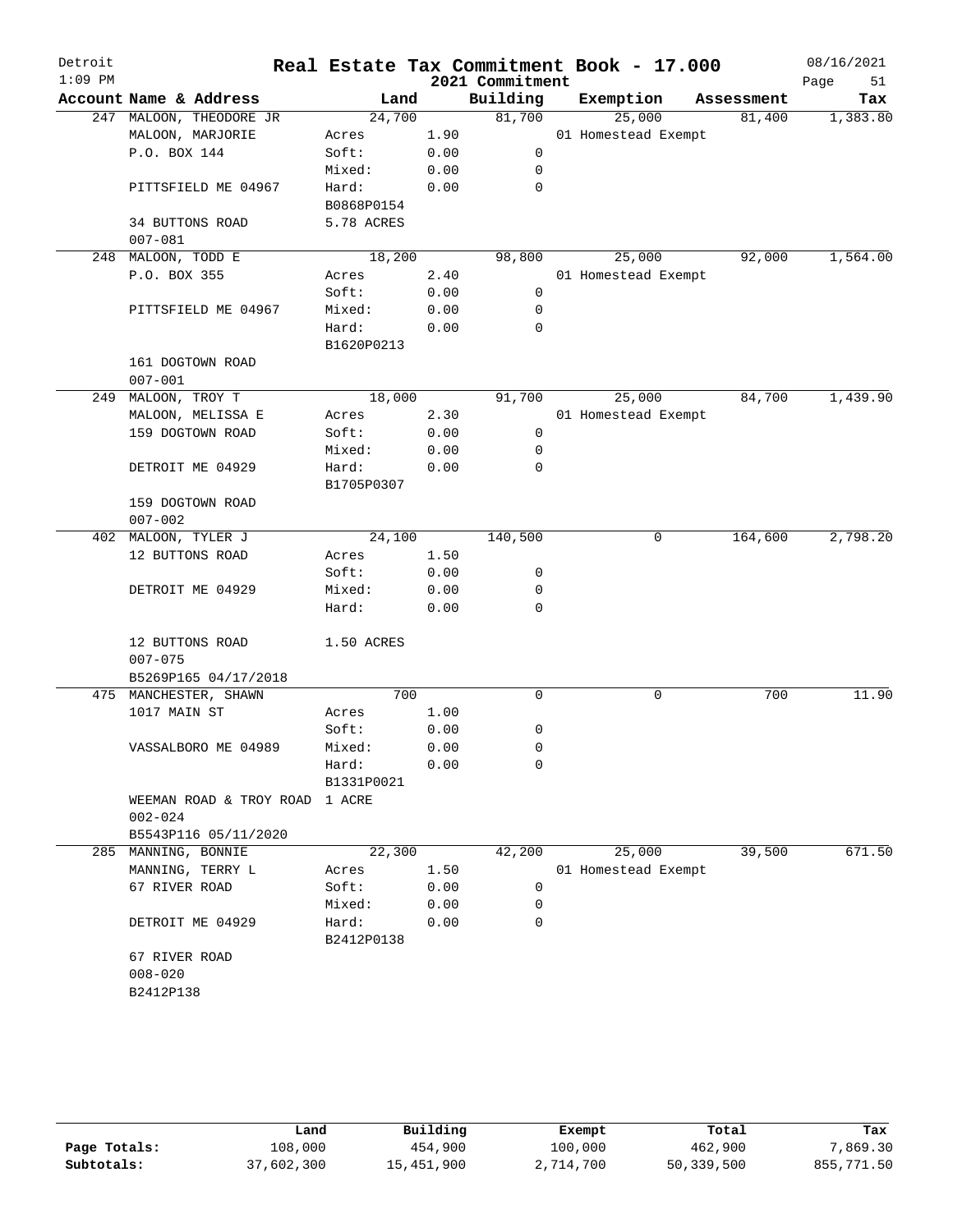| Detroit<br>$1:09$ PM |                                |                    |       | 2021 Commitment | Real Estate Tax Commitment Book - 17.000 |            | 08/16/2021<br>Page<br>52 |
|----------------------|--------------------------------|--------------------|-------|-----------------|------------------------------------------|------------|--------------------------|
|                      | Account Name & Address         | Land               |       | Building        | Exemption                                | Assessment | Tax                      |
|                      | 39 MARBLE, CANAAN M            | 19,800             |       | 60,800          | 25,000                                   | 55,600     | 945.20                   |
|                      | 21 SOUTH MAIN STREET           | Acres              | 0.70  |                 | 01 Homestead Exempt                      |            |                          |
|                      |                                | Soft:              | 0.00  | 0               |                                          |            |                          |
|                      | DETROIT ME 04929               | Mixed:             | 0.00  | 0               |                                          |            |                          |
|                      |                                | Hard:              | 0.00  | $\mathbf 0$     |                                          |            |                          |
|                      | 21 SOUTH MAIN STREET           |                    |       |                 |                                          |            |                          |
|                      | $009 - 067$                    |                    |       |                 |                                          |            |                          |
|                      | B5511P104 01/27/2020           |                    |       |                 |                                          |            |                          |
|                      | 648 MARCELLO, NICHOLAS J       | 21,900             |       | 47,900          | 25,000                                   | 44,800     | 761.60                   |
|                      | MARCELLO, KRYSTIANA M          | Acres              | 1.22  |                 | 01 Homestead Exempt                      |            |                          |
|                      | 335 TROY RD                    | Soft:              | 0.00  | 0               |                                          |            |                          |
|                      |                                | Mixed:             | 0.00  | 0               |                                          |            |                          |
|                      | DETROIT ME 04929               | Hard:              | 0.00  | 0               |                                          |            |                          |
|                      |                                | B3444P213B3760P210 |       |                 |                                          |            |                          |
|                      | 335 TROY RD                    | B3680 P114         |       |                 |                                          |            |                          |
|                      | $004 - 019 - A$                |                    |       |                 |                                          |            |                          |
|                      | B5379P168 02/11/2019 B3760P210 |                    |       |                 |                                          |            |                          |
|                      | 24 MARROW, HELEN               | 29,700             |       | 0               | 0                                        | 29,700     | 504.90                   |
|                      | 246 EDGEWATER DRIVE            | Acres              | 23.20 |                 |                                          |            |                          |
|                      |                                | Soft:              | 0.00  | 0               |                                          |            |                          |
|                      | PEMBROKE MA 02359              | Mixed:             | 0.00  | 0               |                                          |            |                          |
|                      |                                | Hard:              | 0.00  | 0               |                                          |            |                          |
|                      | RIVER ROAD                     | 23.2 ACRES         |       |                 |                                          |            |                          |
|                      | $005 - 017$                    |                    |       |                 |                                          |            |                          |
|                      | B5435P91 07/16/2019            |                    |       |                 |                                          |            |                          |
|                      | 519 MAY, WAYNE E               | 12,200             |       | 16,000          | 0                                        | 28,200     | 479.40                   |
|                      | PO BOX 53                      | Acres              | 1.94  |                 |                                          |            |                          |
|                      |                                | Soft:              | 0.00  | 0               |                                          |            |                          |
|                      | DETROIT ME 04929               | Mixed:             | 0.00  | 0               |                                          |            |                          |
|                      |                                | Hard:              | 0.00  | 0               |                                          |            |                          |
|                      |                                | B2547P319          |       |                 |                                          |            |                          |
|                      | 5 RIVER ROAD                   | 1.94 ACRES         |       |                 |                                          |            |                          |
|                      | $009 - 006$                    |                    |       |                 |                                          |            |                          |
|                      | B5266P26 04/03/2018            |                    |       |                 |                                          |            |                          |
|                      | 501 MAY, WAYNE E               | 16,300             |       | 6,500           | 0                                        | 22,800     | 387.60                   |
|                      | PO BOX 53                      | Acres              | 0.44  |                 |                                          |            |                          |
|                      |                                | Soft:              | 0.00  | 0               |                                          |            |                          |
|                      | DETROIT ME 04929               | Mixed:             | 0.00  | 0               |                                          |            |                          |
|                      |                                | Hard:              | 0.00  | 0               |                                          |            |                          |
|                      |                                | B2365P0070         |       |                 |                                          |            |                          |
|                      | 3 RIVER ROAD                   | $.44$ ACRE         |       |                 |                                          |            |                          |
|                      | $009 - 007$                    |                    |       |                 |                                          |            |                          |
|                      | B5358P11 12/03/2018            |                    |       |                 |                                          |            |                          |
|                      | 351 MAY, WAYNE E               | 20,100             |       | 0               | 0                                        | 20,100     | 341.70                   |
|                      | PO BOX 53                      | Acres              | 1.40  |                 |                                          |            |                          |
|                      |                                | Soft:              | 0.00  | 0               |                                          |            |                          |
|                      | DETROIT ME 04929               | Mixed:             | 0.00  | 0               |                                          |            |                          |
|                      |                                | Hard:              | 0.00  | 0               |                                          |            |                          |
|                      | 10 MAIN STREET                 | 1.4 ACRES          |       |                 |                                          |            |                          |
|                      | $009 - 010$                    |                    |       |                 |                                          |            |                          |
|                      | B5347P101 11/02/2018           |                    |       |                 |                                          |            |                          |
|                      |                                |                    |       |                 |                                          |            |                          |

|              | Land       | Building   | Exempt    | Total      | Tax        |
|--------------|------------|------------|-----------|------------|------------|
| Page Totals: | 120,000    | 131,200    | 50,000    | 201,200    | 3,420.40   |
| Subtotals:   | 37,722,300 | 15,583,100 | 2,764,700 | 50,540,700 | 859,191.90 |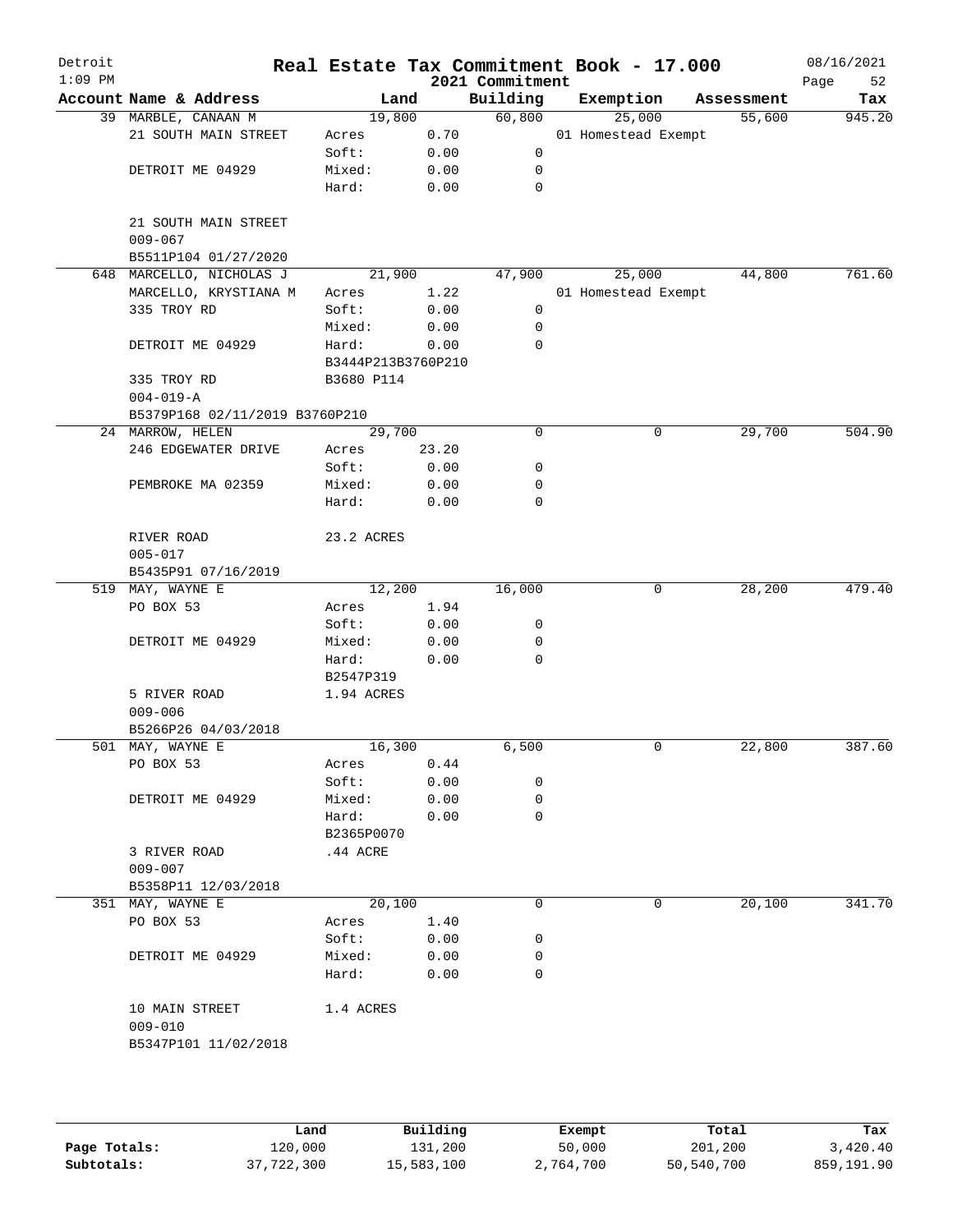| Detroit<br>$1:09$ PM |                                        |                      |       | 2021 Commitment | Real Estate Tax Commitment Book - 17.000 |            | 08/16/2021<br>Page<br>53 |
|----------------------|----------------------------------------|----------------------|-------|-----------------|------------------------------------------|------------|--------------------------|
|                      | Account Name & Address                 |                      | Land  | Building        | Exemption                                | Assessment | Tax                      |
|                      | 326 MAY, WAYNE E                       | 13,000               |       | $\mathbf 0$     | $\Omega$                                 | 13,000     | 221.00                   |
|                      | PO BOX 53                              | Acres                | 2.50  |                 |                                          |            |                          |
|                      |                                        | Soft:                | 0.00  | 0               |                                          |            |                          |
|                      | DETROIT ME 04929                       | Mixed:               | 0.00  | 0               |                                          |            |                          |
|                      |                                        | Hard:                | 0.00  | 0               |                                          |            |                          |
|                      |                                        | B3477P211 02/12/2005 |       |                 |                                          |            |                          |
|                      | 8 RIVER ROAD                           | COMMERCIAL GARAGE    |       |                 |                                          |            |                          |
|                      | $009 - 073A$                           |                      |       |                 |                                          |            |                          |
|                      | 317 MCCAULEY, PATRICIA.                | 30,400               |       | 146,700         | 25,000                                   | 152,100    | 2,585.70                 |
|                      | PFEFFER, WAYNE                         | Acres                | 10.50 |                 | 01 Homestead Exempt                      |            |                          |
|                      | 168 RIVER ROAD                         | Soft:                | 0.00  | 0               |                                          |            |                          |
|                      |                                        | Mixed:               | 0.00  | 0               |                                          |            |                          |
|                      | DETROIT ME 04929                       | Hard:                | 0.00  | 0               |                                          |            |                          |
|                      |                                        | B1755P0273           |       |                 |                                          |            |                          |
|                      | 168 RIVER ROAD                         |                      |       |                 |                                          |            |                          |
|                      | $005 - 044$                            |                      |       |                 |                                          |            |                          |
|                      | B3918P213 10/05/2007                   |                      |       |                 |                                          |            |                          |
|                      | 70 MCCLARY, SAMANTHA P                 | 48,500               |       | 131,500         | 0                                        | 180,000    | 3,060.00                 |
|                      | WIERS, MATTHEW B                       | Acres                | 34.30 |                 |                                          |            |                          |
|                      | 141 WIERS RD                           | Soft:                | 0.00  | 0               |                                          |            |                          |
|                      |                                        | Mixed:               | 0.00  | 0               |                                          |            |                          |
|                      | PALMYRA ME 04965                       | Hard:                | 0.00  | $\mathbf 0$     |                                          |            |                          |
|                      |                                        | B0904P0240           |       |                 |                                          |            |                          |
|                      | 325 RIVER ROAD                         | 34.3 ACRES HOME SITE |       |                 |                                          |            |                          |
|                      | $005 - 006$                            |                      |       |                 |                                          |            |                          |
|                      | B5604P16 09/17/2020                    |                      |       |                 |                                          |            |                          |
|                      | 182 MCGARRY, WILLIAM P. III            | 27,000               |       | 1,600           | 0                                        | 28,600     | 486.20                   |
|                      | & DENISE A. TRUSTEES                   |                      |       |                 |                                          |            |                          |
|                      | MCGARRY JOINT REVOCABLE Acres<br>TRUST |                      | 36.00 |                 |                                          |            |                          |
|                      | 170 NORTH RD                           | Soft:                | 0.00  | 0               |                                          |            |                          |
|                      |                                        | Mixed:               | 0.00  | 0               |                                          |            |                          |
|                      | NORTH READING MA 01864 Hard:           |                      | 0.00  | $\mathbf 0$     |                                          |            |                          |
|                      | WEEMAN ROAD                            |                      |       |                 |                                          |            |                          |
|                      | $002 - 030$                            |                      |       |                 |                                          |            |                          |
|                      | B5355P33 11/26/2018                    |                      |       |                 |                                          |            |                          |
|                      | 772 McGinnis, Allen R., Jr. 17,300     |                      |       | 10,700          |                                          | 28,000     | 476.00                   |
|                      | c/o Linda McGinnis                     | Acres                | 10.00 |                 |                                          |            |                          |
|                      | 572 Troy Road                          | Soft:                | 0.00  | 0               |                                          |            |                          |
|                      | Detroit ME 04929                       | Mixed:               | 0.00  | 0               |                                          |            |                          |
|                      |                                        | Hard:                | 0.00  | 0               |                                          |            |                          |
|                      | TROY ROAD                              |                      |       |                 |                                          |            |                          |
|                      | $002 - 023 - 1$                        |                      |       |                 |                                          |            |                          |
|                      | B4964P192 10/14/2015                   |                      |       |                 |                                          |            |                          |
|                      | 262 MCGINNIS, CHAD                     | 19,800               |       | 9,000           | 0                                        | 28,800     | 489.60                   |
|                      | 1 WYOMA ST                             | Acres                | 0.70  |                 |                                          |            |                          |
|                      |                                        | Soft:                | 0.00  | 0               |                                          |            |                          |
|                      | LYNN MA 01904                          | Mixed:               | 0.00  | 0               |                                          |            |                          |
|                      |                                        | Hard:                | 0.00  | 0               |                                          |            |                          |
|                      |                                        | B3507P344            |       |                 |                                          |            |                          |
|                      | 23 SOUTH MAIN STREET                   | .7 ACRE              |       |                 |                                          |            |                          |
|                      | $009 - 066$                            |                      |       |                 |                                          |            |                          |
|                      |                                        |                      |       |                 |                                          |            |                          |
|                      |                                        |                      |       |                 |                                          |            |                          |
|                      |                                        |                      |       |                 |                                          |            |                          |
|                      |                                        |                      |       |                 |                                          |            |                          |
|                      |                                        |                      |       |                 |                                          |            |                          |

|              | Land       | Building   | Exempt    | Total      | Tax        |
|--------------|------------|------------|-----------|------------|------------|
| Page Totals: | 156,000    | 299,500    | 25,000    | 430,500    | 7,318.50   |
| Subtotals:   | 37,878,300 | 15,882,600 | 2,789,700 | 50,971,200 | 866,510.40 |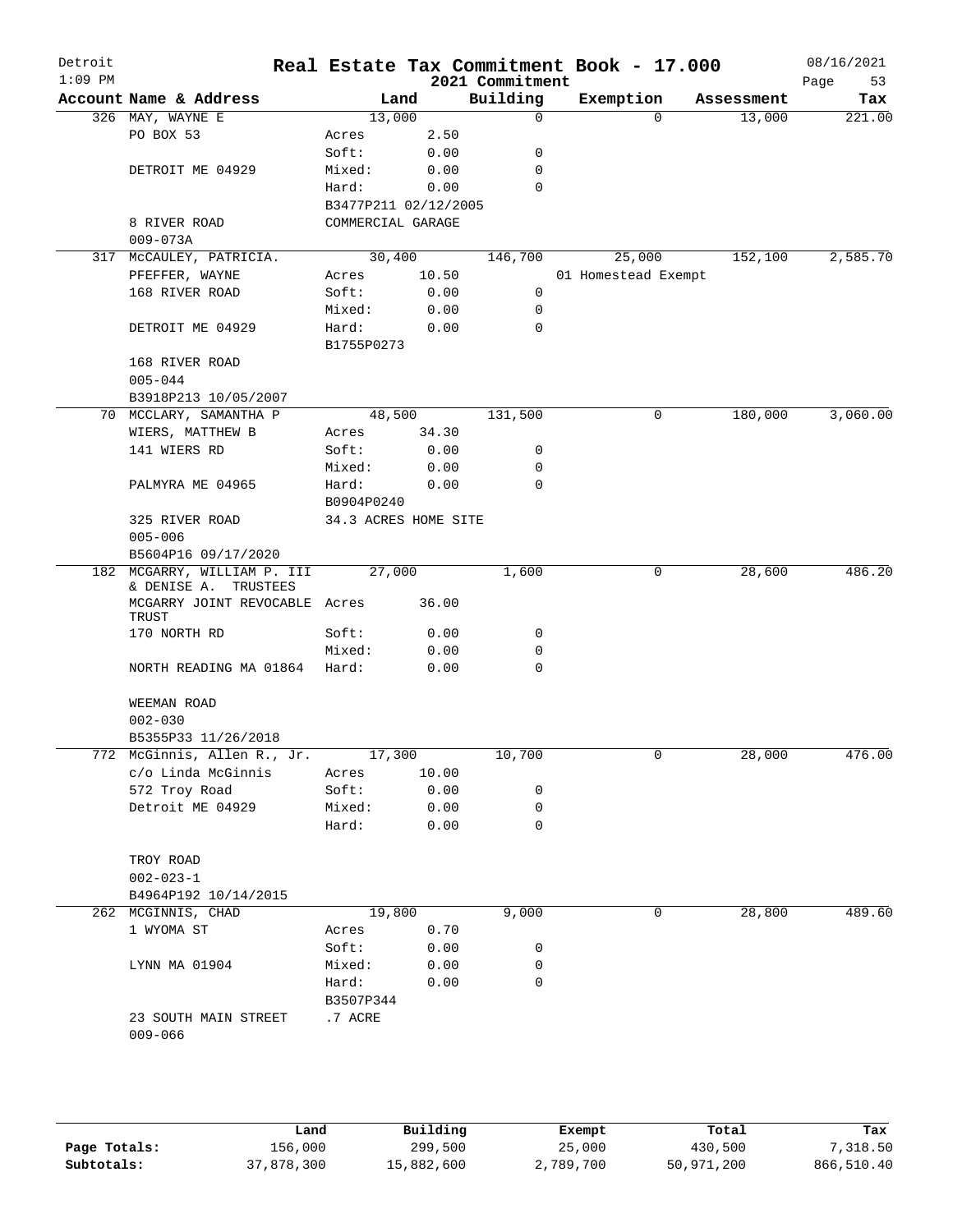| Account Name & Address<br>Building<br>Exemption<br>Land<br>Assessment<br>Tax<br>60,000<br>19,500<br>25,000<br>54,500<br>263 MCGINNIS, EVERETT<br>926.50<br>0.91<br>01 Homestead Exempt<br>MCGINNIS, TERESA B. &<br>Acres<br>CHAD<br>25 SOUTH MAIN STREET<br>Soft:<br>0.00<br>0<br>$\mathbf 0$<br>Mixed:<br>0.00<br>$\mathbf 0$<br>DETROIT ME 04929<br>Hard:<br>0.00<br>.91 ACRE<br>25 SOUTH MAIN STREET<br>$009 - 065$<br>B5629P319 11/06/2020<br>610 MCGINNIS, JAMES<br>600<br>0<br>0<br>600<br>MCGINNIS, MARGORY F<br>0.45<br>Acres<br>42 CLARK RD<br>Soft:<br>0.00<br>0<br>0.00<br>Mixed:<br>0<br>Hard:<br>0.00<br>0<br>DETROIT ME 04929<br>B2363P0345<br>OFF BASFORD ROAD<br>.45 ACRE - HEMLOCK ACRES<br>$001 - 042$<br>15,300<br>0<br>0<br>15,300<br>446 MCGINNIS, JAMES<br>MCGINNIS, MARJORIE<br>50.00<br>Acres<br>42 CLARK RD<br>Soft:<br>0.00<br>0<br>Mixed:<br>0.00<br>0<br>0<br>0.00<br>DETROIT ME 04929<br>Hard:<br>B3462P345<br>OFF MAIN STREET<br>50 ACRES<br>$008 - 055$<br>$\Omega$<br>$\mathbf 0$<br>99,100<br>768 MCGINNIS, JAMES A<br>99,100<br>MCGINNIS, MARJORIE F<br>249.74<br>Acres<br>42 CLARK ROAD<br>Soft:<br>0.00<br>0<br>0.00<br>Mixed:<br>0<br>Hard:<br>0.00<br>0<br>DETROIT ME 04929<br>TROY ROAD<br>$002 - 001$<br>B4835P335 09/29/2014<br>28,400<br>74,600<br>25,000<br>78,000<br>750 MCGINNIS, JAMES A<br>MCGINNIS, MARJORIE<br>6.45<br>01 Homestead Exempt<br>Acres<br>Soft:<br>0.00<br>0<br>42 CLARK ROAD<br>0.00<br>Mixed:<br>0<br>Hard:<br>0.00<br>$\mathbf 0$<br>DETROIT ME 04929<br>42 CLARK ROAD<br>$006 - 031 - A$<br>342 MCGINNIS, JESSICA D<br>22,000<br>16,400<br>25,000<br>13,400<br>7 BIRCHWOOD ST<br>1.28<br>01 Homestead Exempt<br>Acres<br>0.00<br>Soft:<br>0<br>Mixed:<br>0.00<br>0<br>DETROIT ME 04929<br>Hard:<br>0.00<br>$\Omega$<br>B3139P0212<br>7 BIRCHWOOD STREET<br>1.28 ACRES<br>$004 - 008$<br>B5655P356 01/11/2021 | Detroit<br>$1:09$ PM |  | 2021 Commitment | Real Estate Tax Commitment Book - 17.000 | 08/16/2021<br>Page<br>54 |
|--------------------------------------------------------------------------------------------------------------------------------------------------------------------------------------------------------------------------------------------------------------------------------------------------------------------------------------------------------------------------------------------------------------------------------------------------------------------------------------------------------------------------------------------------------------------------------------------------------------------------------------------------------------------------------------------------------------------------------------------------------------------------------------------------------------------------------------------------------------------------------------------------------------------------------------------------------------------------------------------------------------------------------------------------------------------------------------------------------------------------------------------------------------------------------------------------------------------------------------------------------------------------------------------------------------------------------------------------------------------------------------------------------------------------------------------------------------------------------------------------------------------------------------------------------------------------------------------------------------------------------------------------------------------------------------------------------------------------------------------------------------------------------------------------------------------------------------------------------------------------------|----------------------|--|-----------------|------------------------------------------|--------------------------|
|                                                                                                                                                                                                                                                                                                                                                                                                                                                                                                                                                                                                                                                                                                                                                                                                                                                                                                                                                                                                                                                                                                                                                                                                                                                                                                                                                                                                                                                                                                                                                                                                                                                                                                                                                                                                                                                                                |                      |  |                 |                                          |                          |
|                                                                                                                                                                                                                                                                                                                                                                                                                                                                                                                                                                                                                                                                                                                                                                                                                                                                                                                                                                                                                                                                                                                                                                                                                                                                                                                                                                                                                                                                                                                                                                                                                                                                                                                                                                                                                                                                                |                      |  |                 |                                          |                          |
|                                                                                                                                                                                                                                                                                                                                                                                                                                                                                                                                                                                                                                                                                                                                                                                                                                                                                                                                                                                                                                                                                                                                                                                                                                                                                                                                                                                                                                                                                                                                                                                                                                                                                                                                                                                                                                                                                |                      |  |                 |                                          |                          |
|                                                                                                                                                                                                                                                                                                                                                                                                                                                                                                                                                                                                                                                                                                                                                                                                                                                                                                                                                                                                                                                                                                                                                                                                                                                                                                                                                                                                                                                                                                                                                                                                                                                                                                                                                                                                                                                                                |                      |  |                 |                                          |                          |
|                                                                                                                                                                                                                                                                                                                                                                                                                                                                                                                                                                                                                                                                                                                                                                                                                                                                                                                                                                                                                                                                                                                                                                                                                                                                                                                                                                                                                                                                                                                                                                                                                                                                                                                                                                                                                                                                                |                      |  |                 |                                          |                          |
|                                                                                                                                                                                                                                                                                                                                                                                                                                                                                                                                                                                                                                                                                                                                                                                                                                                                                                                                                                                                                                                                                                                                                                                                                                                                                                                                                                                                                                                                                                                                                                                                                                                                                                                                                                                                                                                                                |                      |  |                 |                                          |                          |
|                                                                                                                                                                                                                                                                                                                                                                                                                                                                                                                                                                                                                                                                                                                                                                                                                                                                                                                                                                                                                                                                                                                                                                                                                                                                                                                                                                                                                                                                                                                                                                                                                                                                                                                                                                                                                                                                                |                      |  |                 |                                          |                          |
|                                                                                                                                                                                                                                                                                                                                                                                                                                                                                                                                                                                                                                                                                                                                                                                                                                                                                                                                                                                                                                                                                                                                                                                                                                                                                                                                                                                                                                                                                                                                                                                                                                                                                                                                                                                                                                                                                |                      |  |                 |                                          |                          |
|                                                                                                                                                                                                                                                                                                                                                                                                                                                                                                                                                                                                                                                                                                                                                                                                                                                                                                                                                                                                                                                                                                                                                                                                                                                                                                                                                                                                                                                                                                                                                                                                                                                                                                                                                                                                                                                                                |                      |  |                 |                                          | 10.20                    |
|                                                                                                                                                                                                                                                                                                                                                                                                                                                                                                                                                                                                                                                                                                                                                                                                                                                                                                                                                                                                                                                                                                                                                                                                                                                                                                                                                                                                                                                                                                                                                                                                                                                                                                                                                                                                                                                                                |                      |  |                 |                                          |                          |
|                                                                                                                                                                                                                                                                                                                                                                                                                                                                                                                                                                                                                                                                                                                                                                                                                                                                                                                                                                                                                                                                                                                                                                                                                                                                                                                                                                                                                                                                                                                                                                                                                                                                                                                                                                                                                                                                                |                      |  |                 |                                          |                          |
|                                                                                                                                                                                                                                                                                                                                                                                                                                                                                                                                                                                                                                                                                                                                                                                                                                                                                                                                                                                                                                                                                                                                                                                                                                                                                                                                                                                                                                                                                                                                                                                                                                                                                                                                                                                                                                                                                |                      |  |                 |                                          |                          |
|                                                                                                                                                                                                                                                                                                                                                                                                                                                                                                                                                                                                                                                                                                                                                                                                                                                                                                                                                                                                                                                                                                                                                                                                                                                                                                                                                                                                                                                                                                                                                                                                                                                                                                                                                                                                                                                                                |                      |  |                 |                                          |                          |
|                                                                                                                                                                                                                                                                                                                                                                                                                                                                                                                                                                                                                                                                                                                                                                                                                                                                                                                                                                                                                                                                                                                                                                                                                                                                                                                                                                                                                                                                                                                                                                                                                                                                                                                                                                                                                                                                                |                      |  |                 |                                          |                          |
|                                                                                                                                                                                                                                                                                                                                                                                                                                                                                                                                                                                                                                                                                                                                                                                                                                                                                                                                                                                                                                                                                                                                                                                                                                                                                                                                                                                                                                                                                                                                                                                                                                                                                                                                                                                                                                                                                |                      |  |                 |                                          |                          |
|                                                                                                                                                                                                                                                                                                                                                                                                                                                                                                                                                                                                                                                                                                                                                                                                                                                                                                                                                                                                                                                                                                                                                                                                                                                                                                                                                                                                                                                                                                                                                                                                                                                                                                                                                                                                                                                                                |                      |  |                 |                                          |                          |
|                                                                                                                                                                                                                                                                                                                                                                                                                                                                                                                                                                                                                                                                                                                                                                                                                                                                                                                                                                                                                                                                                                                                                                                                                                                                                                                                                                                                                                                                                                                                                                                                                                                                                                                                                                                                                                                                                |                      |  |                 |                                          | 260.10                   |
|                                                                                                                                                                                                                                                                                                                                                                                                                                                                                                                                                                                                                                                                                                                                                                                                                                                                                                                                                                                                                                                                                                                                                                                                                                                                                                                                                                                                                                                                                                                                                                                                                                                                                                                                                                                                                                                                                |                      |  |                 |                                          |                          |
|                                                                                                                                                                                                                                                                                                                                                                                                                                                                                                                                                                                                                                                                                                                                                                                                                                                                                                                                                                                                                                                                                                                                                                                                                                                                                                                                                                                                                                                                                                                                                                                                                                                                                                                                                                                                                                                                                |                      |  |                 |                                          |                          |
|                                                                                                                                                                                                                                                                                                                                                                                                                                                                                                                                                                                                                                                                                                                                                                                                                                                                                                                                                                                                                                                                                                                                                                                                                                                                                                                                                                                                                                                                                                                                                                                                                                                                                                                                                                                                                                                                                |                      |  |                 |                                          |                          |
|                                                                                                                                                                                                                                                                                                                                                                                                                                                                                                                                                                                                                                                                                                                                                                                                                                                                                                                                                                                                                                                                                                                                                                                                                                                                                                                                                                                                                                                                                                                                                                                                                                                                                                                                                                                                                                                                                |                      |  |                 |                                          |                          |
|                                                                                                                                                                                                                                                                                                                                                                                                                                                                                                                                                                                                                                                                                                                                                                                                                                                                                                                                                                                                                                                                                                                                                                                                                                                                                                                                                                                                                                                                                                                                                                                                                                                                                                                                                                                                                                                                                |                      |  |                 |                                          |                          |
|                                                                                                                                                                                                                                                                                                                                                                                                                                                                                                                                                                                                                                                                                                                                                                                                                                                                                                                                                                                                                                                                                                                                                                                                                                                                                                                                                                                                                                                                                                                                                                                                                                                                                                                                                                                                                                                                                |                      |  |                 |                                          |                          |
|                                                                                                                                                                                                                                                                                                                                                                                                                                                                                                                                                                                                                                                                                                                                                                                                                                                                                                                                                                                                                                                                                                                                                                                                                                                                                                                                                                                                                                                                                                                                                                                                                                                                                                                                                                                                                                                                                |                      |  |                 |                                          |                          |
|                                                                                                                                                                                                                                                                                                                                                                                                                                                                                                                                                                                                                                                                                                                                                                                                                                                                                                                                                                                                                                                                                                                                                                                                                                                                                                                                                                                                                                                                                                                                                                                                                                                                                                                                                                                                                                                                                |                      |  |                 |                                          | 1,684.70                 |
|                                                                                                                                                                                                                                                                                                                                                                                                                                                                                                                                                                                                                                                                                                                                                                                                                                                                                                                                                                                                                                                                                                                                                                                                                                                                                                                                                                                                                                                                                                                                                                                                                                                                                                                                                                                                                                                                                |                      |  |                 |                                          |                          |
|                                                                                                                                                                                                                                                                                                                                                                                                                                                                                                                                                                                                                                                                                                                                                                                                                                                                                                                                                                                                                                                                                                                                                                                                                                                                                                                                                                                                                                                                                                                                                                                                                                                                                                                                                                                                                                                                                |                      |  |                 |                                          |                          |
|                                                                                                                                                                                                                                                                                                                                                                                                                                                                                                                                                                                                                                                                                                                                                                                                                                                                                                                                                                                                                                                                                                                                                                                                                                                                                                                                                                                                                                                                                                                                                                                                                                                                                                                                                                                                                                                                                |                      |  |                 |                                          |                          |
|                                                                                                                                                                                                                                                                                                                                                                                                                                                                                                                                                                                                                                                                                                                                                                                                                                                                                                                                                                                                                                                                                                                                                                                                                                                                                                                                                                                                                                                                                                                                                                                                                                                                                                                                                                                                                                                                                |                      |  |                 |                                          |                          |
|                                                                                                                                                                                                                                                                                                                                                                                                                                                                                                                                                                                                                                                                                                                                                                                                                                                                                                                                                                                                                                                                                                                                                                                                                                                                                                                                                                                                                                                                                                                                                                                                                                                                                                                                                                                                                                                                                |                      |  |                 |                                          |                          |
|                                                                                                                                                                                                                                                                                                                                                                                                                                                                                                                                                                                                                                                                                                                                                                                                                                                                                                                                                                                                                                                                                                                                                                                                                                                                                                                                                                                                                                                                                                                                                                                                                                                                                                                                                                                                                                                                                |                      |  |                 |                                          |                          |
|                                                                                                                                                                                                                                                                                                                                                                                                                                                                                                                                                                                                                                                                                                                                                                                                                                                                                                                                                                                                                                                                                                                                                                                                                                                                                                                                                                                                                                                                                                                                                                                                                                                                                                                                                                                                                                                                                |                      |  |                 |                                          |                          |
|                                                                                                                                                                                                                                                                                                                                                                                                                                                                                                                                                                                                                                                                                                                                                                                                                                                                                                                                                                                                                                                                                                                                                                                                                                                                                                                                                                                                                                                                                                                                                                                                                                                                                                                                                                                                                                                                                |                      |  |                 |                                          | 1,326.00                 |
|                                                                                                                                                                                                                                                                                                                                                                                                                                                                                                                                                                                                                                                                                                                                                                                                                                                                                                                                                                                                                                                                                                                                                                                                                                                                                                                                                                                                                                                                                                                                                                                                                                                                                                                                                                                                                                                                                |                      |  |                 |                                          |                          |
|                                                                                                                                                                                                                                                                                                                                                                                                                                                                                                                                                                                                                                                                                                                                                                                                                                                                                                                                                                                                                                                                                                                                                                                                                                                                                                                                                                                                                                                                                                                                                                                                                                                                                                                                                                                                                                                                                |                      |  |                 |                                          |                          |
|                                                                                                                                                                                                                                                                                                                                                                                                                                                                                                                                                                                                                                                                                                                                                                                                                                                                                                                                                                                                                                                                                                                                                                                                                                                                                                                                                                                                                                                                                                                                                                                                                                                                                                                                                                                                                                                                                |                      |  |                 |                                          |                          |
|                                                                                                                                                                                                                                                                                                                                                                                                                                                                                                                                                                                                                                                                                                                                                                                                                                                                                                                                                                                                                                                                                                                                                                                                                                                                                                                                                                                                                                                                                                                                                                                                                                                                                                                                                                                                                                                                                |                      |  |                 |                                          |                          |
|                                                                                                                                                                                                                                                                                                                                                                                                                                                                                                                                                                                                                                                                                                                                                                                                                                                                                                                                                                                                                                                                                                                                                                                                                                                                                                                                                                                                                                                                                                                                                                                                                                                                                                                                                                                                                                                                                |                      |  |                 |                                          |                          |
|                                                                                                                                                                                                                                                                                                                                                                                                                                                                                                                                                                                                                                                                                                                                                                                                                                                                                                                                                                                                                                                                                                                                                                                                                                                                                                                                                                                                                                                                                                                                                                                                                                                                                                                                                                                                                                                                                |                      |  |                 |                                          | 227.80                   |
|                                                                                                                                                                                                                                                                                                                                                                                                                                                                                                                                                                                                                                                                                                                                                                                                                                                                                                                                                                                                                                                                                                                                                                                                                                                                                                                                                                                                                                                                                                                                                                                                                                                                                                                                                                                                                                                                                |                      |  |                 |                                          |                          |
|                                                                                                                                                                                                                                                                                                                                                                                                                                                                                                                                                                                                                                                                                                                                                                                                                                                                                                                                                                                                                                                                                                                                                                                                                                                                                                                                                                                                                                                                                                                                                                                                                                                                                                                                                                                                                                                                                |                      |  |                 |                                          |                          |
|                                                                                                                                                                                                                                                                                                                                                                                                                                                                                                                                                                                                                                                                                                                                                                                                                                                                                                                                                                                                                                                                                                                                                                                                                                                                                                                                                                                                                                                                                                                                                                                                                                                                                                                                                                                                                                                                                |                      |  |                 |                                          |                          |
|                                                                                                                                                                                                                                                                                                                                                                                                                                                                                                                                                                                                                                                                                                                                                                                                                                                                                                                                                                                                                                                                                                                                                                                                                                                                                                                                                                                                                                                                                                                                                                                                                                                                                                                                                                                                                                                                                |                      |  |                 |                                          |                          |
|                                                                                                                                                                                                                                                                                                                                                                                                                                                                                                                                                                                                                                                                                                                                                                                                                                                                                                                                                                                                                                                                                                                                                                                                                                                                                                                                                                                                                                                                                                                                                                                                                                                                                                                                                                                                                                                                                |                      |  |                 |                                          |                          |
|                                                                                                                                                                                                                                                                                                                                                                                                                                                                                                                                                                                                                                                                                                                                                                                                                                                                                                                                                                                                                                                                                                                                                                                                                                                                                                                                                                                                                                                                                                                                                                                                                                                                                                                                                                                                                                                                                |                      |  |                 |                                          |                          |
|                                                                                                                                                                                                                                                                                                                                                                                                                                                                                                                                                                                                                                                                                                                                                                                                                                                                                                                                                                                                                                                                                                                                                                                                                                                                                                                                                                                                                                                                                                                                                                                                                                                                                                                                                                                                                                                                                |                      |  |                 |                                          |                          |
|                                                                                                                                                                                                                                                                                                                                                                                                                                                                                                                                                                                                                                                                                                                                                                                                                                                                                                                                                                                                                                                                                                                                                                                                                                                                                                                                                                                                                                                                                                                                                                                                                                                                                                                                                                                                                                                                                |                      |  |                 |                                          |                          |
|                                                                                                                                                                                                                                                                                                                                                                                                                                                                                                                                                                                                                                                                                                                                                                                                                                                                                                                                                                                                                                                                                                                                                                                                                                                                                                                                                                                                                                                                                                                                                                                                                                                                                                                                                                                                                                                                                |                      |  |                 |                                          |                          |

|              | Land       | Building   | Exempt    | Total      | Tax        |
|--------------|------------|------------|-----------|------------|------------|
| Page Totals: | 184,900    | 151,000    | 75,000    | 260,900    | 4,435.30   |
| Subtotals:   | 38,063,200 | 16,033,600 | 2,864,700 | 51,232,100 | 870,945.70 |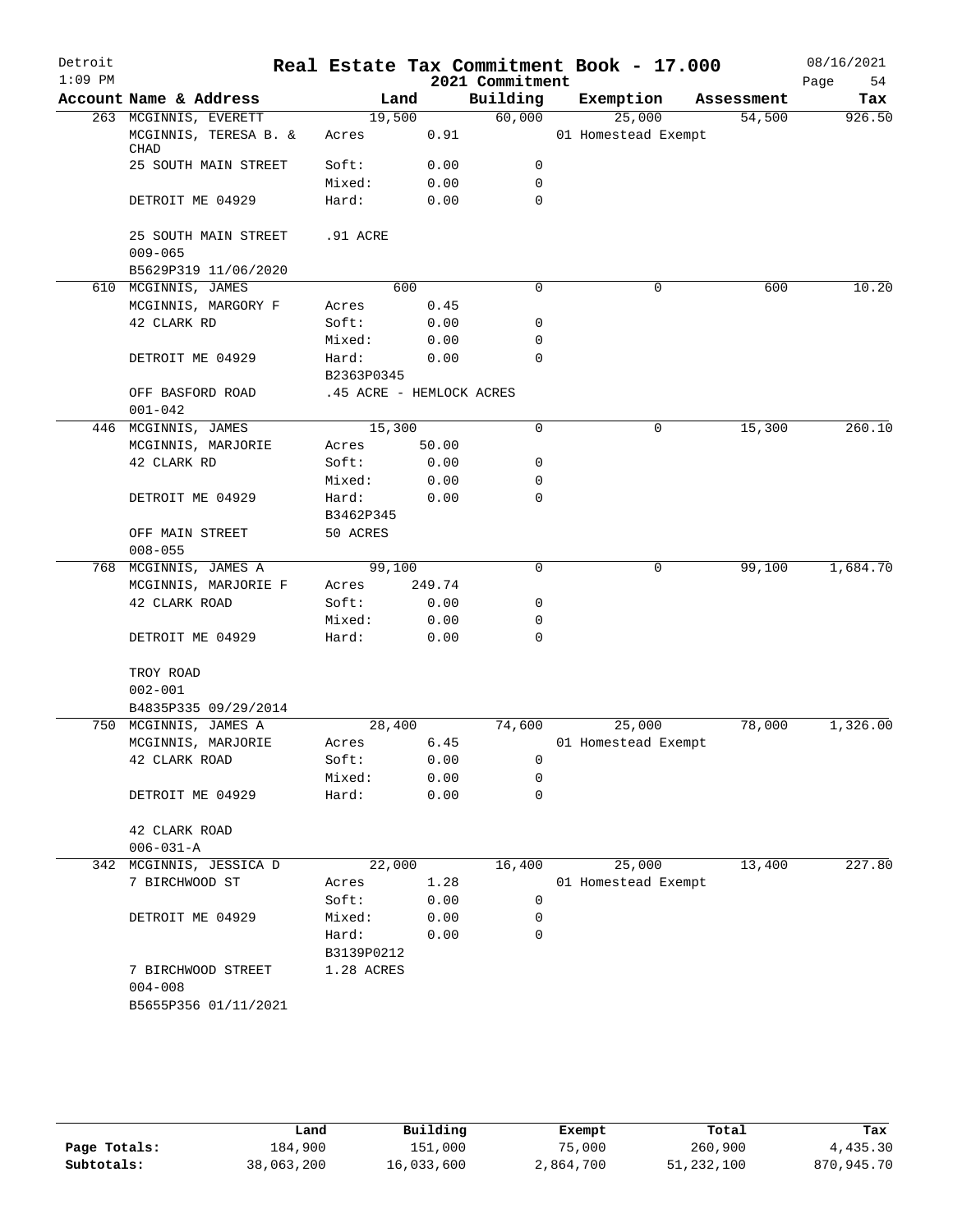| Detroit<br>$1:09$ PM |                                                                   |                     |       | 2021 Commitment | Real Estate Tax Commitment Book - 17.000 |            | 08/16/2021<br>Page<br>55 |
|----------------------|-------------------------------------------------------------------|---------------------|-------|-----------------|------------------------------------------|------------|--------------------------|
|                      | Account Name & Address                                            | Land                |       | Building        | Exemption                                | Assessment | Tax                      |
|                      | 264 MCGINNIS, LINDA                                               | 22,200              |       | 26,100          | 31,000                                   | 17,300     | 294.10                   |
|                      | 572 TROY ROAD                                                     | Acres               | 2.60  |                 | 01 Homestead Exempt                      |            |                          |
|                      |                                                                   | Soft:               | 0.00  |                 | 0 22 WW2 Widow Res                       |            |                          |
|                      | DETROIT ME 04929                                                  | Mixed:              | 0.00  | 0               |                                          |            |                          |
|                      |                                                                   | Hard:               | 0.00  | $\mathbf 0$     |                                          |            |                          |
|                      | 572 TROY ROAD                                                     | 12.6 ACRES          |       |                 |                                          |            |                          |
|                      | $002 - 023$                                                       |                     |       |                 |                                          |            |                          |
|                      | B4964P192 10/14/2015 B4964P187 10/14/2015 B4964P175<br>10/14/2015 |                     |       |                 |                                          |            |                          |
|                      | 259 MCGINNIS, LISA                                                | 22,100              |       | 12,500          | 25,000                                   | 9,600      | 163.20                   |
|                      | 12 BASFORD ROAD                                                   | Acres               | 1.32  |                 | 01 Homestead Exempt                      |            |                          |
|                      |                                                                   | Soft:               | 0.00  | $\mathbf 0$     |                                          |            |                          |
|                      | DETROIT ME 04929                                                  | Mixed:              | 0.00  | 0               |                                          |            |                          |
|                      |                                                                   | Hard:               | 0.00  | $\mathbf 0$     |                                          |            |                          |
|                      | 12 BASFORD ROAD<br>$001 - 023$                                    | 1.32 ACRES          |       |                 |                                          |            |                          |
|                      | 122 MCGOWAN, MELANIE J                                            | 46,800              |       | $\mathbf 0$     | 0                                        | 46,800     | 795.60                   |
|                      | MCGOWAN, JEFFERY D                                                | Acres               | 54.00 |                 |                                          |            |                          |
|                      | 128 HAMILTON TERRACE                                              | Soft:               | 0.00  | 0               |                                          |            |                          |
|                      |                                                                   | Mixed:              | 0.00  | 0               |                                          |            |                          |
|                      | PITTSFIELD ME 04967                                               | Hard:<br>B0861P0593 | 0.00  | $\Omega$        |                                          |            |                          |
|                      | TROY ROAD                                                         | 54 ACRES            |       |                 |                                          |            |                          |
|                      | $002 - 013$                                                       |                     |       |                 |                                          |            |                          |
|                      | B5288P142 06/05/2018                                              |                     |       |                 |                                          |            |                          |
|                      | 274 MCLAGGAN, DELBERT                                             | 23,800              |       | 93,000          | 25,000                                   | 91,800     | 1,560.60                 |
|                      | 161 NORTH ROAD                                                    | Acres               | 1.30  |                 | 01 Homestead Exempt                      |            |                          |
|                      |                                                                   | Soft:               | 0.00  | $\mathbf 0$     |                                          |            |                          |
|                      | DETROIT ME 04929                                                  | Mixed:              | 0.00  | 0               |                                          |            |                          |
|                      |                                                                   | Hard:               | 0.00  | 0               |                                          |            |                          |
|                      |                                                                   | B0881P0819          |       |                 |                                          |            |                          |
|                      | 161 NORTH ROAD                                                    | 1.3 ACRES           |       |                 |                                          |            |                          |
|                      | $007 - 070$                                                       |                     |       |                 |                                          |            |                          |
|                      | 300 MCLAGGAN, RANDY W                                             | 25,100              |       | 27,300          | 25,000                                   | 27,400     | 465.80                   |
|                      | MCLAGGAN, JACQUELINE J                                            | Acres               | 3.40  |                 | 01 Homestead Exempt                      |            |                          |
|                      | 60 RIVER RD                                                       | Soft:               | 0.00  | 0               |                                          |            |                          |
|                      |                                                                   | Mixed:              | 0.00  | 0               |                                          |            |                          |
|                      | DETROIT ME 04929                                                  | Hard:               | 0.00  | 0               |                                          |            |                          |
|                      |                                                                   | B3370P322           |       |                 |                                          |            |                          |
|                      | 60 RIVER ROAD                                                     |                     |       |                 |                                          |            |                          |
|                      | $008 - 021$                                                       |                     |       |                 |                                          |            |                          |
|                      |                                                                   |                     |       |                 |                                          |            |                          |
|                      | B5486P352 11/13/2019                                              | 25,700              |       | 15,900          | 31,000                                   | 10,600     | 180.20                   |
|                      | 255 MERIWETHER, FRED                                              |                     |       |                 |                                          |            |                          |
|                      | WENTWORTH, WENTWORTH,<br>AMY                                      | Acres               | 5.00  |                 | 01 Homestead Exempt                      |            |                          |
|                      | PO BOX 183                                                        | Soft:               | 0.00  | 0               | 12 WW2 Vet Res.                          |            |                          |
|                      |                                                                   | Mixed:              | 0.00  | $\Omega$        |                                          |            |                          |
|                      | DETROIT ME 04929                                                  | Hard:               | 0.00  | 0               |                                          |            |                          |
|                      | 56 SOUTH MAIN STREET                                              | 5 ACRES             |       |                 |                                          |            |                          |
|                      | $009 - 058$                                                       |                     |       |                 |                                          |            |                          |
|                      | B4795P73 05/16/2014                                               |                     |       |                 |                                          |            |                          |
|                      |                                                                   |                     |       |                 |                                          |            |                          |
|                      |                                                                   |                     |       |                 |                                          |            |                          |
|                      |                                                                   |                     |       |                 |                                          |            |                          |

|              | Land       | Building   | Exempt    | Total      | Tax        |
|--------------|------------|------------|-----------|------------|------------|
| Page Totals: | 165,700    | 174,800    | 137,000   | 203,500    | 3,459.50   |
| Subtotals:   | 38,228,900 | 16,208,400 | 3,001,700 | 51,435,600 | 874,405.20 |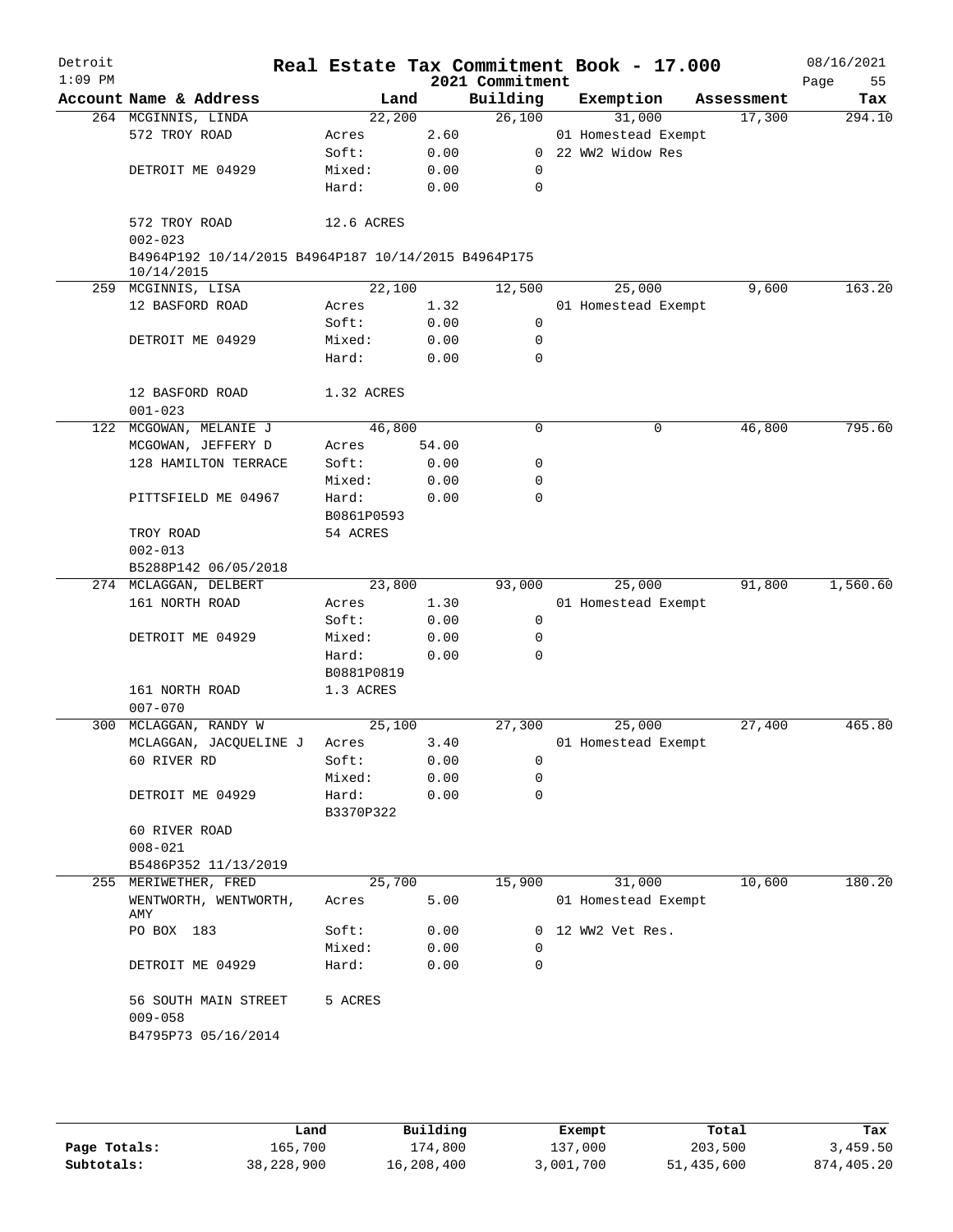| Detroit<br>$1:09$ PM |                     |                        |                       |       | 2021 Commitment | Real Estate Tax Commitment Book - 17.000 |          |            | 08/16/2021<br>Page | 56    |
|----------------------|---------------------|------------------------|-----------------------|-------|-----------------|------------------------------------------|----------|------------|--------------------|-------|
|                      |                     | Account Name & Address |                       | Land  | Building        | Exemption                                |          | Assessment |                    | Tax   |
|                      |                     | 325 MESSER, CARLENE S  | 34,000                |       | 87,800          |                                          | $\Omega$ | 121,800    | 2,070.60           |       |
|                      | 50 RIVER ROAD       |                        | Acres                 | 44.00 |                 |                                          |          |            |                    |       |
|                      |                     |                        | Soft:                 | 0.00  | 0               |                                          |          |            |                    |       |
|                      |                     | DETROIT ME 04929       | Mixed:                | 0.00  | 0               |                                          |          |            |                    |       |
|                      |                     |                        | Hard:                 | 0.00  | $\mathbf 0$     |                                          |          |            |                    |       |
|                      |                     |                        | B0670P0359 B1990P0036 |       |                 |                                          |          |            |                    |       |
|                      | 50 RIVER ROAD       |                        | 44 ACRES              |       |                 |                                          |          |            |                    |       |
|                      | $008 - 026$         |                        |                       |       |                 |                                          |          |            |                    |       |
|                      |                     | B4417P282 07/15/2011   |                       |       |                 |                                          |          |            |                    |       |
| 309                  |                     | MICHAUD, GERALD D      | 3,300                 |       | 0               |                                          | 0        | 3,300      |                    | 56.10 |
|                      |                     | MICHAUD, JANET S       | Acres                 | 1.40  |                 |                                          |          |            |                    |       |
|                      | 2 CLARK ROAD        |                        | Soft:                 | 0.00  | 0               |                                          |          |            |                    |       |
|                      |                     |                        | Mixed:                | 0.00  | 0               |                                          |          |            |                    |       |
|                      |                     | DETROIT ME 04929       | Hard:                 | 0.00  | 0               |                                          |          |            |                    |       |
|                      |                     |                        | B3392P252             |       |                 |                                          |          |            |                    |       |
|                      | TROY ROAD           |                        | 1.4 ACRES             |       |                 |                                          |          |            |                    |       |
|                      | $006 - 022$         |                        |                       |       |                 |                                          |          |            |                    |       |
|                      | 279 MICHAUD, JANET  |                        | 43,900                |       | 105,700         | 25,000                                   |          | 124,600    | 2,118.20           |       |
|                      | MICHAUD, GERALD     |                        | Acres                 | 35.60 |                 | 01 Homestead Exempt                      |          |            |                    |       |
|                      | 2 CLARK ROAD        |                        | Soft:                 | 0.00  | 0               |                                          |          |            |                    |       |
|                      |                     |                        | Mixed:                | 0.00  | 0               |                                          |          |            |                    |       |
|                      |                     | DETROIT ME 04929       | Hard:                 | 0.00  | $\mathbf 0$     |                                          |          |            |                    |       |
|                      |                     |                        | B2555P083             |       |                 |                                          |          |            |                    |       |
|                      | 2 CLARK ROAD        |                        | 35.60 ACRES           |       |                 |                                          |          |            |                    |       |
|                      | $006 - 025$         |                        |                       |       |                 |                                          |          |            |                    |       |
|                      |                     | 78 MITCHELL, GENE D    | 21,600                |       | 11,200          |                                          | 0        | 32,800     | 557.60             |       |
|                      |                     | MITCHELL, JULIE A      | Acres                 | 1.00  |                 |                                          |          |            |                    |       |
|                      |                     | 53 SCHULER STREET      | Soft:                 | 0.00  | 0               |                                          |          |            |                    |       |
|                      |                     |                        | Mixed:                | 0.00  | 0               |                                          |          |            |                    |       |
|                      |                     | SANFORD ME 04073       | Hard:                 | 0.00  | 0               |                                          |          |            |                    |       |
|                      |                     |                        | B3359P162             |       |                 |                                          |          |            |                    |       |
|                      | 18 BASFORD ROAD     |                        | 1 ACRE                |       |                 |                                          |          |            |                    |       |
|                      | $001 - 024$         |                        |                       |       |                 |                                          |          |            |                    |       |
| 281                  |                     | MONACO, PHILIP C       | 71,800                |       | 106,000         |                                          | 0        | 177,800    | 3,022.60           |       |
|                      | 9 CAROLINE ST       |                        | Acres                 | 94.00 |                 |                                          |          |            |                    |       |
|                      |                     |                        | Soft:                 | 0.00  | 0               |                                          |          |            |                    |       |
|                      |                     | STAUNTON VA 24401      | Mixed:                | 0.00  | 0               |                                          |          |            |                    |       |
|                      |                     |                        | Hard:                 | 0.00  | 0               |                                          |          |            |                    |       |
|                      |                     |                        | B1858P0272            |       |                 |                                          |          |            |                    |       |
|                      | 67 FIELD ROAD       |                        |                       |       |                 |                                          |          |            |                    |       |
|                      | $008 - 031$         |                        |                       |       |                 |                                          |          |            |                    |       |
|                      | B1858P272           |                        |                       |       |                 |                                          |          |            |                    |       |
|                      | 330 MOORE, ELISSA E |                        | 23,000                |       | 92,900          |                                          | 0        | 115,900    | 1,970.30           |       |
|                      |                     | 606 LOWER DETROIT RD   | Acres                 | 2.00  |                 |                                          |          |            |                    |       |
|                      |                     |                        | Soft:                 | 0.00  | 0               |                                          |          |            |                    |       |
|                      |                     | PLYMOUTH ME 04969      | Mixed:                | 0.00  | 0               |                                          |          |            |                    |       |
|                      |                     |                        | Hard:                 | 0.00  | $\Omega$        |                                          |          |            |                    |       |
|                      |                     |                        | B2383P0256            |       |                 |                                          |          |            |                    |       |
|                      | 63 CLARK ROAD       |                        | 2 ACRES               |       |                 |                                          |          |            |                    |       |
|                      | $006 - 040$         |                        |                       |       |                 |                                          |          |            |                    |       |
|                      |                     | B5421P119 06/17/2019   |                       |       |                 |                                          |          |            |                    |       |

|              | Land       | Building   | Exempt    | Total      | Tax        |
|--------------|------------|------------|-----------|------------|------------|
| Page Totals: | 197,600    | 403,600    | 25,000    | 576,200    | 9,795.40   |
| Subtotals:   | 38,426,500 | 16,612,000 | 3,026,700 | 52,011,800 | 884,200.60 |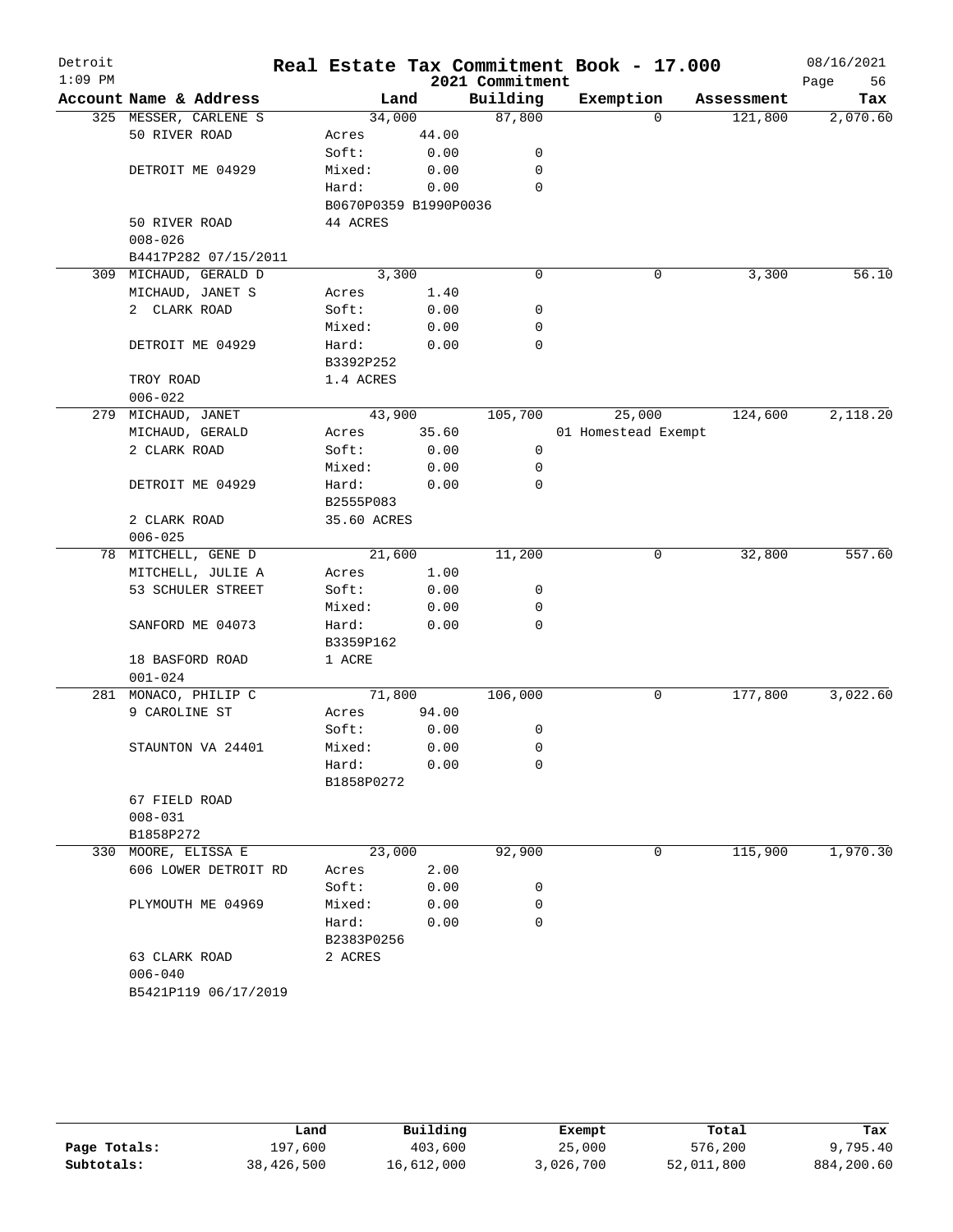| Detroit<br>$1:09$ PM |                                      |                       |       | 2021 Commitment               | Real Estate Tax Commitment Book - 17.000 |            | 08/16/2021<br>57<br>Page |
|----------------------|--------------------------------------|-----------------------|-------|-------------------------------|------------------------------------------|------------|--------------------------|
|                      | Account Name & Address               | Land                  |       | Building                      | Exemption                                | Assessment | Tax                      |
|                      | 623 MOORHEAD, JAMES D                | 21,200                |       | 2,500                         | $\Omega$                                 | 23,700     | 402.90                   |
|                      | MOORHEAD, SUSAN B                    | Acres                 | 1.09  |                               |                                          |            |                          |
|                      | PO BOX 39                            | Soft:                 | 0.00  | 0                             |                                          |            |                          |
|                      |                                      | Mixed:                | 0.00  | 0                             |                                          |            |                          |
|                      | PITTSFIELD ME 04967                  | Hard:                 | 0.00  | 0                             |                                          |            |                          |
|                      |                                      | B2750P318             |       |                               |                                          |            |                          |
|                      | 14 JOSHUA DRIVE                      | 1.09 ACRES            |       |                               |                                          |            |                          |
|                      | $007 - 033 - 4$                      |                       |       |                               |                                          |            |                          |
|                      | B5112P219 12/27/2016 B5090P346       |                       |       |                               |                                          |            |                          |
|                      | 605 MORIN, JACLYN L                  | 23,800                |       | 30,400                        | 25,000                                   | 29,200     | 496.40                   |
|                      | 85 MAIN ST                           | Acres                 | 2.50  |                               | 01 Homestead Exempt                      |            |                          |
|                      |                                      | Soft:                 | 0.00  | 0                             |                                          |            |                          |
|                      | DETROIT ME 04929                     | Mixed:                | 0.00  | 0                             |                                          |            |                          |
|                      |                                      | Hard:                 | 0.00  | 0                             |                                          |            |                          |
|                      | 85 MAIN STREET                       |                       |       |                               |                                          |            |                          |
|                      | $008 - 040 - 4$                      |                       |       |                               |                                          |            |                          |
|                      | 568 MORRISON, ROBERTA                | 26,600                |       | 62,100                        | 0                                        | 88,700     | 1,507.90                 |
|                      | 525 TROY ROAD                        | Acres                 | 4.67  |                               |                                          |            |                          |
|                      |                                      | Soft:                 | 0.00  | 0                             |                                          |            |                          |
|                      | DETROIT ME 04929                     | Mixed:                | 0.00  | 0                             |                                          |            |                          |
|                      |                                      | Hard:                 | 0.00  | 0                             |                                          |            |                          |
|                      |                                      | B2592P231             |       |                               |                                          |            |                          |
|                      | 525 TROY ROAD                        | 4.67 ACRES            |       |                               |                                          |            |                          |
|                      | $001 - 010 - 1$                      |                       |       |                               |                                          |            |                          |
|                      | 305 MORTON, JENNIFER M               | 60,100                |       | 115,300                       | 0                                        | 175,400    | 2,981.80                 |
|                      | MORTON, AARON E                      | Acres                 | 81.00 |                               |                                          |            |                          |
|                      | 164 TROY RD                          | Soft:                 | 0.00  | 0                             |                                          |            |                          |
|                      |                                      | Mixed:                | 0.00  | 0                             |                                          |            |                          |
|                      | DETROIT ME 04929                     | Hard:                 | 0.00  | 0                             |                                          |            |                          |
|                      | 164 TROY ROAD                        |                       |       | 81 ACRES - ACROSS FROM HOME   |                                          |            |                          |
|                      | $006 - 052$                          |                       |       |                               |                                          |            |                          |
|                      | B5040P118 06/22/2016                 |                       |       |                               |                                          |            |                          |
|                      | 4 NEAG PROPERTIES, LLC               | 73,400                |       | 1,733,200                     | 0                                        | 1,806,600  | 30,712.20                |
|                      | 205 E. STREET P.O. BOX<br>5          | Acres                 | 51.93 |                               |                                          |            |                          |
|                      |                                      | Soft:                 | 0.00  | 0                             |                                          |            |                          |
|                      | LYNDONVILLE VT 05851                 | Mixed:                | 0.00  | 0                             |                                          |            |                          |
|                      |                                      | Hard:                 | 0.00  | 0                             |                                          |            |                          |
|                      |                                      | B3095P141 03/26/03    |       |                               |                                          |            |                          |
|                      | 36 NORTH ROAD<br>$008 - 053 - A -$ * |                       |       | FERTILIZER PL & 51.93-LOT 53A |                                          |            |                          |
|                      | B3949P159 12/20/2007                 |                       |       |                               |                                          |            |                          |
|                      | 290 NEAL, DORIS L                    | 20,800                |       | 59,400                        | 25,000                                   | 55,200     | 938.40                   |
|                      | 133 TROY ROAD                        | Acres                 | 0.86  |                               | 01 Homestead Exempt                      |            |                          |
|                      |                                      | Soft:                 | 0.00  | 0                             |                                          |            |                          |
|                      | DETROIT ME 04929                     | Mixed:                | 0.00  | 0                             |                                          |            |                          |
|                      |                                      | Hard:                 | 0.00  | $\Omega$                      |                                          |            |                          |
|                      |                                      | B3517P218             |       | (LIFE ESTATE)                 |                                          |            |                          |
|                      | 133 TROY ROAD                        | .86 ACRE - HOME PLACE |       |                               |                                          |            |                          |
|                      | $006 - 048$                          |                       |       |                               |                                          |            |                          |
|                      |                                      |                       |       |                               |                                          |            |                          |
|                      |                                      |                       |       |                               |                                          |            |                          |

|              | Land       | Building   | Exempt    | Total      | Tax        |
|--------------|------------|------------|-----------|------------|------------|
| Page Totals: | 225,900    | 2,002,900  | 50,000    | 2,178,800  | 37,039.60  |
| Subtotals:   | 38,652,400 | 18,614,900 | 3,076,700 | 54,190,600 | 921,240.20 |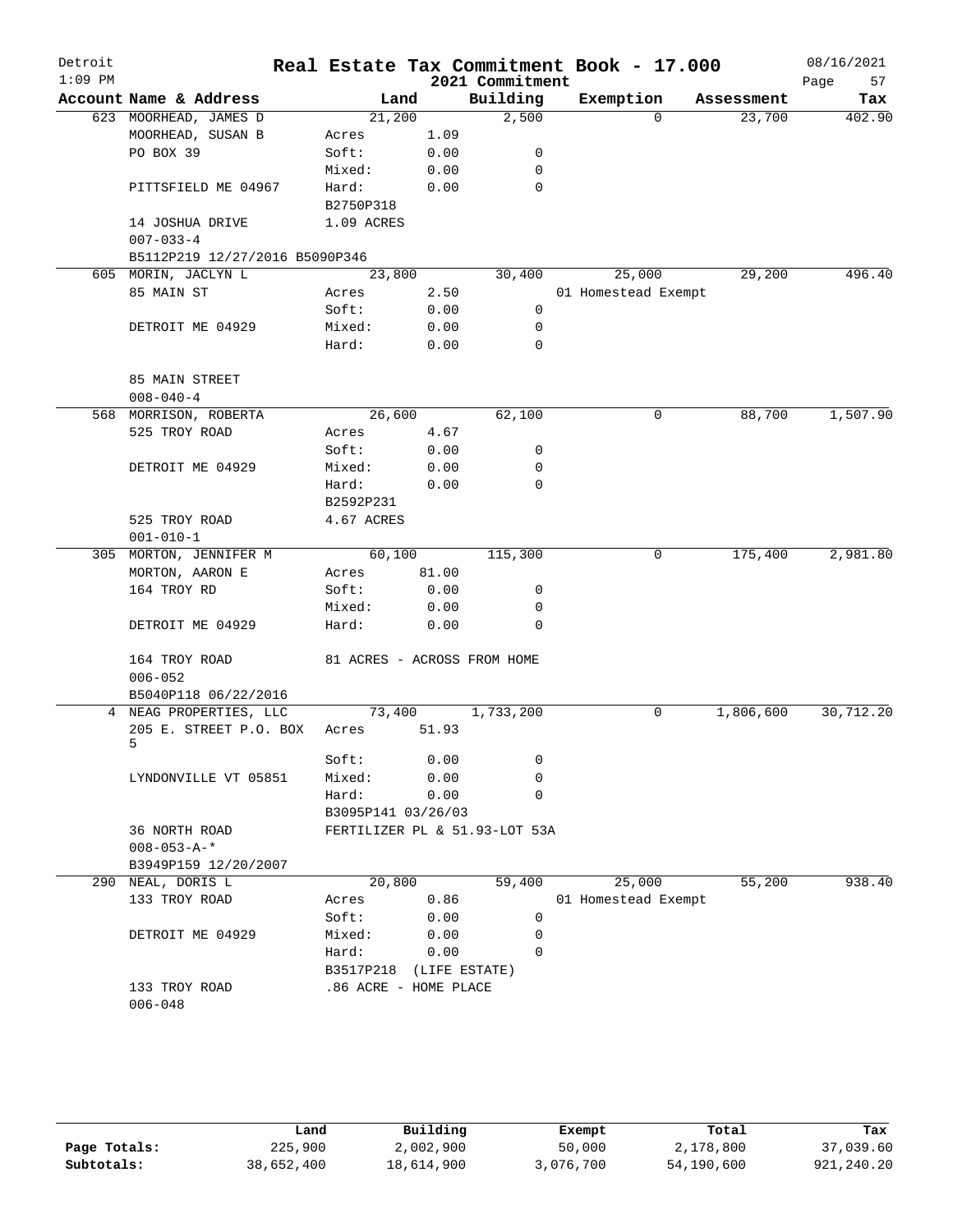| Detroit<br>$1:09$ PM |                        |            |        | Real Estate Tax Commitment Book - 17.000<br>2021 Commitment |                     |            | 08/16/2021<br>58<br>Page |
|----------------------|------------------------|------------|--------|-------------------------------------------------------------|---------------------|------------|--------------------------|
|                      | Account Name & Address | Land       |        | Building                                                    | Exemption           | Assessment | Tax                      |
|                      | 291 NEAL, JACK G       | 51,600     |        | 13,900                                                      | $\Omega$            | 65,500     | 1,113.50                 |
|                      | NEAL, JOAN L           | Acres      | 186.00 |                                                             |                     |            |                          |
|                      | 215 TROY ROAD          | Soft:      | 0.00   | 0                                                           |                     |            |                          |
|                      |                        | Mixed:     | 0.00   | 0                                                           |                     |            |                          |
|                      | DETROIT ME 04929       | Hard:      | 0.00   | 0                                                           |                     |            |                          |
|                      |                        | B3516P191  |        |                                                             |                     |            |                          |
|                      | OFF TROY ROAD          | 186 ACRES  |        |                                                             |                     |            |                          |
|                      | $006 - 008$            |            |        |                                                             |                     |            |                          |
|                      | B3516P191              |            |        |                                                             |                     |            |                          |
|                      | 292 NEAL, JACK G       | 24,900     |        | 40,600                                                      | 25,000              | 40,500     | 688.50                   |
|                      | 215 TROY ROAD          | Acres      | 3.30   |                                                             | 01 Homestead Exempt |            |                          |
|                      |                        | Soft:      | 0.00   | 0                                                           |                     |            |                          |
|                      | DETROIT ME 04929       | Mixed:     | 0.00   | 0                                                           |                     |            |                          |
|                      |                        | Hard:      | 0.00   | 0                                                           |                     |            |                          |
|                      |                        | B3517P220  |        |                                                             |                     |            |                          |
|                      | 215 TROY ROAD          | 3.3 ACRES  |        |                                                             |                     |            |                          |
|                      | $004 - 047$            |            |        |                                                             |                     |            |                          |
|                      | 180 NEAL, JACK G       | 5,400      |        | 0                                                           | 0                   | 5,400      | 91.80                    |
|                      | NEAL, JOAN             | Acres      | 15.00  |                                                             |                     |            |                          |
|                      | 215 TROY ROAD          | Soft:      | 0.00   | 0                                                           |                     |            |                          |
|                      |                        | Mixed:     | 0.00   | 0                                                           |                     |            |                          |
|                      | DETROIT ME 04929       | Hard:      | 0.00   | 0                                                           |                     |            |                          |
|                      |                        | B2268P0328 |        |                                                             |                     |            |                          |
|                      | OFF TROY ROAD          | 15 ACRES   |        |                                                             |                     |            |                          |
|                      | $006 - 059$            |            |        |                                                             |                     |            |                          |
|                      | 132 NEAL, JACK G       | 3,000      |        | 0                                                           | 0                   | 3,000      | 51.00                    |
|                      | 215 TROY ROAD          | Acres      | 15.00  |                                                             |                     |            |                          |
|                      |                        | Soft:      | 0.00   | 0                                                           |                     |            |                          |
|                      | DETROIT ME 04929       | Mixed:     | 0.00   | 0                                                           |                     |            |                          |
|                      |                        | Hard:      | 0.00   | 0                                                           |                     |            |                          |
|                      |                        | B2872P062  |        |                                                             |                     |            |                          |
|                      | OFF TROY ROAD          |            |        |                                                             |                     |            |                          |
|                      | $006 - 058$            |            |        |                                                             |                     |            |                          |
|                      | B4312P94 08/30/2010    |            |        |                                                             |                     |            |                          |
|                      | 671 NEAL, JACK G       | 14,200     |        | 14,300                                                      | 0                   | 28,500     | 484.50                   |
|                      | NEAL, JOAN L           | Acres      | 2.10   |                                                             |                     |            |                          |
|                      | 215 TROY ROAD          | Soft:      | 0.00   | 0                                                           |                     |            |                          |
|                      |                        | Mixed:     | 0.00   | 0                                                           |                     |            |                          |
|                      | DETROIT ME 04929       | Hard:      | 0.00   | 0                                                           |                     |            |                          |
|                      |                        |            |        |                                                             |                     |            |                          |
|                      | 26 G H LORD ROAD       |            |        |                                                             |                     |            |                          |
|                      | $006 - 046 - S - 3$    |            |        |                                                             |                     |            |                          |
|                      | B5142P207 03/30/2017   |            |        |                                                             |                     |            |                          |
|                      | 665 NEAL, JACK G       | 3,700      |        | 1,500                                                       | 0                   | 5,200      | 88.40                    |
|                      | NEAL, JOAN L           | Acres      | 2.30   |                                                             |                     |            |                          |
|                      | 215 TROY ROAD          | Soft:      | 0.00   | 0                                                           |                     |            |                          |
|                      |                        | Mixed:     | 0.00   | 0                                                           |                     |            |                          |
|                      | DETROIT ME 04929       | Hard:      | 0.00   | 0                                                           |                     |            |                          |
|                      |                        |            |        |                                                             |                     |            |                          |
|                      | G H LORD ROAD          |            |        |                                                             |                     |            |                          |
|                      | $006 - 046 - S - 2$    |            |        |                                                             |                     |            |                          |
|                      | B5142P207 03/20/2017   |            |        |                                                             |                     |            |                          |
|                      |                        |            |        |                                                             |                     |            |                          |
|                      |                        |            |        |                                                             |                     |            |                          |

|              | Land       | Building   | Exempt    | Total      | Tax        |
|--------------|------------|------------|-----------|------------|------------|
| Page Totals: | 102,800    | 70,300     | 25,000    | 148,100    | 2,517.70   |
| Subtotals:   | 38,755,200 | 18,685,200 | 3,101,700 | 54,338,700 | 923,757.90 |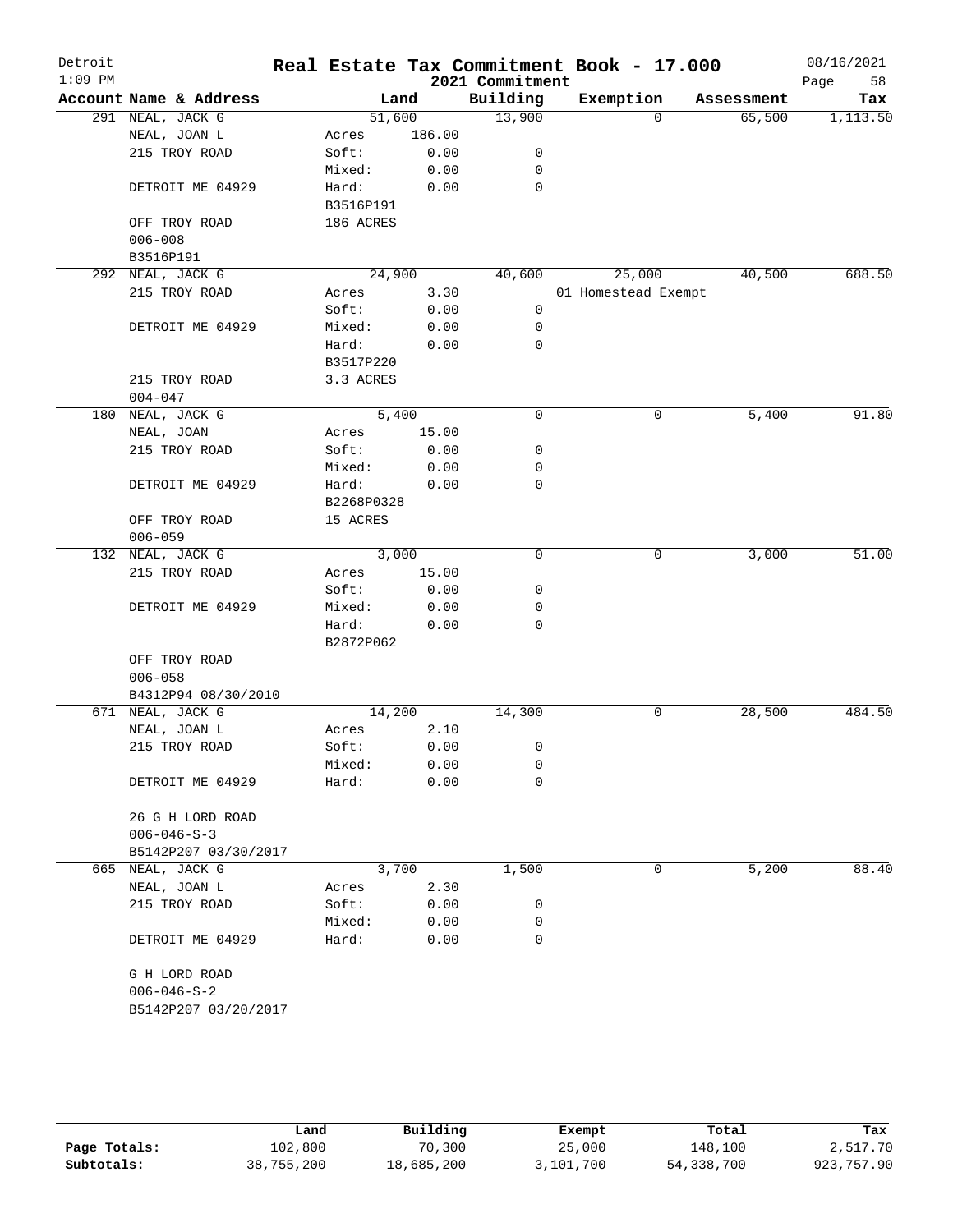| Detroit<br>$1:09$ PM |                                |                           |       | 2021 Commitment | Real Estate Tax Commitment Book - 17.000 |            | 08/16/2021<br>59<br>Page |
|----------------------|--------------------------------|---------------------------|-------|-----------------|------------------------------------------|------------|--------------------------|
|                      | Account Name & Address         |                           | Land  | Building        | Exemption                                | Assessment | Tax                      |
|                      | 691 NEAL, JACK G               | 16,300                    |       | $\mathbf 0$     | $\Omega$                                 | 16,300     | 277.10                   |
|                      | NEAL, JOAN L                   | Acres                     | 48.10 |                 |                                          |            |                          |
|                      | 215 TROY ROAD                  | Soft:                     | 0.00  | 0               |                                          |            |                          |
|                      |                                | Mixed:                    | 0.00  | 0               |                                          |            |                          |
|                      | DETROIT ME 04929               | Hard:                     | 0.00  | $\mathbf 0$     |                                          |            |                          |
|                      | G H LORD ROAD                  |                           |       |                 |                                          |            |                          |
|                      | $006 - 046 - N - 3$            |                           |       |                 |                                          |            |                          |
|                      | B4512P329 03/08/2012 B2941P271 |                           |       |                 |                                          |            |                          |
|                      | 692 NEAL, JACK G               | 13,800                    |       | 0               | 0                                        | 13,800     | 234.60                   |
|                      | NEAL, JOAN L                   | Acres                     | 44.80 |                 |                                          |            |                          |
|                      | 215 TROY ROAD                  | Soft:                     | 0.00  | 0               |                                          |            |                          |
|                      |                                | Mixed:                    | 0.00  | 0               |                                          |            |                          |
|                      | DETROIT ME 04929               | Hard:                     | 0.00  | 0               |                                          |            |                          |
|                      | G H LORD ROAD                  |                           |       |                 |                                          |            |                          |
|                      | $006 - 046 - N - 4$            |                           |       |                 |                                          |            |                          |
|                      | B4512P329 03/08/2012 B2941P271 |                           |       |                 |                                          |            |                          |
|                      | 449 NEAL, JACK G               | 16,200                    |       | 0               | 0                                        | 16,200     | 275.40                   |
|                      | 215 TROY ROAD                  | Acres                     | 70.00 |                 |                                          |            |                          |
|                      |                                | Soft:                     | 0.00  | 0               |                                          |            |                          |
|                      | DETROIT ME 04929               | Mixed:                    | 0.00  | 0               |                                          |            |                          |
|                      |                                | Hard:                     | 0.00  | $\mathbf 0$     |                                          |            |                          |
|                      |                                | B2726P116                 |       |                 |                                          |            |                          |
|                      | OFF TROY ROAD                  | 70 ACRES                  |       |                 |                                          |            |                          |
|                      | $006 - 009$                    |                           |       |                 |                                          |            |                          |
|                      | 492 NEAL, JACK G               |                           | 5,400 | 600             | 0                                        | 6,000      | 102.00                   |
|                      | NEAL, JOAN L                   | Acres                     | 10.00 |                 |                                          |            |                          |
|                      | 215 TROY ROAD                  | Soft:                     | 0.00  | 0               |                                          |            |                          |
|                      |                                | Mixed:                    | 0.00  | 0               |                                          |            |                          |
|                      | DETROIT ME 04929               | Hard:                     | 0.00  | $\Omega$        |                                          |            |                          |
|                      | OFF TROY ROAD                  | 10 ACRES - NO ROAD ACCESS |       |                 |                                          |            |                          |
|                      | $006 - 056$                    |                           |       |                 |                                          |            |                          |
|                      | B4948P166 08/28/2015           |                           |       |                 |                                          |            |                          |
|                      | 289 NEAL, MICHAEL R            | 21,100                    |       | 77,600          | 0                                        | 98,700     | 1,677.90                 |
|                      | SULLIVAN, KATRINAJO I          | Acres                     | 4.52  |                 |                                          |            |                          |
|                      | 17 MAIN STREET                 | Soft:                     | 0.00  | 0               |                                          |            |                          |
|                      |                                | Mixed:                    | 0.00  | 0               |                                          |            |                          |
|                      | DETROIT ME 04929               | Hard:                     | 0.00  | $\mathbf 0$     |                                          |            |                          |
|                      |                                | B1335P0291                |       |                 |                                          |            |                          |
|                      | 17 MAIN STREET<br>$009 - 038$  | 4.52 ACRES                |       |                 |                                          |            |                          |
|                      | B5224P190 11/09/2017           |                           |       |                 |                                          |            |                          |
|                      | 294 NEAL, WILLIAM E            | 29,300                    |       | 11,400          | 25,000                                   | 15,700     | 266.90                   |
|                      | NEAL, MELISSA E                | Acres                     | 13.00 |                 | 01 Homestead Exempt                      |            |                          |
|                      | 74 RIVER ROAD                  | Soft:                     | 0.00  | 0               |                                          |            |                          |
|                      |                                |                           | 0.00  | 0               |                                          |            |                          |
|                      |                                | Mixed:                    |       | 0               |                                          |            |                          |
|                      | DETROIT ME 04929               | Hard:                     | 0.00  |                 |                                          |            |                          |
|                      |                                | B1802P0080                |       |                 |                                          |            |                          |
|                      | 74 RIVER ROAD                  | 13 ACRES                  |       |                 |                                          |            |                          |
|                      | $008 - 017$                    |                           |       |                 |                                          |            |                          |
|                      | B1802P80                       |                           |       |                 |                                          |            |                          |
|                      |                                |                           |       |                 |                                          |            |                          |
|                      |                                |                           |       |                 |                                          |            |                          |
|                      |                                |                           |       |                 |                                          |            |                          |

|              | Land       | Building   | Exempt    | Total      | Tax        |
|--------------|------------|------------|-----------|------------|------------|
| Page Totals: | 102,100    | 89,600     | 25,000    | 166,700    | 2,833.90   |
| Subtotals:   | 38,857,300 | 18,774,800 | 3,126,700 | 54,505,400 | 926,591.80 |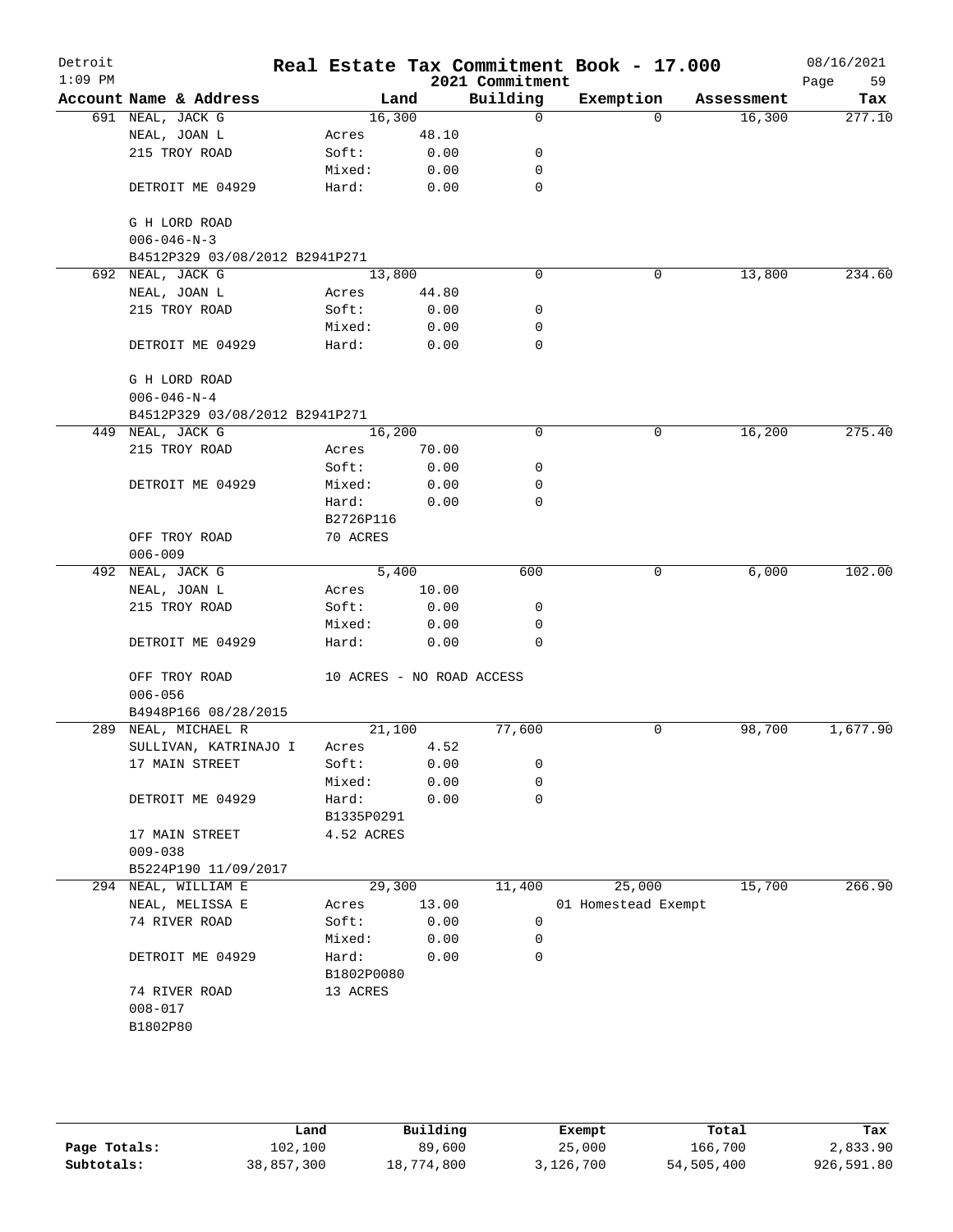| Detroit<br>$1:09$ PM |                                    |                    |       | 2021 Commitment | Real Estate Tax Commitment Book - 17.000 |            | 08/16/2021<br>Page<br>60 |
|----------------------|------------------------------------|--------------------|-------|-----------------|------------------------------------------|------------|--------------------------|
|                      | Account Name & Address             | Land               |       | Building        | Exemption                                | Assessment | Tax                      |
|                      | 88 NEWTON, BARBARA A               | 21,200             |       | 40,900          | 25,000                                   | 37,100     | 630.70                   |
|                      | NEWTON, TERRY A                    | Acres              | 0.92  |                 | 01 Homestead Exempt                      |            |                          |
|                      | 295 TROY ROAD                      | Soft:              | 0.00  | 0               |                                          |            |                          |
|                      |                                    | Mixed:             | 0.00  | 0               |                                          |            |                          |
|                      | BURNHAM ME 04922                   | Hard:              | 0.00  | $\mathbf 0$     |                                          |            |                          |
|                      | 57 MAIN STREET                     |                    |       |                 |                                          |            |                          |
|                      | $009 - 022$                        |                    |       |                 |                                          |            |                          |
|                      | B5140P65 03/21/2017                |                    |       |                 |                                          |            |                          |
|                      | 207 NIAYESH, MOHAMMAND H           | 65,400             |       | 179,200         | 0                                        | 244,600    | 4,158.20                 |
|                      | 339 RIVER ROAD                     | Acres              | 65.73 |                 |                                          |            |                          |
|                      |                                    | Soft:              | 0.00  | 0               |                                          |            |                          |
|                      | DETROIT ME 04929                   | Mixed:             | 0.00  | 0               |                                          |            |                          |
|                      |                                    | Hard:              | 0.00  | $\mathbf 0$     |                                          |            |                          |
|                      |                                    | B1515P0318         |       |                 |                                          |            |                          |
|                      | 339 RIVER ROAD                     | 65.73 ACRES (HOME) |       |                 |                                          |            |                          |
|                      | $005 - 003$                        |                    |       |                 |                                          |            |                          |
|                      | B4533P198 05/30/2012               |                    |       |                 |                                          |            |                          |
|                      | 295 NICHOLS, GILBERT (HEIRS<br>OF) | 17,500             |       | 58,200          | 0                                        | 75,700     | 1,286.90                 |
|                      | 329 TROY ROAD                      | Acres              | 0.53  |                 |                                          |            |                          |
|                      |                                    | Soft:              | 0.00  | 0               |                                          |            |                          |
|                      | DETROIT ME 04929                   | Mixed:             | 0.00  | 0               |                                          |            |                          |
|                      |                                    | Hard:              | 0.00  | $\mathbf 0$     |                                          |            |                          |
|                      |                                    |                    |       |                 |                                          |            |                          |
|                      | 329 TROY ROAD                      |                    |       |                 |                                          |            |                          |
|                      | $004 - 019$                        |                    |       |                 |                                          |            |                          |
|                      | 45 NICHOLS, JAMES FORREST          | 28,800             |       | 43,000          | $\mathbf 0$                              | 71,800     | 1,220.60                 |
|                      | NICHOLS, JEANNE LYNN               | Acres              | 7.00  |                 |                                          |            |                          |
|                      | 5778 N FARM LOOP RD                | Soft:              | 0.00  | 0               |                                          |            |                          |
|                      |                                    | Mixed:             | 0.00  | 0               |                                          |            |                          |
|                      | PALMER AK 99645                    | Hard:              | 0.00  | $\mathbf 0$     |                                          |            |                          |
|                      | 589 TROY ROAD                      | 7 ACRES            |       |                 |                                          |            |                          |
|                      | $001 - 001$                        |                    |       |                 |                                          |            |                          |
|                      | B5343P134 10/25/2018               |                    |       |                 |                                          |            |                          |
|                      | 595 NICHOLSON, ROBERT              | 23,000             |       | 7,600           | 0                                        | 30,600     | 520.20                   |
|                      | 125 DOGTOWN ROAD                   | Acres              | 6.43  |                 |                                          |            |                          |
|                      |                                    | Soft:              | 0.00  | 0               |                                          |            |                          |
|                      | DETROIT ME 04929                   | Mixed:             | 0.00  | 0               |                                          |            |                          |
|                      |                                    | Hard:              | 0.00  | 0               |                                          |            |                          |
|                      |                                    | B4851P0342         |       |                 |                                          |            |                          |
|                      | 125 DOGTOWN ROAD                   | 6.43 ACRES         |       |                 |                                          |            |                          |
|                      | $007 - 004 - 1$                    |                    |       |                 |                                          |            |                          |
|                      | B5255P90 02/26/2018                |                    |       |                 |                                          |            |                          |
|                      | 499 NILES, DEBBIE J                | 21,600             |       | 22,600          | $\mathbf 0$                              | 44,200     | 751.40                   |
|                      | 227 TROY ROAD                      | Acres              | 1.00  |                 |                                          |            |                          |
|                      |                                    | Soft:              | 0.00  | 0               |                                          |            |                          |
|                      | DETROIT ME 04929                   | Mixed:             | 0.00  | 0               |                                          |            |                          |
|                      |                                    | Hard:              | 0.00  | 0               |                                          |            |                          |
|                      |                                    | B1931P0141         |       |                 |                                          |            |                          |
|                      | 227 TROY ROAD                      | 1.00 ACRE          |       |                 |                                          |            |                          |
|                      | $004 - 044$                        |                    |       |                 |                                          |            |                          |
|                      |                                    |                    |       |                 |                                          |            |                          |

|              | Land       | Building   | Exempt    | Total      | Tax        |
|--------------|------------|------------|-----------|------------|------------|
| Page Totals: | .77.500    | 351,500    | 25,000    | 504,000    | 8,568.00   |
| Subtotals:   | 39,034,800 | 19,126,300 | 3,151,700 | 55,009,400 | 935,159.80 |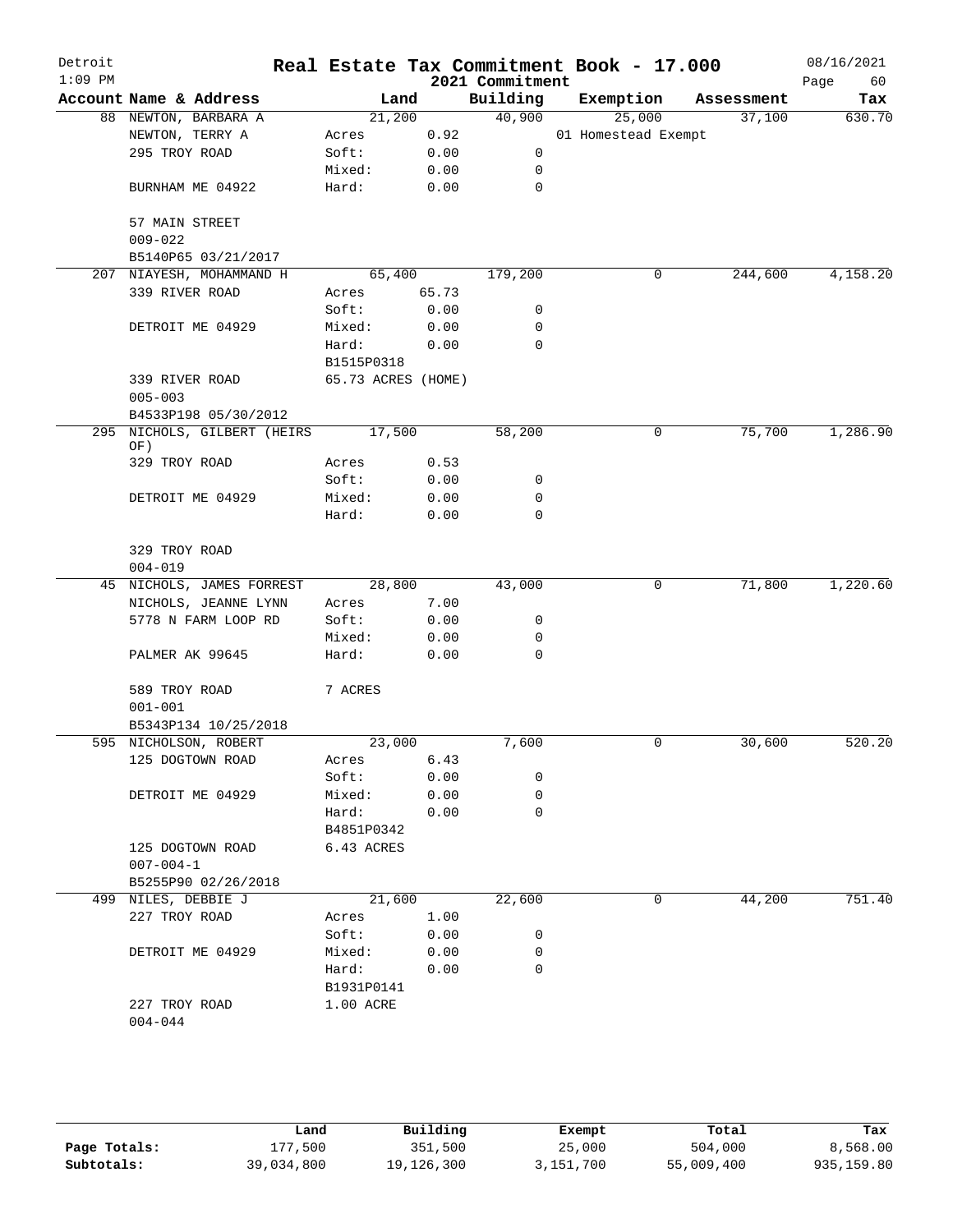| Detroit<br>$1:09$ PM |                               |                      |       | 2021 Commitment                     | Real Estate Tax Commitment Book - 17.000 |            | 08/16/2021<br>Page<br>61 |
|----------------------|-------------------------------|----------------------|-------|-------------------------------------|------------------------------------------|------------|--------------------------|
|                      | Account Name & Address        | Land                 |       | Building                            | Exemption                                | Assessment | Tax                      |
|                      | 297 NISBET, JAY S SR          | 28,300               |       | 9,900                               | $\Omega$                                 | 38,200     | 649.40                   |
|                      | 55 WOLFDEN ROAD               | Acres                | 23.00 |                                     |                                          |            |                          |
|                      |                               | Soft:                | 0.00  | 0                                   |                                          |            |                          |
|                      | BROOKLIN CT 06234             | Mixed:               | 0.00  | 0                                   |                                          |            |                          |
|                      |                               | Hard:                | 0.00  | 0                                   |                                          |            |                          |
|                      |                               | B1571P0042           |       |                                     |                                          |            |                          |
|                      | RIVER ROAD                    | 23 ACRES             |       |                                     |                                          |            |                          |
|                      | $005 - 014$                   |                      |       |                                     |                                          |            |                          |
|                      | 331 NOLAN, JAMES              | 36,400               |       | 96,300                              | 0                                        | 132,700    | 2,255.90                 |
|                      | 37 HOLDEN ST                  | Acres                | 1.31  |                                     |                                          |            |                          |
|                      |                               | Soft:                | 0.00  | 0                                   |                                          |            |                          |
|                      | COVENTRY RI 02816             | Mixed:               | 0.00  | $\mathbf 0$                         |                                          |            |                          |
|                      |                               | Hard:                | 0.00  | $\mathbf 0$                         |                                          |            |                          |
|                      |                               | B2939P0118 B3161P119 |       |                                     |                                          |            |                          |
|                      | 43 NORTH ROAD                 |                      |       | 1.31 ACRES-ROLLER RINK ANTIQUE MALL |                                          |            |                          |
|                      | $008 - 057$                   |                      |       |                                     |                                          |            |                          |
|                      | B5521P128 03/02/2020          |                      |       |                                     |                                          |            |                          |
|                      | 756 NOLAN, JAMES              | 28,900               |       | 0                                   | $\mathbf 0$                              | 28,900     | 491.30                   |
|                      | 37 HOLDEN ST                  | Acres                | 19.69 |                                     |                                          |            |                          |
|                      |                               |                      |       |                                     |                                          |            |                          |
|                      |                               | Soft:                | 0.00  | 0                                   |                                          |            |                          |
|                      | COVENTRY RI 02816             | Mixed:               | 0.00  | 0                                   |                                          |            |                          |
|                      |                               | Hard:                | 0.00  | $\mathbf 0$                         |                                          |            |                          |
|                      |                               | B3770P134            |       |                                     |                                          |            |                          |
|                      | RTE 100                       |                      |       |                                     |                                          |            |                          |
|                      | $008 - 057A$                  |                      |       |                                     |                                          |            |                          |
|                      | B5673P81 02/18/2021           |                      |       |                                     |                                          |            |                          |
|                      | 126 NOLF, HAZEL L             | 18,700               |       | 82,900                              | 0                                        | 101,600    | 1,727.20                 |
|                      | NOLF, LESLIE                  | Acres                | 0.53  |                                     |                                          |            |                          |
|                      | P.O. BOX 82                   | Soft:                | 0.00  | 0                                   |                                          |            |                          |
|                      |                               | Mixed:               | 0.00  | 0                                   |                                          |            |                          |
|                      | DETROIT ME 04929              | Hard:                | 0.00  | $\Omega$                            |                                          |            |                          |
|                      | 15 MAIN STREET                | .53 ACRE             |       |                                     |                                          |            |                          |
|                      | $009 - 039$                   |                      |       |                                     |                                          |            |                          |
|                      | B5471P265 10/07/2019          |                      |       |                                     |                                          |            |                          |
| 493                  | NUNES-JOHNSON JOINT           | 31,400               |       | 141,100                             | 0                                        | 172,500    | 2,932.50                 |
|                      | TRUST, THE 03-28-2011         |                      |       |                                     |                                          |            |                          |
|                      | 1384 MISSION SAN CARLOS Acres |                      | 8.13  |                                     |                                          |            |                          |
|                      | DRIVE                         |                      |       |                                     |                                          |            |                          |
|                      |                               | Soft:                | 0.00  | 0                                   |                                          |            |                          |
|                      | AMELIA ISLAND FL 32034        | Mixed:               | 0.00  | 0                                   |                                          |            |                          |
|                      |                               | Hard:                | 0.00  | 0                                   |                                          |            |                          |
|                      |                               |                      |       |                                     |                                          |            |                          |
|                      | 15 NORTH ROAD                 |                      |       |                                     |                                          |            |                          |
|                      | $008 - 050$                   |                      |       |                                     |                                          |            |                          |
|                      | B4947P180 08/25/2015          |                      |       |                                     |                                          |            |                          |
|                      | 676 OCONNOR, CAITLIN E        | 43,900               |       | 0                                   | 0                                        | 43,900     | 746.30                   |
|                      | PO BOX 673                    | Acres                | 61.00 |                                     |                                          |            |                          |
|                      |                               | Soft:                | 0.00  | 0                                   |                                          |            |                          |
|                      | LITTLETON NH 03561            | Mixed:               | 0.00  | 0                                   |                                          |            |                          |
|                      |                               | Hard:                | 0.00  | 0                                   |                                          |            |                          |
|                      |                               |                      |       |                                     |                                          |            |                          |
|                      | BASFORD ROAD OFF              |                      |       |                                     |                                          |            |                          |
|                      | $001 - 029 - 2$               |                      |       |                                     |                                          |            |                          |
|                      | B5360P278 12/11/2018          |                      |       |                                     |                                          |            |                          |
|                      |                               |                      |       |                                     |                                          |            |                          |
|                      |                               |                      |       |                                     |                                          |            |                          |
|                      |                               |                      |       |                                     |                                          |            |                          |

|              | Land         | Building   | Exempt    | Total      | Tax        |
|--------------|--------------|------------|-----------|------------|------------|
| Page Totals: | 187,600      | 330,200    |           | 517,800    | 8,802.60   |
| Subtotals:   | 39, 222, 400 | 19,456,500 | 3,151,700 | 55,527,200 | 943,962.40 |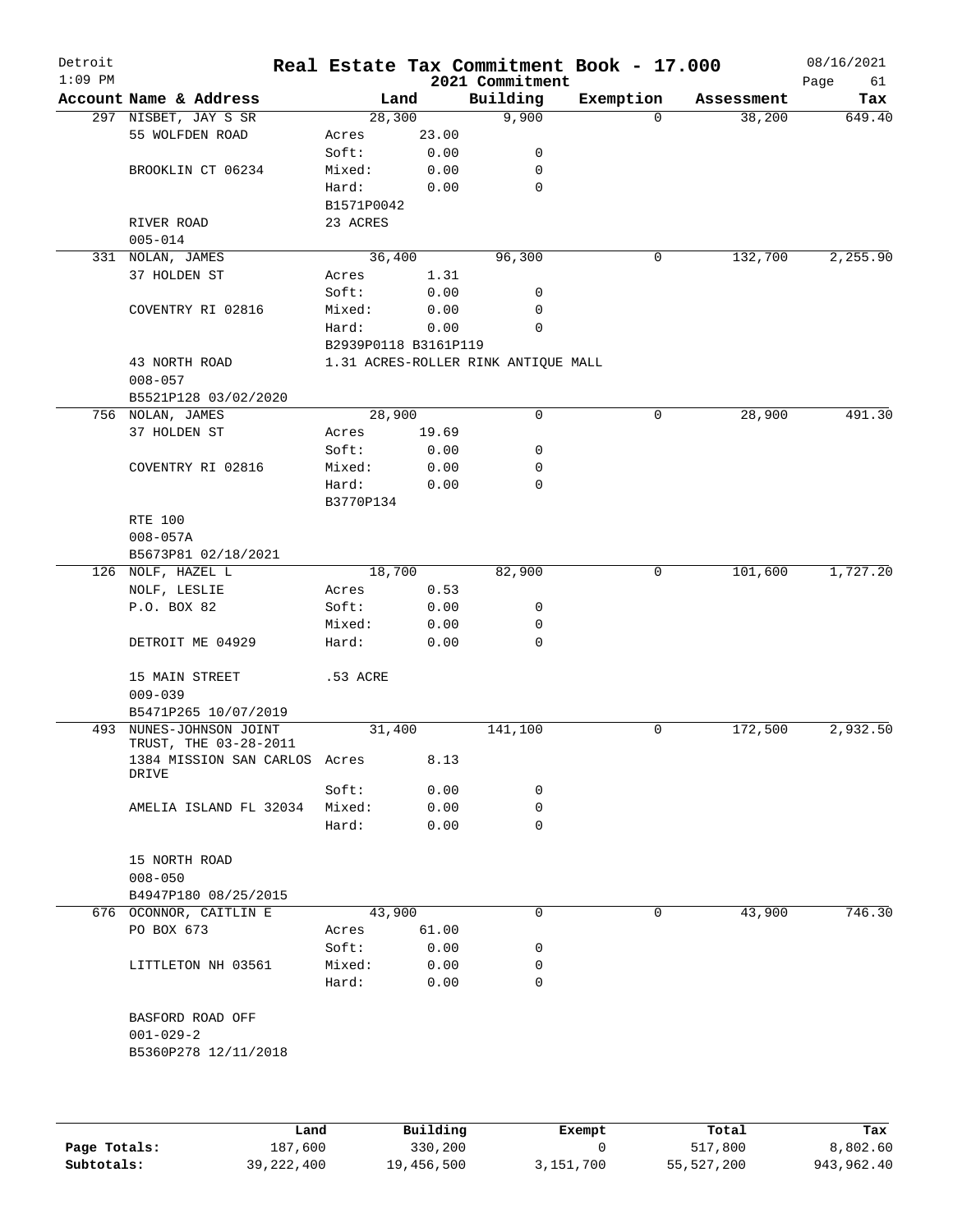| Detroit   |                                             |                           |             |                         | Real Estate Tax Commitment Book - 17.000 |            | 08/16/2021               |
|-----------|---------------------------------------------|---------------------------|-------------|-------------------------|------------------------------------------|------------|--------------------------|
| $1:09$ PM |                                             |                           |             | 2021 Commitment         |                                          |            | 62<br>Page               |
|           | Account Name & Address                      | Land                      |             | Building<br>$\mathbf 0$ | Exemption<br>$\Omega$                    | Assessment | Tax<br>$\overline{5.10}$ |
|           | 299 OLEARY, DOROTHY I<br>C/O JOHN OLEARY    |                           | 300<br>0.22 |                         |                                          | 300        |                          |
|           | 101 N. ROARING SPRINGS Soft:<br>RD APT 8203 | Acres                     | 0.00        | 0                       |                                          |            |                          |
|           |                                             | Mixed:                    | 0.00        | 0                       |                                          |            |                          |
|           | FORT WORTH TX 76114                         | Hard:<br>B0844P0662       | 0.00        | $\Omega$                |                                          |            |                          |
|           | OFF BASFORD ROAD<br>$001 - 034$             | .22 ACRES - HEMLOCK ACRES |             |                         |                                          |            |                          |
|           | B844P662                                    |                           |             |                         |                                          |            |                          |
|           | 686 OLOFSON, JAMES IKE                      | 17,100                    |             | 6,800                   | 0                                        | 23,900     | 406.30                   |
|           | 545 TROY ROAD                               | Acres                     | 5.75        |                         |                                          |            |                          |
|           |                                             | Soft:                     | 0.00        | 0                       |                                          |            |                          |
|           | DETROIT ME 04929                            | Mixed:                    | 0.00        | 0                       |                                          |            |                          |
|           |                                             | Hard:                     | 0.00        | 0                       |                                          |            |                          |
|           |                                             | B4880P0104                |             |                         |                                          |            |                          |
|           | 545 TROY ROAD                               | 5.75 ACRES                |             |                         |                                          |            |                          |
|           | $001 - 008A$                                |                           |             |                         |                                          |            |                          |
|           | B4880P104 02/24/2015                        |                           |             |                         |                                          |            |                          |
|           | 378 OTELCO TELEPHONE, LLC                   | 2,300                     |             | 0                       | 0                                        | 2,300      | 39.10                    |
|           | 56 CAMPUS DRIVE                             | Acres                     | 0.08        |                         |                                          |            |                          |
|           |                                             | Soft:                     | 0.00        | 0                       |                                          |            |                          |
|           | NEW GLOUCESTER ME 04260 Mixed:              |                           | 0.00        | 0                       |                                          |            |                          |
|           |                                             | Hard:                     | 0.00        | $\Omega$                |                                          |            |                          |
|           |                                             | B2127P0041                |             |                         |                                          |            |                          |
|           | 28 SOUTH MAIN STREET<br>$009 - 055$         |                           |             |                         |                                          |            |                          |
|           | 82 OTELCO TELEPHONE, LLC                    | 5,800                     |             | 700                     | 0                                        | 6,500      | 110.50                   |
|           | 56 CAMPUS DRIVE                             | Acres                     | 0.29        |                         |                                          |            |                          |
|           |                                             | Soft:                     | 0.00        | 0                       |                                          |            |                          |
|           | NEW GLOUCESTER ME 04260 Mixed:              |                           | 0.00        | 0                       |                                          |            |                          |
|           |                                             | Hard:                     | 0.00        | 0                       |                                          |            |                          |
|           |                                             | B5682P0174                |             |                         |                                          |            |                          |
|           | 1 BASFORD ROAD                              |                           |             |                         |                                          |            |                          |
|           | $001 - 016$                                 |                           |             |                         |                                          |            |                          |
|           | 448 OUELLETTE, PETER J                      | 29,600                    |             | 0                       | 0                                        | 29,600     | 503.20                   |
|           | 226 BATES ESTATES                           | Acres                     | 9.90        |                         |                                          |            |                          |
|           |                                             | Soft:                     | 0.00        | 0                       |                                          |            |                          |
|           | PITTSFIELD ME 04967                         | Mixed:                    | 0.00        | $\mathbf 0$             |                                          |            |                          |
|           |                                             | Hard:<br>B2989P0206       | 0.00        | 0                       |                                          |            |                          |
|           | 116 RIVER ROAD                              |                           |             |                         |                                          |            |                          |
|           | $008 - 007$                                 |                           |             |                         |                                          |            |                          |
|           | B5341P340 10/19/2018                        |                           |             |                         |                                          |            |                          |
|           | 304 PARENT, GORDON                          | 28,700                    |             | 32,900                  | 31,000                                   | 30,600     | 520.20                   |
|           | PARENT, DEBRA CANDACE                       | Acres                     | 6.90        |                         | 01 Homestead Exempt                      |            |                          |
|           | PO BOX 113                                  | Soft:                     | 0.00        |                         | 0 12 WW2 Vet Res.                        |            |                          |
|           | DETROIT ME 04929                            | Mixed:                    | 0.00        | 0                       |                                          |            |                          |
|           |                                             | Hard:                     | 0.00        | 0                       |                                          |            |                          |
|           |                                             | B6312P262 3720P147        |             |                         |                                          |            |                          |
|           | 163 TROY ROAD<br>$006 - 051$                | 6.9 ACRES                 |             |                         |                                          |            |                          |

|              | Land       | Building   | Exempt    | Total      | Tax        |
|--------------|------------|------------|-----------|------------|------------|
| Page Totals: | 83,800     | 40,400     | 31,000    | 93,200     | 1,584.40   |
| Subtotals:   | 39,306,200 | 19,496,900 | 3,182,700 | 55,620,400 | 945,546.80 |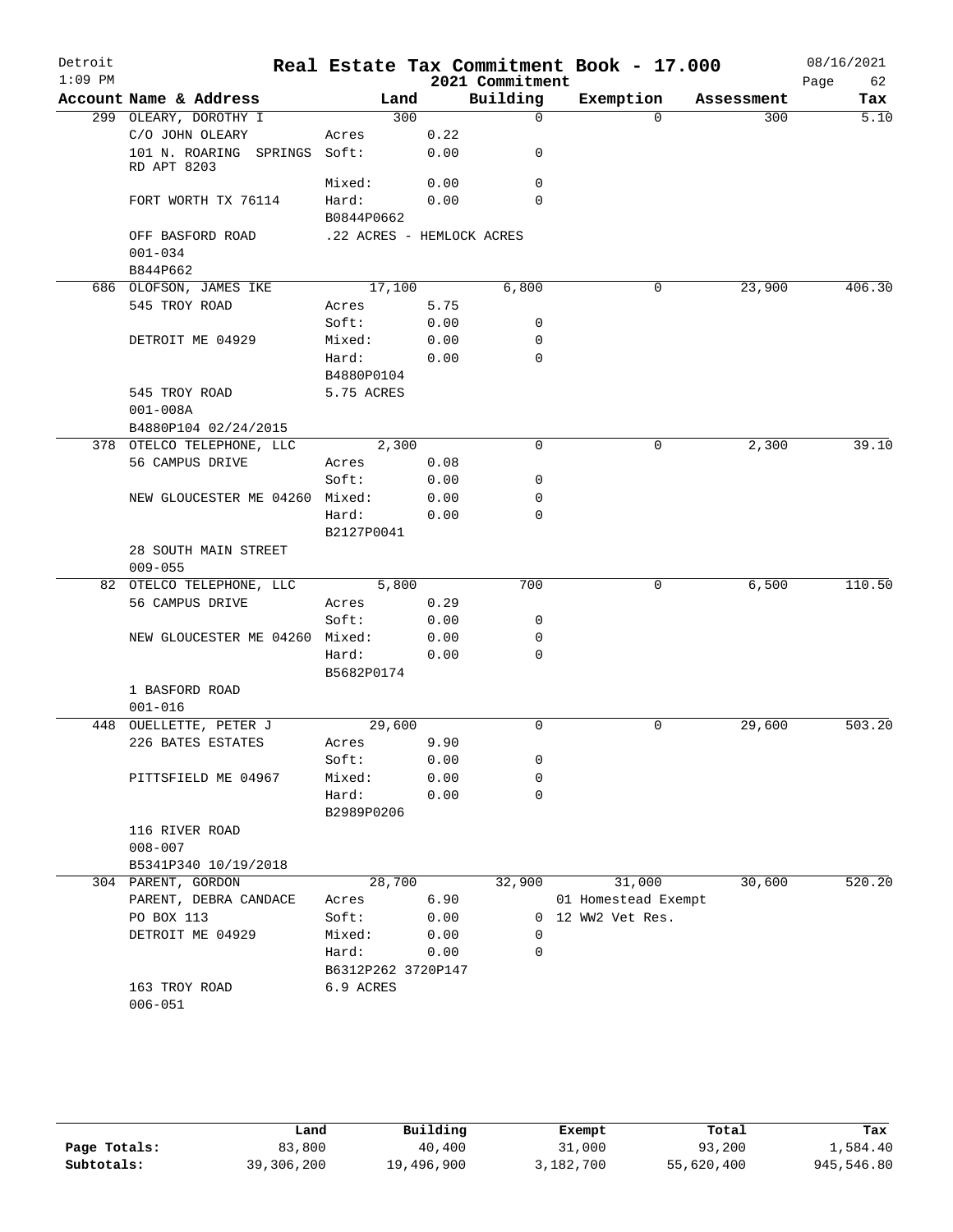| Detroit<br>$1:09$ PM |                                  |            |      | 2021 Commitment | Real Estate Tax Commitment Book - 17.000 |            | 08/16/2021<br>Page<br>63 |
|----------------------|----------------------------------|------------|------|-----------------|------------------------------------------|------------|--------------------------|
|                      | Account Name & Address           | Land       |      | Building        | Exemption                                | Assessment | Tax                      |
|                      | 193 PARENT, KATHY E              | 24,500     |      | 57,600          | 25,000                                   | 57,100     | 970.70                   |
|                      | 130 NORTH ROAD                   | Acres      | 1.79 |                 | 01 Homestead Exempt                      |            |                          |
|                      |                                  | Soft:      | 0.00 | 0               |                                          |            |                          |
|                      | DETROIT ME 04929                 | Mixed:     | 0.00 | 0               |                                          |            |                          |
|                      |                                  | Hard:      | 0.00 | $\mathbf 0$     |                                          |            |                          |
|                      |                                  | B4825P0003 |      |                 |                                          |            |                          |
|                      | 130 NORTH ROAD                   | 1.79       |      |                 |                                          |            |                          |
|                      | $007 - 099$                      |            |      |                 |                                          |            |                          |
|                      | B4825P3 09/03/2014               |            |      |                 |                                          |            |                          |
|                      | 754 PARISIEN, MICHAEL A          | 20,100     |      | 54,900          | 0                                        | 75,000     | 1,275.00                 |
|                      | PARISIEN, JENNIFER J             | Acres      | 0.74 |                 |                                          |            |                          |
|                      | PO BOX 5                         | Soft:      | 0.00 | 0               |                                          |            |                          |
|                      |                                  | Mixed:     | 0.00 | 0               |                                          |            |                          |
|                      | DETROIT ME 04929                 | Hard:      | 0.00 | 0               |                                          |            |                          |
|                      |                                  | B2111P261  |      |                 |                                          |            |                          |
|                      | South Main Street                |            |      |                 |                                          |            |                          |
|                      | $009 - 068A$                     |            |      |                 |                                          |            |                          |
|                      | B5395P324 04/03/2019             |            |      |                 |                                          |            |                          |
|                      |                                  | 27,300     |      |                 | 25,000                                   |            | 2,857.70                 |
|                      | 614 PARISIEN, MICHAEL A          |            |      | 165,800         |                                          | 168,100    |                          |
|                      | PARISIEN, JENNIFER J             | Acres      | 3.71 |                 | 01 Homestead Exempt                      |            |                          |
|                      | PO BOX 5                         | Soft:      | 0.00 | 0               |                                          |            |                          |
|                      |                                  | Mixed:     | 0.00 | 0               |                                          |            |                          |
|                      | DETROIT ME 04929                 | Hard:      | 0.00 | $\mathbf 0$     |                                          |            |                          |
|                      | 227 NORTH ROAD                   |            |      |                 |                                          |            |                          |
|                      | $007 - 051 - 1$                  |            |      |                 |                                          |            |                          |
|                      | B5583P47 08/04/2020              |            |      |                 |                                          |            |                          |
|                      | 101 PASCUCCI, ERNEST C III       | 30,600     |      | 40,400          | 0                                        | 71,000     | 1,207.00                 |
|                      | 486 TROY ROAD                    | Acres      | 9.50 |                 |                                          |            |                          |
|                      |                                  | Soft:      | 0.00 | 0               |                                          |            |                          |
|                      | DETROIT ME 04929                 | Mixed:     | 0.00 | 0               |                                          |            |                          |
|                      |                                  | Hard:      | 0.00 | 0               |                                          |            |                          |
|                      |                                  | B4802P0117 |      |                 |                                          |            |                          |
|                      | 486 TROY ROAD                    |            |      |                 |                                          |            |                          |
|                      | $002 - 012$                      |            |      |                 |                                          |            |                          |
|                      | B4802P117 07/02/2014             |            |      |                 |                                          |            |                          |
|                      | 408 PAULES, KATHLEEN             | 16,700     |      | 75,700          | 25,000                                   | 67,400     | 1,145.80                 |
|                      | PO BOX 144                       | Acres      | 0.30 |                 | 01 Homestead Exempt                      |            |                          |
|                      |                                  | Soft:      | 0.00 | 0               |                                          |            |                          |
|                      | DETROIT ME 04929                 | Mixed:     | 0.00 | 0               |                                          |            |                          |
|                      |                                  | Hard:      | 0.00 | 0               |                                          |            |                          |
|                      |                                  | B2966P0236 |      |                 |                                          |            |                          |
|                      | 12 MAIN STREET                   |            |      |                 |                                          |            |                          |
|                      |                                  | .30 ACRES  |      |                 |                                          |            |                          |
|                      | $009 - 011$                      |            |      |                 |                                          |            |                          |
|                      | 504 PEASE, RICKY L               | 24,500     |      | 71,900          | 25,000                                   | 71,400     | 1,213.80                 |
|                      | PEASE, MARIA SOCORRO<br>BIGORNIA | Acres      | 3.00 |                 | 01 Homestead Exempt                      |            |                          |
|                      | 424 TROY ROAD                    | Soft:      | 0.00 | 0               |                                          |            |                          |
|                      |                                  | Mixed:     | 0.00 | 0               |                                          |            |                          |
|                      | DETROIT ME 04929                 | Hard:      | 0.00 | 0               |                                          |            |                          |
|                      | 424 TROY ROAD                    |            |      |                 |                                          |            |                          |
|                      | $002 - 001 - 1$                  |            |      |                 |                                          |            |                          |
|                      | B5065P103 08/17/2016             |            |      |                 |                                          |            |                          |
|                      |                                  |            |      |                 |                                          |            |                          |
|                      |                                  |            |      |                 |                                          |            |                          |

|              | Land       | Building   | Exempt    | Total      | Tax         |
|--------------|------------|------------|-----------|------------|-------------|
| Page Totals: | 143,700    | 466,300    | 100,000   | 510,000    | 8,670.00    |
| Subtotals:   | 39,449,900 | 19,963,200 | 3,282,700 | 56,130,400 | 954, 216.80 |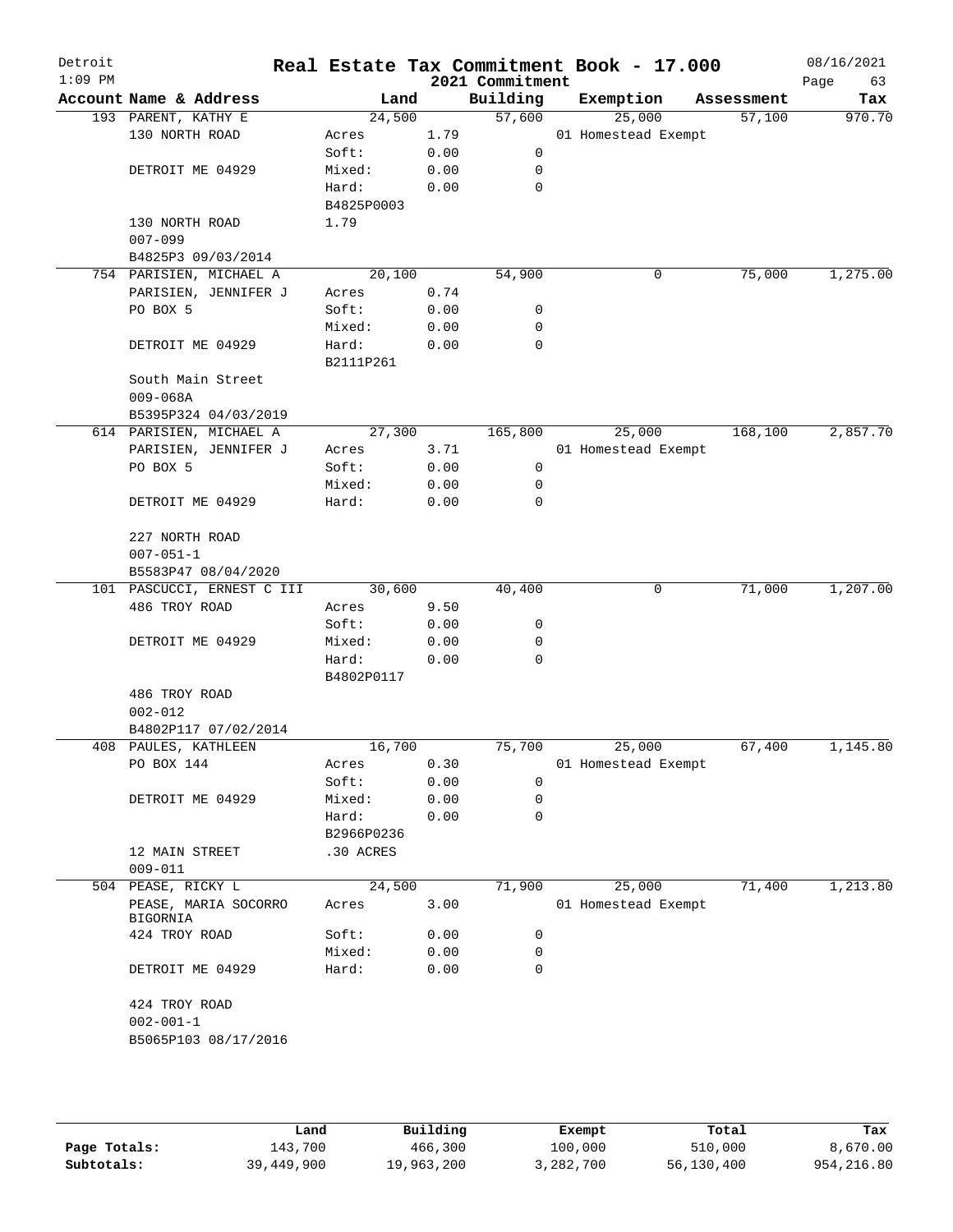| Detroit<br>$1:09$ PM |                               |                      |        | 2021 Commitment | Real Estate Tax Commitment Book - 17.000 |            | 08/16/2021<br>Page<br>64 |
|----------------------|-------------------------------|----------------------|--------|-----------------|------------------------------------------|------------|--------------------------|
|                      | Account Name & Address        | Land                 |        | Building        | Exemption                                | Assessment | Tax                      |
|                      | 311 PEASE, VERNA              | 28,100               |        | 99,700          | 31,000                                   | 96,800     | 1,645.60                 |
|                      | RICKY, RICKY, RODERICK, Acres |                      | 6.00   |                 | 22 WW2 Widow Res                         |            |                          |
|                      | RANDALL                       | Soft:                | 0.00   |                 | 0 01 Homestead Exempt                    |            |                          |
|                      | 427 TROY ROAD                 | Mixed:               | 0.00   | 0               |                                          |            |                          |
|                      | DETROIT ME 04929              | Hard:                | 0.00   | 0               |                                          |            |                          |
|                      |                               | B2767P315            |        |                 |                                          |            |                          |
|                      | 427 TROY ROAD                 | B2815P039 LIFE LEASE |        |                 |                                          |            |                          |
|                      | $001 - 020$                   |                      |        |                 |                                          |            |                          |
|                      | 265 PEAVEY, DAVID E           | 22,400               |        | 105,700         | 25,000                                   | 103,100    | 1,752.70                 |
|                      | 38 CLARK ROAD                 | Acres                | 1.54   |                 | 01 Homestead Exempt                      |            |                          |
|                      |                               | Soft:                | 0.00   | 0               |                                          |            |                          |
|                      | DETROIT ME 04929              | Mixed:               | 0.00   | 0               |                                          |            |                          |
|                      |                               | Hard:                | 0.00   | 0               |                                          |            |                          |
|                      |                               | B1261P0212           |        |                 |                                          |            |                          |
|                      | 38 CLARK ROAD                 | 1.54 ACRES           |        |                 |                                          |            |                          |
|                      | $006 - 031$                   |                      |        |                 |                                          |            |                          |
|                      | B4506P271 03/16/2012          |                      |        |                 |                                          |            |                          |
|                      | 23 PERKINS, JEFFERY M         | 20,900               |        | $\mathbf 0$     | $\mathbf 0$                              | 20,900     | 355.30                   |
|                      | PERKINS, SANDRA L             | Acres                | 1.00   |                 |                                          |            |                          |
|                      | PO BOX 273                    | Soft:                | 0.00   | 0               |                                          |            |                          |
|                      |                               | Mixed:               | 0.00   | 0               |                                          |            |                          |
|                      | PITTSFIELD,                   | Hard:                | 0.00   | $\mathbf 0$     |                                          |            |                          |
|                      | ME 04967                      |                      |        |                 |                                          |            |                          |
|                      |                               | B1555P0131           |        |                 |                                          |            |                          |
|                      | 48 FIELD ROAD                 | 1.00 ACRES           |        |                 |                                          |            |                          |
|                      | $008 - 033$                   |                      |        |                 |                                          |            |                          |
|                      | B5683P47 03/15/2021           |                      |        |                 |                                          |            |                          |
|                      | 682 PETERS, EARLE             | 67,000               |        | $\Omega$        | 0                                        | 67,000     | 1,139.00                 |
|                      | PETERS, M.LOIS                | Acres                | 137.51 |                 |                                          |            |                          |
|                      | 51 MARGINAL WAY               | Soft:                | 0.00   | 0               |                                          |            |                          |
|                      |                               | Mixed:               | 0.00   | 0               |                                          |            |                          |
|                      | NEWPORT ME 04953              | Hard:                | 0.00   | 0               |                                          |            |                          |
|                      |                               | B3644P355            |        |                 |                                          |            |                          |
|                      | TROY ROAD                     |                      |        |                 |                                          |            |                          |
|                      | $001 - 003$                   |                      |        |                 |                                          |            |                          |
|                      | 706 PETERS, MICHAEL T         | 13,900               |        | 0               | 0                                        | 13,900     | 236.30                   |
|                      | PETERS, CYNTHIA L             | Acres                | 3.30   |                 |                                          |            |                          |
|                      | 219 RIVER RD                  | Soft:                | 0.00   | 0               |                                          |            |                          |
|                      |                               | Mixed:               | 0.00   | 0               |                                          |            |                          |
|                      | DETROIT ME 04929              | Hard:                | 0.00   | 0               |                                          |            |                          |
|                      |                               |                      |        |                 |                                          |            |                          |
|                      | 219 RIVER RD                  |                      |        |                 |                                          |            |                          |
|                      | $005 - 025 - A$               |                      |        |                 |                                          |            |                          |
|                      | B5125P165 02/01/2017          |                      |        |                 |                                          |            |                          |
|                      | 102 PETERS, MICHAEL T         | 67,000               |        | 101,500         | 25,000                                   | 143,500    | 2,439.50                 |
|                      | PETERS, CYNTHIA L             | Acres                | 85.00  |                 | 01 Homestead Exempt                      |            |                          |
|                      | 219 RIVER RD                  | Soft:                | 0.00   | 0               |                                          |            |                          |
|                      |                               | Mixed:               | 0.00   | 0               |                                          |            |                          |
|                      | DETROIT ME 04929              | Hard:                | 0.00   | $\Omega$        |                                          |            |                          |
|                      |                               |                      |        |                 |                                          |            |                          |
|                      | 219 RIVER ROAD                | LOTS 25 & 26         |        |                 |                                          |            |                          |
|                      | $005 - 025 -$ *               |                      |        |                 |                                          |            |                          |
|                      | B5006P190 03/08/2016          |                      |        |                 |                                          |            |                          |
|                      |                               |                      |        |                 |                                          |            |                          |
|                      |                               |                      |        |                 |                                          |            |                          |

|              | Land       | Building   | Exempt    | Total      | Tax        |
|--------------|------------|------------|-----------|------------|------------|
| Page Totals: | 219,300    | 306,900    | 81,000    | 445,200    | 7,568.40   |
| Subtotals:   | 39,669,200 | 20,270,100 | 3,363,700 | 56,575,600 | 961,785.20 |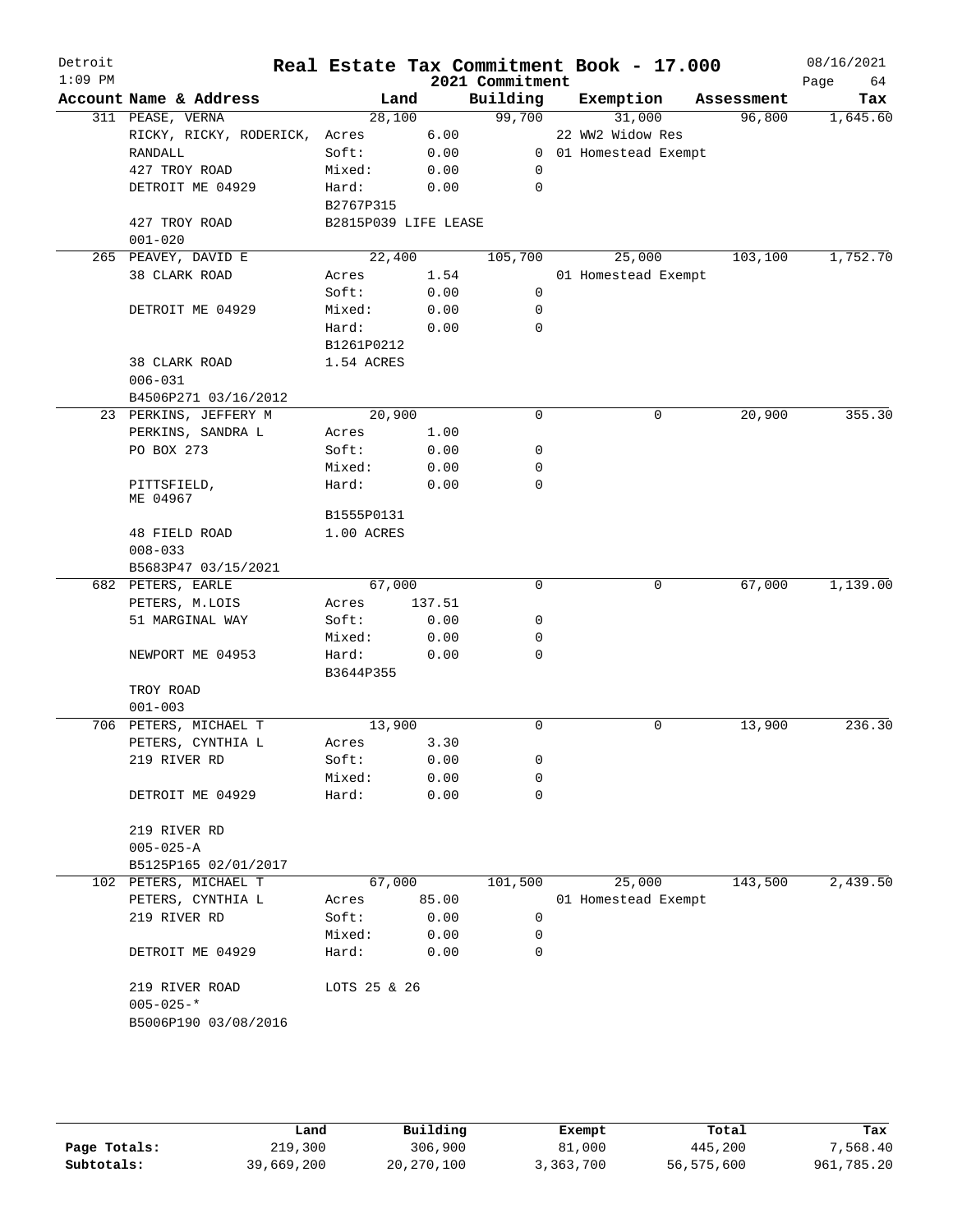| Detroit<br>$1:09$ PM |                                      |                        |       | 2021 Commitment | Real Estate Tax Commitment Book - 17.000 |            | 08/16/2021<br>Page<br>65 |
|----------------------|--------------------------------------|------------------------|-------|-----------------|------------------------------------------|------------|--------------------------|
|                      | Account Name & Address               | Land                   |       | Building        | Exemption                                | Assessment | Tax                      |
|                      | 135 PHILBRICK, STEVEN R              | 32,500                 |       | 83,500          | $\Omega$                                 | 116,000    | 1,972.00                 |
|                      | PHILBRICK, LILLIAN R                 | Acres                  | 9.60  |                 |                                          |            |                          |
|                      | 109 NORTH RD                         | Soft:                  | 0.00  | 0               |                                          |            |                          |
|                      |                                      | Mixed:                 | 0.00  | $\mathbf 0$     |                                          |            |                          |
|                      | DETROIT ME 04929                     | Hard:                  | 0.00  | $\mathbf 0$     |                                          |            |                          |
|                      |                                      | B2031P0105 B3787P282   |       |                 |                                          |            |                          |
|                      | 164 NORTH ROAD                       | 9.6 ACRES - DRIVE-IN   |       |                 |                                          |            |                          |
|                      | $007 - 069$                          |                        |       |                 |                                          |            |                          |
|                      | 287 PHILBRICK, STEVEN R              | 30,600                 |       | $\mathbf 0$     | 0                                        | 30,600     | 520.20                   |
|                      | PHILBRICK, LILLIAN R                 | Acres                  | 22.00 |                 |                                          |            |                          |
|                      | 109 NORTH RD                         | Soft:                  | 0.00  | 0               |                                          |            |                          |
|                      |                                      | Mixed:                 | 0.00  | 0               |                                          |            |                          |
|                      | DETROIT ME 04929                     | Hard:                  | 0.00  | $\mathbf 0$     |                                          |            |                          |
|                      |                                      | B3346P289              |       |                 |                                          |            |                          |
|                      | NORTH ROAD                           |                        |       |                 |                                          |            |                          |
|                      | $007 - 105$                          |                        |       |                 |                                          |            |                          |
|                      | 288 PHILBRICK, STEVEN R              | 29,200                 |       | 110,300         | 25,000                                   | 114,500    | 1,946.50                 |
|                      | PHILBRICK, LILLIAN R                 | Acres                  | 5.00  |                 | 01 Homestead Exempt                      |            |                          |
|                      | 109 NORTH RD                         | Soft:                  | 0.00  | 0               |                                          |            |                          |
|                      |                                      | Mixed:                 | 0.00  | 0               |                                          |            |                          |
|                      | DETROIT ME 04929                     | Hard:                  | 0.00  | $\mathbf 0$     |                                          |            |                          |
|                      |                                      | B4800P0030             |       |                 |                                          |            |                          |
|                      | 109 NORTH ROAD                       |                        |       |                 |                                          |            |                          |
|                      | $007 - 104 - A$                      |                        |       |                 |                                          |            |                          |
|                      | B4800P30 05/26/2014                  |                        |       |                 |                                          |            |                          |
|                      | 158 PICARD, NATHANIEL S              | 28,900                 |       | 123,300         | 0                                        | 152,200    | 2,587.40                 |
|                      | PICARD, REBECCA M                    | Acres                  | 7.10  |                 |                                          |            |                          |
|                      | PO BOX 1252                          | Soft:                  | 0.00  | 0               |                                          |            |                          |
|                      |                                      | Mixed:                 | 0.00  | 0               |                                          |            |                          |
|                      | MYRTLE BEACH SC 29578                | Hard:                  | 0.00  | $\mathbf 0$     |                                          |            |                          |
|                      |                                      | B2334P0123             |       |                 |                                          |            |                          |
|                      | 14 MAIN STREET                       |                        |       |                 |                                          |            |                          |
|                      | $009 - 012$                          |                        |       |                 |                                          |            |                          |
|                      | B4231P43 01/11/2020                  |                        |       |                 |                                          |            | 975.80                   |
|                      | 8 PIERCE, EMILY K<br>11 BUTTONS ROAD | 26,300<br>Acres        | 3.00  | 31,100          | 0                                        | 57,400     |                          |
|                      |                                      | Soft:                  | 0.00  | 0               |                                          |            |                          |
|                      | DETROIT ME 04929                     | Mixed:                 | 0.00  | 0               |                                          |            |                          |
|                      |                                      | Hard:                  | 0.00  | $\mathbf 0$     |                                          |            |                          |
|                      |                                      | B3640P0154             |       |                 |                                          |            |                          |
|                      | 11 BUTTONS ROAD                      | 3.0 ACRES              |       |                 |                                          |            |                          |
|                      | $007 - 090$                          |                        |       |                 |                                          |            |                          |
|                      | B4633P288 02/17/2013                 |                        |       |                 |                                          |            |                          |
|                      | 467 PIERCE, ERIKA M                  | 25,200                 |       | 117,400         | 0                                        | 142,600    | 2,424.20                 |
|                      | PIERCE, WILLIAM M JR                 | Acres                  | 3.47  |                 |                                          |            |                          |
|                      | 45 DAVIS RD                          | Soft:                  | 0.00  | 0               |                                          |            |                          |
|                      |                                      | Mixed:                 | 0.00  | $\mathbf 0$     |                                          |            |                          |
|                      | FAIRFIELD ME 04937                   | Hard:                  | 0.00  | $\Omega$        |                                          |            |                          |
|                      |                                      | B3563P79 (LIFE ESTATE) |       |                 |                                          |            |                          |
|                      | 309 RIVER ROAD                       | 3.47ACRES              |       |                 |                                          |            |                          |
|                      | $005 - 009$                          |                        |       |                 |                                          |            |                          |
|                      | B5422P225                            |                        |       |                 |                                          |            |                          |
|                      |                                      |                        |       |                 |                                          |            |                          |

|              | Land       | Building   | Exempt    | Total      | Tax         |
|--------------|------------|------------|-----------|------------|-------------|
| Page Totals: | 172,700    | 465,600    | 25,000    | 613,300    | 10,426.10   |
| Subtotals:   | 39,841,900 | 20,735,700 | 3,388,700 | 57,188,900 | 972, 211.30 |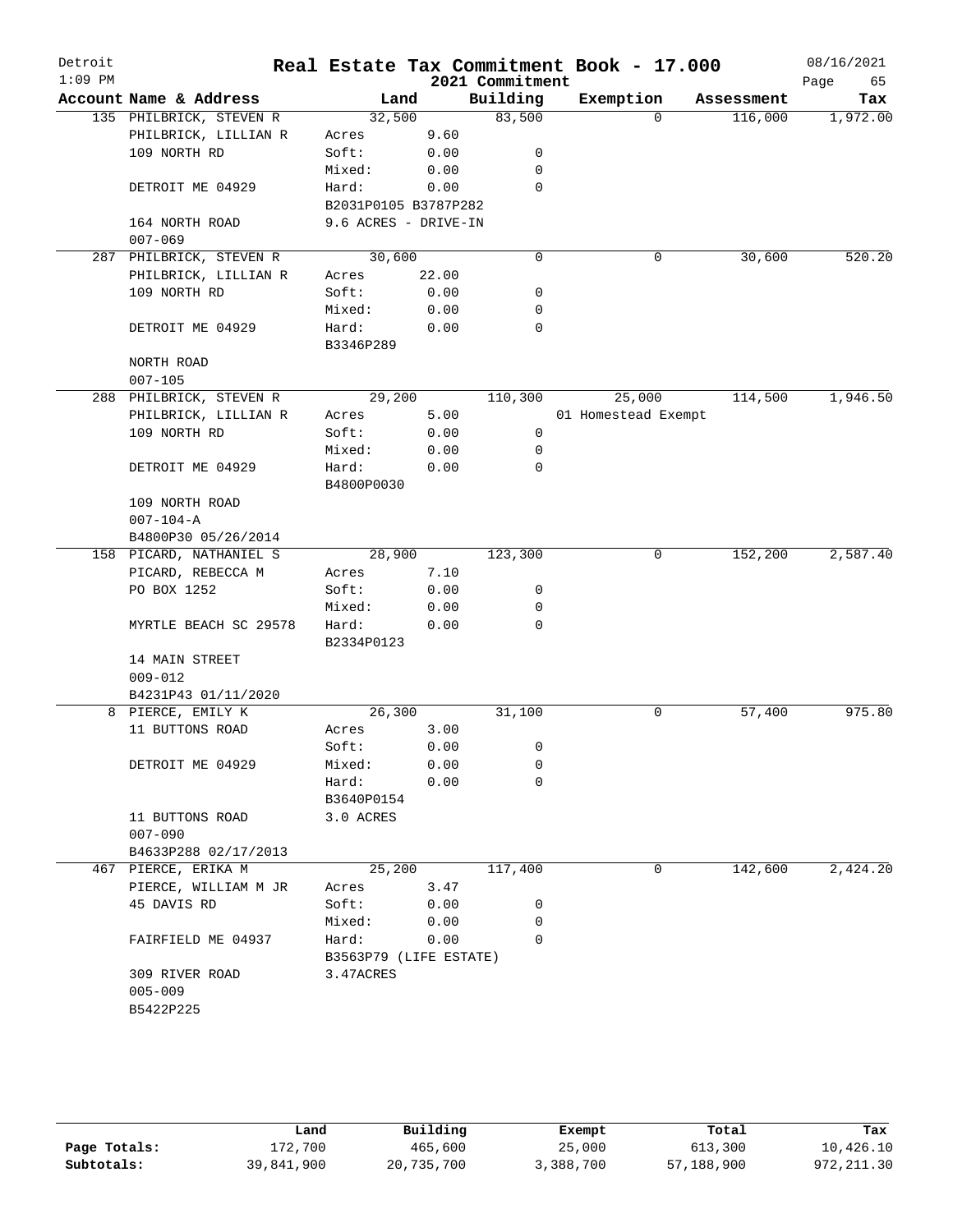| Detroit<br>$1:09$ PM |                                          |                              |        | 2021 Commitment | Real Estate Tax Commitment Book - 17.000 |            | 08/16/2021<br>66<br>Page |
|----------------------|------------------------------------------|------------------------------|--------|-----------------|------------------------------------------|------------|--------------------------|
|                      | Account Name & Address                   | Land                         |        | Building        | Exemption                                | Assessment | Tax                      |
|                      | 613 PIKE, ANGELA M                       | 20,700                       |        | 51,800          | $\Omega$                                 | 72,500     | 1,232.50                 |
|                      | P.O. BOX 512                             | Acres                        | 1.13   |                 |                                          |            |                          |
|                      |                                          | Soft:                        | 0.00   | 0               |                                          |            |                          |
|                      | PITTSFIELD ME 04967                      | Mixed:                       | 0.00   | 0               |                                          |            |                          |
|                      |                                          | Hard:                        | 0.00   | $\mathbf 0$     |                                          |            |                          |
|                      | 12 JOSHUA DRIVE                          | B3781P2                      |        |                 |                                          |            |                          |
|                      | $007 - 033 - 3$<br>B5532P266 10/26/2020  |                              |        |                 |                                          |            |                          |
| 322                  | POMEROY, DAVID                           | 50,800                       |        | 124,000         | 31,000                                   | 143,800    | 2,444.60                 |
|                      | POMEROY, MAVIS                           | Acres                        | 149.00 |                 | 01 Homestead Exempt                      |            |                          |
|                      | 163 RIVER ROAD                           | Soft:                        | 0.00   |                 | 0 12 WW2 Vet Res.                        |            |                          |
|                      |                                          | Mixed:                       | 0.00   | 0               |                                          |            |                          |
|                      | DETROIT ME 04929                         | Hard:<br>B0911P0363          | 0.00   | 0               |                                          |            |                          |
|                      | 163 RIVER ROAD                           |                              |        |                 |                                          |            |                          |
|                      | $007 - 106$                              |                              |        |                 |                                          |            |                          |
|                      | 403 POMEROY, TARA                        | 21,700                       |        | 31,300          | 25,000                                   | 28,000     | 476.00                   |
|                      | 348 TROY ROAD                            | Acres                        | 1.07   |                 | 01 Homestead Exempt                      |            |                          |
|                      |                                          | Soft:                        | 0.00   | 0               |                                          |            |                          |
|                      | DETROIT ME 04929                         | Mixed:                       | 0.00   | 0               |                                          |            |                          |
|                      |                                          | Hard:                        | 0.00   | $\mathbf 0$     |                                          |            |                          |
|                      |                                          | B3219P0035                   |        |                 |                                          |            |                          |
|                      | 348 TROY ROAD                            | 1.07 ACRES                   |        |                 |                                          |            |                          |
|                      | $004 - 015$                              |                              |        |                 |                                          |            |                          |
|                      | B4614P171 12/28/2012                     |                              |        |                 |                                          |            |                          |
| 417                  | POOLEY, CHESTER E JR                     | 57,000                       |        | 163,100         | 31,000                                   | 189,100    | 3,214.70                 |
|                      | POOLEY, RITA R. & AARON Acres<br>J.      |                              | 46.22  |                 | 12 WW2 Vet Res.                          |            |                          |
|                      | P.O. BOX 123                             | Soft:                        | 0.00   | 0               | 01 Homestead Exempt                      |            |                          |
|                      | 274 TROY ROAD                            | Mixed:                       | 0.00   | 0               |                                          |            |                          |
|                      | DETROIT ME 04929                         | Hard:                        | 0.00   | $\Omega$        |                                          |            |                          |
|                      |                                          | B0824P1022 RESIDENCE         |        |                 |                                          |            |                          |
|                      | 274 TROY ROAD                            | LOTS 28, 31, 32              |        |                 |                                          |            |                          |
|                      | $004 - 028 -$ *                          |                              |        |                 |                                          |            |                          |
|                      | B5497P294 12/16/2019 B4434P67 08/23/2011 |                              |        |                 |                                          |            |                          |
|                      | 270 POST, COREY D                        | 31,300                       |        | 110,000         | 25,000                                   | 116,300    | 1,977.10                 |
|                      | POST, GINA MS                            | Acres                        | 10.50  |                 | 01 Homestead Exempt                      |            |                          |
|                      | 162 RIVER ROAD                           | Soft:                        | 0.00   | 0               |                                          |            |                          |
|                      |                                          | Mixed:                       | 0.00   | 0               |                                          |            |                          |
|                      | DETROIT ME 04929                         | Hard:                        | 0.00   | $\Omega$        |                                          |            |                          |
|                      |                                          | B2420P0235 B3555P252 9/14/05 |        |                 |                                          |            |                          |
|                      | 162 RIVER ROAD                           | 10.5 ACRES                   |        |                 |                                          |            |                          |
|                      | $005 - 045$                              |                              |        |                 |                                          |            |                          |
|                      | B4047P81 08/29/2008                      |                              |        |                 |                                          |            |                          |
| 129                  | POULIN, DAVID J.                         | 34,300                       |        | 141,000         | 31,000                                   | 144,300    | 2,453.10                 |
|                      | SHAMEKLIS, TWILDA                        | Acres                        | 14.60  |                 | 01 Homestead Exempt                      |            |                          |
|                      | P.O. BOX 145                             | Soft:                        | 0.00   |                 | 0 22 WW2 Widow Res                       |            |                          |
|                      |                                          | Mixed:                       | 0.00   | 0               |                                          |            |                          |
|                      | DETROIT ME 04929                         | Hard:<br>B2688P335           | 0.00   | 0               |                                          |            |                          |
|                      | 24 S. MAIN STREET                        |                              |        |                 |                                          |            |                          |
|                      | $009 - 054$                              |                              |        |                 |                                          |            |                          |
|                      | B5658P24 01/13/2021                      |                              |        |                 |                                          |            |                          |
|                      |                                          |                              |        |                 |                                          |            |                          |
|                      |                                          |                              |        |                 |                                          |            |                          |
|                      |                                          |                              |        |                 |                                          |            |                          |

|              | Land       | Building   | Exempt    | Total      | Tax        |
|--------------|------------|------------|-----------|------------|------------|
| Page Totals: | 215,800    | 621,200    | 143,000   | 694,000    | 11,798.00  |
| Subtotals:   | 40,057,700 | 21,356,900 | 3,531,700 | 57,882,900 | 984,009.30 |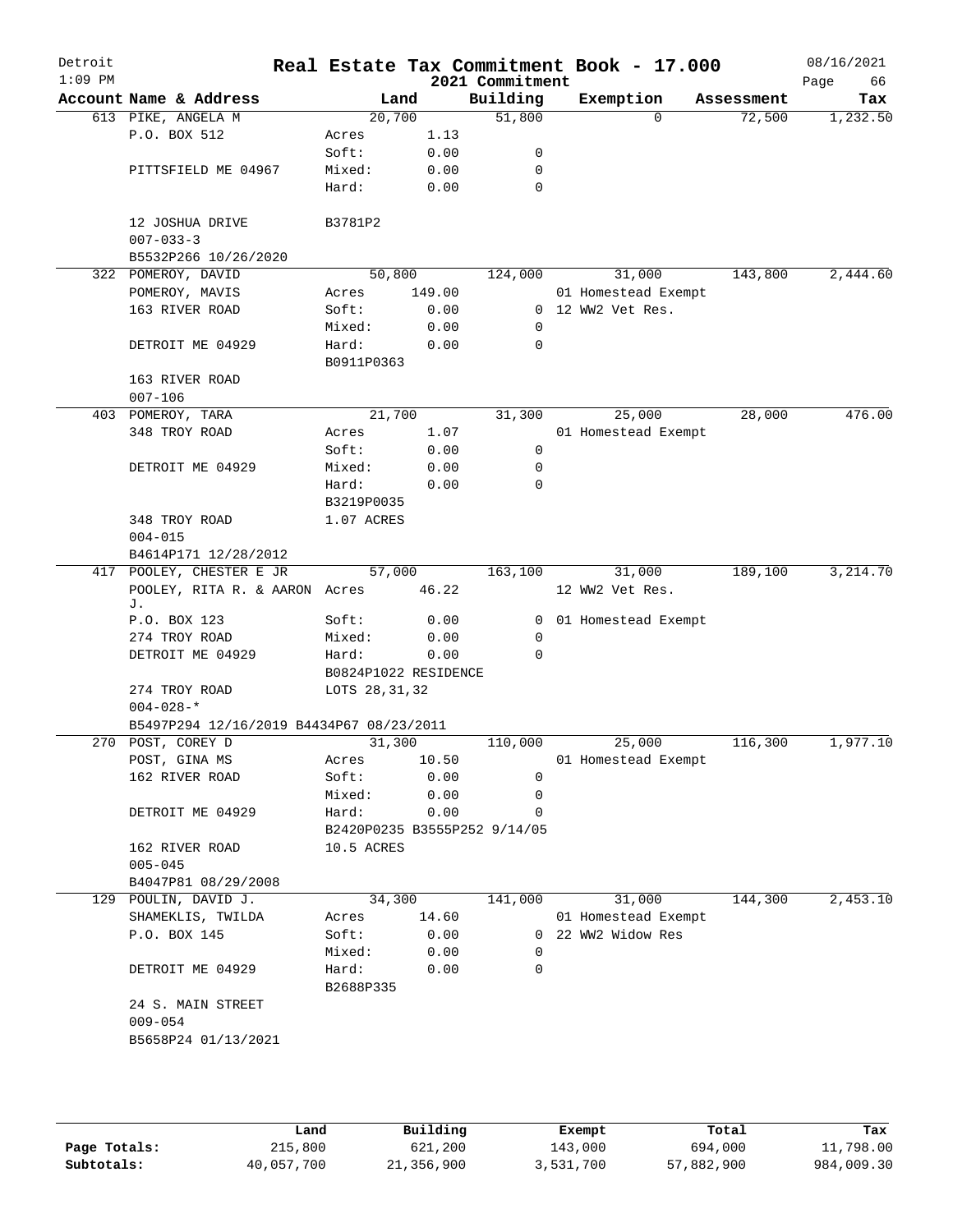| Detroit<br>$1:09$ PM |                                          |                      |        | 2021 Commitment | Real Estate Tax Commitment Book - 17.000 |            | 08/16/2021<br>67<br>Page |
|----------------------|------------------------------------------|----------------------|--------|-----------------|------------------------------------------|------------|--------------------------|
|                      | Account Name & Address                   | Land                 |        | Building        | Exemption                                | Assessment | Tax                      |
|                      | 328 POULIN, KEVIN                        | 29,200               |        | 63,100          | 25,000                                   | 67,300     | 1,144.10                 |
|                      | POULIN, KELLY                            | Acres                | 7.50   |                 | 01 Homestead Exempt                      |            |                          |
|                      | 33 CLARK ROAD                            | Soft:                | 0.00   | 0               |                                          |            |                          |
|                      |                                          | Mixed:               | 0.00   | 0               |                                          |            |                          |
|                      | DETROIT ME 04929                         | Hard:                | 0.00   | 0               |                                          |            |                          |
|                      |                                          | B2653P022            |        |                 |                                          |            |                          |
|                      | 33 CLARK ROAD                            | 7.5 ACRES            |        |                 |                                          |            |                          |
|                      | $006 - 030$                              |                      |        |                 |                                          |            |                          |
|                      | 460 PRATTS, JIMMY                        | 29,500               |        | 50,700          | 25,000                                   | 55,200     | 938.40                   |
|                      | PRATTS, ANITA                            | Acres                | 8.00   |                 | 01 Homestead Exempt                      |            |                          |
|                      | 296 TROY RD                              | Soft:                | 0.00   | $\mathbf 0$     |                                          |            |                          |
|                      |                                          | Mixed:               | 0.00   | 0               |                                          |            |                          |
|                      | DETROIT ME 04929                         | Hard:                | 0.00   | 0               |                                          |            |                          |
|                      |                                          | B2414P0262           |        |                 |                                          |            |                          |
|                      | 296 TROY ROAD                            |                      |        |                 |                                          |            |                          |
|                      | $004 - 026$                              |                      |        |                 |                                          |            |                          |
|                      | 470 PREMIER INVESTMENTS,                 | 27,100               |        | 114,800         | 0                                        | 141,900    | 2,412.30                 |
|                      | LLC                                      |                      |        |                 |                                          |            |                          |
|                      | P.O. BOX 691                             | Acres                | 2.00   |                 |                                          |            |                          |
|                      |                                          | Soft:                | 0.00   | 0               |                                          |            |                          |
|                      | UNITY ME 04988                           | Mixed:               | 0.00   | 0               |                                          |            |                          |
|                      |                                          | Hard:                | 0.00   | 0               |                                          |            |                          |
|                      |                                          | B4833P0142           |        |                 |                                          |            |                          |
|                      | 2 WAKEFIELD PLACE                        | 2.0 ACRES            |        |                 |                                          |            |                          |
|                      | $007 - 094$                              |                      |        |                 |                                          |            |                          |
|                      | B5244P275 01/16/2018                     |                      |        |                 |                                          |            |                          |
|                      | 658 PREMIER INVESTMENTS,                 | 79,600               |        | 666,600         | 0                                        | 746,200    | 12,685.40                |
|                      | <b>LLC</b>                               |                      |        |                 |                                          |            |                          |
|                      | P.O. BOX 691                             | Acres                | 100.10 |                 |                                          |            |                          |
|                      |                                          | Soft:                | 0.00   | 0               |                                          |            |                          |
|                      | UNITY ME 04988                           | Mixed:               | 0.00   | 0               |                                          |            |                          |
|                      |                                          | Hard:                | 0.00   | $\mathbf 0$     |                                          |            |                          |
|                      |                                          | B1820P0120 /B4075P62 |        |                 |                                          |            |                          |
|                      | 9 WAKEFIELD PLACE                        | 100.1 ACRES          |        |                 |                                          |            |                          |
|                      | $007 - 094 - A$                          |                      |        |                 |                                          |            |                          |
|                      | B5244P275 01/16/2018 B4075P62 11/13/2008 |                      |        |                 |                                          |            |                          |
|                      | 156 RANDALL, BRENT C JR                  | 24,000               |        | 23,500          | 25,000                                   | 22,500     | 382.50                   |
|                      | 38 BUTTONS ROAD                          | Acres                | 2.20   |                 | 01 Homestead Exempt                      |            |                          |
|                      |                                          | Soft:                | 0.00   | 0               |                                          |            |                          |
|                      | DETROIT ME 04929                         | Mixed:               | 0.00   | 0               |                                          |            |                          |
|                      |                                          | Hard:                | 0.00   | 0               |                                          |            |                          |
|                      |                                          |                      |        |                 |                                          |            |                          |
|                      | 38 BUTTONS ROAD                          | B2059P0001           |        |                 |                                          |            |                          |
|                      |                                          |                      |        |                 |                                          |            |                          |
|                      | $007 - 082$                              |                      |        |                 |                                          |            |                          |
|                      | 14 RAYE, PAUL                            | 24,600               |        | 112,600         | 0                                        | 137,200    | 2,332.40                 |
|                      | 9 MAIN ST                                | Acres                | 2.02   |                 |                                          |            |                          |
|                      |                                          | Soft:                | 0.00   | 0               |                                          |            |                          |
|                      | DETROIT ME 04929                         | Mixed:               | 0.00   | 0               |                                          |            |                          |
|                      |                                          | Hard:                | 0.00   | $\mathbf 0$     |                                          |            |                          |
|                      |                                          |                      |        |                 |                                          |            |                          |
|                      | 9 MAIN STREET                            |                      |        |                 |                                          |            |                          |
|                      | $009 - 040$                              |                      |        |                 |                                          |            |                          |
|                      | B5082P245 09/30/2016                     |                      |        |                 |                                          |            |                          |
|                      |                                          |                      |        |                 |                                          |            |                          |
|                      |                                          |                      |        |                 |                                          |            |                          |
|                      |                                          |                      |        |                 |                                          |            |                          |
|                      |                                          |                      |        |                 |                                          |            |                          |

|              | Land       | Building   | Exempt    | Total      | Tax          |
|--------------|------------|------------|-----------|------------|--------------|
| Page Totals: | 214,000    | 1,031,300  | 75,000    | 1,170,300  | 19,895.10    |
| Subtotals:   | 40,271,700 | 22,388,200 | 3,606,700 | 59,053,200 | 1,003,904.40 |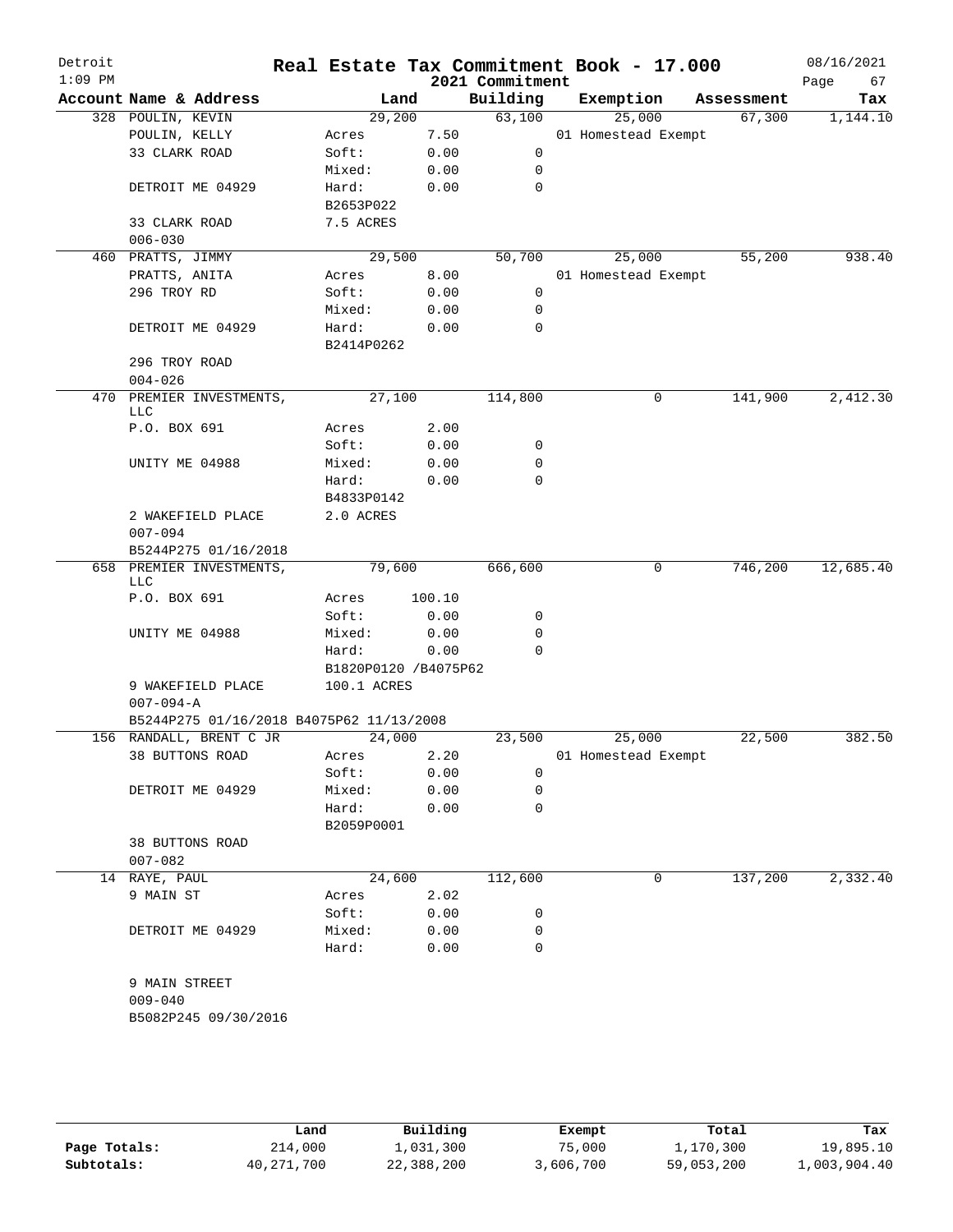| Detroit<br>$1:09$ PM |                                         |                     |       | 2021 Commitment | Real Estate Tax Commitment Book - 17.000 |            | 08/16/2021<br>68<br>Page |
|----------------------|-----------------------------------------|---------------------|-------|-----------------|------------------------------------------|------------|--------------------------|
|                      | Account Name & Address                  |                     | Land  | Building        | Exemption                                | Assessment | Tax                      |
|                      | 337 RAYE, PAUL D                        | 22,500              |       | 22,300          | 25,000                                   | 19,800     | 336.60                   |
|                      | RAYE, VIRGINIA C                        | Acres               | 1.35  |                 | 01 Homestead Exempt                      |            |                          |
|                      | 122 NORTH ROAD                          | Soft:               | 0.00  | 0               |                                          |            |                          |
|                      |                                         | Mixed:              | 0.00  | 0               |                                          |            |                          |
|                      | DETROIT ME 04929                        | Hard:               | 0.00  | $\mathbf 0$     |                                          |            |                          |
|                      |                                         | B0864P0267          |       |                 |                                          |            |                          |
|                      | 122 NORTH ROAD<br>$007 - 100$           | 1.35 ACRES          |       |                 |                                          |            |                          |
|                      | B5395P318 04/03/2019                    |                     |       |                 |                                          |            |                          |
|                      | 336 RAYE, WAYNE A                       | 63,100              |       | 155,400         | 25,000                                   | 193,500    | 3,289.50                 |
|                      | 136 NORTH ROAD                          | Acres               | 54.15 |                 | 01 Homestead Exempt                      |            |                          |
|                      |                                         | Soft:               | 0.00  | 0               |                                          |            |                          |
|                      | DETROIT ME 04929                        | Mixed:              | 0.00  | 0               |                                          |            |                          |
|                      |                                         | Hard:               | 0.00  | $\Omega$        |                                          |            |                          |
|                      |                                         | B1554P0151          |       |                 |                                          |            |                          |
|                      | 136 NORTH ROAD<br>$007 - 098 - *$       |                     |       |                 |                                          |            |                          |
|                      | 246 READY, DANIEL A                     | 21,200              |       | 20,500          | 0                                        | 41,700     | 708.90                   |
|                      | READY, WENDY J                          | Acres               | 0.92  |                 |                                          |            |                          |
|                      | 1468 MAIN ST                            | Soft:               | 0.00  | 0               |                                          |            |                          |
|                      |                                         | Mixed:              | 0.00  | 0               |                                          |            |                          |
|                      | PALMYRA ME 04965                        | Hard:               | 0.00  | $\mathbf 0$     |                                          |            |                          |
|                      | 36 MAIN STREET                          | .92 ACRE            |       |                 |                                          |            |                          |
|                      | $009 - 017$                             |                     |       |                 |                                          |            |                          |
|                      | B5105P305 12/05/2016 B2555P8            |                     |       |                 |                                          |            |                          |
|                      | 344 READY, JOHN JR, RONALD,<br>DANIEL & | 14,900              |       | 9,400           | 0                                        | 24,300     | 413.10                   |
|                      | BUBAR, ROBERTA                          | Acres               | 2.00  |                 |                                          |            |                          |
|                      | C/O RONALD READY                        | Soft:               | 0.00  | 0               |                                          |            |                          |
|                      | PO BOX 144                              | Mixed:              | 0.00  | 0               |                                          |            |                          |
|                      | WINDSOR ME 04363                        | Hard:               | 0.00  | $\mathbf 0$     |                                          |            |                          |
|                      |                                         | B2146P0024          |       |                 |                                          |            |                          |
|                      | 122 TROY ROAD<br>$006 - 044$            | .45 ACRES           |       |                 |                                          |            |                          |
| 346                  | READY, JOHN JR, RONALD,<br>DANIEL &     | $\overline{33,100}$ |       | $\mathbf 0$     | 0                                        | 33,100     | 562.70                   |
|                      | BUBAR, ROBERTA                          | Acres 28.00         |       |                 |                                          |            |                          |
|                      | C/O READY, RONALD                       | Soft:               | 0.00  | 0               |                                          |            |                          |
|                      | PO BOX 144                              | Mixed:              | 0.00  | 0               |                                          |            |                          |
|                      | WINDSOR ME 04363                        | Hard:               | 0.00  | 0               |                                          |            |                          |
|                      |                                         | B2146P0024          |       |                 |                                          |            |                          |
|                      | TROY ROAD                               | 28 ACRES            |       |                 |                                          |            |                          |
|                      | $006 - 045$                             |                     |       |                 |                                          |            |                          |
|                      | 347 REARDON, VALDA                      | 25,900              |       | 0               | 0                                        | 25,900     | 440.30                   |
|                      | 237 BURLEIGH ROAD                       | Acres               | 18.00 |                 |                                          |            |                          |
|                      |                                         | Soft:               | 0.00  | 0               |                                          |            |                          |
|                      | BANGOR ME 04401                         | Mixed:              | 0.00  | 0               |                                          |            |                          |
|                      |                                         | Hard:               | 0.00  | 0               |                                          |            |                          |
|                      |                                         | B0914P0142          |       |                 |                                          |            |                          |
|                      | TROY ROAD                               |                     |       |                 |                                          |            |                          |
|                      | $002 - 018$                             |                     |       |                 |                                          |            |                          |
|                      | B914P142                                |                     |       |                 |                                          |            |                          |
|                      |                                         |                     |       |                 |                                          |            |                          |

|              | Land       | Building   | Exempt    | Total      | Tax          |
|--------------|------------|------------|-----------|------------|--------------|
| Page Totals: | 180,700    | 207,600    | 50,000    | 338,300    | 5,751.10     |
| Subtotals:   | 40,452,400 | 22,595,800 | 3,656,700 | 59,391,500 | L,009,655.50 |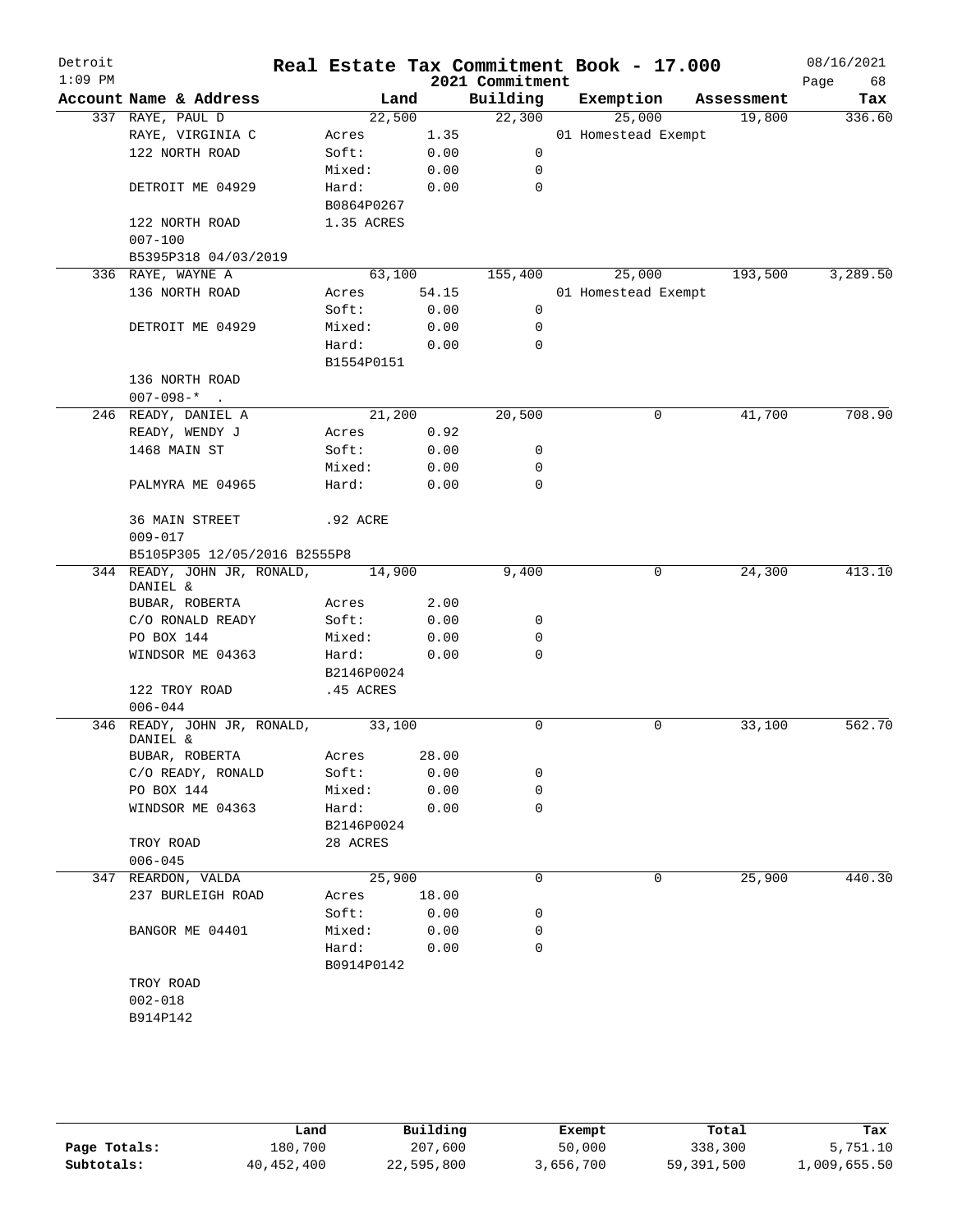| Detroit<br>$1:09$ PM |                                                     |                            |       | 2021 Commitment | Real Estate Tax Commitment Book - 17.000 |            | 08/16/2021<br>69<br>Page |
|----------------------|-----------------------------------------------------|----------------------------|-------|-----------------|------------------------------------------|------------|--------------------------|
|                      | Account Name & Address                              | Land                       |       | Building        | Exemption                                | Assessment | Tax                      |
|                      | 425 RIGGS, JOHN W                                   | 24,800                     |       | 163,200         | 25,000                                   | 163,000    | 2,771.00                 |
|                      | RIGGS, BRENDA J                                     | Acres                      | 1.97  |                 | 01 Homestead Exempt                      |            |                          |
|                      | 199 NORTH ROAD                                      | Soft:                      | 0.00  | 0               |                                          |            |                          |
|                      |                                                     | Mixed:                     | 0.00  | 0               |                                          |            |                          |
|                      | DETROIT ME 04929                                    | Hard:                      | 0.00  | 0               |                                          |            |                          |
|                      |                                                     | B2952P0268                 |       |                 |                                          |            |                          |
|                      | 199 NORTH ROAD                                      | 1.97 ACRES                 |       |                 |                                          |            |                          |
|                      | $007 - 055$                                         |                            |       |                 |                                          |            |                          |
|                      | B3880P340 07/16/2007                                |                            |       |                 |                                          |            |                          |
|                      | 49 RINES, MARY LOU                                  | 21,600                     |       | 29,200          | 25,000                                   | 25,800     | 438.60                   |
|                      | 56 MAIN ST                                          | Acres                      | 1.03  |                 | 01 Homestead Exempt                      |            |                          |
|                      |                                                     | Soft:                      | 0.00  | 0               |                                          |            |                          |
|                      | DETROIT ME 04929                                    | Mixed:                     | 0.00  | 0               |                                          |            |                          |
|                      |                                                     | Hard:                      | 0.00  | $\Omega$        |                                          |            |                          |
|                      |                                                     | B2523P0046 B3734P259 08/06 |       |                 |                                          |            |                          |
|                      | 56 MAIN STREET                                      | 1.03 ACRES B3741P262       |       |                 |                                          |            |                          |
|                      | $009 - 021$                                         |                            |       |                 |                                          |            |                          |
|                      | B4628P356 02/05/2013 B4628P354 06/13/2012 B3734P259 |                            |       |                 |                                          |            |                          |
|                      | 458 RING, LORI A                                    | 25,700                     |       | 63,400          | 29,000                                   | 60,100     | 1,021.70                 |
|                      | 118 SCHOOL STREET                                   | Acres                      | 6.64  |                 | 01 Homestead Exempt                      |            |                          |
|                      |                                                     | Soft:                      | 0.00  |                 | 0 30 Blind Exemption                     |            |                          |
|                      | PITTSFIELD ME 04967                                 | Mixed:                     | 0.00  | 0               |                                          |            |                          |
|                      |                                                     | Hard:                      | 0.00  | 0               |                                          |            |                          |
|                      |                                                     |                            |       |                 |                                          |            |                          |
|                      | 241 RIVER ROAD                                      | 6.64 ACRES                 |       |                 |                                          |            |                          |
|                      | $005 - 024$                                         |                            |       |                 |                                          |            |                          |
|                      | B4935P306 07/29/2015                                |                            |       |                 |                                          |            |                          |
|                      | 716 RING, TYLER N                                   | 26,400                     |       | 143,400         | 0                                        | 169,800    | 2,886.60                 |
|                      | 231 RIVER RD.                                       | Acres                      | 4.36  |                 |                                          |            |                          |
|                      |                                                     | Soft:                      | 0.00  | 0               |                                          |            |                          |
|                      | DETROIT ME 04929                                    | Mixed:                     | 0.00  | 0               |                                          |            |                          |
|                      |                                                     | Hard:                      | 0.00  | 0               |                                          |            |                          |
|                      |                                                     |                            |       |                 |                                          |            |                          |
|                      | 231 RIVER ROAD                                      |                            |       |                 |                                          |            |                          |
|                      | $005 - 024 - A$                                     |                            |       |                 |                                          |            |                          |
|                      | B5600P179 09/10/2020                                |                            |       |                 |                                          |            |                          |
|                      | 689 ROBBINS, JOHN R                                 | 18,000                     |       | 0               | $\mathbf 0$                              | 18,000     | 306.00                   |
|                      | ROBBINS, BEVERLY                                    | Acres                      | 49.00 |                 |                                          |            |                          |
|                      | 209 LINCOLN STREET                                  | Soft:                      | 0.00  | 0               |                                          |            |                          |
|                      |                                                     | Mixed:                     | 0.00  | 0               |                                          |            |                          |
|                      | LEWISTON ME 04240                                   | Hard:                      | 0.00  | 0               |                                          |            |                          |
|                      |                                                     |                            |       |                 |                                          |            |                          |
|                      | G H LORD ROAD                                       |                            |       |                 |                                          |            |                          |
|                      | $006 - 046 - N - 1$                                 |                            |       |                 |                                          |            |                          |
|                      | B4510P122 03/15/2012 B2941P278                      |                            |       |                 |                                          |            |                          |
|                      | 690 ROBBINS, JOHN R                                 | 20,000                     |       | 0               | 0                                        | 20,000     | 340.00                   |
|                      | ROBBINS, BEVERLY                                    | Acres                      | 62.00 |                 |                                          |            |                          |
|                      | 209 LINCOLN STREET                                  | Soft:                      | 0.00  | 0               |                                          |            |                          |
|                      |                                                     |                            |       | 0               |                                          |            |                          |
|                      |                                                     | Mixed:                     | 0.00  | 0               |                                          |            |                          |
|                      | LEWISTON ME 04240                                   | Hard:                      | 0.00  |                 |                                          |            |                          |
|                      |                                                     |                            |       |                 |                                          |            |                          |
|                      | G H LORD ROAD                                       |                            |       |                 |                                          |            |                          |
|                      | $006 - 046 - N - 2$                                 |                            |       |                 |                                          |            |                          |
|                      | B4507P16 03/15/2012 B2941P271                       |                            |       |                 |                                          |            |                          |
|                      |                                                     |                            |       |                 |                                          |            |                          |
|                      |                                                     |                            |       |                 |                                          |            |                          |
|                      |                                                     |                            |       |                 |                                          |            |                          |

|              | Land       | Building   | Exempt    | Total      | Tax          |
|--------------|------------|------------|-----------|------------|--------------|
| Page Totals: | 136,500    | 399,200    | 79,000    | 456,700    | 7,763.90     |
| Subtotals:   | 40,588,900 | 22,995,000 | 3,735,700 | 59,848,200 | l,017,419.40 |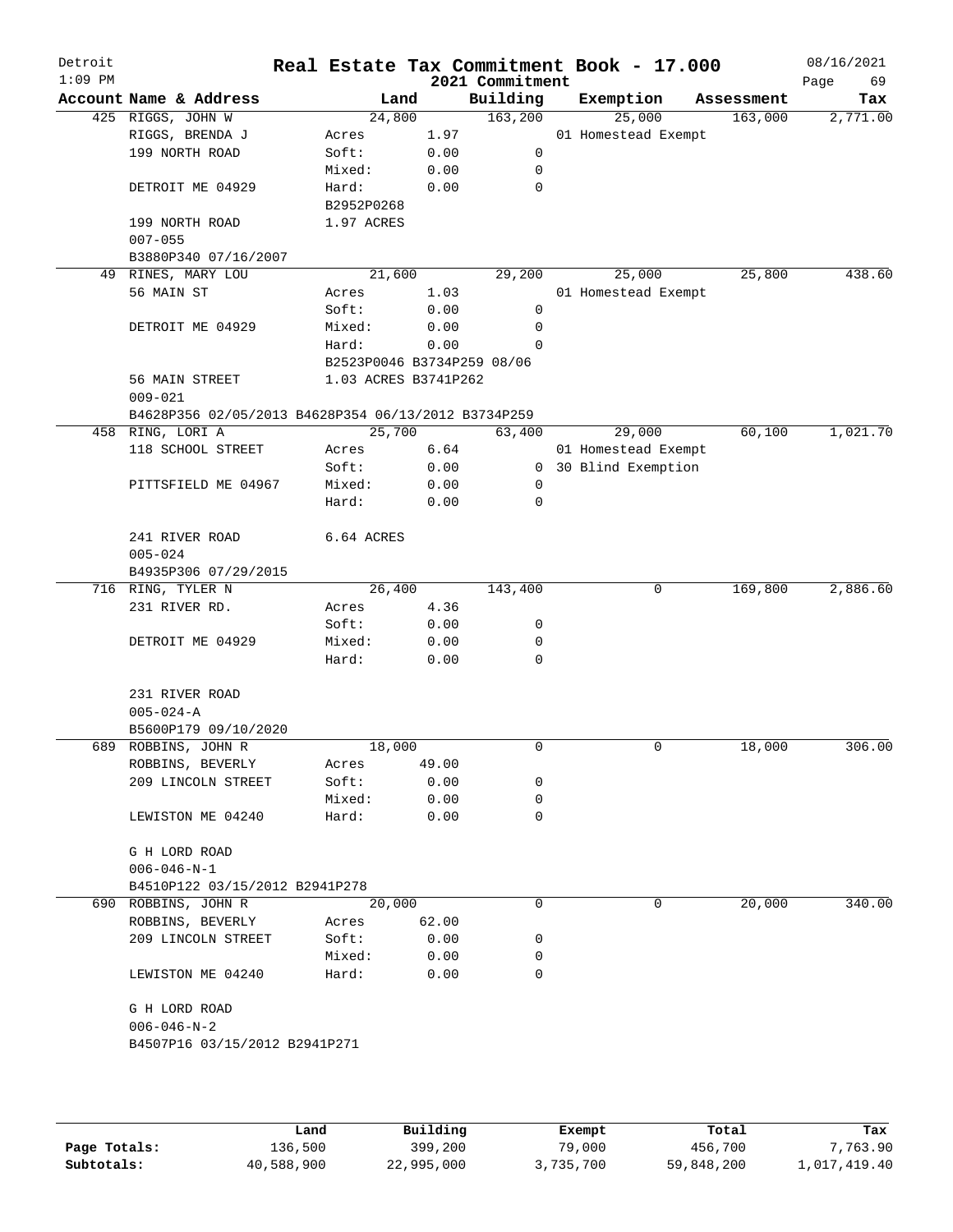| Detroit<br>$1:09$ PM |                                 |                     |        | Real Estate Tax Commitment Book - 17.000<br>2021 Commitment |                     |          |            | 08/16/2021        |
|----------------------|---------------------------------|---------------------|--------|-------------------------------------------------------------|---------------------|----------|------------|-------------------|
|                      | Account Name & Address          |                     | Land   | Building                                                    | Exemption           |          | Assessment | Page<br>70<br>Tax |
|                      | 354 ROBEAU, EUGENE K            |                     | 21,100 | $\mathbf 0$                                                 |                     | $\Omega$ | 21,100     | 358.70            |
|                      | ROBEAU, PATRICIA A              | Acres               | 11.30  |                                                             |                     |          |            |                   |
|                      | 185 FARM ST                     | Soft:               | 0.00   | 0                                                           |                     |          |            |                   |
|                      |                                 | Mixed:              | 0.00   | 0                                                           |                     |          |            |                   |
|                      | BLACKLSTONE MA 01504            | Hard:               | 0.00   | 0                                                           |                     |          |            |                   |
|                      |                                 | B1517P0176          |        |                                                             |                     |          |            |                   |
|                      | TROY ROAD                       | 11.3 ACRES          |        |                                                             |                     |          |            |                   |
|                      | $002 - 017$                     |                     |        |                                                             |                     |          |            |                   |
|                      | 355 ROBINSON, DAVID L. &        |                     | 27,800 | 102,100                                                     | 25,000              |          | 104,900    | 1,783.30          |
|                      | CAROLE L                        |                     |        |                                                             |                     |          |            |                   |
|                      | ROBINSON, DALE L. &<br>SCOTT D. | Acres               | 4.47   |                                                             | 01 Homestead Exempt |          |            |                   |
|                      | 49 NORTH ROAD                   | Soft:               | 0.00   | 0                                                           |                     |          |            |                   |
|                      |                                 | Mixed:              | 0.00   | 0                                                           |                     |          |            |                   |
|                      | DETROIT ME 04929                | Hard:               | 0.00   | 0                                                           |                     |          |            |                   |
|                      |                                 | B0790P0769          |        |                                                             |                     |          |            |                   |
|                      | 49 NORTH ROAD                   | 5.6 ACRES           |        |                                                             |                     |          |            |                   |
|                      | $008 - 059$                     |                     |        |                                                             |                     |          |            |                   |
|                      | B4511P303 04/05/2013            |                     |        |                                                             |                     |          |            |                   |
|                      | 223 ROBSON, MARK                |                     | 1,800  | $\Omega$                                                    |                     | $\Omega$ | 1,800      | 30.60             |
|                      | ROBSON, SANDRA                  | Acres               | 5.00   |                                                             |                     |          |            |                   |
|                      | 91 MAIN TRAIL                   | Soft:               | 0.00   | 0                                                           |                     |          |            |                   |
|                      |                                 | Mixed:              | 0.00   | 0                                                           |                     |          |            |                   |
|                      | HAMPDEN, ME 04444               | Hard:               | 0.00   | $\mathbf 0$                                                 |                     |          |            |                   |
|                      |                                 | B1519P0205          |        |                                                             |                     |          |            |                   |
|                      | OFF BRAGG ROAD                  |                     |        | 5 ACRES - PLYMOUTH T/L NO ROAD ACC                          |                     |          |            |                   |
|                      | $004 - 060$                     |                     |        |                                                             |                     |          |            |                   |
|                      | 171 ROBSON, MARK O              |                     | 9,100  | 0                                                           |                     | 0        | 9,100      | 154.70            |
|                      | ROBSON, SANDRA J                | Acres               | 40.20  |                                                             |                     |          |            |                   |
|                      | 91 MAIN TRAIL                   | Soft:               | 0.00   | 0                                                           |                     |          |            |                   |
|                      |                                 | Mixed:              | 0.00   | 0                                                           |                     |          |            |                   |
|                      | HAMPDEN ME 04444                | Hard:               | 0.00   | $\mathbf 0$                                                 |                     |          |            |                   |
|                      |                                 |                     |        |                                                             |                     |          |            |                   |
|                      | OFF BRAGG ROAD                  | 40.20 ACRES         |        |                                                             |                     |          |            |                   |
|                      | $004 - 062$                     |                     |        |                                                             |                     |          |            |                   |
|                      | B5110P170 12/19/2016            |                     |        |                                                             |                     |          |            |                   |
|                      | 420 ROBSON, MARK O              |                     | 5,000  | 0                                                           |                     | 0        | 5,000      | 85.00             |
|                      | ROBSON, SANDRA                  | Acres               | 40.00  |                                                             |                     |          |            |                   |
|                      | 91 MAIN TRAIL                   | Soft:               | 0.00   | 0                                                           |                     |          |            |                   |
|                      |                                 | Mixed:              | 0.00   | 0                                                           |                     |          |            |                   |
|                      | HAMPDEN ME 04444                | Hard:               | 0.00   | $\Omega$                                                    |                     |          |            |                   |
|                      |                                 | B2553P106 B3591P320 |        |                                                             |                     |          |            |                   |
|                      | OFF BRAGG ROAD                  | 40 ACRES            |        |                                                             |                     |          |            |                   |
|                      | $004 - 061$                     |                     |        |                                                             |                     |          |            |                   |
|                      | B4317P87 09/16/2010             |                     |        |                                                             |                     |          |            |                   |
|                      | 767 ROBSON, MARK O              |                     | 13,400 | 0                                                           |                     | 0        | 13,400     | 227.80            |
|                      | ROBSON, SANDRA J                | Acres               | 10.00  |                                                             |                     |          |            |                   |
|                      | 91 MAIN TRAIL                   | Soft:               | 0.00   | 0                                                           |                     |          |            |                   |
|                      |                                 | Mixed:              | 0.00   | 0                                                           |                     |          |            |                   |
|                      | HAMPDEN ME 04444                | Hard:               | 0.00   | 0                                                           |                     |          |            |                   |
|                      |                                 |                     |        |                                                             |                     |          |            |                   |
|                      | BRAGG ROAD                      |                     |        |                                                             |                     |          |            |                   |
|                      | $004 - 059$                     |                     |        |                                                             |                     |          |            |                   |
|                      | B4848P359 11/06/2014            |                     |        |                                                             |                     |          |            |                   |
|                      |                                 |                     |        |                                                             |                     |          |            |                   |
|                      |                                 |                     |        |                                                             |                     |          |            |                   |

|              | Land       | Building   | Exempt    | Total      | Tax          |
|--------------|------------|------------|-----------|------------|--------------|
| Page Totals: | 78,200     | 102,100    | 25,000    | 155,300    | 2,640.10     |
| Subtotals:   | 40,667,100 | 23,097,100 | 3,760,700 | 60,003,500 | 1,020,059.50 |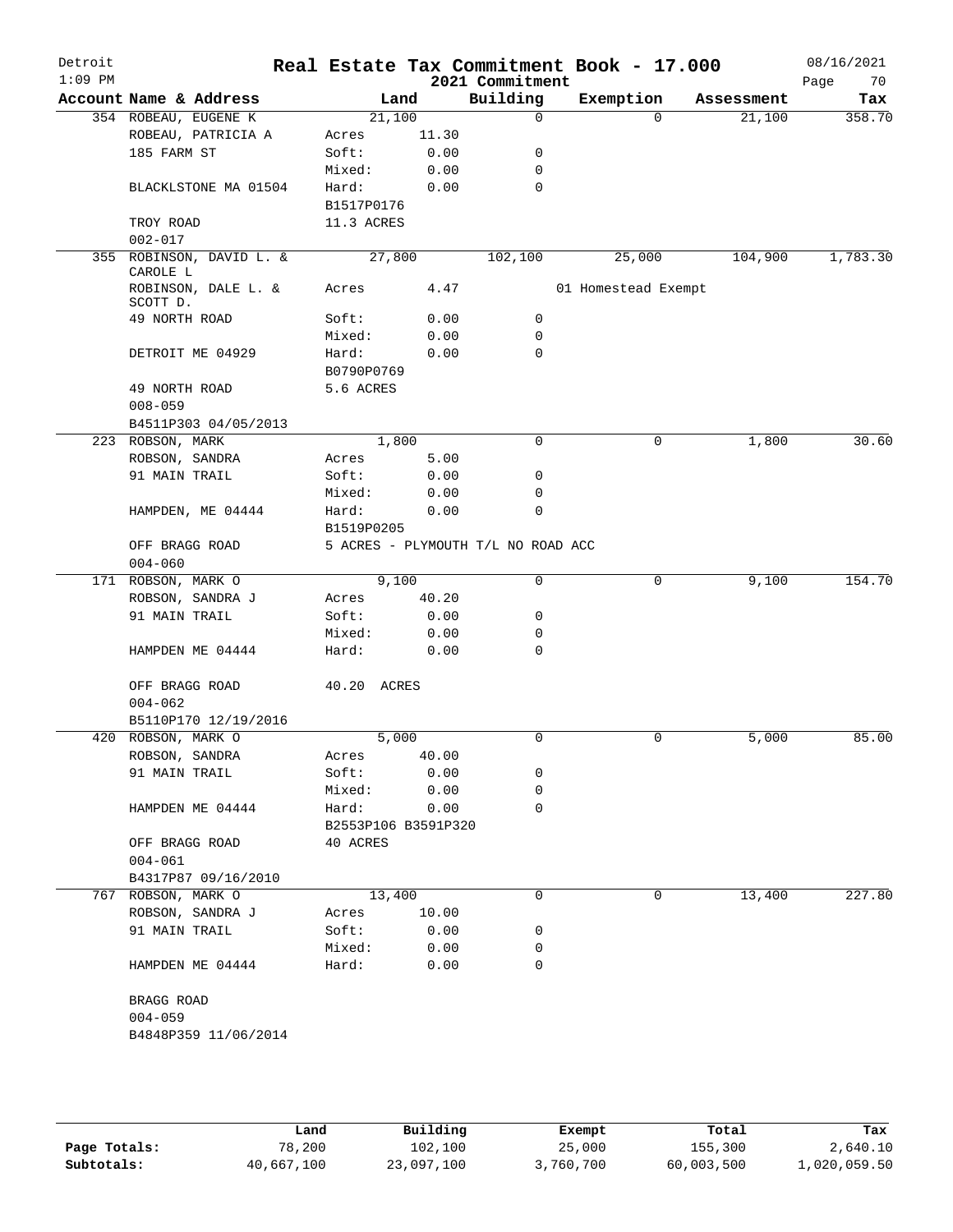| Detroit<br>$1:09$ PM |                             |                    |       | 2021 Commitment | Real Estate Tax Commitment Book - 17.000 |            | 08/16/2021<br>Page<br>71 |
|----------------------|-----------------------------|--------------------|-------|-----------------|------------------------------------------|------------|--------------------------|
|                      | Account Name & Address      |                    | Land  | Building        | Exemption                                | Assessment | Tax                      |
| 677                  | ROCK MAPLE HOLDINGS,<br>LLC | 51,100             |       | $\mathbf 0$     | $\Omega$                                 | 51,100     | 868.70                   |
|                      | 98 MEADOW RD                | Acres              | 56.00 |                 |                                          |            |                          |
|                      |                             | Soft:              | 0.00  | 0               |                                          |            |                          |
|                      | WINTERPORT ME 04496         | Mixed:             | 0.00  | $\mathbf 0$     |                                          |            |                          |
|                      |                             | Hard:              | 0.00  | $\mathbf 0$     |                                          |            |                          |
|                      |                             | B2889P0329         |       |                 |                                          |            |                          |
|                      | BASFORD ROAD                |                    |       |                 |                                          |            |                          |
|                      | $001 - 029 - 3$             |                    |       |                 |                                          |            |                          |
|                      | B5291P248 06/13/2018        |                    |       |                 |                                          |            |                          |
|                      | 602 ROLFE, WENDY L          | 21,700             |       | 44,400          | 25,000                                   | 41,100     | 698.70                   |
|                      | GERRY, TRUDY L              | Acres              | 1.81  |                 | 01 Homestead Exempt                      |            |                          |
|                      | 87 MAIN ST                  | Soft:              | 0.00  | 0               |                                          |            |                          |
|                      |                             | Mixed:             | 0.00  | 0               |                                          |            |                          |
|                      | DETROIT ME 04929            | Hard:              | 0.00  | 0               |                                          |            |                          |
|                      |                             | B3594P339          |       |                 |                                          |            |                          |
|                      | 87 MAIN STREET              | 1.81 ACRES         |       |                 |                                          |            |                          |
|                      | $008 - 040 - 3$             |                    |       |                 |                                          |            |                          |
|                      | B4390P157 04/26/2011        |                    |       |                 |                                          |            |                          |
|                      | 40 ROMANOSKI, RAYMOND JOHN  | 22,300             |       | 85,900          | 0                                        | 108,200    | 1,839.40                 |
|                      | 1 CUMBERLAND PLACE          | Acres              | 1.47  |                 |                                          |            |                          |
|                      | SUITE 116                   |                    |       |                 |                                          |            |                          |
|                      |                             | Soft:              | 0.00  | 0               |                                          |            |                          |
|                      | BANGOR ME 04401             | Mixed:             | 0.00  | $\mathbf 0$     |                                          |            |                          |
|                      |                             | Hard:              | 0.00  | $\mathbf 0$     |                                          |            |                          |
|                      |                             |                    |       |                 |                                          |            |                          |
|                      | EAST BRANCH LANE            | 1.47 ACRES         |       |                 |                                          |            |                          |
|                      | $009 - 047$                 |                    |       |                 |                                          |            |                          |
|                      | B5163P240 06/02/2017        |                    |       |                 |                                          |            |                          |
|                      | 144 ROSS, ALLEN A II        | 24,500             |       | 76,600          | 25,000                                   | 76,100     | 1,293.70                 |
|                      | ROSS, SHANNON L             | Acres              | 3.00  |                 | 01 Homestead Exempt                      |            |                          |
|                      | 240 TROY ROAD               | Soft:              | 0.00  | 0               |                                          |            |                          |
|                      |                             | Mixed:             | 0.00  | 0               |                                          |            |                          |
|                      | DETROIT ME 04929            | Hard:              | 0.00  | $\mathbf 0$     |                                          |            |                          |
|                      |                             |                    |       |                 |                                          |            |                          |
|                      | 240 TROY ROAD               | 3 ACRES            |       |                 |                                          |            |                          |
|                      | $004 - 040$                 |                    |       |                 |                                          |            |                          |
|                      | B5644P235 12/14/2020        |                    |       |                 |                                          |            |                          |
|                      | 302 ROSS, BONNIE J          | 27,400             |       | 0               | 0                                        | 27,400     | 465.80                   |
|                      | 4 STEWART STREET            | Acres              | 20.00 |                 |                                          |            |                          |
|                      |                             | Soft:              | 0.00  | 0               |                                          |            |                          |
|                      | NEWCASTLE ME 04553          | Mixed:             | 0.00  | 0               |                                          |            |                          |
|                      |                             | Hard:              | 0.00  | $\Omega$        |                                          |            |                          |
|                      |                             | B3267P246          |       |                 |                                          |            |                          |
|                      | TUTTLE ROAD                 | 20 ACRES           |       |                 |                                          |            |                          |
|                      | $004 - 068$                 |                    |       |                 |                                          |            |                          |
|                      | 725 ROSS, BONNIE J          | 41,800             |       | 0               | 0                                        | 41,800     | 710.60                   |
|                      | 4 STEWART STREET            | Acres              | 40.00 |                 |                                          |            |                          |
|                      |                             | Soft:              | 0.00  | 0               |                                          |            |                          |
|                      | NEWCASTLE ME 04553          | Mixed:             | 0.00  | 0               |                                          |            |                          |
|                      |                             | Hard:              | 0.00  | 0               |                                          |            |                          |
|                      |                             |                    |       |                 |                                          |            |                          |
|                      |                             | B3442P117 01/31/05 |       |                 |                                          |            |                          |
|                      | Tuttle Road                 |                    |       |                 |                                          |            |                          |
|                      | $004 - 49A$                 |                    |       |                 |                                          |            |                          |
|                      | B4131P216 05/08/2009        |                    |       |                 |                                          |            |                          |
|                      |                             |                    |       |                 |                                          |            |                          |
|                      |                             |                    |       |                 |                                          |            |                          |

|              | Land       | Building   | Exempt    | Total      | Tax          |
|--------------|------------|------------|-----------|------------|--------------|
| Page Totals: | 188,800    | 206,900    | 50,000    | 345,700    | 5,876.90     |
| Subtotals:   | 40,855,900 | 23,304,000 | 3,810,700 | 60,349,200 | 1,025,936.40 |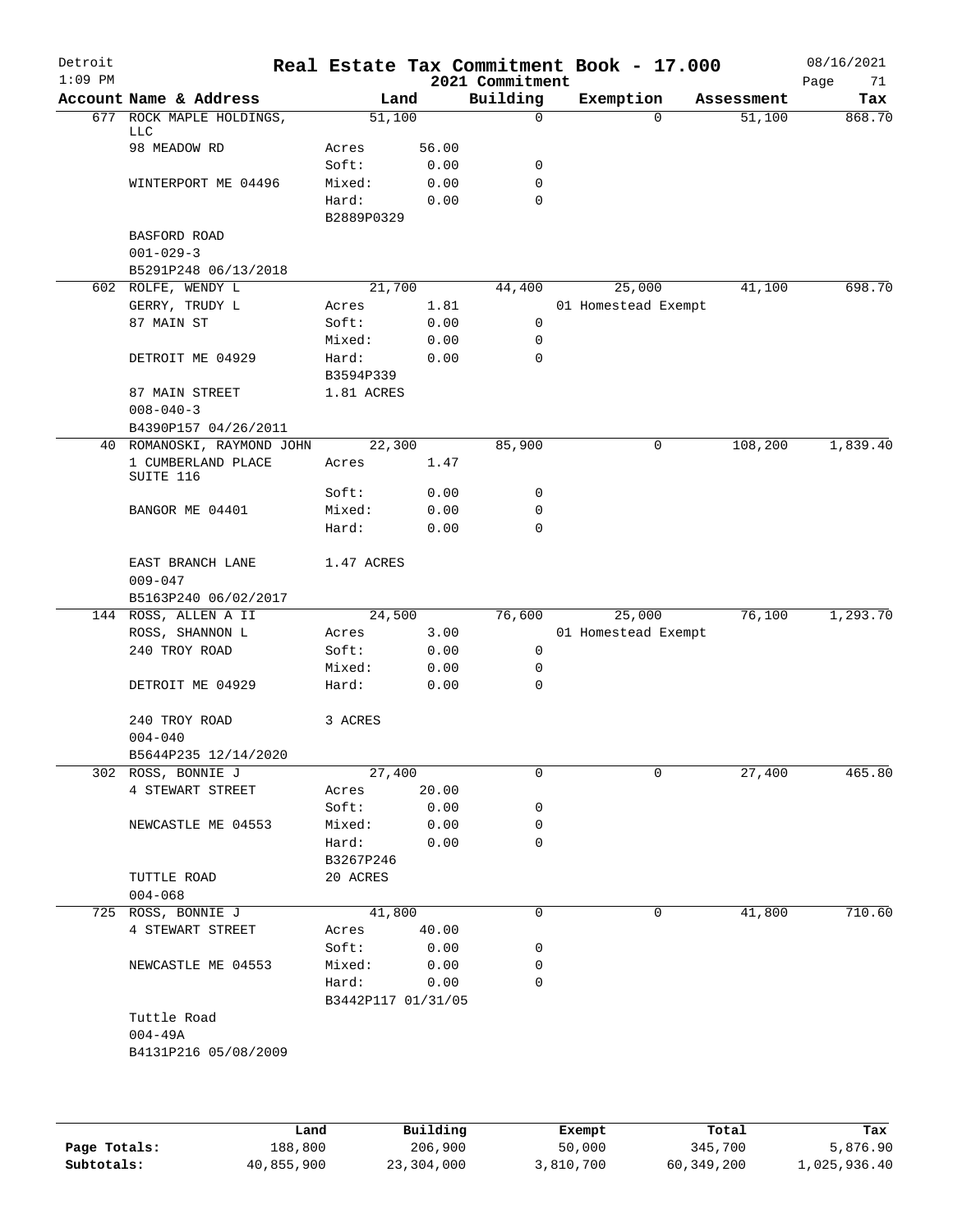| Detroit   |                        |                           |        |                                | Real Estate Tax Commitment Book - 17.000 |            | 08/16/2021 |
|-----------|------------------------|---------------------------|--------|--------------------------------|------------------------------------------|------------|------------|
| $1:09$ PM |                        |                           |        | 2021 Commitment                |                                          |            | 72<br>Page |
|           | Account Name & Address | Land                      |        | Building                       | Exemption                                | Assessment | Tax        |
|           | 359 ROSS, BONNIE J     | 29,900                    |        | $\mathbf 0$                    | $\Omega$                                 | 29,900     | 508.30     |
|           | 4 STEWART STREET       | Acres                     | 47.00  |                                |                                          |            |            |
|           |                        | Soft:                     | 0.00   | 0                              |                                          |            |            |
|           | NEWCASTLE ME 04553     | Mixed:                    | 0.00   | 0                              |                                          |            |            |
|           |                        | Hard:                     | 0.00   | $\mathbf 0$                    |                                          |            |            |
|           |                        | B2135P0154                |        |                                |                                          |            |            |
|           | TUTTLE ROAD            | 47 ACRES                  |        |                                |                                          |            |            |
|           | $004 - 075$            |                           |        |                                |                                          |            |            |
|           | 361 ROSS, BONNIE J     | 51,600                    |        | $\mathbf 0$                    | 0                                        | 51,600     | 877.20     |
|           | 4 STEWART STREET       | Acres                     | 40.90  |                                |                                          |            |            |
|           |                        | Soft:                     | 0.00   | 0                              |                                          |            |            |
|           | NEWCASTLE ME 04553     | Mixed:                    | 0.00   | 0                              |                                          |            |            |
|           |                        | Hard:                     | 0.00   | $\Omega$                       |                                          |            |            |
|           |                        | B1471P0045                |        |                                |                                          |            |            |
|           | 115 TUTTLE ROAD        | 40.9 ACRES - LOTS 70 & 71 |        |                                |                                          |            |            |
|           | $004 - 070 -$ *        |                           |        |                                |                                          |            |            |
|           | 362 ROSS, BONNIE J     | 94,500                    |        | 139,000                        | 25,000                                   | 208,500    | 3,544.50   |
|           | 4 STEWART STREET       | Acres                     | 206.50 |                                | 01 Homestead Exempt                      |            |            |
|           |                        | Soft:                     | 0.00   | $\mathbf 0$                    |                                          |            |            |
|           | NEWCASTLE ME 04553     | Mixed:                    | 0.00   | 0                              |                                          |            |            |
|           |                        | Hard:                     | 0.00   | $\mathbf 0$                    |                                          |            |            |
|           |                        | B0801P0107                |        |                                |                                          |            |            |
|           | 132 TUTTLE ROAD        |                           |        | 206.5 ACRES - LOTS 72, 74 & 76 |                                          |            |            |
|           | $004 - 072 -$ *        |                           |        |                                |                                          |            |            |
|           | 363 ROSS, BONNIE J     | 6,500                     |        | 0                              | 0                                        | 6,500      | 110.50     |
|           | 4 STEWART STREET       | Acres                     | 24.00  |                                |                                          |            |            |
|           |                        | Soft:                     | 0.00   | 0                              |                                          |            |            |
|           | NEWCASTLE ME 04553     | Mixed:                    | 0.00   | 0<br>$\mathbf 0$               |                                          |            |            |
|           |                        | Hard:                     | 0.00   |                                |                                          |            |            |
|           | OFF TUTTLE ROAD        | B2209P0193<br>24 ACRES    |        |                                |                                          |            |            |
|           | $004 - 077$            |                           |        |                                |                                          |            |            |
|           | B4848P264 11/06/2014   |                           |        |                                |                                          |            |            |
|           | 360 ROSS, ELIZABETH A  | 29,200                    |        | 39,600                         | 0                                        | 68,800     | 1,169.60   |
|           | ROSS, ADAM C           | Acres                     | 16.50  |                                |                                          |            |            |
|           | 15 SOUTH MAIN STREET   | Soft:                     | 0.00   | 0                              |                                          |            |            |
|           |                        | Mixed:                    | 0.00   | 0                              |                                          |            |            |
|           | DETROIT ME 04929       | Hard:                     | 0.00   | 0                              |                                          |            |            |
|           |                        | B1134P58                  |        |                                |                                          |            |            |
|           | 105 TUTTLE ROAD        | 16.5 ACRES                |        |                                |                                          |            |            |
|           | $004 - 069$            |                           |        |                                |                                          |            |            |
|           | B5262P354 03/26/2018   |                           |        |                                |                                          |            |            |
|           | 474 ROY, MICHAEL D P   | 23,600                    |        | 159,000                        | 0                                        | 182,600    | 3,104.20   |
|           | TAYLOR, TERRIE L       | Acres                     | 2.38   |                                |                                          |            |            |
|           | 18 TAYLOR ROY ROAD     | Soft:                     | 0.00   | 0                              |                                          |            |            |
|           |                        | Mixed:                    | 0.00   | 0                              |                                          |            |            |
|           | DETORIT ME 04929       | Hard:                     | 0.00   | 0                              |                                          |            |            |
|           |                        | B2293P0299                |        |                                |                                          |            |            |
|           | 18 WEEMAN ROAD         | 2.38 ACRES                |        |                                |                                          |            |            |
|           | $002 - 025$            |                           |        |                                |                                          |            |            |
|           | B4660P13 05/10/2013    |                           |        |                                |                                          |            |            |
|           |                        |                           |        |                                |                                          |            |            |

|              | Land       | Building   | Exempt    | Total      | Tax          |
|--------------|------------|------------|-----------|------------|--------------|
| Page Totals: | 235,300    | 337,600    | 25,000    | 547,900    | 9,314.30     |
| Subtotals:   | 41,091,200 | 23,641,600 | 3,835,700 | 60,897,100 | 1,035,250.70 |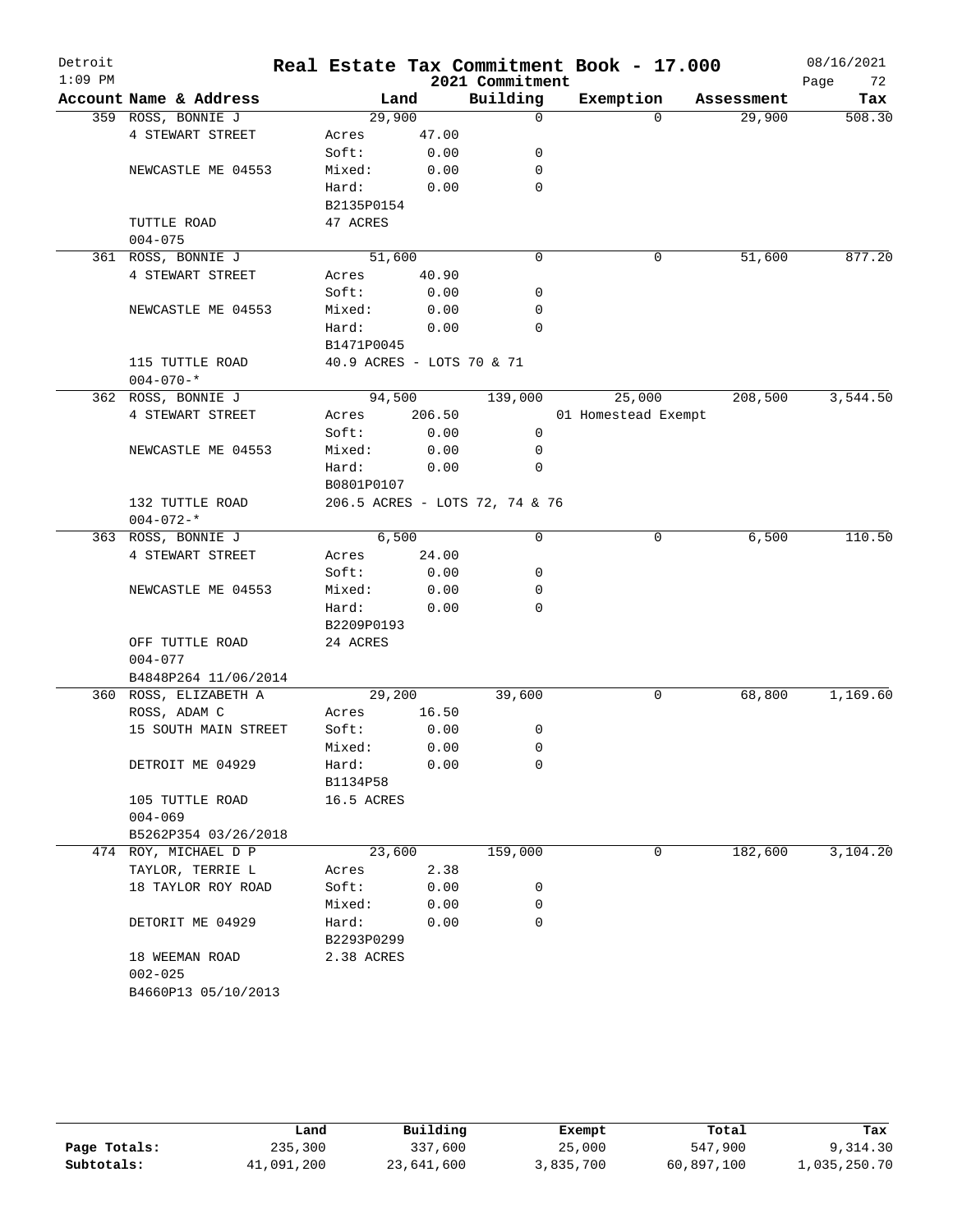| Detroit<br>$1:09$ PM |                                     |                     |       | 2021 Commitment | Real Estate Tax Commitment Book - 17.000 |            | 08/16/2021<br>73<br>Page |
|----------------------|-------------------------------------|---------------------|-------|-----------------|------------------------------------------|------------|--------------------------|
|                      | Account Name & Address              |                     | Land  | Building        | Exemption                                | Assessment | Tax                      |
|                      | 629 ROY, MICHAEL D P                | 53,300              |       | $\mathbf 0$     | $\Omega$                                 | 53,300     | 906.10                   |
|                      | TAYLOR, TERRIE L                    | Acres               | 95.12 |                 |                                          |            |                          |
|                      | 18 TAYLOR ROY ROAD                  | Soft:               | 0.00  | 0               |                                          |            |                          |
|                      |                                     | Mixed:              | 0.00  | 0               |                                          |            |                          |
|                      | DETORIT ME 04929                    | Hard:               | 0.00  | $\mathbf 0$     |                                          |            |                          |
|                      | WEEMAN ROAD                         |                     |       |                 |                                          |            |                          |
|                      | $002 - 025 - A$                     |                     |       |                 |                                          |            |                          |
|                      | B4660P13 05/10/2013                 |                     |       |                 |                                          |            |                          |
|                      | 84 RURAL HOUSING SERVICE            | 22,800              |       | 89,500          | 0                                        | 112,300    | 1,909.10                 |
|                      | CRAWFORD, JEFFERY &<br>COLLEEN      | Acres               | 0.90  |                 |                                          |            |                          |
|                      | CENTERALIZED SERVING<br>CENTER      | Soft:               | 0.00  | 0               |                                          |            |                          |
|                      | PO BOX 66805                        | Mixed:              | 0.00  | 0               |                                          |            |                          |
|                      | ST. LOUIS MO 63166                  | Hard:               | 0.00  | $\Omega$        |                                          |            |                          |
|                      |                                     | B2503P0315          |       |                 |                                          |            |                          |
|                      | 18 BUTTONS ROAD                     | .9 ACRE             |       |                 |                                          |            |                          |
|                      | $007 - 077$                         |                     |       |                 |                                          |            |                          |
|                      | 86 RUSH, TROY M                     | 25,100              |       | 32,800          | 25,000                                   | 32,900     | 559.30                   |
|                      | 56 RIVER RD                         | Acres               | 3.40  |                 | 01 Homestead Exempt                      |            |                          |
|                      |                                     | Soft:               | 0.00  | 0               |                                          |            |                          |
|                      | DETROIT ME 04929                    | Mixed:              | 0.00  | 0               |                                          |            |                          |
|                      |                                     | Hard:               | 0.00  | $\Omega$        |                                          |            |                          |
|                      |                                     | B2071P0142          |       |                 |                                          |            |                          |
|                      | 56 RIVER ROAD                       | 3.4 ACRES           |       |                 |                                          |            |                          |
|                      | $008 - 023$                         |                     |       |                 |                                          |            |                          |
|                      | B4019P103 06/26/2008                |                     |       |                 |                                          |            |                          |
|                      | 162 RUSH, TROY M                    | 20,100              |       | 86,500          | 0                                        | 106,600    | 1,812.20                 |
|                      | 56 RIVER ROAD                       | Acres               | 1.00  |                 |                                          |            |                          |
|                      |                                     | Soft:               | 0.00  | 0               |                                          |            |                          |
|                      | DEROIT ME 04929                     | Mixed:              | 0.00  | 0               |                                          |            |                          |
|                      |                                     | Hard:               | 0.00  | $\mathbf 0$     |                                          |            |                          |
|                      |                                     | B2677P236 B3429P229 |       |                 |                                          |            |                          |
|                      | 76 RIVER ROAD                       | 1 ACRE              |       |                 |                                          |            |                          |
|                      | $008 - 015$                         |                     |       |                 |                                          |            |                          |
|                      | B5188P254 08/02/2017                |                     |       |                 |                                          |            |                          |
|                      | 495 SALISBURY, BRETT                | 50,900              |       |                 | 165,000 25,000                           | 190,900    | 3,245.30                 |
|                      | SALISBURY, JOAN                     | Acres               | 37.65 |                 | 01 Homestead Exempt                      |            |                          |
|                      | PO BOX 37                           | Soft:               | 0.00  | 0               |                                          |            |                          |
|                      |                                     | Mixed:              | 0.00  | 0               |                                          |            |                          |
|                      | DETROIT ME 04929                    | Hard:<br>B3478P81   | 0.00  | 0               |                                          |            |                          |
|                      | 469 TROY ROAD                       | 37 ACRES            |       |                 |                                          |            |                          |
|                      | $001 - 015$                         |                     |       |                 |                                          |            |                          |
|                      | 316 SALISBURY, BRETT A              | 23,300              |       | 1,400           | 0                                        | 24,700     | 419.90                   |
|                      | SALISBURY, JO-ANN M                 | Acres               | 14.40 |                 |                                          |            |                          |
|                      | PO BOX 37                           | Soft:               | 0.00  | 0               |                                          |            |                          |
|                      |                                     | Mixed:              | 0.00  | 0               |                                          |            |                          |
|                      | DETROIT ME 04929                    | Hard:               | 0.00  | 0               |                                          |            |                          |
|                      |                                     | B3519P258           |       |                 |                                          |            |                          |
|                      | 34 SOUTH MAIN STREET<br>$009 - 056$ | 14.4 ACRES          |       |                 |                                          |            |                          |
|                      | B5106P241 12/07/2016 B3684P285      |                     |       |                 |                                          |            |                          |
|                      |                                     |                     |       |                 |                                          |            |                          |
|                      |                                     |                     |       |                 |                                          |            |                          |
|                      |                                     |                     |       |                 |                                          |            |                          |

|              | Land       | Building   | Exempt    | Total        | Tax          |
|--------------|------------|------------|-----------|--------------|--------------|
| Page Totals: | 195,500    | 375,200    | 50,000    | 520,700      | 8,851.90     |
| Subtotals:   | 41,286,700 | 24,016,800 | 3,885,700 | 61, 417, 800 | 1,044,102.60 |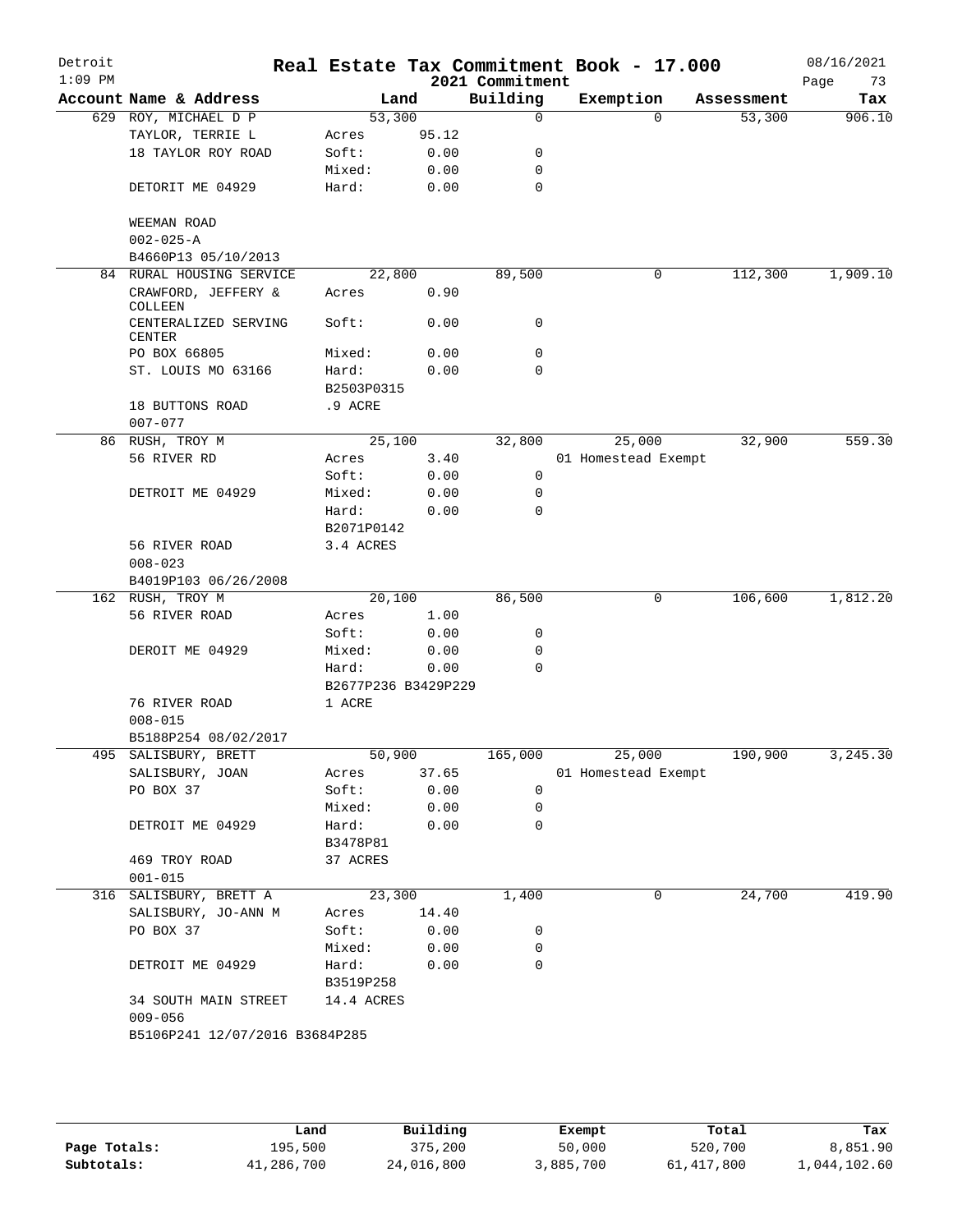| Detroit   |                                                  |                         |              |                 | Real Estate Tax Commitment Book - 17.000 |            | 08/16/2021 |
|-----------|--------------------------------------------------|-------------------------|--------------|-----------------|------------------------------------------|------------|------------|
| $1:09$ PM |                                                  |                         |              | 2021 Commitment |                                          |            | Page<br>74 |
|           | Account Name & Address                           | Land                    |              | Building        | Exemption                                | Assessment | Tax        |
| 116       | SALISBURY, LAFOREST, V<br>& SANDRA (LIFE ESTATE) | 26,100                  |              | 124,100         | 31,000                                   | 119,200    | 2,026.40   |
|           | SALISBURY, BRETT A. &<br>JO-ANN M.               | Acres                   | 1.30         |                 | 01 Homestead Exempt                      |            |            |
|           | 155 NORTH ROAD                                   | Soft:                   | 0.00         | $\mathbf{0}$    | 22 WW2 Widow Res                         |            |            |
|           |                                                  | Mixed:                  | 0.00         | $\mathbf 0$     |                                          |            |            |
|           | DETROIT ME 04929                                 | Hard:<br>B0847P0344     | 0.00         | 0               |                                          |            |            |
|           | 155 NORTH ROAD<br>$007 - 071$                    | 1.3 ACRES               |              |                 |                                          |            |            |
|           | B4618P37 01/14/2013 B4610P34 11/30/2012          |                         |              |                 |                                          |            |            |
|           | 318 SANBORN, DANIEL                              | 21,700                  |              | 39,800          | 0                                        | 61,500     | 1,045.50   |
|           | SANBORN, NICOLE                                  | Acres                   | 1.10         |                 |                                          |            |            |
|           | 223 TROY ROAD                                    | Soft:                   | 0.00         | 0               |                                          |            |            |
|           |                                                  | Mixed:                  | 0.00         | 0               |                                          |            |            |
|           | DETROIT ME 04929                                 | Hard:                   | 0.00         | $\mathbf 0$     |                                          |            |            |
|           |                                                  | B2734P146 & B2700P266   |              |                 |                                          |            |            |
|           | 223 TROY ROAD                                    |                         |              |                 |                                          |            |            |
|           | $004 - 045$<br>369 SANBORN, EDWARD G             | 17,800                  |              | 4,600           | 22,400                                   | $\Omega$   | 0.00       |
|           | 552 TROY ROAD                                    | Acres                   |              |                 | 01 Homestead Exempt                      |            |            |
|           |                                                  | Soft:                   | 0.42<br>0.00 | 0               |                                          |            |            |
|           | DETROIT ME 04929                                 | Mixed:                  | 0.00         | 0               |                                          |            |            |
|           |                                                  | Hard:                   | 0.00         | 0               |                                          |            |            |
|           |                                                  | B1154P0320              | B977P128     |                 |                                          |            |            |
|           | 552 TROY ROAD                                    | .42 ACRE - LOTS 20 & 21 |              |                 |                                          |            |            |
|           | $002 - 020 -$ *                                  |                         |              |                 |                                          |            |            |
| 253       | SANDAU, GWEN E                                   | 23,200                  |              | 83,600          | 6,000                                    | 100,800    | 1,713.60   |
|           | 4 MONIQUE ST                                     | Acres                   | 1.20         |                 | 12 WW2 Vet Res.                          |            |            |
|           |                                                  | Soft:                   | 0.00         | 0               |                                          |            |            |
|           | DOVER FOXCROFT ME 04426 Mixed:                   |                         | 0.00         | 0               |                                          |            |            |
|           |                                                  | Hard:                   | 0.00         | $\mathbf 0$     |                                          |            |            |
|           | 20 BUTTONS ROAD                                  |                         |              |                 |                                          |            |            |
|           | $007 - 078$                                      |                         |              |                 |                                          |            |            |
|           | B5055P75 04/20/2020                              |                         |              |                 |                                          |            |            |
|           | 647 SAVINELLI, JONATHAN                          | 31,000                  |              | 165,000         | 25,000                                   | 171,000    | 2,907.00   |
|           | 40 CHAPEL ST APT #2                              | Acres                   | 7.50         |                 | 01 Homestead Exempt                      |            |            |
|           |                                                  | Soft:                   | 0.00         | 0               |                                          |            |            |
|           | AUGUSTA ME 04330                                 | Mixed:                  | 0.00         | 0               |                                          |            |            |
|           |                                                  | Hard:                   | 0.00         | $\Omega$        |                                          |            |            |
|           |                                                  | B4789P0308              |              |                 |                                          |            |            |
|           | 220 NORTH RD                                     |                         |              |                 |                                          |            |            |
|           | $007 - 049 - A$                                  |                         |              |                 |                                          |            |            |
|           | B5317P77 08/14/2018                              |                         |              |                 |                                          |            |            |
|           | 681 SCHISSLER SCOTT A                            | 4,700                   |              | 0               | 0                                        | 4,700      | 79.90      |
|           | 36 GOLF COURSE ROAD                              | Acres<br>Soft:          | 5.00<br>0.00 | 0               |                                          |            |            |
|           | NEWPORT ME 04953                                 | Mixed:                  | 0.00         | 0               |                                          |            |            |
|           |                                                  | Hard:                   | 0.00         | $\mathbf 0$     |                                          |            |            |
|           |                                                  | B2860P298 10/02/01      |              |                 |                                          |            |            |
|           | Tuttle Road                                      |                         |              |                 |                                          |            |            |
|           | $006 - 017 - 1$                                  |                         |              |                 |                                          |            |            |
|           |                                                  |                         |              |                 |                                          |            |            |
|           |                                                  |                         |              |                 |                                          |            |            |

|              | Land       | Building     | Exempt    | Total      | Tax          |
|--------------|------------|--------------|-----------|------------|--------------|
| Page Totals: | 124,500    | 417,100      | 84,400    | 457,200    | 7,772.40     |
| Subtotals:   | 41,411,200 | 24, 433, 900 | 3,970,100 | 61,875,000 | 1,051,875.00 |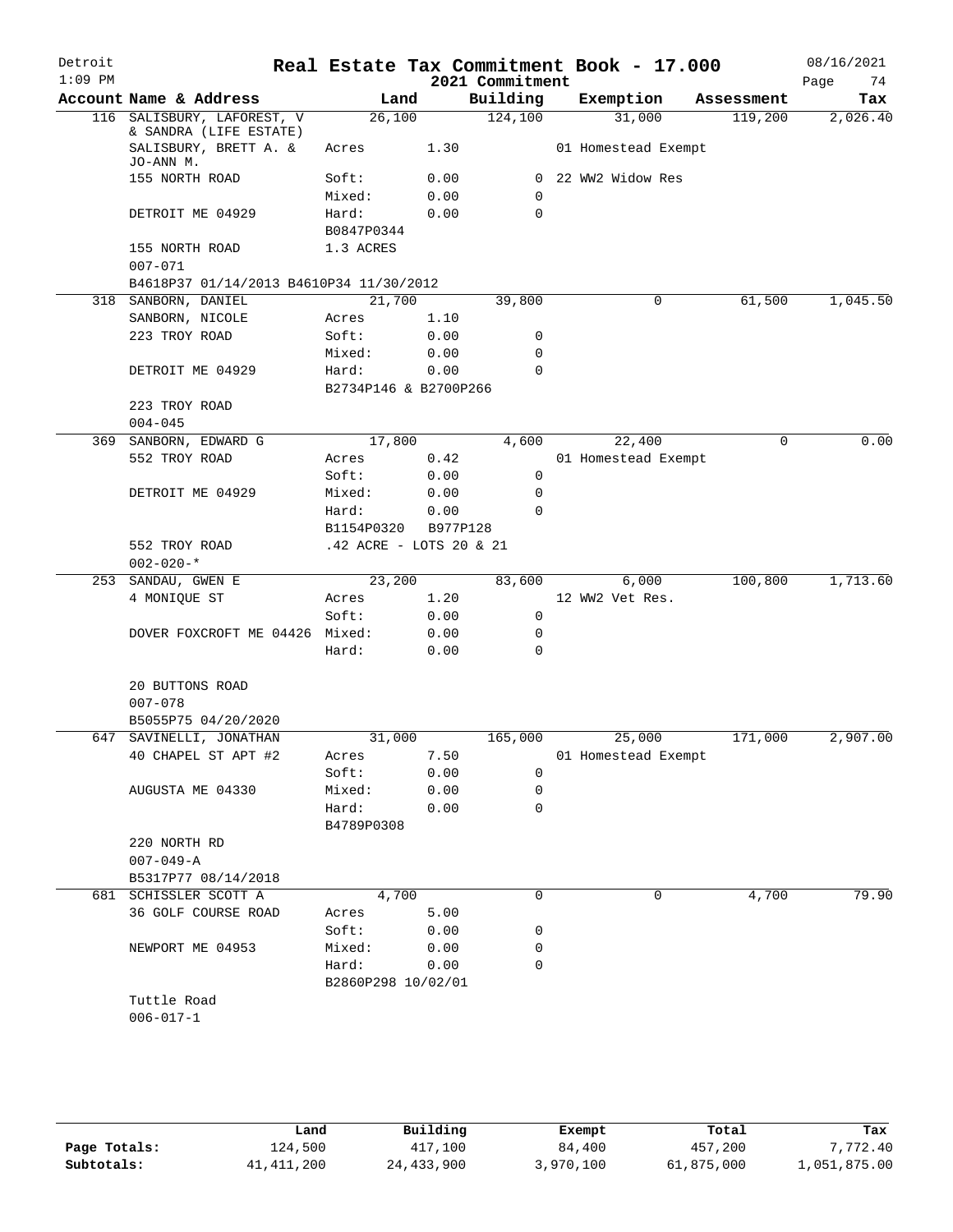| Detroit<br>$1:09$ PM |                                  |                        |        | 2021 Commitment             | Real Estate Tax Commitment Book - 17.000 |            | 08/16/2021            |
|----------------------|----------------------------------|------------------------|--------|-----------------------------|------------------------------------------|------------|-----------------------|
|                      | Account Name & Address           |                        | Land   | Building                    | Exemption                                | Assessment | Page<br>75<br>Tax     |
|                      | 175 SCHISSLER SCOTT A            | 41,100                 |        | 0                           | $\Omega$                                 | 41,100     | 698.70                |
|                      | 36 GOLF COURSE ROAD              | Acres                  | 56.00  |                             |                                          |            |                       |
|                      |                                  | Soft:                  | 0.00   | 0                           |                                          |            |                       |
|                      | NEWPORT ME 04953                 | Mixed:                 | 0.00   | 0                           |                                          |            |                       |
|                      |                                  | Hard:                  | 0.00   | 0                           |                                          |            |                       |
|                      |                                  | B2860P298 10/02/01     |        |                             |                                          |            |                       |
|                      | TROY ROAD                        |                        |        |                             |                                          |            |                       |
|                      | $006 - 017$                      |                        |        |                             |                                          |            |                       |
|                      | 75 SCHISSLER, GEORGE             | 15,200                 |        | 48,300                      | 0                                        | 63,500     | 1,079.50              |
|                      | SCHISSLER, ROBIN                 | Acres                  | 2.20   |                             |                                          |            |                       |
|                      | 61 TROY ROAD                     | Soft:                  | 0.00   | 0                           |                                          |            |                       |
|                      |                                  | Mixed:                 | 0.00   | 0                           |                                          |            |                       |
|                      | DETROIT ME 04929                 | Hard:                  | 0.00   | 0                           |                                          |            |                       |
|                      |                                  | B2930P0269             |        |                             |                                          |            |                       |
|                      | 62 TROY ROAD                     |                        |        |                             |                                          |            |                       |
|                      | $006 - 021$                      |                        |        |                             |                                          |            |                       |
| 277                  | SCHISSLER, GEORGE R              | 13,100                 |        | 0                           | 0                                        | 13,100     | 222.70                |
|                      | SCHISSLER, ROBIN L               | Acres                  | 6.40   |                             |                                          |            |                       |
|                      | 61 TROY RD                       | Soft:                  | 0.00   | 0                           |                                          |            |                       |
|                      |                                  | Mixed:                 | 0.00   | 0                           |                                          |            |                       |
|                      | DETROIT ME 04929                 | Hard:                  | 0.00   | 0                           |                                          |            |                       |
|                      |                                  | B3462P347              |        |                             |                                          |            |                       |
|                      | NORTH ROAD                       |                        |        | 6.4 ACRES - BEY SUBDIVISION |                                          |            |                       |
|                      | $007 - 056$                      |                        |        |                             |                                          |            |                       |
|                      | 380 SCHISSLER, GEORGE R          | 16,400                 |        | 87,500                      | 0                                        | 103,900    | 1,766.30              |
|                      |                                  |                        |        |                             |                                          |            |                       |
|                      | SCHISSLER, ROBIN L               | Acres                  | 0.27   |                             |                                          |            |                       |
|                      | 61 TROY RD                       | Soft:                  | 0.00   | 0                           |                                          |            |                       |
|                      |                                  | Mixed:                 | 0.00   | 0                           |                                          |            |                       |
|                      | DETROIT ME 04929                 | Hard:                  | 0.00   | $\Omega$                    |                                          |            |                       |
|                      |                                  | B1219P0172             |        |                             |                                          |            |                       |
|                      | 21 MAIN STREET                   | .27 ACRE - POST OFFICE |        |                             |                                          |            |                       |
|                      | $009 - 031$                      |                        |        |                             |                                          |            |                       |
| 381                  | SCHISSLER, GEORGE R              | 79,700                 |        | 269,600                     | 25,000                                   | 324,300    | $\overline{5,513.10}$ |
|                      | SCHISSLER, ROBIN L               | Acres                  | 116.66 |                             | 01 Homestead Exempt                      |            |                       |
|                      | 61 TROY RD                       | Soft:                  | 0.00   | 0                           |                                          |            |                       |
|                      |                                  | Mixed:                 | 0.00   | 0                           |                                          |            |                       |
|                      | DETROIT ME 04929                 | Hard:                  | 0.00   | 0                           |                                          |            |                       |
|                      |                                  | B0822P1038B2860P295    |        |                             |                                          |            |                       |
|                      | 61 TROY ROAD                     | RESIDENCE              |        |                             |                                          |            |                       |
|                      | $006 - 016$                      |                        |        |                             |                                          |            |                       |
| 130                  | SCHISSLER, GEORGE R. &           | 15,300                 |        | 208,700                     | 0                                        | 224,000    | 3,808.00              |
|                      | ROBIN L.                         |                        |        |                             |                                          |            |                       |
|                      | SCHISSLER, BRANDI LYNN<br>ET AL. | Acres                  | 4.13   |                             |                                          |            |                       |
|                      | 61 TROY ROAD                     | Soft:                  | 0.00   | 0                           |                                          |            |                       |
|                      |                                  | Mixed:                 | 0.00   | 0                           |                                          |            |                       |
|                      | DETROIT ME 04929                 | Hard:                  | 0.00   | 0                           |                                          |            |                       |
|                      |                                  | B3462P349              |        |                             |                                          |            |                       |
|                      | 1 BRAGG ROAD                     |                        |        |                             |                                          |            |                       |
|                      | $004 - 067$                      |                        |        |                             |                                          |            |                       |
|                      | B4162P18 07/06/2009              |                        |        |                             |                                          |            |                       |
|                      |                                  |                        |        |                             |                                          |            |                       |

|              | Land       | Building   | Exempt    | Total      | Tax          |
|--------------|------------|------------|-----------|------------|--------------|
| Page Totals: | 180,800    | 614,100    | 25,000    | 769,900    | 13,088.30    |
| Subtotals:   | 41,592,000 | 25,048,000 | 3,995,100 | 62,644,900 | 1,064,963.30 |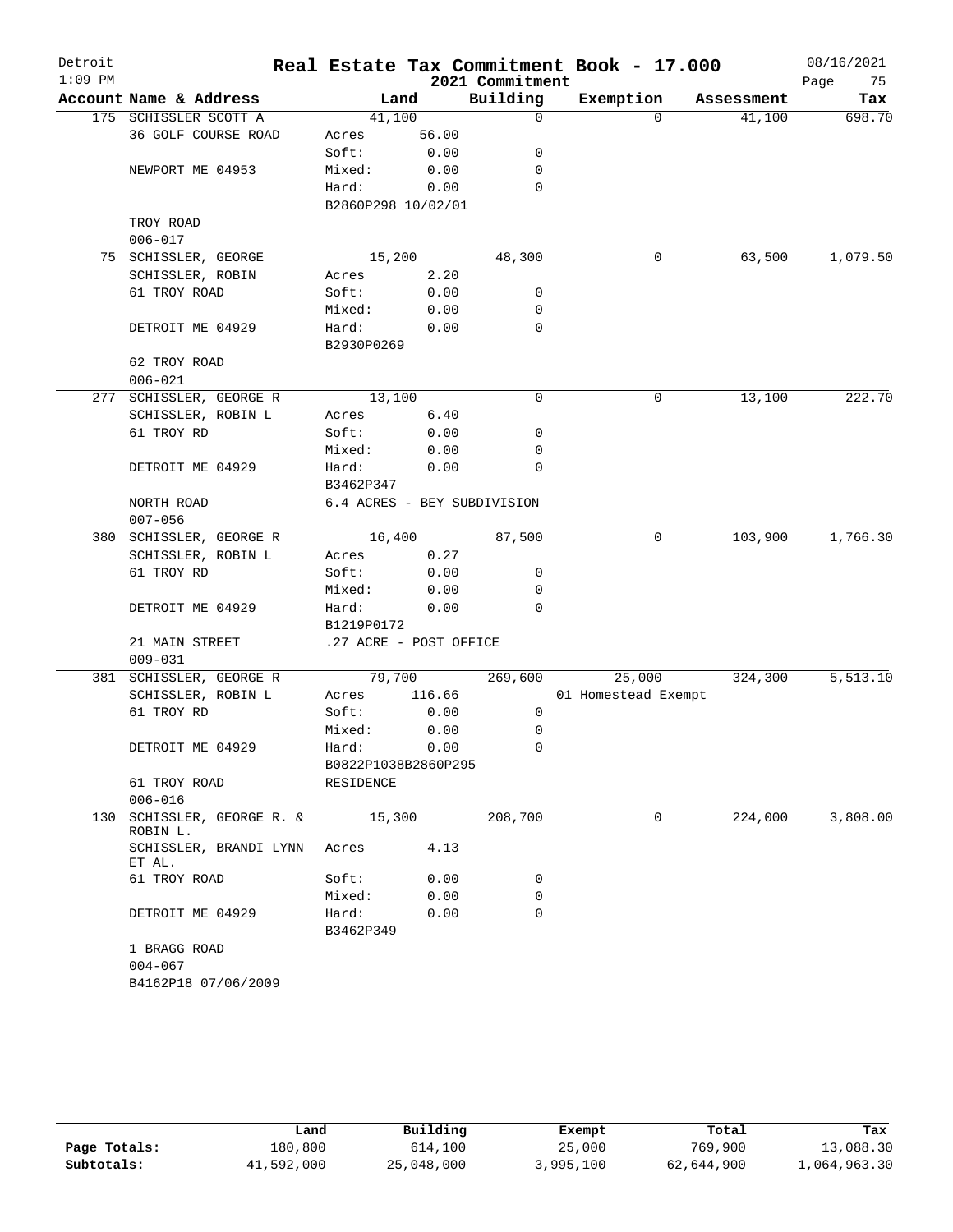| Detroit   |                                           |                    |       |                 | Real Estate Tax Commitment Book - 17.000 |          |            | 08/16/2021 |          |
|-----------|-------------------------------------------|--------------------|-------|-----------------|------------------------------------------|----------|------------|------------|----------|
| $1:09$ PM |                                           |                    |       | 2021 Commitment |                                          |          |            | Page       | 76       |
|           | Account Name & Address                    |                    | Land  | Building        | Exemption                                |          | Assessment |            | Tax      |
|           | 735 SCHISSLER, GINA                       | 41,000             |       | $\Omega$        |                                          | $\Omega$ | 41,000     |            | 697.00   |
|           | 6 LEFFLER HILL ROAD                       | Acres              | 39.00 |                 |                                          |          |            |            |          |
|           |                                           | Soft:              | 0.00  | 0               |                                          |          |            |            |          |
|           | FLEMINGTON NJ 08822                       | Mixed:             | 0.00  | 0               |                                          |          |            |            |          |
|           |                                           | Hard:              | 0.00  | 0               |                                          |          |            |            |          |
|           | Tuttle Road<br>$004 - 050 - A$            |                    |       |                 |                                          |          |            |            |          |
|           | B5057P302 08/04/2016 B4351P349 12/17/2010 |                    |       |                 |                                          |          |            |            |          |
|           | 726 SCHISSLER, KIM W                      | 14,900             |       | 25,800          |                                          | 0        | 40,700     |            | 691.90   |
|           | P.O. BOX 3                                | Acres              | 3.82  |                 |                                          |          |            |            |          |
|           |                                           | Soft:              | 0.00  | 0               |                                          |          |            |            |          |
|           | DETROIT ME 04929                          | Mixed:             | 0.00  | 0               |                                          |          |            |            |          |
|           |                                           | Hard:              | 0.00  | $\Omega$        |                                          |          |            |            |          |
|           |                                           | B3356P168 07/28/04 |       |                 |                                          |          |            |            |          |
|           | 73 Troy Road                              |                    |       |                 |                                          |          |            |            |          |
|           | $006 - 15 - B$                            |                    |       |                 |                                          |          |            |            |          |
|           | B5457P1 09/03/2019                        |                    |       |                 |                                          |          |            |            |          |
|           | 383 SCHISSLER, KIM W                      | 46,700             |       | 46,900          | 25,000                                   |          | 68,600     |            | 1,166.20 |
|           | P.O. BOX 3                                | Acres              | 43.30 |                 | 01 Homestead Exempt                      |          |            |            |          |
|           |                                           | Soft:              | 0.00  | $\mathsf{O}$    |                                          |          |            |            |          |
|           | DETROIT ME 04929                          | Mixed:             | 0.00  | 0               |                                          |          |            |            |          |
|           |                                           | Hard:              | 0.00  | $\mathbf 0$     |                                          |          |            |            |          |
|           |                                           | B1234P0202         |       |                 |                                          |          |            |            |          |
|           | 52 MAIN STREET                            |                    |       |                 |                                          |          |            |            |          |
|           | $008 - 036$                               |                    |       |                 |                                          |          |            |            |          |
|           | 728 SCHISSLER, MAXINE                     | 22,200             |       | 103,300         | 31,000                                   |          | 94,500     |            | 1,606.50 |
|           | 65 TROY RD                                | Acres              | 1.42  |                 | 24 WW2 Widow NonRes                      |          |            |            |          |
|           |                                           | Soft:              | 0.00  | $\overline{0}$  | 01 Homestead Exempt                      |          |            |            |          |
|           | DETROIT ME 04929                          | Mixed:             | 0.00  | 0               |                                          |          |            |            |          |
|           |                                           | Hard:              | 0.00  | $\mathbf 0$     |                                          |          |            |            |          |
|           |                                           | B3403P296          |       |                 |                                          |          |            |            |          |
|           | 65 Troy Road                              |                    |       |                 |                                          |          |            |            |          |
|           | $006 - 15 - D$                            |                    |       |                 |                                          |          |            |            |          |
|           | 634 SCHISSLER, MAXINE                     | 48,500             |       | 0               |                                          | 0        | 48,500     |            | 824.50   |
|           | 65 TROY RD                                | Acres              | 51.10 |                 |                                          |          |            |            |          |
|           |                                           | Soft:              | 0.00  | 0               |                                          |          |            |            |          |
|           | DETROIT ME 04929                          | Mixed:             | 0.00  | 0               |                                          |          |            |            |          |
|           |                                           | Hard:              | 0.00  | $\mathbf 0$     |                                          |          |            |            |          |
|           | Troy Road                                 |                    |       |                 |                                          |          |            |            |          |
|           | $006 - 015 - E$                           |                    |       |                 |                                          |          |            |            |          |
|           | 94 SCHISSLER, ROBIN                       | 28,200             |       | 83,800          |                                          | 0        | 112,000    |            | 1,904.00 |
|           |                                           |                    | 4.30  |                 |                                          |          |            |            |          |
|           | GILBERT, DONNA M                          | Acres<br>Soft:     | 0.00  |                 |                                          |          |            |            |          |
|           | 61 TROY ROAD                              | Mixed:             | 0.00  | 0<br>0          |                                          |          |            |            |          |
|           |                                           |                    |       | 0               |                                          |          |            |            |          |
|           | DETROIT ME 04929                          | Hard:<br>B3417P118 | 0.00  |                 |                                          |          |            |            |          |
|           | 87 NORTH ROAD                             | 4.3 ACRES          |       |                 |                                          |          |            |            |          |
|           | $008 - 070$                               |                    |       |                 |                                          |          |            |            |          |
|           | B5691P98 01/01/2021                       |                    |       |                 |                                          |          |            |            |          |
|           |                                           |                    |       |                 |                                          |          |            |            |          |

|              | Land       | Building   | Exempt    | Total      | Tax          |
|--------------|------------|------------|-----------|------------|--------------|
| Page Totals: | 201,500    | 259,800    | 56,000    | 405,300    | 6,890.10     |
| Subtotals:   | 41,793,500 | 25,307,800 | 4,051,100 | 63,050,200 | 1,071,853.40 |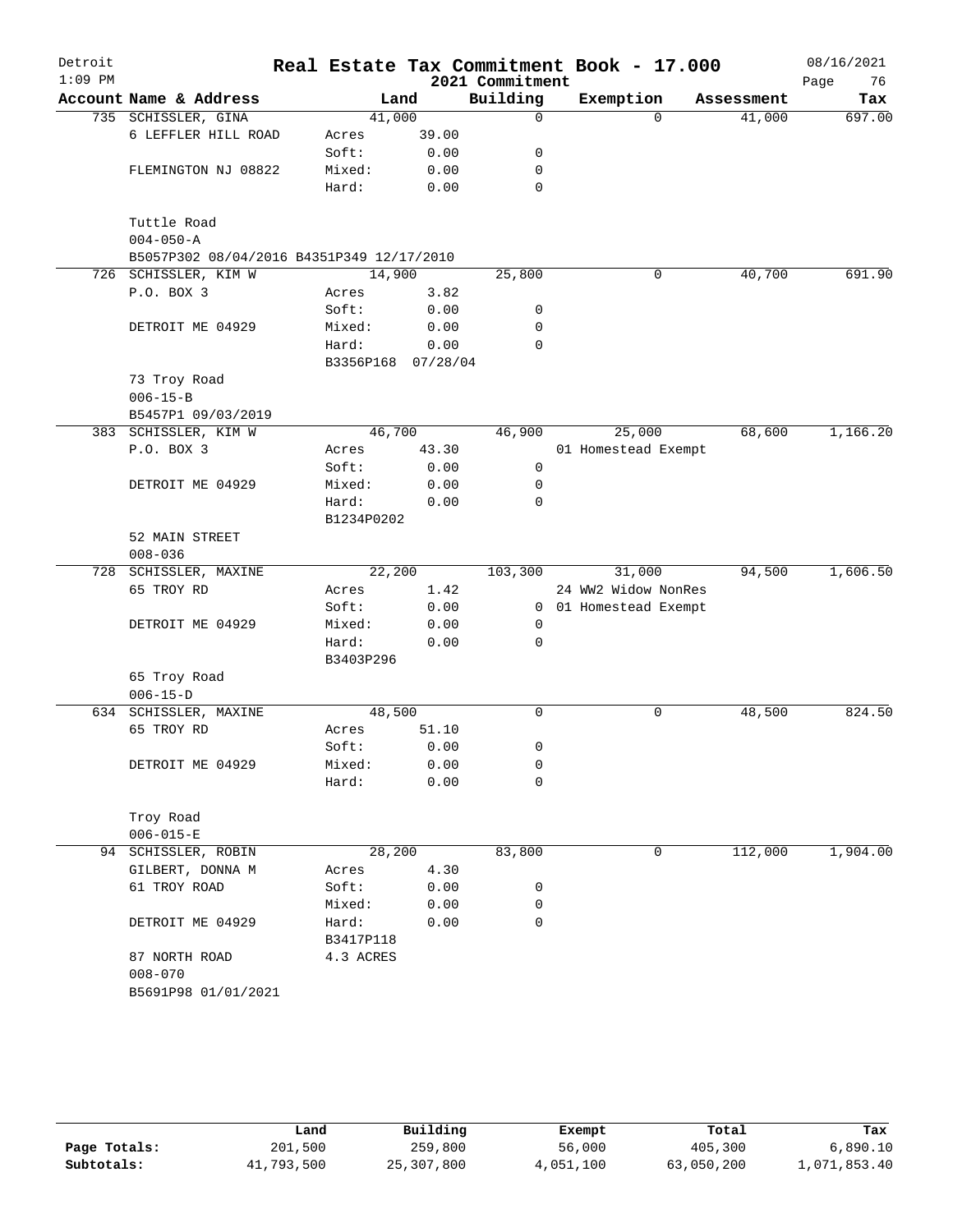| Detroit<br>$1:09$ PM |                                                   |                     |       | 2021 Commitment               | Real Estate Tax Commitment Book - 17.000 |            | 08/16/2021<br>Page<br>77 |
|----------------------|---------------------------------------------------|---------------------|-------|-------------------------------|------------------------------------------|------------|--------------------------|
|                      | Account Name & Address                            | Land                |       | Building                      | Exemption                                | Assessment | Tax                      |
|                      | 740 SCHISSLER, THOMAS                             | 27,400              |       | $\mathbf 0$                   | $\Omega$                                 | 27,400     | 465.80                   |
|                      | 89 FIELDSTONE DR                                  | Acres               | 20.00 |                               |                                          |            |                          |
|                      |                                                   | Soft:               | 0.00  | 0                             |                                          |            |                          |
|                      | SPRINGFIELD NJ 07081                              | Mixed:              | 0.00  | 0                             |                                          |            |                          |
|                      |                                                   | Hard:               | 0.00  | $\mathbf 0$                   |                                          |            |                          |
|                      |                                                   |                     |       |                               |                                          |            |                          |
|                      | Tuttle Road                                       |                     |       |                               |                                          |            |                          |
|                      | $004 - 050 - B$                                   |                     |       |                               |                                          |            |                          |
|                      | B4351P353 12/17/2010<br>385 SCHISSLER, WILLIAM M  | 34,600              |       | 78,800                        | 0                                        | 113,400    | 1,927.80                 |
|                      | 232 HUSSEY HILL ROAD                              | Acres               | 15.00 |                               |                                          |            |                          |
|                      |                                                   | Soft:               | 0.00  | 0                             |                                          |            |                          |
|                      | OAKLAND ME 04963                                  | Mixed:              | 0.00  | 0                             |                                          |            |                          |
|                      |                                                   | Hard:               | 0.00  | 0                             |                                          |            |                          |
|                      |                                                   | B2552P189           |       |                               |                                          |            |                          |
|                      | <b>30 TUTTLE ROAD</b>                             |                     |       | 15.0 ACRES LOTS 050,051 & 053 |                                          |            |                          |
|                      | $004 - 050 -$ *                                   |                     |       |                               |                                          |            |                          |
|                      | B4351P355 12/17/2010                              |                     |       |                               |                                          |            |                          |
|                      | 673 SCHMIDT, DOUGLAS F                            | 20,700              |       | 0                             | 0                                        | 20,700     | 351.90                   |
|                      | MOLEON, ROBERT D                                  | Acres               | 41.30 |                               |                                          |            |                          |
|                      | 405 LEVENSELLER RD                                | Soft:               | 0.00  | 0                             |                                          |            |                          |
|                      |                                                   | Mixed:              | 0.00  | 0                             |                                          |            |                          |
|                      | HOLDEN ME 04429                                   | Hard:               | 0.00  | $\mathbf 0$                   |                                          |            |                          |
|                      | G H LORD ROAD                                     |                     |       |                               |                                          |            |                          |
|                      | $006 - 046 - S - 6$                               |                     |       |                               |                                          |            |                          |
|                      | B2941P241                                         |                     |       |                               |                                          |            |                          |
|                      | 390 SEDGWICK, JANET J                             | 31,300              |       | 66,500                        | 25,000                                   | 72,800     | 1,237.60                 |
|                      | LIFE ESTATE*                                      | Acres               | 8.00  |                               | 01 Homestead Exempt                      |            |                          |
|                      | 233 NORTH ROAD                                    | Soft:               | 0.00  | 0                             |                                          |            |                          |
|                      | DETROIT ME 04929                                  | Mixed:              | 0.00  | 0                             |                                          |            |                          |
|                      |                                                   | Hard:               | 0.00  | 0                             |                                          |            |                          |
|                      |                                                   | B0791P0218          |       |                               |                                          |            |                          |
|                      | 233 NORTH ROAD                                    | 8.00ACRESB 3833P353 |       |                               |                                          |            |                          |
|                      | $007 - 048$                                       |                     |       |                               |                                          |            |                          |
|                      | 11 SEETHALER, THEODORE III                        | 23,400              |       | 97,200                        | 0                                        | 120,600    | 2,050.20                 |
|                      | 15 BUTTONS ROAD                                   | Acres               | 1.00  |                               |                                          |            |                          |
|                      |                                                   | Soft:               | 0.00  | 0                             |                                          |            |                          |
|                      | DETROIT ME 04929                                  | Mixed:              | 0.00  | 0                             |                                          |            |                          |
|                      |                                                   | Hard:               | 0.00  | 0                             |                                          |            |                          |
|                      |                                                   | B3688P169 B3829P345 |       |                               |                                          |            |                          |
|                      | 15 BUTTONS ROAD                                   | 1.00 ACRES          |       |                               |                                          |            |                          |
|                      | $007 - 089$                                       |                     |       |                               |                                          |            |                          |
|                      | B5286P347 06/01/2018<br>386 SHANNON, WILLIAM J JR | 56,000              |       | 97,600                        | 0                                        | 153,600    | 2,611.20                 |
|                      | SHANNON, ROBERT F                                 | Acres               | 50.00 |                               |                                          |            |                          |
|                      | 1156 AVENUE RD                                    | Soft:               | 0.00  | 0                             |                                          |            |                          |
|                      |                                                   | Mixed:              | 0.00  | 0                             |                                          |            |                          |
|                      | EXETER ME 04435                                   | Hard:               | 0.00  | $\Omega$                      |                                          |            |                          |
|                      |                                                   | B3084P0099          |       |                               |                                          |            |                          |
|                      | 59 SOUTH MAIN STREET                              |                     |       |                               |                                          |            |                          |
|                      | $008 - 029$                                       |                     |       |                               |                                          |            |                          |
|                      |                                                   |                     |       |                               |                                          |            |                          |
|                      |                                                   |                     |       |                               |                                          |            |                          |

|              | Land       | Building   | Exempt    | Total      | Tax          |
|--------------|------------|------------|-----------|------------|--------------|
| Page Totals: | 193,400    | 340,100    | 25,000    | 508,500    | 8,644.50     |
| Subtotals:   | 41,986,900 | 25,647,900 | 4,076,100 | 63,558,700 | 1,080,497.90 |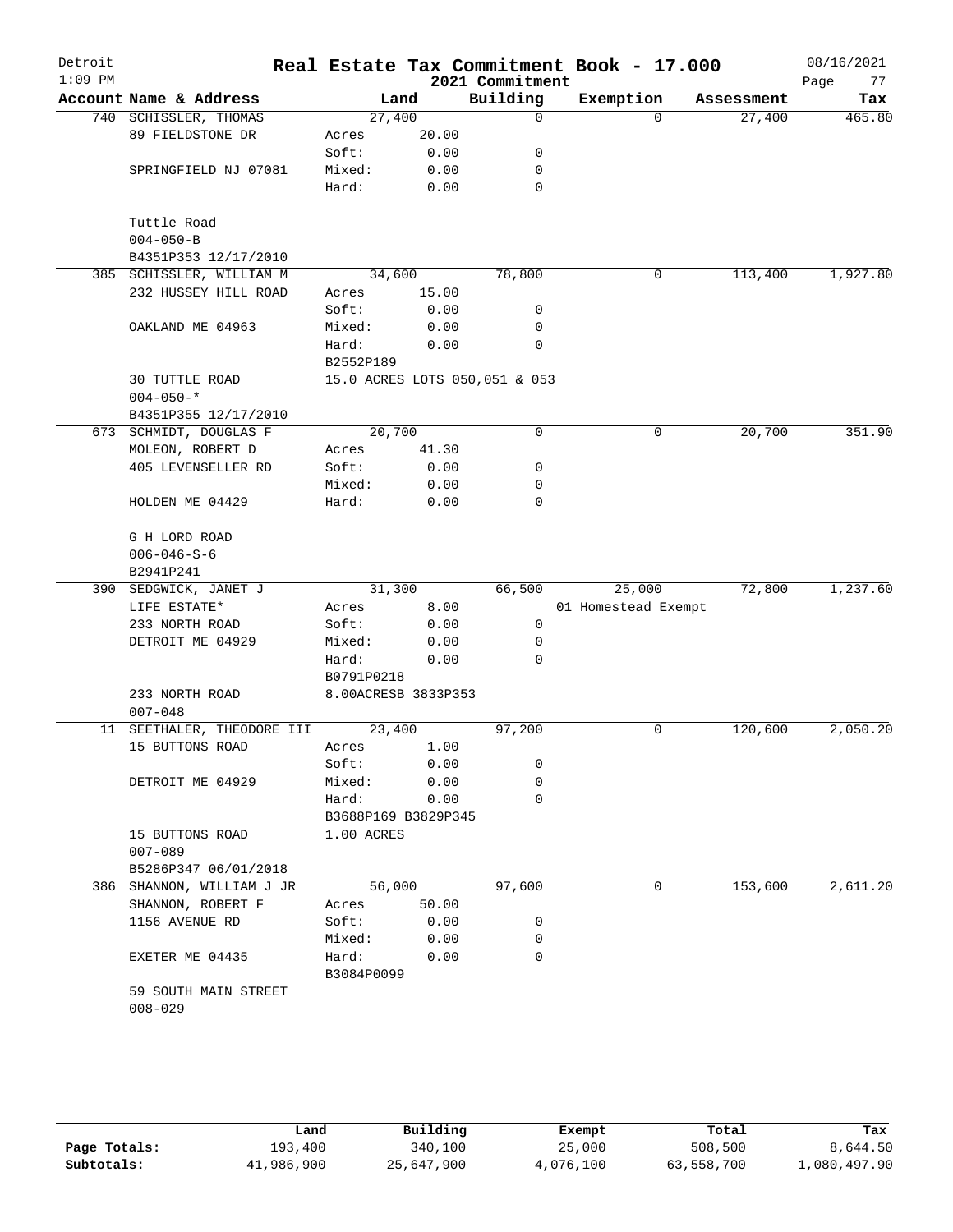| Detroit<br>$1:09$ PM |                                           |                     |      | 2021 Commitment | Real Estate Tax Commitment Book - 17.000 |             | 08/16/2021<br>Page<br>78 |
|----------------------|-------------------------------------------|---------------------|------|-----------------|------------------------------------------|-------------|--------------------------|
|                      | Account Name & Address                    | Land                |      | Building        | Exemption                                | Assessment  | Tax                      |
|                      | 393 SHARPLES, QUINN ELLIOTT               | 25,600              |      | 66,100          | $\Omega$                                 | 91,700      | 1,558.90                 |
|                      | 110 CHESTER STREET,<br>#201               | Acres               | 2.50 |                 |                                          |             |                          |
|                      |                                           | Soft:               | 0.00 | 0               |                                          |             |                          |
|                      | PITTSFIELD ME 04967                       | Mixed:              | 0.00 | $\mathbf 0$     |                                          |             |                          |
|                      |                                           | Hard:               | 0.00 | $\Omega$        |                                          |             |                          |
|                      |                                           | B3388P142           |      |                 |                                          |             |                          |
|                      | 69 DOGTOWN ROAD<br>$007 - 013$            |                     |      |                 |                                          |             |                          |
|                      | B5657P351 01/13/2021 B5657P349 01/13/2021 |                     |      |                 |                                          |             |                          |
|                      | 235 SHAW, CHARLES                         | 5,600               |      | 1,000           | 0                                        | 6,600       | 112.20                   |
|                      | SHAW, TAWNI                               | Acres               | 0.27 |                 |                                          |             |                          |
|                      | 7 MAIN ST                                 | Soft:               | 0.00 | 0               |                                          |             |                          |
|                      |                                           | Mixed:              | 0.00 | 0               |                                          |             |                          |
|                      | DETROIT ME 04929                          | Hard:               | 0.00 | 0               |                                          |             |                          |
|                      |                                           | B3074P0338          |      |                 |                                          |             |                          |
|                      | 6 MAIN STREET                             | .27 ACRE            |      |                 |                                          |             |                          |
|                      | $009 - 008$                               |                     |      |                 |                                          |             |                          |
|                      |                                           |                     |      |                 |                                          |             |                          |
|                      | B4119P186 04/09/2009 B3074P338            |                     |      |                 |                                          |             |                          |
|                      | 395 SHAW, CHARLES P III                   | 21,600              |      | 122,800         | 25,000                                   | 119,400     | 2,029.80                 |
|                      | SHAW, TAWNI D                             | Acres               | 2.29 |                 | 01 Homestead Exempt                      |             |                          |
|                      | 7 MAIN ST                                 | Soft:               | 0.00 | $\mathsf{O}$    |                                          |             |                          |
|                      |                                           | Mixed:              | 0.00 | 0               |                                          |             |                          |
|                      | DETROIT ME 04929                          | Hard:<br>B1072P0312 | 0.00 | 0               |                                          |             |                          |
|                      | 7 MAIN STREET                             | 2.29 ACRES          |      |                 |                                          |             |                          |
|                      | $009 - 041$                               |                     |      |                 |                                          |             |                          |
|                      | B4164P355 07/15/2009                      |                     |      |                 |                                          |             |                          |
|                      | 763 SHAW, DANIELLE                        |                     | 0    | 10,100          | 10,100                                   | $\mathbf 0$ | 0.00                     |
|                      | C/O STEVEN PHILBRICK                      |                     |      |                 | 01 Homestead Exempt                      |             |                          |
|                      | 109 NORTH ROAD                            |                     |      |                 |                                          |             |                          |
|                      | DETROIT ME 04929                          |                     |      |                 |                                          |             |                          |
|                      | 168 1 NORTH ROAD                          |                     |      |                 |                                          |             |                          |
|                      | $007 - 069 - ON$                          |                     |      |                 |                                          |             |                          |
|                      | 396 SHAW, HERBERT N                       | 22,500              |      | 84,200          | 25,000                                   | 81,700      | 1,388.90                 |
|                      | <b>48 MAIN STREET</b>                     | Acres               | 1.60 |                 | 01 Homestead Exempt                      |             |                          |
|                      |                                           | Soft:               | 0.00 | 0               |                                          |             |                          |
|                      | DETROIT ME 04929                          | Mixed:              | 0.00 | 0               |                                          |             |                          |
|                      |                                           | Hard:               | 0.00 | $\mathbf 0$     |                                          |             |                          |
|                      |                                           | B0808P0645          |      |                 |                                          |             |                          |
|                      | <b>48 MAIN STREET</b>                     | B2795P179           |      |                 |                                          |             |                          |
|                      | $009 - 020$                               |                     |      |                 |                                          |             |                          |
|                      | B2795P179 B808P645                        |                     |      |                 |                                          |             |                          |
| 397                  | SHAW, ROBERT                              | 27,800              |      | 56,100          | 25,000                                   | 58,900      | 1,001.30                 |
|                      | SHAW, HEATHER                             | Acres               | 5.67 |                 | 01 Homestead Exempt                      |             |                          |
|                      | 523 TROY ROAD                             | Soft:               | 0.00 | 0               |                                          |             |                          |
|                      |                                           | Mixed:              | 0.00 | 0               |                                          |             |                          |
|                      | DETROIT ME 04929                          | Hard:               | 0.00 | 0               |                                          |             |                          |
|                      |                                           | B2512P0082          |      |                 |                                          |             |                          |
|                      | 523 TROY ROAD                             |                     |      |                 |                                          |             |                          |
|                      | $001 - 010$                               |                     |      |                 |                                          |             |                          |
|                      |                                           |                     |      |                 |                                          |             |                          |
|                      |                                           |                     |      |                 |                                          |             |                          |

|              | Land       | Building   | Exempt    | Total      | Tax          |
|--------------|------------|------------|-----------|------------|--------------|
| Page Totals: | 103,100    | 340,300    | 85,100    | 358,300    | 6,091.10     |
| Subtotals:   | 42,090,000 | 25,988,200 | 4,161,200 | 63,917,000 | 1,086,589.00 |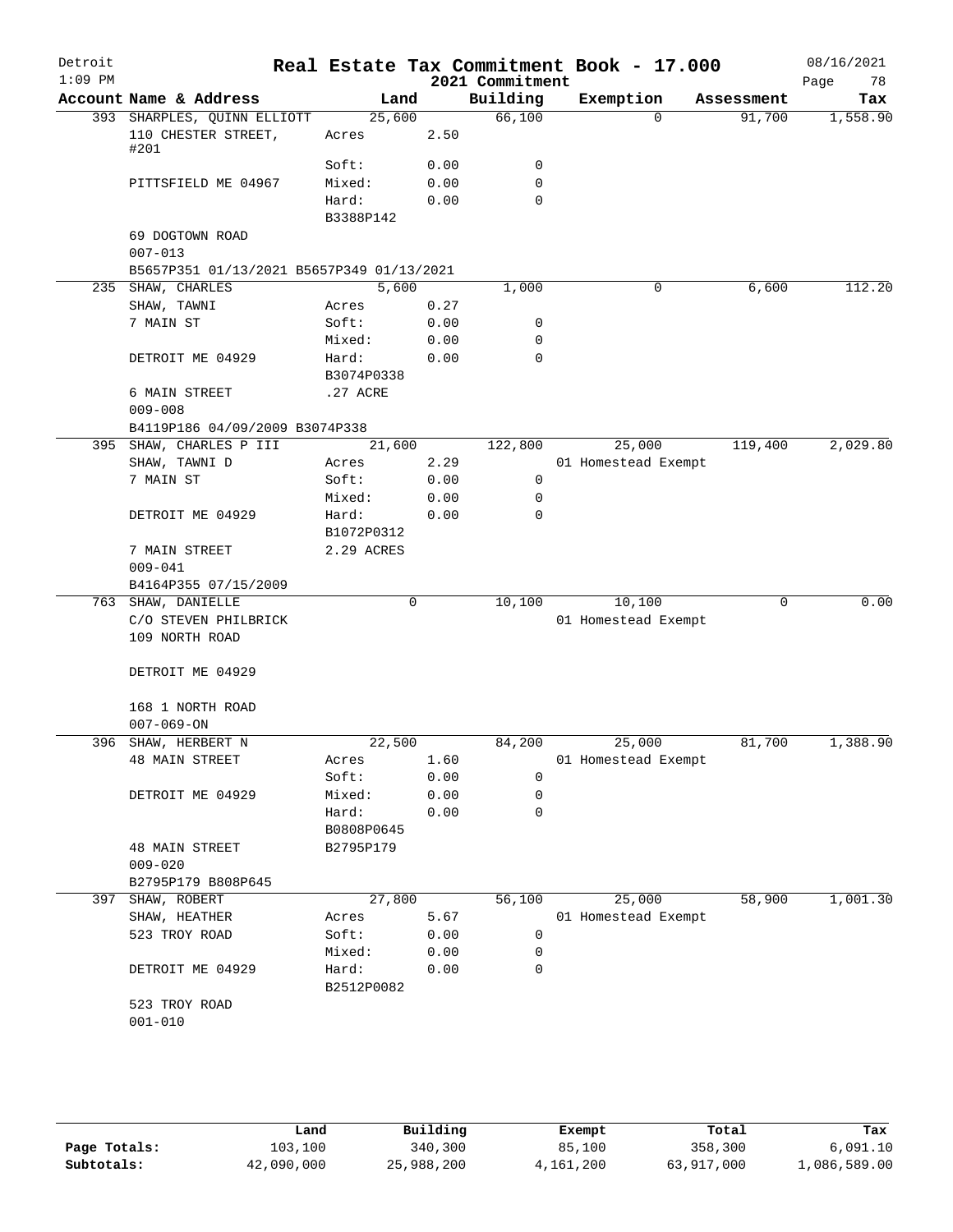| Detroit<br>$1:09$ PM |                                      |                                           |                     |        |              | 2021 Commitment            | Real Estate Tax Commitment Book - 17.000 |            | 08/16/2021<br>79<br>Page |
|----------------------|--------------------------------------|-------------------------------------------|---------------------|--------|--------------|----------------------------|------------------------------------------|------------|--------------------------|
|                      |                                      | Account Name & Address                    |                     | Land   |              | Building                   | Exemption                                | Assessment | Tax                      |
|                      |                                      | 399 SHELTON, CREAL & EILEEN               |                     | 1,800  |              | $\mathsf{O}$               | $\Omega$                                 | 1,800      | 30.60                    |
|                      | M. &                                 | MOLLICO, PATRICK                          | Acres               |        |              |                            |                                          |            |                          |
|                      |                                      | 357 EAST FULLERTON                        | Soft:               |        | 1.00<br>0.00 | 0                          |                                          |            |                          |
|                      | <b>AVENUE</b>                        |                                           |                     |        |              | 0                          |                                          |            |                          |
|                      |                                      | NORTHLAKE IL 60164                        | Mixed:<br>Hard:     |        | 0.00<br>0.00 | 0                          |                                          |            |                          |
|                      | HIGHLAND AVENUE<br>$007 - 023$       |                                           | 1 ACRE              |        |              |                            |                                          |            |                          |
|                      |                                      | 267 SHERBURNE, DANA II                    | 20,900              |        |              | 9,000                      | 0                                        | 29,900     | 508.30                   |
|                      | Thomas, Kristi                       |                                           | Acres               |        | 1.00         |                            |                                          |            |                          |
|                      | 430 TROY RD                          |                                           | Soft:               |        | 0.00         | 0                          |                                          |            |                          |
|                      |                                      |                                           | Mixed:              |        | 0.00         | 0                          |                                          |            |                          |
|                      |                                      | DETROIT ME 04930                          | Hard:               |        | 0.00         | $\mathbf 0$                |                                          |            |                          |
|                      | 430 TROY ROAD<br>$002 - 002$         |                                           | 1 ACRE              |        |              |                            |                                          |            |                          |
|                      |                                      | B5684P236 03/18/2021                      |                     |        |              |                            |                                          |            |                          |
|                      | 350 SHIBLES, ROBERT                  |                                           |                     | 3,100  |              | $\Omega$                   | 0                                        | 3,100      | 52.70                    |
|                      | 42 CROSS ROAD                        |                                           | Acres               |        | 0.33         |                            |                                          |            |                          |
|                      |                                      |                                           | Soft:               |        | 0.00         | 0                          |                                          |            |                          |
|                      | TROY ME 04987                        |                                           | Mixed:              |        | 0.00         | 0                          |                                          |            |                          |
|                      |                                      |                                           | Hard:               |        | 0.00         | $\Omega$                   |                                          |            |                          |
|                      | $009 - 069$                          | SOUTH MAIN STREET                         | .33 ACRE            |        |              |                            |                                          |            |                          |
|                      |                                      | 404 SIEGMUND, CARLTON F                   | 43,900              |        |              | 118,000                    | 25,000                                   | 136,900    | 2,327.30                 |
|                      |                                      | 2015 MISSOULA AVE                         | Acres               |        | 25.50        |                            | 01 Homestead Exempt                      |            |                          |
|                      |                                      |                                           | Soft:               |        | 0.00         | 0                          |                                          |            |                          |
|                      |                                      | HELENA MT 59601 3245                      | Mixed:              |        | 0.00         | 0                          |                                          |            |                          |
|                      |                                      |                                           | Hard:<br>B0816P0762 |        | 0.00         | 0                          |                                          |            |                          |
|                      | 75 DOGTOWN ROAD<br>$007 - 011 -$ *   |                                           |                     |        |              |                            |                                          |            |                          |
|                      |                                      | 405 SINCLAIR, KEVIN E                     |                     | 24,800 |              | 35,400                     | 25,000                                   | 35,200     | 598.40                   |
|                      | 241 TROY ROAD                        |                                           | Acres               |        | 3.20         |                            | 01 Homestead Exempt                      |            |                          |
|                      |                                      |                                           | Soft:               |        | 0.00         | $\overline{0}$             |                                          |            |                          |
|                      |                                      | DETROIT ME 04929                          | Mixed:              |        | 0.00         | 0                          |                                          |            |                          |
|                      |                                      |                                           | Hard:               |        | 0.00         | 0                          |                                          |            |                          |
|                      |                                      |                                           | B1938P0305          |        |              |                            |                                          |            |                          |
|                      | 241 TROY ROAD<br>$004 - 039$         |                                           |                     |        |              | DIV DOCKET # SKO FM 08-364 |                                          |            |                          |
|                      |                                      | B4154P225 06/26/2009 B3904P145 09/04/2007 |                     |        |              |                            |                                          |            |                          |
|                      | 661 SLATE, SUE I                     |                                           |                     |        | 21,700       | 5,900                      | $\mathbf 0$                              | 27,600     | 469.20                   |
|                      |                                      | 976 GREENBUSH ROAD                        | Acres               |        | 1.10         |                            |                                          |            |                          |
|                      |                                      |                                           | Soft:               |        | 0.00         | 0                          |                                          |            |                          |
|                      | EXETER ME 04435                      |                                           | Mixed:              |        | 0.00         | 0                          |                                          |            |                          |
|                      |                                      |                                           | Hard:               |        | 0.00         | 0                          |                                          |            |                          |
|                      | G H LORD ROAD<br>$006 - 046 - S - 1$ | B4202P266 B4202P74 08/25/2009 B2941P271   |                     |        |              |                            |                                          |            |                          |
|                      |                                      |                                           |                     |        |              |                            |                                          |            |                          |

|              | Land       | Building     | Exempt    | Total      | Tax          |
|--------------|------------|--------------|-----------|------------|--------------|
| Page Totals: | 116,200    | 168,300      | 50,000    | 234,500    | 3,986.50     |
| Subtotals:   | 42,206,200 | 26, 156, 500 | 4,211,200 | 64,151,500 | L,090,575.50 |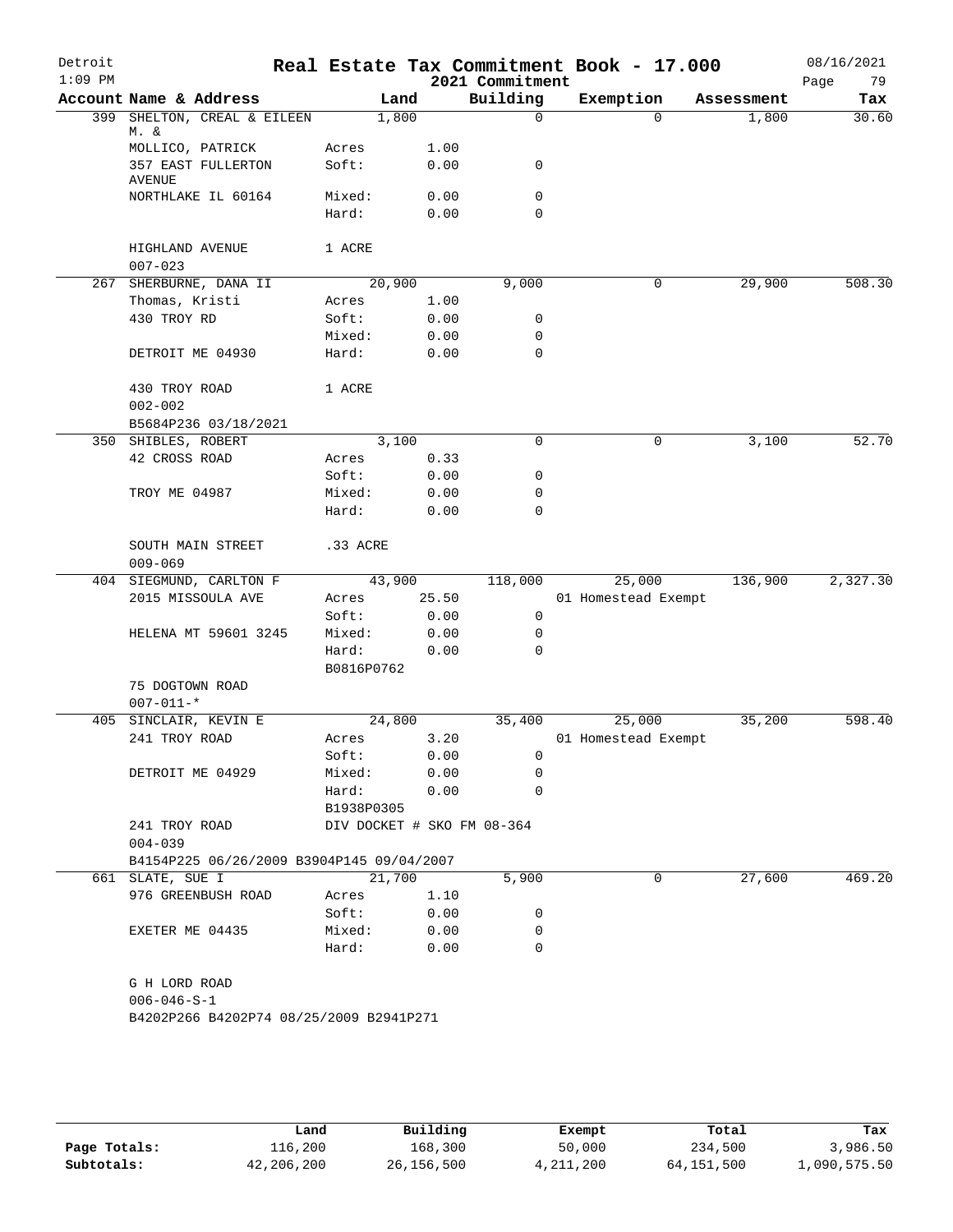| Detroit      |                                        | Real Estate Tax Commitment Book - 17.000 |            |                             |                     |            |            | 08/16/2021        |
|--------------|----------------------------------------|------------------------------------------|------------|-----------------------------|---------------------|------------|------------|-------------------|
| $1:09$ PM    | Account Name & Address                 | Land                                     |            | 2021 Commitment<br>Building | Exemption           |            | Assessment | Page<br>80<br>Tax |
|              | 435 SMITH, ELAINE A                    | 22,500                                   |            | 59,700                      | 31,000              |            | 51,200     | 870.40            |
|              | 15 TROY ROAD                           | Acres                                    | 1.65       |                             | 22 WW2 Widow Res    |            |            |                   |
|              |                                        | Soft:                                    | 0.00       | $\mathbf{0}$                | 01 Homestead Exempt |            |            |                   |
|              | DETROIT ME 04929                       | Mixed:                                   | 0.00       | 0                           |                     |            |            |                   |
|              |                                        | Hard:                                    | 0.00       | $\mathbf 0$                 |                     |            |            |                   |
|              |                                        | B4801P0343                               |            |                             |                     |            |            |                   |
|              | 15 TROY ROAD                           | 1.65 ACRES                               |            |                             |                     |            |            |                   |
|              | $009 - 061$                            |                                          |            |                             |                     |            |            |                   |
|              | B4801P343 07/01/2014                   |                                          |            |                             |                     |            |            |                   |
|              | 528 SMITH, NORMA                       | 21,600                                   |            | 25,600                      | 25,000              |            | 22,200     | 377.40            |
|              | 350 TROY ROAD                          | Acres                                    | 1.01       |                             | 01 Homestead Exempt |            |            |                   |
|              |                                        | Soft:                                    | 0.00       | 0                           |                     |            |            |                   |
|              | DETROIT ME 04929                       | Mixed:                                   | 0.00       | 0                           |                     |            |            |                   |
|              |                                        | Hard:                                    | 0.00       | $\mathbf 0$                 |                     |            |            |                   |
|              |                                        | B2568P134                                |            |                             |                     |            |            |                   |
|              | 350 TROY ROAD                          | 1.01 ACRES                               |            |                             |                     |            |            |                   |
|              | $004 - 013$                            |                                          |            |                             |                     |            |            |                   |
|              | B2568P134                              |                                          |            |                             |                     |            |            |                   |
|              | 41 SNIPE, JEFFREY                      | 27,700                                   |            | 4,100                       | 0                   |            | 31,800     | 540.60            |
|              | GROVER, CAROL                          | Acres                                    | 5.54       |                             |                     |            |            |                   |
|              | 111 OUTLET ROAD                        | Soft:                                    | 0.00       | 0                           |                     |            |            |                   |
|              |                                        | Mixed:                                   | 0.00       | 0                           |                     |            |            |                   |
|              | NEW GLOUCESTER ME 04260                | Hard:                                    | 0.00       | $\mathbf 0$                 |                     |            |            |                   |
|              |                                        | B1410P0330                               |            |                             |                     |            |            |                   |
|              | 10 EAST BRANCH LANE                    | 5.54 ACRES                               |            |                             |                     |            |            |                   |
|              | $009 - 048$                            |                                          |            |                             |                     |            |            |                   |
|              | B3918P281 10/04/2007                   |                                          |            |                             |                     |            |            |                   |
| 409          | SNOWMAN, MARION C. LIFE<br>LEASE       | 26,000                                   |            | 25,700                      | 25,000              |            | 26,700     | 453.90            |
|              | BURRELL, CASEY R. &<br>TODD S. Burrell | Acres                                    | 4.50       |                             | 01 Homestead Exempt |            |            |                   |
|              | 30 MAIN ST                             | Soft:                                    | 0.00       | 0                           |                     |            |            |                   |
|              |                                        | Mixed:                                   | 0.00       | 0                           |                     |            |            |                   |
|              | DETROIT ME 04929                       | Hard:                                    | 0.00       | 0                           |                     |            |            |                   |
|              |                                        | B0908P0285                               |            |                             |                     |            |            |                   |
|              | <b>30 MAIN STREET</b>                  | 4.5 ACRES                                |            |                             |                     |            |            |                   |
|              | $009 - 015$                            |                                          |            |                             |                     |            |            |                   |
|              | B3376P148                              |                                          |            |                             |                     |            |            |                   |
| 157          | SOARES, JOHN III                       | 15,700                                   |            | 0                           | 0                   |            | 15,700     | 266.90            |
|              | LEVASSEUR,<br>LEVASSEUR, ROBERT        | Acres                                    | 34.00      |                             |                     |            |            |                   |
|              | P.O. BOX 118                           | Soft:                                    | 0.00       | 0                           |                     |            |            |                   |
|              |                                        | Mixed:                                   | 0.00       | $\mathbf 0$                 |                     |            |            |                   |
|              | TIVERTON RI 02878                      | Hard:                                    | 0.00       | 0                           |                     |            |            |                   |
|              |                                        | B2221P0065                               |            |                             |                     |            |            |                   |
|              | OFF TUTTLE ROAD                        | 34 ACRES                                 |            |                             |                     |            |            |                   |
|              | $002 - 049$                            |                                          |            |                             |                     |            |            |                   |
|              | B2221P65                               |                                          |            |                             |                     |            |            |                   |
|              | 227 SOMATEX REALTY, LLC                | 42,500                                   |            | 799,200                     | 0                   |            | 841,700    | 14,308.90         |
|              | PO BOX 487                             | Acres                                    | 8.00       |                             |                     |            |            |                   |
|              |                                        | Soft:                                    | 0.00       | 0                           |                     |            |            |                   |
|              | PITTSFIELD ME 04967                    | Mixed:                                   | 0.00       | 0<br>$\mathbf 0$            |                     |            |            |                   |
|              |                                        | Hard:                                    | 0.00       |                             |                     |            |            |                   |
|              | 70 NORTH ROAD (SOMATEX)                | B2911P310                                |            |                             |                     |            |            |                   |
|              | $008 - 064$                            |                                          |            |                             |                     |            |            |                   |
|              |                                        |                                          |            |                             |                     |            |            |                   |
|              |                                        | Land                                     | Building   |                             | Exempt              | Total      |            | Tax               |
| Page Totals: | 156,000                                |                                          | 914,300    |                             | 81,000              | 989,300    |            | 16,818.10         |
| Subtotals:   | 42,362,200                             |                                          | 27,070,800 |                             | 4,292,200           | 65,140,800 |            | 1,107,393.60      |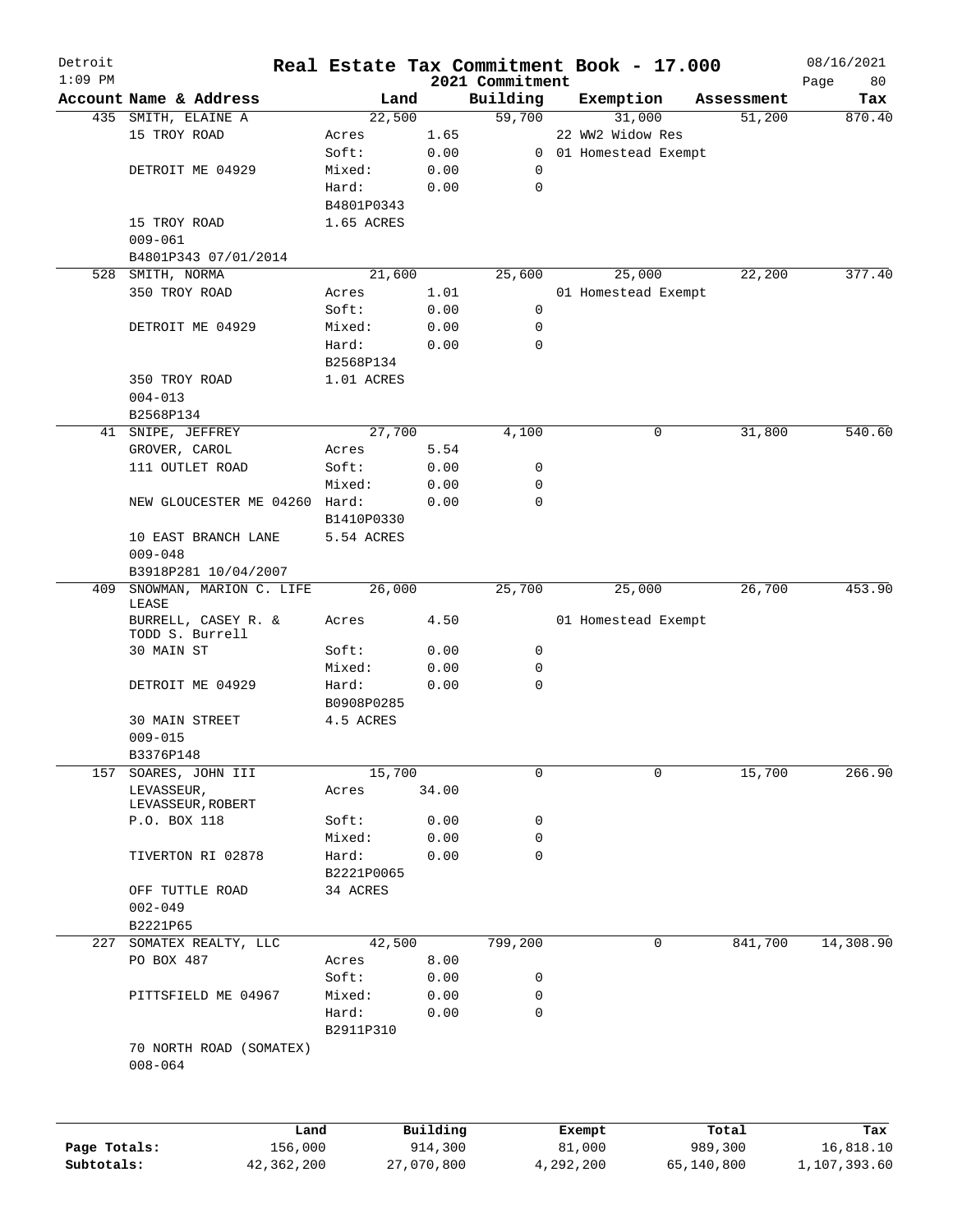| Detroit<br>$1:09$ PM       |                                                                 |                    |                            | 2021 Commitment | Real Estate Tax Commitment Book - 17.000 |             |                       | 08/16/2021<br>Page<br>81   |
|----------------------------|-----------------------------------------------------------------|--------------------|----------------------------|-----------------|------------------------------------------|-------------|-----------------------|----------------------------|
|                            | Account Name & Address                                          |                    | Land                       | Building        | Exemption                                |             | Assessment            | Tax                        |
|                            | 400 SOMATEX REALTY, LLC                                         |                    | 30,600                     | 306,600         |                                          | $\Omega$    | 337,200               | 5,732.40                   |
|                            | PO BOX 487                                                      | Acres              | 7.00                       |                 |                                          |             |                       |                            |
|                            |                                                                 | Soft:              | 0.00                       | 0               |                                          |             |                       |                            |
|                            | PITTSFIELD ME 04967                                             | Mixed:             | 0.00                       | 0               |                                          |             |                       |                            |
|                            |                                                                 | Hard:              | 0.00                       | 0               |                                          |             |                       |                            |
|                            |                                                                 | B2578P277          |                            |                 |                                          |             |                       |                            |
|                            | 72 NORTH ROAD                                                   |                    | 7 ACRES - MEDICAL OFFICE   |                 |                                          |             |                       |                            |
|                            | $008 - 066$                                                     |                    |                            |                 |                                          |             |                       |                            |
|                            | B5688P21 03/24/2021                                             |                    |                            |                 |                                          |             |                       |                            |
| 401                        | SOUSA, JOSEPH SR &                                              |                    | 45,000                     | 169,500         |                                          | 25,000      | 189,500               | 3,221.50                   |
|                            | MARIA R. TRUSTEE<br>SOUSA, JOSEPH SR &<br>MARIA R. LIVING TRUST | Acres              | 29.44                      |                 | 01 Homestead Exempt                      |             |                       |                            |
|                            | 11 TROY ROAD                                                    | Soft:              | 0.00                       | 0               |                                          |             |                       |                            |
|                            |                                                                 | Mixed:             | 0.00                       | 0               |                                          |             |                       |                            |
|                            |                                                                 |                    |                            | $\mathbf 0$     |                                          |             |                       |                            |
|                            | DETROIT ME 04929                                                | Hard:<br>B2759P179 | 0.00                       |                 |                                          |             |                       |                            |
|                            | 11 TROY ROAD                                                    |                    |                            |                 |                                          |             |                       |                            |
|                            | $009 - 062$                                                     |                    |                            |                 |                                          |             |                       |                            |
|                            | B5199P284 08/31/2017                                            |                    |                            |                 |                                          |             |                       |                            |
|                            | 411 SOUSA, JOSEPH SR &<br>MARIA R. TRUSTEE                      |                    | 21,600                     | 23,000          |                                          | 0           | 44,600                | 758.20                     |
|                            | SOUSA, JOSEPH SR &<br>MARIA R. LIVING TRUST                     | Acres              | 1.00                       |                 |                                          |             |                       |                            |
|                            | 11 TROY ROAD                                                    | Soft:              | 0.00                       | 0               |                                          |             |                       |                            |
|                            |                                                                 | Mixed:             | 0.00                       | 0               |                                          |             |                       |                            |
|                            | DETROIT ME 04929                                                | Hard:              | 0.00                       | 0               |                                          |             |                       |                            |
|                            |                                                                 | B2668P016          |                            |                 |                                          |             |                       |                            |
|                            | 9 TROY ROAD                                                     | 1 ACRE             |                            |                 |                                          |             |                       |                            |
|                            | $009 - 063$                                                     |                    |                            |                 |                                          |             |                       |                            |
|                            | B5199P281 08/31/2017                                            |                    |                            |                 |                                          |             |                       |                            |
|                            | 271 SOUTHARD, CLINT                                             |                    | 8,800                      | 38,700          |                                          | 0           | 47,500                | 807.50                     |
|                            | 6 HURDS CORNER                                                  | Acres              | 39.40                      |                 |                                          |             |                       |                            |
|                            |                                                                 | Soft:              | 0.00                       | 0               |                                          |             |                       |                            |
|                            | PALMYRA ME 04965                                                | Mixed:             | 0.00                       | 0               |                                          |             |                       |                            |
|                            |                                                                 | Hard:              | 0.00                       | 0               |                                          |             |                       |                            |
|                            |                                                                 |                    | B3269P0002 / B4311P191     |                 |                                          |             |                       |                            |
|                            | TUTTLE ROAD                                                     |                    | 39.44 ACRES - LOTS 40 & 41 |                 |                                          |             |                       |                            |
|                            | $002 - 040 -$ *                                                 |                    |                            |                 |                                          |             |                       |                            |
|                            | B4311P191 08/23/2010                                            |                    |                            |                 |                                          |             |                       |                            |
|                            | 348 SOUTHARD, CLINT A                                           |                    | 41,300                     | $\mathbf 0$     |                                          | $\mathbf 0$ | 41,300                | 702.10                     |
|                            | 6 HURDS CORNER ROAD                                             | Acres              | 62.50                      |                 |                                          |             |                       |                            |
|                            |                                                                 | Soft:              | 0.00                       | 0               |                                          |             |                       |                            |
|                            | PALMYRA ME 04965                                                | Mixed:             | 0.00                       | 0               |                                          |             |                       |                            |
|                            |                                                                 | Hard:              | 0.00                       | $\mathbf 0$     |                                          |             |                       |                            |
|                            | OFF TUTTLE ROAD<br>$002 - 042 -$ *                              |                    | 62.5 ACRES - LOTS 42 & 43  |                 |                                          |             |                       |                            |
|                            | B5505P126 01/08/2020                                            |                    |                            |                 |                                          |             |                       |                            |
| 557                        | SOUTHARD, CLINT A                                               |                    | 14,800                     | $\mathbf 0$     |                                          | 0           | 14,800                | 251.60                     |
|                            | 6 HURDS CORNER ROAD                                             | Acres              | 19.00                      |                 |                                          |             |                       |                            |
|                            |                                                                 | Soft:              | 0.00                       | 0               |                                          |             |                       |                            |
|                            | PALMYRA ME 04965                                                | Mixed:             | 0.00                       | 0               |                                          |             |                       |                            |
|                            |                                                                 | Hard:              | 0.00                       | $\mathbf 0$     |                                          |             |                       |                            |
|                            |                                                                 | B4789P0314         |                            |                 |                                          |             |                       |                            |
|                            | WEEMAN ROAD                                                     |                    |                            |                 |                                          |             |                       |                            |
|                            | $002 - 033$                                                     |                    |                            |                 |                                          |             |                       |                            |
|                            | B4789P314 05/03/2014                                            |                    |                            |                 |                                          |             |                       |                            |
|                            |                                                                 |                    |                            |                 |                                          |             |                       |                            |
|                            |                                                                 | Land               | Building                   |                 | Exempt                                   |             | Total                 | Tax                        |
| Page Totals:<br>Subtotals: | 162,100<br>42,524,300                                           |                    | 537,800<br>27,608,600      |                 | 25,000<br>4,317,200                      |             | 674,900<br>65,815,700 | 11, 473.30<br>1,118,866.90 |
|                            |                                                                 |                    |                            |                 |                                          |             |                       |                            |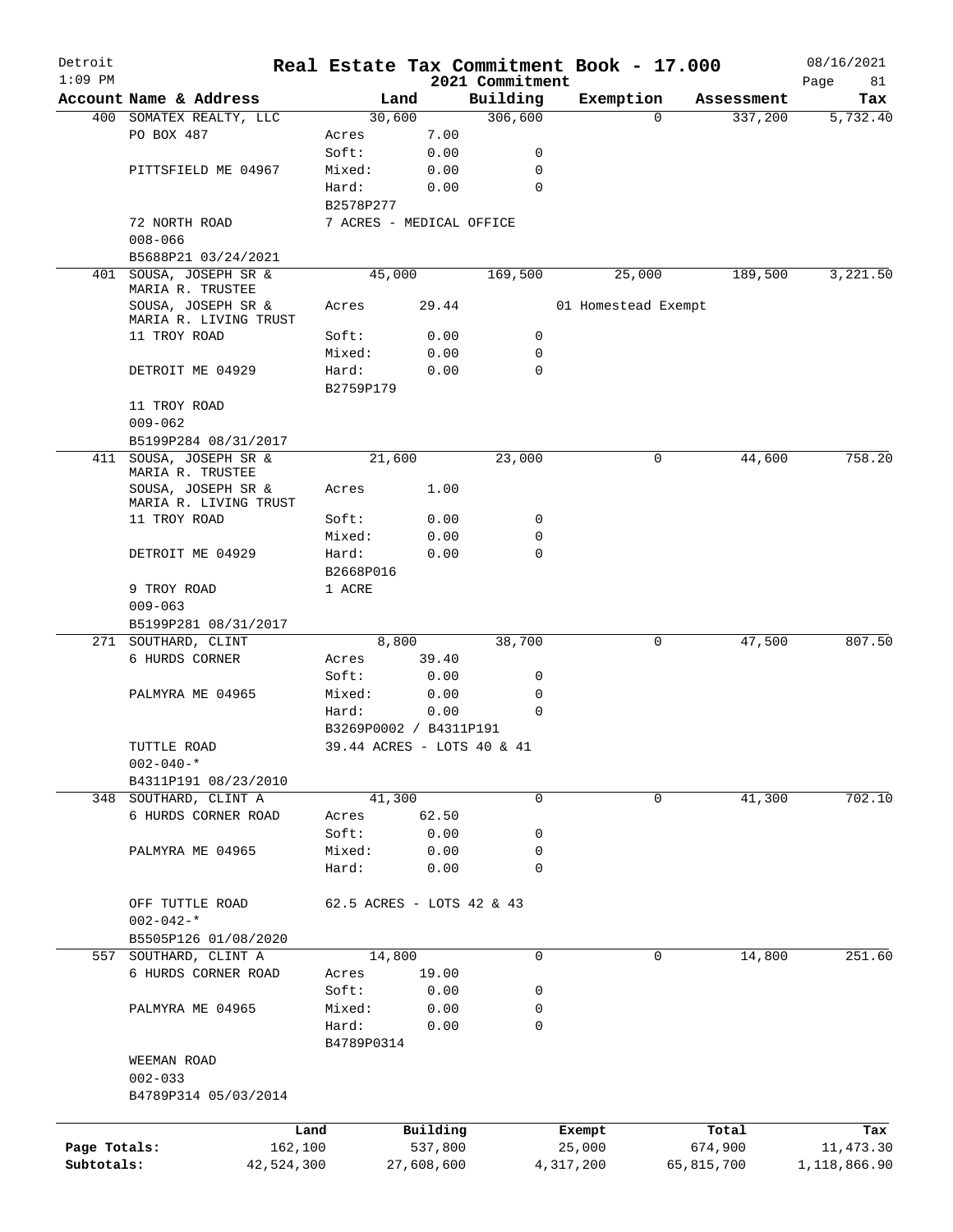| Detroit<br>$1:09$ PM |                                                                   |            |       | 2021 Commitment | Real Estate Tax Commitment Book - 17.000 |            | 08/16/2021<br>Page<br>82 |
|----------------------|-------------------------------------------------------------------|------------|-------|-----------------|------------------------------------------|------------|--------------------------|
|                      | Account Name & Address                                            | Land       |       | Building        | Exemption                                | Assessment | Tax                      |
|                      | 280 SOUTHARD, CLINT A                                             | 2,400      |       | $\mathbf 0$     | $\Omega$                                 | 2,400      | 40.80                    |
|                      | PELLETIER, REGINALD                                               | Acres      | 27.00 |                 |                                          |            |                          |
|                      | 6 HURDS CORNER ROAD                                               | Soft:      | 0.00  | 0               |                                          |            |                          |
|                      |                                                                   | Mixed:     | 0.00  | 0               |                                          |            |                          |
|                      | PALMYRA ME 04965                                                  | Hard:      | 0.00  | $\mathbf 0$     |                                          |            |                          |
|                      |                                                                   | B1327P0242 |       |                 |                                          |            |                          |
|                      | TUTTLE ROAD                                                       | 27 ACRES   |       |                 |                                          |            |                          |
|                      | $002 - 035$                                                       |            |       |                 |                                          |            |                          |
|                      | B5600P294 09/10/2020 B5600P292 09/10/2020 B5600P290<br>09/10/2020 |            |       |                 |                                          |            |                          |
|                      | 472 SOUTHARD, SHEILA L                                            | 21,600     |       | 70,900          | 25,000                                   | 67,500     | 1,147.50                 |
|                      | (WALKER)                                                          |            |       |                 |                                          |            |                          |
|                      | KING, ANGELA                                                      | Acres      | 1.00  |                 | 01 Homestead Exempt                      |            |                          |
|                      | 516 TROY ROAD                                                     | Soft:      | 0.00  | 0               |                                          |            |                          |
|                      |                                                                   | Mixed:     | 0.00  | 0               |                                          |            |                          |
|                      | DETROIT ME 04929                                                  | Hard:      | 0.00  | $\mathbf 0$     |                                          |            |                          |
|                      |                                                                   | B1735P0104 |       |                 |                                          |            |                          |
|                      | 516 TROY ROAD                                                     |            |       |                 |                                          |            |                          |
|                      | $002 - 016$                                                       |            |       |                 |                                          |            |                          |
|                      | B3953P130 01/11/2008                                              |            |       |                 |                                          |            |                          |
|                      | 231 SPARROW, RAY F                                                | 30,000     |       | 90,200          | 31,000                                   | 89,200     | 1,516.40                 |
|                      | SPARROW, JOYCE E                                                  | Acres      | 8.50  |                 | 14 WW2 Vet NonRes                        |            |                          |
|                      | PO BOX 171                                                        | Soft:      | 0.00  |                 | 0 01 Homestead Exempt                    |            |                          |
|                      | 49 RIVER ROAD                                                     | Mixed:     | 0.00  | 0               |                                          |            |                          |
|                      | DETROIT ME 04929                                                  | Hard:      | 0.00  | $\Omega$        |                                          |            |                          |
|                      |                                                                   |            |       |                 |                                          |            |                          |
|                      |                                                                   |            |       |                 |                                          |            |                          |
|                      | 49 RIVER ROAD                                                     |            |       |                 |                                          |            |                          |
|                      | $008 - 025 - 1$ & 025                                             |            |       |                 |                                          |            |                          |
|                      | B5022P231 05/04/2016 B3197P221 B4012P325 06/17/2008               |            |       |                 |                                          |            |                          |
|                      | 412 SPENCER, EUGENA E                                             | 23,400     |       | 51,200          | 25,000                                   | 49,600     | 843.20                   |
|                      | 25 BUTTONS ROAD                                                   | Acres      | 1.00  |                 | 01 Homestead Exempt                      |            |                          |
|                      |                                                                   | Soft:      | 0.00  | 0               |                                          |            |                          |
|                      | DETROIT ME 04929                                                  | Mixed:     | 0.00  | 0               |                                          |            |                          |
|                      |                                                                   | Hard:      | 0.00  | $\Omega$        |                                          |            |                          |
|                      |                                                                   | B1639P0066 |       |                 |                                          |            |                          |
|                      | 25 BUTTONS ROAD                                                   | 1 ACRE     |       |                 |                                          |            |                          |
|                      | $007 - 087$                                                       |            |       |                 |                                          |            |                          |
|                      | 179 SPRAGGINS, NATHAN                                             | 44,900     |       | 0               | 0                                        | 44,900     | 763.30                   |
|                      | 53 MARGINAL WAY                                                   | Acres      | 60.00 |                 |                                          |            |                          |
|                      |                                                                   | Soft:      | 0.00  | 0               |                                          |            |                          |
|                      | NEWPORT ME 04953                                                  | Mixed:     | 0.00  | 0               |                                          |            |                          |
|                      |                                                                   | Hard:      | 0.00  | $\Omega$        |                                          |            |                          |
|                      |                                                                   | B1700P0149 |       |                 |                                          |            |                          |
|                      | 27 RIVER ROAD                                                     | 60 ACRES   |       |                 |                                          |            |                          |
|                      | $008 - 027$                                                       |            |       |                 |                                          |            |                          |
|                      | B5424P54 06/21/2019                                               |            |       |                 |                                          |            |                          |
|                      | 377 STILLMAN, WAYNE D                                             | 40,900     |       | 221,300         | $\Omega$                                 | 262,200    | 4,457.40                 |
|                      |                                                                   |            |       |                 |                                          |            |                          |
|                      | STILLMAN, VERA L                                                  | Acres      | 3.76  |                 |                                          |            |                          |
|                      | PO BOX 153                                                        | Soft:      | 0.00  | 0               |                                          |            |                          |
|                      |                                                                   | Mixed:     | 0.00  | 0               |                                          |            |                          |
|                      | WINDSOR ME 04363                                                  | Hard:      | 0.00  | 0               |                                          |            |                          |
|                      |                                                                   | B4892P0123 |       |                 |                                          |            |                          |
|                      | 7 SEBASTICOOK STREET                                              |            |       |                 |                                          |            |                          |
|                      | $009 - 036$                                                       |            |       |                 |                                          |            |                          |
|                      | B4892P123 04/02/2015                                              |            |       |                 |                                          |            |                          |
|                      |                                                                   |            |       |                 |                                          |            |                          |
|                      |                                                                   |            |       |                 |                                          |            |                          |
|                      |                                                                   |            |       |                 |                                          |            |                          |
|                      |                                                                   |            |       |                 |                                          |            |                          |

|              | Land       | Building   | Exempt    | Total      | Tax          |
|--------------|------------|------------|-----------|------------|--------------|
| Page Totals: | 163,200    | 433,600    | 81,000    | 515,800    | 8,768.60     |
| Subtotals:   | 42,687,500 | 28,042,200 | 4,398,200 | 66,331,500 | 1,127,635.50 |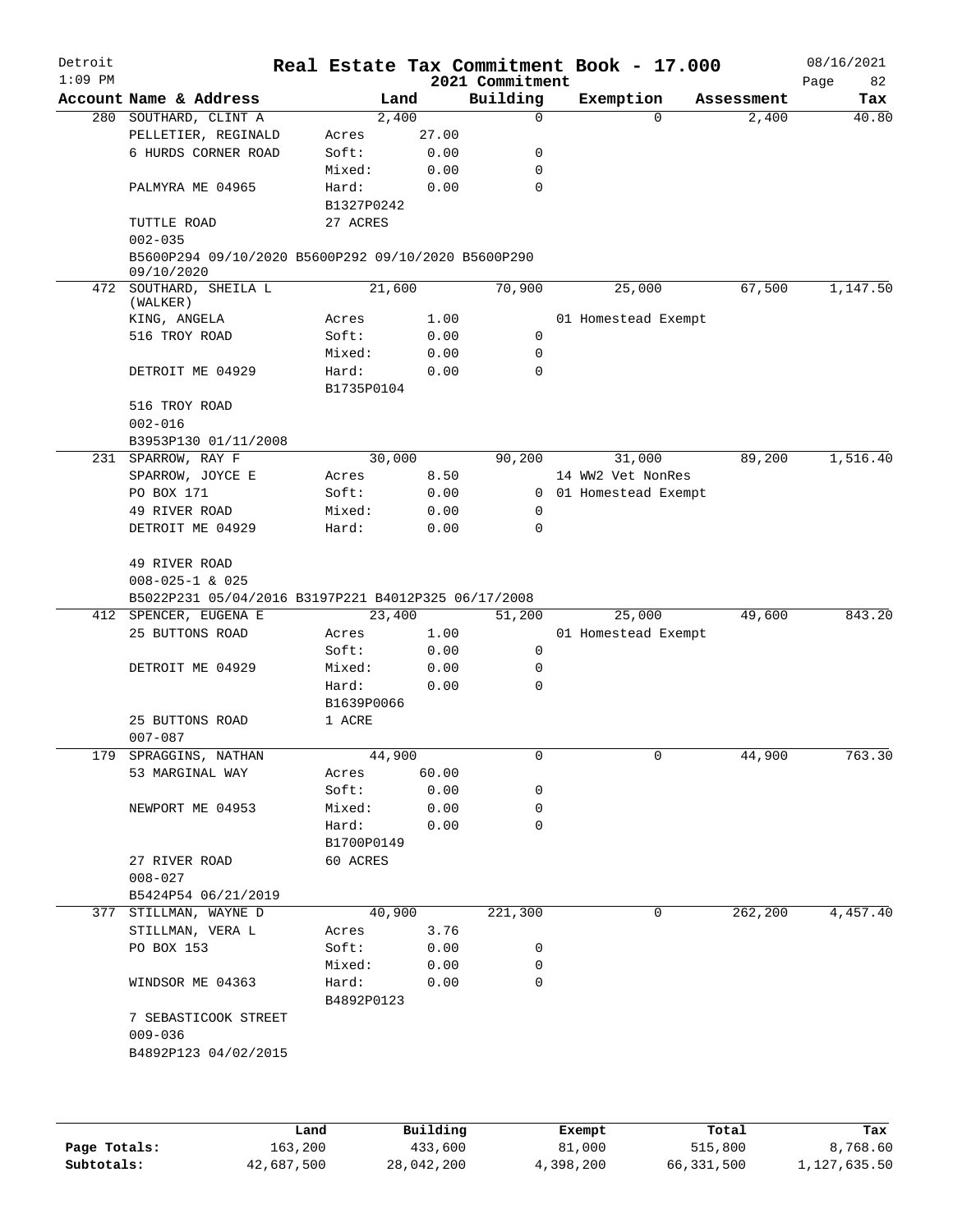| Detroit   |                                           |            |       |                                   | Real Estate Tax Commitment Book - 17.000 |            | 08/16/2021 |
|-----------|-------------------------------------------|------------|-------|-----------------------------------|------------------------------------------|------------|------------|
| $1:09$ PM |                                           |            |       | 2021 Commitment                   |                                          |            | 83<br>Page |
|           | Account Name & Address                    |            | Land  | Building                          | Exemption                                | Assessment | Tax        |
|           | 421 STRATEMEYER, JOAN                     | 10,400     |       | 0                                 | $\Omega$                                 | 10,400     | 176.80     |
|           | LANGWOOD FARM                             | Acres      | 77.00 |                                   |                                          |            |            |
|           | 203 WINCH HILL RD                         | Soft:      | 0.00  | 0                                 |                                          |            |            |
|           | LANGDON NH 03602 0489                     | Mixed:     | 0.00  | 0                                 |                                          |            |            |
|           |                                           | Hard:      | 0.00  | 0                                 |                                          |            |            |
|           | OFF TROY ROAD<br>$006 - 003 -$ *          |            |       | 77 ACRES - NO ACCESS - LOTS 3 & 4 |                                          |            |            |
|           | 422 STRATEMEYER, JOAN                     | 2,100      |       | 0                                 | 0                                        | 2,100      | 35.70      |
|           | PO BOX 489                                | Acres      | 23.00 |                                   |                                          |            |            |
|           |                                           | Soft:      | 0.00  | 0                                 |                                          |            |            |
|           | ALSTEAD NH 03602                          | Mixed:     | 0.00  | 0                                 |                                          |            |            |
|           |                                           | Hard:      | 0.00  | 0                                 |                                          |            |            |
|           |                                           | B0979P0051 |       |                                   |                                          |            |            |
|           | OFF RIVER ROAD                            | 23 ACRES   |       |                                   |                                          |            |            |
|           | $006 - 002$                               |            |       |                                   |                                          |            |            |
|           | 423 STRONG, ANNA                          | 2,200      |       | 0                                 | 0                                        | 2,200      | 37.40      |
|           | 2930 RTE 110                              | Acres      | 0.69  |                                   |                                          |            |            |
|           |                                           | Soft:      | 0.00  | 0                                 |                                          |            |            |
|           | WASHINGTON VT 05675                       | Mixed:     | 0.00  | 0                                 |                                          |            |            |
|           |                                           | Hard:      | 0.00  | 0                                 |                                          |            |            |
|           |                                           | B1942P0298 |       |                                   |                                          |            |            |
|           | RIVER ROAD                                | .69 ACRE   |       |                                   |                                          |            |            |
|           | $005 - 020$                               |            |       |                                   |                                          |            |            |
|           | B4238P118 02/04/2010 B3363P114 04/12/2006 |            |       |                                   |                                          |            |            |
|           | 531 STUART, FRANK E B III                 | 8,400      |       | $\mathbf 0$                       | 0                                        | 8,400      | 142.80     |
|           | STUART, ERLENE M III                      | Acres      | 3.10  |                                   |                                          |            |            |
|           | 11 BREWER STREET                          | Soft:      | 0.00  | 0                                 |                                          |            |            |
|           |                                           | Mixed:     | 0.00  | 0                                 |                                          |            |            |
|           | PORTLAND ME 04102                         | Hard:      | 0.00  | 0                                 |                                          |            |            |
|           |                                           | B2194P0176 |       |                                   |                                          |            |            |
|           | BRAGG ROAD                                | 3.1 ACRES  |       |                                   |                                          |            |            |
|           | $004 - 054$                               |            |       |                                   |                                          |            |            |
|           | 540 STUART, FRANK E B III                 | 4,600      |       | 0                                 | 0                                        | 4,600      | 78.20      |
|           | STUART, ERLENE M III                      | Acres      | 0.90  |                                   |                                          |            |            |
|           | 11 BREWER STREET                          | Soft:      | 0.00  | 0                                 |                                          |            |            |
|           |                                           | Mixed:     | 0.00  | 0                                 |                                          |            |            |
|           | PORTLAND ME 04102                         | Hard:      | 0.00  | 0                                 |                                          |            |            |
|           |                                           | B2209P0077 |       |                                   |                                          |            |            |
|           | BRAGG ROAD                                | .9 ACRES   |       |                                   |                                          |            |            |
|           | $004 - 055$                               |            |       |                                   |                                          |            |            |
| 714       | SWITZER, DENISE M                         | 23,000     |       | 37,000                            | 25,000                                   | 35,000     | 595.00     |
|           | WALUK, ANN M                              | Acres      | 2.00  |                                   | 01 Homestead Exempt                      |            |            |
|           | 66 BERRY ROAD                             | Soft:      | 0.00  | 0                                 |                                          |            |            |
|           |                                           | Mixed:     | 0.00  | 0                                 |                                          |            |            |
|           | PITTSFIELD ME 04967                       | Hard:      | 0.00  | 0                                 |                                          |            |            |
|           | 15 TUTTLE ROAD                            |            |       |                                   |                                          |            |            |
|           | $006 - 054 - A$                           |            |       |                                   |                                          |            |            |
|           | B4212P40 10/30/2009 B4182P59 08/19/2009   |            |       |                                   |                                          |            |            |
|           |                                           |            |       |                                   |                                          |            |            |

|              | Land       | Building   | Exempt    | Total      | Tax          |
|--------------|------------|------------|-----------|------------|--------------|
| Page Totals: | 50,700     | 37,000     | 25,000    | 62,700     | 1,065.90     |
| Subtotals:   | 42,738,200 | 28,079,200 | 4,423,200 | 66,394,200 | 1,128,701.40 |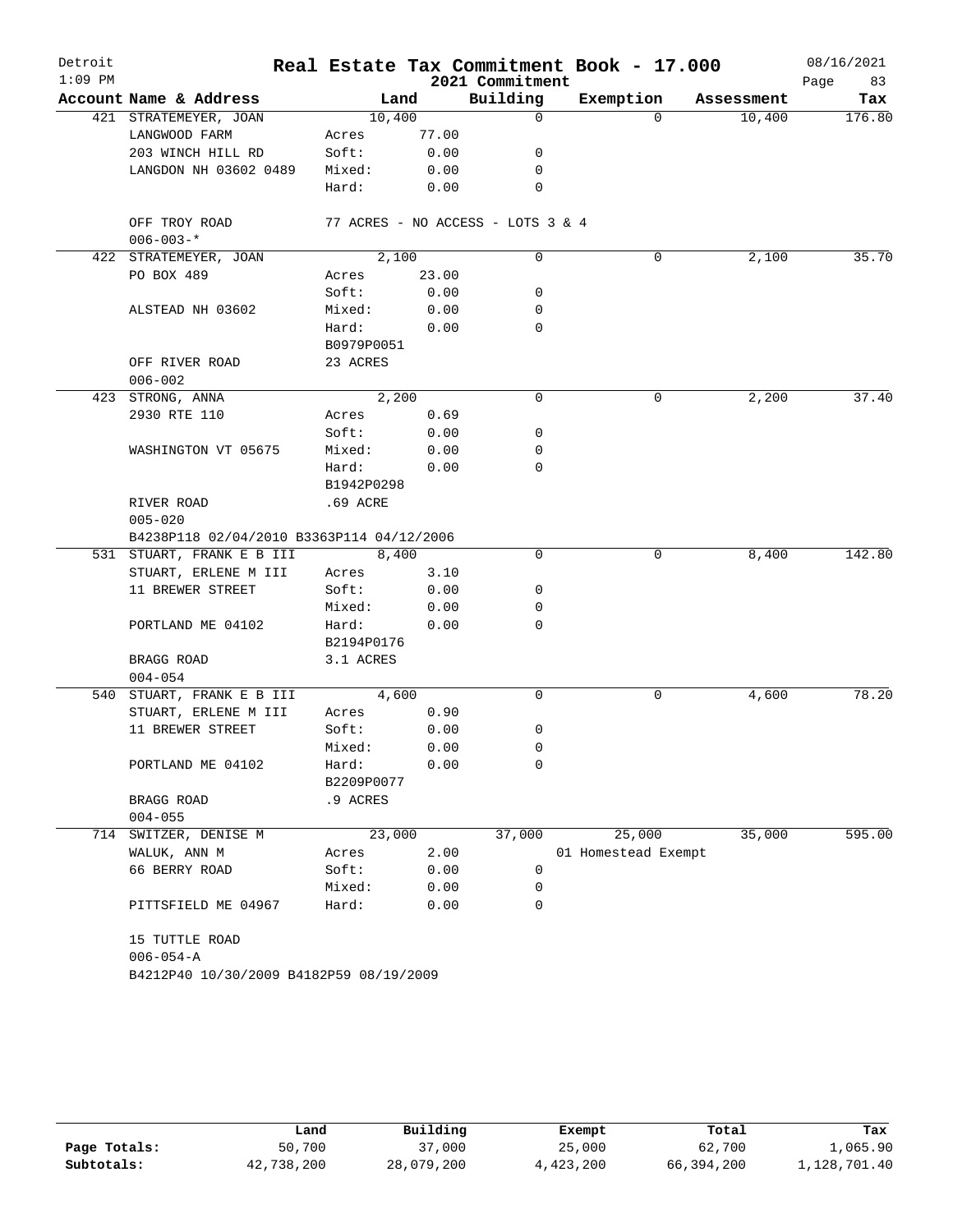| Detroit<br>$1:09$ PM |                                     |               |             | 2021 Commitment | Real Estate Tax Commitment Book - 17.000 |            | 08/16/2021<br>84<br>Page |
|----------------------|-------------------------------------|---------------|-------------|-----------------|------------------------------------------|------------|--------------------------|
|                      | Account Name & Address              |               | Land        | Building        | Exemption                                | Assessment | Tax                      |
|                      | 633 SWITZER, JAIME C                | 24,100        |             | $\mathbf 0$     | $\Omega$                                 | 24,100     | 409.70                   |
|                      | 77 NORTH ROAD                       | Acres         | 1.49        |                 |                                          |            |                          |
|                      |                                     | Soft:         | 0.00        | 0               |                                          |            |                          |
|                      | DETROIT ME 04929                    | Mixed:        | 0.00        | 0               |                                          |            |                          |
|                      |                                     | Hard:         | 0.00        | 0               |                                          |            |                          |
|                      | NORTH ROAD                          |               |             |                 |                                          |            |                          |
|                      | $008 - 063 - A$                     |               |             |                 |                                          |            |                          |
|                      | B3916P114 09/28/2007                |               |             |                 |                                          |            |                          |
|                      | 426 SWITZER, JAMIE D                | 33,500        |             | 91,800          | 25,000                                   | 100, 300   | 1,705.10                 |
|                      | SWITZER, KRISTEN M                  | Acres         | 10.00       |                 |                                          |            |                          |
|                      | 61 NORTH ROAD                       | Soft:         | 0.00        |                 | 0 01 Homestead Exempt                    |            |                          |
|                      |                                     | Mixed:        | 0.00        | 0               |                                          |            |                          |
|                      | DETROIT ME 04929                    | Hard:         | 0.00        | 0               |                                          |            |                          |
|                      | 61 NORTH ROAD                       |               |             |                 |                                          |            |                          |
|                      | $008 - 063$                         |               |             |                 |                                          |            |                          |
|                      | B5081P184 09/28/2016                |               |             |                 |                                          |            |                          |
|                      | 569 SWITZER, JASON                  |               | $\mathbf 0$ | 82,900          | 25,000                                   | 57,900     | 984.30                   |
|                      | 77 NORTH ROAD                       |               |             |                 | 01 Homestead Exempt                      |            |                          |
|                      |                                     |               |             |                 |                                          |            |                          |
|                      | DETROIT ME 04929                    |               |             |                 |                                          |            |                          |
|                      |                                     | BUILDING ONLY |             |                 |                                          |            |                          |
|                      | 77 NORTH ROAD<br>$008 - 063 - A$ ON |               |             |                 |                                          |            |                          |
|                      | 625 SWITZER, LAWRENCE               |               | $\mathbf 0$ | 12,500          | 0                                        | 12,500     | 212.50                   |
|                      | SWITZER, SUSAN                      |               |             |                 |                                          |            |                          |
|                      | 9011 NORTH DICKENS<br>DRIVE         |               |             |                 |                                          |            |                          |
|                      |                                     |               |             |                 |                                          |            |                          |
|                      | CITRUS SPRINGS FL 34434             |               |             |                 |                                          |            |                          |
|                      | 61 NORTH ROAD (TRAILER              |               |             |                 |                                          |            |                          |
|                      | $008 - 063 - 1 - ON$                |               |             |                 |                                          |            |                          |
| 87                   | SWITZER, LAWRENCE J                 | 64,800        |             | $\mathbf 0$     | 0                                        | 64,800     | 1,101.60                 |
|                      | SWITZER, SUSAN M                    | Acres         | 53.51       |                 |                                          |            |                          |
|                      | 9011 NORTH DICKENS<br>DRIVE         | Soft:         | 0.00        | 0               |                                          |            |                          |
|                      |                                     | Mixed:        | 0.00        | 0               |                                          |            |                          |
|                      | CITRUS SPRINGS FL 34434 Hard:       |               | 0.00        | $\mathbf 0$     |                                          |            |                          |
|                      |                                     |               |             |                 |                                          |            |                          |
|                      | NORTH ROAD                          |               |             |                 |                                          |            |                          |
|                      | $008 - 063 - 1$                     |               |             |                 |                                          |            |                          |
|                      | B5081P184 09/28/2016                |               |             |                 |                                          |            |                          |
|                      | 43 SYKES, JENNIFER                  |               | 29,600      | 17,000          | 25,000                                   | 21,600     | 367.20                   |
|                      | 11 EAST BRANCH LANE                 | Acres         | 8.15        |                 | 01 Homestead Exempt                      |            |                          |
|                      |                                     | Soft:         | 0.00        | 0               |                                          |            |                          |
|                      | DETROIT ME 04929                    | Mixed:        | 0.00        | 0               |                                          |            |                          |
|                      |                                     | Hard:         | 0.00        | $\mathbf 0$     |                                          |            |                          |
|                      |                                     | B2707P217     |             |                 |                                          |            |                          |
|                      | 11 EAST BRANCH LANE                 |               |             |                 |                                          |            |                          |
|                      | $009 - 050$                         |               |             |                 |                                          |            |                          |
|                      | B5321P68 08/21/2018                 |               |             |                 |                                          |            |                          |
|                      |                                     |               |             |                 |                                          |            |                          |
|                      |                                     |               |             |                 |                                          |            |                          |
|                      |                                     |               |             |                 |                                          |            |                          |
|                      |                                     |               |             |                 |                                          |            |                          |

|              | Land       | Building     | Exempt    | Total      | Tax          |
|--------------|------------|--------------|-----------|------------|--------------|
| Page Totals: | 152,000    | 204,200      | 75,000    | 281,200    | 4,780.40     |
| Subtotals:   | 42,890,200 | 28, 283, 400 | 4,498,200 | 66,675,400 | 1,133,481.80 |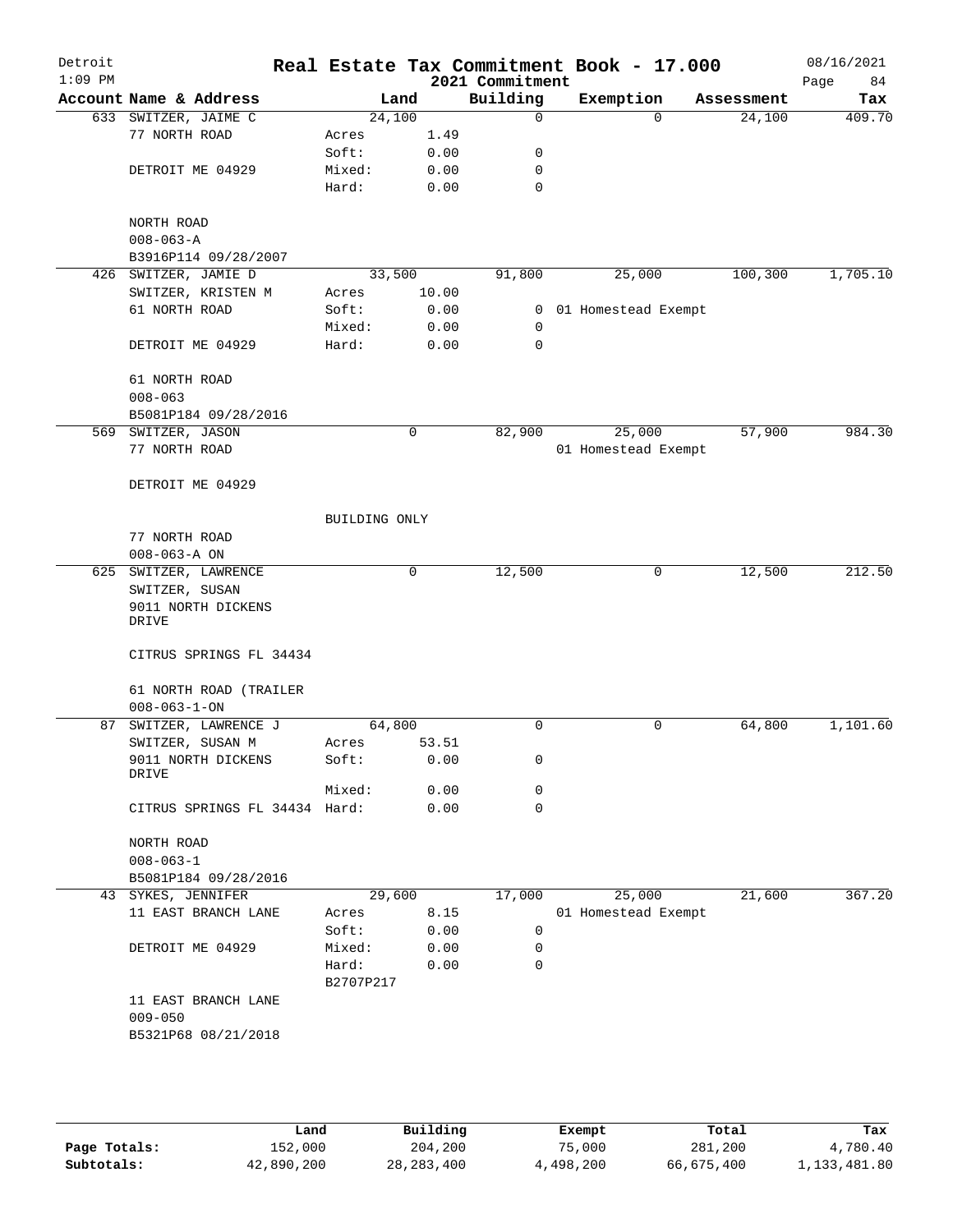| Detroit<br>$1:09$ PM |                                |            |              | 2021 Commitment | Real Estate Tax Commitment Book - 17.000 |            | 08/16/2021<br>85<br>Page |
|----------------------|--------------------------------|------------|--------------|-----------------|------------------------------------------|------------|--------------------------|
|                      | Account Name & Address         | Land       |              | Building        | Exemption                                | Assessment | Tax                      |
|                      | 203 TAYLOR, LANCEY E           | 27,400     |              | 69,900          | $\Omega$                                 | 97,300     | 1,654.10                 |
|                      | C/O BARBARA SEAVER             | Acres      | 5.00         |                 |                                          |            |                          |
|                      | 779 INVALE RD                  | Soft:      | 0.00         | 0               |                                          |            |                          |
|                      |                                | Mixed:     | 0.00         | 0               |                                          |            |                          |
|                      | NEW GLOUCESTER ME 04260 Hard:  |            | 0.00         | 0               |                                          |            |                          |
|                      | 142 RIVER RD                   |            |              |                 |                                          |            |                          |
|                      | $008 - 002$                    |            |              |                 |                                          |            |                          |
|                      | B4999P63 02/05/2016            |            |              |                 |                                          |            |                          |
| 388                  | TAYLOR, TERRIE                 | 49,700     |              | 0               | 0                                        | 49,700     | 844.90                   |
|                      | ROY, ROY, MICHAEL              | Acres      | 52.00        |                 |                                          |            |                          |
|                      | 18 TAYLOR ROY ROAD             | Soft:      | 0.00         | 0               |                                          |            |                          |
|                      |                                | Mixed:     | 0.00         | 0               |                                          |            |                          |
|                      | DETROIT ME 04929               | Hard:      | 0.00         | 0               |                                          |            |                          |
|                      | TAYLOR ROY ROAD<br>$002 - 026$ | 52 ACRES   |              |                 |                                          |            |                          |
|                      | B4912P265 06/09/2015           |            |              |                 |                                          |            |                          |
|                      | 498 Teague, Vinal G.           | 18,100     |              | 12,000          | 0                                        | 30,100     | 511.70                   |
|                      | Teague, Babette M.             | Acres      | 0.46         |                 |                                          |            |                          |
|                      | 25 Barbarick Road              | Soft:      | 0.00         | 0               |                                          |            |                          |
|                      |                                | Mixed:     | 0.00         | 0               |                                          |            |                          |
|                      | Plymouth ME 04969              | Hard:      | 0.00         | $\mathbf 0$     |                                          |            |                          |
|                      |                                | B3310P138  |              |                 |                                          |            |                          |
|                      | 51 RIVER ROAD                  | .46 ACRE   |              |                 |                                          |            |                          |
|                      | $008 - 024$                    |            |              |                 |                                          |            |                          |
|                      | B5527P124 03/24/2020           |            |              |                 |                                          |            |                          |
|                      | 433 TEMPLE, DAVID P            | 21,600     |              | 66,100          | 25,000                                   | 62,700     | 1,065.90                 |
|                      | TEMPLE, LYNN M                 | Acres      | 1.00         |                 | 01 Homestead Exempt                      |            |                          |
|                      | 221 TROY ROAD                  | Soft:      | 0.00         | 0               |                                          |            |                          |
|                      |                                | Mixed:     | 0.00         | 0               |                                          |            |                          |
|                      | DETROIT ME 04929               | Hard:      | 0.00         | $\Omega$        |                                          |            |                          |
|                      |                                | B1068P0051 |              |                 |                                          |            |                          |
|                      | 221 TROY ROAD                  | 1 ACRE     |              |                 |                                          |            |                          |
|                      | $004 - 046$                    |            |              |                 |                                          |            |                          |
| 627                  | TEMPLE, DAVID P                | 36,000     |              | 0               | 0                                        | 36,000     | 612.00                   |
|                      | TEMPLE, LYNN M                 | Acres      | 50.00        |                 |                                          |            |                          |
|                      | 221 TROY ROAD                  | Soft:      | 0.00         | 0               |                                          |            |                          |
|                      |                                | Mixed:     | 0.00         | 0               |                                          |            |                          |
|                      | DETROIT ME 04929               | Hard:      | 0.00         | $\mathbf 0$     |                                          |            |                          |
|                      |                                | B2344P0178 |              |                 |                                          |            |                          |
|                      | TROY ROAD                      | 50 ACRES   |              |                 |                                          |            |                          |
|                      | $004 - 025$                    |            |              |                 |                                          |            |                          |
|                      | B3870P91 06/25/2007            |            |              |                 |                                          |            |                          |
|                      | 229 TEMPLE, JUSTIN L           | 19,900     |              | 112,700         | 25,000                                   | 107,600    | 1,829.20                 |
|                      | BRALEY, KAYLA M                | Acres      | 0.98         |                 | 01 Homestead Exempt                      |            |                          |
|                      | P.O. BOX 61                    | Soft:      | 0.00         | 0               |                                          |            |                          |
|                      |                                | Mixed:     |              | $\mathbf 0$     |                                          |            |                          |
|                      | Detroit ME 04929               | Hard:      | 0.00<br>0.00 | 0               |                                          |            |                          |
|                      |                                |            |              |                 |                                          |            |                          |
|                      | 17 RIVER ROAD<br>$009 - 002$   | .98 ACRE   |              |                 |                                          |            |                          |
|                      | B5341P349 10/19/2018           |            |              |                 |                                          |            |                          |

|              | Land       | Building   | Exempt    | Total      | Tax          |
|--------------|------------|------------|-----------|------------|--------------|
| Page Totals: | 172,700    | 260,700    | 50,000    | 383,400    | 6,517.80     |
| Subtotals:   | 43,062,900 | 28,544,100 | 4,548,200 | 67,058,800 | 1,139,999.60 |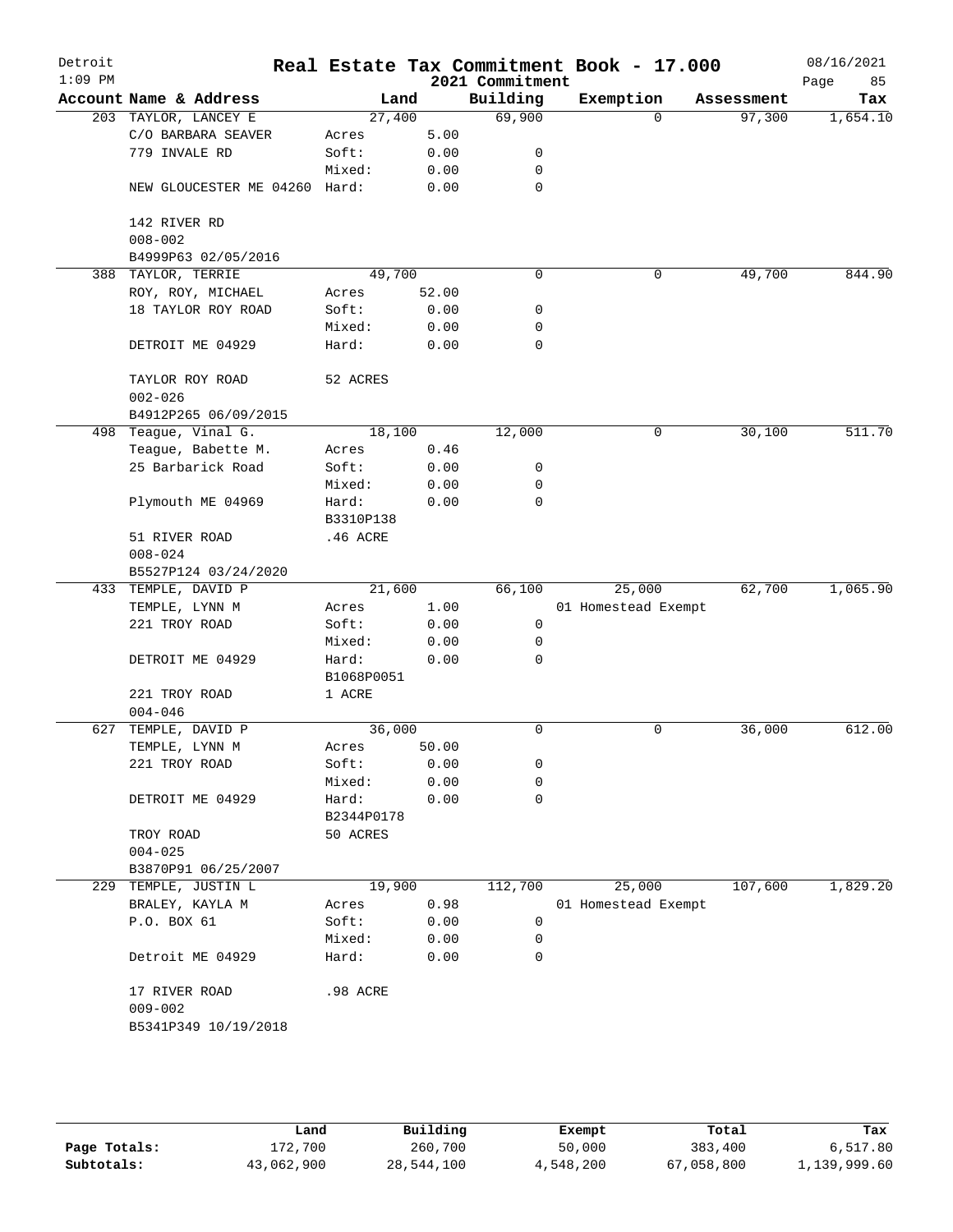| Detroit<br>$1:09$ PM |                              |                      |        | 2021 Commitment | Real Estate Tax Commitment Book - 17.000 |            | 08/16/2021<br>86<br>Page |
|----------------------|------------------------------|----------------------|--------|-----------------|------------------------------------------|------------|--------------------------|
|                      | Account Name & Address       |                      | Land   | Building        | Exemption                                | Assessment | Tax                      |
|                      | 436 TEMPLE, LEAMAN M         | 81,800               |        | 101,400         | 25,000                                   | 158,200    | 2,689.40                 |
|                      | 179 TROY RD                  | Acres                | 115.00 |                 | 01 Homestead Exempt                      |            |                          |
|                      |                              | Soft:                | 0.00   | 0               |                                          |            |                          |
|                      | DETROIT ME 04929             | Mixed:               | 0.00   | 0               |                                          |            |                          |
|                      |                              | Hard:                | 0.00   | $\mathbf 0$     |                                          |            |                          |
|                      |                              | B3344P051            |        |                 |                                          |            |                          |
|                      | 179 TROY ROAD                |                      |        |                 |                                          |            |                          |
|                      | $006 - 053$                  |                      |        |                 |                                          |            |                          |
|                      | B3934P190 11/14/2007         |                      |        |                 |                                          |            |                          |
|                      | 437 TEMPLE, LEAMAN M         | 21,500               |        | $\mathbf 0$     | 0                                        | 21,500     | 365.50                   |
|                      | 179 TROY RD                  | Acres                | 11.81  |                 |                                          |            |                          |
|                      |                              | Soft:                | 0.00   | 0               |                                          |            |                          |
|                      | DETROIT ME 04929             | Mixed:               | 0.00   | 0               |                                          |            |                          |
|                      |                              | Hard:                | 0.00   | 0               |                                          |            |                          |
|                      |                              | B3344P051            |        |                 |                                          |            |                          |
|                      | TROY ROAD                    |                      |        |                 |                                          |            |                          |
|                      | $006 - 054$                  |                      |        |                 |                                          |            |                          |
|                      | B3934P190 11/14/2007         |                      |        |                 |                                          |            |                          |
|                      | 442 TEMPLE, RANDY            | 69,800               |        | 100,300         | 25,000                                   | 145,100    | 2,466.70                 |
|                      | 323 TROY ROAD                | Acres                | 77.00  |                 | 01 Homestead Exempt                      |            |                          |
|                      |                              | Soft:                | 0.00   | 0               |                                          |            |                          |
|                      | DETROIT ME 04929             | Mixed:               | 0.00   | 0               |                                          |            |                          |
|                      |                              | Hard:                | 0.00   | $\mathbf 0$     |                                          |            |                          |
|                      |                              | B2824P0137           |        |                 |                                          |            |                          |
|                      | 323 TROY ROAD<br>$004 - 021$ |                      |        |                 |                                          |            |                          |
|                      | 125 TEMPLE, RANDY J          | 4,000                |        | 0               | 0                                        | 4,000      | 68.00                    |
|                      | 323 TROY RD                  | Acres                | 4.00   |                 |                                          |            |                          |
|                      |                              | Soft:                | 0.00   | 0               |                                          |            |                          |
|                      | DETROIT ME 04929             | Mixed:               | 0.00   | 0               |                                          |            |                          |
|                      |                              | Hard:                | 0.00   | 0               |                                          |            |                          |
|                      |                              | B0926P0217           |        |                 |                                          |            |                          |
|                      | TUTTLE ROAD                  | 4 ACRES              |        |                 |                                          |            |                          |
|                      | $002 - 036$                  |                      |        |                 |                                          |            |                          |
|                      | B4572P148 08/31/2012         |                      |        |                 |                                          |            |                          |
|                      | 83 THIBODEAU, LEW E          | 23,000               |        | 25,200          | 0                                        | 48,200     | 819.40                   |
|                      | 436 TROY ROAD                | Acres                | 3.64   |                 |                                          |            |                          |
|                      |                              | Soft:                | 0.00   | 0               |                                          |            |                          |
|                      | DETROIT ME 04929             | Mixed:               | 0.00   | 0               |                                          |            |                          |
|                      |                              | Hard:                | 0.00   | $\mathbf 0$     |                                          |            |                          |
|                      |                              |                      |        |                 |                                          |            |                          |
|                      | 436 TROY ROAD                |                      |        |                 |                                          |            |                          |
|                      | $002 - 004$                  |                      |        |                 |                                          |            |                          |
|                      | B5677P161 03/01/2021         |                      |        |                 |                                          |            |                          |
|                      | 160 THOMPSON, DEANNA         | 22,800               |        | 94,000          | 25,000                                   | 91,800     | 1,560.60                 |
|                      | 11 NORTH ROAD                | Acres                | 0.90   |                 | 01 Homestead Exempt                      |            |                          |
|                      |                              | Soft:                | 0.00   | 0               |                                          |            |                          |
|                      | DETROIT ME 04929             | Mixed:               | 0.00   | 0               |                                          |            |                          |
|                      |                              | Hard:                | 0.00   | 0               |                                          |            |                          |
|                      |                              | B2134P0296/B1778P052 |        |                 |                                          |            |                          |
|                      | 11 NORTH ROAD                |                      |        |                 |                                          |            |                          |
|                      | $008 - 049$                  |                      |        |                 |                                          |            |                          |
|                      |                              |                      |        |                 |                                          |            |                          |

|              | Land       | Building   | Exempt    | Total      | Tax          |
|--------------|------------|------------|-----------|------------|--------------|
| Page Totals: | 222,900    | 320,900    | 75,000    | 468,800    | ,969.60      |
| Subtotals:   | 43,285,800 | 28,865,000 | 4,623,200 | 67,527,600 | 1,147,969.20 |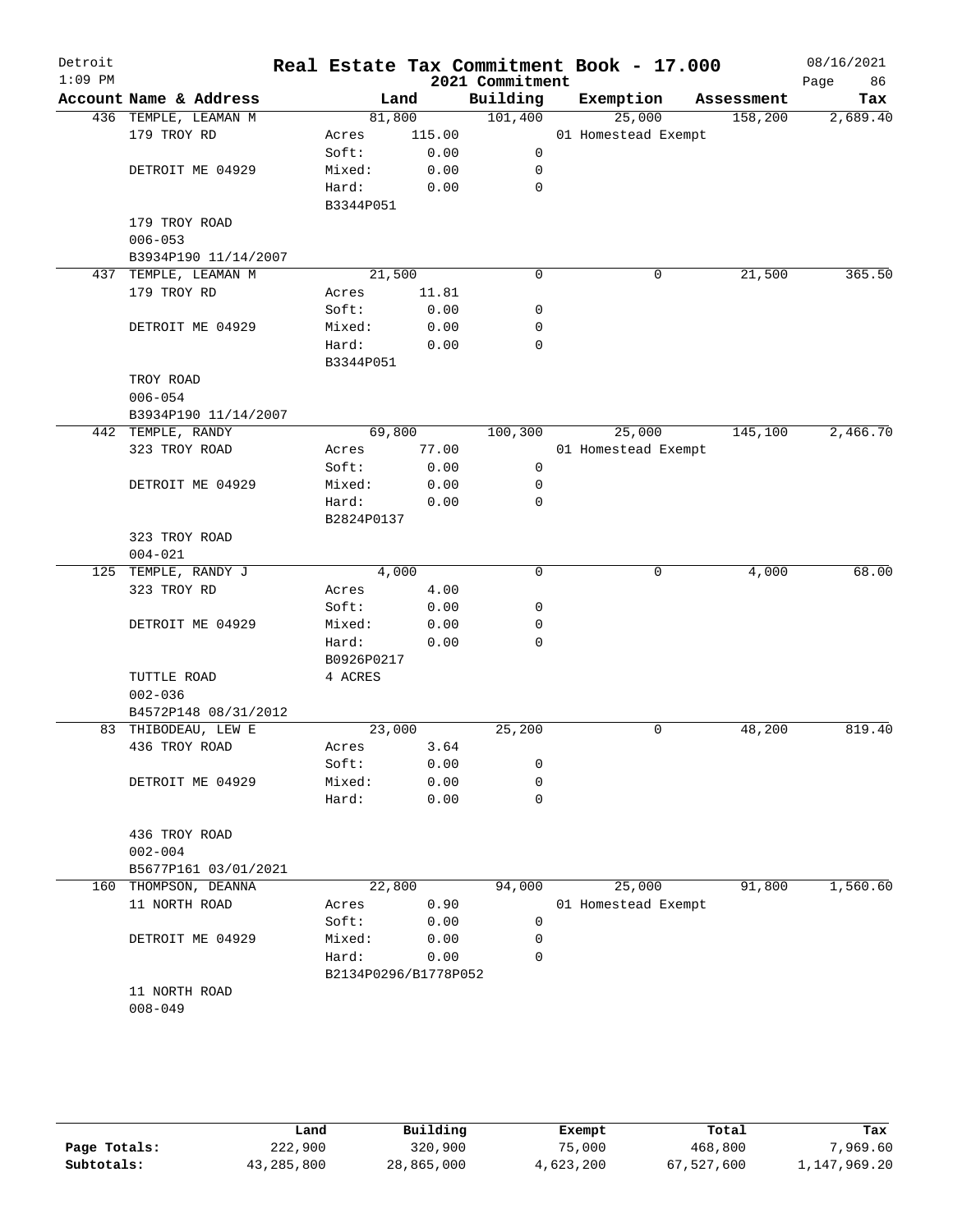| Detroit   |                                         |                       |       |                                | Real Estate Tax Commitment Book - 17.000 |            | 08/16/2021 |
|-----------|-----------------------------------------|-----------------------|-------|--------------------------------|------------------------------------------|------------|------------|
| $1:09$ PM |                                         |                       |       | 2021 Commitment                |                                          |            | 87<br>Page |
|           | Account Name & Address                  |                       | Land  | Building                       | Exemption                                | Assessment | Tax        |
|           | 444 TIBBETTS, RICHARD JR                | 4,000                 |       | $\mathbf 0$                    | $\Omega$                                 | 4,000      | 68.00      |
|           | TIBBETTS, SALLY                         | Acres                 | 44.00 |                                |                                          |            |            |
|           | 73 LONGVIEW DR                          | Soft:                 | 0.00  | 0                              |                                          |            |            |
|           |                                         | Mixed:                | 0.00  | 0                              |                                          |            |            |
|           | OXFORD ME 04270                         | Hard:                 | 0.00  | 0                              |                                          |            |            |
|           |                                         | B1551P0344            |       |                                |                                          |            |            |
|           | PELTOMA AVENUE                          | 44 ACRES              |       |                                |                                          |            |            |
|           | $003 - 004$                             |                       |       |                                |                                          |            |            |
| 228       | TIBBETTS, ROBERT A. SR.<br>& CAROL J.   | 22,000                |       | 48,600                         | 31,000                                   | 39,600     | 673.20     |
|           | BIBEAULT, MICHELLE L                    | Acres                 | 1.17  |                                | 12 WW2 Vet Res.                          |            |            |
|           | 186 NORTH ROAD                          | Soft:                 | 0.00  |                                | 0 01 Homestead Exempt                    |            |            |
|           |                                         | Mixed:                | 0.00  | 0                              |                                          |            |            |
|           | DETROIT ME 04929                        | Hard:                 | 0.00  | 0                              |                                          |            |            |
|           |                                         |                       |       | B2847P326 B3008P112/B3016P0054 |                                          |            |            |
|           | 186 NORTH ROAD                          | 1.17 ACRES            |       |                                |                                          |            |            |
|           | $007 - 062$                             |                       |       |                                |                                          |            |            |
|           | B3905P178 09/06/2007                    |                       |       |                                |                                          |            |            |
|           | 100 TIBBETTS, TROY                      | 25,900                |       | 41,700                         | 25,000                                   | 42,600     | 724.20     |
|           | TIBBETTS, ANNEE                         | Acres                 | 4.00  |                                | 01 Homestead Exempt                      |            |            |
|           | 476 TROY ROAD                           | Soft:                 | 0.00  | 0                              |                                          |            |            |
|           |                                         | Mixed:                | 0.00  | 0                              |                                          |            |            |
|           | DETROIT ME 04929                        | Hard:                 | 0.00  | 0                              |                                          |            |            |
|           |                                         | B3380P246             |       |                                |                                          |            |            |
|           | 476 TROY ROAD                           | 4 ACRES               |       |                                |                                          |            |            |
|           | $002 - 011$                             |                       |       |                                |                                          |            |            |
|           | B5053P197 07/28/2016                    |                       |       |                                |                                          |            |            |
|           | 1 TILTON, DANIEL S                      | 32,300                |       | 253,200                        | 0                                        | 285,500    | 4,853.50   |
|           | 341 RIVER ROAD                          | Acres                 | 40.00 |                                |                                          |            |            |
|           |                                         | Soft:                 | 0.00  | 0                              |                                          |            |            |
|           | DETROIT ME 04929                        | Mixed:                | 23.00 | 3,243                          |                                          |            |            |
|           |                                         | Hard:                 | 12.00 | 1,740                          |                                          |            |            |
|           |                                         | B2560P0258            |       |                                |                                          |            |            |
|           | 341 RIVER ROAD                          |                       |       |                                |                                          |            |            |
|           | $005 - 001$                             |                       |       |                                |                                          |            |            |
|           | B4216P46 11/20/2009 B3953P52 01/09/2008 |                       |       |                                |                                          |            |            |
| 607       | TOWN OF PITTSFIELD                      | 17,400                |       | 0                              | 0                                        | 17,400     | 295.80     |
|           | 112 SOMERSET AVE                        | Acres                 | 6.10  |                                |                                          |            |            |
|           |                                         | Soft:                 | 0.00  | 0                              |                                          |            |            |
|           | PITTSFIELD ME 04967                     | Mixed:                | 0.00  | 0                              |                                          |            |            |
|           |                                         | Hard:                 | 0.00  | $\Omega$                       |                                          |            |            |
|           |                                         | B2259P0223/B2290P0121 |       |                                |                                          |            |            |
|           | 655 PELTOMA AVENUE                      |                       |       | 6.1 ACRES-IMPROVEMENTS EXEMPT  |                                          |            |            |
|           | $003 - 003 - 1$                         |                       |       |                                |                                          |            |            |
|           | 554 TRAFTON, WAYNE                      |                       | 500   | $\mathbf 0$                    | $\Omega$                                 | 500        | 8.50       |
|           | PO BOX 489                              | Acres                 | 5.10  |                                |                                          |            |            |
|           |                                         | Soft:                 | 0.00  | 0                              |                                          |            |            |
|           | PITTSFIELD ME 04967                     | Mixed:                | 0.00  | 0                              |                                          |            |            |
|           |                                         | Hard:                 | 0.00  | $\Omega$                       |                                          |            |            |
|           |                                         | B3186P0085            |       |                                |                                          |            |            |
|           | OFF ROUTE 69                            | 5.1 ACRES             |       |                                |                                          |            |            |
|           | $005 - 035$                             |                       |       |                                |                                          |            |            |
|           |                                         |                       |       |                                |                                          |            |            |

|              | Land       | Building   | Exempt    | Total      | Tax          |
|--------------|------------|------------|-----------|------------|--------------|
| Page Totals: | 102,100    | 343,500    | 56,000    | 389,600    | 6.623.20     |
| Subtotals:   | 43,387,900 | 29,208,500 | 4,679,200 | 67,917,200 | 1,154,592.40 |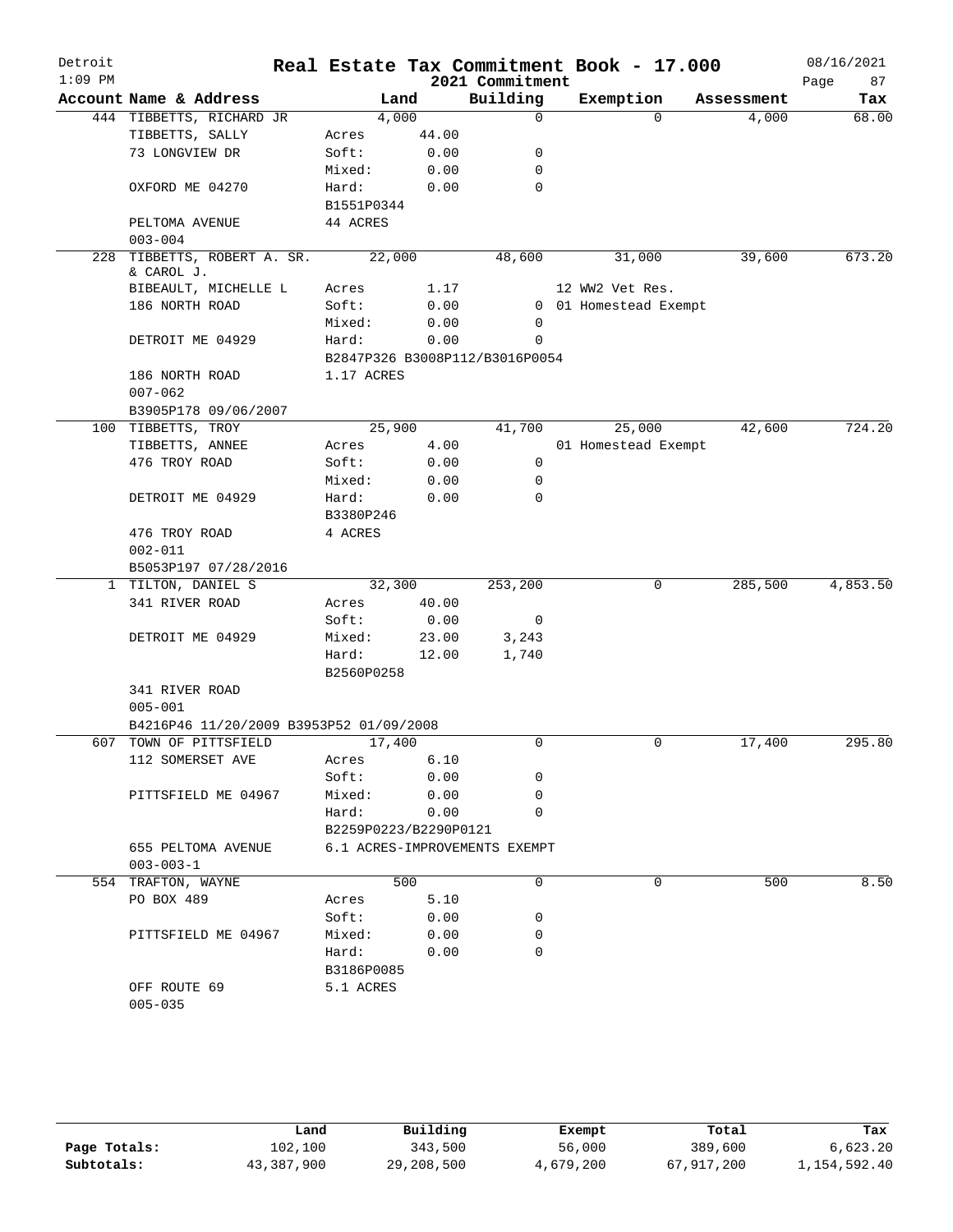| Detroit<br>$1:09$ PM |                                           |                     |              | 2021 Commitment | Real Estate Tax Commitment Book - 17.000 |            | 08/16/2021<br>88<br>Page |
|----------------------|-------------------------------------------|---------------------|--------------|-----------------|------------------------------------------|------------|--------------------------|
|                      | Account Name & Address                    | Land                |              | Building        | Exemption                                | Assessment | Tax                      |
|                      | 662 TRASK, REGINALD C                     | 28,600              |              | 152,500         | 25,000                                   | 156, 100   | 2,653.70                 |
|                      | TRASK, MARIA L                            | Acres               | 4.59         |                 | 01 Homestead Exempt                      |            |                          |
|                      | 99 NORTH ROAD                             | Soft:               | 0.00         | 0               |                                          |            |                          |
|                      |                                           | Mixed:              | 0.00         | 0               |                                          |            |                          |
|                      | DETROIT ME 04929                          | Hard:               | 0.00         | 0               |                                          |            |                          |
|                      |                                           | B2727P0303 10/16/00 |              |                 |                                          |            |                          |
|                      | 99 NORTH ROAD                             |                     |              |                 |                                          |            |                          |
|                      | $007 - 104 - B$                           |                     |              |                 |                                          |            |                          |
|                      | B2727P303                                 |                     |              |                 |                                          |            |                          |
|                      | 222 TURNER, KEVIN J                       | 15,600              |              | $\mathbf 0$     | 0                                        | 15,600     | 265.20                   |
|                      | 5 DEAN STREET, APT. 1                     | Acres<br>Soft:      | 13.00        | 0               |                                          |            |                          |
|                      |                                           |                     | 0.00         | 0               |                                          |            |                          |
|                      | BANGOR ME 04401                           | Mixed:<br>Hard:     | 0.00<br>0.00 | 0               |                                          |            |                          |
|                      |                                           | B2092P0077          |              |                 |                                          |            |                          |
|                      | OFF BRAGG ROAD/PLYMOUTH 13 ACRES - LOT 58 |                     |              |                 |                                          |            |                          |
|                      | $004 - 058$                               |                     |              |                 |                                          |            |                          |
|                      | B5218P14 10/23/2017                       |                     |              |                 |                                          |            |                          |
|                      | 452 TURPEL, KENNETH J                     | 25,600              |              | 46,600          | 25,000                                   | 47,200     | 802.40                   |
|                      | TURPEL, BONNIE L                          | Acres               | 2.50         |                 | 01 Homestead Exempt                      |            |                          |
|                      | 42 BUTTONS ROAD                           | Soft:               | 0.00         | 0               |                                          |            |                          |
|                      |                                           | Mixed:              | 0.00         | 0               |                                          |            |                          |
|                      | DETROIT ME 04929                          | Hard:               | 0.00         | $\mathbf 0$     |                                          |            |                          |
|                      |                                           | B1160P0142          |              |                 |                                          |            |                          |
|                      | 42 BUTTONS ROAD                           |                     |              |                 |                                          |            |                          |
|                      | $007 - 084$                               |                     |              |                 |                                          |            |                          |
|                      | B1160P142                                 |                     |              |                 |                                          |            |                          |
|                      | 275 TUTTLE, DANIEL                        | 20,300              |              | 80,700          | 25,000                                   | 76,000     | 1,292.00                 |
|                      | TUTTLE, MICHELLE                          | Acres               | 0.57         |                 | 01 Homestead Exempt                      |            |                          |
|                      | 1 BUTTONS RD                              | Soft:               | 0.00         | 0               |                                          |            |                          |
|                      |                                           | Mixed:              | 0.00         | 0               |                                          |            |                          |
|                      | DETROIT ME 04929                          | Hard:               | 0.00         | 0               |                                          |            |                          |
|                      |                                           | B2723P325           |              |                 |                                          |            |                          |
|                      | 1 BUTTONS ROAD                            | B2900P016           |              |                 |                                          |            |                          |
|                      | $007 - 092$                               |                     |              |                 |                                          |            |                          |
|                      | 283 VALLEY, ANTHONY                       | 23,000              |              | 14,000          | 0                                        | 37,000     | 629.00                   |
|                      | C/O LONGLEY, WENDY                        | Acres               | 6.43         |                 |                                          |            |                          |
|                      | 46 PINE VALLEY WAY<br>BREWER ME 04412     | Soft:<br>Mixed:     | 0.00         | 0<br>0          |                                          |            |                          |
|                      |                                           | Hard:               | 0.00<br>0.00 | $\mathbf 0$     |                                          |            |                          |
|                      |                                           | B3389P060           |              |                 |                                          |            |                          |
|                      | 117 DOGTOWN ROAD                          | 6.43 ACRES          |              |                 |                                          |            |                          |
|                      | $007 - 004 - 3$                           |                     |              |                 |                                          |            |                          |
|                      | B4312P22 08/30/2010 B3389P60              |                     |              |                 |                                          |            |                          |
|                      | 584 VALLEY, ANTHONY                       | 28,400              |              | 33,700          | 0                                        | 62,100     | 1,055.70                 |
|                      | 46 PINE VALLEY WAY                        | Acres               | 6.50         |                 |                                          |            |                          |
|                      |                                           | Soft:               | 0.00         | 0               |                                          |            |                          |
|                      | BREWER ME 04412                           | Mixed:              | 0.00         | 0               |                                          |            |                          |
|                      |                                           | Hard:               | 0.00         | 0               |                                          |            |                          |
|                      |                                           | B3145P0181&182      |              |                 |                                          |            |                          |
|                      | 494 TROY ROAD                             |                     |              |                 |                                          |            |                          |
|                      | $002 - 012 - 1$                           |                     |              |                 |                                          |            |                          |
|                      | B4090P24                                  |                     |              |                 |                                          |            |                          |
|                      |                                           |                     |              |                 |                                          |            |                          |
|                      |                                           |                     |              |                 |                                          |            |                          |
|                      |                                           |                     |              |                 |                                          |            |                          |
|                      |                                           |                     |              |                 |                                          |            |                          |

|              | Land       | Building   | Exempt    | Total      | Tax          |
|--------------|------------|------------|-----------|------------|--------------|
| Page Totals: | 141,500    | 327,500    | 75,000    | 394,000    | 6.698.00     |
| Subtotals:   | 43,529,400 | 29,536,000 | 4,754,200 | 68,311,200 | 1,161,290.40 |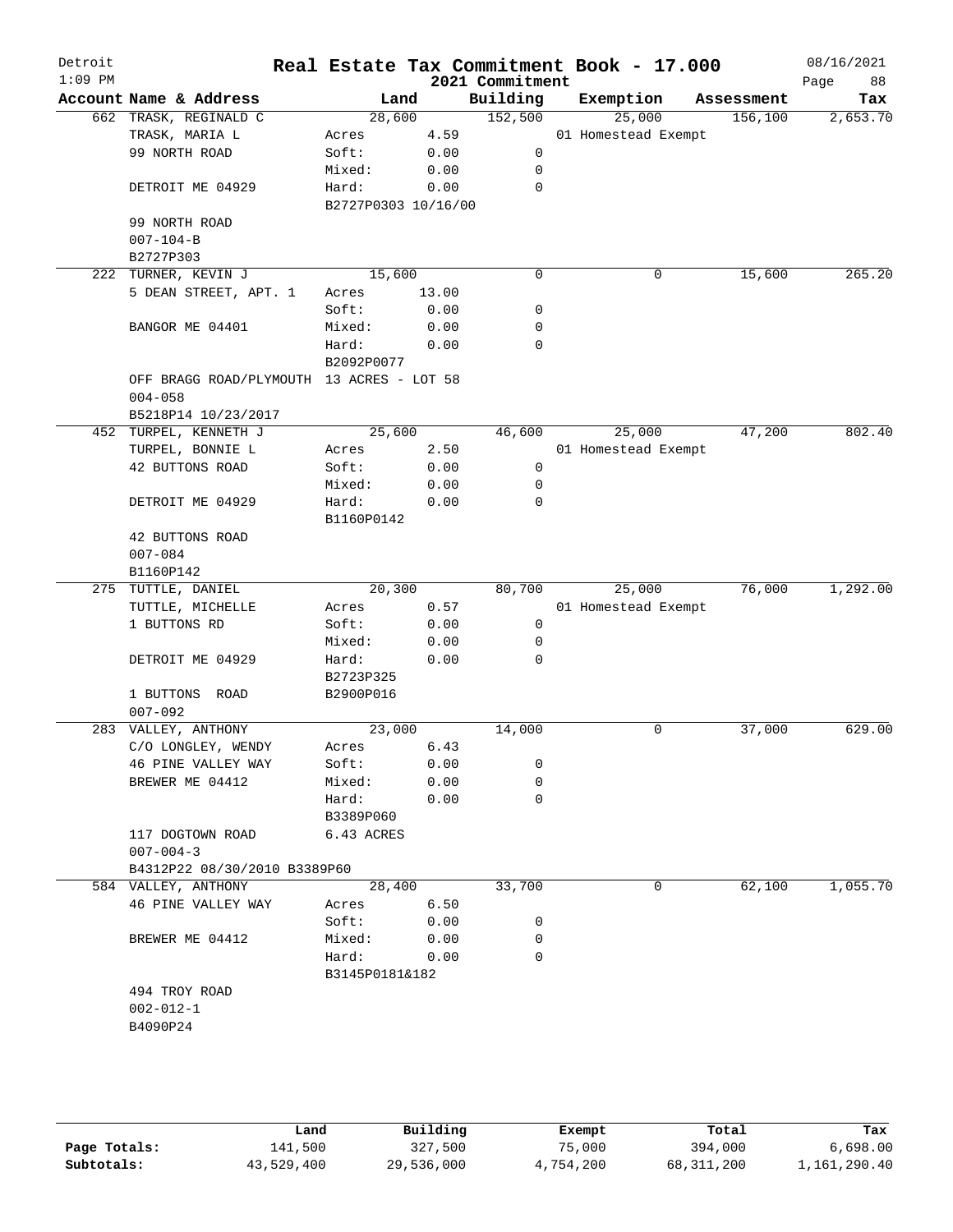| Detroit<br>$1:09$ PM |                                     |            |                                        |            | 2021 Commitment | Real Estate Tax Commitment Book - 17.000 |            |            | 08/16/2021<br>89<br>Page |
|----------------------|-------------------------------------|------------|----------------------------------------|------------|-----------------|------------------------------------------|------------|------------|--------------------------|
|                      | Account Name & Address              |            | Land                                   |            | Building        | Exemption                                |            | Assessment | Tax                      |
|                      | 459 VICHEY, CONSTANTINE             |            | 4,400                                  |            | $\mathbf 0$     |                                          | $\Omega$   | 4,400      | 74.80                    |
|                      | 42 RUE DE FRERES<br><b>FAUCHER</b>  |            | Acres                                  | 3.06       |                 |                                          |            |            |                          |
|                      | 33000 BORDEAUX                      |            | Soft:                                  | 0.00       | 0               |                                          |            |            |                          |
|                      | FRANCE                              |            | Mixed:                                 | 0.00       | 0               |                                          |            |            |                          |
|                      |                                     |            | Hard:                                  | 0.00       | 0               |                                          |            |            |                          |
|                      |                                     |            | B2034P0021                             |            |                 |                                          |            |            |                          |
|                      | OFF BASFORD ROAD<br>$001 - 033 -$ * |            | 3.06 A-LOTS 33, 35, 36, 38, 40, 43, 44 |            |                 |                                          |            |            |                          |
|                      | 462 VOISINE, MARILYN                |            | 30,200                                 |            | 0               |                                          | 0          | 30,200     | 513.40                   |
|                      | 43 ANTHONY DRIVE                    |            | Acres                                  | 24.00      |                 |                                          |            |            |                          |
|                      |                                     |            | Soft:                                  | 0.00       | 0               |                                          |            |            |                          |
|                      | BRISTOL CT 06010                    |            | Mixed:                                 | 0.00       | 0               |                                          |            |            |                          |
|                      |                                     |            | Hard:                                  | 0.00       | 0               |                                          |            |            |                          |
|                      | CLARK ROAD<br>$006 - 029$           |            | 24 ACRES                               |            |                 |                                          |            |            |                          |
|                      | 463 VOISINE, MARILYN                |            | 41,000                                 |            | 47,500          |                                          | 0          | 88,500     | 1,504.50                 |
|                      | 43 ANTHONY DRIVE                    |            | Acres                                  | 24.00      |                 |                                          |            |            |                          |
|                      |                                     |            | Soft:                                  | 0.00       | 0               |                                          |            |            |                          |
|                      | BRISTOL CT 06010                    |            | Mixed:                                 | 0.00       | 0               |                                          |            |            |                          |
|                      |                                     |            | Hard:                                  | 0.00       | 0               |                                          |            |            |                          |
|                      |                                     |            | B1024P0161                             |            |                 |                                          |            |            |                          |
|                      | 19 CLARK ROAD                       |            | 24 ACRES                               |            |                 |                                          |            |            |                          |
|                      | $006 - 028$                         |            |                                        |            |                 |                                          |            |            |                          |
|                      | 464 VOISINE, MARILYN                |            | 12,800                                 |            | $\mathbf 0$     |                                          | 0          | 12,800     | 217.60                   |
|                      | 43 ANTHONY DRIVE                    |            | Acres                                  | 2.40       |                 |                                          |            |            |                          |
|                      |                                     |            | Soft:                                  | 0.00       | 0               |                                          |            |            |                          |
|                      | BRISTOL CT 06010                    |            | Mixed:                                 | 0.00       | 0               |                                          |            |            |                          |
|                      |                                     |            | Hard:                                  | 0.00       | 0               |                                          |            |            |                          |
|                      | CLARK ROAD                          |            | 2.4 ACRES                              |            |                 |                                          |            |            |                          |
|                      | $006 - 037$                         |            |                                        |            |                 |                                          |            |            |                          |
|                      | 465 VOISINE, MARILYN                |            |                                        | 800        | $\mathbf 0$     |                                          | 0          | 800        | 13.60                    |
|                      | 43 ANTHONY DRIVE                    |            | Acres                                  | 9.20       |                 |                                          |            |            |                          |
|                      |                                     |            | Soft:                                  | 0.00       | 0               |                                          |            |            |                          |
|                      | BRISTOL CT 06010                    |            | Mixed:                                 | 0.00       | 0               |                                          |            |            |                          |
|                      |                                     |            | Hard:                                  | 0.00       | 0               |                                          |            |            |                          |
|                      | OFF RIVER ROAD                      |            | 9.2 ACRES - NO ROAD ACCESS             |            |                 |                                          |            |            |                          |
|                      | $005 - 034$                         |            |                                        |            |                 |                                          |            |            |                          |
|                      | 466 VOISINE, MARILYN                |            | 5,400                                  |            | 0               |                                          | 0          | 5,400      | 91.80                    |
|                      | 43 ANTHONY DRIVE                    |            | Acres                                  | 39.00      |                 |                                          |            |            |                          |
|                      |                                     |            | Soft:                                  | 0.00       | 0               |                                          |            |            |                          |
|                      | BRISTOL CT 06010                    |            | Mixed:                                 | 0.00       | 0               |                                          |            |            |                          |
|                      |                                     |            | Hard:                                  | 0.00       | 0               |                                          |            |            |                          |
|                      | OFF TROY ROAD                       |            | 39 ACRES - NO ROAD ACCESS              |            |                 |                                          |            |            |                          |
|                      | $006 - 005$                         |            |                                        |            |                 |                                          |            |            |                          |
|                      | 320 WALKER, BARRY                   |            | 29,000                                 |            | 22,300          | 31,000                                   |            | 20,300     | 345.10                   |
|                      | WALKER, LINNEA                      |            | Acres                                  | 6.91       |                 | 01 Homestead Exempt                      |            |            |                          |
|                      | 338 RIVER ROAD                      |            | Soft:                                  | 0.00       |                 | 0 12 WW2 Vet Res.                        |            |            |                          |
|                      |                                     |            | Mixed:                                 | 0.00       | 0               |                                          |            |            |                          |
|                      | DETROIT ME 04929                    |            | Hard:                                  | 0.00       | 0               |                                          |            |            |                          |
|                      |                                     |            | B1511P0220                             |            |                 |                                          |            |            |                          |
|                      | 336 & 338 RIVER ROAD                |            | 7.13 ACRES                             |            |                 |                                          |            |            |                          |
|                      | $005 - 004$                         |            |                                        |            |                 |                                          |            |            |                          |
|                      | B5500P249 12/23/2019                |            |                                        |            |                 |                                          |            |            |                          |
|                      |                                     | Land       |                                        | Building   |                 | Exempt                                   |            | Total      | Tax                      |
| Page Totals:         |                                     | 123,600    |                                        | 69,800     |                 | 31,000                                   |            | 162,400    | 2,760.80                 |
| Subtotals:           |                                     | 43,653,000 |                                        | 29,605,800 |                 | 4,785,200                                | 68,473,600 |            | 1,164,051.20             |
|                      |                                     |            |                                        |            |                 |                                          |            |            |                          |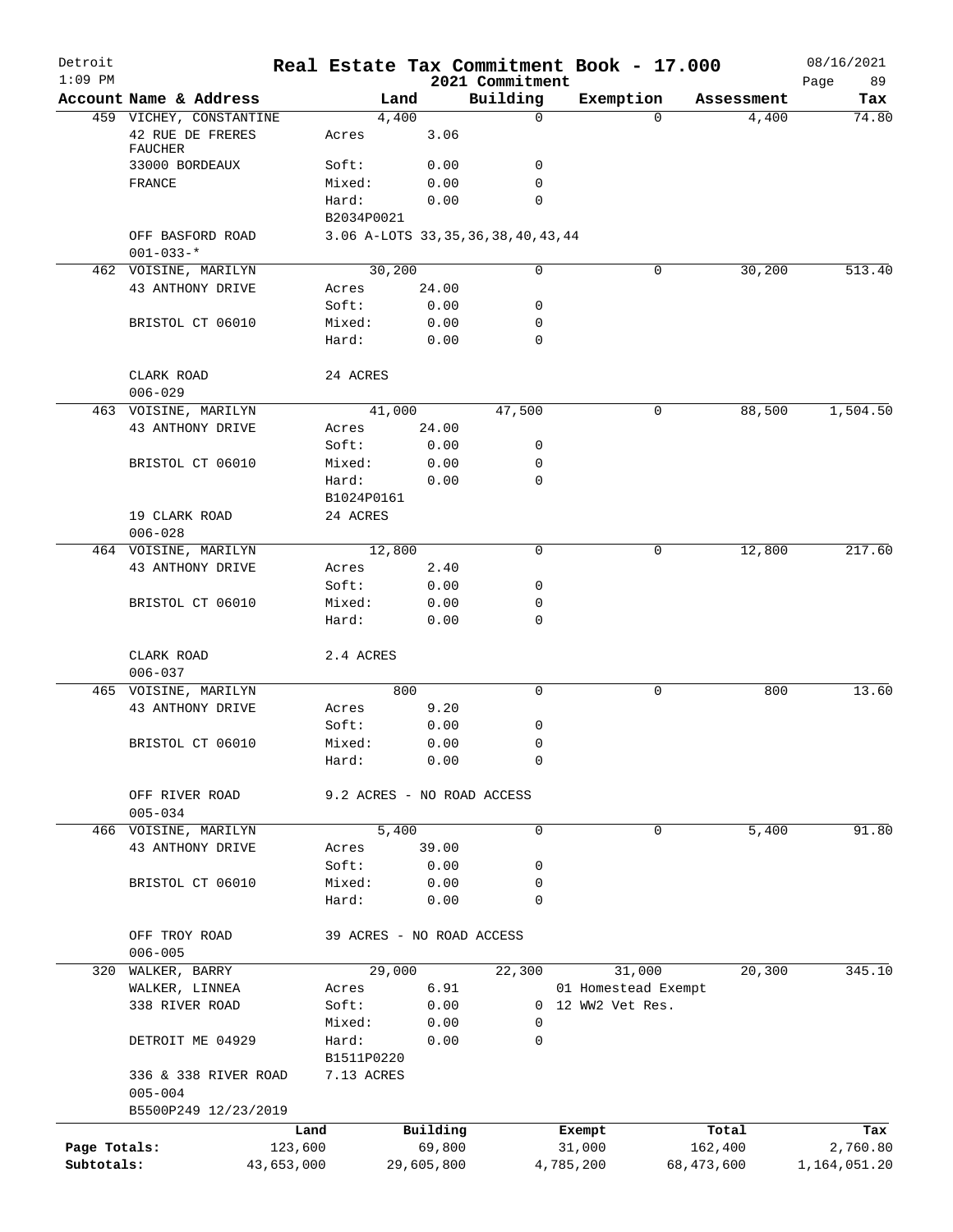| Detroit<br>$1:09$ PM |                                           |            |            |       | 2021 Commitment | Real Estate Tax Commitment Book - 17.000 |            | 08/16/2021<br>90<br>Page |  |
|----------------------|-------------------------------------------|------------|------------|-------|-----------------|------------------------------------------|------------|--------------------------|--|
|                      | Account Name & Address                    |            |            | Land  | Building        | Exemption                                | Assessment | Tax                      |  |
|                      | 638 WALKER, JOSEPH<br>336 RIVER ROAD      |            |            | 0     | 12,300          | $\Omega$                                 | 12,300     | 209.10                   |  |
|                      | DETROIT ME 04929                          |            |            |       |                 |                                          |            |                          |  |
|                      | 336 RIVER ROAD                            |            |            |       |                 |                                          |            |                          |  |
|                      | $005 - 004 - on$                          |            |            |       |                 |                                          |            |                          |  |
|                      | 556 WALLACE, DONALD                       |            | 1,800      |       | $\mathbf 0$     | 0                                        | 1,800      | 30.60                    |  |
|                      | WALLACE, BRENDA                           |            | Acres      | 1.00  |                 |                                          |            |                          |  |
|                      | PO BOX 351                                |            | Soft:      | 0.00  | 0               |                                          |            |                          |  |
|                      |                                           |            | Mixed:     | 0.00  | 0               |                                          |            |                          |  |
|                      | RAYMOND ME 04071                          |            | Hard:      | 0.00  | 0               |                                          |            |                          |  |
|                      |                                           |            | B3052P0176 |       |                 |                                          |            |                          |  |
|                      | HIGHLAND AVENUE<br>$007 - 026$            |            | 1 ACRE     |       |                 |                                          |            |                          |  |
|                      | B5546P29 05/19/2020                       |            |            |       |                 |                                          |            |                          |  |
|                      | 547 WALLACE, DONALD                       |            |            | 3,200 | 12,300          | 0                                        | 15,500     | 263.50                   |  |
|                      | WALLACE, BRENDA                           |            | Acres      | 2.00  |                 |                                          |            |                          |  |
|                      | PO BOX 351                                |            | Soft:      | 0.00  | 0               |                                          |            |                          |  |
|                      |                                           |            | Mixed:     | 0.00  | 0               |                                          |            |                          |  |
|                      | RAYMOND ME 04071                          |            | Hard:      | 0.00  | $\mathbf 0$     |                                          |            |                          |  |
|                      |                                           | B3052P0176 |            |       |                 |                                          |            |                          |  |
|                      | 2 ACRES - LOTS 24 & 25<br>HIGHLAND AVENUE |            |            |       |                 |                                          |            |                          |  |
|                      | $007 - 025 -$ *                           |            |            |       |                 |                                          |            |                          |  |
|                      | B4211P237 11/04/2009 B4183P178 08/26/2009 |            |            |       |                 |                                          |            |                          |  |
|                      | 473 WALPOLE WOODWORKERS<br>INC.           |            | 63,000     |       | 368,200         | 0                                        | 431,200    | 7,330.40                 |  |
|                      | 88 MAIN ST                                |            | Acres      | 19.00 |                 |                                          |            |                          |  |
|                      |                                           |            | Soft:      | 0.00  | 0               |                                          |            |                          |  |
|                      | DETROIT ME 04929                          |            | Mixed:     | 0.00  | 0               |                                          |            |                          |  |
|                      |                                           |            | Hard:      | 0.00  | 0               |                                          |            |                          |  |
|                      |                                           |            | B0842P0770 |       |                 |                                          |            |                          |  |
|                      | 88 MAIN STREET<br>$008 - 039$             |            | 19 ACRES   |       |                 |                                          |            |                          |  |
|                      | 236 WALSH, CHARLOTTE                      |            | 27,400     |       | 59,900          | 0                                        | 87,300     | 1,484.10                 |  |
|                      | WALSH, CHRISTOPHER                        |            | Acres      | 5.96  |                 |                                          |            |                          |  |
|                      | 47 TREMONT STREET                         |            | Soft:      | 0.00  | 0               |                                          |            |                          |  |
|                      |                                           |            | Mixed:     | 0.00  | 0               |                                          |            |                          |  |
|                      | BRAINTREE MA 02184                        |            | Hard:      | 0.00  | $\mathbf 0$     |                                          |            |                          |  |
|                      |                                           |            | B1713P0242 |       |                 |                                          |            |                          |  |
|                      | 25 FIELD ROAD                             |            |            |       |                 |                                          |            |                          |  |
|                      | $009 - 026$                               |            |            |       |                 |                                          |            |                          |  |
|                      | B5334P192 09/26/2018                      |            |            |       |                 |                                          |            |                          |  |
| 485                  | WALSTON, DAMION                           |            | 21,200     |       | 97,200          | 25,000                                   | 93,400     | 1,587.80                 |  |
|                      | 66 RIVER ROAD                             |            | Acres      | 1.00  |                 | 01 Homestead Exempt                      |            |                          |  |
|                      |                                           |            | Soft:      | 0.00  | 0               |                                          |            |                          |  |
|                      | DETROIT ME 04929                          |            | Mixed:     | 0.00  | 0               |                                          |            |                          |  |
|                      |                                           |            | Hard:      | 0.00  | 0               |                                          |            |                          |  |
|                      |                                           |            | B1269P0238 |       |                 |                                          |            |                          |  |
|                      | 66 RIVER ROAD                             |            | 1 ACRE     |       |                 |                                          |            |                          |  |
|                      | $008 - 018$                               |            |            |       |                 |                                          |            |                          |  |
|                      | B4410P102 06/30/2011                      |            |            |       |                 |                                          |            |                          |  |
|                      |                                           |            |            |       |                 |                                          |            |                          |  |
|                      |                                           |            |            |       |                 |                                          |            |                          |  |
|                      |                                           |            |            |       |                 |                                          |            |                          |  |

|              | Land       | Building     | Exempt    | Total      | Tax          |
|--------------|------------|--------------|-----------|------------|--------------|
| Page Totals: | 116,600    | 549,900      | 25,000    | 641,500    | 10,905.50    |
| Subtotals:   | 43,769,600 | 30, 155, 700 | 4,810,200 | 69,115,100 | 1,174,956.70 |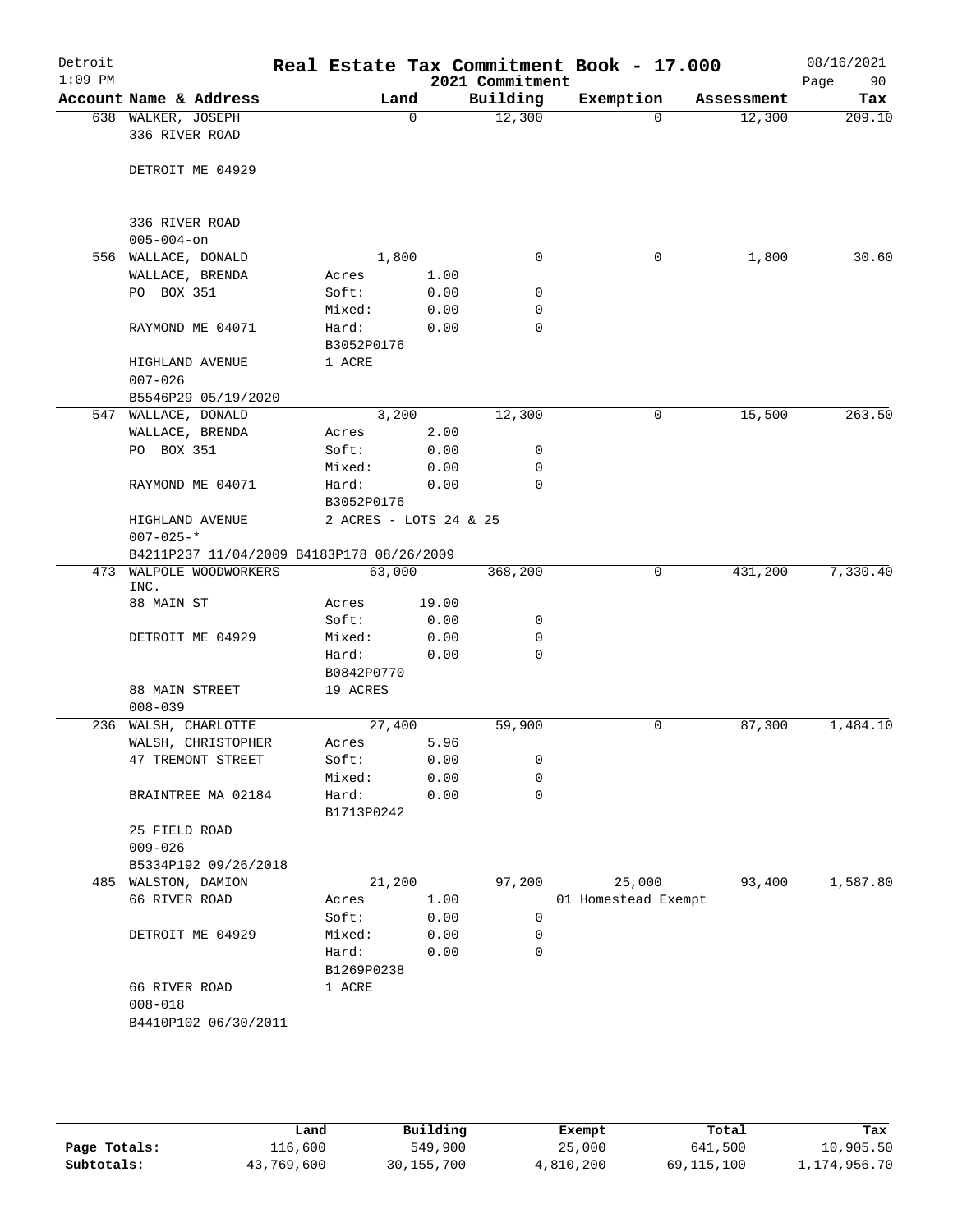| $1:09$ PM |                                          |                        |       | 2021 Commitment | Real Estate Tax Commitment Book - 17.000 |            | 08/16/2021<br>91<br>Page |
|-----------|------------------------------------------|------------------------|-------|-----------------|------------------------------------------|------------|--------------------------|
|           | Account Name & Address                   | Land                   |       | Building        | Exemption                                | Assessment | Tax                      |
|           | 364 WALSTON, KATHY F                     | 23,000                 |       | 36,100          | 25,000                                   | 34,100     | 579.70                   |
|           | 493 TROY ROAD                            | Acres                  | 2.00  |                 | 01 Homestead Exempt                      |            |                          |
|           |                                          | Soft:                  | 0.00  | 0               |                                          |            |                          |
|           | DETROIT ME 04929                         | Mixed:                 | 0.00  | 0               |                                          |            |                          |
|           |                                          | Hard:                  | 0.00  | $\mathbf 0$     |                                          |            |                          |
|           |                                          | B3645P107              |       |                 |                                          |            |                          |
|           | 493 TROY ROAD                            | 2 ACRES                |       |                 |                                          |            |                          |
|           | $001 - 013$                              |                        |       |                 |                                          |            |                          |
| 487       | WATERMAN, DORINDA                        | 22,300                 |       | 88,400          | 0                                        | 110,700    | 1,881.90                 |
|           | 224 WINNECOOK RD                         | Acres                  | 1.50  |                 |                                          |            |                          |
|           |                                          | Soft:                  | 0.00  | 0               |                                          |            |                          |
|           | BURNHAM ME 04922                         | Mixed:                 | 0.00  | 0               |                                          |            |                          |
|           |                                          | Hard:                  | 0.00  | 0               |                                          |            |                          |
|           |                                          | B0859P0735             |       |                 |                                          |            |                          |
|           | 341 TROY ROAD                            | 1.5 ACRES              |       |                 |                                          |            |                          |
|           | $004 - 018$                              |                        |       |                 |                                          |            |                          |
|           | B5491P281 11/26/2019                     |                        |       |                 |                                          |            |                          |
|           | 419 WATERMAN, RANDALL                    | 19,100                 |       | 13,000          | 0                                        | 32,100     | 545.70                   |
|           | 155 TERWILLEGER ROAD                     | Acres                  | 0.59  |                 |                                          |            |                          |
|           |                                          | Soft:                  | 0.00  | 0               |                                          |            |                          |
|           | DANELLSON CT 06239                       | Mixed:                 | 0.00  | 0               |                                          |            |                          |
|           |                                          | Hard:                  | 0.00  | $\mathbf 0$     |                                          |            |                          |
|           |                                          | B3002P0309             |       |                 |                                          |            |                          |
|           | 544 TROY ROAD                            | .59 ACRE               |       |                 |                                          |            |                          |
|           | $002 - 019$                              |                        |       |                 |                                          |            |                          |
| 429       | WEAVER, MITCHELL J                       | 24,000                 |       | 17,000          | 0                                        | 41,000     | 697.00                   |
|           | 262 GOLF GOURSE ROAD                     | Acres                  | 1.43  |                 |                                          |            |                          |
|           |                                          | Soft:                  | 0.00  | 0               |                                          |            |                          |
|           | NEWPORT ME 04953                         | Mixed:                 | 0.00  | 0               |                                          |            |                          |
|           |                                          | Hard:                  | 0.00  | $\mathbf 0$     |                                          |            |                          |
|           |                                          | B4816P0225             |       |                 |                                          |            |                          |
|           | 62 NORTH ROAD                            | 1.43 ACRES             |       |                 |                                          |            |                          |
|           | $008 - 062$                              |                        |       |                 |                                          |            |                          |
|           | B4816P225 08/08/2014                     |                        |       |                 |                                          |            |                          |
|           | 251 WEAVER, RANDY                        | 34,000                 |       | 122,300         | 0                                        | 156,300    | 2,657.10                 |
|           | WEAVER, WANDA J                          | Acres                  | 11.75 |                 |                                          |            |                          |
|           | 58 NORTH ROAD                            | Soft:                  | 0.00  | 0               |                                          |            |                          |
|           |                                          | Mixed:                 | 0.00  | 0               |                                          |            |                          |
|           | DETROIT ME 04929                         | Hard:                  | 0.00  | 0               |                                          |            |                          |
|           |                                          | B1479P0344 B3321P029   |       |                 |                                          |            |                          |
|           | 58 NORTH ROAD                            | 1 ACRE B3721P171 08/06 |       |                 |                                          |            |                          |
|           | $008 - 061$                              |                        |       |                 |                                          |            |                          |
|           | B4608P18 12/07/2012 B4422P110 07/27/2011 |                        |       |                 |                                          |            |                          |
|           | 254 WENTWORTH, RICHARD M                 | 53,500                 |       | 113,600         | 0                                        | 167,100    | 2,840.70                 |
|           | WENTWORTH, NICHOLE R                     | Acres                  | 50.00 |                 |                                          |            |                          |
|           | 79 RIVER RD                              | Soft:                  | 0.00  | 0               |                                          |            |                          |
|           |                                          | Mixed:                 | 0.00  | 0               |                                          |            |                          |
|           | DETROIT ME 04929                         | Hard:                  | 0.00  | 0               |                                          |            |                          |
|           |                                          | B2092P0006             |       |                 |                                          |            |                          |
|           | 79 RIVER ROAD                            |                        |       |                 |                                          |            |                          |
|           | $008 - 014$                              |                        |       |                 |                                          |            |                          |
|           | B5001P119 02/17/2016                     |                        |       |                 |                                          |            |                          |
|           |                                          |                        |       |                 |                                          |            |                          |

|              | Land       | Building   | Exempt    | Total      | Tax          |
|--------------|------------|------------|-----------|------------|--------------|
| Page Totals: | 175,900    | 390,400    | 25,000    | 541,300    | 9,202,10     |
| Subtotals:   | 43,945,500 | 30,546,100 | 4,835,200 | 69,656,400 | 1,184,158.80 |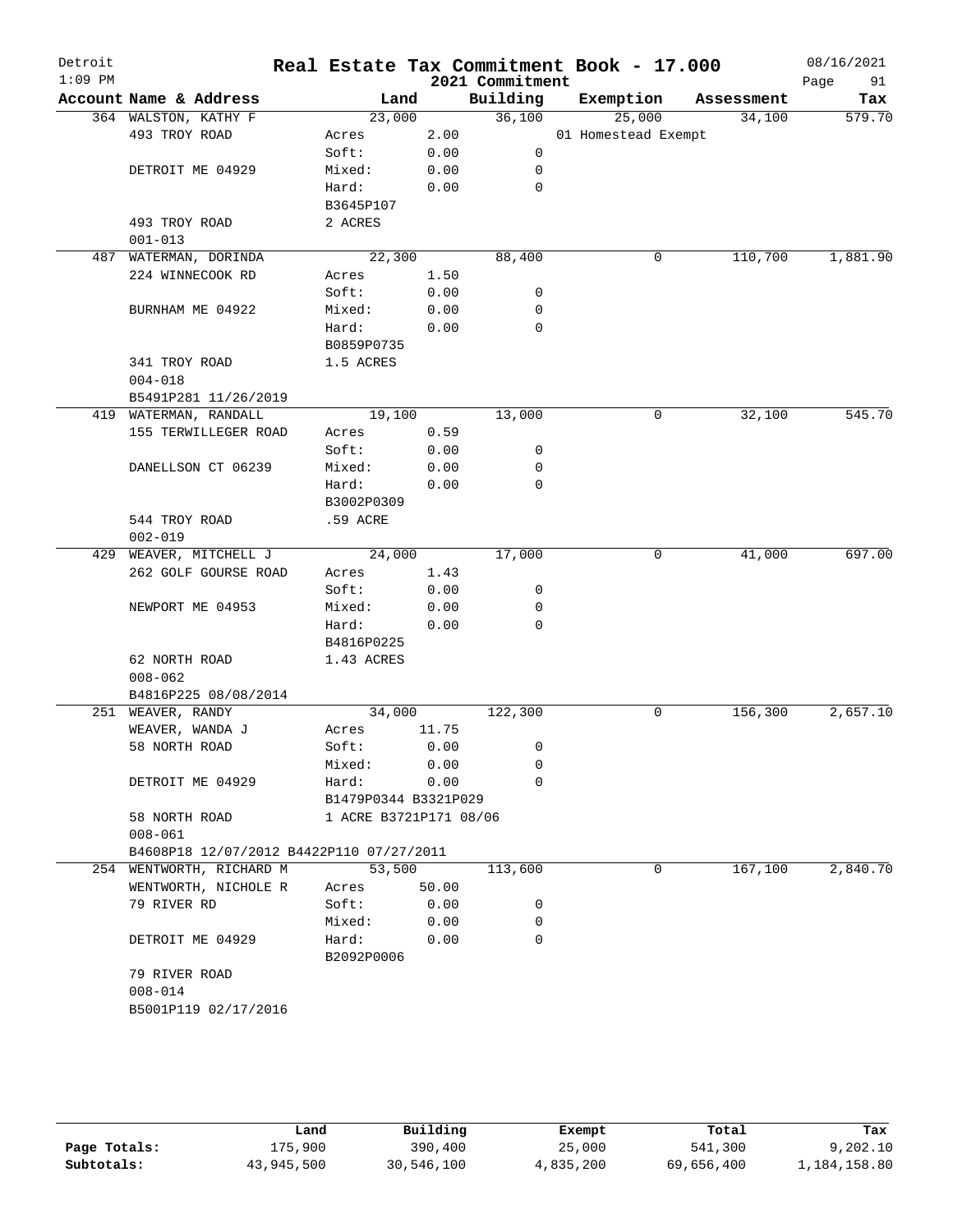| Detroit<br>$1:09$ PM |                                         |            |             |      | 2021 Commitment | Real Estate Tax Commitment Book - 17.000 |             | 08/16/2021<br>92 |
|----------------------|-----------------------------------------|------------|-------------|------|-----------------|------------------------------------------|-------------|------------------|
|                      | Account Name & Address                  | Land       |             |      | Building        | Exemption                                | Assessment  | Page<br>Tax      |
|                      | 478 WEST, CHRISTOPHER H                 | 17,800     |             |      | 68,900          | 25,000                                   | 61,700      | 1,048.90         |
|                      | 155 DOGTOWN ROAD                        | Acres      |             | 2.10 |                 | 01 Homestead Exempt                      |             |                  |
|                      |                                         | Soft:      |             | 0.00 | $\mathbf 0$     |                                          |             |                  |
|                      | DETROIT ME 04929                        | Mixed:     |             | 0.00 | 0               |                                          |             |                  |
|                      |                                         | Hard:      |             | 0.00 | 0               |                                          |             |                  |
|                      |                                         |            |             |      |                 |                                          |             |                  |
|                      |                                         | B1430P0345 |             |      |                 |                                          |             |                  |
|                      | 155 DOGTOWN ROAD                        | 2.1 ACRES  |             |      |                 |                                          |             |                  |
|                      | $007 - 003$                             |            |             |      |                 |                                          |             |                  |
|                      | B1430P345                               |            |             |      |                 |                                          |             |                  |
|                      | 644 WEST, JOY                           |            | $\mathbf 0$ |      | 8,200           | 8,200                                    | $\mathbf 0$ | 0.00             |
|                      | 564 TROY ROAD                           |            |             |      |                 | 01 Homestead Exempt                      |             |                  |
|                      |                                         |            |             |      |                 |                                          |             |                  |
|                      | DETROIT ME 04929                        |            |             |      |                 |                                          |             |                  |
|                      |                                         |            |             |      |                 |                                          |             |                  |
|                      |                                         |            |             |      |                 |                                          |             |                  |
|                      | Troy Road                               |            |             |      |                 |                                          |             |                  |
|                      | $002 - 022 - ON$                        |            |             |      |                 |                                          |             |                  |
| 479                  | WEST, LUCY B                            | 37,700     |             |      | 28,900          | 25,000                                   | 41,600      | 707.20           |
|                      | 442 TROY ROAD                           | Acres      |             | 3.27 |                 | 01 Homestead Exempt                      |             |                  |
|                      |                                         | Soft:      |             | 0.00 | $\mathbf 0$     |                                          |             |                  |
|                      | DETROIT ME 04929                        | Mixed:     |             | 0.00 | 0               |                                          |             |                  |
|                      |                                         | Hard:      |             | 0.00 | $\mathbf 0$     |                                          |             |                  |
|                      |                                         | B1694P0125 |             |      |                 |                                          |             |                  |
|                      | 442 TROY ROAD                           |            |             |      |                 |                                          |             |                  |
|                      | $002 - 007 -$ *                         |            |             |      |                 |                                          |             |                  |
|                      | B3996P273                               |            |             |      |                 |                                          |             |                  |
|                      | 194 WHEATON, CHRISTINE A                | 25,200     |             |      | 14,000          | 31,000                                   | 8,200       | 139.40           |
|                      | 579 TROY ROAD                           | Acres      |             | 3.49 |                 | 01 Homestead Exempt                      |             |                  |
|                      |                                         | Soft:      |             | 0.00 |                 | 0 24 WW2 Widow NonRes                    |             |                  |
|                      | DETROIT ME 04929                        | Mixed:     |             | 0.00 | 0               |                                          |             |                  |
|                      |                                         | Hard:      |             | 0.00 | 0               |                                          |             |                  |
|                      |                                         | B3253P0170 |             |      |                 |                                          |             |                  |
|                      | 579 TROY ROAD                           | B3713P148  |             |      |                 |                                          |             |                  |
|                      | $001 - 002$                             |            |             |      |                 |                                          |             |                  |
| 520                  | WHITAKER, COLE L                        | 22,200     |             |      | 102,700         | 0                                        | 124,900     | 2,123.30         |
|                      | 22 SOUTH MAIN ST                        | Acres      |             | 2.50 |                 |                                          |             |                  |
|                      |                                         | Soft:      |             | 0.00 | 0               |                                          |             |                  |
|                      | DETROIT ME 04929                        | Mixed:     |             | 0.00 | 0               |                                          |             |                  |
|                      |                                         | Hard:      |             | 0.00 | 0               |                                          |             |                  |
|                      |                                         | B2311P0162 |             |      |                 |                                          |             |                  |
|                      |                                         |            |             |      |                 |                                          |             |                  |
|                      | 22 S. MAIN STREET                       |            |             |      |                 |                                          |             |                  |
|                      | $009 - 053$                             |            |             |      |                 |                                          |             |                  |
|                      | B5367P85 12/31/2018 B5367P83 12/31/2018 |            |             |      |                 |                                          |             |                  |
|                      | 758 WHITE, ALBERT E.                    | 21,600     |             |      | 49,500          | 25,000                                   | 46,100      | 783.70           |
|                      | WHITE, JUNE A.                          | Acres      |             | 1.00 |                 | 01 Homestead Exempt                      |             |                  |
|                      | 11 WEST BARKER RD.                      | Soft:      |             | 0.00 | 0               |                                          |             |                  |
|                      |                                         | Mixed:     |             | 0.00 | 0               |                                          |             |                  |
|                      | CORINNA ME 04928                        | Hard:      |             | 0.00 | 0               |                                          |             |                  |
|                      |                                         |            |             |      |                 |                                          |             |                  |
|                      | 361 TROY RD                             |            |             |      |                 |                                          |             |                  |
|                      | $004 - 016 - A$                         |            |             |      |                 |                                          |             |                  |
|                      | B5549P168 05/28/2020                    |            |             |      |                 |                                          |             |                  |
|                      |                                         |            |             |      |                 |                                          |             |                  |
|                      |                                         |            |             |      |                 |                                          |             |                  |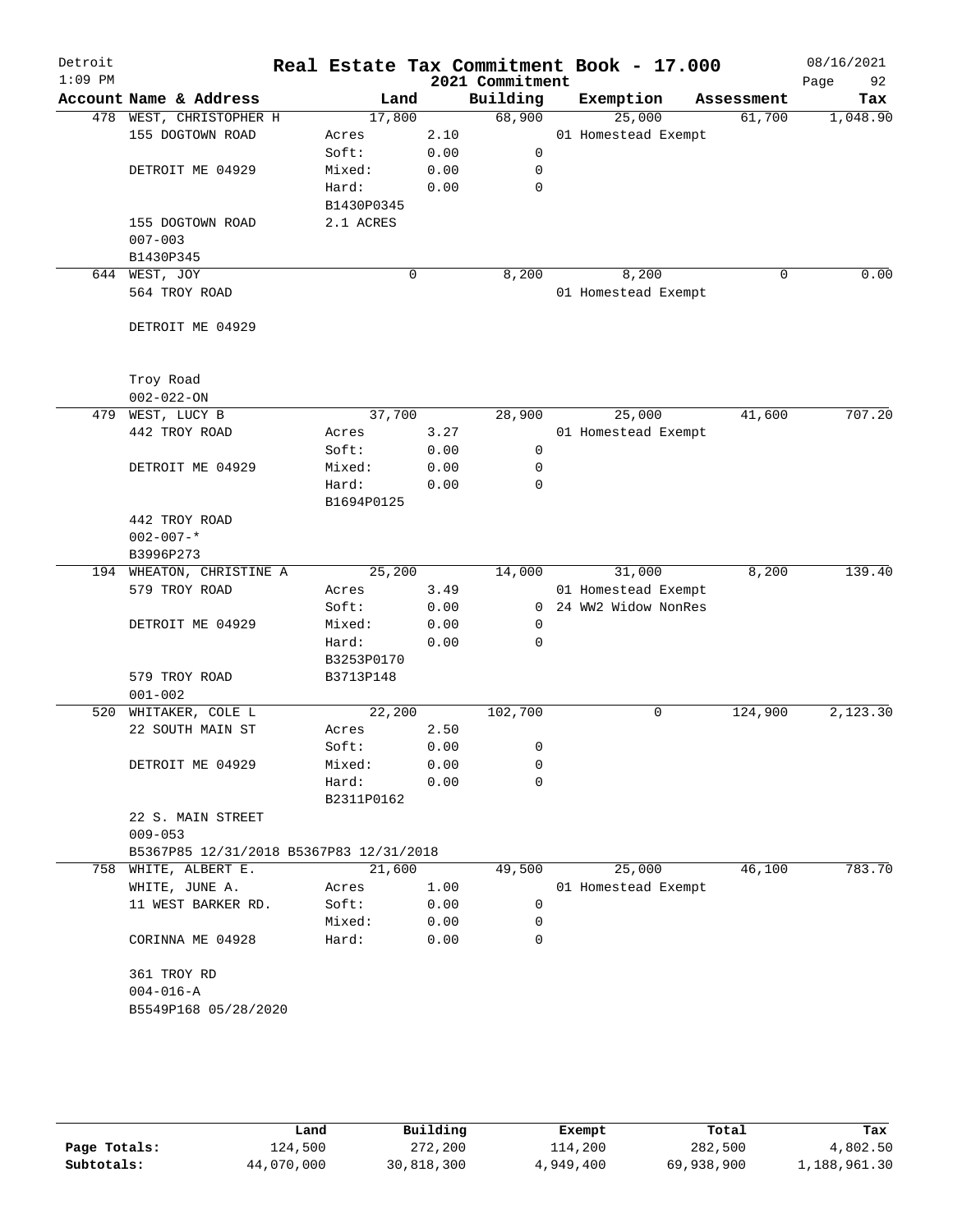| Detroit<br>$1:09$ PM |                               |                 |              | 2021 Commitment | Real Estate Tax Commitment Book - 17.000 |            | 08/16/2021<br>93<br>Page |
|----------------------|-------------------------------|-----------------|--------------|-----------------|------------------------------------------|------------|--------------------------|
|                      | Account Name & Address        | Land            |              | Building        | Exemption                                | Assessment | Tax                      |
|                      | 217 Wiers, Gregory E          | 42,600          |              | 137,000         | $\Omega$                                 | 179,600    | 3,053.20                 |
|                      | WIERS, DAWN D.                | Acres           | 34.00        |                 |                                          |            |                          |
|                      | 89 RIVER ROAD                 | Soft:           | 0.00         | 0               |                                          |            |                          |
|                      |                               | Mixed:          | 0.00         | 0               |                                          |            |                          |
|                      | DETROIT ME 04929              | Hard:           | 0.00         | 0               |                                          |            |                          |
|                      | 89 RIVER ROAD                 | 34 ACRES        |              |                 |                                          |            |                          |
|                      | $008 - 011$                   |                 |              |                 |                                          |            |                          |
|                      | B5458P314 09/05/2019          |                 |              |                 |                                          |            |                          |
|                      | 600 WILDER, TRACY J           | 30,400          |              | 7,600           | 0                                        | 38,000     | 646.00                   |
|                      | SMALL, WARREN G               | Acres           | 26.00        |                 |                                          |            |                          |
|                      | 228 ESTES AVENUE              | Soft:           | 0.00         | 0               |                                          |            |                          |
|                      |                               | Mixed:          | 0.00         | 0               |                                          |            |                          |
|                      | PALMYRA ME 04956              | Hard:           | 0.00         | $\mathbf 0$     |                                          |            |                          |
|                      |                               | B3640P0324      |              |                 |                                          |            |                          |
|                      | 299 RIVER ROAD<br>$005 - 013$ | 26 ACRES        |              |                 |                                          |            |                          |
|                      | B4721P267 10/11/2013          |                 |              |                 |                                          |            |                          |
|                      | 746 WILLIAMS III, JAMES A     |                 | 700          | 0               | 0                                        | 700        | 11.90                    |
|                      | 225 RIVER ROAD                | Acres           | 1.00         |                 |                                          |            |                          |
|                      |                               | Soft:           | 0.00         | 0               |                                          |            |                          |
|                      | DETROIT ME 04929              | Mixed:          | 0.00         | 0               |                                          |            |                          |
|                      |                               | Hard:           | 0.00         | $\mathbf 0$     |                                          |            |                          |
|                      | 227 RIVER RD                  |                 |              |                 |                                          |            |                          |
|                      | $005 - 028A$                  |                 |              |                 |                                          |            |                          |
|                      | 104 WILLIAMS III, JAMES A     | 24,400          |              | 88,500          | 25,000                                   | 87,900     | 1,494.30                 |
|                      | 225 RIVER ROAD                | Acres           | 3.62         |                 | 01 Homestead Exempt                      |            |                          |
|                      |                               | Soft:           | 0.00         | 0               |                                          |            |                          |
|                      | DETROIT ME 04929              | Mixed:          | 0.00         | 0               |                                          |            |                          |
|                      |                               | Hard:           | 0.00         | $\mathbf 0$     |                                          |            |                          |
|                      |                               | B1667P0109      |              |                 |                                          |            |                          |
|                      | 225 RIVER ROAD                | 3.62 ACRES      |              |                 |                                          |            |                          |
|                      | $005 - 028$                   |                 |              |                 |                                          |            |                          |
|                      | B4390P214 04/11/2011          |                 |              |                 |                                          |            |                          |
|                      | 232 WILLIAMS, ALFRED J        | 15,400          |              | 48,500          | 31,000                                   | 32,900     | 559.30                   |
|                      | 43 CLARK RD                   | Acres           | 1.20         |                 | 12 WW2 Vet Res.<br>0 01 Homestead Exempt |            |                          |
|                      | DETROIT ME 04929              | Soft:<br>Mixed: | 0.00<br>0.00 | $\Omega$        |                                          |            |                          |
|                      |                               | Hard:           | 0.00         | $\mathbf 0$     |                                          |            |                          |
|                      |                               | B2666P305       |              |                 |                                          |            |                          |
|                      | 43 CLARK ROAD                 | 1.2 ACRES       |              |                 |                                          |            |                          |
|                      | $006 - 034$                   |                 |              |                 |                                          |            |                          |
|                      | B5377P311 02/05/2019          |                 |              |                 |                                          |            |                          |
|                      | 29 WILLIAMS, JAMES III        |                 | 500          | 0               | 0                                        | 500        | 8.50                     |
|                      | 225 RIVER ROAD                | Acres           | 0.34         |                 |                                          |            |                          |
|                      |                               | Soft:           | 0.00         | 0               |                                          |            |                          |
|                      | DETROIT ME 04929              | Mixed:          | 0.00         | 0               |                                          |            |                          |
|                      |                               | Hard:           | 0.00         | 0               |                                          |            |                          |
|                      |                               | B0788P0608      |              |                 |                                          |            |                          |
|                      | 227 RIVER ROAD                | .34 ACRES       |              |                 |                                          |            |                          |
|                      | $005 - 026$                   |                 |              |                 |                                          |            |                          |
|                      | B4264P139 04/29/2010          |                 |              |                 |                                          |            |                          |
|                      |                               |                 |              |                 |                                          |            |                          |
|                      |                               |                 |              |                 |                                          |            |                          |

|              | Land       | Building   | Exempt    | Total      | Tax          |
|--------------|------------|------------|-----------|------------|--------------|
| Page Totals: | 114,000    | 281,600    | 56,000    | 339,600    | 5,773.20     |
| Subtotals:   | 44,184,000 | 31,099,900 | 5,005,400 | 70,278,500 | 1,194,734.50 |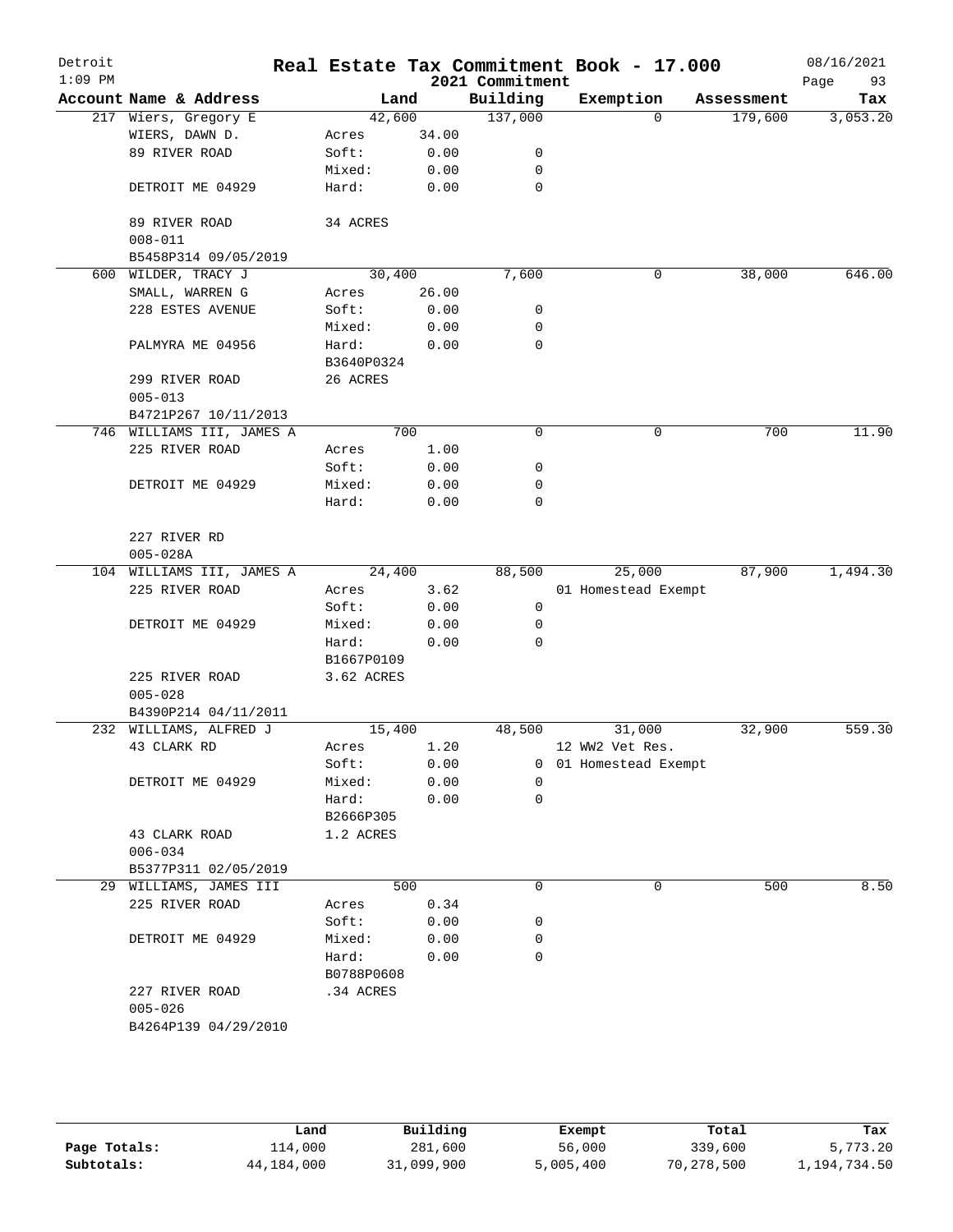| Detroit   |                                    |                      |              |                  | Real Estate Tax Commitment Book - 17.000 |            | 08/16/2021 |
|-----------|------------------------------------|----------------------|--------------|------------------|------------------------------------------|------------|------------|
| $1:09$ PM |                                    |                      |              | 2021 Commitment  |                                          |            | 94<br>Page |
|           | Account Name & Address             |                      | Land         | Building         | Exemption                                | Assessment | Tax        |
|           | 306 WILLIAMS, JOHN S               | 29,500               |              | 122,900          | 25,000                                   | 127,400    | 2,165.80   |
|           | 86 NORTH ROAD                      | Acres                | 5.50         |                  | 01 Homestead Exempt                      |            |            |
|           |                                    | Soft:                | 0.00         | 0                |                                          |            |            |
|           | DETROIT ME 04929                   | Mixed:               | 0.00         | 0                |                                          |            |            |
|           |                                    | Hard:                | 0.00         | $\mathbf 0$      |                                          |            |            |
|           |                                    | B1890P0325           |              |                  |                                          |            |            |
|           | 86 NORTH ROAD                      | 5.5 ACRES            |              |                  |                                          |            |            |
|           | $008 - 069$<br>B4645P78 04/03/2013 |                      |              |                  |                                          |            |            |
|           | 286 WILLIAMS, JOHN S               | 22,000               |              | 104,000          | 0                                        | 126,000    | 2,142.00   |
|           | 86 NORTH ROAD                      | Acres                | 1.50         |                  |                                          |            |            |
|           |                                    | Soft:                | 0.00         | 0                |                                          |            |            |
|           | DETROIT ME 04929                   | Mixed:               | 0.00         | 0                |                                          |            |            |
|           |                                    | Hard:                | 0.00         | 0                |                                          |            |            |
|           |                                    | B3537P171            |              |                  |                                          |            |            |
|           | 93 NORTH ROAD                      | B3771P8              |              |                  |                                          |            |            |
|           | $007 - 104$                        |                      |              |                  |                                          |            |            |
|           | B5389P103 03/13/2019 B3537P171     |                      |              |                  |                                          |            |            |
|           | 741 WILLIAMS, JOHN S               | 54,300               |              | 159,200          | 0                                        | 213,500    | 3,629.50   |
|           | 86 NORTH ROAD                      | Acres                | 39.91        |                  |                                          |            |            |
|           |                                    | Soft:                | 0.00         | 0                |                                          |            |            |
|           | DETROIT ME 04929                   | Mixed:               | 0.00         | 0                |                                          |            |            |
|           |                                    | Hard:                | 0.00         | $\mathbf 0$      |                                          |            |            |
|           |                                    | B2670P155            |              |                  |                                          |            |            |
|           | 97 North Road                      |                      |              |                  |                                          |            |            |
|           | $007 - 104 - C$                    |                      |              |                  |                                          |            |            |
| 759       | WILLIAMS, JOHN S                   | 19,600               |              | 10,400           | 0                                        | 30,000     | 510.00     |
|           | 86 NORTH ROAD                      | Acres                | 1.00         |                  |                                          |            |            |
|           |                                    | Soft:                | 0.00         | 0                |                                          |            |            |
|           | DETROIT ME 04929                   | Mixed:               | 0.00         | 0                |                                          |            |            |
|           |                                    | Hard:                | 0.00         | $\mathbf 0$      |                                          |            |            |
|           |                                    |                      |              |                  |                                          |            |            |
|           | 86 NORTH RD                        |                      |              |                  |                                          |            |            |
|           | $008 - 069 - 1$                    |                      |              |                  |                                          |            |            |
|           | B4869P81 01/20/2015                |                      |              |                  |                                          |            |            |
|           | 708 WILLIAMS, MERLE S              | 12,500               |              | 0                | 0                                        | 12,500     | 212.50     |
|           | WILLIAMS, BRENDA D                 | Acres                | 2.19         |                  |                                          |            |            |
|           | 179 Troy Road                      | Soft:<br>Mixed:      | 0.00<br>0.00 | 0                |                                          |            |            |
|           | Detroit ME 04929                   |                      |              | 0<br>$\mathbf 0$ |                                          |            |            |
|           |                                    | Hard:                | 0.00         |                  |                                          |            |            |
|           | TUTTLE ROAD                        |                      |              |                  |                                          |            |            |
|           | $004 - 079$                        |                      |              |                  |                                          |            |            |
|           | B5300P351 B3935P154                |                      |              |                  |                                          |            |            |
|           | 490 WILLIAMS, PAUL                 | 45,400               |              | 74,500           | 25,000                                   | 94,900     | 1,613.30   |
|           | 122 RIVER ROAD                     | Acres                | 30.00        |                  | 01 Homestead Exempt                      |            |            |
|           |                                    | Soft:                | 0.00         | 0                |                                          |            |            |
|           | DETROIT ME 04929                   | Mixed:               | 0.00         | 0                |                                          |            |            |
|           |                                    | Hard:                | 0.00         | 0                |                                          |            |            |
|           |                                    | B1056P0061B2712P0059 |              |                  |                                          |            |            |
|           | 122 RIVER ROAD                     |                      |              |                  |                                          |            |            |
|           | $008 - 005$                        |                      |              |                  |                                          |            |            |
|           |                                    |                      |              |                  |                                          |            |            |
|           |                                    |                      |              |                  |                                          |            |            |
|           |                                    |                      |              |                  |                                          |            |            |

|              | Land         | Building   | Exempt    | Total      | Tax          |
|--------------|--------------|------------|-----------|------------|--------------|
| Page Totals: | 183,300      | 471,000    | 50,000    | 604,300    | 10,273.10    |
| Subtotals:   | 44, 367, 300 | 31,570,900 | 5,055,400 | 70,882,800 | 1,205,007.60 |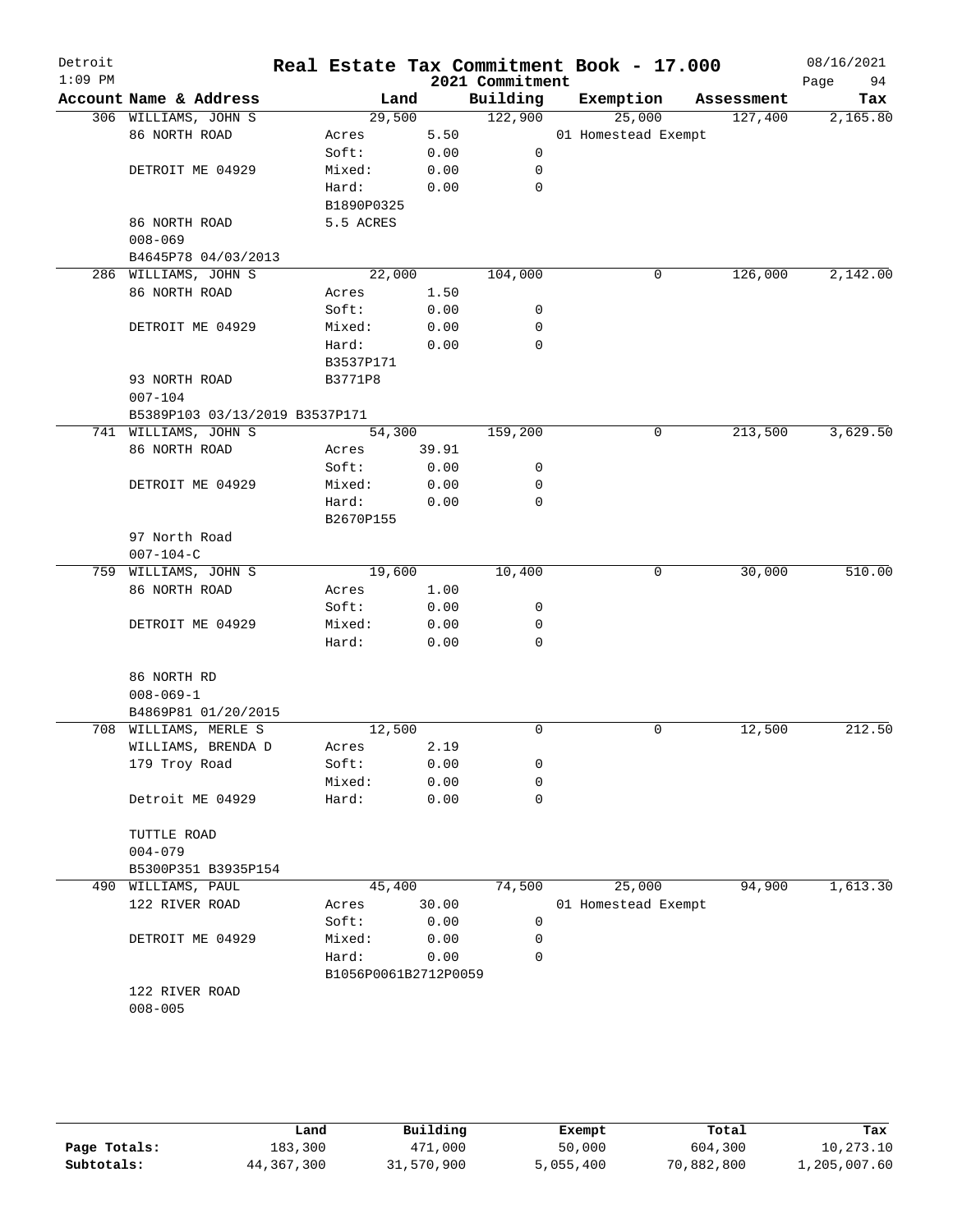| Detroit<br>$1:09$ PM |                                          |                      |       | 2021 Commitment | Real Estate Tax Commitment Book - 17.000 |            | 08/16/2021<br>Page<br>95 |
|----------------------|------------------------------------------|----------------------|-------|-----------------|------------------------------------------|------------|--------------------------|
|                      | Account Name & Address                   | Land                 |       | Building        | Exemption                                | Assessment | Tax                      |
|                      | 663 Wing, Amy Lynn                       | 36,200               |       | 179,800         | 25,000                                   | 191,000    | 3,247.00                 |
|                      | PO BOX 126                               | Acres                | 14.77 |                 | 01 Homestead Exempt                      |            |                          |
|                      |                                          | Soft:                | 0.00  | $\mathsf{O}$    |                                          |            |                          |
|                      | DETROIT ME 04929                         | Mixed:               | 0.00  | 0               |                                          |            |                          |
|                      |                                          | Hard:                | 0.00  | $\mathbf 0$     |                                          |            |                          |
|                      |                                          | B2703P0155 08/01/00  |       |                 |                                          |            |                          |
|                      | 108 NORTH ROAD                           | B3534P168 08/04/2005 |       |                 |                                          |            |                          |
|                      | $007 - 105 - A$                          |                      |       |                 |                                          |            |                          |
|                      | B4558P324 08/03/2012                     |                      |       |                 |                                          |            |                          |
| 506                  | WINTLE, DAVID A                          | 33,200               |       | 134,500         | 25,000                                   | 142,700    | 2,425.90                 |
|                      | WINTLE, RACHEL L                         | Acres                | 5.10  |                 | 01 Homestead Exempt                      |            |                          |
|                      | 261 TROY ROAD                            | Soft:                | 0.00  | 0               |                                          |            |                          |
|                      |                                          | Mixed:               | 0.00  | 0               |                                          |            |                          |
|                      | DETROIT ME 04929                         | Hard:                | 0.00  | 0               |                                          |            |                          |
|                      |                                          | B1027P306            |       |                 |                                          |            |                          |
|                      | 261 TROY ROAD                            | 5.1 ACRES            |       |                 |                                          |            |                          |
|                      | $004 - 034$                              |                      |       |                 |                                          |            |                          |
|                      | B5188P359 08/03/2017                     |                      |       |                 |                                          |            |                          |
|                      | 664 WINTLE, MICHAEL C                    | 29,000               |       | 128,300         | 25,000                                   | 132,300    | 2, 249.10                |
|                      | WINTLE, COLLEEN M                        | Acres                | 4.87  |                 | 01 Homestead Exempt                      |            |                          |
|                      | 17 NORTH ROAD                            | Soft:                | 0.00  | 0               |                                          |            |                          |
|                      |                                          | Mixed:               | 0.00  | 0               |                                          |            |                          |
|                      | DETROIT ME 04929                         | Hard:                | 0.00  | $\Omega$        |                                          |            |                          |
|                      |                                          | B2687P0296 06/22/00  |       |                 |                                          |            |                          |
|                      | 17 NORTH ROAD                            | B3260P21 01-18-2004  |       |                 |                                          |            |                          |
|                      | $008 - 050 - A$                          |                      |       |                 |                                          |            |                          |
|                      | 71 WITHAM, RODNEY                        | 26,500               |       | 106,100         | 0                                        | 132,600    | 2,254.20                 |
|                      | PITTSFIELD FAMILY<br>MEATS               | Acres                | 4.39  |                 |                                          |            |                          |
|                      | 344 RIVER RD                             | Soft:                | 0.00  | 0               |                                          |            |                          |
|                      | DETROIT ME 04929                         | Mixed:               | 0.00  | 0               |                                          |            |                          |
|                      |                                          | Hard:                | 0.00  | $\mathbf 0$     |                                          |            |                          |
|                      |                                          | B2357P0106           |       |                 |                                          |            |                          |
|                      | 344 RIVER ROAD                           | $-4.39$ ACRES        |       |                 |                                          |            |                          |
|                      | $005 - 002$                              |                      |       |                 |                                          |            |                          |
|                      | B3912P239 09/17/2007 B3909P90 09/14/2007 |                      |       |                 |                                          |            |                          |
|                      | 737 WITHEE, GLENN C                      | 23,300               |       | 60,900          | 25,000                                   | 59,200     | 1,006.40                 |
|                      | WITHEE, JOYCE A                          | Acres                | 2.17  |                 | 01 Homestead Exempt                      |            |                          |
|                      | 477 TROY ROAD                            | Soft:                | 0.00  | 0               |                                          |            |                          |
|                      |                                          | Mixed:               | 0.00  | 0               |                                          |            |                          |
|                      | DETROIT ME 04929                         | Hard:                | 0.00  | 0               |                                          |            |                          |
|                      |                                          | B720P66 04/29/2005   |       |                 |                                          |            |                          |
|                      | 477 TROY ROAD                            |                      |       |                 |                                          |            |                          |
|                      | $01 - 015A$                              |                      |       |                 |                                          |            |                          |
| 502                  | WITHEE, ROBERT A                         | 21,700               |       | 84,900          | 25,000                                   | 81,600     | 1,387.20                 |
|                      | WITHEE, G JEAN                           | Acres                | 2.20  |                 | 01 Homestead Exempt                      |            |                          |
|                      | 69 CLARK ROAD                            | Soft:                | 0.00  | 0               |                                          |            |                          |
|                      |                                          | Mixed:               | 0.00  | 0               |                                          |            |                          |
|                      | DETROIT ME 04929                         | Hard:                | 0.00  | 0               |                                          |            |                          |
|                      |                                          | B1641P0317           |       |                 |                                          |            |                          |
|                      | 69 CLARK ROAD                            |                      |       |                 |                                          |            |                          |
|                      | $006 - 042$                              |                      |       |                 |                                          |            |                          |
|                      |                                          |                      |       |                 |                                          |            |                          |

|              | Land       | Building   | Exempt    | Total      | Tax          |
|--------------|------------|------------|-----------|------------|--------------|
| Page Totals: | 169,900    | 694,500    | 125,000   | 739,400    | 12,569.80    |
| Subtotals:   | 44,537,200 | 32,265,400 | 5,180,400 | 71,622,200 | 1,217,577.40 |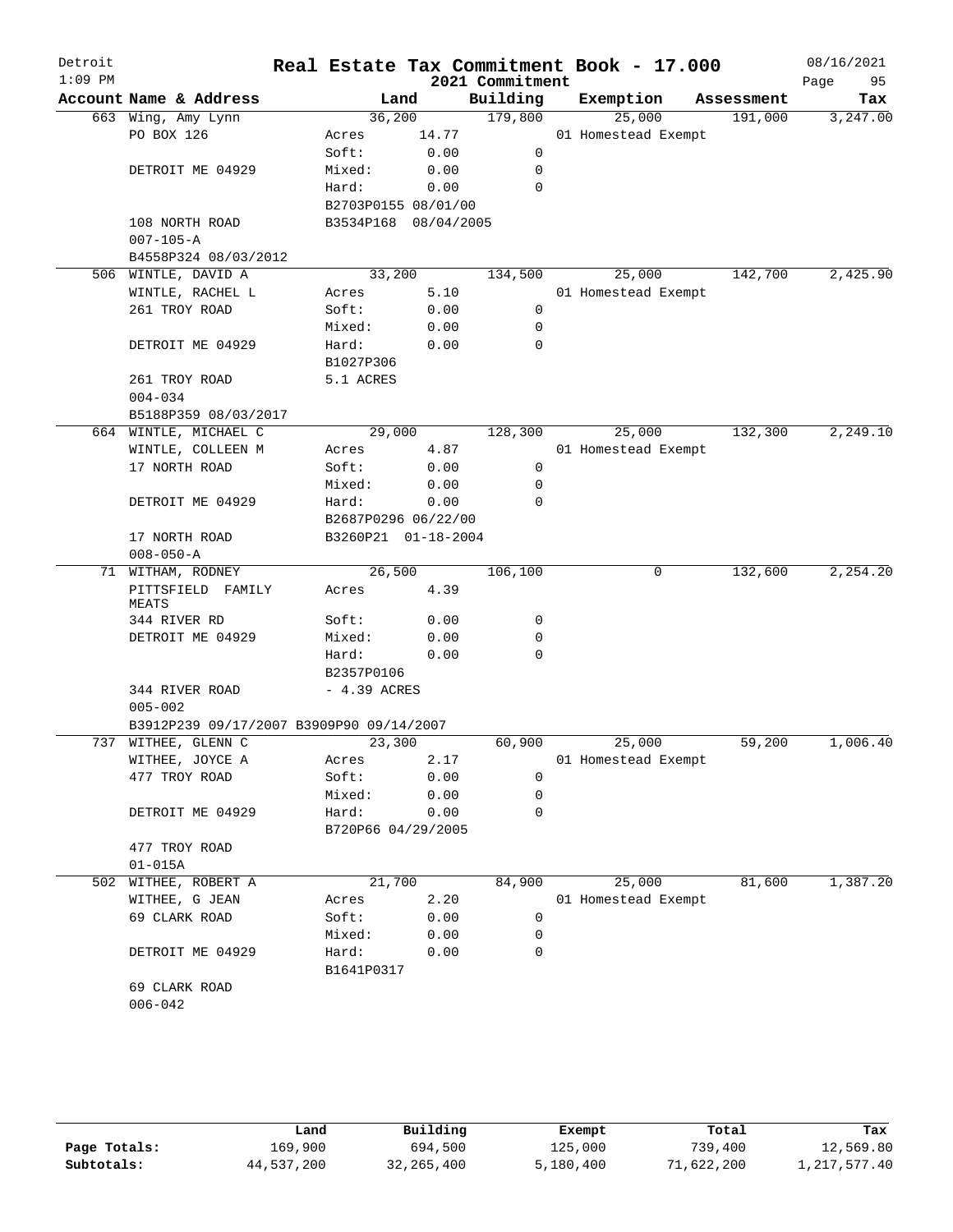| Detroit<br>$1:09$ PM |                        |            |                          |            | 2021 Commitment | Real Estate Tax Commitment Book - 17.000 |            | 08/16/2021<br>96<br>Page |
|----------------------|------------------------|------------|--------------------------|------------|-----------------|------------------------------------------|------------|--------------------------|
|                      | Account Name & Address |            | Land                     |            | Building        | Exemption                                | Assessment | Tax                      |
|                      | 329 WITHEE, ROBERT A   |            | 22,200                   |            | 37,700          | $\Omega$                                 | 59,900     | 1,018.30                 |
|                      | WITHEE, GLORIA J       |            | Acres                    | 1.42       |                 |                                          |            |                          |
|                      | 69 CLARK ROAD          |            | Soft:                    | 0.00       | 0               |                                          |            |                          |
|                      |                        |            | Mixed:                   | 0.00       | 0               |                                          |            |                          |
|                      | DETROIT ME 04929       |            | Hard:                    | 0.00       | 0               |                                          |            |                          |
|                      |                        |            | B2832P321                |            |                 |                                          |            |                          |
|                      | 65 CLARK ROAD          |            |                          |            |                 |                                          |            |                          |
|                      | $006 - 041$            |            |                          |            |                 |                                          |            |                          |
| 497                  | WITHEE, SHEILA A       |            | 20,800                   |            | 35,000          | 25,000                                   | 30,800     | 523.60                   |
|                      | 456 TROY ROAD          |            | Acres                    | 1.50       |                 | 01 Homestead Exempt                      |            |                          |
|                      |                        |            | Soft:                    | 0.00       | 0               |                                          |            |                          |
|                      | DETROIT ME 04929       |            | Mixed:                   | 0.00       | 0               |                                          |            |                          |
|                      |                        |            | Hard:                    |            | 0               |                                          |            |                          |
|                      |                        |            |                          | 0.00       |                 |                                          |            |                          |
|                      |                        |            | B0684P0017               |            |                 |                                          |            |                          |
|                      | 456 TROY ROAD          |            | 1.5 ACRES                |            |                 |                                          |            |                          |
|                      | $002 - 009$            |            |                          |            |                 |                                          |            |                          |
| 30                   | WOODARD, DONN E        |            | 25,300                   |            | 30,700          | 25,000                                   | 31,000     | 527.00                   |
|                      | PO BOX 4               |            | Acres                    | 3.60       |                 | 01 Homestead Exempt                      |            |                          |
|                      | 21 RIVER ROAD          |            | Soft:                    | 0.00       | 0               |                                          |            |                          |
|                      | DETROIT ME 04929       |            | Mixed:                   | 0.00       | 0               |                                          |            |                          |
|                      |                        |            | Hard:                    | 0.00       | 0               |                                          |            |                          |
|                      |                        |            | B1981P0092 B2726P0121    |            |                 |                                          |            |                          |
|                      | 21 RIVER ROAD          |            |                          |            |                 |                                          |            |                          |
|                      | $009 - 001$            |            |                          |            |                 |                                          |            |                          |
|                      | B4311P193 08/23/2010   |            |                          |            |                 |                                          |            |                          |
| 170                  | WOODWORTH, FRANK L     |            | 400                      |            | $\mathbf 0$     | 0                                        | 400        | 6.80                     |
|                      | PO BOX 453             |            | Acres                    | 0.25       |                 |                                          |            |                          |
|                      |                        |            | Soft:                    | 0.00       | 0               |                                          |            |                          |
|                      | PITTSFIELD ME 04967    |            | Mixed:                   | 0.00       | 0               |                                          |            |                          |
|                      |                        |            | Hard:                    | 0.00       | $\Omega$        |                                          |            |                          |
|                      |                        |            | B2675P213(SALE OF TAP)   |            |                 |                                          |            |                          |
|                      | OFF BASFORD ROAD       |            | .25 ACRE - HEMLOCK ACRES |            |                 |                                          |            |                          |
|                      | $001 - 032$            |            |                          |            |                 |                                          |            |                          |
| 515                  | WOODWORTH, FRANK L     |            | 1,400                    |            | $\mathbf 0$     | 0                                        | 1,400      | 23.80                    |
|                      | PO BOX 453             |            | Acres                    | 15.00      |                 |                                          |            |                          |
|                      |                        |            | Soft:                    | 0.00       | 0               |                                          |            |                          |
|                      | PITTSFIELD ME 04967    |            | Mixed:                   | 0.00       | 0               |                                          |            |                          |
|                      |                        |            | Hard:                    | 0.00       | 0               |                                          |            |                          |
|                      |                        |            | B0303P0302               |            |                 |                                          |            |                          |
|                      | OFF RIVER ROAD         |            | 15 ACRES                 |            |                 |                                          |            |                          |
|                      | $006 - 001$            |            |                          |            |                 |                                          |            |                          |
| 516                  | WOODWORTH, FRANK L     |            | 500                      |            | 0               | 0                                        | 500        | 8.50                     |
|                      | PO BOX 453             |            |                          | 0.32       |                 |                                          |            |                          |
|                      |                        |            | Acres                    |            |                 |                                          |            |                          |
|                      |                        |            | Soft:                    | 0.00       | 0               |                                          |            |                          |
|                      | PITTSFIELD ME 04967    |            | Mixed:                   | 0.00       | 0               |                                          |            |                          |
|                      |                        |            | Hard:                    | 0.00       | 0               |                                          |            |                          |
|                      |                        |            | B0947P0302               |            |                 |                                          |            |                          |
|                      | OFF BASFORD ROAD       |            | .32 ACRE - HEMLOCK ACRES |            |                 |                                          |            |                          |
|                      | $001 - 041$            |            |                          |            |                 |                                          |            |                          |
| 517                  | WOODWORTH, FRANK L     |            | 400                      |            | $\mathbf 0$     | $\mathbf 0$                              | 400        | 6.80                     |
|                      | PO BOX 453             |            | Acres                    | 0.25       |                 |                                          |            |                          |
|                      |                        |            | Soft:                    | 0.00       | 0               |                                          |            |                          |
|                      | PITTSFIELD ME 04967    |            | Mixed:                   | 0.00       | 0               |                                          |            |                          |
|                      |                        |            | Hard:                    | 0.00       | 0               |                                          |            |                          |
|                      |                        |            | B1050P0127               |            |                 |                                          |            |                          |
|                      | OFF BASFORD ROAD       |            | .25 ACRE - HEMLOCK ACRES |            |                 |                                          |            |                          |
|                      | $001 - 031$            |            |                          |            |                 |                                          |            |                          |
|                      |                        |            |                          |            |                 |                                          |            |                          |
|                      |                        | Land       |                          | Building   |                 | Exempt                                   | Total      | Tax                      |
| Page Totals:         |                        | 71,000     |                          | 103,400    |                 | 50,000                                   | 124,400    | 2,114.80                 |
| Subtotals:           |                        | 44,608,200 |                          | 32,368,800 |                 | 5,230,400                                | 71,746,600 | 1,219,692.20             |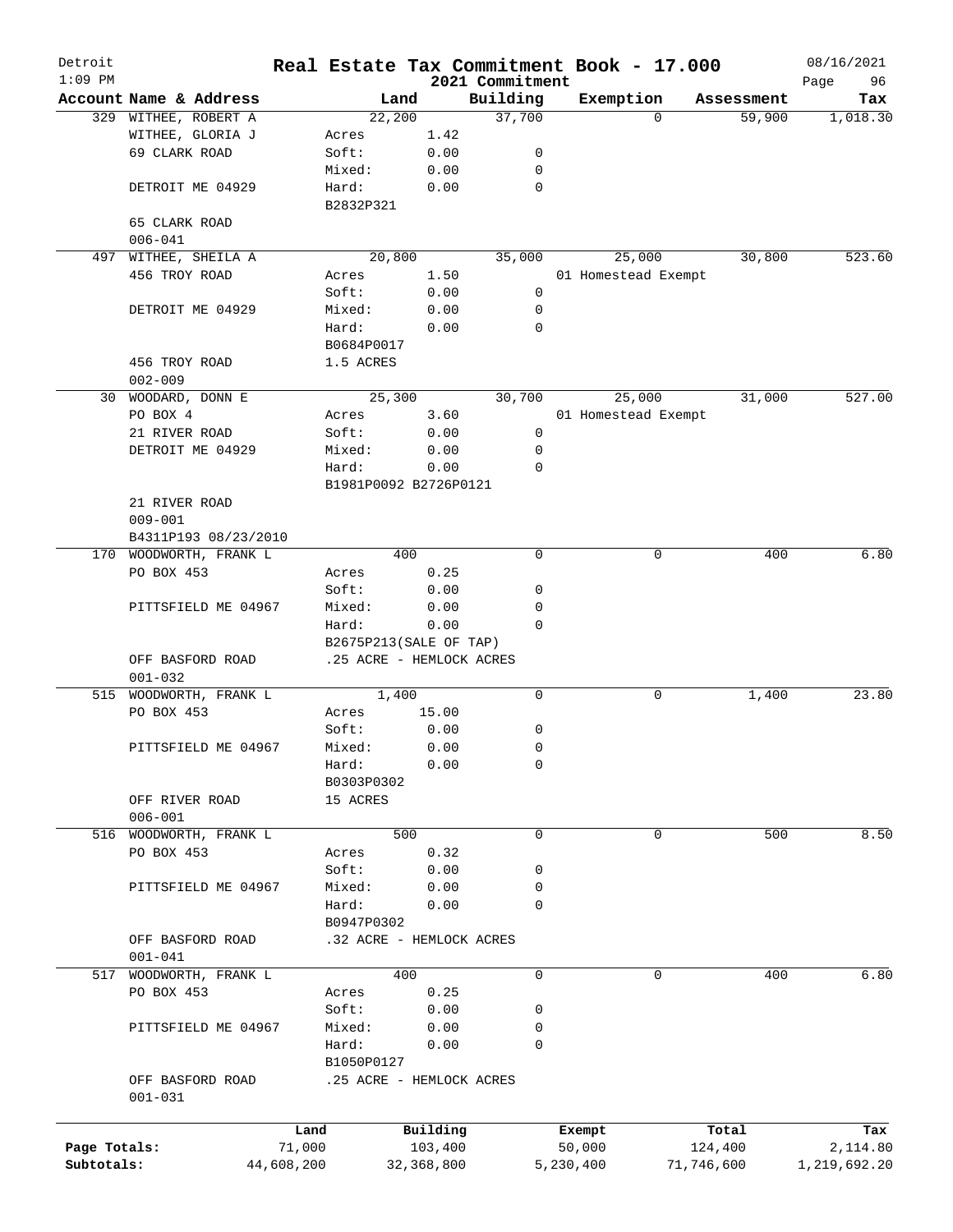| Detroit<br>$1:09$ PM |                        |                      |        | 2021 Commitment              | Real Estate Tax Commitment Book - 17.000 |            | 08/16/2021<br>97<br>Page |
|----------------------|------------------------|----------------------|--------|------------------------------|------------------------------------------|------------|--------------------------|
|                      | Account Name & Address | Land                 |        | Building                     | Exemption                                | Assessment | Tax                      |
|                      | 250 WRIGHT, DAVID      | 106, 200             |        | $\mathbf 0$                  | $\Omega$                                 | 106, 200   | 1,805.40                 |
|                      | FITTS, STACEY A        | Acres                | 832.00 |                              |                                          |            |                          |
|                      | 108 SIBLEY POND ROAD   | Soft:                | 0.00   | 0                            |                                          |            |                          |
|                      |                        | Mixed:               | 0.00   | 0                            |                                          |            |                          |
|                      | PITTSFIELD ME 04967    | Hard:                | 0.00   | $\mathbf 0$                  |                                          |            |                          |
|                      |                        | B3343P171            |        |                              |                                          |            |                          |
|                      | OFF TROY ROAD          | 832 ACRES - & M5 L46 |        |                              |                                          |            |                          |
|                      | $003 - 011 -$ *        |                      |        |                              |                                          |            |                          |
|                      | 524 WRIGHT, WILLIAM H  | 4,900                |        | $\mathbf 0$                  | 0                                        | 4,900      | 83.30                    |
|                      | WRIGHT, PAULETTE J     | Acres                | 42.50  |                              |                                          |            |                          |
|                      | 126 RIVER ROAD         | Soft:                | 0.00   | 0                            |                                          |            |                          |
|                      |                        | Mixed:               | 22.00  | 3,102                        |                                          |            |                          |
|                      | DETROIT ME 04929       | Hard:                | 0.00   | 0                            |                                          |            |                          |
|                      |                        | B0878P0430           |        |                              |                                          |            |                          |
|                      | RIVER ROAD             | 43.50 ACRES          |        |                              |                                          |            |                          |
|                      | $008 - 003$            |                      |        |                              |                                          |            |                          |
|                      | B878P410               |                      |        |                              |                                          |            |                          |
|                      | 525 WRIGHT, WILLIAM H  | 22,100               |        | 163,200                      | 31,000                                   | 154,300    | 2,623.10                 |
|                      | WRIGHT, PAULETTE J     | Acres                | 4.50   |                              | 01 Homestead Exempt<br>0 12 WW2 Vet Res. |            |                          |
|                      | 126 RIVER ROAD         | Soft:                | 0.00   | 494                          |                                          |            |                          |
|                      | DETROIT ME 04929       | Mixed:<br>Hard:      | 3.50   | $\mathbf 0$                  |                                          |            |                          |
|                      |                        |                      | 0.00   |                              |                                          |            |                          |
|                      | 126 RIVER ROAD         | 4.5 ACRES            |        |                              |                                          |            |                          |
|                      | $008 - 004$            |                      |        |                              |                                          |            |                          |
|                      | B1055P37               |                      |        |                              |                                          |            |                          |
|                      | 657 YEAGER, THOMAS D   | 52,900               |        | 23,300                       | 0                                        | 76,200     | 1,295.40                 |
|                      | YEAGER, DEBORAH A      | Acres                | 38.00  |                              |                                          |            |                          |
|                      | PO BOX 306             | Soft:                | 0.00   | 0                            |                                          |            |                          |
|                      |                        | Mixed:               | 0.00   | 0                            |                                          |            |                          |
|                      | ST ALBANS ME 04971     | Hard:                | 0.00   | $\mathbf 0$                  |                                          |            |                          |
|                      |                        | B1106P0342           |        |                              |                                          |            |                          |
|                      | 125 NORTH ROAD         | 38 ACRES             |        |                              |                                          |            |                          |
|                      | $007 - 101 - 1$        |                      |        |                              |                                          |            |                          |
| 527                  | YOUNG, DANA A          | 41,800               |        | 112,700                      | 31,000                                   | 123,500    | 2,099.50                 |
|                      | YOUNG, MICHELLE S      | Acres                | 25.00  |                              | 01 Homestead Exempt                      |            |                          |
|                      | 237 TROY ROAD          | Soft:                | 0.00   |                              | 0 12 WW2 Vet Res.                        |            |                          |
|                      |                        | Mixed:               | 0.00   | 0                            |                                          |            |                          |
|                      | DETROIT ME 04929       | Hard:                | 0.00   | $\mathbf 0$                  |                                          |            |                          |
|                      |                        |                      |        | B0891P1096 B3621P5 B4387P283 |                                          |            |                          |
|                      | 237 TROY ROAD          | 25 ACRES             |        |                              |                                          |            |                          |
|                      | $004 - 041$            |                      |        |                              |                                          |            |                          |
|                      | B4387P283              |                      |        |                              |                                          |            |                          |
|                      | 307 YOUNG, DENISE M    | 22,200               |        | 68,200                       | 25,000                                   | 65,400     | 1,111.80                 |
|                      | 8 CLARK ROAD           | Acres                | 1.40   |                              | 01 Homestead Exempt                      |            |                          |
|                      |                        | Soft:                | 0.00   | 0                            |                                          |            |                          |
|                      | DETROIT ME 04929       | Mixed:               | 0.00   | 0                            |                                          |            |                          |
|                      |                        | Hard:                | 0.00   | $\mathbf 0$                  |                                          |            |                          |
|                      |                        | B3137P135            |        |                              |                                          |            |                          |
|                      | 8 CLARK ROAD           | B3668P63             |        |                              |                                          |            |                          |
|                      | $006 - 026$            |                      |        |                              |                                          |            |                          |
|                      | B5236P48 12/13/2017    |                      |        |                              |                                          |            |                          |
|                      |                        |                      |        |                              |                                          |            |                          |
|                      |                        |                      |        |                              |                                          |            |                          |
|                      |                        |                      |        |                              |                                          |            |                          |

|              | Land       | Building   | Exempt    | Total      | Tax          |
|--------------|------------|------------|-----------|------------|--------------|
|              |            |            |           |            |              |
| Page Totals: | 250,100    | 367,400    | 87,000    | 530,500    | 9,018.50     |
| Subtotals:   | 44,858,300 | 32,736,200 | 5,317,400 | 72,277,100 | 1,228,710.70 |